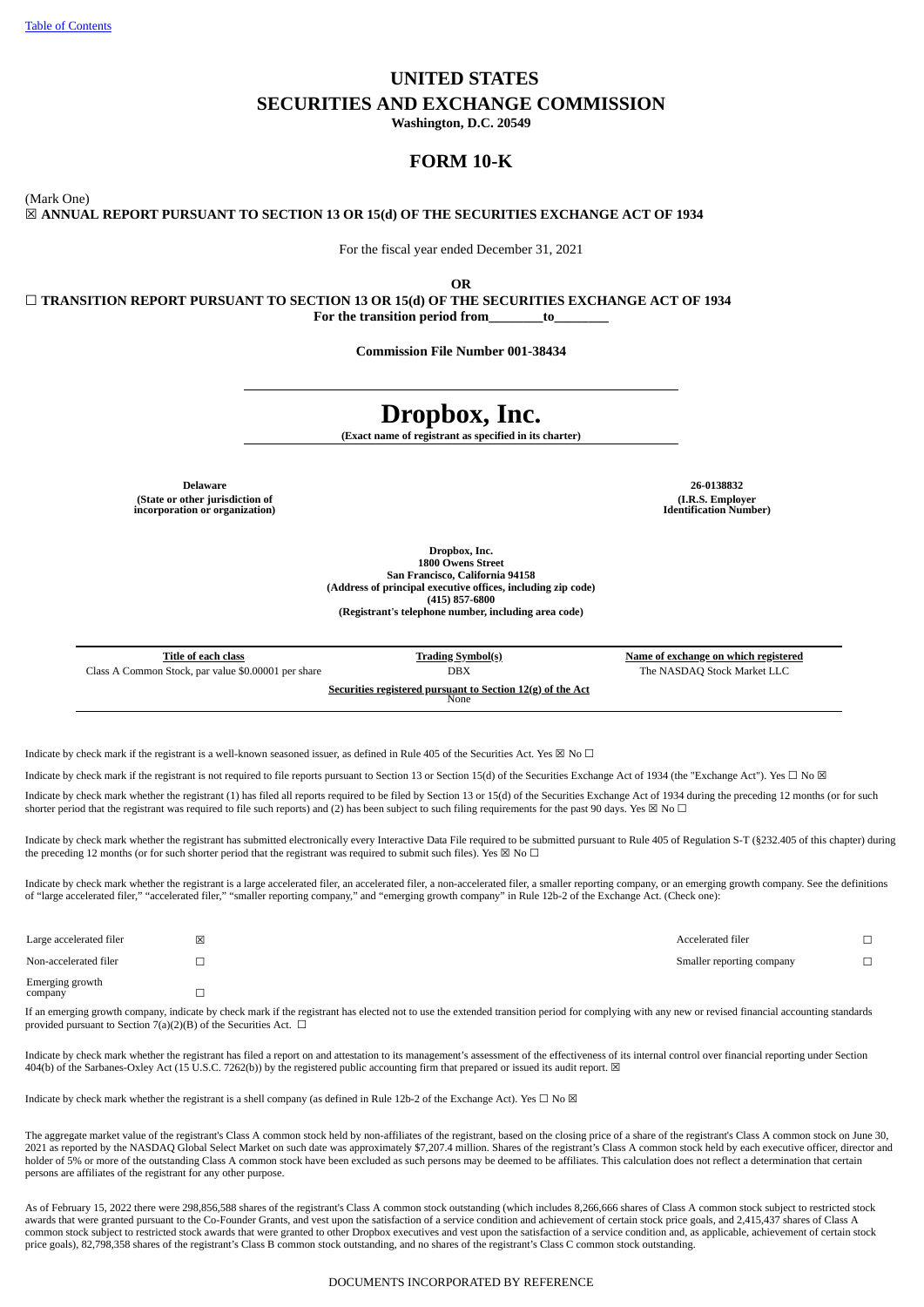<span id="page-1-0"></span>Portions of the registrant's definitive Proxy Statement relating to the 2022 Annual Meeting of Stockholders are incorporated herein by references in Part II and Part III of this Annual Report on Form<br>10-K to the extent sta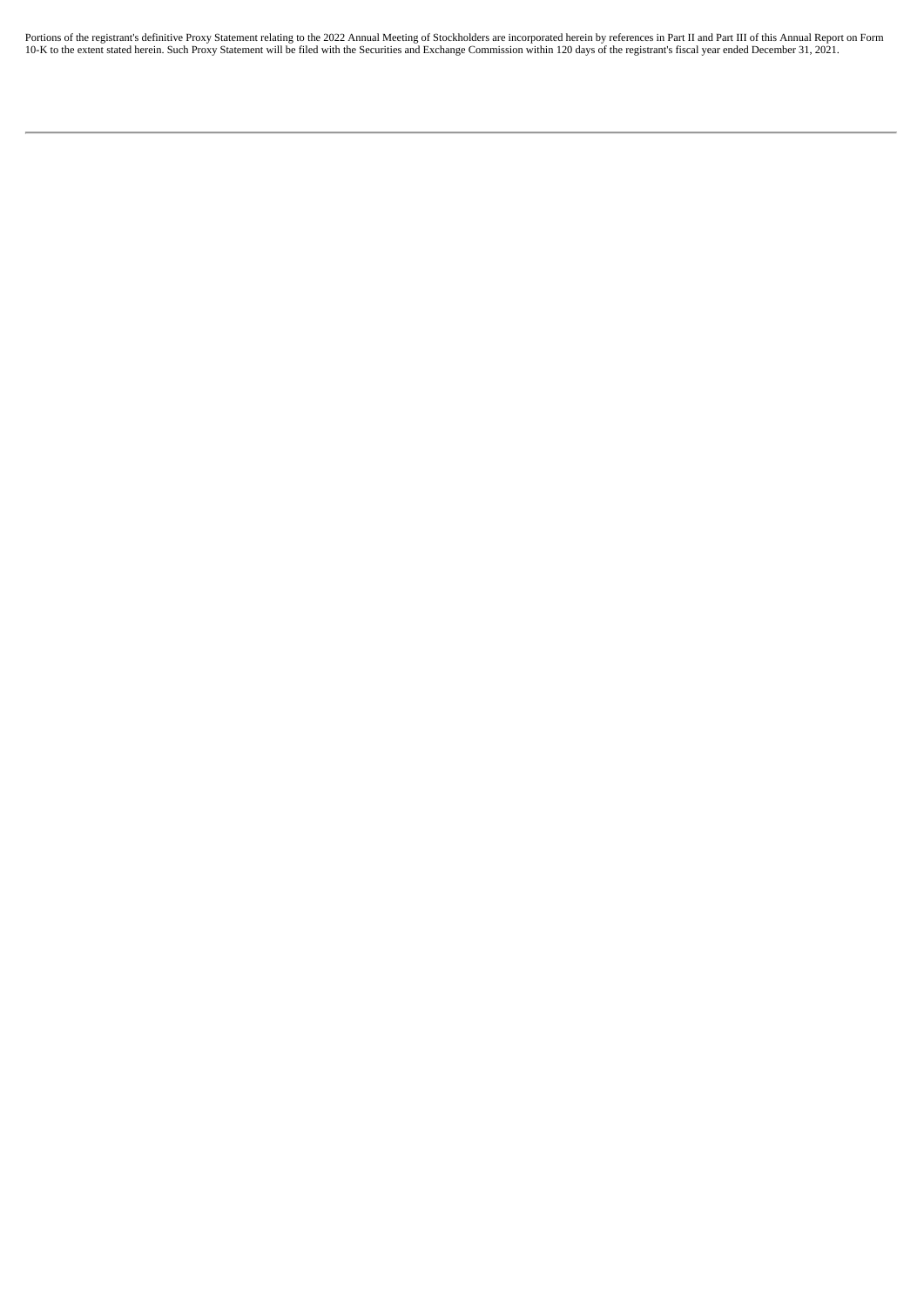## **TABLE OF CONTENTS**

|          |                                                                                                              | Page             |  |
|----------|--------------------------------------------------------------------------------------------------------------|------------------|--|
| Part I   |                                                                                                              |                  |  |
| Item 1.  | <b>Business</b>                                                                                              | $6 \overline{6}$ |  |
| Item 1A. | <b>Risk Factors</b>                                                                                          | <u>15</u>        |  |
| Item 1B. | <b>Unresolved Staff Comments</b>                                                                             | 44               |  |
| Item 2.  | <b>Properties</b>                                                                                            | 44               |  |
| Item 3.  | <b>Legal Proceedings</b>                                                                                     | 44               |  |
| Item 4.  | <b>Mine Safety Disclosures</b>                                                                               | 44               |  |
|          | Part II                                                                                                      |                  |  |
| Item 5.  | Market for Registrant's Common Equity, Related Stockholder Matters and Issuer Purchases of Equity Securities | 45               |  |
| Item 6.  | [Reserved]                                                                                                   | 46               |  |
| Item 7.  | <b>Management's Discussion and Analysis of Financial Condition and Results of Operations</b>                 | 47               |  |
| Item 7A. | <b>Quantitative and Qualitative Disclosures About Market Risk</b>                                            | 62               |  |
| Item 8.  | <b>Financial Statements and Supplementary Data</b>                                                           | 63               |  |
| Item 9.  | Changes in and Disagreements with Accountants on Accounting and Financial Disclosure                         | 107              |  |
| Item 9A. | <b>Controls and Procedures</b>                                                                               | <b>107</b>       |  |
| Item 9B. | <b>Other Information</b>                                                                                     | 108              |  |
| Item 9C. | Disclosure Regarding Foreign Jurisdictions that Prevent Inspections                                          | 108              |  |
|          | Part III                                                                                                     |                  |  |
| Item 10. | Directors, Executive Officers and Corporate Governance                                                       | 108              |  |
| Item 11. | <b>Executive Compensation</b>                                                                                | 108              |  |
| Item 12. | <b>Security Ownership of Certain Beneficial Owners and Management and Related Stockholder Matters</b>        | 108              |  |
| Item 13. | <b>Certain Relationships and Related Transactions, and Director Independence</b>                             | 108              |  |
| Item 14. | <b>Principal Accountant Fees and Services</b>                                                                | 108              |  |
|          | <b>Part IV</b>                                                                                               |                  |  |
| Item 15. | <b>Exhibits, Financial Statement Schedules</b>                                                               | 109              |  |
| Item 16. | Form 10-K Summary                                                                                            | 113              |  |

2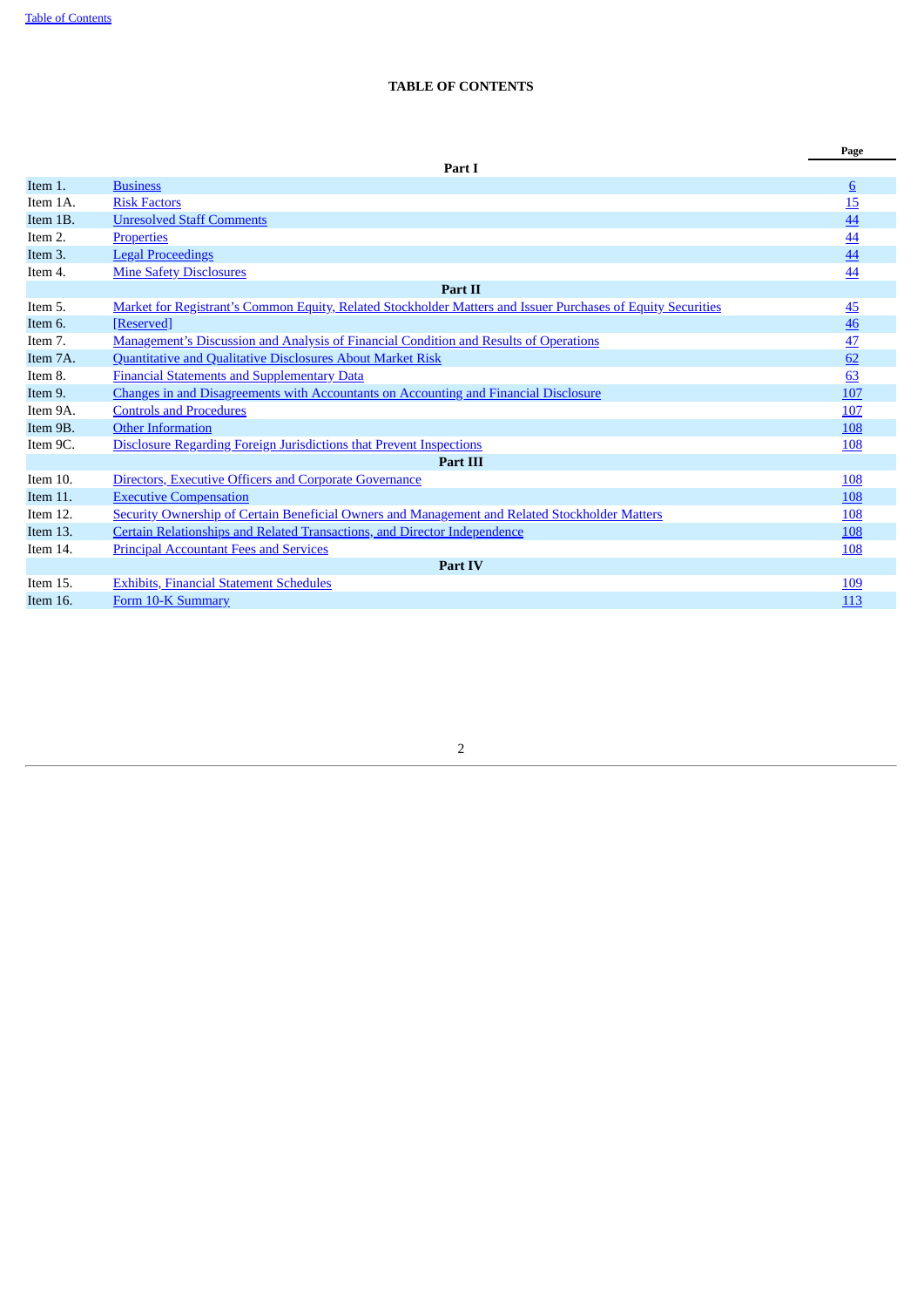## **SPECIAL NOTE REGARDING FORWARD-LOOKING STATEMENTS**

This Annual Report on Form 10-K contains forward-looking statements within the meaning of Section 27A of the Securities Act of 1933, as amended (the "Securities Act"), and Section 21E of the Securities Exchange Act of 1934, as amended (the "Exchange Act"), which statements involve substantial risk and uncertainties. Forward-looking statements generally relate to future events or our future financial or operating performance. In some cases, you can identify forward-looking statements because they contain words such as "may," "will," "should," "expects," "plans," "anticipates," "could," "intends," "target," "projects," "contemplates," "believes," "estimates," "predicts," "potential," or "continue" or the negative of these words or other similar terms or expressions that concern our expectations, strategy, plans, or intentions. Forward-looking statements contained in this Annual Report on Form 10-K include, but are not limited to, statements about:

- Our ability to retain and upgrade paying users;
- Our ability to attract new users or convert registered users to paying users;
- Our future financial performance, including trends in revenue, costs of revenue, gross profit or gross margin, operating expenses, paying users, annual recurring revenue, average revenue per user, free cash flow, and the assumptions underlying such trends;
- Our expectations regarding the challenges and anticipated benefits to our business from our Virtual First work model as well as the impact to our financial results and business operations as a result of this model;
- Our ability to compete successfully in competitive markets;
- Our expectations regarding the potential ongoing impacts of the COVID-19 pandemic and related public health measures, as well as the potential for a more permanent global shift to remote work, on our business, the business of our customers, suppliers and partners, and the economy;
- The demand for our platform or for content collaboration solutions in general;
- Our ability to effectively integrate our platform with others;
- Our ability to respond to rapid technological changes, including our ability to take advantage of potential market opportunities arising from what we believe to be a more permanent shift towards remote work;
- Our ability to achieve or maintain profitability;
- Our expectations around future growth;
- Our ability to successfully introduce new products and features;
- Our ability to attract, retain, integrate, and manage key and other highly qualified personnel, including as we transition to a Virtual First model with an increasingly distributed workforce;
- Our ability to prevent security breaches and unauthorized access to customer data;
- Our capital allocation plans, including expected allocations of cash and timing for our share repurchases and other investments;
- The effects of new or modified laws, policies, taxes, and regulations on our business;
- Our ability to maintain, protect, and enhance our intellectual property;
- The sufficiency of our cash and cash equivalents to meet our liquidity needs; and
- Acquisitions of companies and assets.

We caution you that the foregoing list may not contain all of the forward-looking statements made in this Annual Report on Form 10-K.

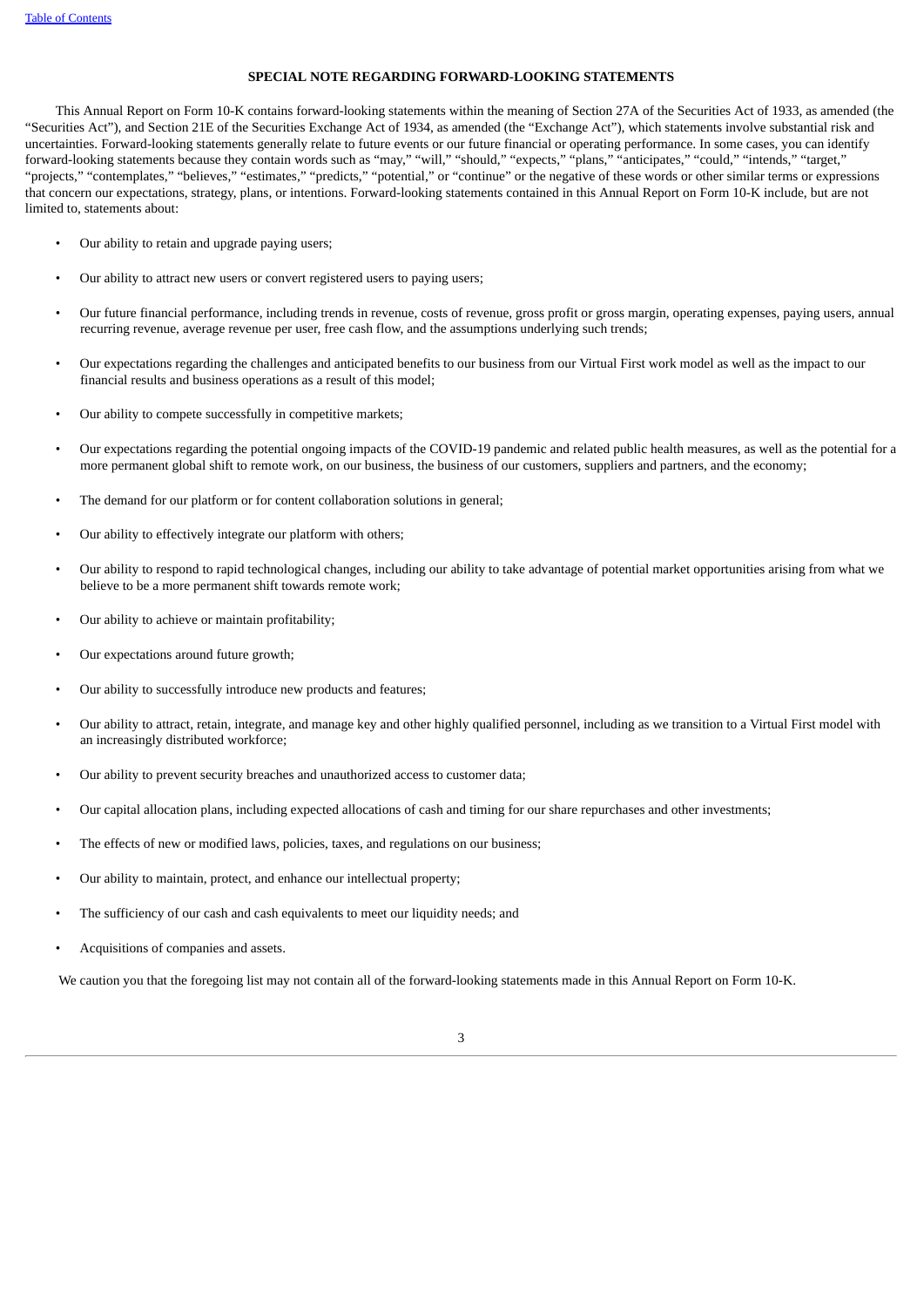You should not rely upon forward-looking statements as predictions of future events. We have based the forward-looking statements contained in this Annual Report on Form 10-K primarily on our current expectations and projections about future events and trends that we believe may affect our business, financial condition, results of operations, and prospects. The outcome of the events described in these forward-looking statements is subject to risks, uncertainties, and other factors described in the section titled "Risk Factors" and elsewhere in this Annual Report on Form 10-K. Moreover, we operate in a very competitive and rapidly changing environment. New risks and uncertainties emerge from time to time, and it is not possible for us to predict all risks and uncertainties that could have an impact on the forward-looking statements contained in this Annual Report on Form 10-K. We cannot assure you that the results, events, and circumstances reflected in the forward-looking statements will be achieved or occur, and actual results, events, or circumstances could differ materially from those described in the forward-looking statements.

The forward-looking statements made in this Annual Report on Form 10-K relate only to events as of the date on which the statements are made. We undertake no obligation to update any forward-looking statements made in this Annual Report on Form 10-K to reflect events or circumstances after the date of this Annual Report on Form 10-K or to reflect new information or the occurrence of unanticipated events, except as required by law. We may not actually achieve the plans, intentions, or expectations disclosed in our forward-looking statements, and you should not place undue reliance on our forward-looking statements. Our forward-looking statements do not reflect the potential impact of any future acquisitions, mergers, dispositions, joint ventures, or investments we may make.

## **SUMMARY OF RISK FACTORS**

Below is a summary of the principal factors that could materially harm our business, operating results and/or financial condition, impair our future prospects or cause the price of our Class A common stock to decline. This summary does not address all of the risks that we face. Additional discussion of the risks summarized in this risk factor summary, and other risks that we face, can be found below under the heading "Risk Factors" and should be carefully considered, together with other information in this Form 10-K and our other filings with the Securities and Exchange Commission ("SEC") before making an investment decision regarding our Class A common stock.

- Our business depends on our ability to retain and upgrade paying users, and any decline in renewals or upgrades could adversely affect our future results of operations.
- Our future growth could be harmed if we fail to attract new users or convert registered users to paying users.
- Our revenue growth rate has declined in recent periods and may continue to slow in the future.
- We have a limited history of operating with a Virtual First workforce and the long-term impact on our financial results and business operations is uncertain.
- We operate in competitive markets, and we must continue to compete effectively.
- Our business could be damaged, and we could be subject to liability if there is any unauthorized access to our data or our users' content, including through privacy and data security breaches or incidents.
- Our business could be harmed by any significant disruption of service on our platform or loss of content.
- The full extent of the impacts of the COVID-19 pandemic on our business is currently unknown, but it may adversely affect our financial results as well as our business operations.
- We generate revenue from sales of subscriptions to our platform, and any decline in demand for our platform or for content collaboration solutions in general could negatively impact our business.
- Our business depends upon the interoperability of our platform across devices, operating systems, and third-party applications that we do not control.
- Failure to respond to rapid technological changes, extend our platform, or develop new features or products may harm our ability to compete effectively, which would adversely affect our business.
- We may not successfully manage our growth or plan for future growth.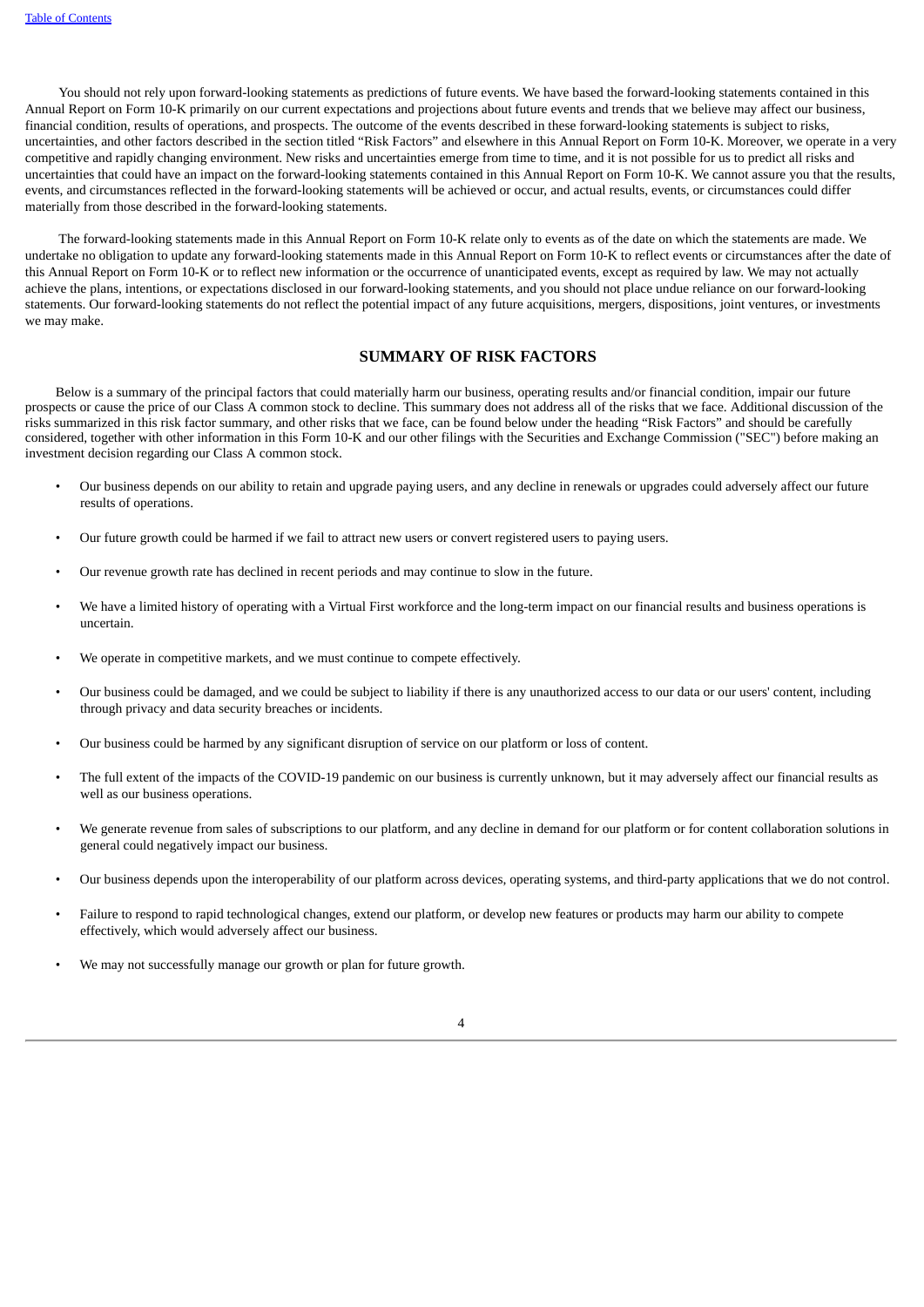- We depend on our key personnel and other highly qualified personnel, and if we fail to attract, integrate, and retain our personnel, and maintain our unique corporate culture, our business could be harmed.
- We have a history of net losses, we may increase expenses in the future, and we may not be able to achieve or to maintain profitability.
- Our lack of a significant outbound sales force may limit the potential growth of our business.
- Servicing our 2026 Notes and 2028 Notes may require a significant amount of cash, and we may not have sufficient cash flow or the ability to raise the funds necessary to satisfy our obligations under the 2026 Notes or 2028 Notes.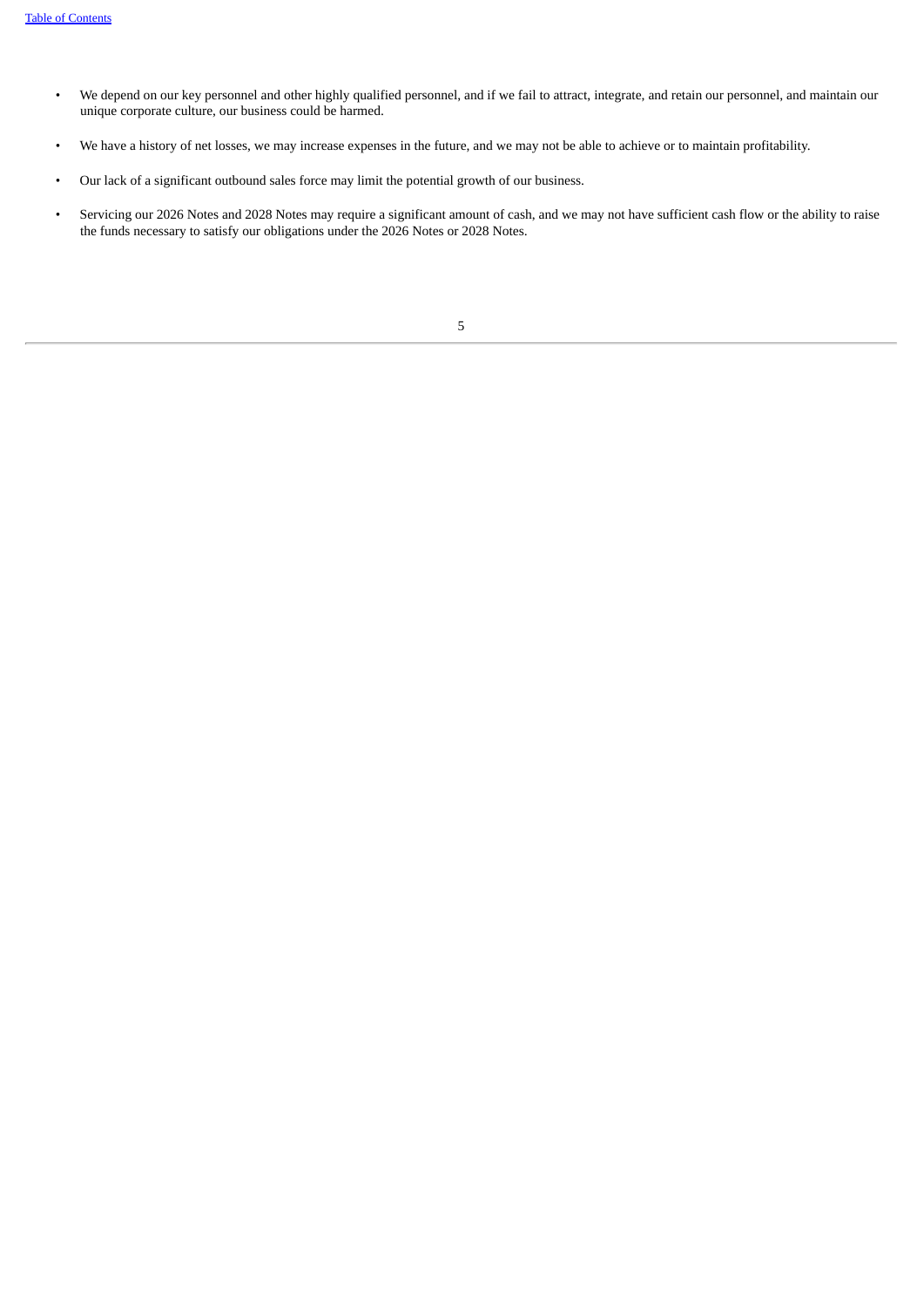## <span id="page-6-0"></span>**PART I. ITEM 1. BUSINESS**

## **Overview**

Dropbox, Inc. (the "Company", "we", or "us") is the one place to keep life organized and keep work moving.

We were founded in 2007 with a simple idea: Life would be a lot better if everyone could access their most important information anytime from any device. Over the past decade, we've largely accomplished that mission by building tools to help people work from anywhere—and along the way we recognized that for most of our users, sharing and collaborating on the Dropbox, Inc. platform ("Dropbox") was even more valuable than storing files.

Our market opportunity has grown as we've expanded from keeping files in sync to keeping teams in sync. Today, we are well-positioned to reimagine the way work gets done. We're focusing on reducing the inordinate amount of time and energy the world spends on "work about work"—tedious tasks like searching for content, switching between applications, and managing workflows. We believe the need for our platform will continue to grow as teams become more fluid and global, and content is increasingly fragmented across incompatible tools and devices. Dropbox breaks down silos by centralizing the flow of information between the products and services our users prefer, even if they're not our own. In a world where using technology at work can be fragmented and distracting, Dropbox makes it easy to focus on the work that matters.

The popularity of our platform promotes viral growth, which has allowed us to scale rapidly and efficiently. We've built a thriving global business with 16.79 million paying users as of December 31, 2021.

## **What Sets Us Apart**

From our founding, we've focused on simplifying the lives of our users. In a world where business software can be frustrating to use, challenging to integrate, and expensive to sell, we take a different approach. As businesses around the world adapt to a distributed environment, we are at the forefront of developing the technology to support them. We provide tools to help distributed teams prioritize, get organized, and keep work moving securely—from anywhere.

## *Simple and intuitive design*

While traditional tools developed in the desktop age have struggled to keep up with evolving user demands, Dropbox was designed for the cloud era. We build simple, beautiful products that bring joy to our users and make it easier for them to do their best work.

## *Open ecosystem*

Because people use a wide variety of devices, tools and platforms, Dropbox works across the devices, operating systems, and apps users want—from Android to iOS, Windows, Mac, desktop, and mobile. We also integrate seamlessly with other products, integrating with partners including Microsoft, Zoom, Slack, BetterCloud, Atlassian, and Google.

## *Viral, bottom-up adoption*

Every year, millions of users sign up for Dropbox at work. Bottom-up adoption within organizations has been critical to our strategy and success as users increasingly choose their own tools at work. We generate over 90% of our revenue from self-serve channels—users who purchase a subscription through our app or website.

## *Performance and security*

Our custom-built infrastructure allows us to maintain high standards of performance, availability, and security. Dropbox is built on proprietary, blocklevel sync technology to achieve industry-leading performance. We designed our platform with multiple layers of redundancy to guard against data loss and deliver high availability. We also offer numerous layers of protection, from secure file data transfer and encryption to network configuration and applicationlevel controls.

## **Our Solution**

Dropbox allows individuals, teams, and organizations to collaborate more effectively and focus on the work that matters. Anyone can sign up for free through our website or app, and upgrade to a paid subscription plan for premium features. Our customers include individuals, families, teams, and organizations of all sizes, from freelancers and small businesses to Fortune 100 companies. They work across a wide range of industries, including professional services, technology, media, education,

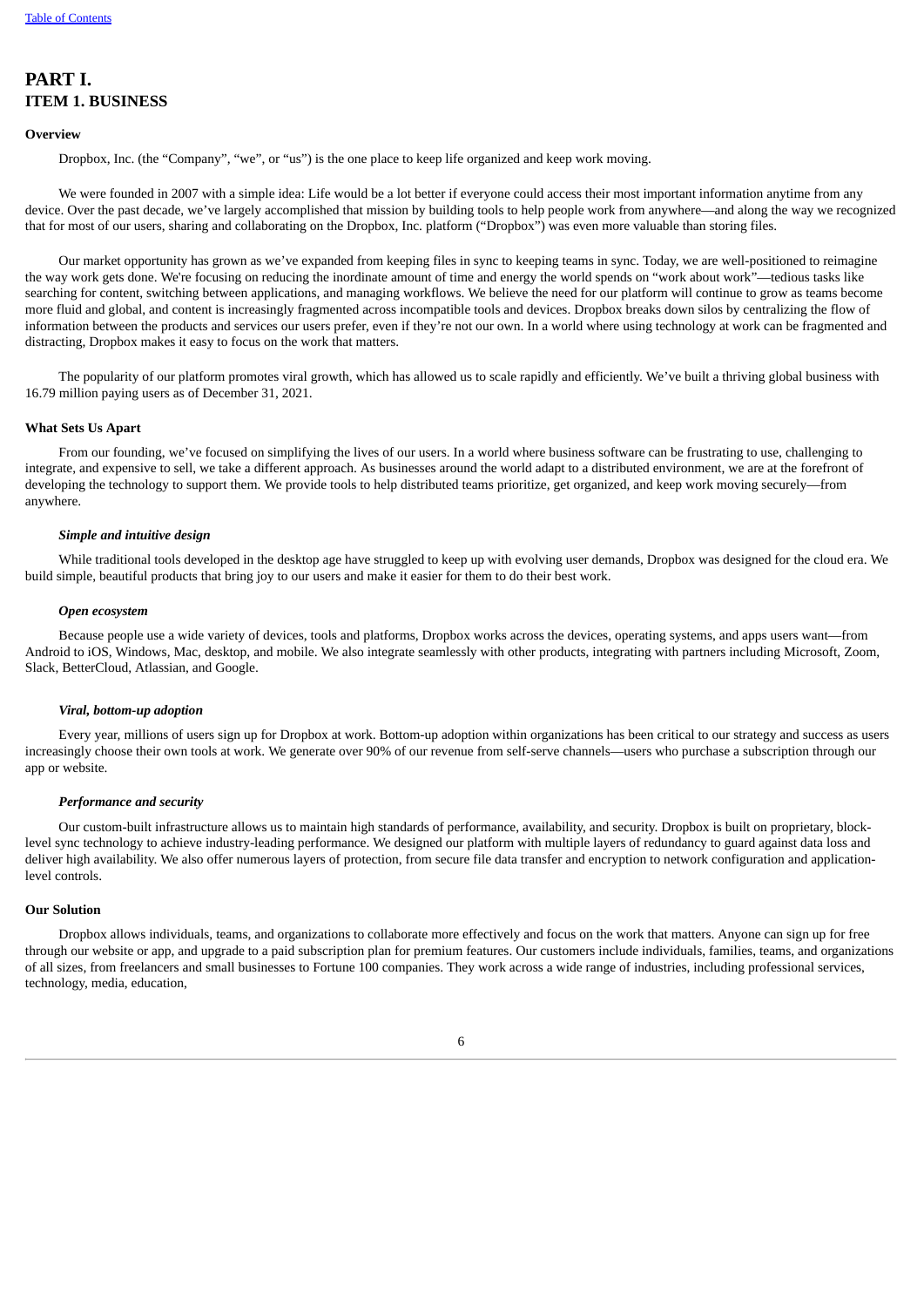industrial, consumer and retail, and financial services. Within companies, our platform is used by all types of teams and functions, including sales, marketing, product, design, engineering, finance, legal, and human resources.

## *Key elements of our platform*

- *Unified home for content.* We provide a unified home for the world's content and the relevant context around it. To date, our users have added hundreds of billions of pieces of content to Dropbox, totaling over multiple exabytes of data. When users adopt the Dropbox platform, they gain access to a digital workspace that supports the full content lifecycle—they can create and organize their content, access it from anywhere, share it with internal and external collaborators, and review feedback and history.
- *Global sharing network.* We've built one of the largest collaboration platforms in the world. We cater to the needs of dynamic, dispersed teams. The overwhelming majority of our customers use Dropbox to share and collaborate. As we continue to grow, more users benefit from frictionless sharing, and powerful network effects increase the utility and stickiness of our platform.
- *Product experiences and integrations.* The insights we glean from our community of users and our deep integrations with best-of-breed companies lead us to develop or acquire new product experiences and extend the capabilities of our platform. Products like Dropbox Passwords, Vault, Computer Backup, HelloSign, DocSend, and Dropbox Capture and deep integrations with companies like Microsoft, Zoom, Atlassian, Slack, and BetterCloud help us provide our users with the functionality they need to do their best work. Machine learning further improves the user experience by enabling more intelligent search, better organization, and utility of information. This ongoing innovation broadens the value of our platform and deepens user engagement.

These elements reinforce one another to produce a powerful flywheel effect. As users create and share more content with more people, they expand our global sharing network. This network allows us to gather insights and feedback that help us create new product experiences. And with our scale, we can instantly put these innovations in the hands of millions. This, in turn, helps attract more users and content, which further propels the flywheel.

#### **Our Capabilities**

Dropbox is a single organized place where individuals and teams can create content, access it from anywhere, and share it with collaborators. The power of our platform lies in the breadth of our capabilities and the diverse ways our users make Dropbox work for them. We monetize through a range of subscription plans. Our platform capabilities are described below:

#### *Create*

*Paper*. With Dropbox Paper, users can co-author content, tag others, create timelines, assign tasks with due dates, embed and comment on files, tables, checklists, code snippets, and rich media—all in real-time. We designed Paper to be simple and beautiful so users can focus on the most important ideas and tasks at hand.

*Doc scanner*. The doc scanner in our mobile app lets users create content in Dropbox from hard copies. This includes transforming everything from printed materials to whiteboard brainstorming sessions into digital documents that users can edit and share. We apply proprietary machine learning techniques to automatically detect the document being scanned, extract it from the background, fit it to a rectangular shape, remove shadows, adjust the contrast, and save it as a PDF or image file. For Dropbox Business teams, scanned content is analyzed using Optical Character Recognition so text within these scans is searchable in Dropbox.

#### *Access and organize*

*Search*. Dropbox has powerful search capabilities that allow users to quickly find the files and folders they need. Our autocomplete technology surfaces and prioritizes content based on users' previous activity. For Dropbox Plus, Professional, and Business users, full text search allows users to scan the entire content of their files.

*Rich previews*. Rich previews allow users to easily interact with files across any device without having to open different applications. Users can comment on, annotate, review, and present files, and see who viewed and edited them. We support previews of over 300 file types, and Dropbox users currently preview files tens of millions of times every day.

*Smart Sync*. With Smart Sync, users can access all of their content natively on their computers without taking up storage space on their local hard drives. We intelligently sync files to a user's computer as they need them, and users can control which files or folders are always synced locally. With Smart Sync, files that are only stored in the cloud appear in the local file system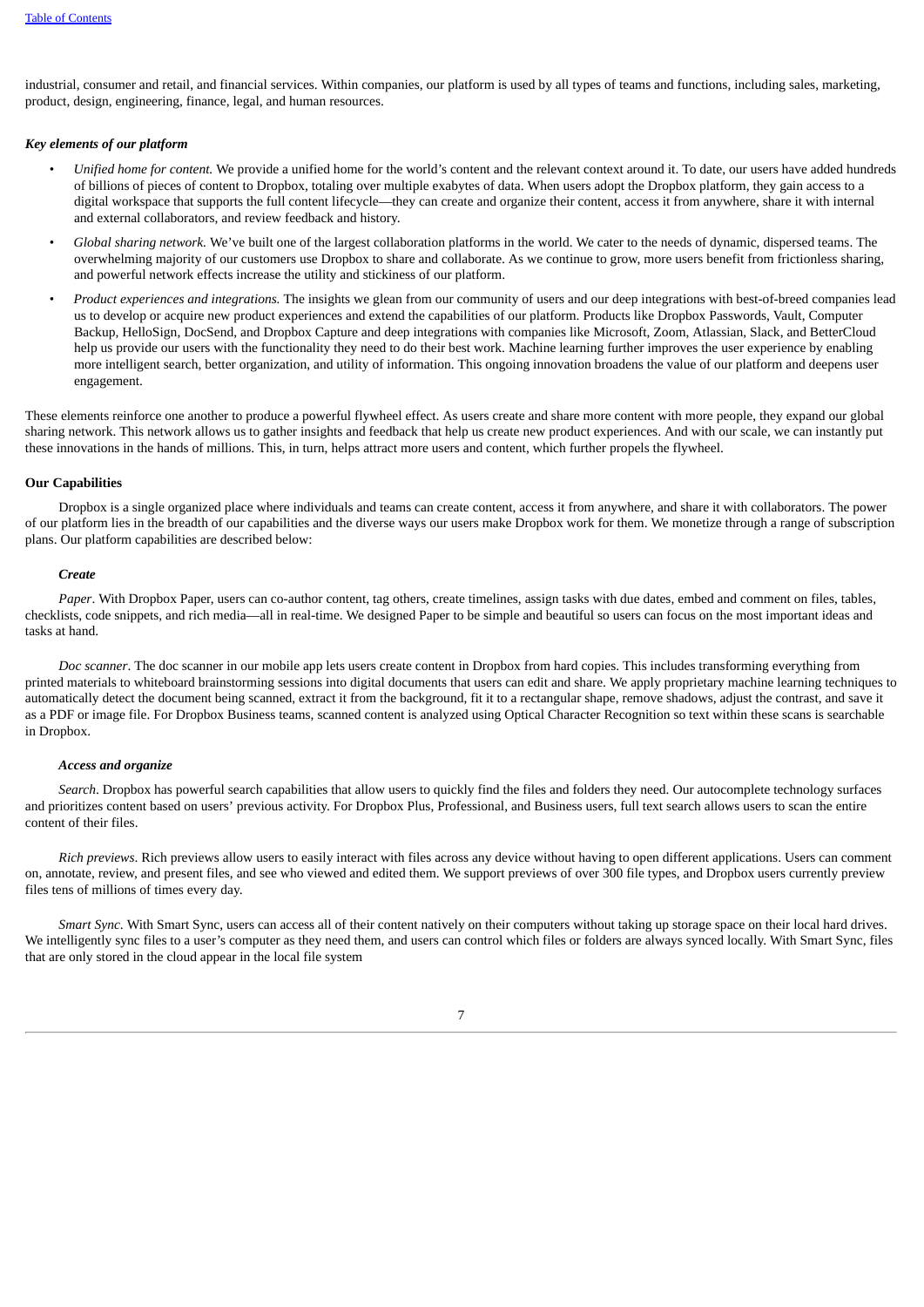and can be opened directly from Windows File Explorer or Mac Finder, instead of having to navigate to our web interface. Smart Sync is available to Dropbox Plus, Professional, and Business users.

*Version history*. As paying users work on files, our servers keep snapshots of all their changes. Users can see a file's complete version history so they can reference and retrieve older versions if needed. Version histories are kept between 30 to 180 days for paying users, depending on subscription plan.

*Third-party ecosystem*. Our open and thriving ecosystem fosters deeper relationships with our users and developers. Developers can build applications that connect to Dropbox through our DBX Developer Platform. For example, email apps can plug into Dropbox to send attachments or shared links, videoconferencing apps allow users to start meetings and share content natively from Dropbox, and eSignature apps give users the ability to manage and maintain contract workflows all from within Dropbox. As of December 31, 2021, Dropbox was receiving over 75 billion API calls per month and just under 1,000,000 developers had registered and built applications on our platform. In addition, more than 80% of Dropbox Business teams have linked to one or more third-party applications.

*Rewind.* Dropbox Rewind is a tool that lets a user take a folder, or their entire account, back to a specific point in time. The tool uses version history to undo changes made to files and folders and can recover any file edits or deletions made within the last 30 to 180 days depending on the users' subscription.

*Computer Backup.* Computer backup automatically syncs folders on a user's computer to the cloud. When turned on, files on the user's PC or Mac are continuously backed up on the cloud. Any changes made in synced folders are automatically updated in the Dropbox account and on the hard drive. Computer backup allows users to get up-to-date versions of files stored on the user's PC or Mac from anywhere and from any device instantly. Content is secure in the cloud, no matter what happens to the user's computer.

*Passwords.* Dropbox Passwords allows users to sign-in to websites and apps by creating and storing unique usernames and passwords across devices. The app can autofill usernames and passwords for instant access anywhere within applications available for Windows, Mac, iOS, and Android.

*Vault.* Dropbox Vault helps secure and organize sensitive information in the cloud. Vault is a PIN-protected folder in Dropbox that a user can access any time and on any device. Sensitive data can be added and viewed from any device: Windows, Mac, iOS, and Android.

#### *Share*

*Folders*. There are three types of folders in Dropbox: private, shared, and team folders. A private folder allows an individual to sync files between devices. A shared folder allows users to quickly and easily start a project space for group collaboration. A team folder, which is only available for Dropbox Business teams, is a central, administrator-managed hub where they can store and collaborate on content.

*Shared links*. Users can share files and folders with anyone, including non-Dropbox users, by creating a Dropbox link. Once created, the link can be sent through email, text, Facebook, Twitter, instant message, or other channels. The recipient can view the file with a rich preview or see all the files in a shared folder. Dropbox Professional subscribers and Dropbox Business teams can set passwords and expiration dates and specify whether recipients can comment on or download the files.

*Transfer.* Dropbox Transfer gives users a quick and secure way to send large files or collections of files to anyone. With Transfer, users can send up to 100 GB of files in just a few clicks. Users also have the option to drag and drop files to upload from their computer, or add items stored in Dropbox. After creating a transfer, users receive a link that can be pasted anywhere and sent to anyone. Recipients receive copies of the files, so the sender's originals remain untouched.

*File requests*. With file requests, users can invite anyone to submit files into a specified Dropbox folder through a simple link—regardless of whether the recipient has a Dropbox account. File requests are ideal for tasks such as collecting bids from contractors or requesting submissions from coworkers and clients. All submitted files are organized into a Dropbox folder that's private to the requesting user.

*Watermarking.* Our Dropbox watermarking feature allows users to protect and share digital files quickly and easily. The watermark feature can be used to protect graphic designs, confidential contracts, and personal photographs. Users can create their own custom watermark and watermark any file without leaving Dropbox.

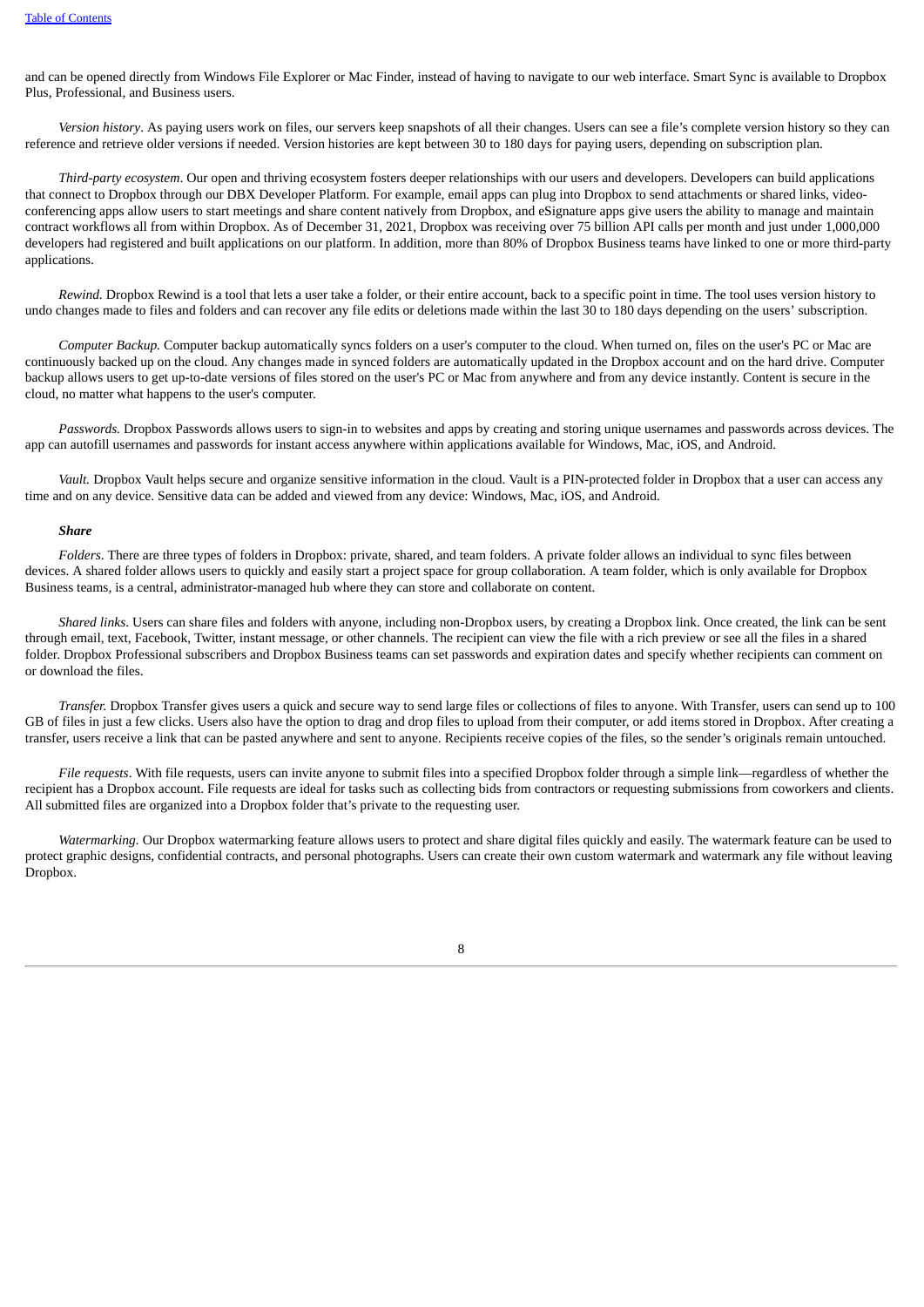*DocSend.* DocSend is a secure document sharing and analytics platform that gives customers visibility into what happens to their documents after they send them. DocSend technology enables customers to track who opens their documents and how much time they spend on each page, protect documents with security features like email verification and viewer whitelisting, and share multiple documents with a single link.

*Shop.* Dropbox Shop provides users with a valuable and flexible digital sales experience for creators by streamlining the process of sharing and monetizing their content, all within Dropbox. This platform allows creators to easily sell content directly to their customers. Users can add content directly from Dropbox or their computer, set a custom image, audio, or video preview, and determine their price. Buyers with a Dropbox account can access everything they have purchased when logged in and those that don't have Dropbox can purchase content via email verification and download it within a specific timeframe.

#### *Collaborate*

*Comments and annotations*. Dropbox comments and annotations marry content with the conversations and relevant context around it. Instead of being scattered across separate silos, such as email and chat, the editing and development of content are tied to a file. Users can give feedback on specific parts of files through a rich, innovative overlay on our web and mobile platforms.

*File activity stream.* An activity feed lives next to every file preview on our web interface and in the desktop app, telling users what's happening with a file. The feed shows when someone opens a file, edits a file, or shares a file.

*Notifications*. We use real-time notifications across all our channels—web, desktop, email, and mobile—to keep users up-to-date on what's happening with their work. Users can choose to be notified when someone opens, edits, shares, or comments on a file, or adds a file to their shared folders.

*Viewer information and presence*. On both file previews and Paper docs, Dropbox shows users in real-time who's viewing a doc and when a doc was last viewed by other users. On desktop, the Dropbox badge is a subtle overlay to Microsoft Word, Excel, and PowerPoint that lets users know if someone opens or edits the file they're working in. The Dropbox badge gives users real-time insight into how others are interacting with their content, bringing modern collaboration features often found only in web-based documents to desktop files.

*HelloSign.* HelloSign is an eSignature and document workflow platform that enables customers to easily sign, send, and receive documents through its intuitive web and mobile based interfaces. Once documents are signed, copies automatically sync to the user's Dropbox account.

*Capture.* Dropbox Capture is an all-in-one visual communication tool that helps team members share their work and idea asynchronously. Dropbox Capture allows users to visually present their work through easy-to-take screen recordings, GIFs, and screenshots.

## *Secure*

*Security protections.* We employ strong protections for all of the data on our platform.

- *Encryption*. Dropbox file data at rest is encrypted using 256-bit Advanced Encryption Standard, or AES. To protect data in transit between Dropbox apps such as desktop, mobile, API, or web and our servers, Dropbox uses Secure Sockets Layer, or SSL, and Transport Layer Security, or TLS, for data transfer, creating a secure tunnel protected by 128-bit or higher AES encryption.
- *File recovery*. Every deletion event in Dropbox is recorded, including when groups of files are deleted. Users can easily recover files through our web interface. Dropbox Plus subscribers may recover prior versions for up to 30 days after deletion, and Dropbox Professional and Dropbox Business subscribers may recover prior versions for up to 180 days after deletion.

*Administrator controls*. Dropbox Business team administrators have many ways to customize security settings in both global and granular ways, including real-time detections of suspicious behavior, risky activity, and potential data leaks.

- *Sharing permissions*: Team administrators can set up and monitor how their members share team folders, and can set sharing permissions on all folders, sub-folders, and links through the sharing tab.
- *Remote device wipe*: Team administrators can delete their organization's Dropbox content from a member's linked devices, which is especially useful should someone lose a device or leave the team.

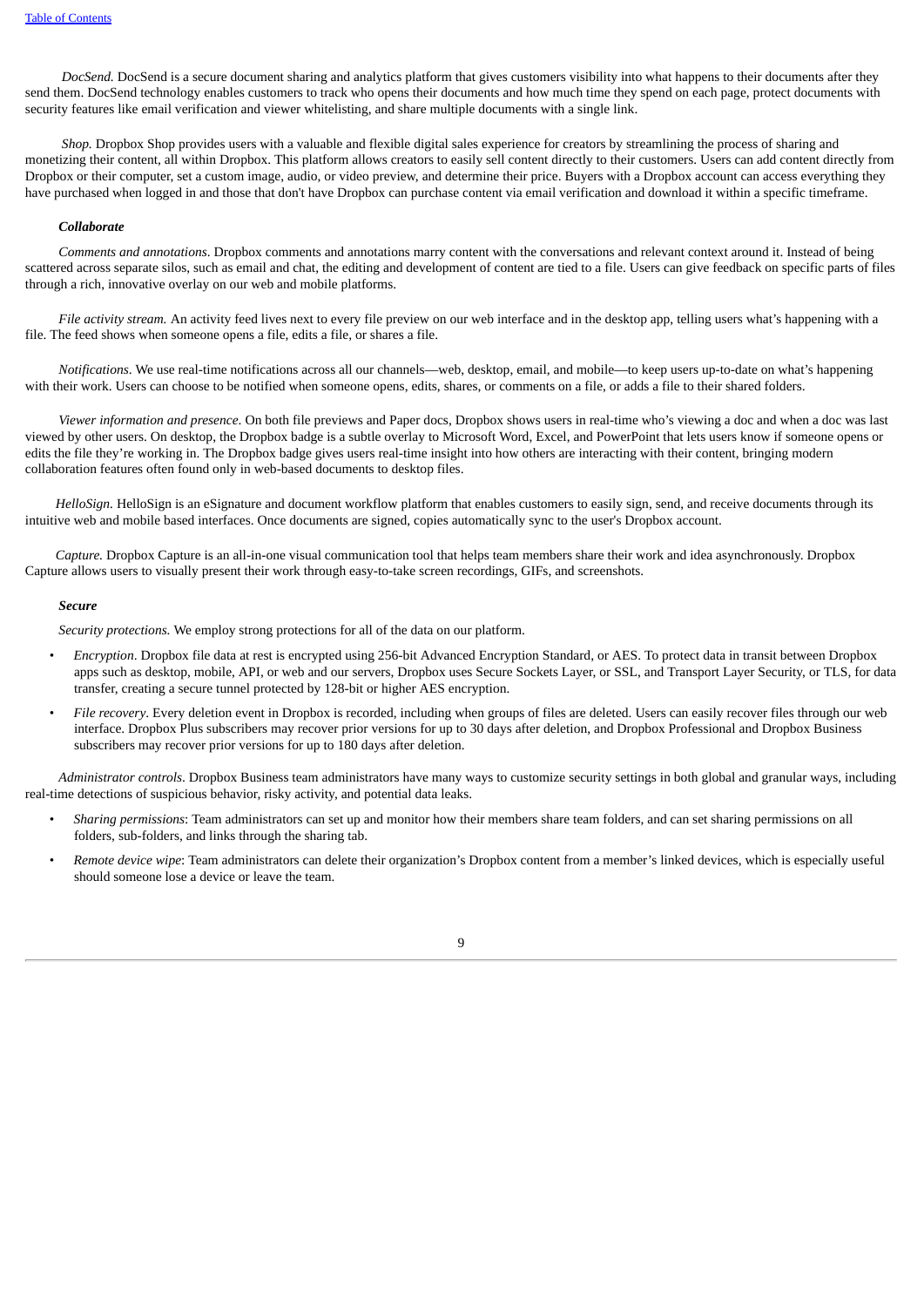- *Audit log*: Team administrators can monitor which members are sharing files and logging into Dropbox, among other events. They can review activity logs, create full reports for specific time ranges, and pull activity reports on specific members. Advanced and Enterprise team administrators have access to audit logs with file-event tracking.
- *Device approvals*: Advanced and Enterprise team administrators can manage how members access Dropbox on their devices.
- *Tiered administrator roles*: Advanced and Enterprise teams have the ability to set multiple administrator roles, each with a different set of permissions.
- *Network control*: Enterprise team administrators can restrict personal Dropbox usage on their organization's network.

*Third-party security integrations*. We've partnered with industry-leading third parties to enable us to provide a wide range of IT processes and satisfy industry compliance standards, including:

- *Security information and event management*: Allows Dropbox Business administrators to oversee and manage employee activity, and access sensitive data through the administrator page.
- *Data loss prevention*: Protects sensitive data like personally identifiable information and payment card industry data stored in Dropbox Business accounts.
- *eDiscovery and legal hold*: Enables secure search and the ability to collect and preserve electronically stored information in Dropbox Business accounts.
- *Digital rights management*: Provides third-party encryption for company data stored in Dropbox Business accounts.
- *Data migration and on-premises backup*: Assists in transferring large amounts of data between locations and securing sensitive information with onsite data backup.
- *Identity management*: Allows companies to keep their Dropbox Business team authenticated with an external identity provider like Active Directory.

#### **Our Subscription Plans**

We offer a range of subscription plans for our users, including a free, Basic plan, paid Personal plans, and Business plans.

#### **Our Customers**

We've built a thriving global business with 16.79 million paying users. As of December 31, 2021, we had more than 550,000 paying Dropbox Business teams. Our customer base is highly diversified, and in 2019, 2020, and 2021, no customer accounted for more than 1% of our revenue. Our customers include individuals, families, teams, and organizations of all sizes, from freelancers and small businesses to Fortune 100 companies. They work across a wide range of industries, including professional services, technology, media, education, industrials, consumer and retail, and financial services. Within companies, our platform is used by all types of teams and functions, including sales, marketing, product, design, engineering, finance, legal, and human resources.

#### *How we support our customers*

All of our users can access support through the following resources:

- *Help center*: Provides an online repository of helpful information about our platform, responses to frequently asked questions, and best practices for use.
- *Community support*: Facilitates collaboration between users on answers, solutions, and ideas about our platform in an online community.
- *Social media support*: Provides users real-time product and service updates, and offers tips and troubleshooting information.
- *Guided troubleshooting*: Offers step-by-step instructions to resolve common questions and provides a portal to submit help requests for questions that aren't otherwise addressed.

We also offer additional levels of support for our paying users depending on the subscription plan they choose.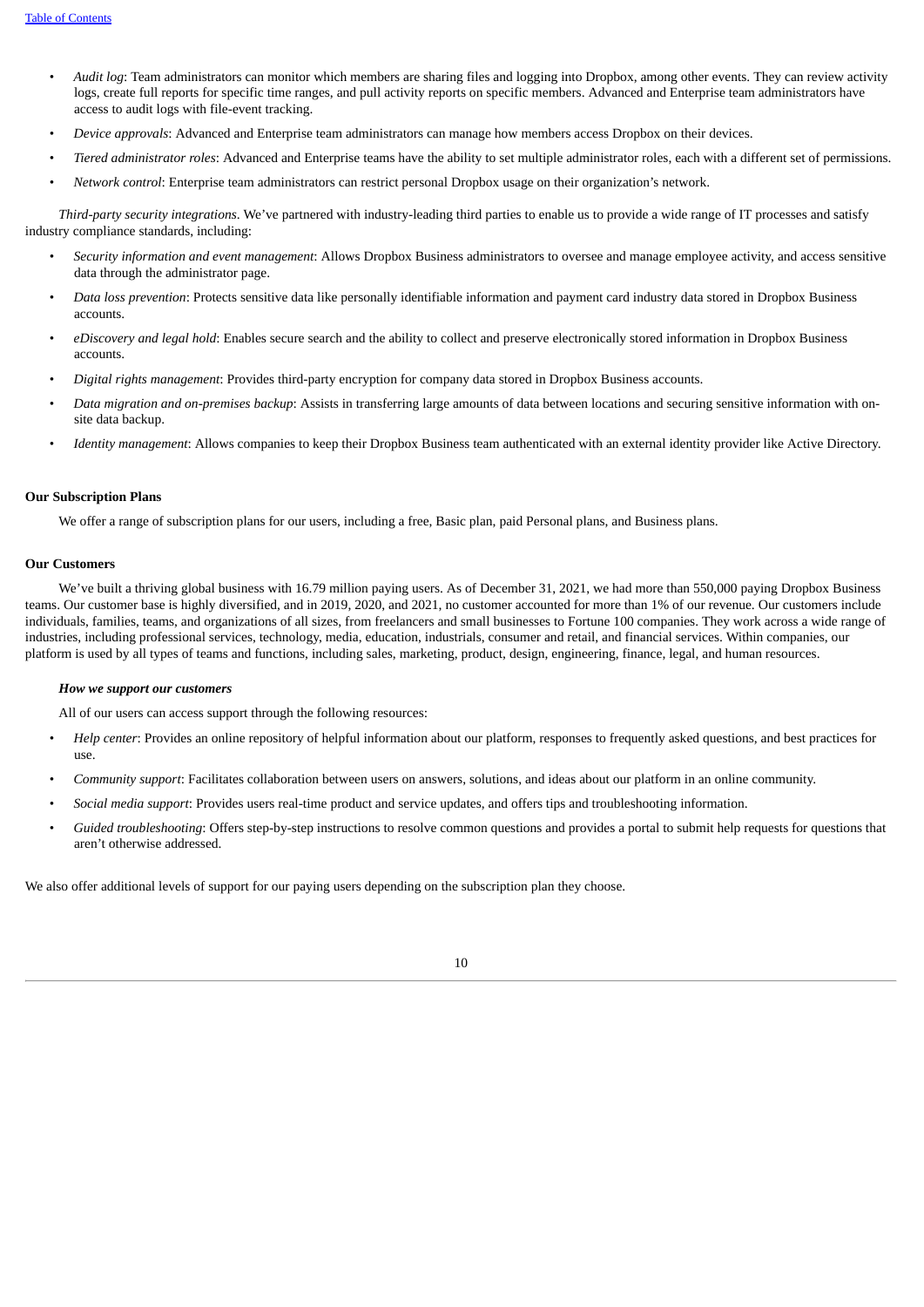## **Our Sales and Marketing Approach**

As users share content and collaborate on our platform, they introduce and invite new users, driving viral growth. We generate over 90% of our revenue from self-serve channels, which limits customer acquisition costs.

We've developed an efficient marketing function that's focused on building brand awareness and reinforcing our self-serve model.

Our goal is to rapidly demonstrate the value of our platform to our users in order to convert them to paying users and upgrade them to our premium offerings. We reach them through in-product prompts and notifications, time-limited trials of paid subscription plans, email, and lifecycle marketing. Each year, hundreds of millions of devices—including computers, phones, and tablets—are actively connected to the Dropbox platform, representing a large number of touchpoints to communicate with our users. We complement our self-serve strategy with a focused outbound sales effort targeted at organizations with existing organic adoption of Dropbox.

Once prospects are identified, our sales team works to broaden adoption of our platform into wider-scale deployments. We also acquire some users through paid marketing and distribution partnerships in which hardware manufacturers pre-install our software on their devices.

#### **Our Technology Infrastructure and Operations**

Our users trust us with their most important content, and we focus on providing them with a secure and easy-to-use platform. More than 90% of our users' data is stored on our own custom-built infrastructure, which has been designed from the ground up to be reliable and secure, and to provide annual data durability of at least 99.999999999%. We have datacenter co-location facilities in California, Oregon, Texas, and Virginia.

We also utilize Amazon Web Services, or AWS, for the remainder of our users' storage needs and to help deliver our services. These AWS datacenters are located in the United States, Australia, Europe, and Japan, which allows us to localize where content is stored. Our technology infrastructure, combined with select use of AWS resources, provides us with a distributed and scalable architecture on a global scale.

We designed our platform with multiple layers of redundancy to guard against data loss and deliver high availability. Incremental backups are performed hourly and full backups are performed daily. In addition, as a default, redundant copies of content are stored independently in at least two separate geographic regions and replicated reliably within each region.

#### **Our Commitment to Security, Privacy and Legal Compliance**

Trust is the foundation of our relationship with our users, and we take significant measures every day to protect their privacy and security.

#### *Security*

Our sophisticated infrastructure is designed to protect our users' content while it is transferred, stored, and processed. We offer multiple layers of protection, including secure file data transfer, encryption, network configuration, and application-level controls. For Dropbox Business teams, our tools also empower administrators with control and visibility features that allow them to customize our platform to their organizations' needs. Our information security policies and management framework are designed to build a culture of security, and we continually assess risks and improve the security, confidentiality, integrity, and availability of our systems. We voluntarily engage third-party security auditors to test our systems and controls at least annually against the most widely recognized security standards and regulations. We also encourage and support independent research through our bug bounty program, where we work with leading security researchers from around the world to maintain the high standards of security our users have come to expect.

Dropbox supports HIPAA and HITECH compliance. We sign business associate agreements with our customers who require them in order to comply with the Health Insurance Portability and Accountability Act, or HIPAA, and the Health Information Technology for Economic and Clinical Health Act, or HITECH. We also offer a HIPAA assessment report performed by an independent third party.

#### *Privacy*

We are committed to keeping user data private, and are subject to a number of privacy laws and regulations such as the European Union's General Data Protection Regulation ("GDPR") and the California Consumer Privacy Act ("CCPA") in the

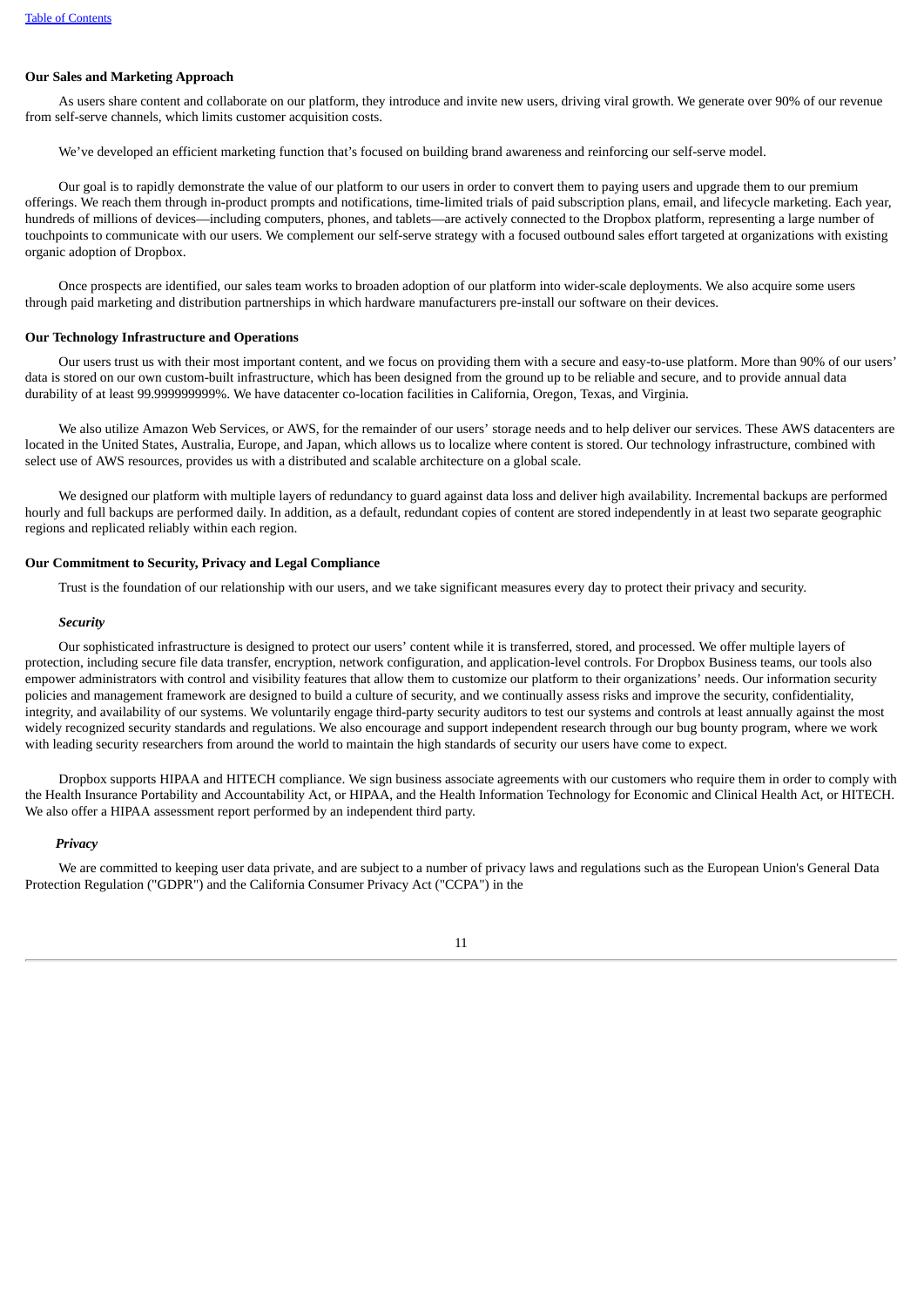U.S. These laws and regulations impose increasingly numerous, complex obligations on us. To comply with and manage our obligations under such privacy laws and regulations, we operate a robust privacy program and have appointed a Data Protection Officer. Our privacy policy details how we process our users' personal data as well as the steps we take to protect it. For third-party developers that create applications that connect to Dropbox, we also set forth terms and guidelines that explain their obligation to protect the privacy of our users' personal data.

#### *Other Government Regulations*

We are subject to compliance with various laws and regulations. These include those covering copyright, indecent content, child protection, and similar matters regarding the content stored and created on our platform as well as consumer protection laws that may impact our sales and marketing efforts, including laws related to subscriptions, billing, and auto renewal. In addition to laws and regulations governing content stored and created on our platform and consumer protection, we are also subject to anti-corruption laws and export and import regulations. The laws in these areas are often in a state of flux and can vary widely between jurisdictions. To comply with and manage our obligations under such laws and regulations, we track relevant legislative, regulatory, and contractual requirements. In addition, we have instituted processes and policies to ensure we review our business practices for appropriate compliance with such requirements.

## **Our Competition**

The market for content collaboration platforms is competitive and rapidly changing. Certain features of our platform compete in the cloud storage market with products offered by Microsoft, Amazon, Apple, Slack, Google, and Adobe and in the content collaboration market with products offered by Microsoft, Atlassian, and Google. On a more limited basis, we compete with Box in the cloud storage market for deployments by large enterprises and with Adobe and DocuSign in the e-signature market. We also compete with smaller private companies that offer point solutions in the cloud storage market or the content collaboration market.

We believe that the principal competitive factors in our markets include the following:

- user-centric design;
- ease of adoption and use:
- scale of user network;
- features and platform experience;
- performance;
- brand;
- security and privacy:
- accessibility across several devices, operating systems, and applications;
- third-party integration;
- customer support;
- continued innovation; and
- pricing.

We believe we compete favorably across these factors and are largely unhindered by legacy constraints. However, some of our competitors may have greater name recognition, longer operating histories, more varied services, the ability to bundle a broader range of products and services, larger marketing budgets, established marketing relationships, access to larger user bases, major distribution agreements with hardware manufacturers and resellers, and greater financial, technical, and other resources.

#### **Intellectual Property**

We believe that our intellectual property rights are valuable and important to our business. We rely on patents, patent applications, trademarks, copyrights, trade secrets, know-how license agreements, confidentiality procedures, non-disclosure agreements, employee disclosure and invention assignment agreements, and other contractual rights to establish and protect our proprietary rights. In addition, from time to time we've purchased patents, inbound licenses, trademarks, domain names, and patent applications from third parties.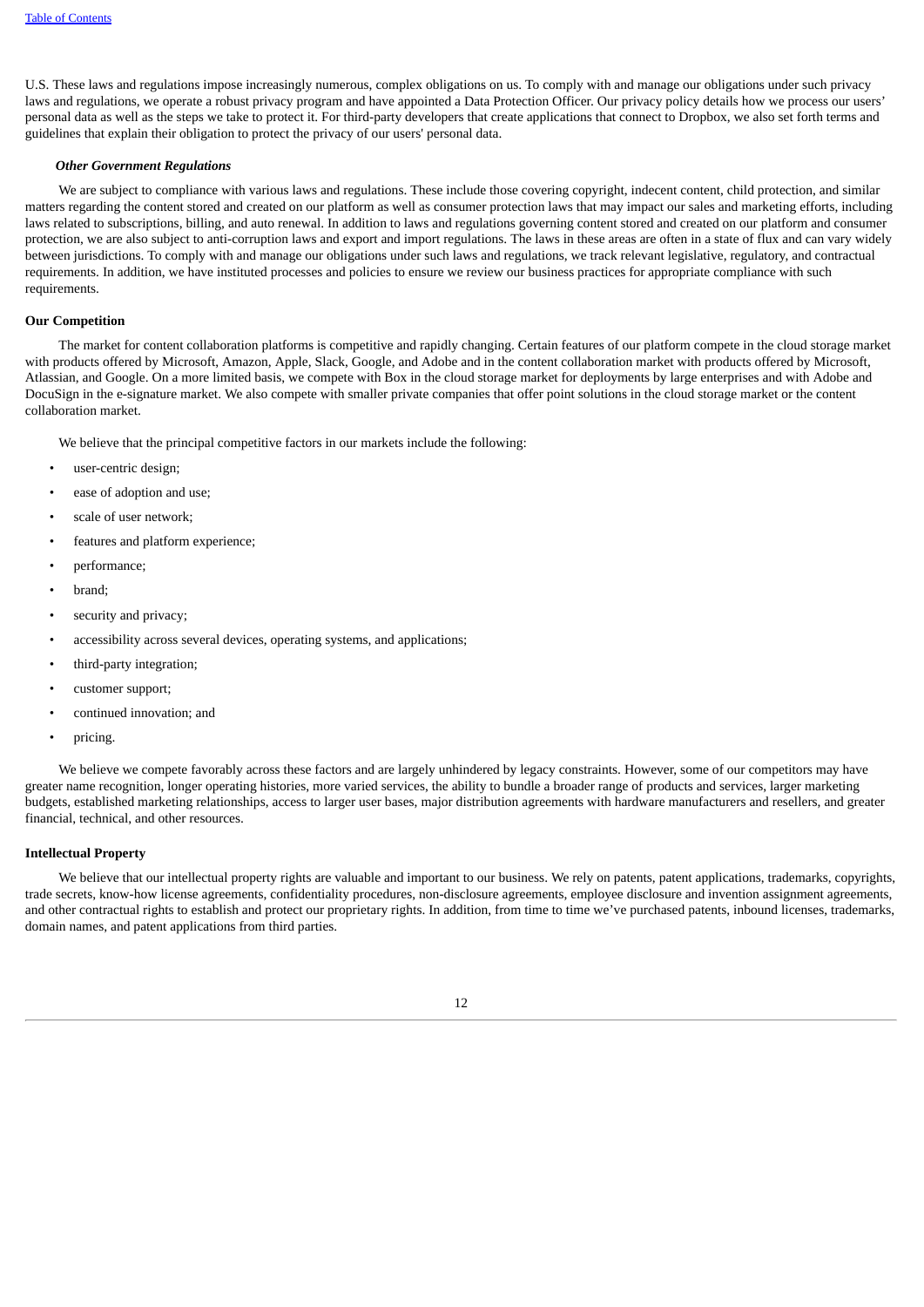We have over 1,400 issued patents and more than 350 pending patent applications in the United States and abroad. These patents and patent applications seek to protect our proprietary inventions relevant to our business. In addition, we license a number of key third-party patents in the file collaboration, storage, syncing, and sharing markets.

We have trademark rights in our name, our logo, and other brand indicia, and have trademark registrations for select marks in the United States and many other jurisdictions around the world. We also have registered domain names for websites that we use in our business, such as www.dropbox.com, and similar variations.

We intend to pursue additional intellectual property protection to the extent we believe it would be beneficial and cost effective. Despite our efforts to protect our intellectual property rights, they may not be respected in the future or may be invalidated, circumvented, or challenged. In addition, the laws of various foreign countries where our products are distributed may not protect our intellectual property rights to the same extent as laws in the United States.

## **Human Capital**

At Dropbox, we believe that the world can work better. But that starts with us: building a team that emphasizes the kindness and collaboration needed to grow. We believe the strength of our workforce is one of the most significant contributors to our success. As of December 31, 2021, we had 2,667 full-time employees. Of our full-time employees, 2,293 were located in the United States and 374 were employees located outside of the United States. None of our employees are represented by a labor union. We have not experienced any work stoppages, and we believe that our employee relations are strong.

On January 13, 2021, we announced a reduction in our global workforce of approximately 11% in order to streamline our operations and reallocate our investments to support our strategic priorities. We provided employees impacted by this reduction in force with severance packages and job placement support.

## *Virtual First*

In October 2020, we announced our Virtual First work model pursuant to which remote work has become the primary experience for all of our employees. As a result, we intend for our workforce to continue becoming more distributed over time. We also promote work-life balance by empowering our employees to adopt flexible working arrangements and providing tools for efficient remote collaboration and continuing to provide opportunities for in-person collaboration, when safe to do so, at our "Dropbox Studios" locations. Additionally, we provide our employees with a flexible quarterly allowance that can be used to cover expenses related to health and fitness, family and caregiver support, productivity and ergonomics, financial wellness, and learning and development programs, as well as resources to support Dropboxer effectiveness in their work environments.

#### *Compensation and Benefits Program*

Our compensation program is designed to attract and reward talented individuals who possess the skills necessary to support our business, contribute to our strategic goals and create long-term value for our stockholders. We provide employees with competitive compensation packages that include base salary, annual incentive bonuses, 401(k) with a company match, and equity awards tied to the value of our stock price. Our highly competitive benefits package includes medical, dental, vision, life and disability plans. In addition to these core benefits, Dropbox also provides enhanced mental health benefits, family formation benefits and our adoption and surrogacy assistance program. Our comprehensive programs also provide various leave benefits - including 24 weeks of leave for new parents.

#### *Employee Wellness and Safety*

We recognize the importance of the well-being of our employees. With the shift to our Virtual First work model, we remain committed to supporting their well-being and development. A component of our comprehensive health and wellness benefits package to all employees includes additional time-off opportunities as well as mental and physical wellness benefits. We conduct a bi-annual employee satisfaction survey to gather candid feedback from employees with focus on areas such as experience with our managers, wellness initiatives, career and company initiatives. Survey results are reviewed extensively and become part of our action plans at all levels of the organization.

In addition, the safety of our employees is paramount to our success. We have a physical security policy applicable to all our employees with a global physical security team that is empowered to protect the safety of our employees in the event of emergencies or disasters. We also established Global COVID-19 Workplace Health & Safety Standards, based on guidance from public health authorities, for situations where it was necessary for employees to enter our offices. This is driven through a centralized, cross-functional Crisis Management Team dedicated to Dropbox's COVID-19 response.

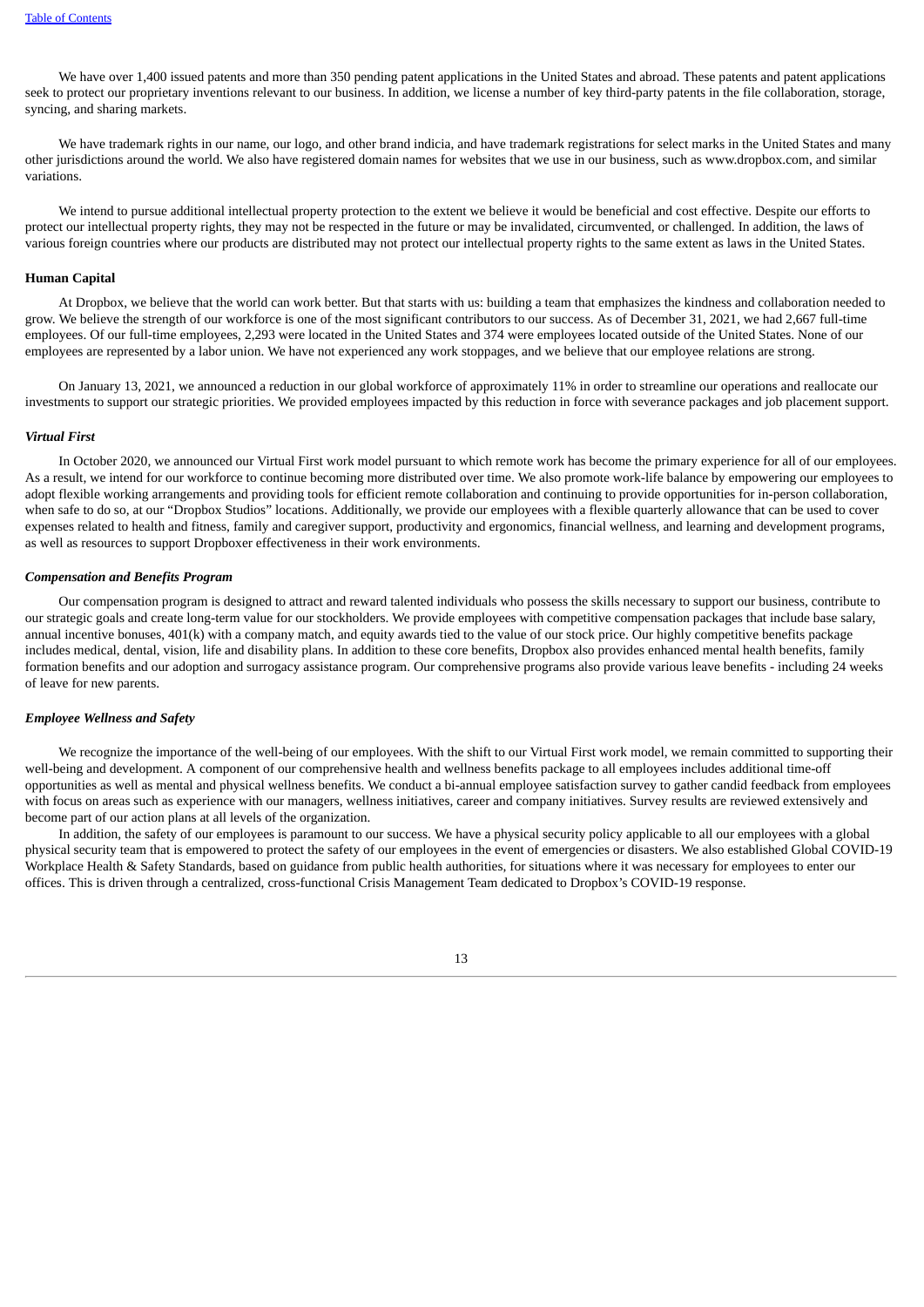#### *Learning and Development*

We want all of our employees to have thriving careers where they grow and develop in meaningful ways. We develop and provide access to internal learning and development resources to assist in professional development in various ways such as skills-building programs, on-demand learning options, mentoring programs, and leadership development courses. We also offer extensive onboarding and training programs to prepare our employees at all levels for career progression and individual development.

#### *Diversity and Inclusion*

We believe that an equitable and inclusive environment comprised of diverse teams produces more creative solutions, results in better and more innovative products, and is crucial to our efforts to attract and retain key talent. We are focused on building an inclusive culture and sustaining a diverse workforce through a variety of company initiatives. As part of that effort we have a number of executive-sponsored Employee Resource Groups, or ERGs, that provide support for diverse members of our workforce by fostering an inclusive environment and providing professional development and community-building opportunities. In addition, we provide resources and training to employees at all levels to ensure that we are hiring, promoting and retaining diverse teams, as well as sponsor a number of professional development programs to support the advancement of underrepresented employees at our Company.

#### *Community*

We empower our employees to give back to their communities by providing paid volunteer time off, matching a portion of employee donations to nonprofits and making product donations to nonprofit organizations nominated by our employees.

#### **Corporate Information**

We were incorporated in May 2007 as Evenflow, Inc., a Delaware corporation, and changed our name to Dropbox, Inc. in October 2009. Our principal offices are located at 1800 Owens Street, San Francisco, California, 94158, and our telephone number is (415) 857-6800. Our Class A common stock is listed on the Nasdaq Global Select Market under the symbol "DBX."

#### **Available Information**

<span id="page-14-0"></span>Our website is located at http://www.dropbox.com/, our investor relations website is located at http://investors.dropbox.com/, and our blog is located at https://blog.dropbox.com/topics/news. We have used, and intend to continue to use, our investor relations website, our blog, press releases, public conference calls and webcasts to disclose material non-public information and to comply with our disclosure obligations under Regulation FD. The following filings are available through our investor relations website after we file them with the SEC: Annual Report on Form 10-K, Quarterly Reports on Form 10-Q, current reports on Form 8-K, and our Proxy Statement for our annual meeting of stockholders. These filings are also available for download free of charge on our investor relations website. The SEC also maintains an Internet website that contains reports, proxy statements and other information about issuers, like us, that file electronically with the SEC. The address of that website is www.sec.gov. The contents of these websites are not incorporated into this filing. Further, the Company's references to the URLs for these websites are intended to be inactive textual references only.

14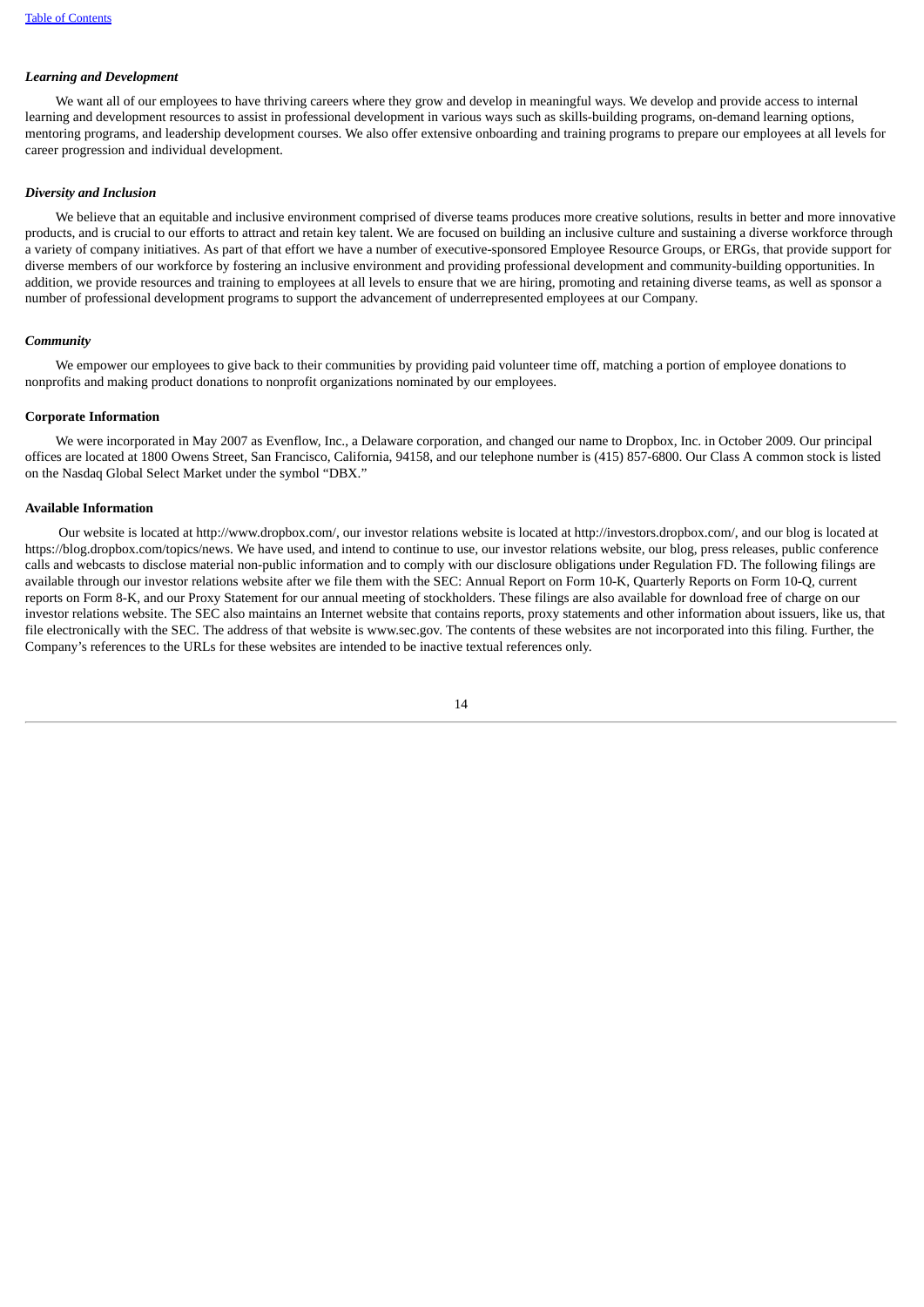## **ITEM 1A. RISK FACTORS**

Investing in our Class A common stock involves a high degree of risk. In addition to the other information set forth in this Annual Report, you should carefully consider the risks and uncertainties described below, together with all of the other information in this Annual Report on Form 10-K, including the section titled "Management's Discussion and Analysis of Financial Condition and Results of Operations" and our consolidated financial statements and related notes, before making a decision to invest in our Class A common stock. Our business, results of operations, financial condition, or prospects could also be harmed by risks and uncertainties that are not presently known to us or that we currently believe are not material. If any of the risks actually occur, our business, results of operations, financial condition, and prospects could be materially and adversely affected. In that event, the market price of our Class A common stock could decline, and you could lose all or part of your investment. In addition, the impacts of COVID-19 and any worsening of the economic environment may exacerbate the risks described below, any of which could have a material impact on us. This situation is changing rapidly and additional impacts may arise that we are not currently aware of.

## **Risks Related to Our Business and Operations**

## Our business depends on our ability to retain and upgrade paying users, and any decline in renewals or upgrades could adversely affect our future results *of operations.*

Our business depends upon our ability to maintain and expand our relationships with our users. Our business is subscription-based, and paying users are not obligated to and may not renew their subscriptions after their existing subscriptions expire. As a result, we cannot provide assurance that paying users will renew their subscriptions utilizing the same tier of our products or upgrade to premium offerings. Renewals of subscriptions to our platform may decline or fluctuate because of several factors, such as dissatisfaction with our products, support, pricing, or mix of features, a user no longer having a need for our products, the availability of competitive products that are, or are perceived to be, less expensive, shifts in the mix of monthly and annual subscriptions or the impact of catastrophic events, such as the ongoing COVID-19 pandemic, on our paying users. In addition, some paying users downgrade or do not renew their subscriptions.

We encourage paying users to upgrade to our premium offerings by recommending additional features and through in-product prompts and notifications. We are focused on increasing recurring revenue and we believe that users that subscribe to our premium paid offerings demonstrate a propensity to retain and expand their deployments over time. We seek to expand within organizations through viral means by adding new users, having workplaces purchase additional products, or expanding the use of Dropbox into other departments within a workplace. We often see enterprise IT decision-makers deciding to adopt Dropbox after noticing substantial organic adoption by individuals and teams within the organization. If our paying users cancel their subscriptions or fail to renew, or if we fail to upgrade our paying users to premium offerings or expand within organizations, our business, results of operations, and financial condition may be harmed. Furthermore, we have and may continue to see an increase in customers opting for our monthly plans rather than our annual plans, including from users who upgrade to paid plans using mobile devices. As a result, if more of our users subscribe to our paid plans through mobile devices or otherwise opt for monthly plans, subscription renewals may fluctuate or decline.

Although it is important to our business that our users renew their subscriptions after their existing subscriptions expire and that we expand our commercial relationships with our users, given the volume of our users, we do not actively monitor the retention rates of our individual users. As a result, we may be unable to address any retention issues with specific users in a timely manner, which could harm our business.

#### Our future growth could be harmed if we fail to attract new users or convert registered users to paying users.

We must continually add new users to grow our business beyond our current user base and to replace users who choose not to continue to use our platform. Historically, our revenue has been driven by our self-serve model, and we generate more than 90% of our revenue from self-serve channels. Any decrease in user satisfaction with our products or support could harm our brand, word-of-mouth referrals, and ability to grow.

Additionally, many of our users initially access our platform free of charge. We strive to demonstrate the value of our platform to our registered users, thereby encouraging them to convert to paying users through in-product prompts and notifications, and time-limited trials of paid subscription plans. As of December 31, 2021, we served over 700 million registered users but only 16.79 million paying users. The actual number of unique users is lower than we report as one person may register more than once for our platform. As a result, we have fewer unique registered users that we may be able to convert to paying users. A majority of our registered users may never convert to a paid subscription to our platform, and failure to convert users to a paid subscription will restrict our ability to grow our revenue.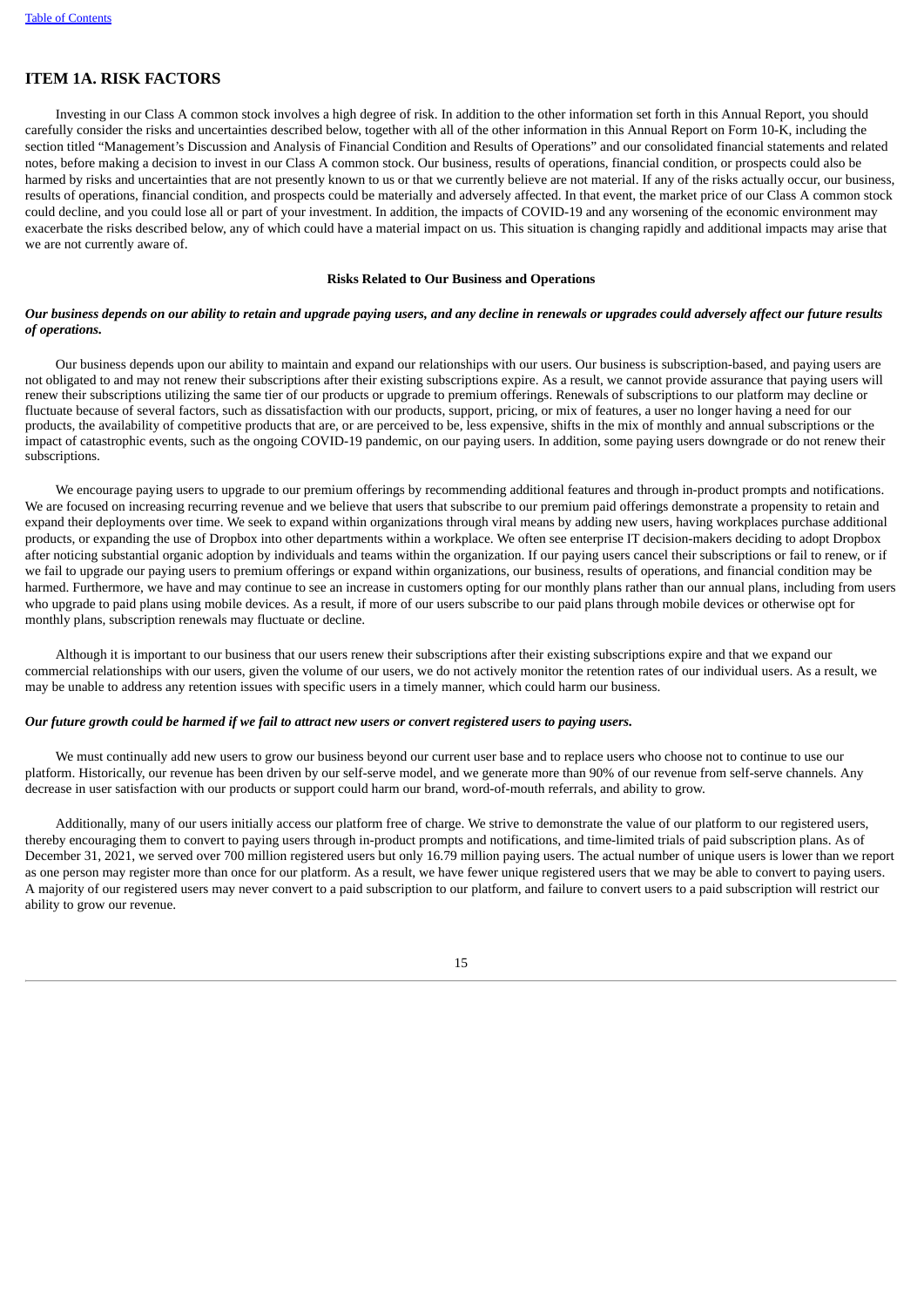In addition, our user growth rate has and may continue to slow in the future as our market penetration rates increase and we turn our focus to converting registered users to paying users rather than growing the total number of registered users. The availability of less expensive and bundled competitive products also has and may continue to slow our user growth rate and negatively impact our ability to convert registered users to paying users. If we are not able to continue to expand our user base or fail to convert our registered users to paying users, demand for our paid services and our revenue may grow more slowly than expected or decline. Furthermore, catastrophic events that financially impact our registered users and other prospective paying users, may cause these users to delay or reduce technology spending, which may impact our ability to convert registered users or otherwise attract new paying users.

## Our business could be damaged, and we could be subject to liability, if there is any unauthorized access to our data or our users' content, including through *privacy and data security breaches or incidents.*

The use of our platform involves the transmission, storage, and processing of user content, some of which may be considered personal, confidential, or sensitive information of users or their organizations. We also process, store and transmit our own data as part of our business and operations. This data may include personal, confidential, or sensitive information. We face security threats from malicious third parties that could obtain unauthorized access to our systems, infrastructure, and networks. We anticipate that these threats will continue to grow in scope and complexity over time. For example, in 2016, we learned that an old set of Dropbox user credentials for approximately 68 million accounts was released. These credentials consisted of email addresses and passwords protected by cryptographic techniques known as hashing and salting. Hashing and salting can make it more difficult to obtain the original password, but may not fully protect the original password from being obtained. We believe these Dropbox user credentials were obtained in 2012 and related to a security incident we disclosed to users. In response, we notified all existing users we believed to be affected and completed a password reset for anyone who had not updated their password since mid-2012. We responded to this event by expanding our security team and data monitoring capabilities and continuing to work on features such as two-factor authentication to increase protection of user information. While we believe our corrective actions will reduce the likelihood of similar incidents occurring in the future, third parties might use techniques that we are unable to defend against to compromise and infiltrate our systems, infrastructure, and networks.

Emerging and evolving cybersecurity threats such as the attack on SolarWinds and the Log4j vulnerablity reported in December 2021 pose unique challenges and involve sophisticated threat actors. Computer malware, ransomware, cyber viruses, social engineering (phishing attacks), denial of service or other attacks, employee theft or misuse and increasingly sophisticated network attacks have become more prevalent, particularly against cloud services. In this fast-changing threat environment, we are continuously assessing our security posture, including through the use of penetration testing and red team exercises, to identify gaps, threats, and vulnerabilities and we are actively taking additional and ongoing steps that are intended to strengthen our cybersecurity capabilities and mitigate the risk of a breach or incident. If we fail to respond appropriately to any identified gaps, threats or vulnerabilities, including by providing adequate funding and prioritizing strategic initiatives, or if we fail to adequately identify the gaps, threats or vulnerabilities, we face greater risk that an unauthorized party will obtain access to or disrupt our systems or networks obtain access to data or content that we or third parties on which we rely store or otherwise process. Notwithstanding our efforts, we may fail to detect the existence of security breaches or incidents, including breaches or compromise of user content, and be unable to prevent unauthorized access to user content. The techniques used to obtain unauthorized access to, and to disable or degrade service, or sabotage systems change frequently and are often not recognized until launched against a target. They may originate from less regulated or remote areas around the world, or from state-sponsored actors. If our security measures are breached or compromised or we, our systems or networks, or those of third parties on which we rely otherwise are subject to a security breach or incident, or our users' content is otherwise accessed, misused, modified, rendered unavailable, destroyed, or otherwise processed through unauthorized means, or if any such actions are believed to occur, our platform may be perceived as insecure, and we may lose existing users or fail to attract and retain new users. Moreover, public announcements concerning any cybersecurity-related incidents and steps we may take to respond to or remediate any such incidents could be perceived by securities analysts or investors to be negative, and such perception could, among other things, have an adverse effect on the price of our Class A common stock.

We may rely on third parties when deploying our infrastructure, and in doing so, expose it to security risks outside of our direct control. We rely on outside vendors and contractors to perform services necessary for the operation of the business, and they may fail to adequately secure our user and company content data. This risk may increase when vendors and contractors work remotely, including as part of our shift to Virtual First.

In addition, certain developers or other partners who create applications that integrate with our platform, may receive or store information provided by us or by our users through these applications. If these third parties or developers fail to adopt or

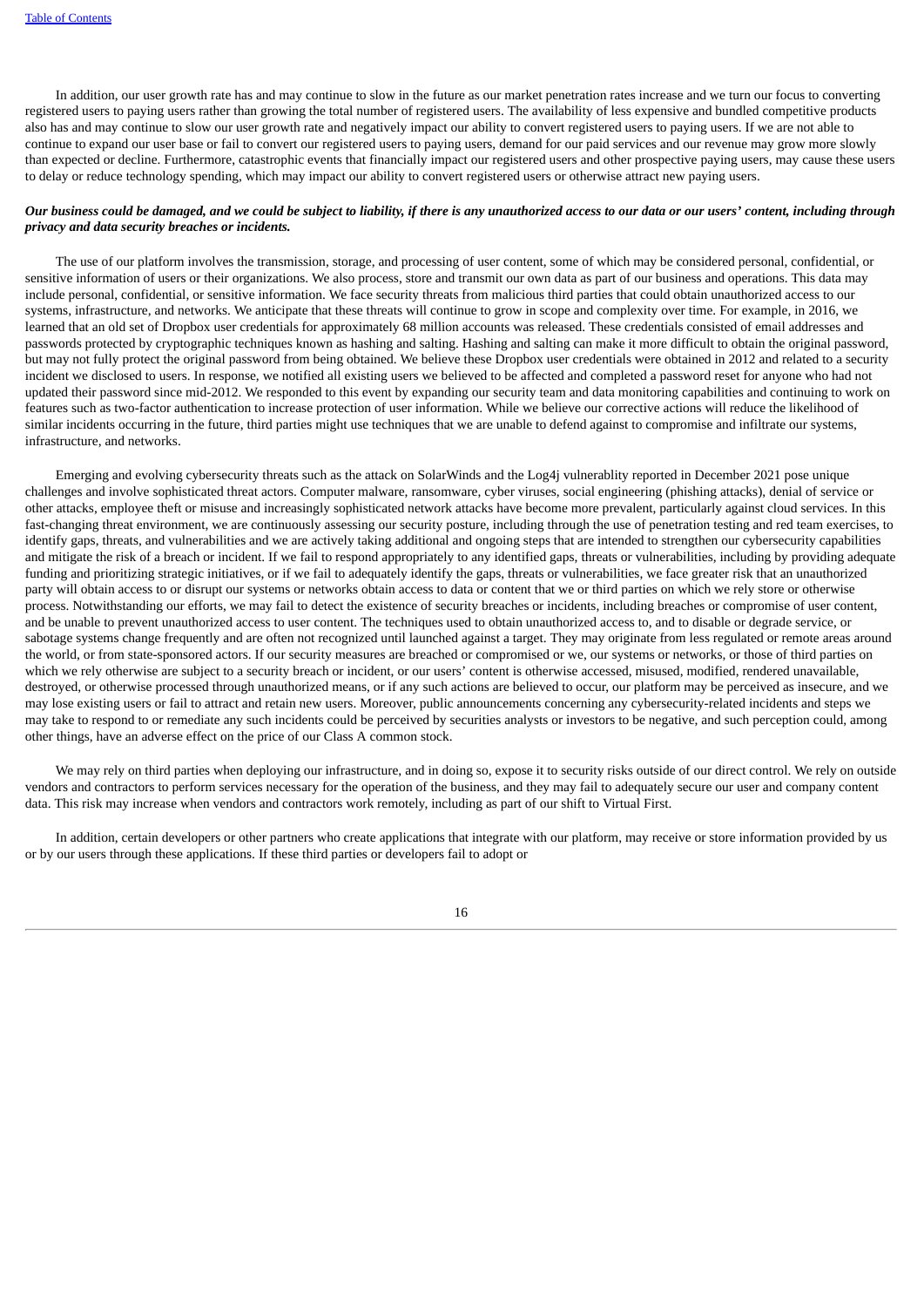adhere to adequate data security practices, or in the event of a breach or other compromise of their networks or systems, our data or our users' data may be improperly accessed, used, or disclosed.

Third parties may attempt to compromise our employees and their privileged access into internal systems to gain access to accounts, our information, our networks, or our systems or those of third parties on which we rely. Employee error, malfeasance, or other errors in the storage, use, transmission, or other processing of personal information could result in an actual or perceived breach of user privacy. These risks may be heightened as we transition to a Virtual First and increasingly distributed workforce. In addition, our users may also disclose or lose control of their passwords, or use the same or similar passwords on third parties' systems, which could lead to unauthorized access to their accounts on our platform.

Any unauthorized or inadvertent access to, or an actual or perceived security breach of or incident impacting, our systems, infrastructure, or networks or of third parties on which we rely could result in an actual or perceived loss of, or unauthorized access to or disclosure, modification, misuse, loss, corruption, unavailability, or destruction of, our data or our users' content, regulatory investigations, proceedings, and orders, claims, demands, and litigation, indemnity obligations, damages, penalties, fines, and other costs in connection with actual and alleged contractual breaches, violations of applicable laws and regulations or other actual or asserted obligations, and other liabilities. Any such incident could also materially damage our reputation and market position and harm our business, results of operations, and financial condition, including reducing our revenue, causing us to issue credits to users, negatively impacting our ability to accept and process user payment information, eroding our users' trust in our services and payment solutions, subjecting us to costly user notification or remediation, harming our ability to retain users, harming our brand, or increasing our cost of acquiring new users. We maintain errors, omissions, and cyber liability insurance policies covering certain security and privacy damages. However, we cannot be certain that our coverage will be adequate for liabilities actually incurred or that insurance will continue to be available to us on economically reasonable terms, or at all. Further, if a high-profile security breach or incident occurs with respect to another content collaboration solutions provider, our users and potential users could lose trust in the security of content collaboration solutions providers generally, which could adversely impact our ability to retain users or attract new ones.

## We have a limited history of operating with a Virtual First workforce and the long-term impact on our financial results and business operations are *uncertain.*

In October 2020, we announced a Virtual First work model pursuant to which remote work has become the primary experience for all of our employees and our intention is for our workforce continue being more distributed over time. However, we have a limited history of operating with a Virtual First workforce and, although we anticipate that our shift to a Virtual First work model will have a long-term positive impact on our financial results and business operations, the impact remains uncertain. Additionally, there is no guarantee that we will realize any anticipated benefits to our business, including any cost savings, operational efficiencies, or productivity.

Our continuing shift to Virtual First could make it increasingly difficult to manage our business and adequately oversee our employees and business functions, potentially resulting in harm to our company culture, increased employee attrition, and the loss of key personnel, as well as potentially negatively impacting product research and development and the growth of our business. We may also experience an increased risk of privacy and data security breaches and incidents involving our data or our users' content. Any of these factors could adversely affect our financial condition and operating results.

In addition, as we continue our shift to Virutal First, we will need less office space than we are currently contractually committed to leasing and as a result, we have recorded and may in the future record impairment charges related to the office spaces we no longer expect to need, which has impacted and may in the future impact our ability to achieve GAAP profitability in future periods. Furthermore, any prolonged recessionary period and industry shifts towards remote work, including as a result of the ongoing COVID-19 pandemic, may prevent us from finding subtenants for our unused office space on favorable terms or at all. In the event that we are unable to sublease our space on favorable terms or at all, or if we are able to sublease space but our subtenants fail to make lease payments to us or otherwise default on their obligations to us, we may generate less sublease income than we have currently estimated, continue to incur substantial payment obligations under our leases and incur additional or higher impairment charges than we have currently estimated, any of which could materially and adversely affect our business, cash flows, results of operations, profitability, and financial condition.

## *We operate in competitive markets, and we must continue to compete effectively.*

The market for content collaboration platforms is competitive and rapidly changing. Certain features of our platform compete in the cloud storage market with products offered by Microsoft, Amazon, Apple, Google, and Adobe and in the content collaboration market with products offered by Microsoft, Atlassian, Slack, and Google. On a more limited basis, we

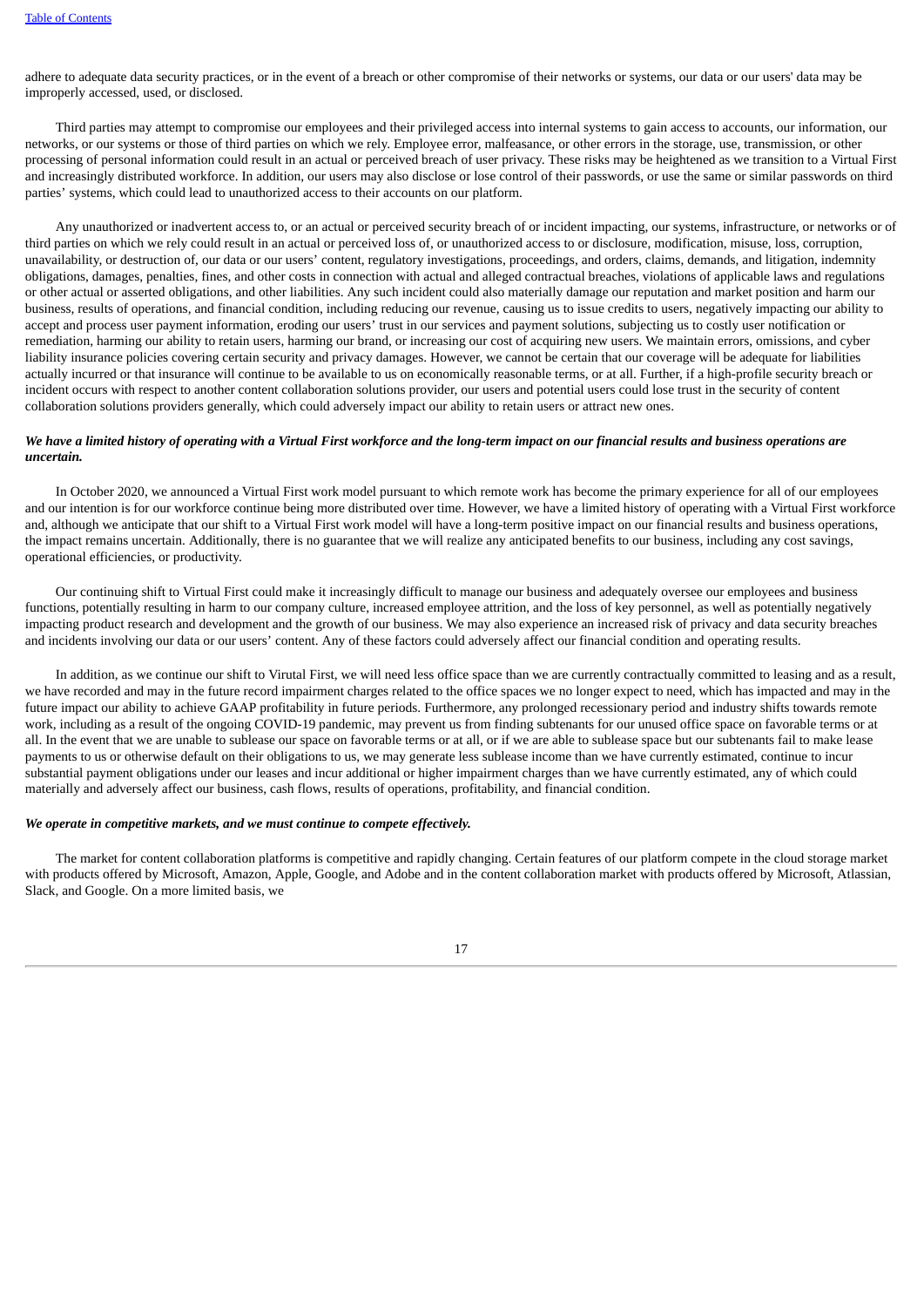compete with Box in the cloud storage market for deployments by large enterprises and with Adobe and DocuSign in the e-signature market. We also compete with smaller private companies that offer point solutions in the cloud storage market or the content collaboration market. We believe the principal competitive factors in our markets include the following:

- user-centric design;
- ease of adoption and use;
- scale of user network;
- features and platform experience
- performance;
- brand;
- security and privacy
- accessibility across several devices, operating system, and applications;
- third-party integration;
- customer support;
- continued innovation; and
- pricing.

With the introduction of new technologies and market entrants, we expect competition to intensify. Many of our actual and potential competitors or alliances among competitors benefit from competitive advantages over us, such as greater name recognition, longer operating histories, more varied products and services, larger marketing budgets, more established marketing relationships, access to larger user bases, major distribution agreements with hardware manufacturers and resellers, and greater financial, technical, and other resources. Some of our competitors may make acquisitions or enter into strategic relationships to offer a broader range of products and services than we do. These combinations may make it more difficult for us to compete effectively. We expect these trends to continue as competitors attempt to strengthen or maintain their market positions.

Demand for our platform is also sensitive to price. Many factors, including our marketing, user acquisition and technology costs, and our current and future competitors' pricing and marketing strategies, can significantly affect our pricing strategies. Certain of our competitors offer, or may in the future offer, lower-priced or free products or services that compete with our platform or may bundle and offer a broader range of products and services.

Similarly, certain competitors may use marketing strategies that enable them to acquire users at a lower cost than us. There can be no assurance that we will not be forced to engage in price-cutting initiatives or to increase our marketing and other expenses to attract and retain users in response to competitive pressures, either of which could materially and adversely affect our business, results of operations, and financial condition.

## Our business depends upon the interoperability of our platform across devices, operating systems, and third-party applications that we do not control.

One of the most important features of our platform is its broad interoperability with a range of diverse devices, operating systems, and third-party applications. Our platform is accessible from the web and from devices running Windows, Mac OS, iOS, Android, WindowsMobile, and Linux. We also have integrations with Microsoft, Adobe, Apple, Salesforce, Atlassian, Slack, BetterCloud, Google, IBM, Cisco, VMware, Okta, Symantec, Palo Alto Networks, Zoom, and a variety of other productivity, collaboration, data management, and security vendors. We are dependent on the accessibility of our platform across these third-party operating systems and applications that we do not control. Several of our competitors own, develop, operate, or distribute operating systems, app stores, third-party datacenter services, and other software, and also have material business relationships with companies that own, develop, operate, or distribute operating systems, applications markets, third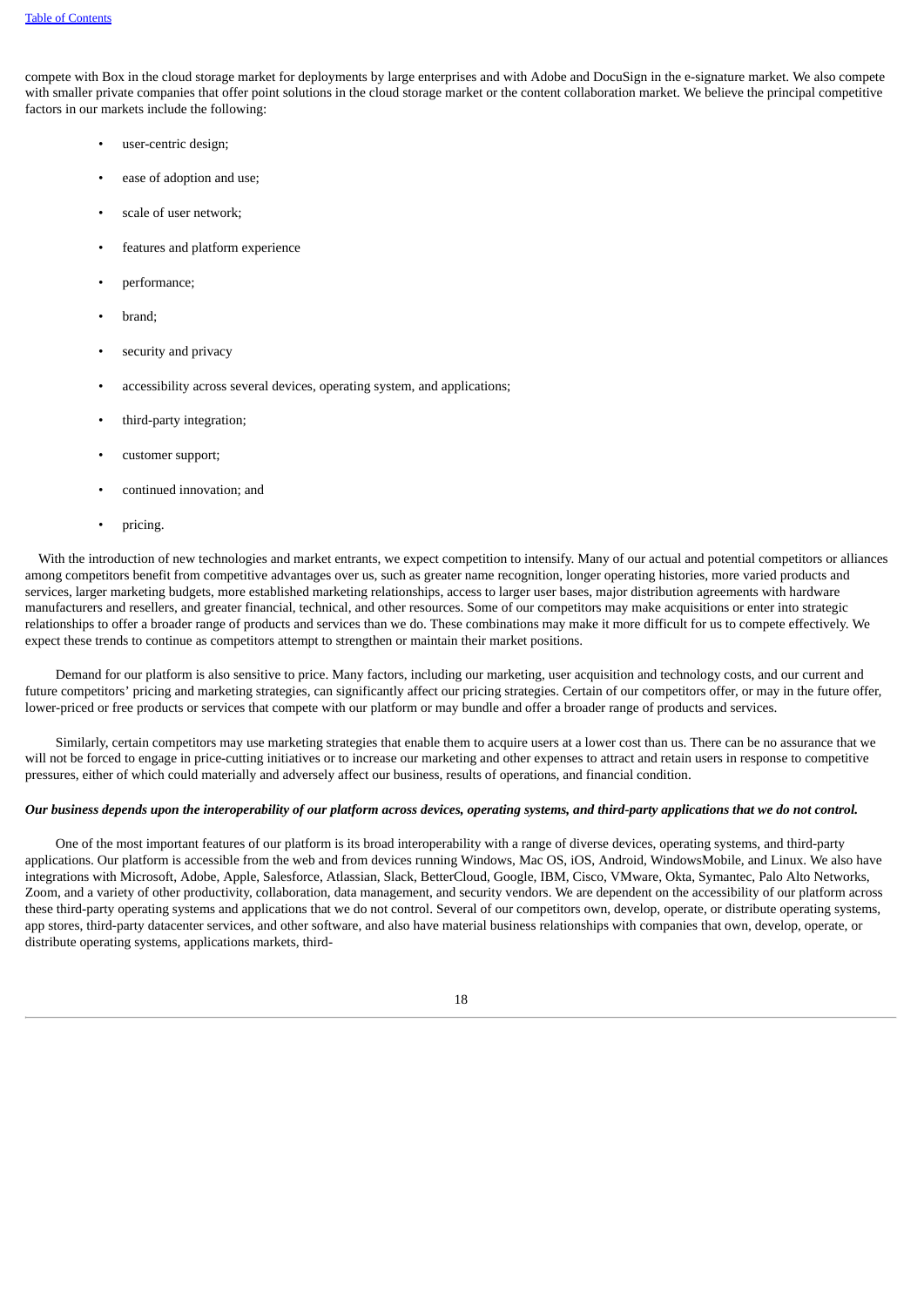party datacenter services, and other software that our platform requires in order to operate. Moreover, some of these competitors have inherent advantages developing products and services that more tightly integrate with their software and hardware platforms or those of their business partners.

Third-party services and products are constantly evolving, and we may not be able to modify our platform to assure its compatibility with that of other third parties following development changes. In addition, some of our competitors may be able to disrupt the operations or compatibility of our platform with their products or services, or exert strong business influence on our ability to, and terms on which we, operate and distribute our platform. For example, we currently offer products that directly compete with several large technology companies that we rely on to ensure the interoperability of our platform with their products or services. We also rely on these companies to make our mobile applications available through their app stores. As our respective products evolve, we expect this level of competition to increase. Should any of our competitors modify their products or standards in a manner that degrades the functionality of our platform or gives preferential treatment to competitive products or services, whether to enhance their competitive position or for any other reason, the interoperability of our platform with these products could decrease and our business, results of operations, and financial condition could be harmed.

#### Our business could be harmed by any significant disruption of service on our platform or loss of content.

Our brand, reputation, and ability to attract, retain, and serve our users are dependent upon the reliable performance of our platform, including our underlying technical infrastructure. Our users rely on our platform to store digital copies of their valuable content, including financial records, business information, documents, photos, and other important content. Our technical infrastructure may not be adequately designed with sufficient reliability and redundancy to avoid performance delays or outages that could be harmful to our business, and turnover in our personnel, may additionally impact our ability to respond to any such delays or outages. If our platform is unavailable when users attempt to access it, or if it does not load as quickly as they expect, users may not use our platform as often in the future, or at all.

As our user base and the amount and types of information stored, synced, and shared on our platform continues to grow, we will need an increasing amount of technical infrastructure, including network capacity and computing power, to continue to satisfy the needs of our users. The vast majority of user content is stored at our own custom-built infrastructure in co-location facilities that we directly lease and operate. As we add to our infrastructure, we may move or transfer additional content.

Further, as we continue to grow and scale our business to meet the needs of our users, we may overestimate or underestimate our infrastructure capacity requirements, which could adversely affect our results of operations. The costs associated with leasing and maintaining our custom-built infrastructure in colocation facilities and third-party datacenters already constitute a significant portion of our capital and operating expenses. We continuously evaluate our shortand long-term infrastructure capacity requirements to ensure adequate capacity for new and existing users while minimizing unnecessary excess capacity costs. If we overestimate the demand for our platform and therefore secure excess infrastructure capacity, our operating margins could be reduced. If we underestimate our infrastructure capacity requirements, we may not be able to service the expanding needs of new and existing users, and our hosting facilities, network, or systems may fail. Additionally, our ability to accurately perform capacity planning is dependent on the reliability of the global supply chain for hardware, network, and platform infrastructure equipment. Due to the effects of the COVID-19 pandemic, in addition to competition for a limited supply of such equipment, our global supply chain for datacenter equipment has experienced challenges, and such challenges could impact our infrastructure capacity. Our datacenter equipment is primarily manufactured by third-party manufacturers, some of which utilize certain components for which there are few qualified suppliers. Prolonged disruptions at these suppliers could lead to a disruption in our ability to manufacture datacenter equipment on time to meet demand. Furthermore, our competitors use some of the same suppliers and their demand for hardware components can affect the capacity available to us resulting in inadequate datacenter capacity. Furthermore, our efforts to mitigate such disruptions and compete for such equipment may impact the timing and magnitude of our infrastructure spending, resulting in unexpected increases in shorter-term or longer-term costs than originally projected.

In addition, the datacenters that we use are vulnerable to damage or interruption from human error, intentional bad acts, security breaches and incidents, including computer malware, ransomware, cyber viruses, social engineering (phishing attacks), denial of service or other attacks, employee theft or misuse and other network attacks, earthquakes, floods, fires, war, terrorist attacks, power losses, hardware failures, systems failures, telecommunications failures, and similar events, any of which could disrupt our service, destroy user content, or prevent us from being able to continuously back up or record changes in our users' content. In the event of significant physical damage to one of these datacenters, it may take a significant period of time to achieve full resumption of our services, and our disaster recovery planning may not account for all eventualities. Damage or interruptions to these datacenters could harm our platform and business.

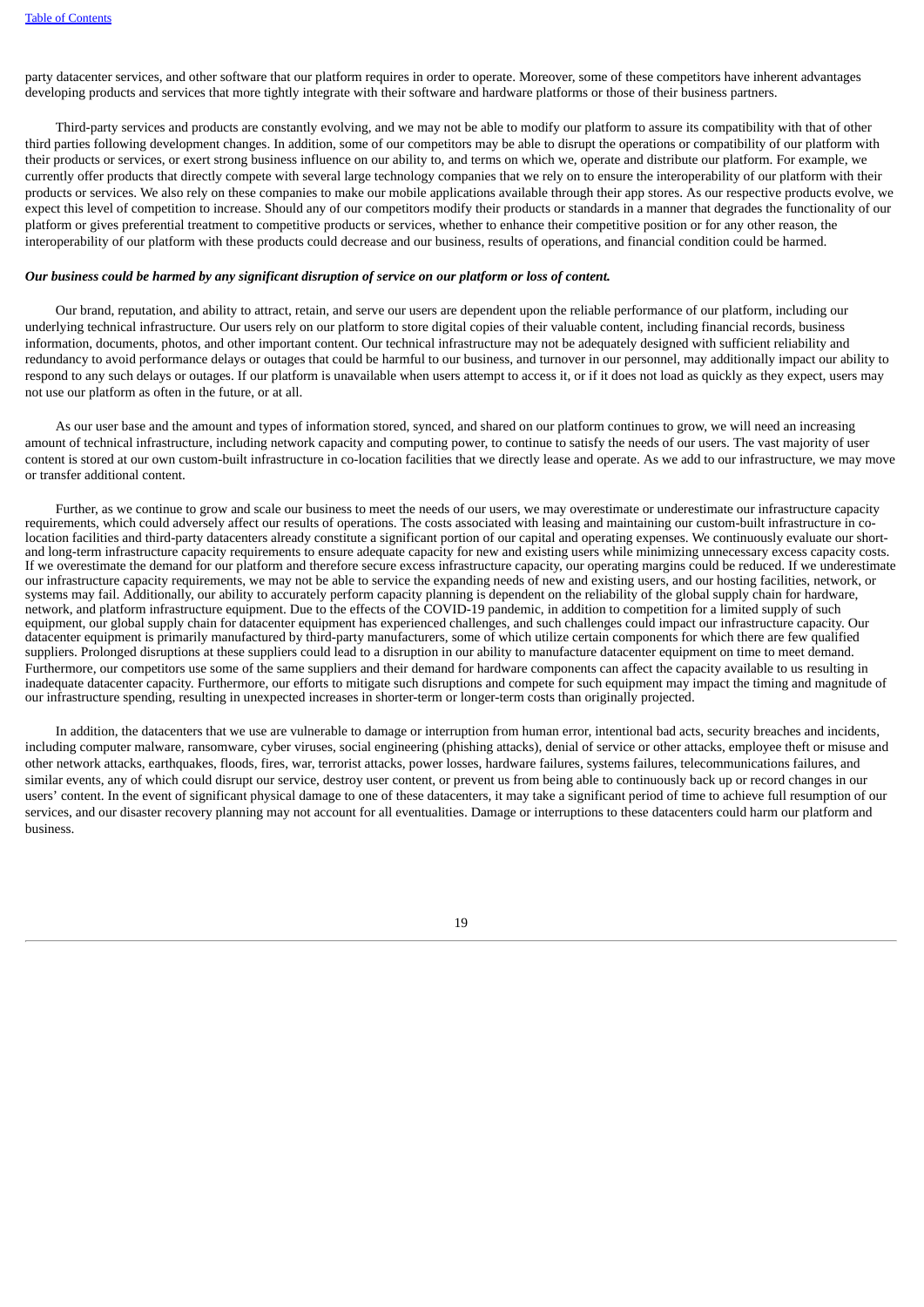## We generate revenue from sales of subscriptions to our platform, and any decline in demand for our platform or for content collaboration solutions in *general could negatively impact our business.*

We generate, and expect to continue to generate, revenue from the sale of subscriptions to our platform. As a result, widespread acceptance and use of content collaboration solutions in general, and our platform in particular, is critical to our future growth and success. If the content collaboration market fails to grow or grows more slowly than we currently anticipate, or if the current shift to remote or distributed work does not materialize into a longer-term trend, demand for our platform could be negatively affected.

Changes in user preferences for content collaboration may have a disproportionately greater impact on us than if we offered multiple platforms or disparate products. Demand for content collaboration solutions in general, and our platform in particular, is affected by a number of factors, many of which are beyond our control. Some of these potential factors include:

- awareness of the content collaboration category generally;
- availability of products and services that compete with ours;
- the impact, scale, and duration, of trends towards or away from remote or distributed work;
- ease of adoption and use;
- features and platform experience;
- performance;
- brand;
- security and privacy;
- customer support; and
- pricing.

The content collaboration market is subject to rapidly changing user demand and trends in preferences. If we fail to successfully predict and address these changes and trends, meet user demands, or achieve more widespread market acceptance of our platform, our business, results of operations, and financial condition could be harmed.

## Failure to respond to rapid technological changes, extend our platform, or develop new features or products may harm our ability to compete effectively *which would adversely affect our business.*

The content collaboration market is characterized by rapid technological change and frequent new product and service introductions. Our ability to grow our user base and increase revenue from existing users will depend heavily on our ability to enhance and improve our platform, introduce new features and products, increase our strategic partnerships with third parties, and interoperate across an increasing range of devices, operating systems, and third-party applications. Users may require features and capabilities that our current platform does not have. In addition, while we believe current trends towards remote or distributed work will prove to be significant and long lasting, and that these trends will open up increased market opportunities for us, such trends or opportunities may not materialize or, if they do, we may not be able to develop new features or products, or enhance our existing offerings, sufficiently to take advantage of them. We invest significantly in research and development, and our goal is to focus our spending on measures that improve quality and ease of adoption and create organic user demand for our platform. For example, in 2020, we introduced Dropbox Passwords and Vault to provide additional security features for our users to safely store and access content on our platform. More recently, in 2021 we launched Dropbox Transfer as a way for users to safely and securely send large files, Dropbox Shop which allows creators to easily sell content directly to their customers, and Dropbox Capture which allows users to visually present their work through easy-to-take screen recordings, GIFs, and screenshots. There is no assurance that our enhancements to our platform or our new product experiences, partnerships, features, or capabilities will be compelling to our users or gain market acceptance. If our research and development investments do not accurately anticipate user demand, we are unsuccessful in establishing or maintaining our strategic partnerships, or if we fail to develop our platform in a manner that satisfies user preferences in a timely and cost-effective manner, we may fail to retain our existing users or increase demand for our platform.

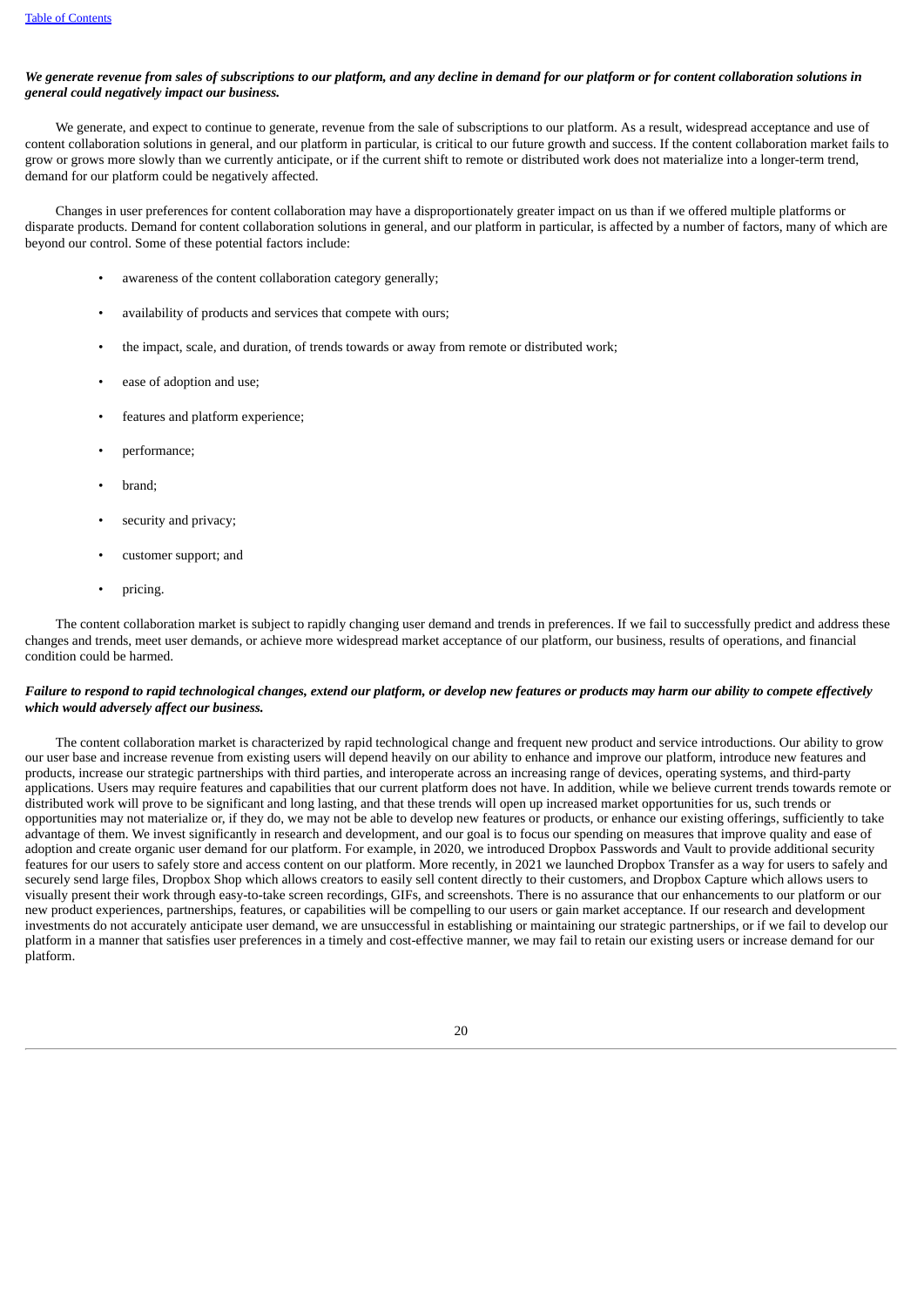The introduction of new products and services by competitors or the development of entirely new technologies to replace existing offerings could make our platform obsolete or adversely affect our business, results of operations, and financial condition. We may experience difficulties with software development, design, or marketing that could delay or prevent our development, introduction, or implementation of new product experiences, features, or capabilities. We also may experience broad-based business or economic disruptions that could adversely affect the productivity of our employees and result in delays in the development or implementation process. For example, as a result of the ongoing COVID-19 pandemic, we are temporarily requiring substantially all of our employees to work remotely, which may lead to disruptions and decreased productivity that could result in delays in our product development process. The risk of such disruptions and decreased productivity may persist as we continue to transition to a Virtual First workforce. We have in the past experienced delays in our internally planned release dates of new features and capabilities, and there can be no assurance that new product experiences, features, or capabilities will be released according to schedule. Any delays could result in adverse publicity, loss of revenue or market acceptance, or claims by users brought against us, all of which could have a material and adverse effect on our reputation, business, results of operations, and financial condition. Moreover, new features may require substantial investment, and we have no assurance that such investments will be successful. If users do not widely adopt our new product experiences, features, and capabilities, we may not be able to realize a return on our investment. If we are unable to develop, license, or acquire new features and capabilities to our platform on a timely and cost-effective basis, or if such enhancements do not achieve market acceptance, our business, results of operations, and financial condition could be adversely affected.

## The full extent of the impacts of the COVID-19 pandemic on our business is currently unknown, but it may adversely affect our financial results as well as *our business operations.*

Although we did not experience material impacts to our financial condition and results of operations during the year ended December 31, 2021, as a result of the on-going COVID-19 pandemic, the full extent of the impacts of the COVID-19 pandemic on our financial results and business operations are currently unknown and cannot be estimated with any degree of certainty. Impacts to our financial results may include, without limitation, (1) negative impacts to our current and prospective users' purchases or renewals of paid licenses for access to our platform, delays or defaults on payment obligations, which could negatively affect our revenues and cash flows, (2) modifications to net payment terms or invoice frequency, which could negatively affect our cash flows, (3) fluctuations in foreign currency exchange rates, which have and may in the future negatively impact our results of operations and cash flows, and (4) decreases in interest rates, which have and may continue to reduce interest income. Impacts to our business operations may include, without limitation, (1) disruptions to our sales operations and marketing efforts, (2) negative impacts to the financial condition or operations of our vendors and business partners, as well as disruptions to the supply chain of hardware needed to offer our services, (3) disruptions to our ability to conduct product development and other important business activities, and (4) potential postponement or cancellation of previously planned investments or other initiatives. In addition, economic effects related to the COVID-19 pandemic, such as ongoing supply chain disruption, a competitive labor market and labor shortages have impacted, and may continue to impact, us and our customers and vendors. Accordingly, the COVID-19 pandemic may have a negative impact on our financial results as well as our business operations, the magnitude and duration of which we are currently unable to predict. Additionally, concerns over the economic impact of the COVID-19 pandemic have caused extreme volatility in financial and other capital markets which may adversely impact our stock price.

We have seen, and expect to continue to see, cost savings from the shift to remote work for all of our employees as a result of the COVID-19 pandemic in areas that include events, travel, utilities, and other benefits. Although we anticipate that some of these cost savings will continue beyond the resolution of the COVID-19 pandemic as result of our continuing shift to a Virtual First work model, we expect that some expenses in these areas will increase relative to current levels as we become more able to offer our employees opportunities for in-person collaboration, and this may impact our rate of profitability in future periods.

## *We may not successfully manage our growth or successfully execute our plan for future growth.*

The growth and expansion of our business, including the introduction of new features and products, places a continuous significant strain on our management, operational, and financial resources. As we introduce new products and features, and our user base and third-party relationships expand, our information technology systems, organizational structures, and internal controls and procedures may not be adequate to support our operations. In addition, we face challenges of integrating, developing, and motivating an increasingly distributed employee base in various countries around the world. These challenges may be heightened as we transition to a Virtual First workforce and seek to align our resources in order to create a more nimble and streamlined organization. Certain members of our management do not have prior experience managing a public company, which may affect how they manage our growth. Managing our growth will also require significant expenditures and allocation of valuable management resources.

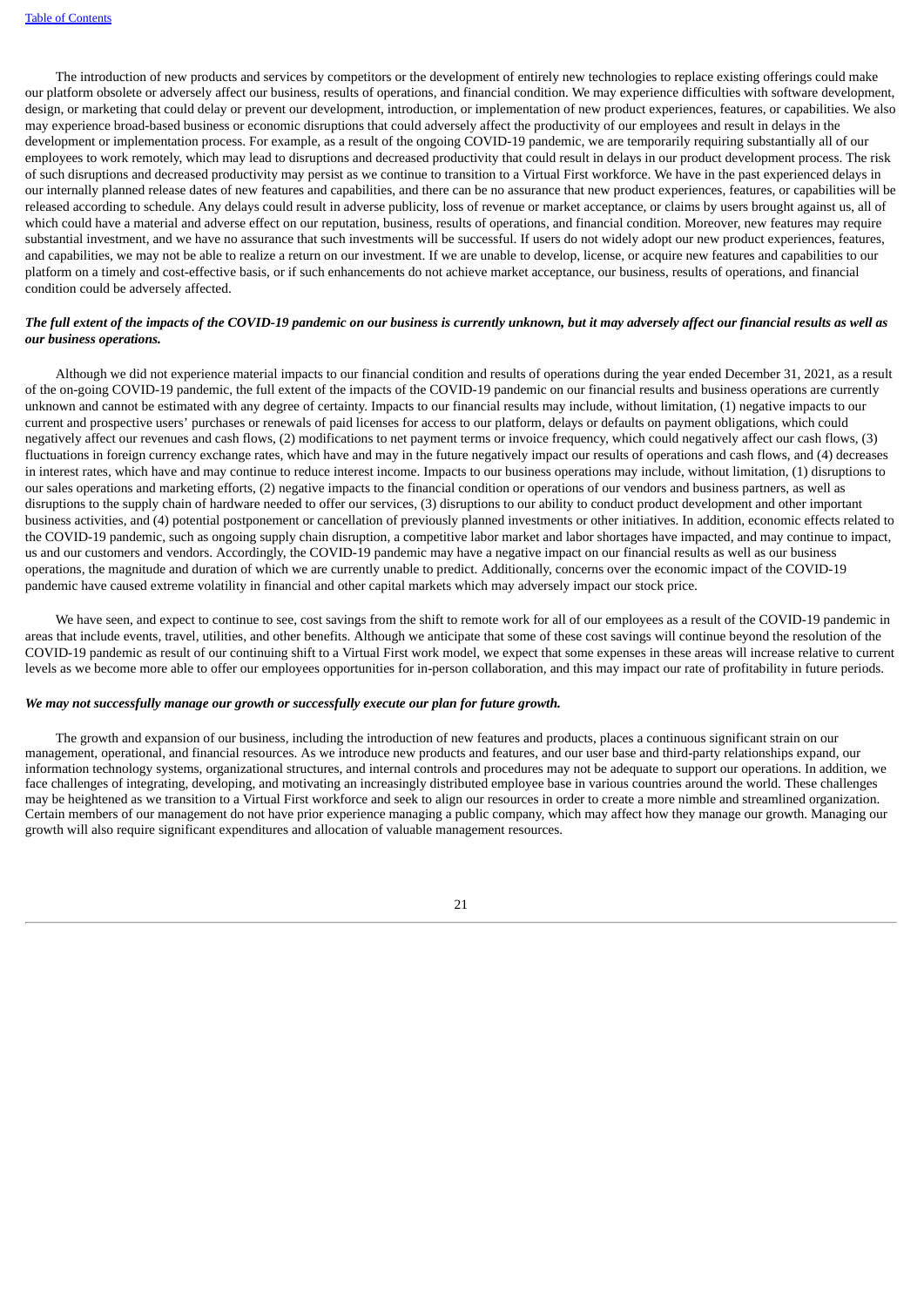In addition, the expansion of our business may make it difficult to evaluate our future prospects. Our ability to forecast our future results of operations is subject to a number of uncertainties, including our ability to effectively plan for and model future growth. We have encountered in the past, and may encounter in the future, risks and uncertainties frequently experienced by growing companies in rapidly changing industries. If we fail to achieve the necessary level of efficiency in our organization as it grows, or if we are not able to accurately forecast future growth, our business, results of operations, and financial condition could be harmed.

## We depend on our key personnel and other highly qualified personnel, and if we fail to attract, integrate, and retain our personnel, and maintain our *unique corporate culture, our business could be harmed.*

We depend on the continued service and performance of our key personnel. In particular, Andrew W. Houston, our Chief Executive Officer and one of our co-founders, is critical to our vision, strategic direction, culture, and offerings. From time to time, there have been changes in our management team resulting from the hiring or departure of our executives, and there may be additional changes in the future. While we seek to manage these transitions carefully, such changes may result in a loss of institutional knowledge and may cause disruptions to our business. If we fail to successfully integrate new key personnel into our organization or if key employees are unable to successfully transition into new roles, our business could be adversely affected.

All of our officers and key personnel are at-will employees. In addition, many of our key technologies and systems are custom-made for our business by our key personnel. The loss of key personnel, including key members of our management team, as well as certain of our key marketing, sales, product development, or technology personnel, could disrupt our operations and have an adverse effect on our ability to grow our business. In addition, while we believe our Virtual First strategy will give us the opportunity to realign our resources in order to create a more nimble and streamlined organization, we can provide no assurance that we will be able to successfully execute on these plans, and failure to successfully manage these transitions may cause disruptions to our business. Additionally, we will need to adapt and respond to frequently changing circumstances that may impact our workforce, such as natural disasters or pandemics (including the ongoing COVID-19 pandemic), or our ability to maintain an effective workforce may be impacted.

To execute our business plan, we must attract and retain highly qualified personnel. Competition for these employees is intense and has recently intensified as a result of industry trends and we may not be successful in attracting and retaining qualified personnel. We have experienced, and we may continue experience, difficulty in hiring and retaining highly skilled employees with appropriate qualifications. As we transition to a Virtual First workforce, our recent hires and planned hires may not become as productive as we expect, and we may be unable to hire, integrate, or retain sufficient numbers of qualified individuals. Many of the companies with which we compete for experienced personnel have greater resources than we have. In addition, in making employment decisions, particularly in the internet and high-technology industries, job candidates often consider the value of the equity they are to receive in connection with their employment. Employees may be more likely to leave us if the shares they own or the shares underlying their equity incentive awards have significantly appreciated or significantly reduced in value. Many of our employees may receive significant proceeds from sales of our equity in the public markets, which may reduce their motivation to continue to work for us. If we fail to attract new personnel, or fail to retain and motivate our current personnel, our business and growth prospects could be harmed.

Additionally, if we do not maintain and continue to develop our corporate culture as we grow and evolve, it could harm our ability to foster the innovation, creativity, and teamwork we believe that we need to support our growth. Additions of executive-level management, significant numbers of new and remote employees, our January 2021 workforce reduction and higher employee turnover could significantly and adversely impact our culture, as could our transition to a Virtual First workforce.

## *Our lack of a significant outbound sales force may limit the potential growth of our business.*

Historically, our business model has been driven by organic adoption and viral growth, with more than 90% of our revenue generated from self-serve channels. As a result, we do not have a significant outbound sales force, which has enabled us to be more efficient with our sales and marketing spend. Furthermore, as part of our workforce reduction in January 2021 we have reduced the size of our outbound sales force to simplify and drive further efficiencies in our outbound sales operations. Although we believe our business model can continue to scale without a large outbound sales force, our word-of-mouth and user referral marketing model may not continue to be as successful as we anticipate, and our limited experience selling directly to large organizations through our outbound sales force may impede our future growth. As we continue to scale our business, an enhanced sales infrastructure could assist in reaching larger organizations and growing our revenue. Identifying and recruiting additional qualified sales personnel and training them would require significant time, expense, and attention, and would

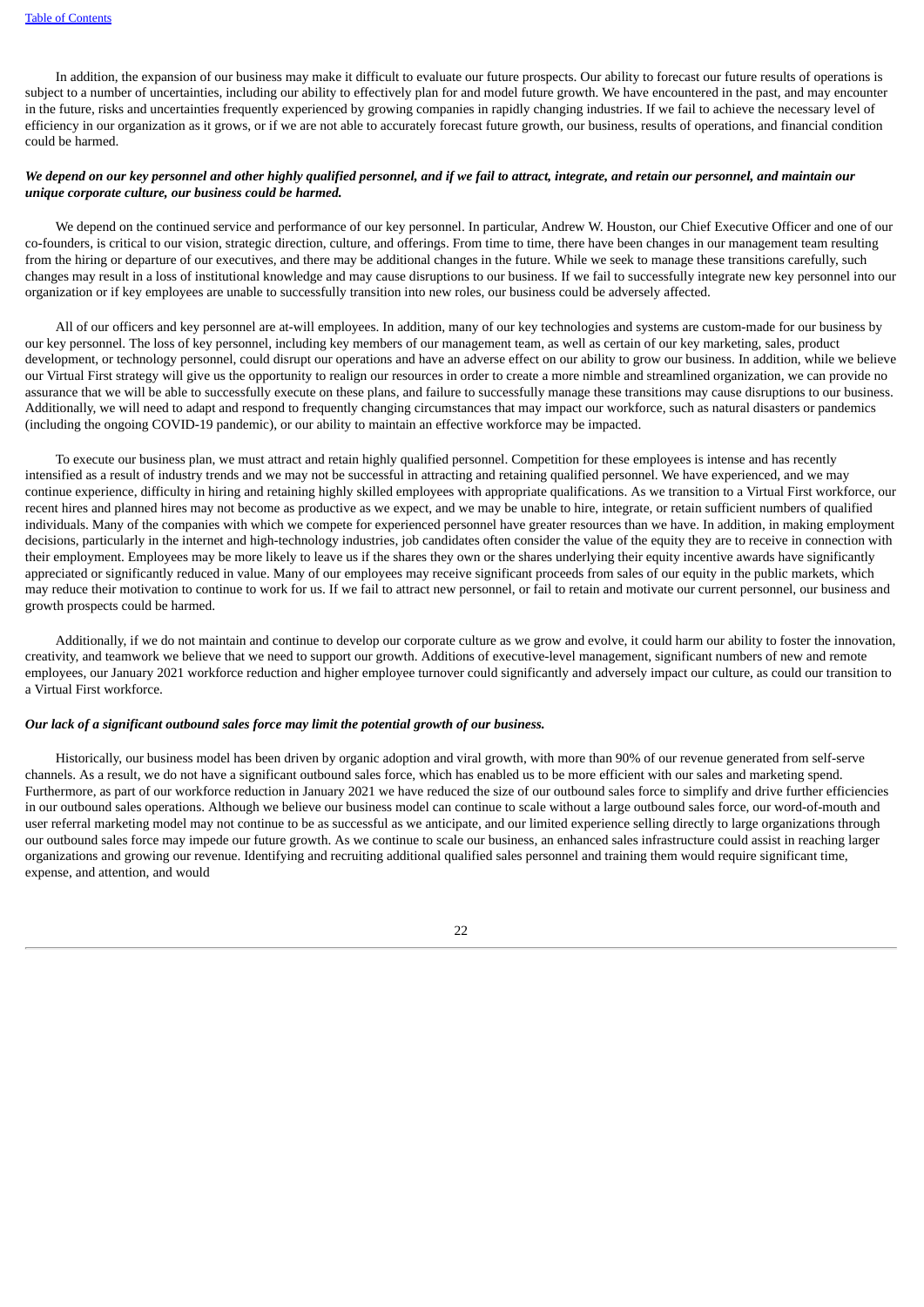significantly impact our business model. Further, adding more sales personnel would change our cost structure and results of operations, and we may have to reduce other expenses in order to accommodate a corresponding increase in sales and marketing expenses. If our limited outbound sales force and lack of experience selling and marketing to large organizations prevents us from reaching larger organizations and growing our revenue, and if we are unable to hire, develop, and retain talented sales personnel in the future, our business, results of operations, and financial condition could be adversely affected.

#### We may expand sales to large organizations, which could lengthen sales cycles and result in greater deployment challenges.

As our business evolves, we may need to invest more resources into sales to large organizations. Large organizations may undertake a significant evaluation and negotiation process, which can lengthen our sales cycle. We may also face unexpected deployment challenges with large organizations or more complicated deployment of our platform. Large organizations may demand more configuration and integration of our platform or require additional security management or control features. We may spend substantial time, effort, and money on sales efforts to large organizations without any assurance that our efforts will produce any sales. Additionally, our ability to sell via an outbound sales force has been, and may continue to be, impeded by catastrophic events, including public health epidemics such as the ongoing COVID-19 pandemic, that limit our ability to travel or meet in person, as well as the reduction in the size of our outbound sales force as part of our workforce reduction in January 2021. As a result, sales to large organizations may lead to greater unpredictability in our business, results of operations, and financial condition.

#### Any failure to offer high-quality customer support may harm our relationships with our users and our financial results.

We have designed our platform to be easy to adopt and use with minimal to no support necessary. Any increased user demand for customer support could increase costs and harm our results of operations. In addition, as we continue to grow our operations and support our global user base, we need to be able to continue to provide efficient customer support that meets our customers' needs globally at scale. Paying users receive additional customer support features and the number of our paying users has grown significantly, which will put additional pressure on our support organization. For example, the number of paying users has grown from 8.81 million as of December 31, 2016, to 16.79 million as of December 31, 2021. If we are unable to provide efficient customer support globally at scale, our ability to grow our operations may be harmed and we may need to hire additional support personnel, which could harm our results of operations. Our new user signups are highly dependent on our business reputation and on positive recommendations from our existing users. Any failure to maintain high-quality customer support, or a market perception that we do not maintain high-quality customer support, could harm our reputation, business, results of operations, and financial condition.

## Our business depends on a strong brand, and if we are unable to maintain and enhance our brand, our ability to expand our base of users will be impaired *and our business, results of operations, and financial condition will be harmed.*

We believe that our brand identity and awareness have contributed to our success and have helped fuel our efficient go-to-market strategy. We also believe that maintaining and enhancing the Dropbox brand is critical to expanding our base of users. We anticipate that, as our market becomes increasingly competitive, maintaining and enhancing our brand may become increasingly difficult and expensive. Any unfavorable publicity or consumer perception of our platform or the providers of content collaboration solutions generally could adversely affect our reputation and our ability to attract and retain users. Additionally, if we fail to promote and maintain the Dropbox brand, our business, results of operations, and financial condition will be materially and adversely affected.

## We are continuing to expand our operations outside the United States, where we may be subject to increased business and economic risks that could impact *our results of operations.*

We have paying users across 180 countries and approximately half of our revenue in the year ended December 31, 2021 was generated from paying users outside the United States. We expect to continue to expand our international operations, which may include employees working in new jurisdictions and providing our platform in additional languages. Any new markets or countries into which we attempt to sell subscriptions to our platform may not be receptive. For example, we may not be able to expand further in some markets if we are unable to satisfy certain government- and industry-specific requirements. In addition, our ability to manage our business and conduct our operations internationally requires considerable management attention and resources and is subject to the particular challenges of supporting a rapidly growing business in an environment of multiple languages, cultures, customs, legal and regulatory systems, alternative dispute systems, and commercial markets. International expansion has required, and will continue to require, investment of significant funds and other resources. Operating internationally subjects us to new risks and may increase risks that we currently face, including risks associated with:

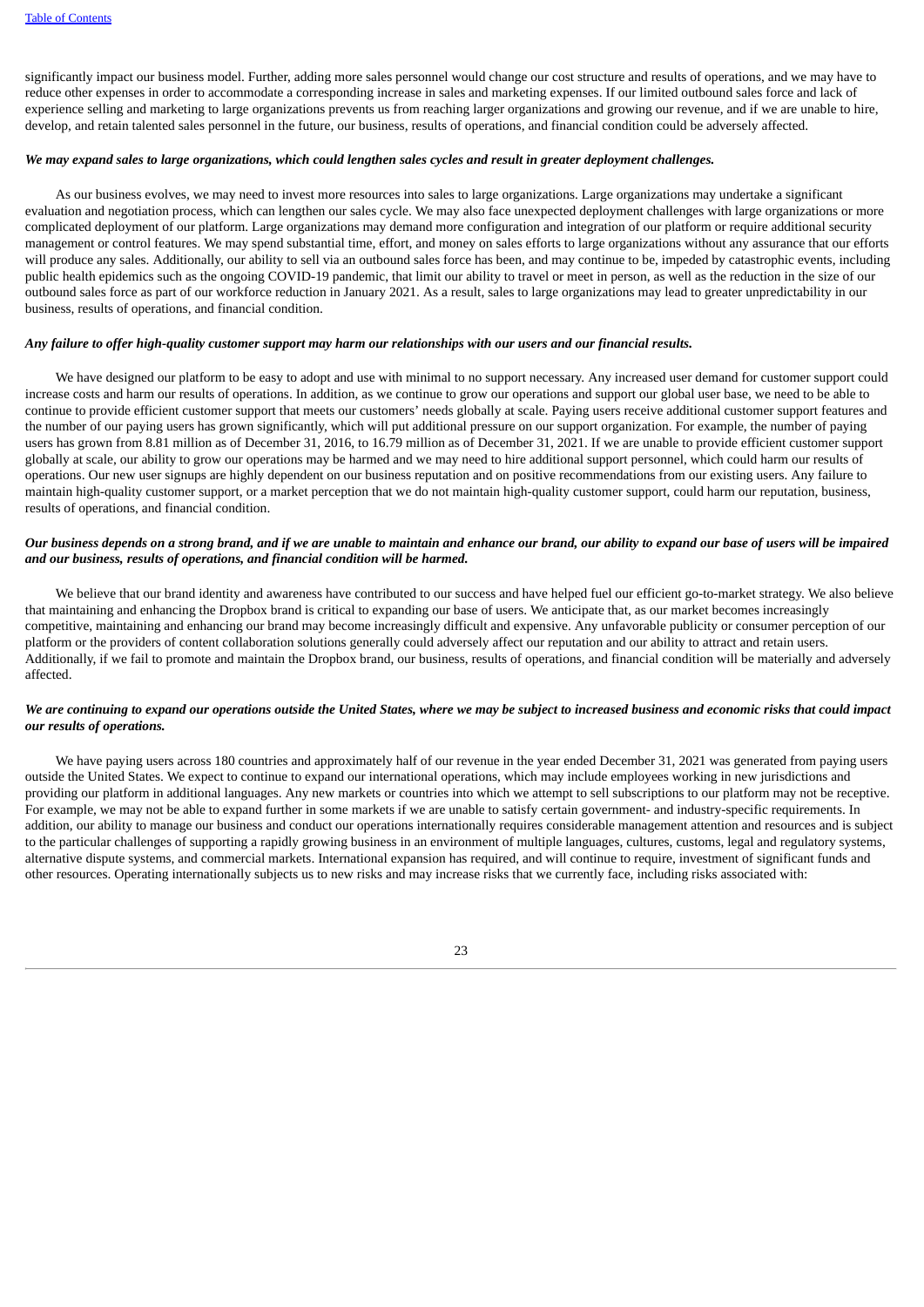- compliance with applicable international laws, regulations, and standards including laws and regulations with respect to privacy, data protection, consumer protection, and unsolicited email, and the risk of penalties to our users and individual members of management or employees if our practices are deemed to be out of compliance;
- recruiting and retaining talented and capable employees outside the United States, and maintaining our company culture across all of our locations, including as we shift to Virtual First and an increasingly distributed workforce;
- providing our platform and operating our business across a significant distance, in different languages and among different cultures, including the potential need to modify our platform and features to ensure that they are culturally appropriate and relevant in different countries;
- management of an employee base in jurisdictions that may not give us the same employment and retention flexibility as does the United States;
- operating in jurisdictions that do not protect intellectual property rights to the same extent as does the United States;
- compliance by us and our business partners with anti-corruption laws, import and export control laws, tariffs, trade barriers, economic sanctions, and other regulatory limitations on our ability to provide our platform in certain international markets;
- foreign exchange controls that might require significant lead time in setting up operations in certain geographic territories and might prevent us from repatriating cash earned outside the United States;
- political and economic instability;
- changes in diplomatic and trade relationships, including the imposition of new trade restrictions, trade protection measures, import or export requirements, trade embargoes and other trade barriers;
- double taxation of our international earnings and potentially adverse tax consequences due to changes in the income and other tax laws of the United States or the international jurisdictions in which we operate;
- higher costs of doing business internationally, including increased accounting, travel, infrastructure, and legal compliance costs; and
- the impact of natural disasters and public health epidemics on employees, travel and the global economy, including the ongoing global COVID-19 pandemic.

Compliance with laws, regulations, and standards applicable to our global operations substantially increases our cost of doing business in international jurisdictions. We may be unable to keep current with changes in laws, regulations, or standards as they change. Although we have implemented policies and procedures designed to support compliance with these laws, regulations, and standards there can be no assurance that we will always maintain compliance or that all of our employees, contractors, partners, and agents will comply. Any violations could result in regulatory investigations and enforcement actions, fines, civil and criminal penalties, damages, injunctions, restrictions on our ability to conduct business, or reputational harm. If we are unable comply with these laws and regulations or manage the complexity of our global operations successfully, our business, results of operations, and financial condition could be adversely affected.

## We depend on our infrastructure and third-party datacenters, and any disruption in the operation of these facilities or failure to renew the services could *adversely affect our business.*

We host our services and serve all of our users using a combination of our own custom-built infrastructure that we lease and operate in co-location facilities and third-party datacenter services such as Amazon Web Services. While we typically control and have access to the servers we operate in co-location facilities and the components of our custom-built infrastructure that are located in those co-location facilities, we control neither the operation of these facilities nor our third-party service providers. Furthermore, we have no physical access or control over the services provided by Amazon Web Services.

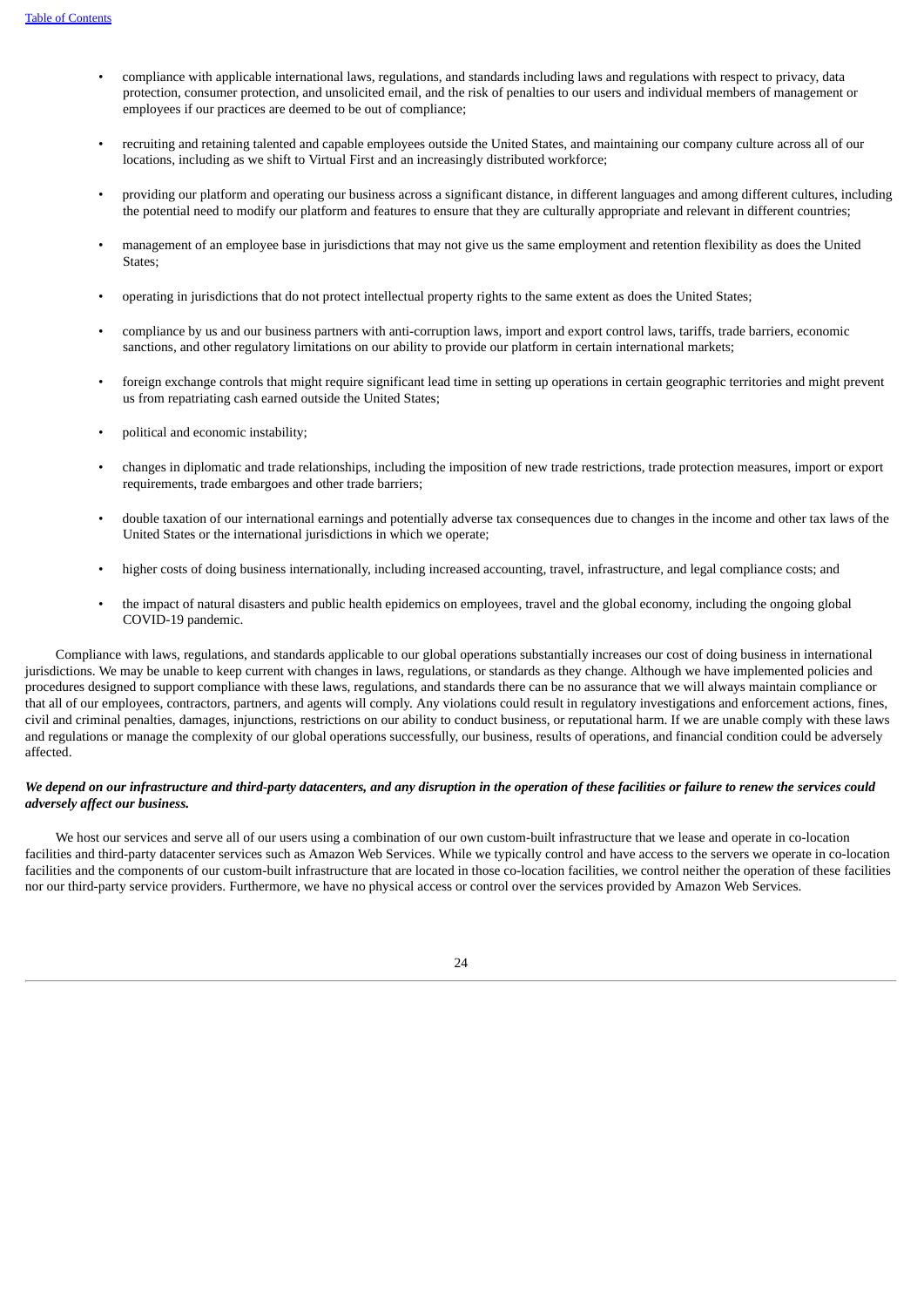Datacenter leases and agreements with the providers of datacenter services expire at various times. The owners of these datacenters and providers of these datacenter services may have no obligation to renew their agreements with us on commercially reasonable terms, or at all. Problems faced by datacenters, with our third-party datacenter service providers, with the telecommunications network providers with whom we or they contract, or with the systems by which our telecommunications providers allocate capacity among their users, including us, could adversely affect the experience of our users or result in unexpected increases in our costs. Our third-party datacenter operators could decide to close their facilities or cease providing services without adequate notice. In addition, any financial difficulties, such as bankruptcy, faced by our third-party datacenter operators or any of the service providers with whom we or they contract may have negative effects on our business, the nature and extent of which are difficult to predict.

If the datacenters and service providers that we use are unable to keep up with our growing needs for capacity, or if we are unable to renew our agreements with datacenters, and service providers on commercially reasonable terms, we may be required to transfer servers or content to new datacenters or engage new service providers, and we may incur significant costs, and possible service interruption in connection with doing so. Any changes in third-party service levels at datacenters or any real or perceived errors, defects, disruptions, or other performance problems with our platform could harm our reputation and may result in damage to, or loss or compromise of, our users' content. Interruptions in our platform might, among other things, reduce our revenue, cause us to issue refunds to users, subject us to potential liability, harm our reputation, or decrease our renewal rates.

## We have relationships with third parties to provide, develop, and create applications that integrate with our platform, and our business could be harmed if *we are unable to continue these relationships.*

We use software and services licensed and procured from third parties to develop and offer our platform. We may need to obtain future licenses and services from third parties to use intellectual property and technology associated with the development of our platform, which might not be available to us on acceptable terms, or at all. Any loss of the right to use any software or services required for the development and maintenance of our platform could result in delays in the provision of our platform until equivalent technology is either developed by us, or, if available from others, is identified, obtained, and integrated, which could harm our platform and business. Any errors or defects in third-party software or services could result in errors or a failure of our platform, which could harm our business, results of operations, and financial condition.

We also depend on our ecosystem of developers to create applications that will integrate with our platform. As of December 31, 2021, Dropbox was receiving over 75 billion API calls per month, and just under 1,000,000 developers had registered and built applications on our platform. Our reliance on this ecosystem of developers creates certain business risks relating to the quality of the applications built using our APIs, service interruptions of our platform from these applications, lack of service support for these applications, and possession of intellectual property rights associated with these applications.

We may not have the ability to control or prevent these risks. As a result, issues relating to these applications could adversely affect our business, brand, and reputation.

#### Our use of open source software could negatively affect our ability to offer and sell subscriptions to our platform and subject us to possible litigation.

A portion of the technologies we use incorporates open source software, and we may incorporate open source software in the future. Open source software is generally licensed by its authors or other third parties under open source licenses. These licenses may subject us to certain unfavorable conditions, including requirements that we offer our platform that incorporates the open source software for no cost, that we make publicly available source code for modifications or derivative works we create based upon, incorporating or using the open source software, or that we license such modifications or derivative works under the terms of the particular open source license. Additionally, if a third-party software provider has incorporated open source software into software that we license from such provider, we could be required to disclose any of our source code that incorporates or is a modification of our licensed software. If an author or other third party that distributes open source software that we use or license were to allege that we had not complied with the conditions of the applicable license, we could be required to incur significant legal expenses defending against those allegations and could be subject to significant damages, enjoined from offering or selling our solutions that contained the open source software, and required to comply with the foregoing conditions. Any of the foregoing could disrupt and harm our business, results of operations, and financial condition.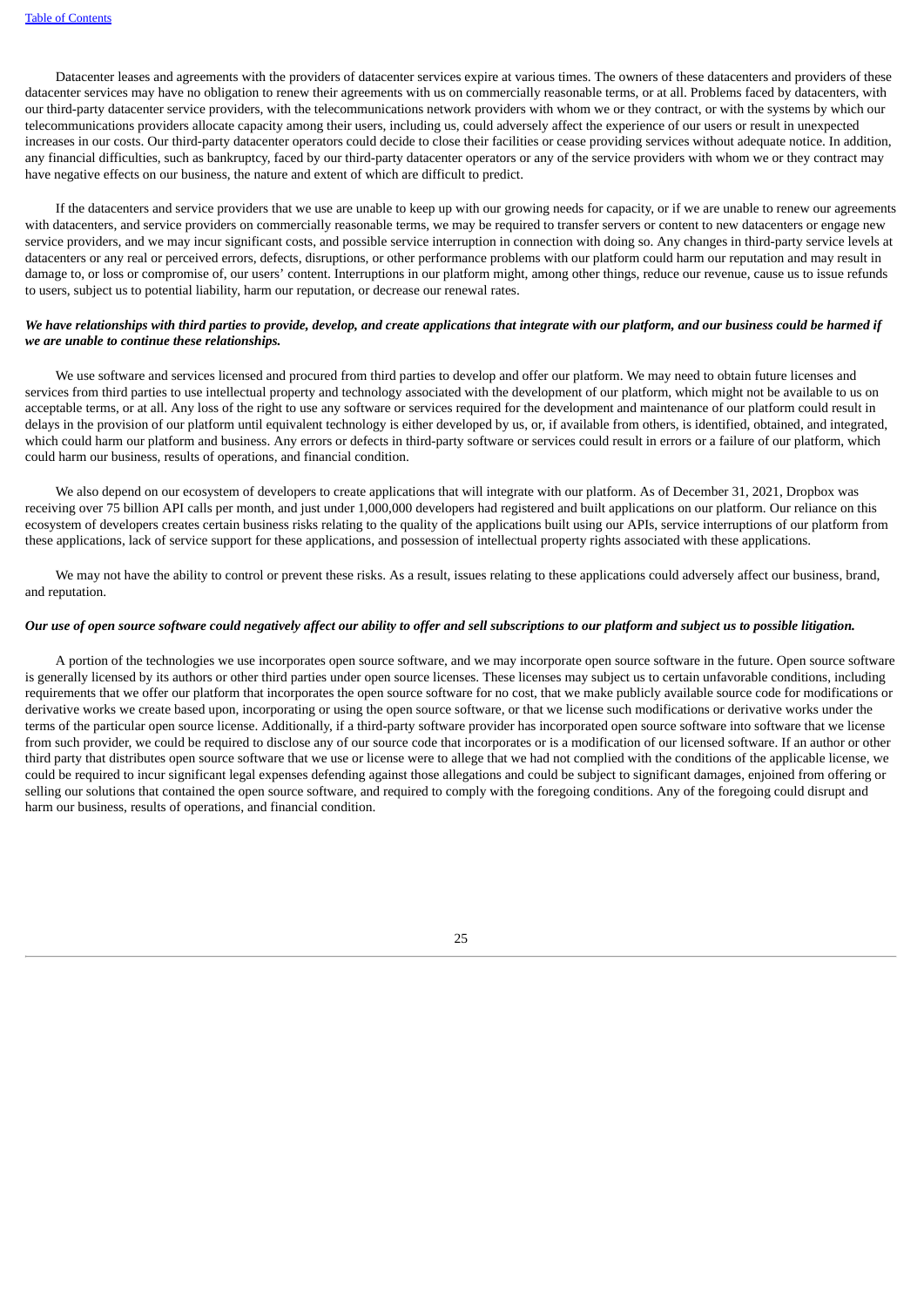## Our ability to sell subscriptions to our platform could be harmed by real or perceived material defects or errors in our platform.

The software technology underlying our platform is inherently complex and may contain material defects or errors, particularly when first introduced or when new features or capabilities are released. We have from time to time found defects or errors in our platform, and new defects or errors in our existing platform or new software may be detected in the future by us or our users. There can be no assurance that our existing platform and new software will not contain defects. Any real or perceived errors, failures, vulnerabilities, or bugs in our platform could result in negative publicity or lead to data security, access, retention, or other performance issues, all of which could harm our business. The costs incurred in correcting such defects or errors may be substantial and could harm our results of operations and financial condition. Moreover, the harm to our reputation and legal liability related to such defects or errors may be substantial and could harm our business, results of operations, and financial condition.

We also utilize hardware purchased or leased and software and services licensed from third parties on our platform. Any defects in, or unavailability of, our or third-party software, services, or hardware that cause interruptions to the availability of our services, loss of data, or performance issues could, among other things:

- cause a reduction in revenue or delay in market acceptance of our platform;
- require us to issue refunds to our users or expose us to claims for damages;
- cause us to lose existing users and make it more difficult to attract new users;
- divert our development resources or require us to make extensive changes to our platform, which would increase our expenses;
- increase our technical support costs; and
- harm our reputation and brand.

## We have acquired, and may in the future acquire, other businesses, and we may also receive offers to be acquired, any of which could require significant *management attention, disrupt our business, or dilute stockholder value.*

As part of our business strategy, we have acquired, and may in the future acquire, other companies, employee teams, or technologies to complement or expand our products, obtain personnel, or otherwise grow our business. For example, in the first fiscal quarter of 2021, we acquired DocSend, a secure document sharing platform, to expand our content collaboration capabilities to include additional business critical workflows. Additionally, in the fourth fiscal quarter of 2021, we acquired Command E, a universal search and productivity company, to enhance our search capability. The pursuit of acquisitions may divert the attention of management and cause us to incur various expenses in identifying, investigating, and pursuing suitable acquisitions, whether or not they are consummated.

We have limited experience making acquisitions. We may not be able to find suitable acquisition candidates and we may not be able to complete acquisitions on favorable terms, if at all, and even if we are able to identify suitable acquisition candidates, we may not be able to receive approval from the applicable competition authorities, or such target may be acquired by another company, including one of our competitors. If we do complete acquisitions, we may not ultimately strengthen our competitive position or achieve the anticipated benefits from such acquisitions, due to a number of factors, including:

- acquisition-related costs, liabilities, or tax impacts, some of which may be unanticipated;
- difficulty integrating and retaining the personnel, intellectual property, technology infrastructure, and operations of an acquired business;
- ineffective or inadequate, controls, procedures, or policies at an acquired business;
- multiple product lines or services offerings, as a result of our acquisitions, that are offered, priced, and supported differently;
- potential unknown liabilities or risks associated with an acquired business, including those arising from existing contractual obligations or <u>.</u><br>litigation matters:

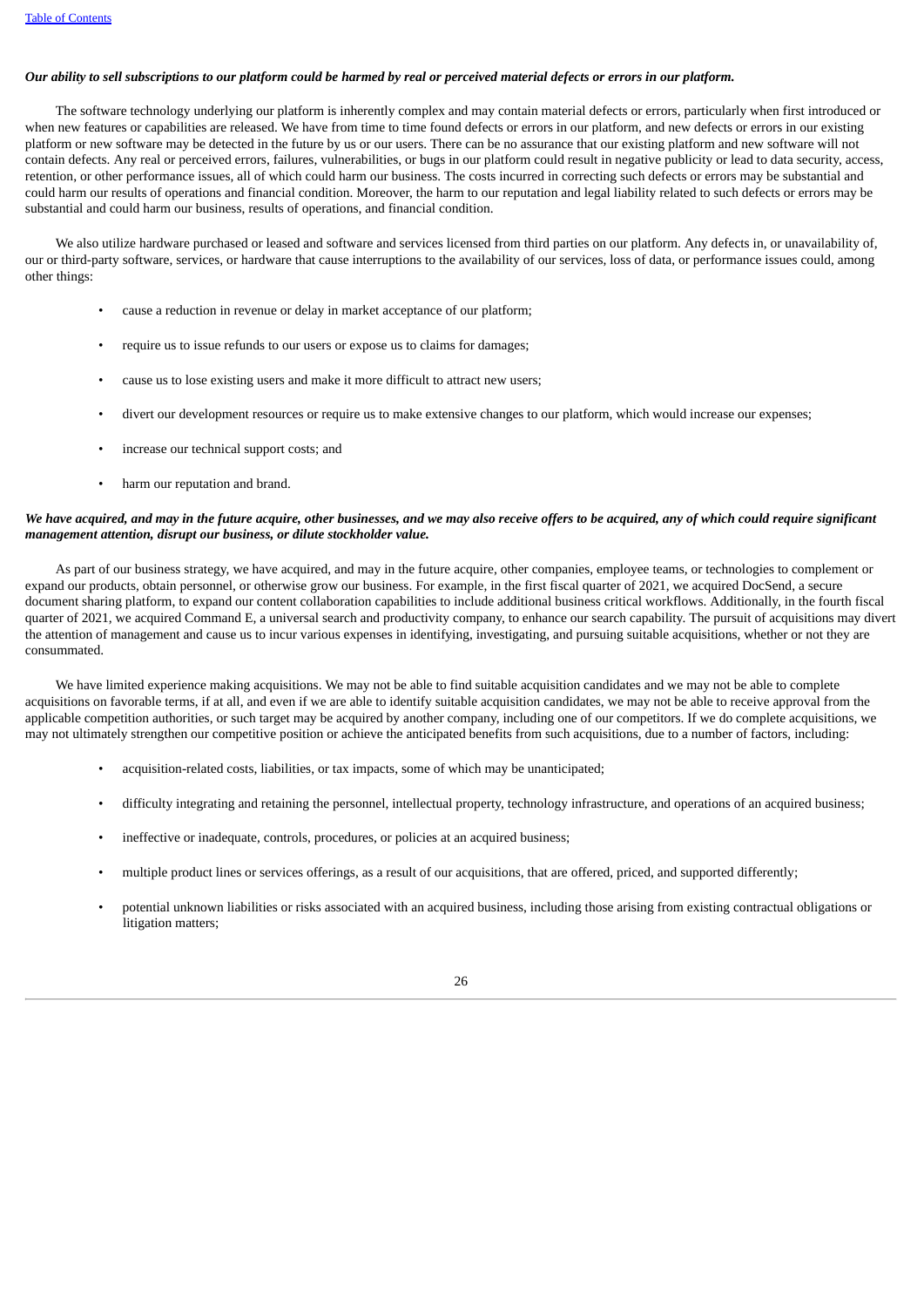- inability to maintain relationships with key customers, suppliers, and partners of an acquired business;
- lack of experience in new markets, products or technologies;
- diversion of management's attention from other business concerns; and
- use of resources that are needed in other parts of our business.

In addition, a significant portion of the purchase price of companies we acquire may be allocated to acquired goodwill. We review goodwill for impairment at least annually. In the future, if our acquisitions do not yield expected returns, we may be required to record impairment charges based this assessment, which could adversely affect our results of operations.

We may not be able to integrate acquired businesses successfully or effectively manage the combined company following an acquisition. If we fail to successfully integrate acquisitions, or the people or technologies associated with those acquisitions, the results of operations of the combined company could be adversely affected. Any integration process will require significant time, resources, and attention from management, and disrupt the ordinary functioning of our business, and we may not be able to manage the process successfully, which could adversely affect our business, results of operations, and financial condition.

Any acquisition we complete could be viewed negatively by users, developers, partners, or investors, and could have adverse effects on our existing business relationships. In addition, we may not successfully evaluate or utilize acquired technology or accurately forecast the financial impact of an acquisition transaction, including accounting charges.

We may have to pay a substantial portion of our available cash, incur debt, or issue equity securities to pay for any such acquisitions, each of which could affect our financial condition or the value of our capital stock. The sale of equity to finance any such acquisitions could result in dilution to our stockholders. If we incur more debt, it would result in increased fixed obligations and could also subject us to covenants or other restrictions that would impede our ability to flexibly operate our business.

## Our business may be significantly impacted by a change in general economic, political, and market conditions, including any resulting effect on consumer *or business spending.*

Our business may be affected by general economic, political, and market conditions, including any resulting effect on spending by our business and consumer users. Some of our users may view a subscription to our platform as a discretionary purchase, and our paying users may reduce their discretionary spending on our platform during an economic downturn, especially in the event of a prolonged recessionary period. Concerns about inflation, geopolitical issues, the ongoing COVID-19 pandemic or a widespread economic slowdown (in the United States or internationally) have and could continue to lead to increased market volatility and economic uncertainty, which could cause current and prospective paying users to delay, decrease, or cancel purchases of our products and services, or delay or default on their payment obligations. As a result, our business, results of operations, and financial condition may be significantly affected by changes in the economy generally.

#### *Our current and future indebtedness may limit our operating flexibility or otherwise affect our business.*

Our current indebtedness, including our 2026 Notes, 2028 Notes and our revolving credit facility, place significant restrictions on our business and could have important consequences to our stockholders and effects on our business, as could any future indebtedness.

For example, the terms of our revolving credit and guarantee agreement, as amended, contain a number of covenants that limit our ability and our subsidiaries' ability to, among other things, incur additional indebtedness, pay dividends, make redemptions and repurchases of stock, make investments, loans and acquisitions, create liens, engage in transactions with affiliates, merge or consolidate with other companies, or sell substantially all of our assets. We are also required to maintain certain financial covenants, including a consolidated leverage ratio incurrence covenant and a minimum liquidity balance.

In addition, such current and future indebtedness could:

- make it more difficult for us to satisfy our debt obligations, including the 2026 Notes and the 2028 Notes;
- increase our vulnerability to general adverse economic and industry conditions;

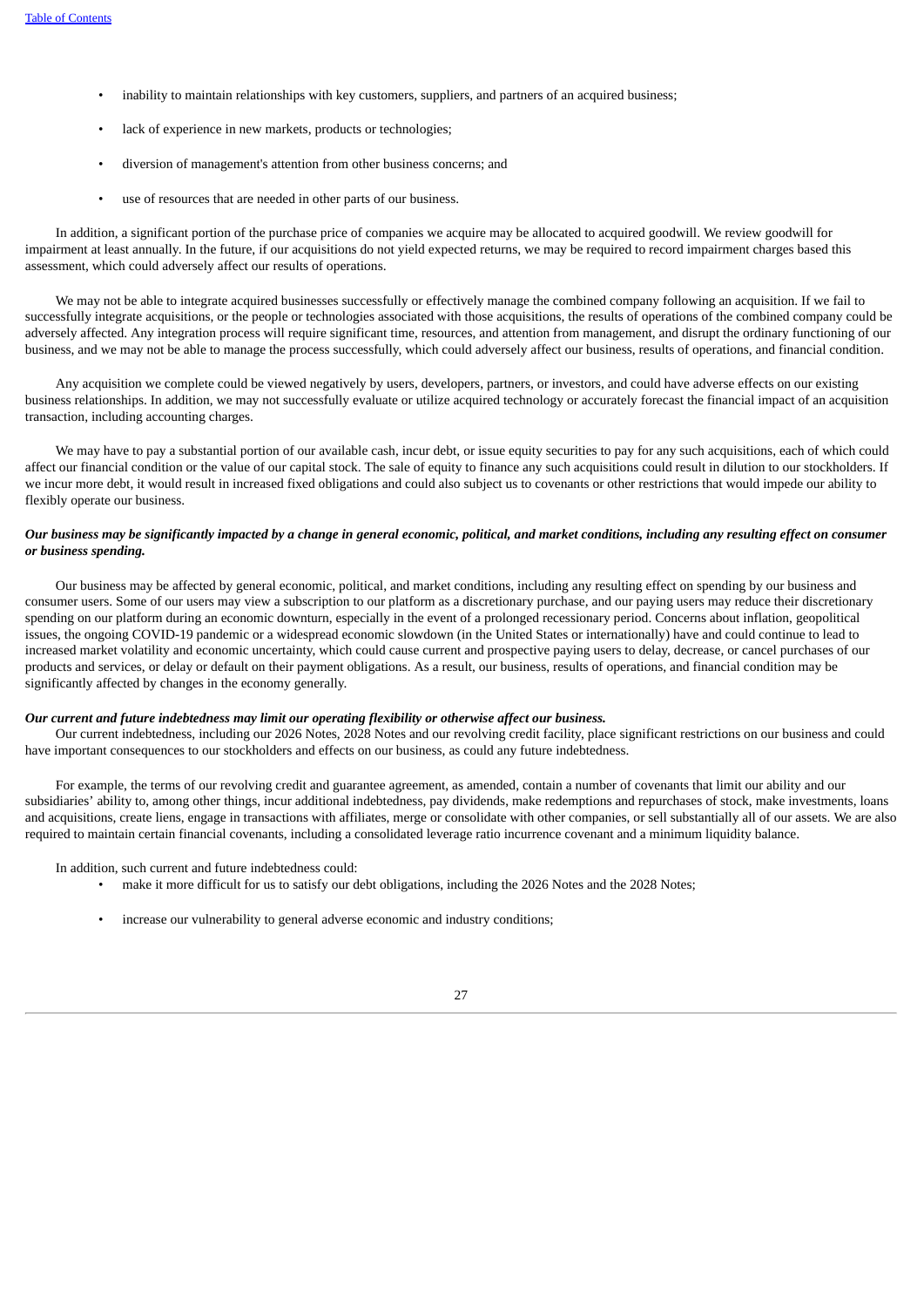- require us to dedicate a substantial portion of our cash flow from operations to payments on our indebtedness, thereby reducing the availability of our cash flow to fund working capital and other general corporate purposes;
- limit our flexibility in planning for, or reacting to, changes in our business and the industry in which we operate;
- restrict our current and future operations, make it more difficult to successfully execute our business strategy, or restrict us from exploiting business opportunities;
- place us at a competitive disadvantage compared to our competitors that have less indebtedness or are not subject to restrictive covenants;
- restrict or otherwise impact the pace and timing of repurchases under our stock repurchase program; and
- limit our availability to borrow additional funds for working capital, capital expenditures, acquisitions, debt service requirements, execution of our business strategy, or other general purposes.

Any of the foregoing could have a material adverse effect on our business, cash flows, results of operations, and financial condition.

## Our operations may be interrupted and our business, results of operations, and financial condition could be adversely affected if we default on our leasing *or credit obligations.*

We finance a significant portion of our expenditures through leasing arrangements, and we may enter into additional similar arrangements in the future. As of December 31, 2021, we had an aggregate of \$1,342.0 million of commitments to settle contractual obligations. In particular, we utilize both finance and operating leases to finance some of our equipment, datacenters and offices. In addition, we may draw upon our revolving credit facility to finance our operations or for other corporate purposes. If we default on these leasing or credit obligations, our leasing partners and lenders may, among other things:

- require repayment of any outstanding lease obligations;
- terminate our leasing arrangements;
- terminate our access to the leased datacenters we utilize;
- stop delivery of ordered equipment;
- sell or require us to return our leased equipment;
- require repayment of any outstanding amounts drawn on our revolving credit facility;
- terminate our revolving credit facility; or
- require us to pay significant fees, penalties, or damages.

If some or all of these events were to occur, our operations may be interrupted and our ability to fund our operations or obligations, as well as our business, results of operations, and financial condition, could be adversely affected. In particular, if the debt under our revolving credit facility were to be accelerated, we may not have sufficient cash or be able to borrow sufficient funds to refinance the debt or sell sufficient assets to repay the debt, which could immediately materially and adversely affect our business, cash flows, results of operations, and financial condition. Even if we were able to obtain new financing, it may not be on commercially reasonable terms or on terms that are acceptable to us.

28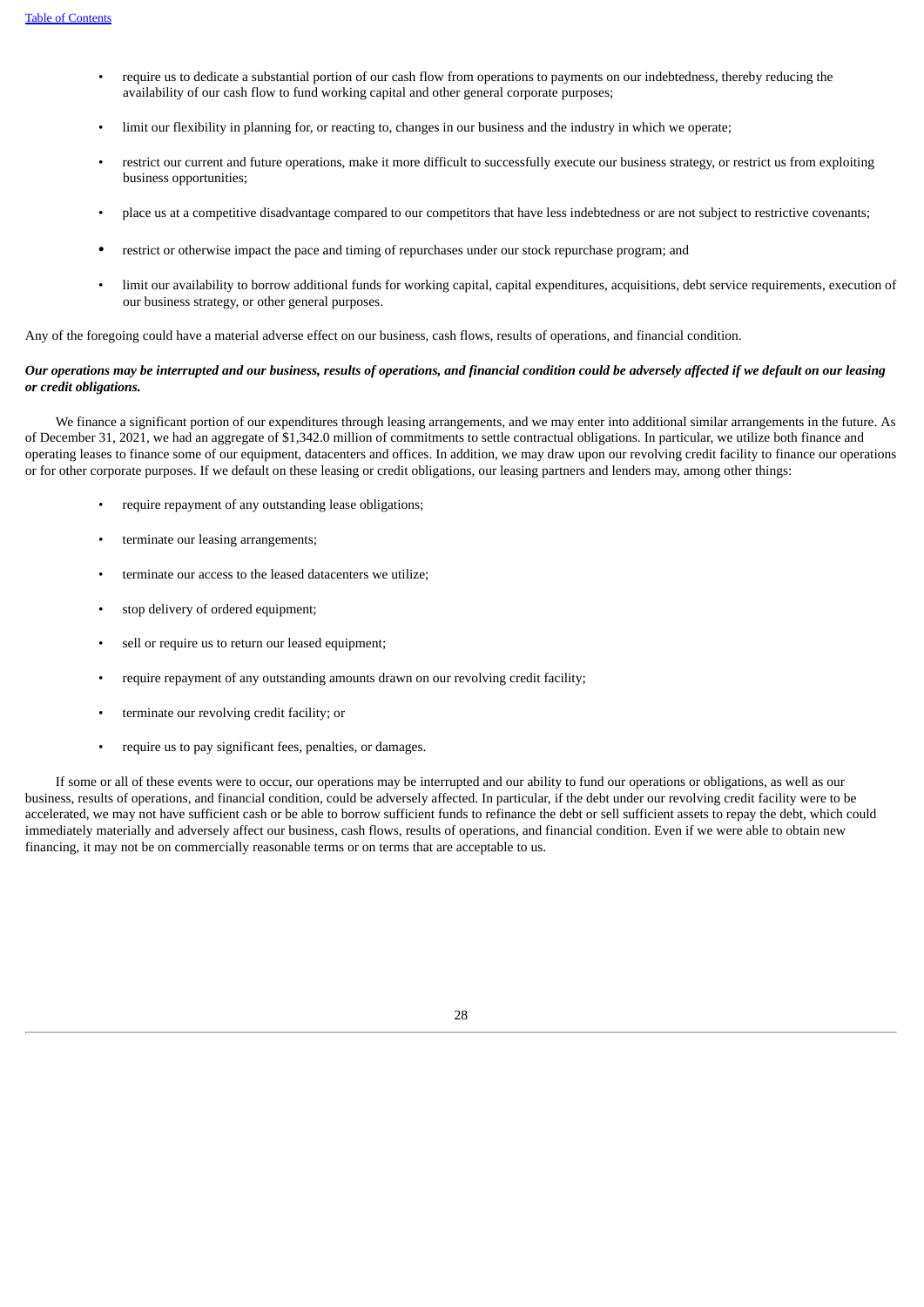#### **Risks Related to Our Financial Performance or Results**

#### *Our revenue growth rate has declined in recent periods and may continue to slow in the future.*

We have experienced significant revenue growth in prior periods. However, our rates of revenue growth have slowed and may continue to slow in future periods. Many factors may contribute to declines in our growth rates, including higher market penetration, increased competition, particularly from the availability of less expensive and bundled competitive products, slowing demand for our platform, a decrease in the growth of the overall content collaboration market, a failure by us to continue capitalizing on growth opportunities, the impact of catastrophic events on economic conditions or on our current and prospective paying users, and the maturation of our business, among others. You should not rely on the revenue growth of any prior quarterly or annual period as an indication of our future performance. If our growth rates decline further, investors' perceptions of our business and the trading price of our Class A common stock could be adversely affected.

## We have a history of net losses, we may increase expenses in the future, and we may not be able to achieve or maintain profitability.

We incurred net losses on an annual basis from our inception until 2020. We incurred net losses of \$256.3 million and \$52.7 million in the years ended December 31, 2020 and 2019, respectively. While we have been profitable on a GAAP basis in prior fiscal quarters, 2021 was our first profitable full fiscal year, however we may not achieve or maintain profitability in future periods. We generated net income of \$335.8 million in the year ended December 31, 2021 and we had an accumulated deficit of \$2,739.4 million as of December 31, 2021. As we strive to grow our business, expenses may increase, particularly as we continue to make investments to scale our business. For example, we will need an increasing amount of technical infrastructure to continue to satisfy the needs of our user base. Our research and development expenses may also increase as we plan to continue to hire employees for our engineering, product, and design teams to support these efforts. These investments may not result in increased revenue or growth in our business or our revenue may not grow to the extent we expect and expense growth may outpace revenue. Further, we have created mobile applications and mobile versions of Dropbox that are distributed to users primarily through app stores operated by Apple and Google, each of whom charge us in-application purchase fees. As a result, if more of our users subscribe to our products through mobile applications, these fees may have an adverse impact on our results of operations. In addition, although we anticipate that our shift to a Virtual First work model will have a long-term positive impact on our financial results and business operations, the impact remains uncertain. We have incurred impairment charges related to our facilities and may incur additional or unanticipated expense related to subleasing our facilities, including lower than anticipated sublease income that may result in additional or higher impairment charges than we have currently estimated, particularly if we are unable to sublease our unused office space on favorable terms or at all or if our subtenants fail to make lease payments to us in connection with our shift to a Virtual First model. We may also encounter unforeseen or unpredictable factors, including unforeseen operating expenses, complications, or delays, which may result in increased costs, or cause us to generate less sublease income than we have currently estimated. Furthermore, it is difficult to predict the size and growth rate of our market, user demand for our platform or for any new features or products we develop, user adoption and renewal of our platform or of any new features or products we develop, the entry of competitive products and services, or the success of existing competitive products and services. As a result, we may not achieve or maintain profitability in future periods. If we fail to grow our revenue sufficiently to keep pace with our investments and other expenses, our results of operations and financial condition would be adversely affected.

## Servicing our 2026 Notes and 2028 Notes may require a significant amount of cash, and we may not have sufficient cash flow or the ability to raise the *funds necessary to satisfy our obligations under the 2026 Notes or 2028 Notes.*

Our ability to make scheduled payments of the principal of, to pay interest on or to refinance our indebtedness, including the 2026 Notes and 2028 Notes, or to make cash payments in connection with any conversion of the 2026 Notes, 2028 Notes or upon any fundamental change if holders of the applicable series of notes require us to repurchase their notes for cash, depends on our future performance, which is subject to economic, financial, competitive and other factors beyond our control. Our business may not generate cash flow from operations in the future sufficient to service our indebtedness and make necessary capital expenditures. If we are unable to generate such cash flow, we may be required to adopt one or more alternatives, such as selling assets, restructuring indebtedness or obtaining additional equity capital on terms that may be onerous or highly dilutive. Our ability to refinance our indebtedness will depend on the capital markets and our financial condition at such time. We may not be able to engage in any of these activities or engage in these activities on desirable terms, which could result in a default on our debt obligations, which would materially and adversely impact our business, financial condition and operating results.

## Our quarterly results may fluctuate significantly and may not fully reflect the underlying performance of our business.

29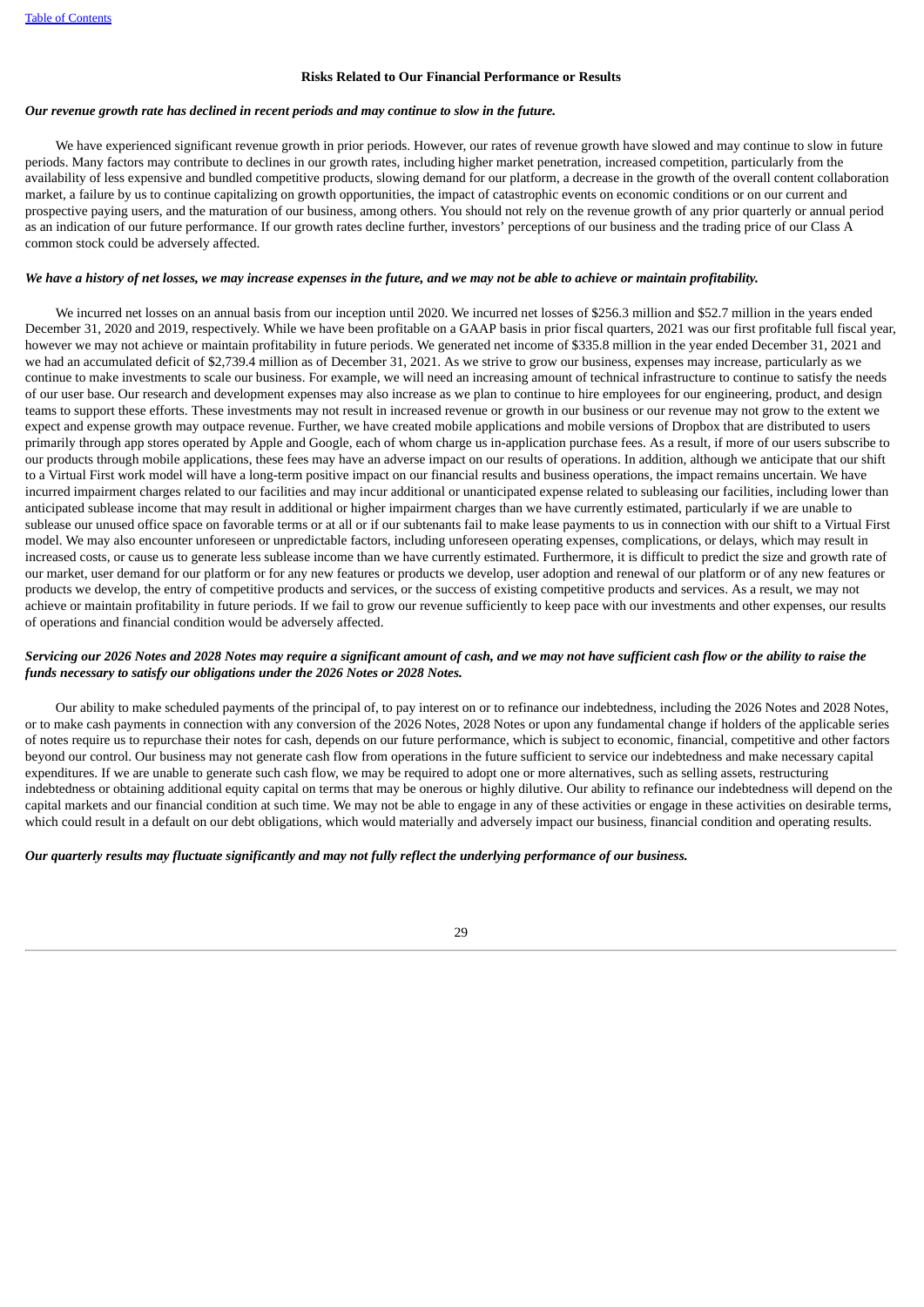Our quarterly results of operations, including our revenue, gross margin, operating margin, profitability, cash flow from operations, and deferred revenue, may vary significantly in the future and period-to-period comparisons of our results of operations may not be meaningful. Accordingly, the results of any one quarter should not be relied upon as an indication of future performance. For example, while we have been profitable on a GAAP basis in prior fiscal quarters, our quarterly operating results have fluctuated in the past and will fluctuate in the future. Our quarterly results of operations may fluctuate as a result of a variety of factors, many of which are outside of our control, and as a result, may not fully reflect the underlying performance of our business. Fluctuation in quarterly results may negatively impact the value of our securities. Factors that may cause fluctuations in our quarterly results of operations include, without limitation, those listed below:

- our ability to retain and upgrade paying users;
- our ability to attract new paying users and convert registered to paying users;
- the timing of expenses and recognition of revenue;
- the amount and timing of operating expenses related to the maintenance and expansion of our business, operations, and infrastructure, as well as entry into operating and finance leases;
- the timing of expenses related to acquisitions;
- any large indemnification payments to our users or other third parties;
- changes in our pricing policies or those of our competitors;
- the timing and success of new product feature and service introductions by us or our competitors;
- network outages or actual or perceived security breaches;
- changes in the competitive dynamics of our industry, including consolidation among competitors;
- changes in laws and regulations that impact our business;
- general economic and market conditions;
- catastrophic events, including earthquakes, fires, floods, tsunamis, or other weather events, power loss, telecommunications failures, software or hardware malfunctions, cyber-attack, war, or terrorist attacks, and pandemics such as the ongoing COVID-19 pandemic;
- changes in reserves or other non-cash credits or charges, such as the impairment charges related to certain of our unused office space in connection with our shift to a Virtual First work model and releases of deferred tax asset valuation allowances; and
- any other impacts of shifting our operations to a Virtual First work model.

## Our results of operations may not immediately reflect downturns or upturns in sales because we recognize revenue from our users over the term of their *subscriptions with us.*

We recognize revenue from subscriptions to our platform over the terms of these subscriptions. Our subscription arrangements generally have monthly or annual contractual terms, and we also have a small percentage of multi-year contractual terms. Amounts that have been billed are initially recorded as deferred revenue until the revenue is recognized. As a result, a large portion of our revenue for each quarter reflects deferred revenue from subscriptions entered into during previous quarters, and downturns or upturns in subscription sales, or renewals and potential changes in our pricing policies may not be reflected in our results of operations until later periods. Our subscription model also makes it difficult for us to rapidly increase our revenue through additional sales in any period, as subscription revenue from new users is recognized over the applicable subscription term. By contrast, a significant majority of our costs are expensed as incurred, which occurs as soon as a user starts using our platform. As a result, an increase in users could result in our recognition of more costs than revenue in the earlier portion of the subscription term. We may not attain sufficient revenue to maintain positive cash flow from operations or achieve profitability in any given period.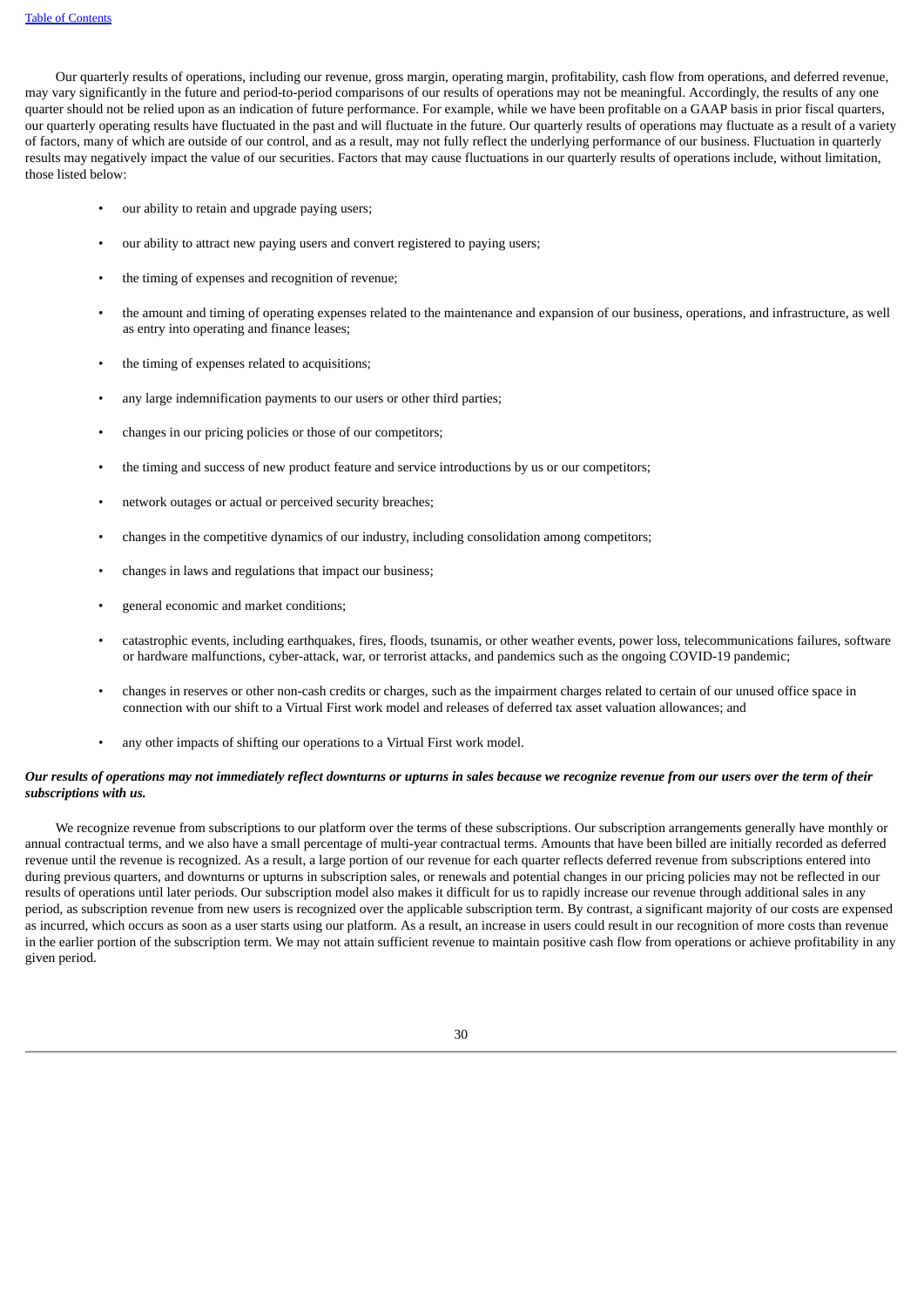## Our results of operations, which are reported in U.S. dollars, could be adversely affected if currency exchange rates fluctuate substantially in the future.

We conduct our business across 180 countries around the world. As we continue to expand our international operations, we will become more exposed to the effects of fluctuations in currency exchange rates. This exposure is the result of selling in multiple currencies and operating in foreign countries where the functional currency is the local currency. In 2021, 30% of our sales were denominated in currencies other than U.S. dollars. Our expenses, by contrast, are primarily denominated in U.S. dollars. As a result, any increase in the value of the U.S. dollar against these foreign currencies, including those resulting from the impact of the COVID-19 pandemic, could cause our revenue to decline relative to our costs, thereby decreasing our gross margins. Our results of operations are primarily subject to fluctuations in the Euro and British pound sterling. Because we conduct business in currencies other than U.S. dollars, but report our results of operations in U.S. dollars, we also face translation exposure to fluctuations in currency exchange rates, which could hinder our ability to predict our future results and earnings and could materially impact our results of operations. We do not currently maintain a program to hedge exposures to non-U.S. dollar currencies.

## *We are subject to counterparty risk with respect to the convertible note hedge transactions.*

In connection with the pricing of the 2026 Notes and 2028 Notes, we entered into convertible note hedge transactions with certain financial institutions or affiliates of financial institutions, which we refer to as the "option counterparties," and we will be subject to the risk that one or more of such option counterparties may default under the convertible note hedge transactions. Our exposure to the credit risk of the option counterparties will not be secured by any collateral. If any option counterparty becomes subject to insolvency proceedings, we will become an unsecured creditor in those proceedings with a claim equal to our exposure at that time under the convertible note hedge transaction. Our exposure will depend on many factors but, generally, the increase in our exposure will be correlated to the increase in the market price of our Class A common stock and in the volatility of the market price of our Class A common stock. In addition, upon a default by the option counterparty, we may suffer adverse tax consequences and dilution with respect to our Class A common stock. We can provide no assurance as to the financial stability or viability of any option counterparty.

#### *Our ability to use our net operating loss carryforwards and certain other tax attributes may be limited.*

As of December 31, 2021, we had \$623.8 million of federal, \$352.1 million of state, and \$310.1 million of foreign net operating loss carryforwards available to reduce future taxable income. Of our federal net operating loss carryforwards, \$5.1 million will begin to expire in 2032 and \$618.7 million will carryforward indefinitely, while state net operating losses begin to expire in 2029. As of December 31, 2021, we had research credit carryforwards of \$246.1 million and \$130.0 million for federal and state income tax purposes. The federal credit carryforwards will begin to expire in 2031. The state research credits have no expiration date. We also had \$3.6 million of state enterprise zone credit carryforwards as of December 31, 2021, which will begin to expire in 2023 and \$0.6 million of foreign tax credit carryforwards as of December 31, 2021, which will carryforward indefinitely. It is possible that we will not generate taxable income in time to use these net operating loss carryforwards before their expiration or at all. Under Sections 382 and 383 of the Internal Revenue Code of 1986, as amended, or the Code, if a corporation undergoes an "ownership change," the corporation's ability to use its pre-change net operating loss carryforwards and other pre-change attributes, such as research tax credits, to offset its post-change income may be limited. In general, an "ownership change" will occur if there is a cumulative change in our ownership by "5-percent stockholders" that exceeds 50 percentage points over a rolling three-year period. Similar rules and other limitations may apply under state tax laws. We have determined that we have experienced multiple ownership changes and, as a result, the annual utilization of our net operating loss carryforwards and other pre-change attributes will be subject to limitation. However, we do not expect that the annual limitations will significantly impact our ability to utilize our net operating loss or tax credit carryforwards prior to expiration.

## Our operating results may be harmed if we are required to collect sales or other related taxes for our subscription services in jurisdictions where we have *not historically done so.*

We collect sales and value-added tax as part of our subscription agreements in a number of jurisdictions. One or more states or countries may seek to impose incremental or new sales, use, or other tax collection obligations on us, including for past sales by us or our resellers and other partners. A successful assertion by a state, country, or other jurisdiction that we should have been or should be collecting additional sales, use, or other taxes on our services could, among other things, result in

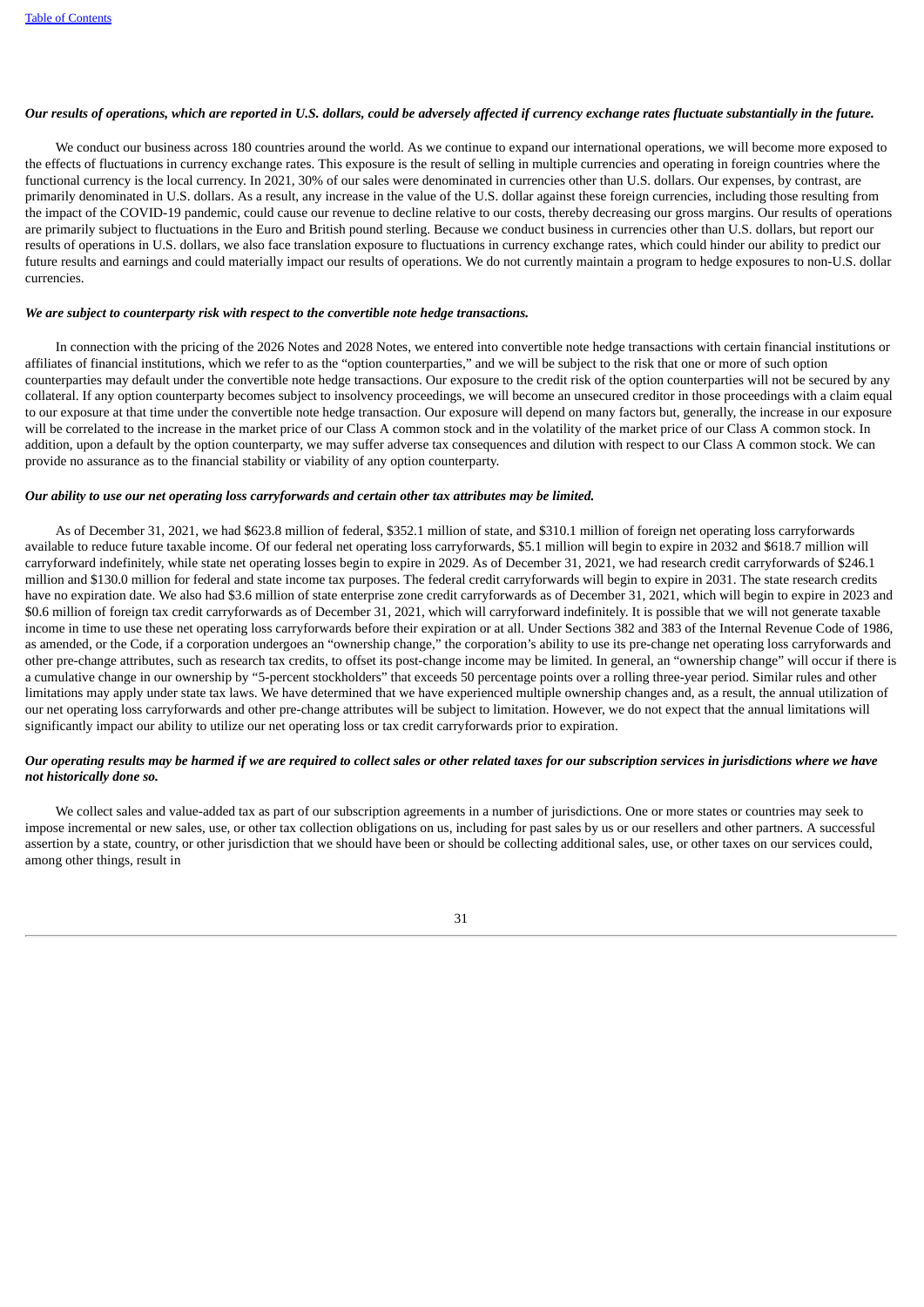substantial tax liabilities for past sales, create significant administrative burdens for us, discourage users from purchasing our platform, or otherwise harm our business, results of operations, and financial condition.

## Our results of operations and financial condition could be materially affected by the enactment of leaislation implementing changes in the U.S. or foreign *taxation of international business activities or the adoption of other tax reform policies.*

On January 1, 2022, a provision of the Tax Cuts and Jobs Act of 2017 ("TCJA") went into effect which eliminates the option to deduct research and development costs in the year incurred and instead requires taxpayers to amortize such costs over five years and 15 years for domestic and foreign costs, respectively. Congress has proposed tax legislation to delay the effective date of this change to later years, but it is uncertain whether the proposed delay will ultimately be enacted into law. If no new legislation is passed, the provision is expected to adversely impact cash flows from operations beginning in 2022.

In October 2021, an update to the Build Back Better Act (the "Bill") was released. The Bill, as revised, includes, but is not limited to, (1) reducing benefits included in the Global Intangible Low-Taxed Income ("GILTI") regime and Foreign-Derived Intangible Income ("FDII") deductions, (2) amending the Base Erosion and Anti-Abuse Tax ("BEAT") tax rates from 10% up to 18% through 2025, and (3) delaying the capitalization of research expenditures to take effect in 2022. If enacted, certain proposed changes could have an adverse impact on our business, results of operations, financial condition and cash flow.

On June 5, 2021 the G7 Finance Ministers announced an agreement in which the participating countries committed to new taxing rights that allow countries to reallocate some portion of profits of large multinational companies with global revenues exceeding EUR20 billion to markets where sales arise ("Pillar One"), as well as enact a global minimum tax rate of at least 15% for multinationals with global revenue exceeding EUR750 million ("Pillar Two"). The meeting marked an early test of whether the US position on the OECD's Inclusive Framework "Taxation of the Digital Economy" project would provide momentum to finding a common base for agreement. On December 8, 2021, the OECD released Pillar Two model rules for implementation of a 15% global minimum tax, after previously announcing in October 2021 that 137 member jurisdictions have politically committed to the potential changes to the international corporate tax system.

In 2018, the European Commission ("EC") introduced proposals addressing taxation of digital businesses operating within the European Union ("EU") but has not reached an agreement on a sales tax with a scope limited to digital advertising services. As a result, certain countries, including the UK, Italy and France, unilaterally moved to introduce their own digital service tax. In January 2021, the EC released an Inception Impact Assessment to inform stakeholders about proposed legislative changes to the taxation of the digital economy. It is intended that the new initiative will help mitigate potential distortions and fragmentation of tax rules arising in the EU single market by designing a single set of rules which is consistent with the Digital Services Act package and the EC's digital strategy. In June 2021, as part of the OECD-IF's Pillar Two, there was an agreement to support efforts through the G20/OECD-IF and provide for appropriate coordination between the application of the new international tax rules and the removal of all digital services taxes, and other similar measures, on all companies.

In October 2021, an agreement was reached between the U.S. and a number of countries (France, Spain, Italy, Austria and the UK, and followed subsequently by Turkey and India) that unilateral measures introduced would be "rolled-back" once the OECD-IF led Pillar I comes into effect and that no further unilateral measures would be introduced by these countries. Additionally, the agreement reached by the parties stated that to the extent that unilateral measures generate taxable sums during an "interim period" (as defined under the agreements) that exceed the taxable sums that would be generated by Pillar I, any excess tax can be credited against the Pillar I Amount A tax when that comes into effect. The concept of an EU Digital Levy was fully dropped in December 2021 by the EU Commission.

Due to the increasing focus by government taxing authorities on multinational companies, the tax laws of certain countries in which we do business could change on a prospective or retroactive basis, and any such changes could increase our liabilities for taxes, interest and penalties, lead to higher effective tax rates, and harm our cash flows, results of operations and financial condition.

## We have publicly disclosed market opportunity estimates, growth forecasts, and key metrics, including the key metrics included in this Annual Report on Form 10-K, which could prove to be inaccurate, and any real or perceived inaccuracies may harm our reputation and negatively affect our business.

Market opportunity estimates and growth forecasts are subject to significant uncertainty and are based on assumptions and estimates that may not prove to be accurate. The estimates and forecasts we disclose relating to the size and expected growth of our target market may prove to be inaccurate. Even if the markets in which we compete meet the size estimates and growth we have forecasted, our business could fail to grow at similar rates, if at all. We also rely on assumptions and estimates to calculate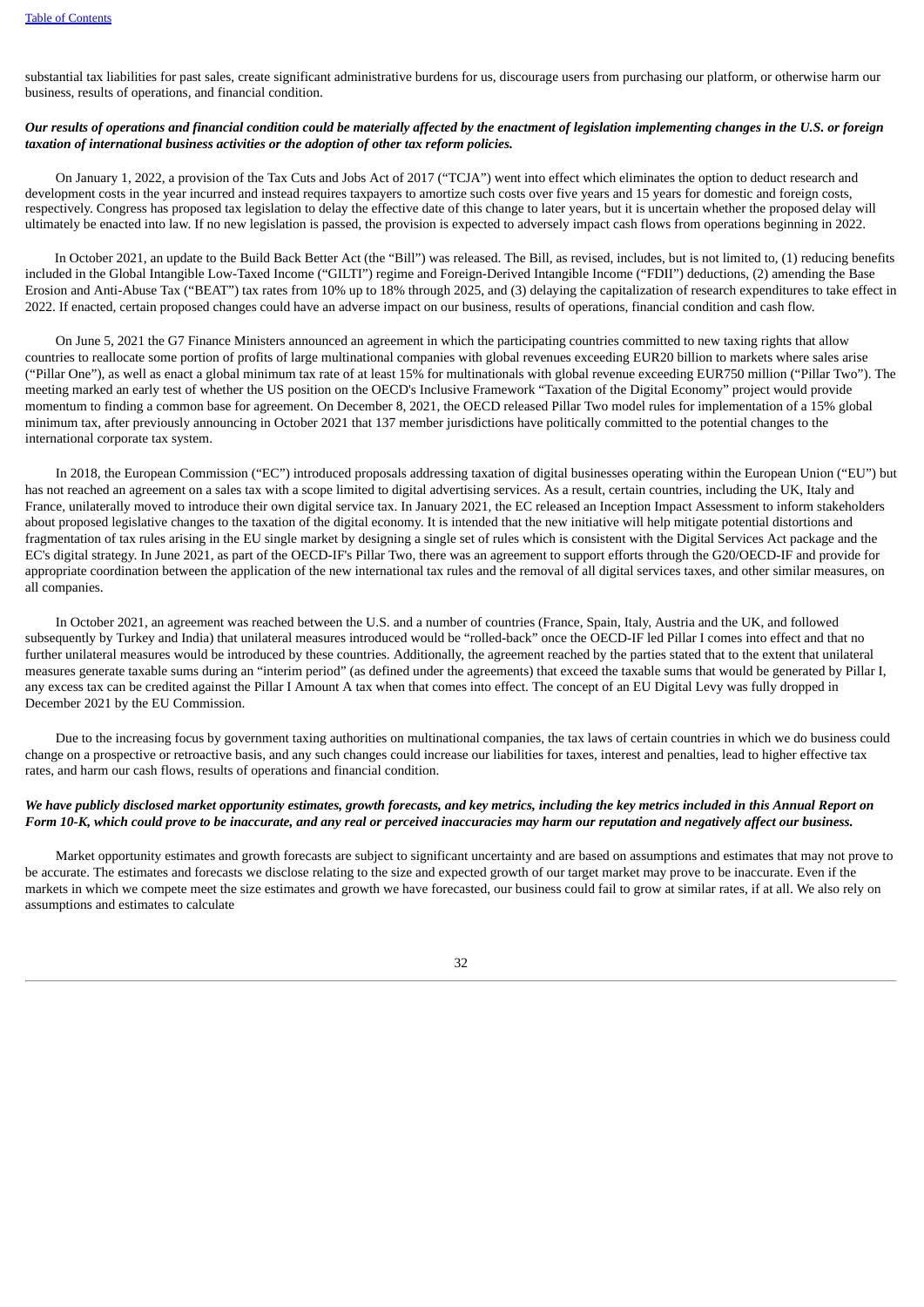certain of our key metrics, such as annual recurring revenue, paying users, average revenue per paying user and free cash flow. We regularly review and may adjust our processes for calculating our key metrics to improve their accuracy. Our key metrics may differ from estimates published by third parties or from similarly titled metrics of our competitors due to differences in methodology. We have found that aggregate user activity metrics are not leading indicators of revenue or conversion. For that reason, we do not comprehensively track user activity across the Dropbox platform for financial planning and forecasting purposes. If investors or analysts do not perceive our metrics to be accurate representations of our business, or if we discover material inaccuracies in our metrics, our reputation, business, results of operations, and financial condition would be harmed.

#### **Risks Related to Legal and Regulatory Compliance**

## We are subject to a variety of U.S. and international laws that could subject us to claims, increase the cost of operations, or otherwise harm our business due to changes in the laws, changes in the interpretations of the laws, greater enforcement of the laws, or investigations into compliance with the laws.

We are subject to compliance with various laws, including those covering copyright, indecent content, child protection, consumer protection, and similar matters. There have been instances where improper or illegal content has been stored on our platform without our knowledge. As a service provider, we do not regularly monitor our platform to evaluate the legality of content stored on it. While to date we have not been subject to material legal or administrative actions as result of this content, the laws in this area are currently in a state of flux and vary widely between jurisdictions. Accordingly, it may be possible that in the future we and our competitors may be subject to legal actions, along with the users who uploaded such content. In addition, regardless of any legal liability we may face, our reputation could be harmed should there be an incident generating extensive negative publicity about the content stored on our platform. Such publicity could harm our business and results of operations.

We are also subject to consumer protection laws that may impact our sales and marketing efforts, including laws related to subscriptions, billing, and autorenewal. These laws, as well as any changes in these laws, could adversely affect our self-serve model and make it more difficult for us to retain and upgrade paying users and attract new ones. Additionally, we have in the past, are currently, and may from time to time in the future become the subject of inquiries and other actions by regulatory authorities as a result of our business practices, including our policies and practices around subscriptions, billing, auto-renewal, intermediary liability, privacy, and data protection. Consumer protection laws may be interpreted or applied by regulatory authorities in a manner that could require us to make changes to our operations or incur fines, penalties or settlement expenses, which may result in harm to our business, results of operations, and brand.

Our platform depends on the ability of our users to access the internet and our platform has been blocked or restricted in some countries for various reasons. For example, our platform is blocked in the People's Republic of China. If we fail to anticipate developments in the law, or fail for any reason to comply with relevant law, our platform could be further blocked or restricted and we could be exposed to significant liability that could harm our business.

We are also subject to various U.S. and international anti-corruption laws, such as the U.S. Foreign Corrupt Practices Act, the U.K. Bribery Act, and Irish Criminal Justice (Corruption Offences) Act 2018, as well as other similar anti-bribery and anti-kickback laws and regulations. These laws and regulations generally prohibit companies and their employees and intermediaries from authorizing, offering, or providing improper payments or benefits to officials and other recipients for improper purposes. Although we take precautions to prevent violations of these laws, our exposure for violating these laws increases as we continue to expand our international presence and any failure to comply with such laws could harm our reputation and our business.

## We are subject to export and import control laws and regulations that could impair our ability to compete in international markets or subject us to liability if *we violate such laws and regulations.*

We are subject to U.S. export controls and sanctions regulations that prohibit the shipment or provision of certain products and services to certain countries, governments, and persons targeted by U.S. sanctions. While we take precautions to prevent our products and services from being exported in violation of these laws, including implementing IP address blocking, we may have experienced violations in the past and we cannot guarantee that the precautions we take will prevent future violations of export control and sanctions laws. For example, in 2017, we discovered that our platform had been accessed by certain users in apparent violation of United States sanctions regulations. We filed an Initial Voluntary Self Disclosure in October 2017 with the Office of Foreign Assets Control, or OFAC, and a Final Voluntary Self Disclosure with OFAC in February 2018. In October 2018, OFAC notified us that it had completed its review of these matters and closed its review with the issuance of a Cautionary Letter. No monetary penalties were assessed with respect to the 2018 filing. If in the future we are found to be in

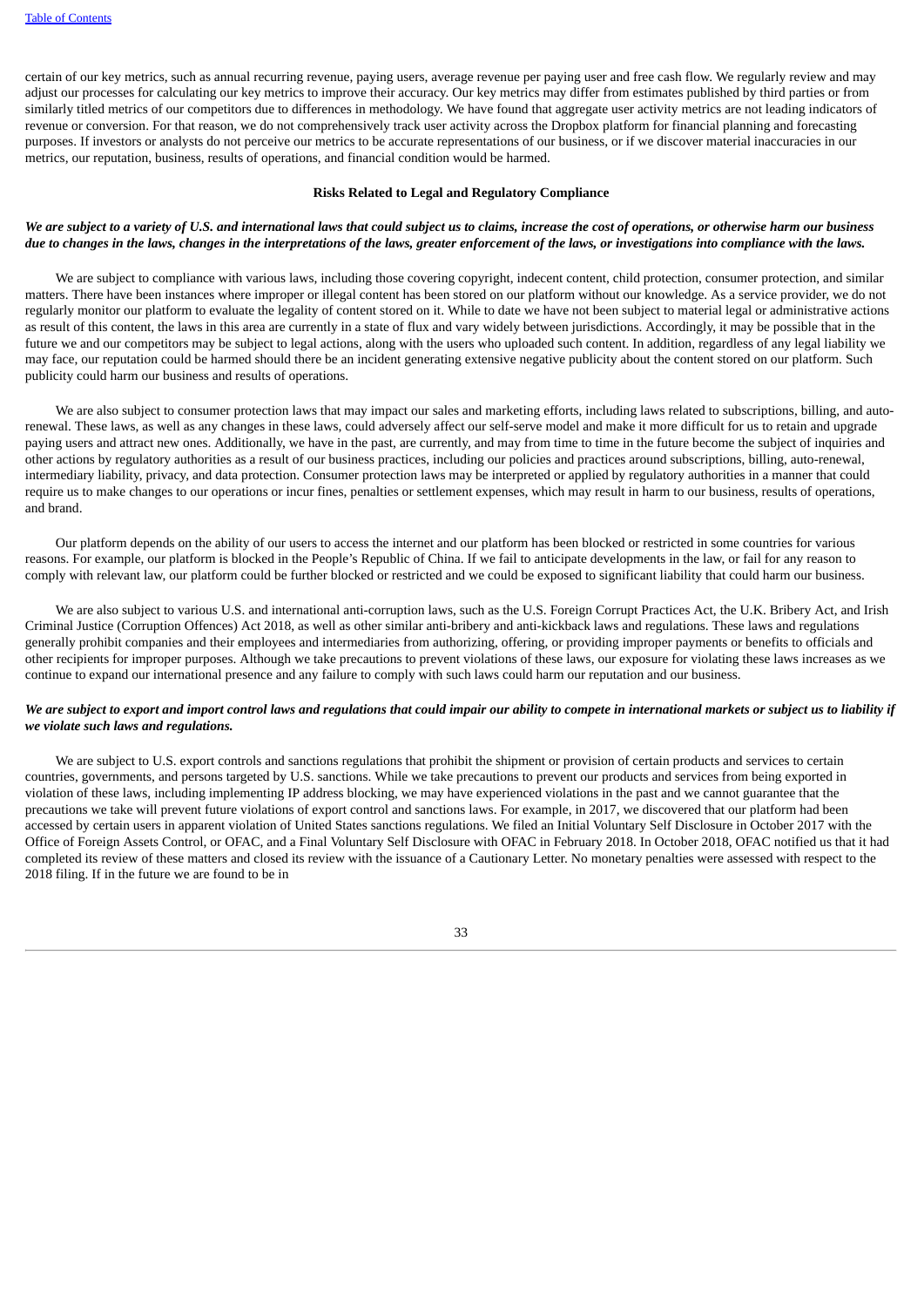violation of U.S. sanctions or export control laws, it could result in substantial fines and penalties for us and for the individuals working for us, particularly in light of warning letters we previously received from OFAC.

In addition, various countries regulate the import and export of certain encryption and other technology, including import and export permitting and licensing requirements, and have enacted laws that could limit our ability to distribute our products or could limit our users' ability to access our platform in those countries. Changes in our platform or client-side software, or future changes in export and import regulations may prevent our users with international operations from deploying our platform globally or, in some cases, prevent the export or import of our platform to certain countries, governments, or persons altogether. Any change in export or import regulations, economic sanctions or related legislation, or change in the countries, governments, persons or technologies targeted by such regulations, could result in decreased use of our platform by, or in our decreased ability to export or sell subscriptions to our platform to, existing or potential users with international operations. Any decreased use of our platform or limitation on our ability to export or sell our products would likely adversely affect our business, results of operations, and financial results.

## Our actual or perceived failure to comply with privacy, data protection, and information security laws, regulations, and obligations could harm our *business.*

We receive, store, process, and use personal information and other user content. There are numerous federal, state, local, and international laws and regulations regarding privacy, data protection, information security, and the storing, sharing, use, processing, transfer, disclosure, and protection of personal information and other content, the scope of which are changing, subject to differing interpretations, and may be inconsistent among countries, or conflict with other rules. We also post privacy policies and are subject to contractual obligations to third parties related to privacy, data protection, and information security. We strive to comply with applicable laws, regulations, policies, and other legal obligations relating to privacy, data protection, and information security to the extent possible. However, the regulatory framework for privacy and data protection worldwide is, and is likely to remain, uncertain for the foreseeable future, and it is possible that these or other actual or alleged obligations may be interpreted and applied in a manner that is inconsistent from one jurisdiction to another and may conflict with other rules or our practices.

We also expect that there will continue to be new laws, regulations, and industry standards concerning privacy, data protection, and information security proposed and enacted in various jurisdictions. For example, in May 2018, the General Data Protection Regulation, or GDPR, went into effect in the EU. The GDPR imposed more stringent data protection requirements and provides greater penalties for noncompliance than previous data protection laws.

Additionally, although we have self-certified under the U.S.-EU and U.S.-Swiss Privacy Shield Frameworks with regard to our transfer of certain personal data from the European Economic Area ("EEA") and Switzerland to the United States, on July 16, 2020, the Court of Justice of the European Union ("CJEU") invalidated Decision 2016/1250 on the adequacy of the protection provided by the U.S.-EU Privacy Shield Framework, and on September 8, 2020, the Swiss Federal Data Protection and Information Commissioner announced that it no longer considers the U.S.-Swiss Privacy Shield adequate for the purposes of transfers of personal data from Switzerland to the U.S. While we rely on additional legal mechanisms to transfer data from the EEA and Switzerland to the United States, there is some regulatory uncertainty surrounding the future of data transfers from these locations to the United States, and we are closely monitoring regulatory developments in this area. In its decision invalidating the U.S.-EU Privacy Shield Framework, the CJEU also imposed additional obligations on companies relying on standard contractual clauses approved by the European Commission ("SCCs") to transfer personal data. The CJEU decision may result in European data protection regulators applying differing standards for, and requiring additional measures in connection with, transfers of personal data from the EEA and Switzerland to the United States. The European Commission issued revised SCCs in June 2021 that are required to be implemented. The revised SCCs and other developments relating to cross-border data transfer may require us to implement additional contractual and technical safeguards for any personal data transferred out of the EEA and Switzerland, which may increase our costs, lead to increased regulatory scrutiny or liability, necessitate additional contractual negotiations, and adversely impact our business, results of operations, and financial results.

Additionally, several states in the U.S. have begun enacting new data privacy laws. For example, CCPA, which affords consumers expanded privacy protections, went into effect on January 1, 2020. However, certain aspects of the CCPA and its enforcement remain uncertain. Additionally, a new privacy law, the California Privacy Rights Act ("CPRA"), which will go into effect on January 1, 2023, significantly modified the CCPA, potentially resulting in further uncertainty and requiring us to incur additional costs and expenses. The effects of the CCPA and the CPRA remain far-reaching, and depending on final regulatory guidance and other related developments, potentially may require us to modify our data processing practices and policies and to incur substantial costs and expenses in an effort to comply. The enactment of the CCPA has prompted similar legislative developments in other states, such as Virginia, which in March 2021 enacted a Consumer Data Protection Act that

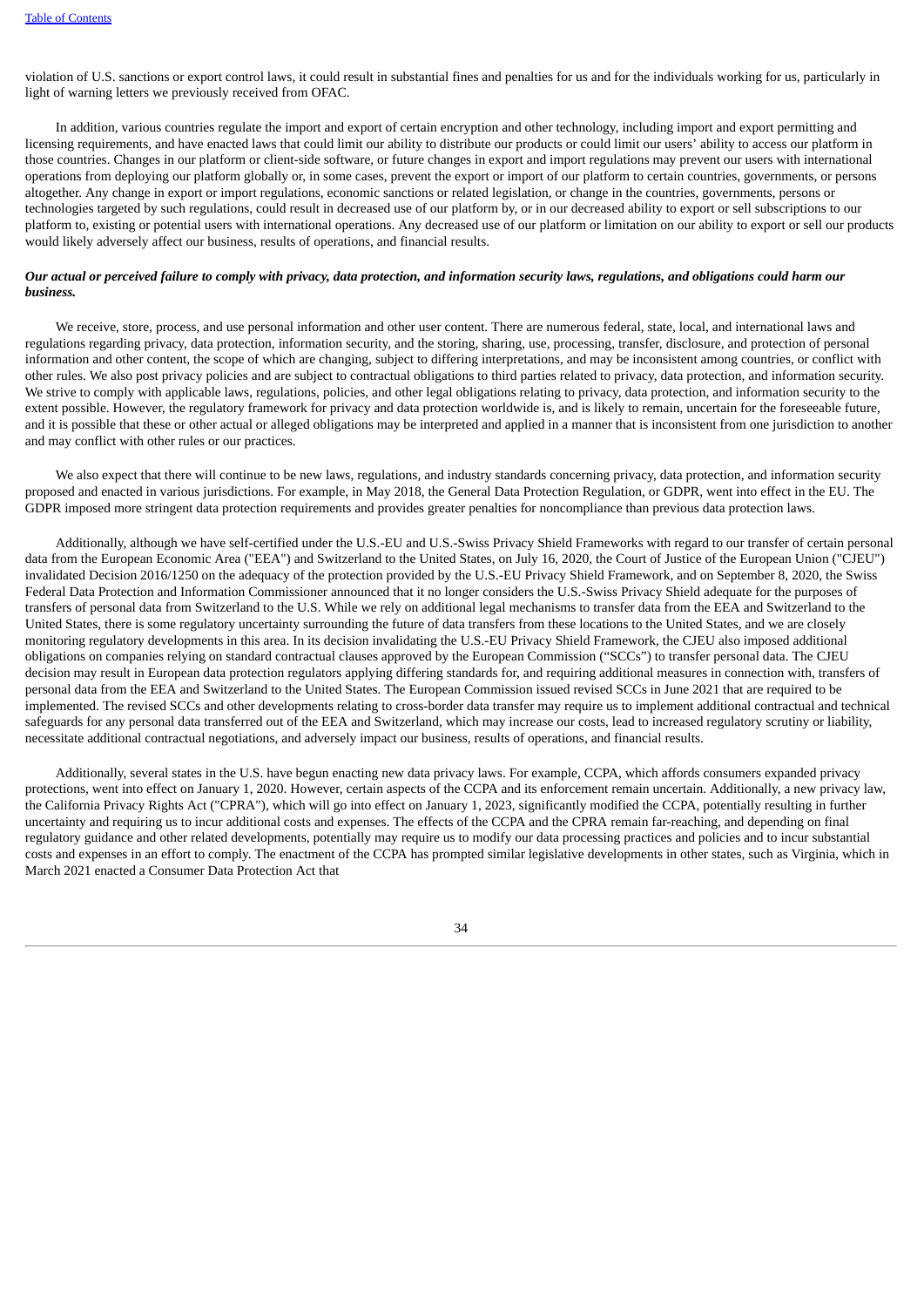will go into effect January 1, 2023, and Colorado, which in June 2021 enacted a Colorado Privacy Act that will go into effect July 1, 2023. Similar laws are being considered by other state legislatures. These developments create the potential for a patchwork of overlapping but different state laws. Similarly, a number of legislative proposals in the European Union, the United States, at both the federal and state level, as well as other jurisdictions could impose new obligations in areas affecting our business. In addition, some countries are considering or have passed legislation implementing data protection requirements or requiring local storage and processing of data, or similar requirements, that could increase the cost and complexity of delivering our services.

With laws and regulations such as the GDPR in the EU and the California Consumer Privacy Act in the U.S. imposing new and relatively burdensome obligations, and with substantial uncertainty over the interpretation and application of these and other laws and regulations, we may face challenges in addressing their requirements and making necessary changes to our policies and practices, and may incur significant costs and expenses in an effort to do so. Any failure or perceived failure by us to comply with our privacy policies, our privacy-related obligations to users or other third parties, or any of our other legal obligations relating to privacy, data protection, or information security may result in governmental investigations or enforcement actions, litigation, claims, or public statements against us by consumer advocacy groups or others, and could result in significant liability or cause our users to lose trust in us, which could have an adverse effect on our reputation and business.

Furthermore, the costs of compliance with, and other burdens imposed by, the laws, regulations, and policies that are applicable to the businesses of our users may limit the adoption and use of, and reduce the overall demand for, our services. In addition to government regulation, self-regulatory standards, industry-specific regulations and other industry standards or requirements may legally or contractually apply to us or be argued to apply to us, or we may elect to comply with, or to facilitate our customers' compliance with, such regulations, standards, requirements, or other actual or asserted obligations. If we are unable or are perceived to be unable to comply with any of these regulations, standards, requirements, or other actual or asserted obligations, if we are unable to maintain certifications or standards relevant to our customers, or if our customers are unable to obtain regulatory approval to use our services where required, our business may be harmed. In addition, an inability to satisfy the standards of certain government agencies that our customers may expect may have an adverse impact on our business and results.

Additionally, if third parties we work with, such as vendors or developers, violate applicable laws or regulations or our policies, such violations may also put our users' content at risk and could in turn have an adverse effect on our business. Any significant change to applicable laws, regulations, or industry practices regarding the collection, use, retention, security, or disclosure of our users' content, or regarding the manner in which the express or implied consent of users for the collection, use, retention, or disclosure of such content is obtained, could increase our costs and require us to modify our services and features, possibly in a material manner, which we may be unable to complete, and may limit our ability to store and process user data or develop new services and features.

#### Our business could be adversely impacted by changes in internet access for our users or laws specifically governing the internet.

Our platform depends on the quality of our users' access to the internet. Certain features of our platform require significant bandwidth and fidelity to work effectively. Internet access is frequently provided by companies that have significant market power that could take actions that degrade, disrupt or increase the cost of user access to our platform, which would negatively impact our business. We could incur greater operating expenses and our user acquisition and retention could be negatively impacted if network operators:

- implement usage-based pricing;
- discount pricing for competitive products;
- otherwise materially change their pricing rates or schemes;
- charge us to deliver our traffic at certain levels or at all;
- throttle traffic based on its source or type;
- implement bandwidth caps or other usage restrictions; or
- otherwise try to monetize or control access to their networks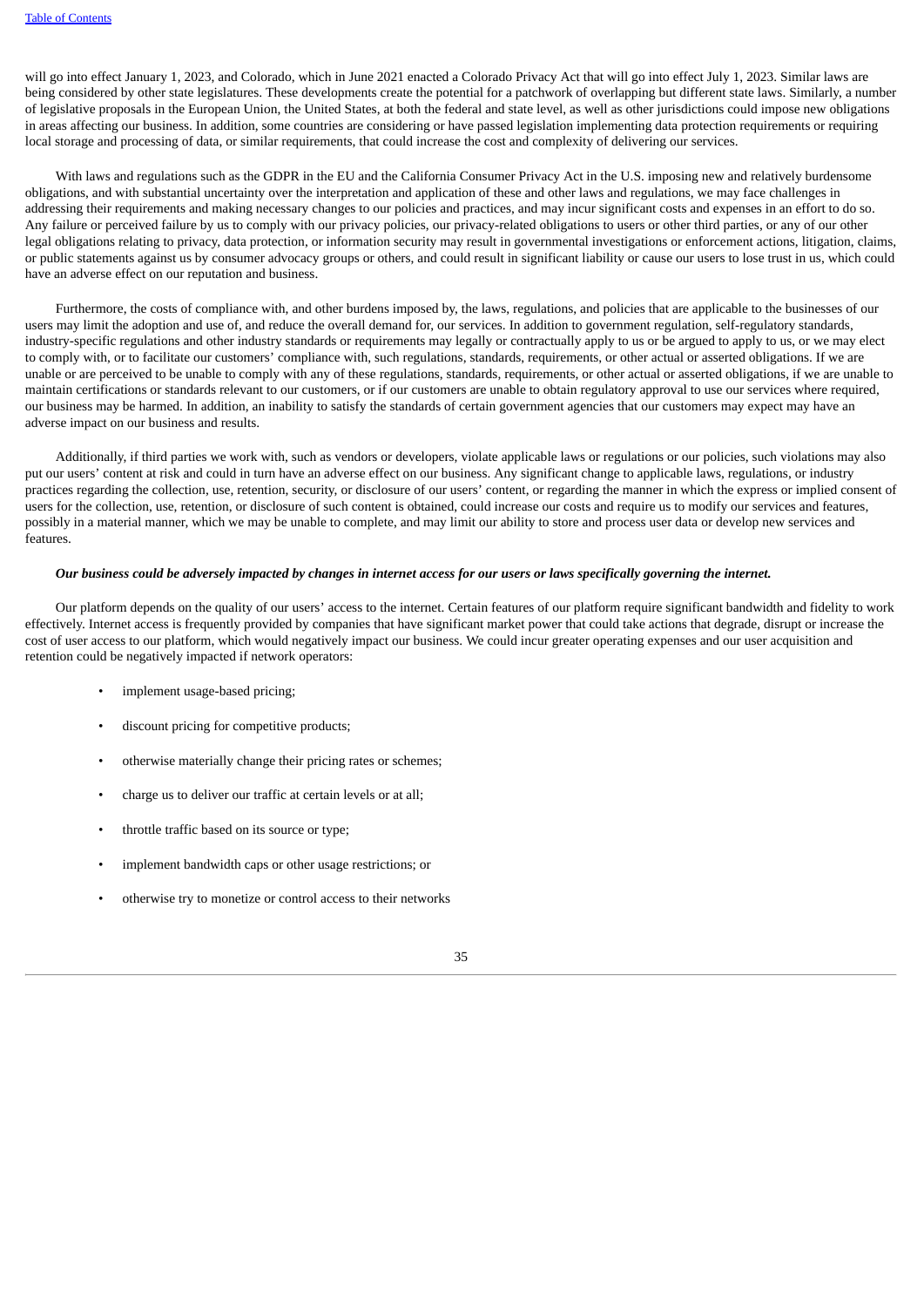On June 11, 2018, the repeal of the Federal Communications Commission's, or FCC, "net neutrality" rules took effect and returned to a "light-touch" regulatory framework. The prior rules were designed to ensure that all online content is treated the same by internet service providers and other companies that provide broadband services. Additionally, California and a number of other states are considering or have enacted legislation or executive actions that would regulate the conduct of broadband providers. We cannot predict whether the FCC order or state initiatives will be modified, overturned, or vacated by legal action of the court, federal legislation, or the FCC. With the repeal of net neutrality rules in effect, we could incur greater operating expenses, which could harm our results of operations. As the internet continues to experience growth in the number of users, frequency of use, and amount of data transmitted, the internet infrastructure that we and our users rely on may be unable to support the demands placed upon it. The failure of the internet infrastructure that we or our users rely on, even for a short period of time, could undermine our operations and harm our results of operations.

In addition, there are various laws and regulations that could impede the growth of the internet or other online services, and new laws and regulations may be adopted in the future. These laws and regulations could, in addition to limiting internet neutrality, involve taxation, tariffs, privacy, data protection, content, copyrights, distribution, electronic contracts and other communications, consumer protection, and the characteristics and quality of services, any of which could decrease the demand for, or the usage of, our platform. Legislators and regulators may make legal and regulatory changes, or interpret and apply existing laws, in ways that require us to incur substantial costs, expose us to unanticipated civil or criminal liability, or cause us to change our business practices. These changes or increased costs could materially harm our business, results of operations, and financial condition.

#### We are currently, and may be in the future, party to intellectual property rights claims and other litigation matters and, if resolved adversely, they *could have a significant impact on our business, results of operations, or financial condition.*

We own a large number of patents, copyrights, trademarks, domain names, and trade secrets and, from time to time, are subject to litigation based on allegations of infringement, misappropriation or other violations of intellectual property, or other rights. As we face increasing competition and gain an increasingly high profile, the possibility of intellectual property rights claims, commercial claims, and other assertions against us grows. We have in the past been, are currently, and may from time to time in the future become, a party to litigation and disputes related to our intellectual property, our business practices, transactions involving our securities and our platform. For example, we were recently subject to a number of putative class action lawsuits in state and federal court alleging federal securities law violations in connection with our IPO. Although the lawsuits in both the federal and state courts have since been dismissed, we may not be successful in an appeal proceeding or in winning dismissal of an amended complaint. The costs of supporting litigation and dispute resolution proceedings are considerable, and there can be no assurances that a favorable outcome will be obtained. Our business, results of operations, and financial condition could be materially and adversely affected by such costs and any unfavorable outcomes in current or future litigation. We may need to settle litigation and disputes on terms that are unfavorable to us, or we may be subject to an unfavorable judgment that may not be reversible upon appeal. The terms of any settlement or judgment may require us to cease some or all of our operations or pay substantial amounts to the other party. With respect to any intellectual property rights claim, we may have to seek a license to continue practices found to be in violation of third-party rights, which may not be available on reasonable terms and may significantly increase our operating expenses. A license to continue such practices may not be available to us at all, and we may be required to develop alternative non-infringing technology or practices or discontinue the practices. The development of alternative, non-infringing technology or practices could require significant effort and expense.

### Our failure to protect our intellectual property rights and proprietary information could diminish our brand and other intangible assets.

We rely and expect to continue to rely on a combination of patents, patent licenses, trade secrets, domain name protections, trademarks, and copyright laws, as well as confidentiality and license agreements with our employees, consultants, and third parties, to protect our intellectual property and proprietary rights. In the United States and abroad, we have over 1,400 issued patents and more than 350 pending patent applications. However, third parties may knowingly or unknowingly infringe our proprietary rights, third parties may challenge our proprietary rights, pending and future patent, trademark, and copyright applications may not be approved, and we may not be able to prevent infringement without incurring substantial expense. We have also devoted substantial resources to the development of our proprietary technologies and related processes. In order to protect our proprietary technologies and processes, we rely in part on trade secret laws and confidentiality agreements with our employees, consultants, and third parties. These agreements may not effectively prevent disclosure of confidential information and may not provide an adequate remedy in the event of unauthorized disclosure of confidential information. In addition, others may independently discover our trade secrets, in which case we would not be able to assert trade secret rights, or develop

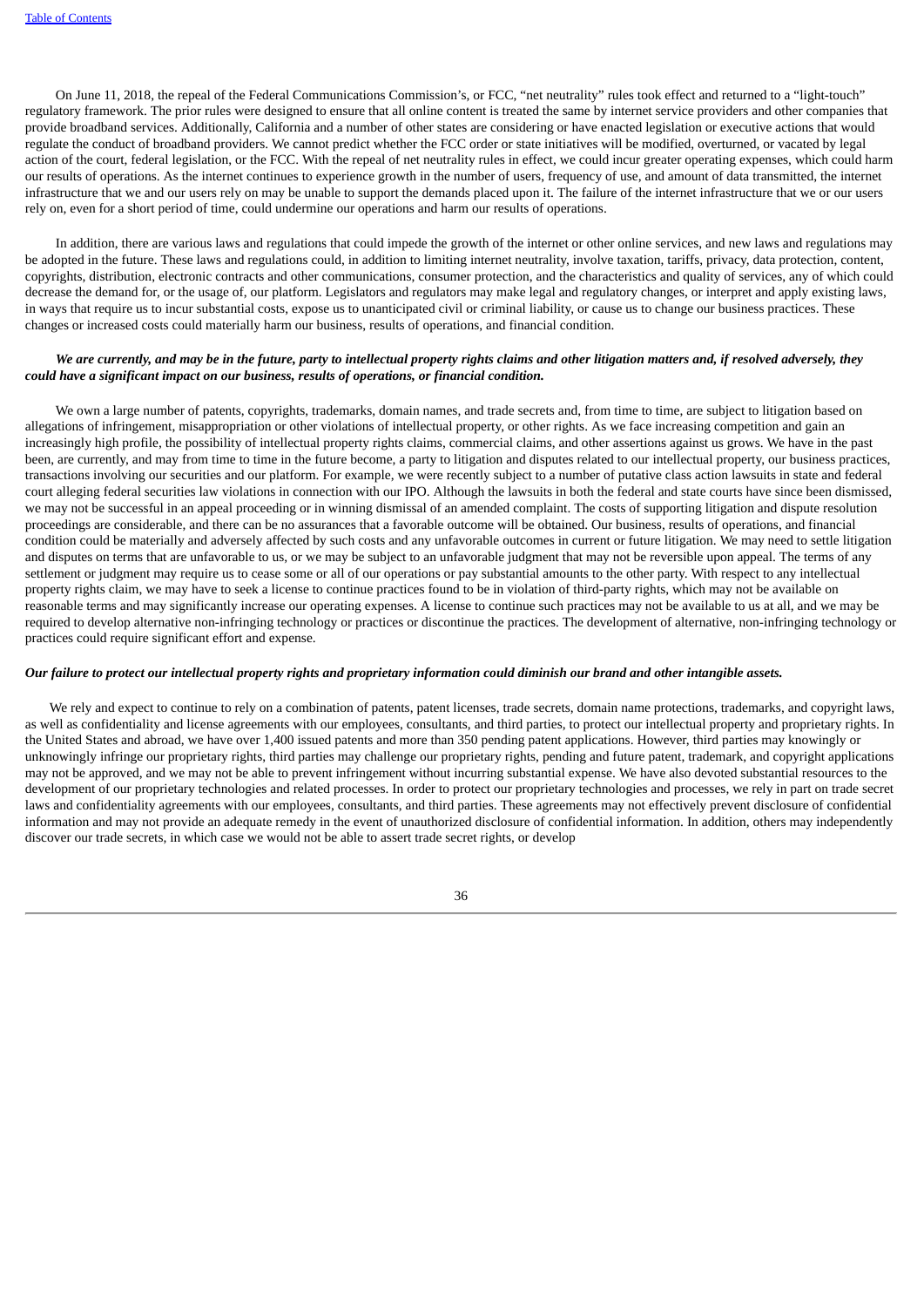similar technologies and processes. Further, laws in certain jurisdictions may afford little or no trade secret protection, and any changes in, or unexpected interpretations of, the intellectual property laws in any country in which we operate may compromise our ability to enforce our intellectual property rights. Costly and time-consuming litigation could be necessary to enforce and determine the scope of our proprietary rights. If the protection of our proprietary rights is inadequate to prevent use or appropriation by third parties, the value of our platform, brand, and other intangible assets may be diminished and competitors may be able to more effectively replicate our platform and its features. Any of these events could materially and adversely affect our business, results of operations, and financial condition.

#### **Risks Related to Ownership of Our Class A Common Stock**

#### The trading price of our Class A common stock may be volatile, and you could lose all or part of your investment.

The trading price of our Class A common stock may be volatile and could be subject to fluctuations in response to various factors, some of which are beyond our control. Factors that could cause fluctuations in the trading price of our Class A common stock include the following:

- price and volume fluctuations in the overall stock market from time to time;
- volatility in the trading prices and trading volumes of technology stocks;
- changes in operating performance and stock market valuations of other technology companies generally, or those in our industry in particular;
- sales of shares of our Class A common stock by us or our stockholders;
- failure of securities analysts to maintain coverage of us, changes in financial estimates by securities analysts who follow our company, or our failure to meet these estimates or the expectations of investors;
- the financial projections we may provide to the public, any changes in those projections, or our failure to meet those projections;
- announcements by us or our competitors of new products, features, or services;
- the public's reaction to our press releases, other public announcements, and filings with the SEC;
- rumors and market speculation involving us or other companies in our industry;
- actual or anticipated changes in our results of operations or fluctuations in our results of operations;
- actual or anticipated changes in our key metrics;
- actual or anticipated developments in our business, our competitors' businesses or the competitive landscape generally;
- actual or perceived breaches of, or failures related to, privacy, data protection or data security;
- litigation involving us, our industry, or both, or investigations by regulators into our operations or those of our competitors;
- developments or disputes concerning our intellectual property or other proprietary rights;
- announced or completed acquisitions of businesses, products, services, or technologies by us or our competitors;
- new laws or regulations or new interpretations of existing laws or regulations applicable to our business;
- changes in accounting standards, policies, guidelines, interpretations, or principles;
- any significant change in our management; and

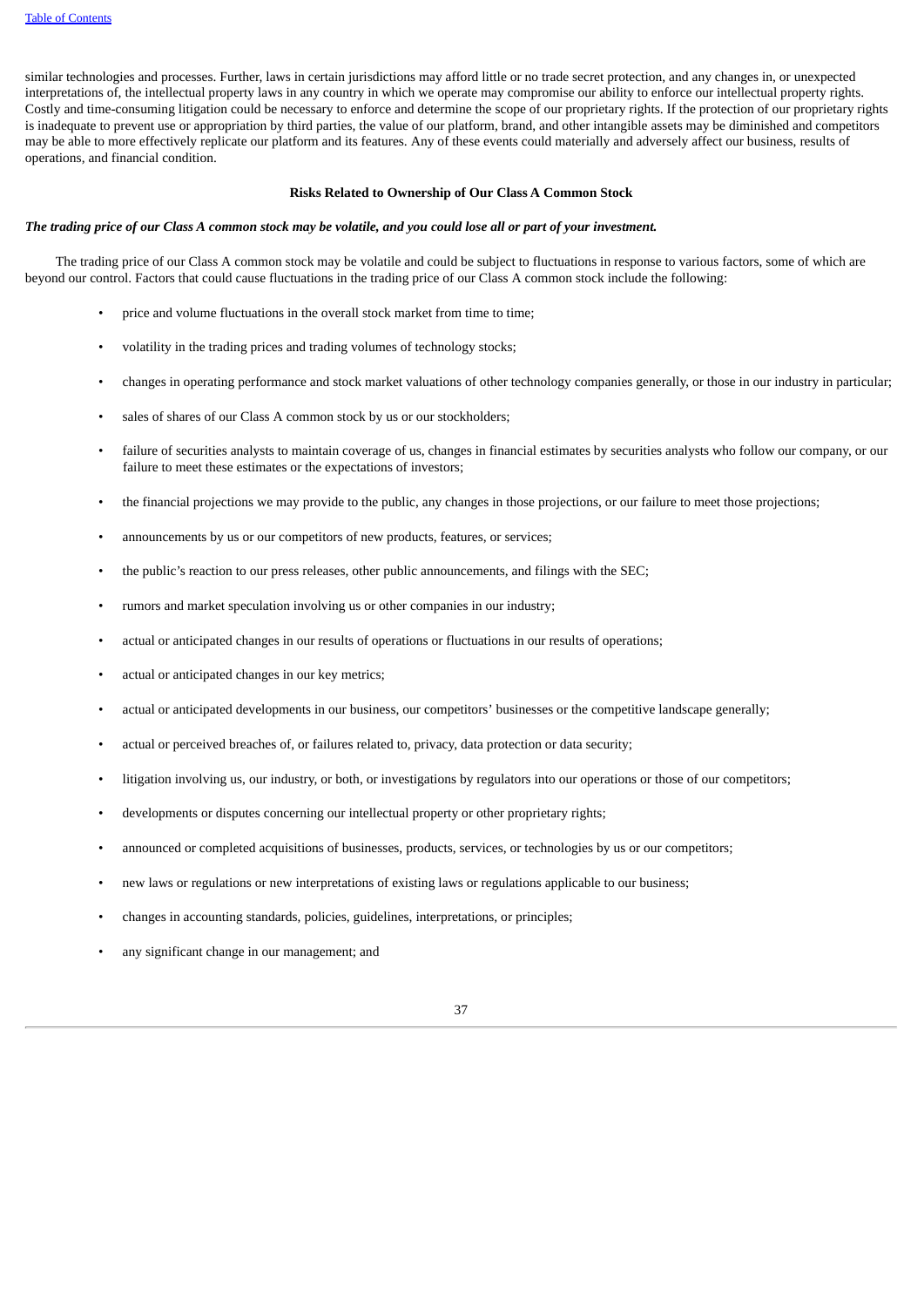• general economic conditions and slow or negative growth of our markets and catastrophic events, including earthquakes, fires, floods, tsunamis, or other weather events, power loss, telecommunications failures, software or hardware malfunctions, cyber-attack, war, or terrorist attacks, and pandemics such as the ongoing COVID-19 pandemic.

In addition, in the past, following periods of volatility in the overall market and the market price of a particular company's securities, securities class action litigation has often been instituted against these companies. For example, we were recently subject to a number of putative class action lawsuits in state and federal court alleging federal securities law violations in connection with our IPO. Although the lawsuits in both the federal and state courts have since been dismissed, we may not be successful in an appeal proceeding or in winning dismissal of an amended complaint. This recent litigation, and any securities litigation that may be instituted against us in the future, could result in substantial costs and a diversion of our management's attention and resources.

## The multi-class structure of our common stock has the effect of concentrating voting control with those stockholders who held our capital stock prior to the *completion of our IPO, and it may depress the trading price of our Class A common stock.*

Our Class A common stock has one vote per share, our Class B common stock has ten votes per share, and our Class C common stock has no voting rights, except as otherwise required by law. As of December 31, 2021, our directors, executive officers and holders of more than 5% of our common stock, and their respective affiliates, held in the aggregate 78.9% of the voting power of our capital stock, with Mr. Houston holding approximately 72.8% of the voting power of our capital stock. We are including Mr. Houston's Co-Founder Grant in this calculation since the shares underlying such grant are legally issued and outstanding shares of our Class A common stock and Mr. Houston is able to vote these shares prior to their vesting. Because of the ten-to-one voting ratio between our Class B and Class A common stock, the holders of our Class B common stock collectively will continue to control a majority of the combined voting power of our common stock and therefore be able to control all matters submitted to our stockholders for approval so long as the shares of Class B common stock represent at least 9.1% of all outstanding shares of our Class A and Class B common stock. This concentrated control will limit or preclude other stockholders' ability to influence corporate matters for the foreseeable future, including the election of directors, amendments of our organizational documents, and any merger, consolidation, sale of all or substantially all of our assets, or other major corporate transaction requiring stockholder approval. In addition, this may prevent or discourage unsolicited acquisition proposals or offers for our capital stock that other stockholders may feel are in their best interests as one of our stockholders.

Future transfers or sales by holders of Class B common stock will generally result in those shares converting to Class A common stock, except for certain transfers described in our amended and restated certificate of incorporation, including transfers effected for estate planning purposes where sole dispositive power and exclusive voting control with respect to the shares of Class B common stock is retained by the transferring holder and transfers between our cofounders. In addition, each outstanding share of Class B common stock held by a stockholder who is a natural person, or held by the permitted entities or permitted transferees of such stockholder (as described in our amended and restated certificate of incorporation), will convert automatically into one share of Class A common stock upon the death of such natural person. In the event of Mr. Houston's death or permanent and total disability, shares of Class B common stock held by Mr. Houston, his permitted entities or permitted transferees will convert to Class A common stock, provided that the conversion will be deferred for nine months, or up to 18 months if approved by a majority of our independent directors, following his death or permanent and total disability. Transfers between our co-founders are permitted transfers and will not result in conversion of the shares of Class B common stock that are transferred; however, upon the death or total and permanent disability of the transferring co-founder, the transferred shares would convert to Class A common stock following the deferral period of nine months, or up to 18 months if approved by a majority of our independent directors. The conversion of Class B common stock to Class A common stock will have the effect, over time, of increasing the relative voting power of those individual holders of Class B common stock who retain their shares in the long term.

In addition, because our Class C common stock carries no voting rights (except as otherwise required by law), if we issue Class C common stock in the future, the holders of Class B common stock may be able to elect all of our directors and to determine the outcome of most matters submitted to a vote of our stockholders for a longer period of time than would be the case if we issued Class A common stock rather than Class C common stock in such transactions.

Additionally, in July 2017, FTSE Russell and Standard & Poor's announced that they would cease to allow most newly public companies utilizing dual or multi-class capital structures to be included in their indices. Affected indices include the Russell 2000 and the S&P 500, S&P MidCap 400, and S&P SmallCap 600, which together make up the S&P Composite 1500. Although we have since met the requirements to be included, and are now included, in an FTSE Russell index, our multi-class capital structure still makes us ineligible for inclusion in any of the above listed S&P indices, and as a result, mutual funds,

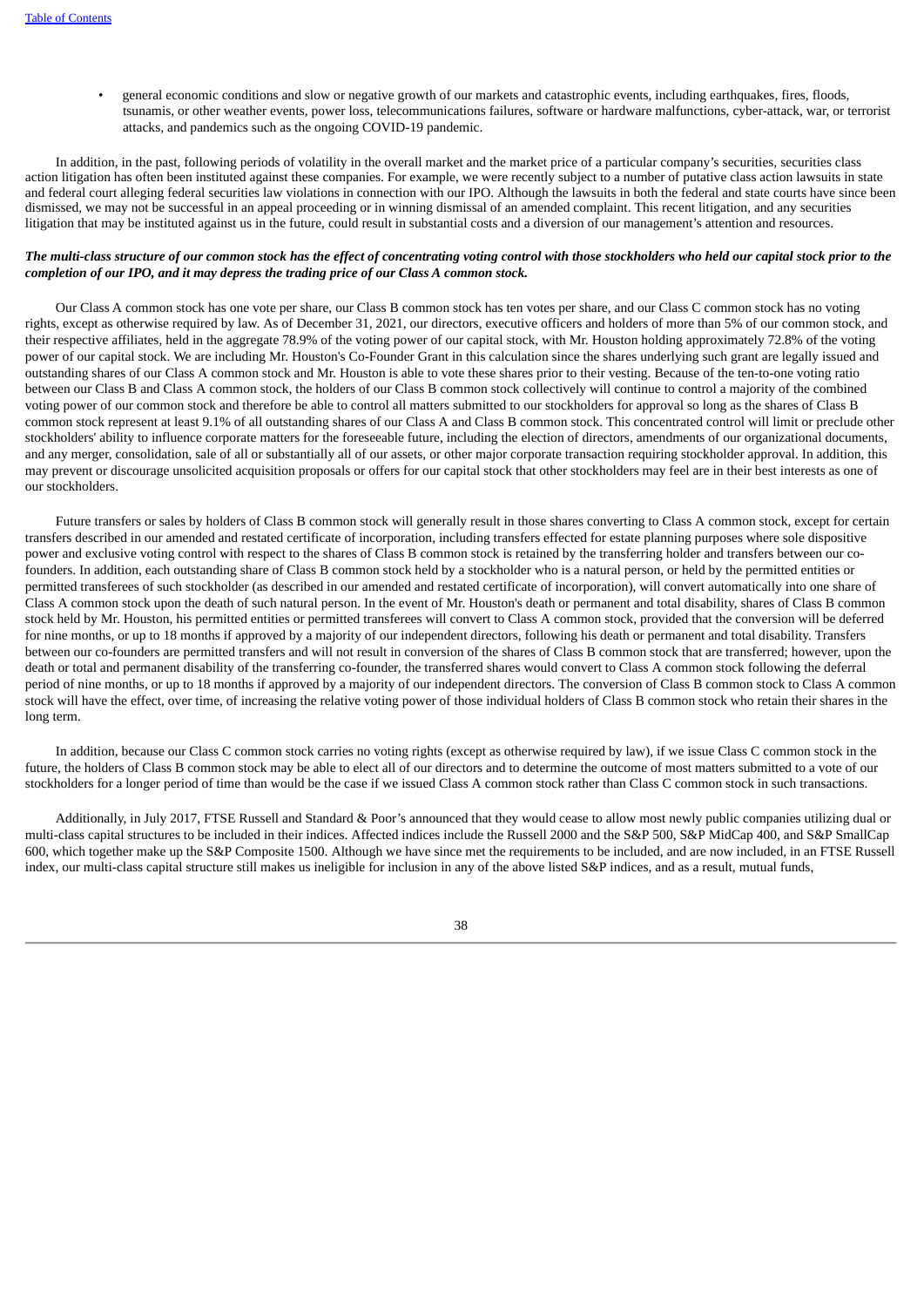exchange-traded funds, and other investment vehicles that attempt to passively track these S&P indices will not be investing in our stock. It is as of yet unclear what effect, if any, these policies will have on the valuations of publicly traded companies excluded from one or more of these indices, but it is possible that they may depress these valuations compared to those of other similar companies that are included.

## *Substantial future sales could depress the market price of our Class A common stock.*

The market price of our Class A common stock could decline as a result of a large number of sales of shares of such stock, and the perception that these sales could occur may also depress the market price of our Class A common stock.

In addition, we have filed registration statements to register shares reserved for future issuance under our equity compensation plans. As a result, subject to the satisfaction of applicable exercise periods, the shares issued upon exercise of outstanding stock options or upon settlement of outstanding RSU awards are available for immediate resale in the United States in the open market.

Sales of our shares may make it more difficult for us to sell equity securities in the future at a time and at a price that we deem appropriate. These sales also could cause the trading price of our Class A common stock to fall and make it more difficult for you to sell shares of our Class A common stock.

## Transactions relating to our 2026 Notes and 2028 Notes may dilute the ownership interest of stockholders, or may otherwise depress the price of our *common stock.*

If the 2026 Notes or the 2028 Notes are converted by holders of such series, we have the ability under the applicable indenture to deliver cash, common stock, or any combination of cash or common stock, at our election upon conversion of the applicable series of convertible notes. If we elect to deliver common stock upon conversion of the 2026 Notes or the 2028 Notes, it would dilute the ownership interests of existing stockholders. Any sales in the public market of the Class A common stock issuable upon such conversion could adversely affect prevailing market prices of our Class A common stock. In addition, certain holders of the 2026 Notes or the 2028 Notes may engage in short selling to hedge their position in the convertible notes. Anticipated future conversions of the 2026 Notes or 2028 Notes into shares of our Class A common stock could depress the price of our Class A common stock.

## Delaware law and provisions in our restated certificate of incorporation and restated bylaws could make a merger, tender offer, or proxy contest difficult, *thereby depressing the market price of our Class A common stock.*

Our status as a Delaware corporation and the anti-takeover provisions of the Delaware General Corporation Law may discourage, delay, or prevent a change in control by prohibiting us from engaging in a business combination with an interested stockholder for a period of three years after the person becomes an interested stockholder, even if a change of control would be beneficial to our existing stockholders. In addition, our restated certificate of incorporation and restated bylaws contain provisions that may make the acquisition of our company more difficult, including the following:

- any transaction that would result in a change in control of our company requires the approval of a majority of our outstanding Class B common stock voting as a separate class;
- our multi-class common stock structure, which provides our holders of Class B common stock with the ability to significantly influence the outcome of matters requiring stockholder approval, even if they own significantly less than a majority of the shares of our outstanding Class A common stock, Class B common stock, and Class C common stock;
- when the outstanding shares of Class B common stock represent less than a majority of the total combined voting power of our Class A and Class B common stock, or the Voting Threshold Date, our Board of Directors will be classified into three classes of directors with staggered three-year terms, and directors will only be able to be removed from office for cause;
- until the Class B common stock, as a class, converts to Class A common stock, any amendments to our restated certificate of incorporation will require the approval of two-thirds of the combined vote of our then-outstanding shares of Class A common stock and Class B common stock; and following the conversion of our Class B common stock, as a class, to Class A common stock, certain amendments to our amended and restated certificate of incorporation will require the approval of two-thirds of our then outstanding voting power;

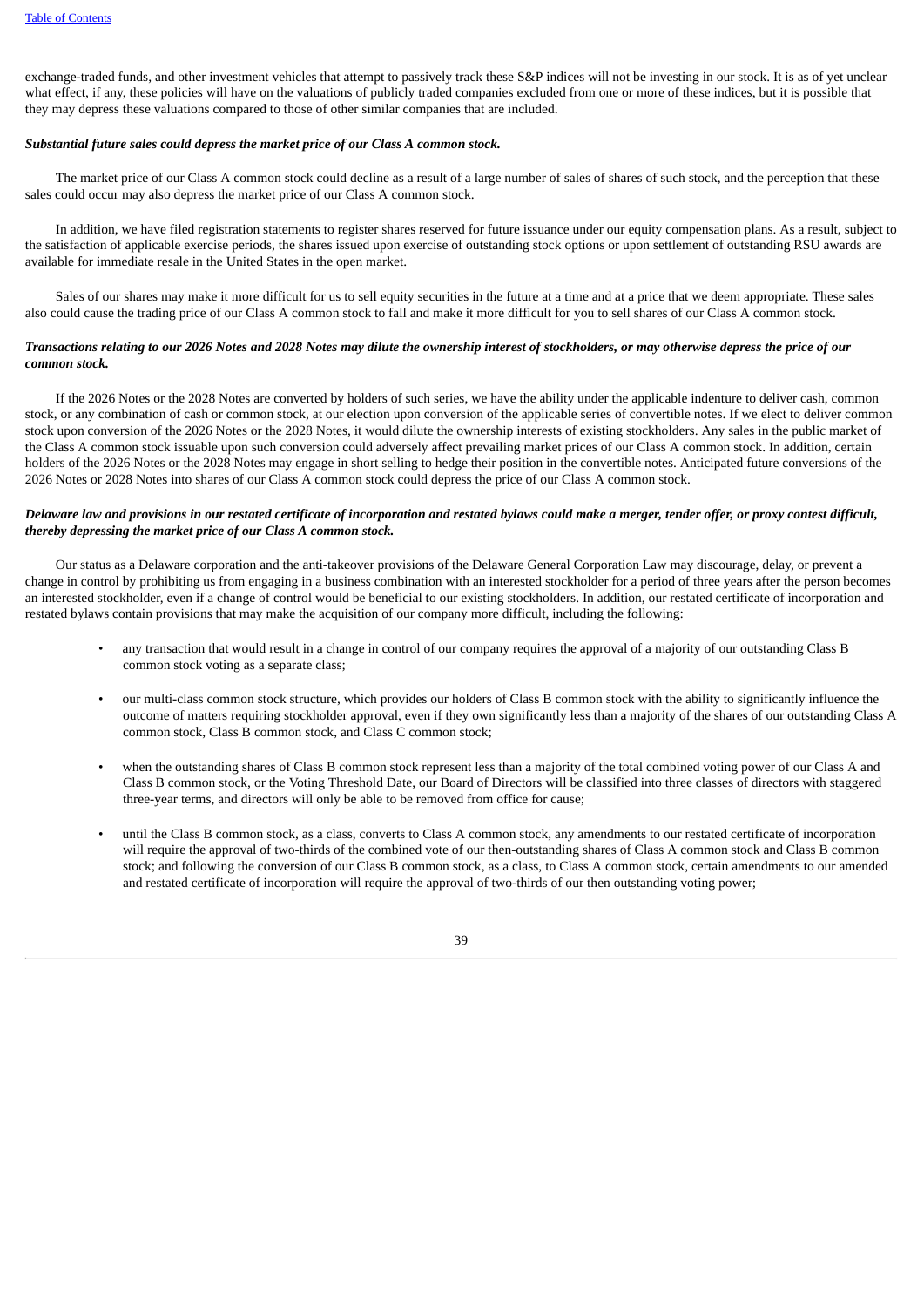- our amended and restated bylaws will provide that approval of stockholders holding two-thirds of our outstanding voting power voting as a single class is required for stockholders to amend or adopt any provision of our bylaws;
- after the Voting Threshold Date our stockholders will only be able to take action at a meeting of stockholders, and will not be able to take action by written consent for any matter;
- until the Voting Threshold Date, our stockholders will be able to act by written consent only if the action is first recommended or approved by the Board of Directors;
- vacancies on our Board of Directors will be able to be filled only by our Board of Directors and not by stockholders;
- only the chairman of our Board of Directors, our chief executive officer, a majority of our Board of Directors, or, until the Class B common stock, as a class, converts to Class A common stock, a stockholder holding thirty percent of the combined voting power of our Class A and Class B common stock are authorized to call a special meeting of stockholders;
- certain litigation against us may be required to be brought in Delaware;
- our restated certificate of incorporation authorizes undesignated preferred stock, the terms of which may be established and shares of which may be issued, without the approval of the holders of Class A common stock; and
- advance notice procedures apply for stockholders to nominate candidates for election as directors or to bring matters before an annual meeting of stockholders.

These anti-takeover defenses could discourage, delay, or prevent a transaction involving a change in control of our company. These provisions could also discourage proxy contests and make it more difficult for stockholders to elect directors of their choosing and to cause us to take other corporate actions they desire, any of which, under certain circumstances, could limit the opportunity for our stockholders to receive a premium for their shares of our capital stock, and could also affect the price that some investors are willing to pay for our Class A common stock.

## Our amended and restated bylaws designate a state or federal court located within the State of Delaware as the exclusive forum for substantially all disputes between us and our stockholders, and also provide that the federal district courts will be the exclusive forum for resolving any complaint asserting a cause of action arising under the Securities Act, each of which could limit our stockholders' ability to choose the judicial forum for disputes with us or our *directors, officers, or employees.*

Our amended and restated bylaws provide that, unless we consent in writing to the selection of an alternative forum, the sole and exclusive forum for (1) any derivative action or proceeding brought on our behalf, (2) any action asserting a claim of breach of a fiduciary duty owed by any of our directors, officers, or other employees to us or our stockholders, (3) any action arising pursuant to any provision of the Delaware General Corporation Law, or the certificate of incorporation or the amended and restated bylaws, or (4) any other action asserting a claim that is governed by the internal affairs doctrine shall be the Court of Chancery of the State of Delaware (or, if the Court of Chancery does not have jurisdiction, the federal district court for the District of Delaware), in all cases subject to the court having jurisdiction over indispensable parties named as defendants.

Our amended and restated bylaws also provide that the federal district courts of the United States of America will be the exclusive forum for resolving any complaint asserting a cause of action arising under the Securities Act, or a Federal Forum Provision.

Any person or entity purchasing or otherwise acquiring any interest in any of our securities shall be deemed to have notice of and consented to this provision. These exclusive-forum provisions may limit a stockholder's ability to bring a claim in a judicial forum of its choosing for disputes with us or our directors, officers, or other employees, which may discourage lawsuits against us and our directors, officers, and other employees.

If we face relevant litigation and are unable to enforce these provisions, we may incur additional costs associated with resolving the dispute in other jurisdictions, which could harm our results of operations.

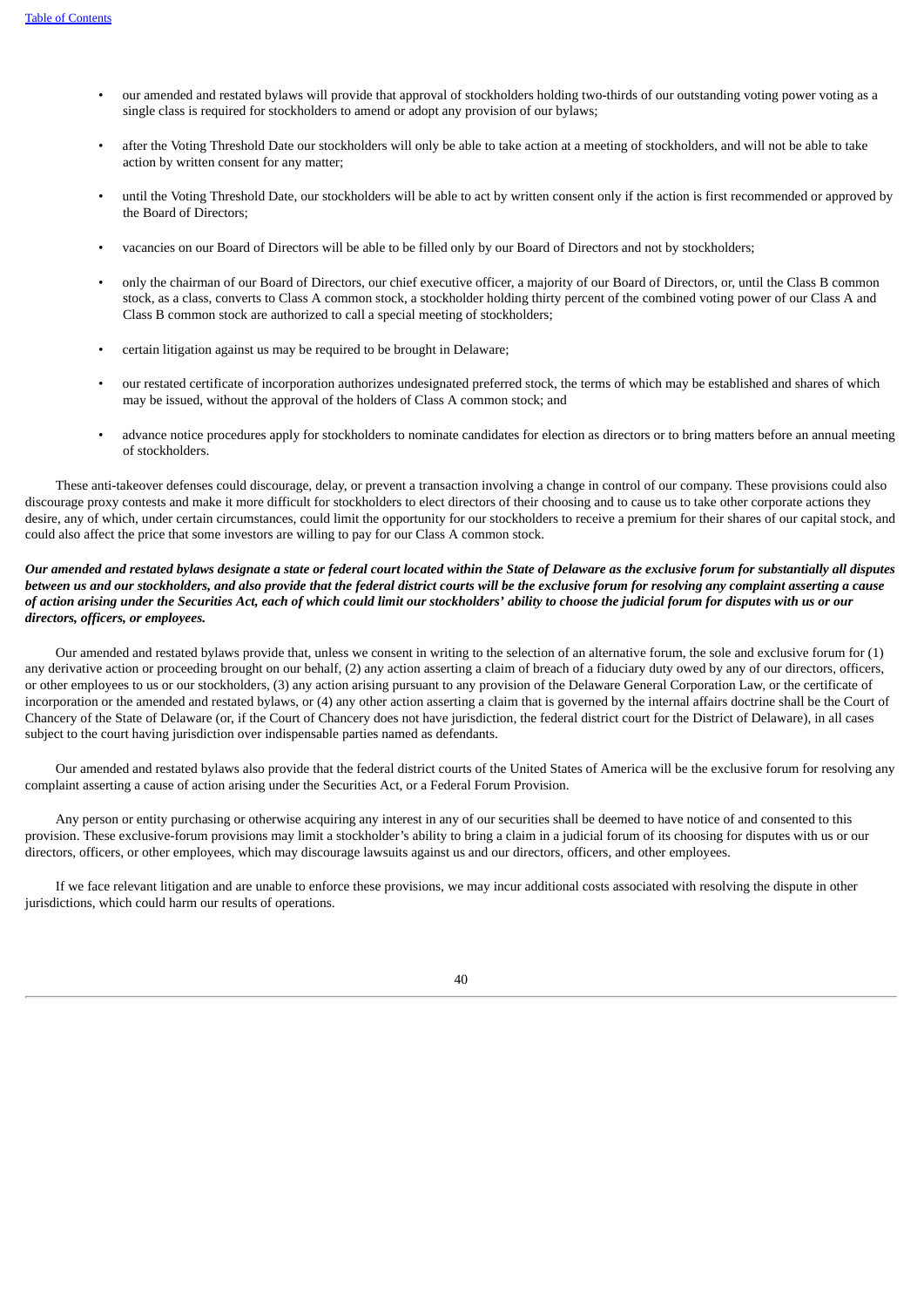### We cannot guarantee that our stock repurchase program will be fully implemented or that it will enhance long-term stockholder value

In February 2020, our Board of Directors approved a stock repurchase program for the repurchase of up to \$600 million of the outstanding shares of our Class A common stock, in February 2021 our Board of Directors authorized the repurchase of up to an additional \$1 billion of the outstanding shares of our Class A common stock and in February 2022 our Board of Directors further authorized the repurchase of up to an additional \$1.2 billion of the outstanding shares of our Class A common stock. The repurchase program does not have an expiration date and we are not obligated to repurchase a specified number or dollar value of shares. Share repurchases will be made from time to time in private transactions or open market purchases, as permitted by securities laws and other legal requirements. Although we have previously announced an intention to increase the pace of our share repurchases, any share repurchases remain subject to the circumstances in place at that time, including prevailing market prices. As a result, there can be no guarantee around the timing of our share repurchases, or that the volume of such repurchases will increase. The stock repurchase program could affect the price of our Class A common stock, increase volatility and diminish our cash reserves. Our repurchase program may be suspended or terminated at any time and, even if fully implemented, may not enhance long-term stockholder value.

#### *We do not intend to pay dividends for the foreseeable future.*

We have never declared nor paid cash dividends on our capital stock. We currently intend to retain any future earnings to finance the operation and expansion of our business and fund our stock repurchase program, and we do not expect to declare or pay any dividends in the foreseeable future. As a result, stockholders must rely on sales of their Class A common stock after price appreciation as the only way to realize any future gains on their investment. In addition, our revolving credit facility contains restrictions on our ability to pay dividends.

### **General Risk Factors**

### *Our business could be disrupted by catastrophic events.*

Occurrence of any catastrophic event, including earthquake, fire, flood, tsunami, or other weather event, power loss, telecommunications failure, software or hardware malfunctions, cyber-attack, war, or terrorist attack, could result in lengthy interruptions in our service or result in unexpected increases in our costs. Further, outbreaks of pandemic diseases, such as COVID-19, or the fear of such events, have resulted in responses, including government-imposed travel restrictions, grounding of flights, and shutdown of workplaces. As a result, we are conducting business with substantial modifications, including modifications to employee travel and employee work locations. These modifications may disrupt important business operations, such as our product development and sales and marketing activities, and the productivity of our employees.

Additionally, our U.S. headquarters and some of the datacenters we utilize are located in the San Francisco Bay Area, a region known for seismic activity, and our insurance coverage may not compensate us for losses that may occur in the event of an earthquake or other significant natural disaster. In addition, acts of terrorism could cause disruptions to the internet or the economy as a whole. Even with our disaster recovery arrangements, our service could be interrupted. If our systems were to fail or be negatively impacted as a result of a natural disaster or other event, our ability to deliver products to our users would be impaired, we could lose critical data and we may be subject to increased costs. If we are unable to develop adequate plans to mitigate the impact of a disaster or to ensure that our business functions continue to operate during and after a disaster, and successfully execute on those plans in the event of a disaster or emergency, our business, results of operations, financial condition, and reputation would be harmed.

#### We may have exposure to greater than anticipated tax liabilities, which could adversely impact our results of operations.

While to date we have not incurred significant income taxes in operating our business, we are subject to income taxes in the United States and various jurisdictions outside of the United States. Our effective tax rate could fluctuate due to changes in the mix of earnings and losses in countries with differing statutory tax rates. Our tax expense could also be impacted by changes in non-deductible expenses, changes in excess tax benefits of stock-based compensation, changes in the valuation of deferred tax assets and liabilities and our ability to utilize them, the applicability of withholding taxes and effects from acquisitions.

Our tax provision could also be impacted by changes in accounting principles, changes in U.S. federal, state, or international tax laws applicable to corporate multinationals such as the recent legislation enacted in the United States, other fundamental law changes currently being considered by many countries, and changes in taxing jurisdictions' administrative interpretations, decisions, policies, and positions. Additionally, the Organization for Economic Co-Operation and Development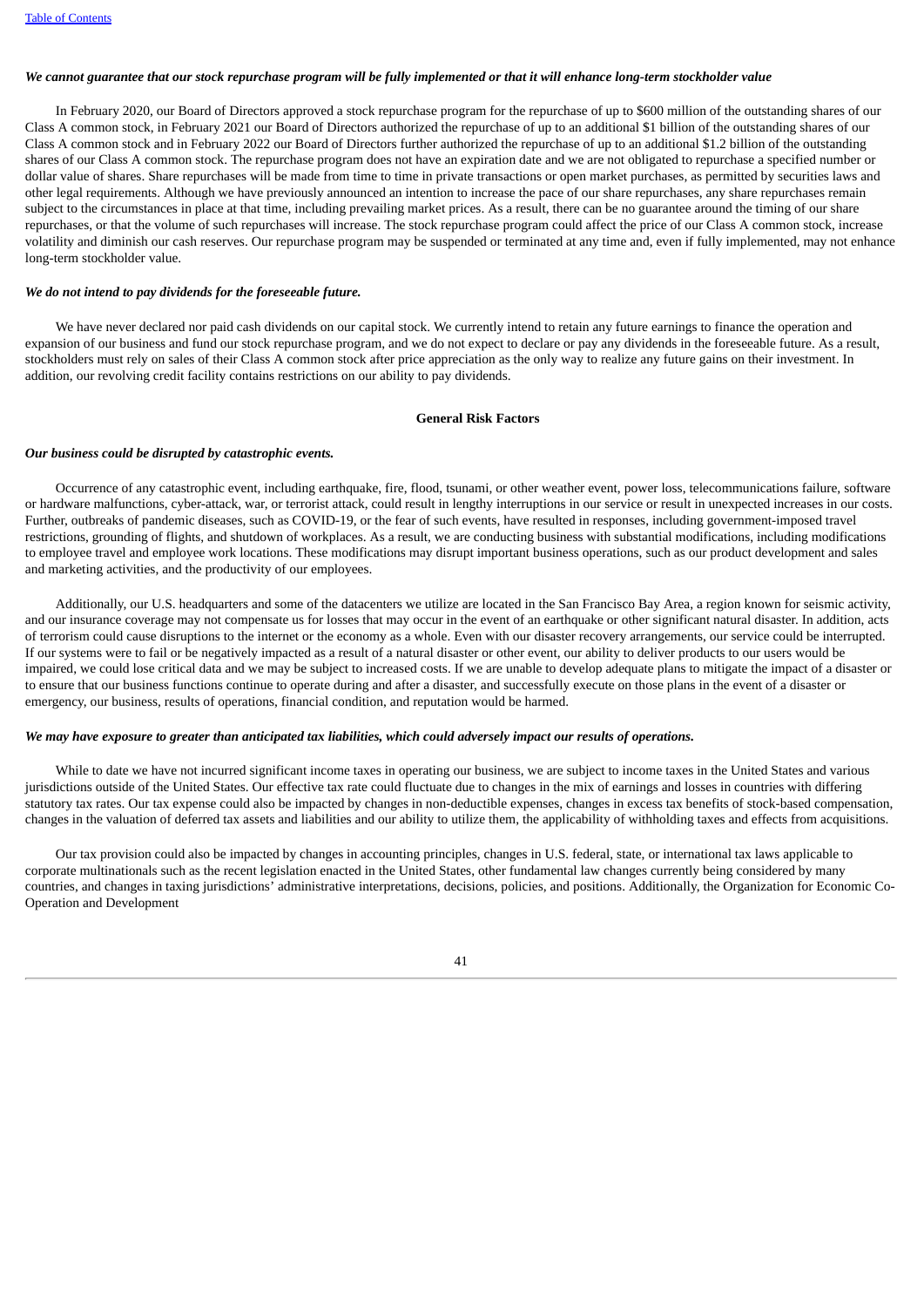has released guidance covering various topics, including digital economy, transfer pricing, country-by-country reporting, and definitional changes to permanent establishment that could ultimately impact our tax liabilities.

We are subject to review and audit by U.S. federal, state, local, and foreign tax authorities. Such tax authorities may disagree with tax positions we take and if any such tax authority were to successfully challenge any such position, our financial results and operations could be materially and adversely affected. We may also be subject to additional tax liabilities due to changes in non-income-based taxes resulting from changes in federal, state, or international tax laws, changes in taxing jurisdictions' administrative interpretations, decisions, policies, and positions, results of tax examinations, settlements or judicial decisions, changes in accounting principles, changes to the business operations, including acquisitions, as well as the evaluation of new information that results in a change to a tax position taken in a prior period.

### If we fail to maintain an effective system of disclosure controls and internal control over financial reporting, our ability to produce timely and accurate *financial statements or comply with applicable regulations could be impaired.*

We are subject to the reporting requirements of the Exchange Act, the Sarbanes-Oxley Act of 2002, or the Sarbanes-Oxley Act, and the rules and regulations of the applicable listing standards of the Nasdaq Global Select Market, or Nasdaq. We expect that the requirements of these rules and regulations will continue to increase our legal, accounting, and financial compliance costs, make some activities more difficult, time-consuming and costly, and place significant strain on our personnel, systems, and resources.

The Sarbanes-Oxley Act requires, among other things, that we maintain effective disclosure controls and procedures and internal control over financial reporting. We are also required to provide an annual management report on the effectiveness of our disclosure controls and procedures over financial reporting. We are continuing to develop and refine our disclosure controls and other procedures that are designed to ensure that information required to be disclosed by us in the reports that we will file with the SEC is recorded, processed, summarized, and reported within the time periods specified in SEC rules and forms and that information required to be disclosed in reports under the Exchange Act is accumulated and communicated to our principal executive and financial officers. We are also continuing to improve our internal control over financial reporting. In order to maintain and improve the effectiveness of our disclosure controls and procedures and internal control over financial reporting, we have expended, and anticipate that we will continue to expend, significant resources, including accounting-related costs and significant management oversight. In addition, our independent registered public accounting firm is required to audit the effectiveness of our internal control over financial reporting pursuant to Section 404(b) of the Sarbanes-Oxley Act annually. Testing, or the subsequent testing by our independent registered public accounting firm, may reveal material weaknesses or significant deficiencies. If material weaknesses are identified or we are not able to comply with the requirements of Section 404 in a timely manner, our reported financial results could be materially misstated, we could receive an adverse opinion regarding our internal control over financial reporting from our independent registered public accounting firm, we could be subject to investigations or sanctions by regulatory authorities and we could incur substantial expenses.

Our current controls and any new controls that we develop may become inadequate because of changes in conditions in our business. Additionally, to the extent we acquire other businesses, the acquired company may not have a sufficiently robust system of internal controls and we may uncover new deficiencies. Weaknesses in our disclosure controls and internal control over financial reporting may be discovered in the future. Any failure to develop or maintain effective controls or any difficulties encountered in their implementation or improvement that could harm our results of operations or cause us to fail to meet our reporting obligations and may result in a restatement of our financial statements for prior periods. Any failure to implement and maintain effective internal control over financial reporting also could adversely affect the results of periodic management evaluations and annual independent registered public accounting firm attestation reports regarding the effectiveness of our internal control over financial reporting that are required to be included in our periodic reports that will be filed with the SEC. Ineffective disclosure controls and procedures and internal control over financial reporting could also cause investors to lose confidence in our reported financial and other information, which would likely have a negative effect on the trading price of our Class A common stock. In addition, if we are unable to continue to meet these requirements, we may not be able to remain listed on Nasdaq.

### Our reported results of operations may be adversely affected by changes in accounting principles generally accepted in the United States.

Generally accepted accounting principles in the United States are subject to interpretation by the Financial Accounting Standards Board, or FASB, the SEC, and various bodies formed to promulgate and interpret appropriate accounting principles. A change in these principles or interpretations could have a significant effect on our reported results of operations, and may even affect the reporting of transactions completed before the announcement or effectiveness of a change. It is difficult to

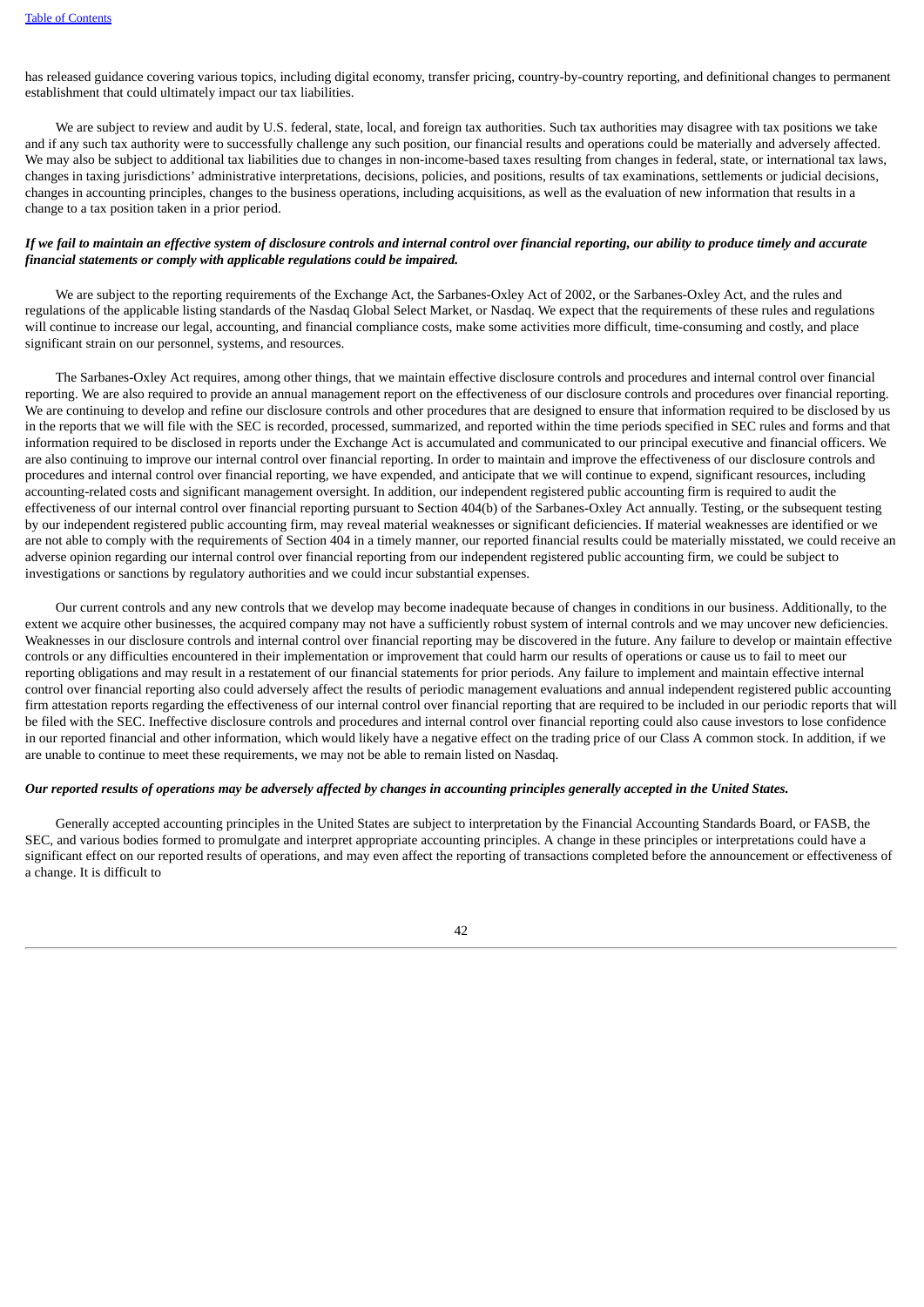predict the impact of future changes to accounting principles or our accounting policies, any of which could negatively affect our results of operations.

#### We may need additional capital, and we cannot be certain that additional financing will be available on favorable terms, or at all.

Historically, we have funded our operations and capital expenditures primarily through equity issuances, cash generated from our operations, and debt financing for capital purchases. Although we currently anticipate that our existing cash, cash equivalents and short-term investments, amounts available under our existing credit facilities, and cash flow from operations will be sufficient to meet our cash needs for the foreseeable future, we may require additional financing. We evaluate financing opportunities from time to time, and our ability to obtain financing will depend, among other things, on our development efforts, business plans, operating performance, and condition of the capital markets at the time we seek financing. We cannot assure you that additional financing will be available to us on favorable terms when required, or at all. If we raise additional funds through the issuance of equity or equity-linked or debt securities, those securities may have rights, preferences or privileges senior to the rights of our Class A common stock, and our stockholders may experience dilution.

## Our Class A common stock market price and trading volume could decline if securities or industry analysts do not publish research or publish inaccurate or *unfavorable research about our business.*

The trading market for our Class A common stock will depend in part on the research and reports that securities or industry analysts publish about us or our business. The analysts' estimates are based upon their own opinions and are often different from our estimates or expectations. If one or more of the analysts who cover us downgrade our Class A common stock or publish inaccurate or unfavorable research about our business, the price of our securities would likely decline. If few securities analysts commence coverage of us, or if one or more of these analysts cease coverage of us or fail to publish reports on us regularly, demand for our securities could decrease, which might cause the price and trading volume of our Class A common stock to decline.

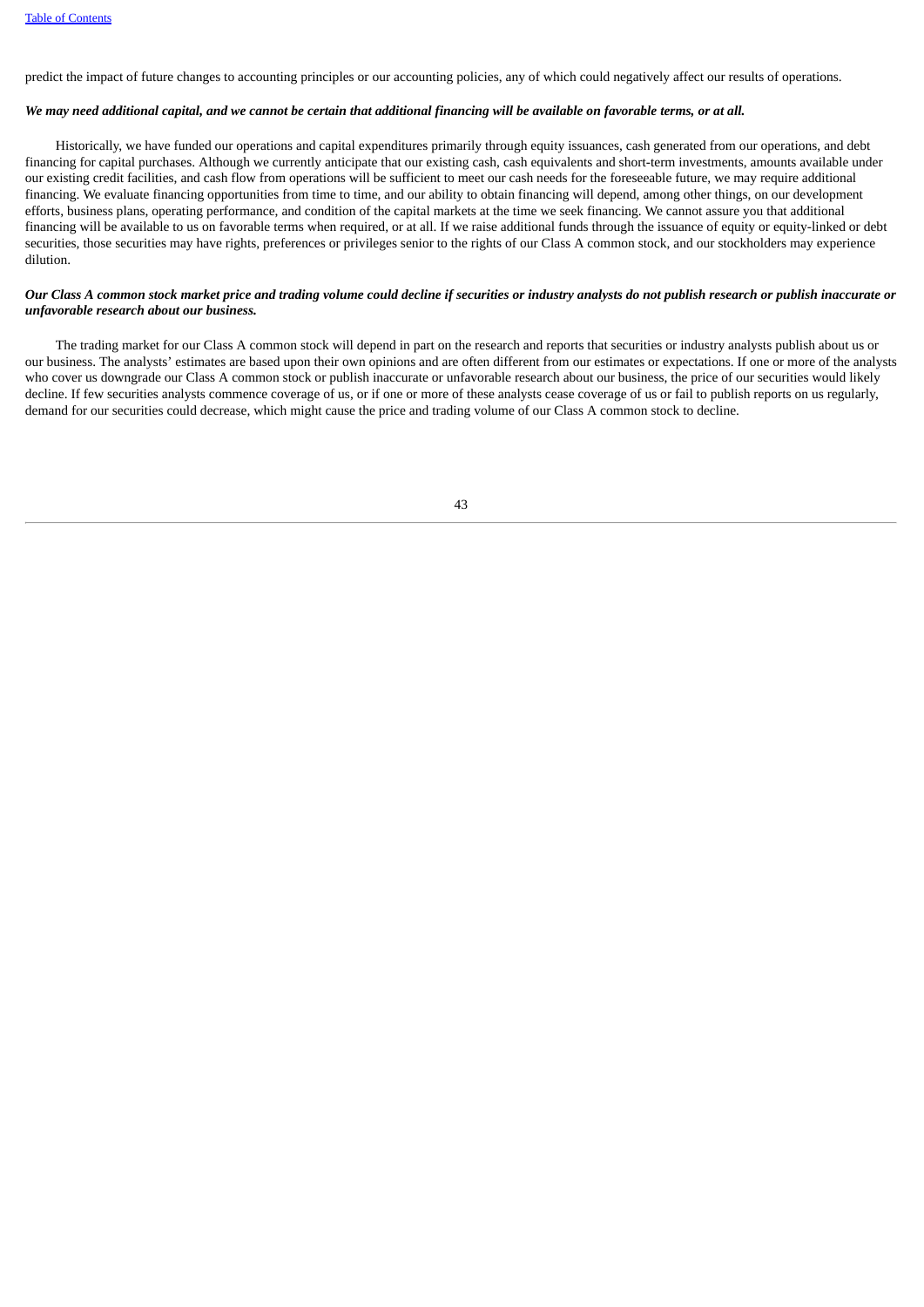## **ITEM 1B. UNRESOLVED STAFF COMMENTS**

None.

## **ITEM 2. PROPERTIES**

Our corporate headquarters are located in San Francisco, California, pursuant to operating leases that expire in 2033. We lease additional offices in San Francisco and around the world, including in Austin, Texas; New York, New York; Mountain View, California; Seattle, Washington; Dublin, Ireland; and Sydney, Australia. We have data center co-location facilities in California, Oregon, Texas, and Virginia. We believe that these facilities are generally suitable to meet our needs.

## **ITEM 3. LEGAL PROCEEDINGS**

#### **Legal Proceedings**

We are currently involved in, and may in the future be involved in, legal proceedings, claims, and government investigations in the ordinary course of business, including legal proceedings with third parties asserting infringement of their intellectual property rights.

We are currently involved in four putative class action lawsuits alleging violations of the federal securities laws that were filed on August 30, 2019, September 5, 2019, September 13, 2019, and October 3, 2019, in the Superior Court of the State of California, San Mateo County, against the Company, certain of its officers and directors, underwriters of its IPO, and Sequoia Capital XII, L.P. and certain of its affiliated entities (collectively, the "Dropbox Defendants"). On October 4, 2019, two putative class action lawsuits alleging violations of the federal securities laws were filed against the Dropbox Defendants in the U.S. District Court for the Northern District of California. The six lawsuits each make the same or similar allegations of violations of federal securities laws, for allegedly making materially false and misleading statements in, or omitting material information from, our IPO registration statement. The plaintiffs seek unspecified monetary damages and other relief.

On March 2, 2020, the Federal Plaintiffs filed a consolidated class action complaint. On April 16, 2020, the Dropbox Defendants filed a motion to dismiss the federal consolidated class action complaint. On October 21, 2020, the federal court issued an order granting our motion to dismiss the Federal Plaintiffs' complaint with leave to amend setting a deadline of January 6, 2021 for the Federal Plaintiffs to file any amended complaint. The federal court extended this deadline to February 22, 2021 to provide time for the parties to explore resolving the case. On February 11, 2021, the parties attended mediation and reached a settlement in principle for an immaterial amount subject to final documentation and preliminary and final approval by the court. On July 22, 2021, the Court held a preliminary settlement approval hearing. On August 3, 2021, the Court entered an order preliminarily approving the settlement and providing for notice to the class. The Court held a hearing for final approval of the settlement on December 2, 2021. On December 8, 2021, the Court entered an order approving the settlement and dismissing the case. Accordingly, the federal securities litigation is now resolved.

On May 11, 2020, the Dropbox Defendants filed a motion to dismiss the consolidated state court case based on the exclusive federal forum provisions contained in our amended and restated bylaws. On December 4, 2020, the state court issued an order granting our motion to dismiss the consolidated state court case. On December 15, 2020, the State Plaintiffs filed a notice of appeal of this order, and on December 8, 2021, the State Plaintiffs filed their opening brief. Dropbox filed its responding appellate brief on February 4, 2022. We believe the appeal and claims are without merit and we intend to vigorously defend against them.

Future litigation may be necessary, among other things, to defend ourselves or our users by determining the scope, enforceability, and validity of thirdparty proprietary rights or to establish our proprietary rights. The results of any current or future litigation cannot be predicted with certainty, and regardless of the outcome, litigation can have an adverse impact on us because of defense and settlement costs, diversion of management resources, and other factors.

## **ITEM 4. MINE SAFETY DISCLOSURES**

Not applicable.

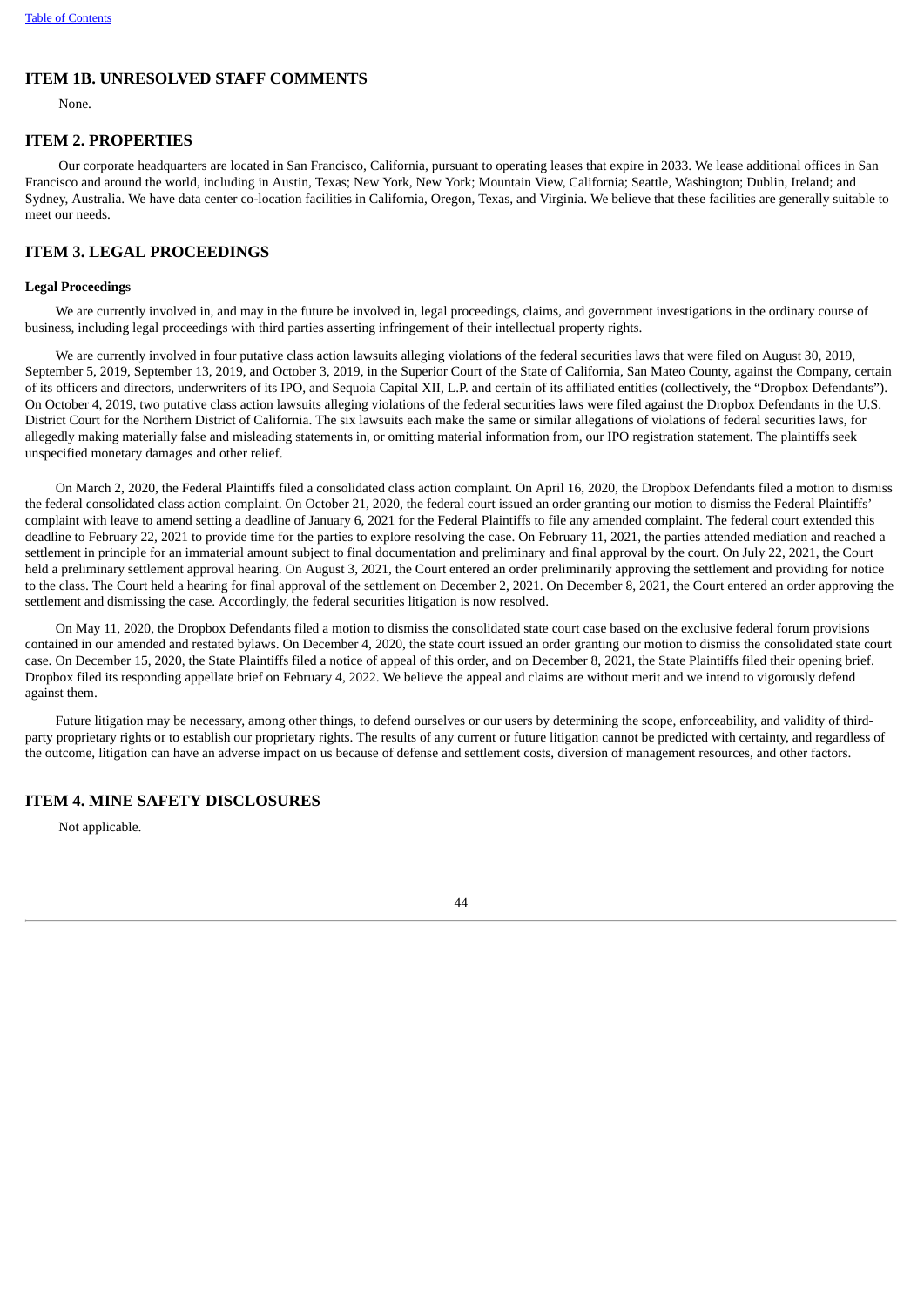# **PART II**

## **ITEM 5. MARKET FOR REGISTRANT'S COMMON EQUITY, RELATED STOCKHOLDER MATTERS AND ISSUER PURCHASES OF EQUITY SECURITIES**

### **Market Information for Class A Common Stock**

Our Class A common stock has been listed on the Nasdaq Global Market under the symbol "DBX" since March 23, 2018.

#### **Holders of Record**

As of February 15, 2022, we had 764 holders of record of our Class A and Class B common stock, respectively, and no holders of our Class C common stock. The actual number of stockholders is greater than this number of record holders and includes stockholders who are beneficial owners, but whose shares are held in street name by brokers and other nominees.

## **Dividend Policy**

We have never declared or paid any cash dividends on our capital stock. We currently intend to retain any future earnings and do not expect to pay any dividends in the foreseeable future. Any future determination to declare cash dividends will be made at the discretion of our Board of Directors, subject to applicable laws, and will depend on a number of factors, including our financial condition, results of operations, capital requirements, contractual restrictions, general business conditions, and other factors that our Board of Directors may deem relevant. In addition, the terms of our revolving credit facility place certain limitations on the amount of cash dividends we can pay, even if no amounts are currently outstanding.

## **Issuer Purchases of Equity Securities**

The following table presents information with respect to our repurchases of Class A common stock during the quarter ended December 31, 2021.

Approximate Dollar Value of

| <b>Total Number of Shares</b><br>Period<br>Purchased (in millions) $(1)$ |                   | Average Price Paid per Share <sup>(2)</sup> | <b>Total Number of Shares</b><br>Purchased as Part of Publicly<br><b>Announced Programs</b><br>$(in$ millions) <sup>(1)</sup> | Approximate Donar value of<br>Shares that May Yet Be<br>Purchased Under Publicly<br><b>Announced Programs</b><br>$(in$ millions) <sup>(1)</sup> |        |  |
|--------------------------------------------------------------------------|-------------------|---------------------------------------------|-------------------------------------------------------------------------------------------------------------------------------|-------------------------------------------------------------------------------------------------------------------------------------------------|--------|--|
| October 1 - 31                                                           | 2.68              | 29.55                                       | 2.68                                                                                                                          |                                                                                                                                                 | 559.38 |  |
| November 1 - 30                                                          | $4.83^{(3)}$ \$   | 26.63                                       | 3.71 <sup>5</sup>                                                                                                             |                                                                                                                                                 | 460.47 |  |
| December 1 - 31                                                          | 4.80 <sup>5</sup> | 24.39                                       | 4.80 <sup>5</sup>                                                                                                             |                                                                                                                                                 | 343.49 |  |
| Total                                                                    | 12.31             | 26.37                                       | 11.19                                                                                                                         |                                                                                                                                                 |        |  |

 $^{(1)}$  On February 20, 2020, we announced that our Board of Directors approved a stock repurchase program for the repurchase of up to \$600 million of the Company's outstanding shares of Class A common stock. On February 18, 2021, we announced that our Board of Directors authorized the repurchase of an additional \$1 billion of the outstanding shares of our Class A common stock. We completed the February 2020 authorization of \$600 million during the three months ended March 31, 2021 and continued stock repurchases under the February 2021 authorization. On February 11, 2022, our Board of Directors authorized the repurchase of an additional \$1.2 billion of the outstanding shares of our Class A common stock. Under this program, shares may be repurchased, subject to general business and market conditions and other investment opportunities, through open market purchases or privately held negotiated transactions, including through Rule 10b5-1 plans, in each case as permitted by securities laws and other legal requirements. The repurchase program does not have an expiration date. See Note 12 "Stockholders' (Deficit) Equity" of this Annual Report on Form 10-K for additional information related to share repurchases.

 $^{(2)}$  Average price paid per share includes costs associated with the repurchases.

 $^{(3)}$  Includes 1,117,743 shares of restricted common stock delivered by certain employees upon vesting of restricted stock awards to satisfy tax withholding requirements.

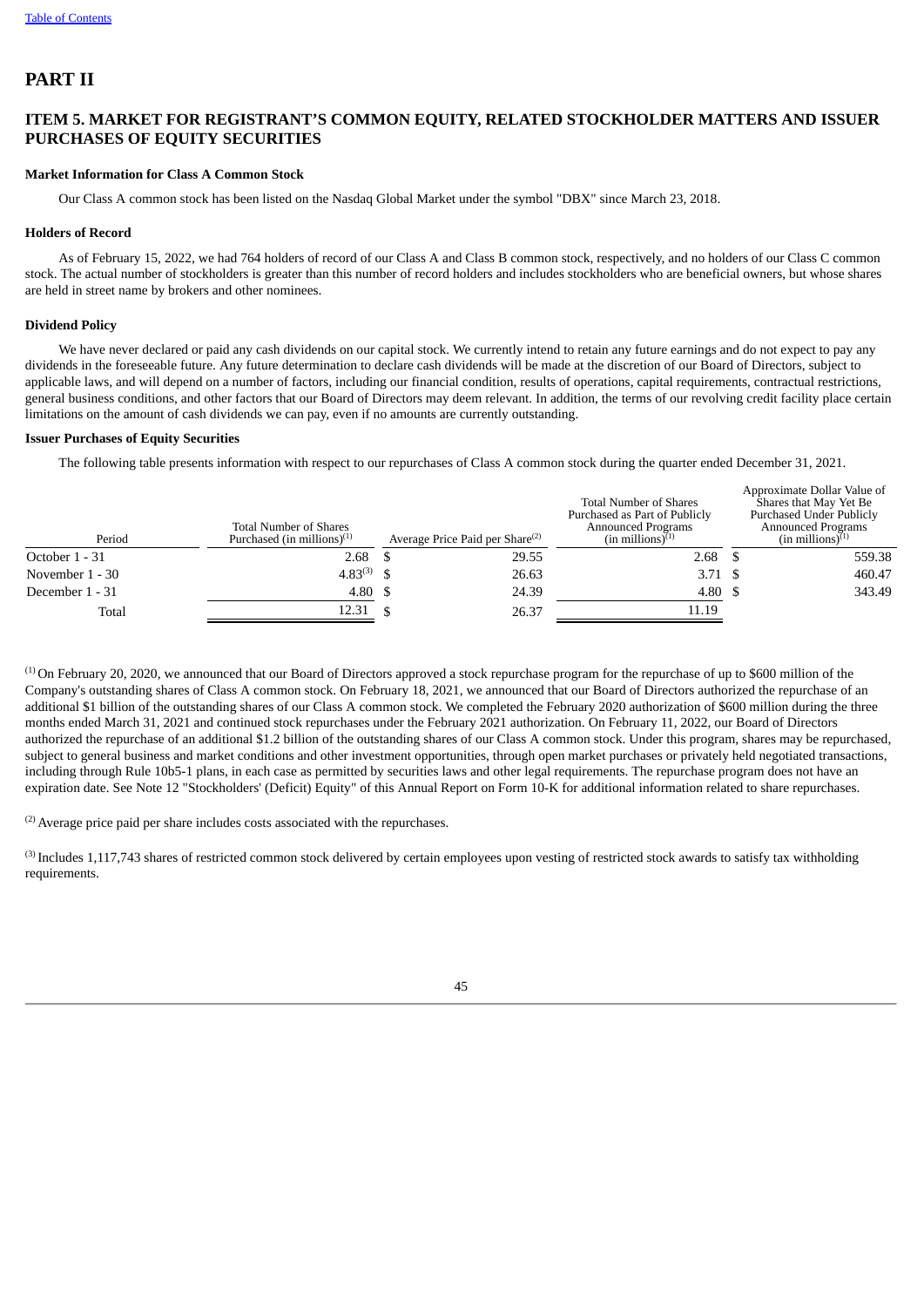## **Stock Performance Graph**

This performance graph shall not be deemed "soliciting material" or to be "filed" with the Securities and Exchange Commission, or the SEC, for purposes of Section 18 of the Securities Exchange Act of 1934, as amended, or the Exchange Act, or otherwise subject to the liabilities under that Section, and shall not be deemed to be incorporated by reference into any of our filings under the Securities Act of 1933, as amended, or the Securities Act.

The following graph compares (i) the cumulative total stockholder return on our Class A common stock from March 23, 2018 (the date our Class A common stock commenced trading on the Nasdaq Global Select Market) through December 31, 2021 with (ii) the cumulative total return of the Standard & Poor's 500 Index and the Nasdaq Computer Index over the same period, assuming the investment of \$100 in our common stock and in both of the other indices on March 23, 2018 and the reinvestment of dividends. The graph uses the closing market price on March 23, 2018 of \$28.48 per share as the initial value of our common stock. As discussed above, we have never declared or paid a cash dividend on our common stock and do not anticipate declaring or paying a cash dividend in the foreseeable future.



\*Returns are based on historical results and are not necessarily indicative of future performance. See the disclosure in Part I, Item 1A, "Risk Factors."

## **Unregistered Sales of Equity Securities**

None.

## **ITEM 6. Reserved**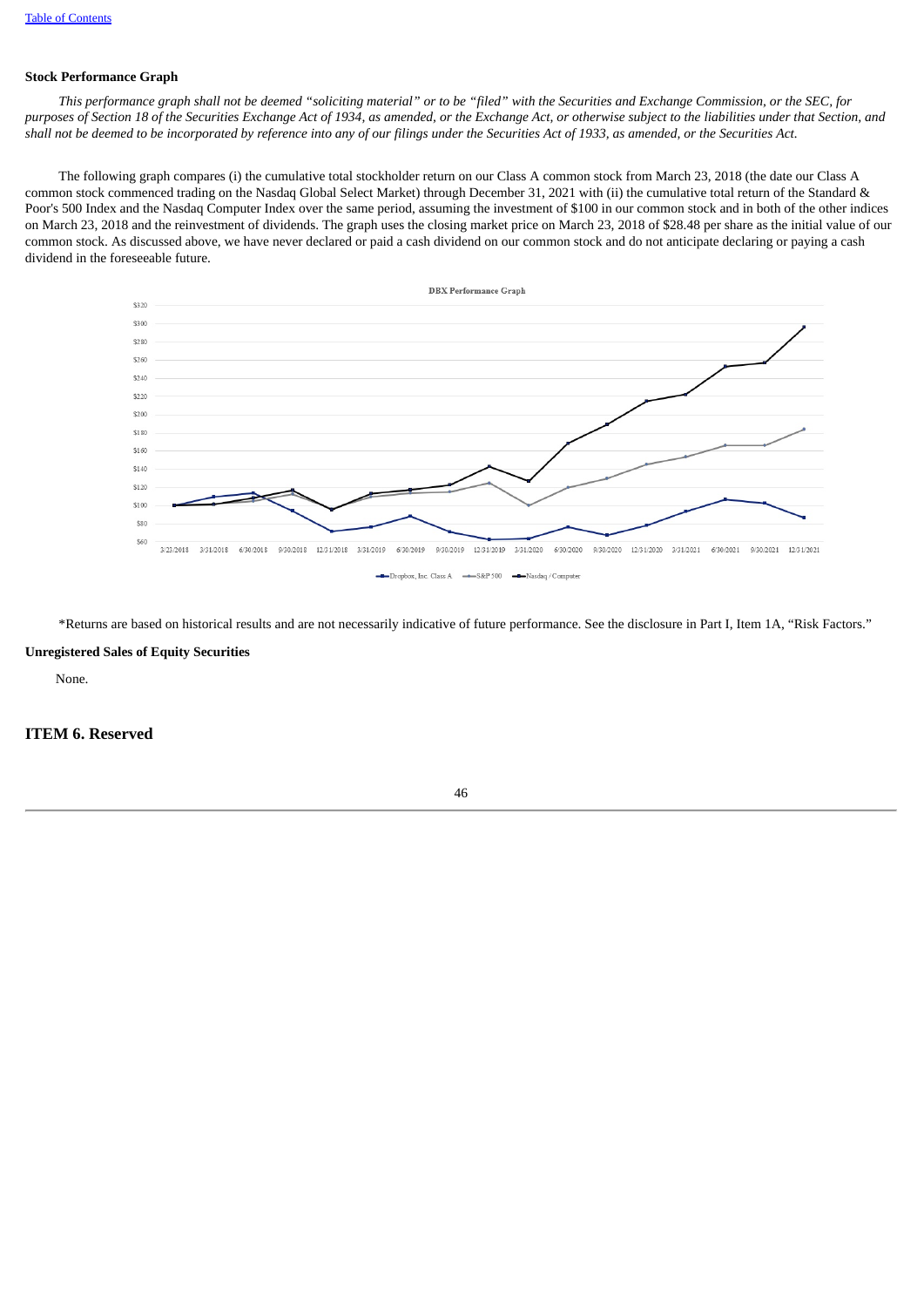# **ITEM 7. MANAGEMENT'S DISCUSSION AND ANALYSIS OF FINANCIAL CONDITION AND RESULTS OF OPERATIONS**

The following discussion and analysis of our financial condition and results of operations should be read in conjunction with the consolidated financial statements and related notes thereto included elsewhere in this Annual Report on Form 10-K. This discussion contains forward-looking statements that involve risks and uncertainties. Our actual results could differ materially from those discussed below. Factors that could cause or contribute to such differences include, but are not limited to, those identified below and those discussed in the section titled "Risk Factors" included elsewhere in this Annual Report on Form 10-K. For a comparison of our results of operations for the fiscal years ended December 31, 2020 and 2019 see Item 7, Management's Discussion and Analysis of Financial Condition and Results of Operations, of our Annual Report on Form 10-K for the fiscal year ended December 31, 2020, filed with the SEC on *February 19, 2021.*

## **Overview**

Our modern economy runs on knowledge. Today, knowledge lives in the cloud as digital content, and Dropbox is where businesses and individuals can create, access, and share this content globally. We serve more than 700 million registered users across 180 countries.

Since our founding in 2007, our market opportunity has grown as we've expanded from keeping files in sync to keeping teams in sync. In a world where using technology at work can be fragmented and distracting, Dropbox makes it easy to focus on the work that matters.

By solving these universal problems, we've become invaluable to our users. The popularity of our platform drives viral growth, which has allowed us to scale rapidly and efficiently. We've built a thriving global business with 16.79 million paying users.

#### **Our Subscription Plans**

We generate revenue from individuals, families, teams, and organizations by selling subscriptions to our platform, which serve the varying needs of our diverse customer base. Subscribers can purchase individual licenses through our Plus and Professional plans, or purchase multiple licenses through our Family plan or our Standard, Advanced, and Enterprise team plans. Each team or family represents a separately billed deployment that is managed through a single administrative dashboard. Teams must have a minimum of three users, but can also have more than tens of thousands of users. Families can have up to six users. Customers can choose between an annual or monthly plan, with a small number of large organizations on multi-year plans. A majority of our customers opt for our annual plans, although we have seen and may continue to see an increase in customers opting for our monthly plans. Our customer base is highly diversified, and in the periods presented, no customer accounted for more than 1% of our revenue. We typically bill our customers at the beginning of their respective terms and recognize revenue ratably over the term of the subscription period. International customers can pay in U.S. dollars or a select number of foreign currencies.

Our premium subscription plans, such as Professional and Advanced, provide more functionality than other subscription plans and have higher per user prices. Our Standard and Advanced subscription plans offer robust capabilities for businesses, and the vast majority of Dropbox Business teams purchase our Standard or Advanced subscription plans. While our Enterprise subscription plan offers more opportunities for customization, companies can subscribe to any of these team plans for their business needs.

In the first quarter of 2021, we acquired DocSend, a secure document sharing and analytics company. The combination of DocSend with our other product offerings helps customers across industries manage end-to-end document workflows—from content collaboration to sharing and e-signature—giving them more control over their business results.

DocSend offers paid subscription plans, including a personal plan designed for individuals and Standard, Advanced, and Enterprise plans designed for business users and teams. Similar to Dropbox plans, pricing of DocSend's plans is based on the number of licenses purchased. Customers can choose between an annual or monthly plan, with a small number of large organizations on multi-year plans. We typically bill DocSend customers at the beginning of their respective terms and recognize revenue ratably over the subscription period. DocSend primarily sells within the United States, and the majority of sales are in U.S. dollars.

We also offer HelloSign as our e-signature solution. HelloSign has several product lines, and the pricing and revenue generated from each product line varies, with some product lines priced based on the number of licenses purchased (similar to Dropbox plans), while others are priced based on a customer's transaction volume. Depending on the product purchased, teams must have a minimum number of licenses, but can also have hundreds of users. Customers can choose between an annual or

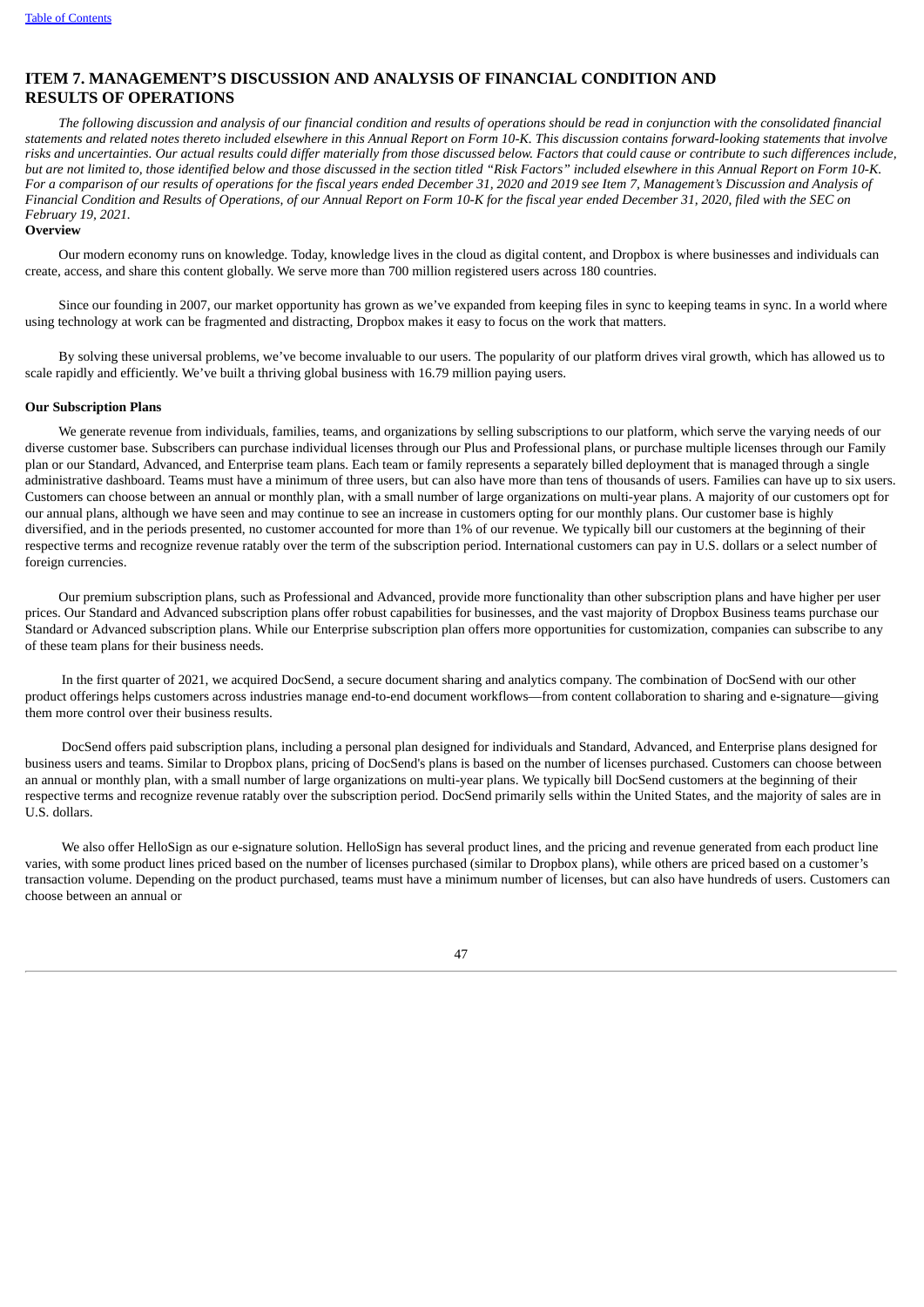monthly plan, with a small number of large organizations on multi-year plans. We typically bill HelloSign customers at the beginning of their respective terms and recognize revenue ratably over the subscription period. We sell HelloSign products globally and sell primarily in U.S. dollars*.*

### **Our Business Model**

#### *Drive new signups*

We acquire users efficiently and at relatively low costs through word-of-mouth referrals, direct in-product referrals, and sharing of content. Anyone can create a Dropbox account for free through our website or app and be up and running in minutes. These users often share and collaborate with other nonregistered users, attracting new signups into our network.

## *Increase conversion of registered users to our paid subscription plans*

We generate over 90% of our revenue from self-serve channels—users who purchase a subscription through our app or website. To grow our recurring revenue base, we actively encourage our registered users to convert to one of our paid plans based on the functionality that best suits their needs. We do this via in-product prompts and notifications, time-limited free trials of paid subscription plans, email campaigns, and lifecycle marketing. Together, these enable us to generate increased recurring revenues from our existing user base.

#### *Upgrade and expand existing customers*

We offer a range of paid subscription plans, from Plus, Professional, and Family for individuals to Standard, Advanced, and Enterprise for teams. We analyze usage patterns within our network and run hundreds of targeted marketing campaigns to encourage paying users to upgrade their plans. We prompt individual subscribers who collaborate with others on Dropbox to purchase our Standard or Advanced plans for a better team experience, and we also encourage existing Dropbox Business teams to purchase additional licenses or to upgrade to premium subscription plans. We also aim to offer additional products that expand our content collaboration capabilities, such as through our acquisitions of HelloSign in 2019 and DocSend in 2021.

#### **COVID-19 Update**

Although we did not experience material impacts to our financial condition and results of operations during the year ended December 31, 2021, as a result of the on-going COVID-19 pandemic, we have seen and may continue to see impacts to certain components of results of operations, as described below. However, the full extent of the impact of the COVID-19 pandemic on our operational and financial performance will continue to depend on certain developments, including the duration and spread of the outbreak, new information about additional variants, the availability and efficacy of vaccine distributions, additional or renewed actions by government authorities and private businesses to contain the pandemic or respond to its impact and altered consumer behavior, the pace of reopening, impact on our customers and our sales cycles, impact on our business operations, impact on our customer, employee or industry events, and effect on our vendors, all of which are uncertain and cannot be predicted. In addition, the COVID-19 pandemic has created economic uncertainty, including disruptions of the supply chain globally and labor shortages, which may adversely impact us directly or indirectly as a result of the effects on our customers and vendors. Accordingly, the full extent to which the COVID-19 pandemic may impact our business, financial condition or results of operations remains uncertain, but may include, without limitation, impacts to our paying user growth as well as disruptions to our business operations as a result of travel restrictions, shutdown of workplaces and potential impacts to our vendors.

Additionally, our results of operations and cash flows are subject to fluctuations due to changes in foreign currency exchange rates relative to U.S. dollars, our reporting currency, as well as changes in interest rates. Volatile market conditions related to the COVID-19 pandemic has, at times, and may in the future negatively impact our results of operations and cash flows, due to (i) a weakening of foreign currencies relative to the U.S. dollar, which may cause our revenues to decline relative to our costs, and (ii) government-initiated reductions in interest rates or maintaining low interest rates, which may reduce our interest income. Conversely, we have seen and may continue to see cost savings from the shift to remote work for all of our employees in areas including events, travel, utilities, and other benefits. We may continue to experience certain of these cost savings beyond the resolution of the COVID-19 pandemic as we shift to our Virtual First work model, as described below. Due to our subscription-based business model, the effect of the COVID-19 pandemic may not be fully reflected in our results of operations until future periods, if at all.

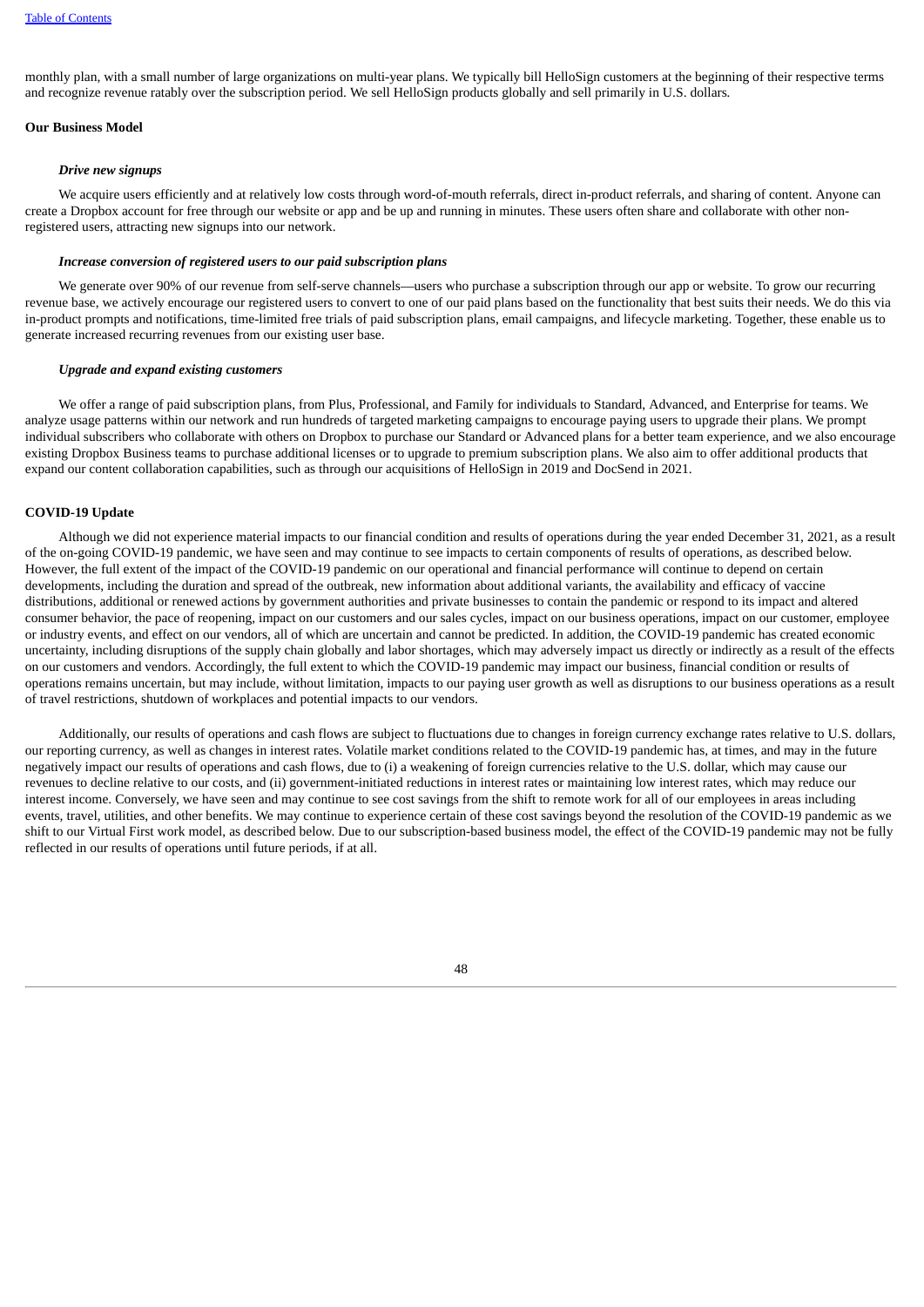#### **Virtual First**

The effects of the COVID-19 pandemic have led us to reimagine the way we work, resulting in our announcement in October 2020 of our shift to a Virtual First work model pursuant to which remote work has become the primary experience for all of our employees. As a result, we expect that our workforce will continue becoming more distributed over time, although we will continue to offer our employees opportunities for in-person collaboration in all locations we currently have offices, either through our existing real-estate, or new on-demand, flexible spaces, which are known as "Dropbox Studios". Consistent with this strategy, we have retained a portion of our office space while the remainder will be subleased. In the fourth quarter of 2021, we executed a partial termination of our headquarters head lease and the related sublease for the space. See Note 9, "Leases" for additional information. We recorded impairment charges of \$31.3 million during the year ended December 31, 2021 related to the continued adoption of Virtual First, including impairment related to real estate assets acquired as part of our acquisition of DocSend. We recorded an impairment charge of \$398.2 million in the year ended December 31, 2020. See Note 9, "Leases" for additional information. We may incur additional charges depending on the continued recovery of the global real estate market. In addition to generating sublease income, we expect that as a result of our shift to Virtual First we will continue to see certain savings that we experienced as a result of the COVID-19 pandemic in areas, including reductions in facilities related costs and depreciation expense due to the impairment charges related to the continued adoption of Virtual First.

#### **Reduction in Force**

On January 13, 2021, we announced a reduction of our global workforce by approximately 11% to streamline our team structure in support of our business priorities. As a result, during the year ended December 31, 2021, we incurred \$14.3 million of expenses related to severance, benefits, and other related items. We do not expect to incur additional expenses of any significance related to our reduction in force in future periods.

#### **Key Business Metrics**

We review a number of operating and financial metrics, including the following key metrics to evaluate our business, measure our performance, identify trends affecting our business, formulate business plans, and make strategic decisions.

#### *Total annual recurring revenue*

We primarily focus on total annual recurring revenue ("Total ARR") as the key indicator of the trajectory of our business performance. Total ARR represents the amount of revenue that we expect to recur annually, enables measurement of the progress of our business initiatives, and serves as an indicator of future growth. In addition, Total ARR is less subject to variations in short-term trends that may not appropriately reflect the health of our business, however the changes in ARR throughout the year could be subject to seasonality. Total ARR is a performance metric and should be viewed independently of revenue and deferred revenue, and is not intended to be a substitute for, or combined with, any of these items.

Total ARR consists of contributions from all of our revenue streams, including subscriptions and add-ons. We calculate Total ARR as the number of users who have active paid licenses for access to our platform as of the end of the period, multiplied by their annualized subscription price to our platform. We include ARR related to acquired companies in our total ARR in the period of the acquisition. We adjust the exchange rates used to calculate Total ARR on an annual basis at the beginning of each fiscal year.

We experienced an increase in ARR during the year ended December 31, 2021, as compared to the year ended December 31, 2020. The increase in ARR was primarily driven by an increase in paying users across our product portfolio, as well as an increased mix of sales going to our higher-priced subscription plans. In addition, we acquired DocSend in the first quarter of 2021, resulting in a benefit to Total ARR.

The below tables set forth our Total ARR using the exchange rates set at the beginning of each year, as well as on a constant currency basis relative to the exchange rates used in 2021.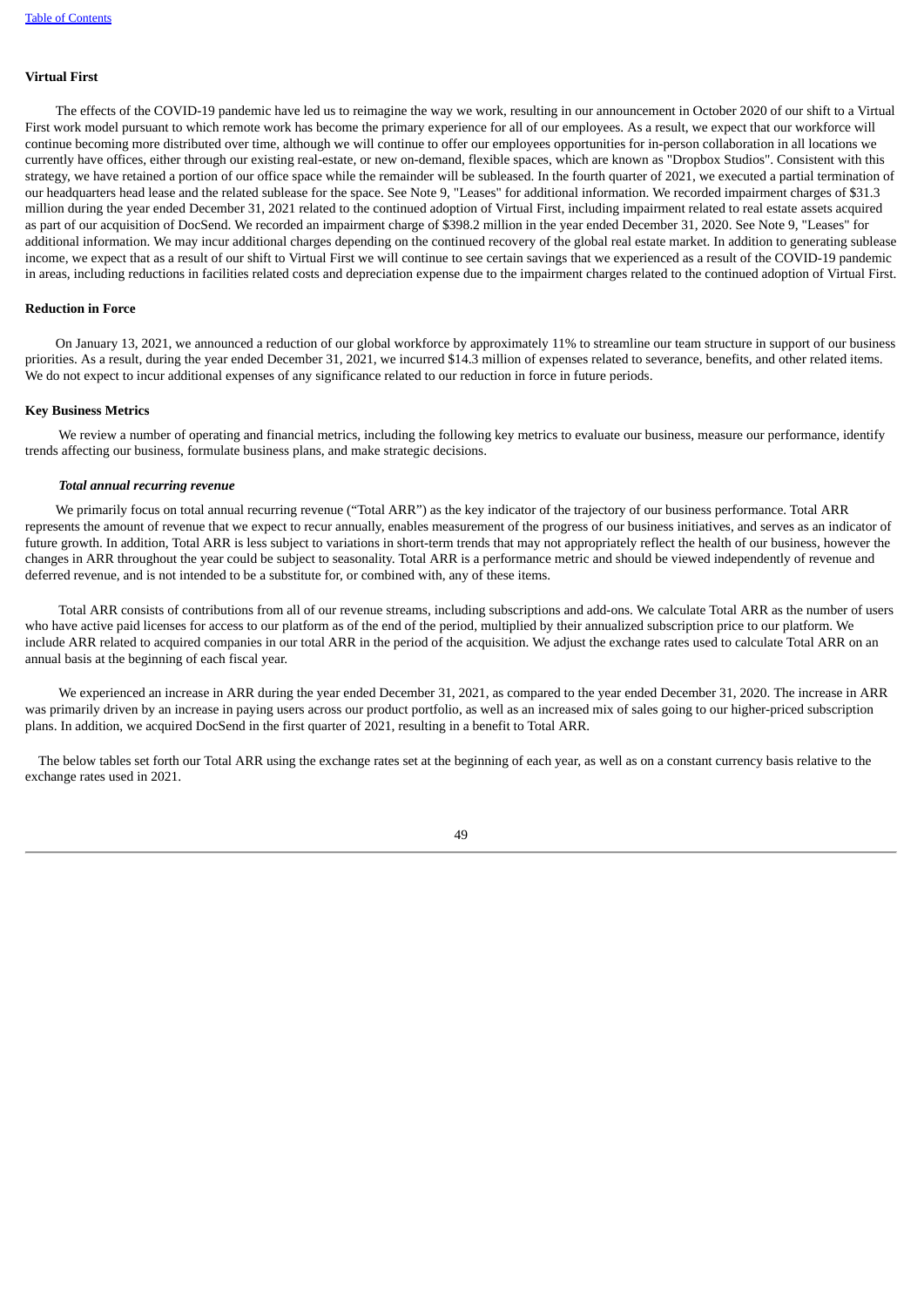|                          | As of December 31, |               |       |  |
|--------------------------|--------------------|---------------|-------|--|
|                          | 2021               |               | 2020  |  |
|                          |                    | (In millions) |       |  |
| <b>Total ARR</b>         | \$<br>$2,261$ \$   |               | 2,022 |  |
|                          | As of December 31, |               |       |  |
| <b>Constant Currency</b> | 2021               |               | 2020  |  |
|                          |                    | (In millions) |       |  |
| <b>Total ARR</b>         | \$<br>$2,261$ \$   |               | 2,052 |  |

Revaluing our ending Total ARR for fiscal 2021 using exchange rates set at the beginning of fiscal 2022, Total ARR at the end of fiscal 2021 would be \$2,250 million.

### *Paying users*

We define paying users as the number of users who have active paid licenses for access to our platform as of the end of the period. One person would count as multiple paying users if the person had more than one active license. For example, a 50-person Dropbox Business team would count as 50 paying users, and an individual Dropbox Plus user would count as one paying user. If that individual Dropbox Plus user was also part of the 50-person Dropbox Business team, we would count the individual as two paying users.

We have experienced growth in the number of paying users across our products, with the majority of paying users for the periods presented coming from our self-serve channels.

We define DocSend paying users as the number of users who have active paid licenses for access to our platform as of the end of the period. DocSend users have been included as paying users since our acquisition of DocSend in 2021.

HelloSign has several product lines and the pricing and revenue generated from each product line varies, with some product lines priced based on the number of licenses purchased (similar to Dropbox plans), while others are priced based on a customer's transaction volume. For purposes of HelloSign results, we include as paying users either (i) the number of users who have active paid licenses for access to the HelloSign platform as of the period end for those products that are priced based on the number of licenses purchased (which is the same method we use to evaluate existing Dropbox plans) or (ii) the number of customers for those products that are priced based on transaction volumes.

The below table sets forth the number of paying users as of December 31, 2021 and 2020:

| As of December 31, |  |  |
|--------------------|--|--|
| 2020<br>2021       |  |  |
| (In millions)      |  |  |
| 15.48<br>16.79     |  |  |
|                    |  |  |

#### *Average revenue per paying user*

We define average revenue per paying user, or ARPU, as our revenue for the period presented divided by the average paying users during the same period. For interim periods, we use annualized revenue, which is calculated by dividing the revenue for the particular period by the number of days in that period and multiplying this value by 365 days. Average paying users are calculated based on adding the number of paying users as of the beginning of the period to the number of paying users as of the end of the period, and then dividing by two.

We experienced an increase in our average revenue per paying user for the year ended December 31, 2021, compared to the year ended December 31, 2020 primarily due to an increased mix of sales toward our higher-priced subscription plans and the acquisition of DocSend, as well as favorable foreign exchange rates across multiple currencies.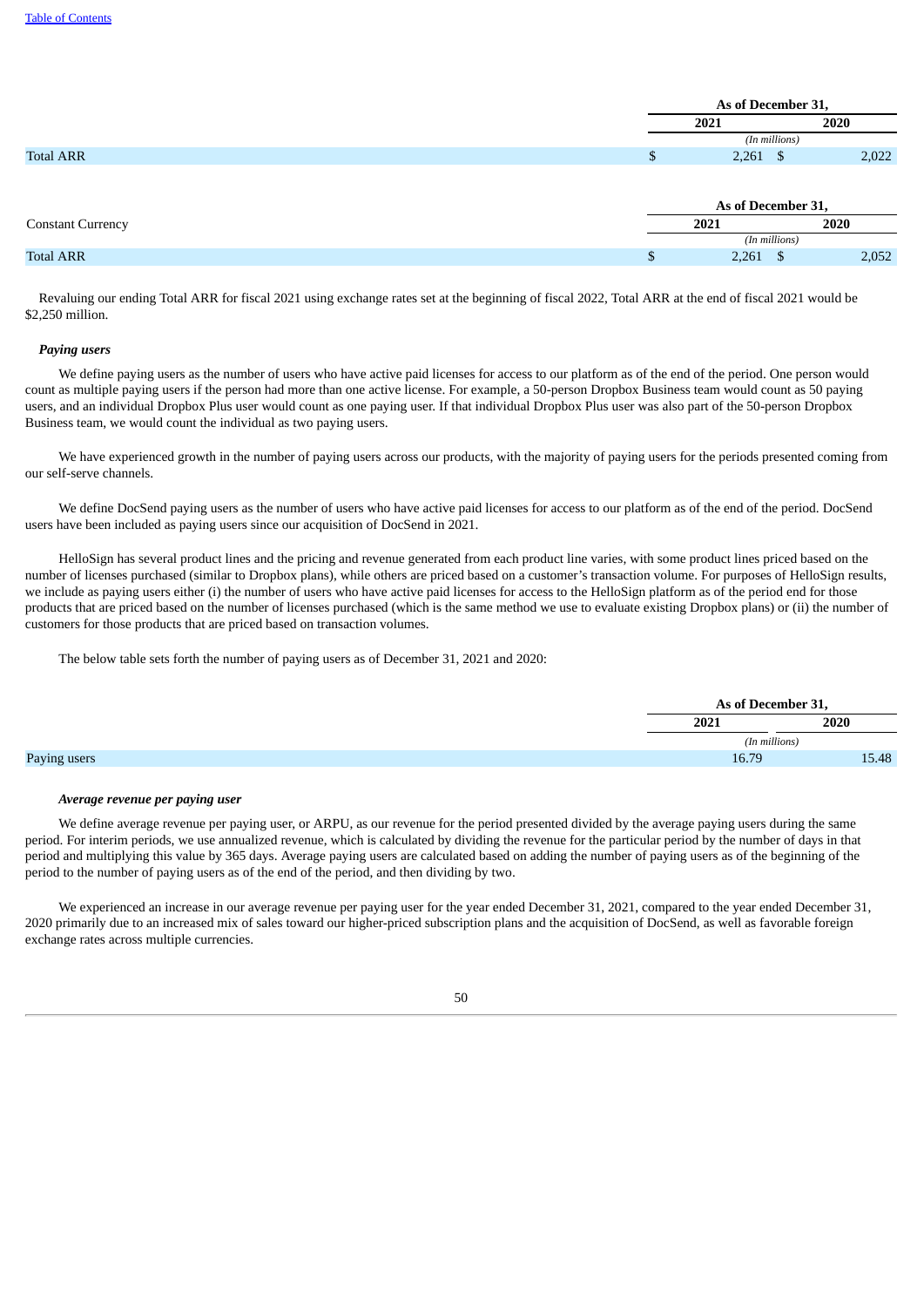The below table sets forth our ARPU for the years ended December 31, 2021 and 2020:

|             |     | <b>Year ended December 31,</b> |  |        |  |
|-------------|-----|--------------------------------|--|--------|--|
|             |     | 2021                           |  | 2020   |  |
| <b>ARPU</b> | . . | 133.73                         |  | 128.50 |  |

#### **Non-GAAP Financial Measure**

In addition to our results determined in accordance with U.S. generally accepted accounting principles, or GAAP, we believe that free cash flow, or FCF, a non-GAAP financial measure, is useful in evaluating our liquidity.

## *Free cash flow*

We define FCF as GAAP net cash provided by operating activities less capital expenditures. We believe that FCF is a liquidity measure and that it provides useful information regarding cash provided by operating activities and cash used for investments in property and equipment required to maintain and grow our business. FCF is presented for supplemental informational purposes only and should not be considered a substitute for financial information presented in accordance with GAAP. FCF has limitations as an analytical tool, and it should not be considered in isolation or as a substitute for analysis of other GAAP financial measures, such as net cash provided by operating activities. Some of the limitations of FCF are that FCF does not reflect our future contractual commitments, excludes investments made to acquire assets under finance leases, includes capital expenditures, and may be calculated differently by other companies in our industry, limiting its usefulness as a comparative measure.

Our FCF increased for the year ended December 31, 2021, compared to the year ended December 31, 2020, primarily due to an increase in cash provided by operating activities, which was driven by increased subscription sales, as a majority of our paying users are invoiced in advance, and a decrease in capital expenditures as a result of decreased spend on office build-outs.

We expect our FCF to generally increase in future periods as we increase subscription sales and reduce our capital expenditures as we shift to a Virtual First environment. Although we expect to continue to purchase infrastructure equipment to support our user base, we anticipate that our capital expenditures related to building out our office spaces will continue to decline in future periods. The timing of our operating expenses as described below, may result in FCF to vary from period to period as a percentage of revenue.

The following is a reconciliation of FCF to the most comparable GAAP measure, net cash provided by operating activities:

|                                           | <b>Year ended December 31,</b> |               |        |  |
|-------------------------------------------|--------------------------------|---------------|--------|--|
|                                           | 2021                           |               | 2020   |  |
|                                           |                                | (In millions) |        |  |
| Net cash provided by operating activities | 729.8                          |               | 570.8  |  |
| Capital expenditures                      | (22.1)                         |               | (80.1) |  |
| Free cash flow                            | 707.7                          |               | 490.7  |  |

### **Components of Our Results of Operations**

#### *Revenue*

We generate revenue from sales of subscriptions to our platform.

Revenue is recognized ratably over the related contractual term generally beginning on the date that our platform is made available to a customer. Our subscription agreements typically have monthly or annual contractual terms, although a small percentage have multi-year contractual terms. Our agreements are generally non-cancelable. We typically bill in advance for monthly contracts and annually in advance for contracts with terms of one year or longer. Amounts that have been billed are initially recorded as deferred revenue until the revenue is recognized.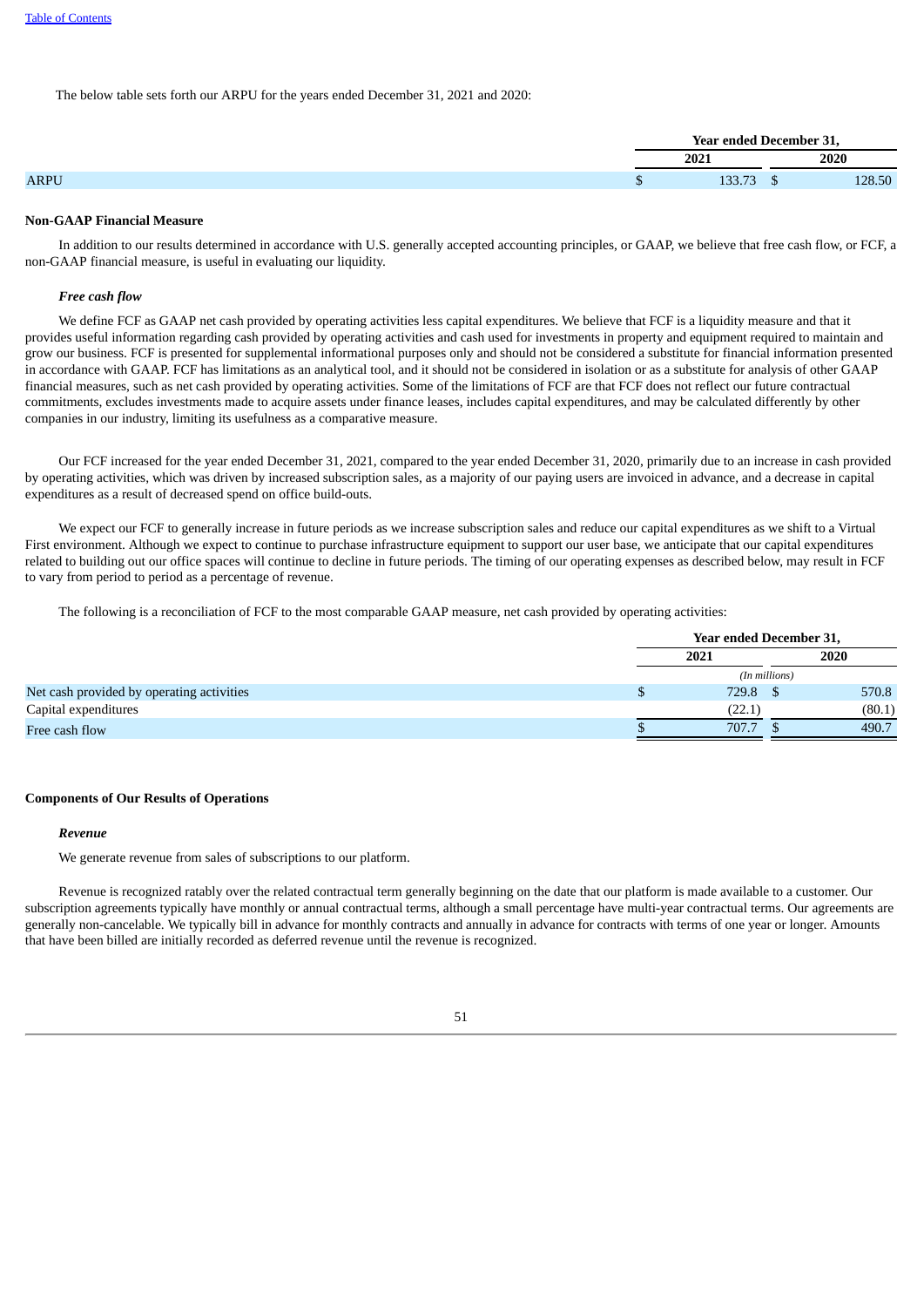Our revenue is driven primarily by conversions and upsells to our paid plans. We also generate revenue from transaction-based products and fees from the referral of users to our partners. We generate over 90% of our revenue from self-serve channels. No customer represented more than 1% of our revenue in the periods presented.

## *Cost of revenue and gross margin*

*Cost of revenue.* Our cost of revenue consists primarily of expenses associated with the storage, delivery, and distribution of our platform for both paying users and free users. These costs, which we refer to as infrastructure costs, include depreciation of our servers located in co-location facilities that we lease and operate, rent and facilities expense for those datacenters, network and bandwidth costs, support and maintenance costs for our infrastructure equipment, and payments to third-party datacenter service providers. Cost of revenue also includes costs, such as salaries, bonuses, employer payroll taxes and benefits, travelrelated expenses, and stock-based compensation, which we refer to as employee-related costs, for employees whose primary responsibilities relate to supporting our infrastructure and delivering user support. Other non-employee costs included in cost of revenue include credit card fees related to processing customer transactions, and allocated overhead, such as facilities, including rent, utilities, depreciation on leasehold improvements and other equipment shared by all departments, and shared information technology costs. In addition, cost of revenue includes amortization of developed technologies, professional fees related to user support initiatives, and property taxes related to the datacenters.

We plan to continue increasing the capacity and enhancing the capability and reliability of our infrastructure to support user growth and increased use of our platform. We expect that cost of revenue will increase in absolute dollars in future periods.

*Gross margin.* Gross margin is gross profit expressed as a percentage of revenue. Our gross margin may fluctuate from period to period based on the timing of additional capital expenditures and the related depreciation expense, or other increases in our infrastructure costs, as well as revenue fluctuations. We generally expect our gross margin to remain relatively constant in both the near term and the long term.

#### *Operating expenses*

*Research and development*. Our research and development expenses consist primarily of employee-related costs for our engineering, product, and design teams, compensation expenses related to key personnel from acquisitions and allocated overhead. These groups are responsible for the design, development, testing, delivery of new technologies and features, and support of our self-serve platform. We continue to focus our product development efforts on adding new features and enhancing the functionality and ease of use of our offerings. Additionally, research and development expenses include internal development-related third-party hosting fees. We have expensed almost all of our research and development costs as they were incurred.

We plan to continue hiring employees for our engineering, product, and design teams to support our research and development efforts. We expect that research and development costs will increase in absolute dollars in future periods and fluctuate from period to period as a percentage of revenue.

*Sales and marketing*. Our sales and marketing expenses relate to both self-serve and outbound sales activities, and consist primarily of employee-related costs, brand marketing costs, lead generation costs, sponsorships and allocated overhead. Sales commissions earned by our outbound sales team and the related payroll taxes, as well as commissions earned by third-party resellers that we consider to be incremental and recoverable costs of obtaining a contract with a customer, are deferred and are typically amortized over an estimated period of benefit of five years. Additionally, sales and marketing expenses include nonemployee costs related to app store fees, fees payable to third-party sales representatives and amortization of acquired customer relationships.

We plan to continue to invest in sales and marketing to grow our user base and increase our brand awareness, including marketing efforts to continue to drive our self-serve business model. We expect that sales and marketing expenses will generally increase in absolute dollars in future periods and fluctuate from period to period as a percentage of revenue. The trend and timing of sales and marketing expenses will depend in part on the timing of marketing campaigns.

*General and administrative*. Our general and administrative expenses consist primarily of employee-related costs for our legal, finance, human resources, and other administrative teams, as well as certain executives. In addition, general and administrative expenses include allocated overhead, outside legal, accounting and other professional fees, and non-income-based taxes.

We expect to incur additional general and administrative expenses to support the growth of the Company. General and administrative expenses include the recognition of stock-based compensation expense related to the grant of restricted stock

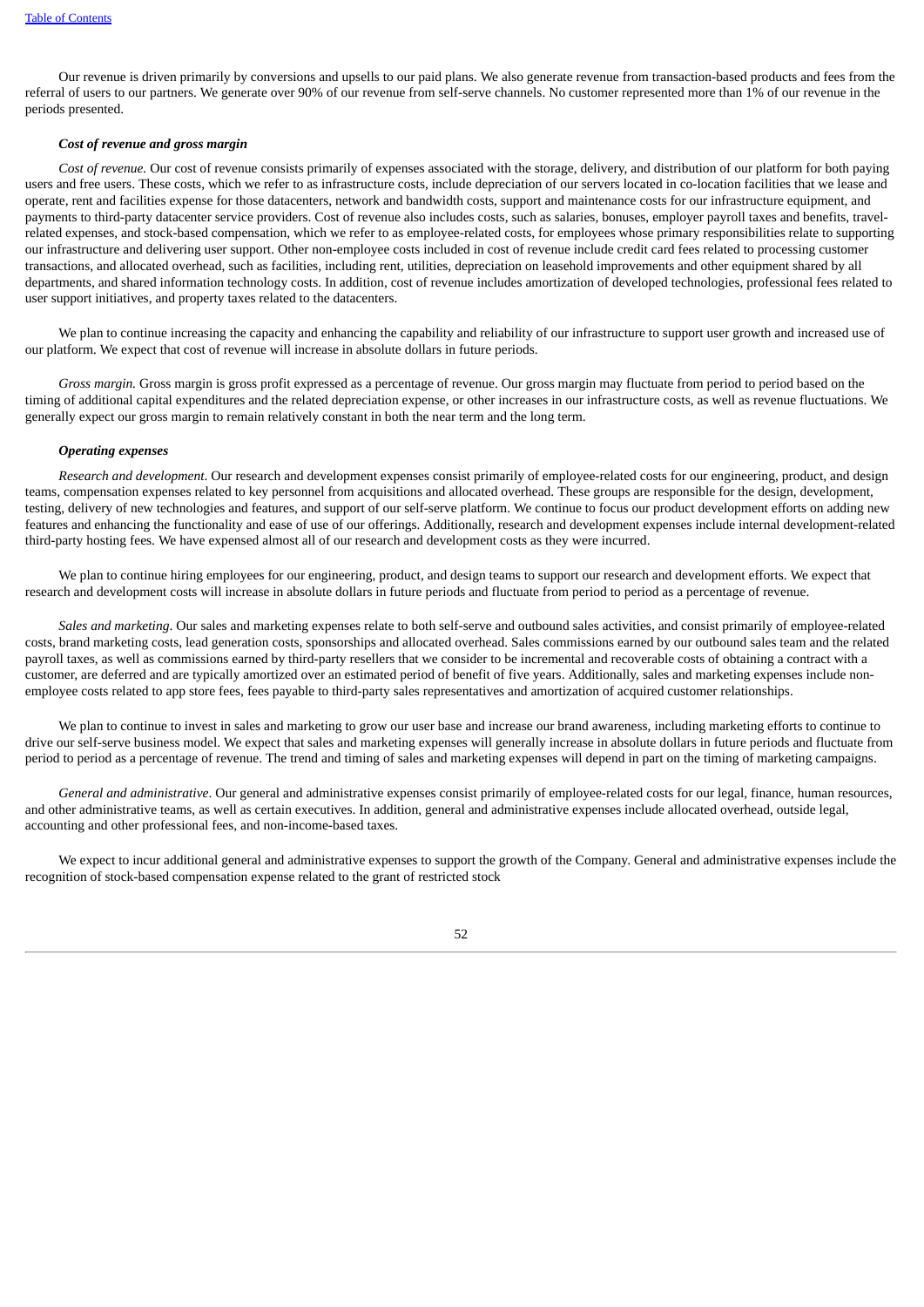made to our co-founder. We expect that general and administrative expenses will fluctuate in absolute dollars in future periods and will generally decrease as a percentage of revenue.

## *Interest income (expense), net*

Interest income (expense), net consists primarily of interest income earned on our money market funds classified as cash and cash equivalents and shortterm investments, partially offset by interest expense related to our finance lease obligations for infrastructure and amortization of debt issuance costs.

#### *Other income, net*

Other income, net consists of other non-operating gains or losses, including those related to equity investments, disposal of assets, lease arrangements, which include sublease income, foreign currency transaction gains and losses, and realized gains and losses related to our short-term investments.

### *Benefit from (provision for) income taxes*

Provision for income taxes consists primarily of U.S. federal and state income taxes and income taxes in certain foreign jurisdictions in which we conduct business. For the periods presented, the difference between the U.S. statutory rate and our effective tax rate is primarily due to changes to the valuation allowance on deferred tax assets. Our effective tax rate is also impacted by earnings realized in foreign jurisdictions with statutory tax rates lower than the federal statutory tax rate. We maintain a full valuation allowance on our net deferred tax assets for federal and state as we have concluded that it is not more likely than not that the deferred assets will be realized.

#### **Results of Operations**

The following tables set forth our results of operations for the periods presented and as a percentage of our total revenue for those periods:

|                                                    | <b>Year ended December 31,</b> |              |               |         |
|----------------------------------------------------|--------------------------------|--------------|---------------|---------|
|                                                    | 2021                           |              |               | 2020    |
|                                                    |                                |              | (In millions) |         |
| Revenue                                            | \$                             | $2,157.9$ \$ |               | 1,913.9 |
| Cost of revenue <sup><math>(1)</math></sup>        |                                | 444.2        |               | 414.6   |
| Gross profit                                       |                                | 1,713.7      |               | 1,499.3 |
| Operating expenses: $(1)$                          |                                |              |               |         |
| Research and development                           |                                | 755.9        |               | 727.5   |
| Sales and marketing                                |                                | 427.5        |               | 422.8   |
| General and administrative                         |                                | 224.6        |               | 227.8   |
| Impairment related to real estate assets $^{(2)}$  |                                | 31.3         |               | 398.2   |
| Total operating expenses                           |                                | 1,439.3      |               | 1,776.3 |
| Income (loss) from operations                      |                                | 274.4        |               | (277.0) |
| Interest (expense) income, net                     |                                | (5.2)        |               | 1.7     |
| Other income, net                                  |                                | 30.1         |               | 25.1    |
| Income (loss) before income taxes                  |                                | 299.3        |               | (250.2) |
| Benefit from (provision for) income taxes $^{(3)}$ |                                | 36.5         |               | (6.1)   |
| Net income (loss)                                  |                                | 335.8        |               | (256.3) |

Includes stock-based compensation as follows: (1)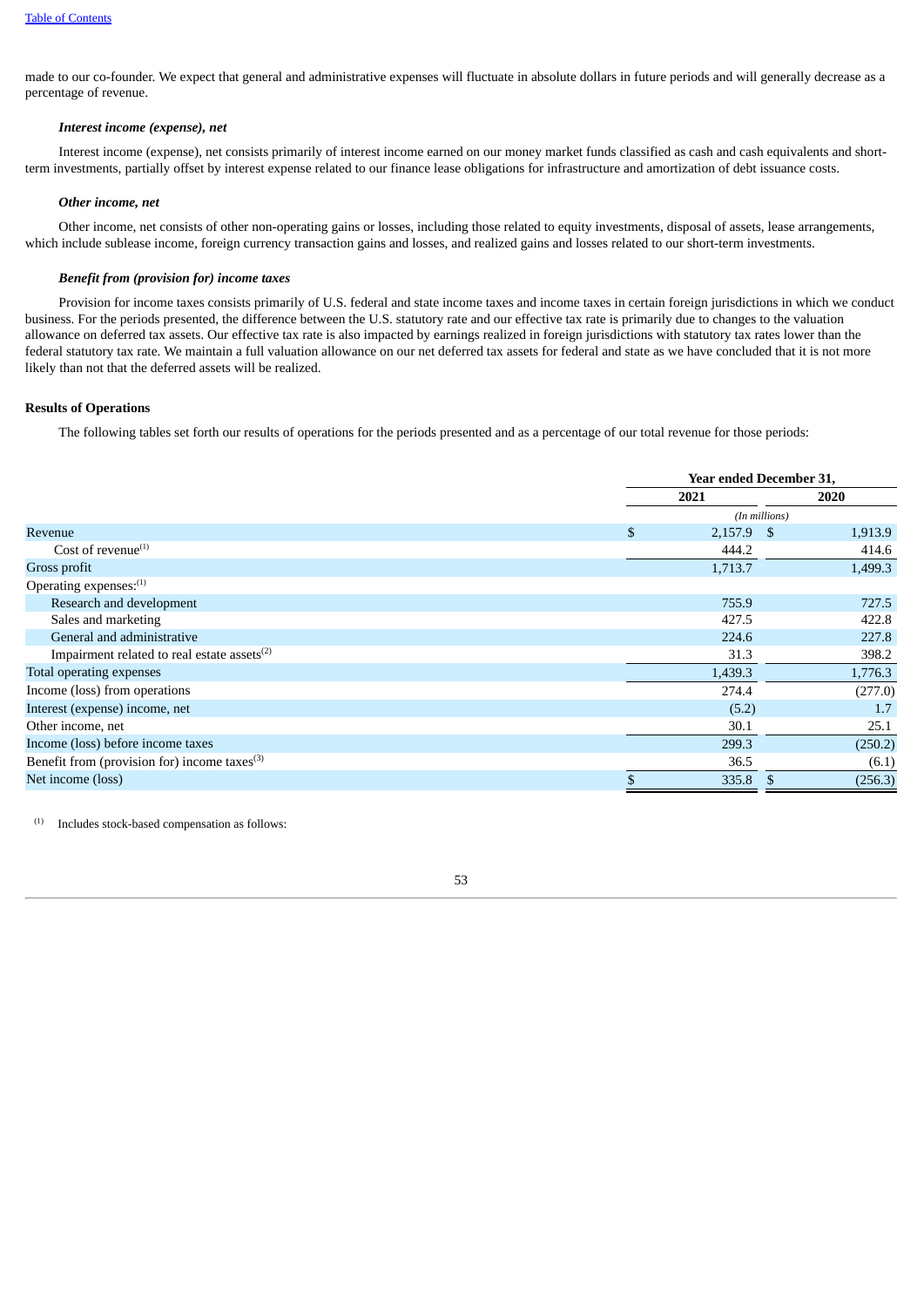|                                           |      | <b>Year ended December 31,</b> |  |  |  |
|-------------------------------------------|------|--------------------------------|--|--|--|
|                                           | 2021 | 2020                           |  |  |  |
|                                           |      | (In millions)                  |  |  |  |
| Cost of revenue                           |      | 23.2 <sup>5</sup><br>17.1      |  |  |  |
| Research and development                  |      | 190.1<br>174.1                 |  |  |  |
| Sales and marketing                       |      | 33.7<br>25.0                   |  |  |  |
| General and administrative <sup>(4)</sup> |      | 36.6<br>48.8                   |  |  |  |
| Total stock-based compensation            |      | 261.5<br>287.1                 |  |  |  |
|                                           |      |                                |  |  |  |

Includes impairment charges related to real estate assets as a result of our decision to shift to a Virtual First work model. See Note 9 "Leases" for further information. (2)

- Fourth quarter and full-year 2021 net income was impacted by a \$38.1 million one-time income tax benefit from the release of a valuation allowance on our Irish deferred tax assets. (3)
- On March 19, 2020, one of our co-founders resigned as a member of the board and as an officer of the Company, resulting in the reversal of \$23.8 million in stock-based compensation expense. Of the total amount reversed, \$21.5 million related to expense recognized prior to December 31, 2019. See Note 12 "Stockholders' (Deficit) Equity" for further information. (4)

The following table sets forth our results of operations for each of the periods presented as a percentage of revenue:

|                                           | <b>Year ended December 31,</b> |       |
|-------------------------------------------|--------------------------------|-------|
|                                           | 2021                           | 2020  |
|                                           | As a percentage of revenue     |       |
| Revenue                                   | 100 %                          | 100 % |
| Cost of revenue                           | 21                             | 22    |
| Gross profit                              | 79                             | 78    |
| Operating expenses:                       |                                |       |
| Research and development                  | 35                             | 38    |
| Sales and marketing                       | 20                             | 22    |
| General and administrative                | 10                             | 12    |
| Impairment related to real estate assets  |                                | 21    |
| Total operating expenses                  | 68                             | 93    |
| Income (loss) from operations             | 13                             | (14)  |
| Interest income, net                      |                                |       |
| Other income, net                         |                                |       |
| Income (loss) before income taxes         | 14                             | (13)  |
| Benefit from (provision for) income taxes | $\overline{2}$                 |       |
| Net income (loss)                         | 16 %                           | (13)% |

### *Comparison of the year ended December 31, 2021 and 2020*

*Revenue*

|         | Year ended<br>December 31, |               |         |  |           |          |  |
|---------|----------------------------|---------------|---------|--|-----------|----------|--|
|         | 2021                       |               | 2020    |  | \$ Change | % Change |  |
|         |                            | (In millions) |         |  |           |          |  |
| Revenue | 2,157.9                    |               | 1,913.9 |  | 244.0     | 13 %     |  |

Revenue increased \$244.0 million or 13% during the year ended December 31, 2021, as compared to the year ended December 31, 2020. The increase in revenue was driven primarily by an increase in paying users, an increased mix of sales towards our higher-priced subscription plans and favorable foreign exchange rates across multiple currencies.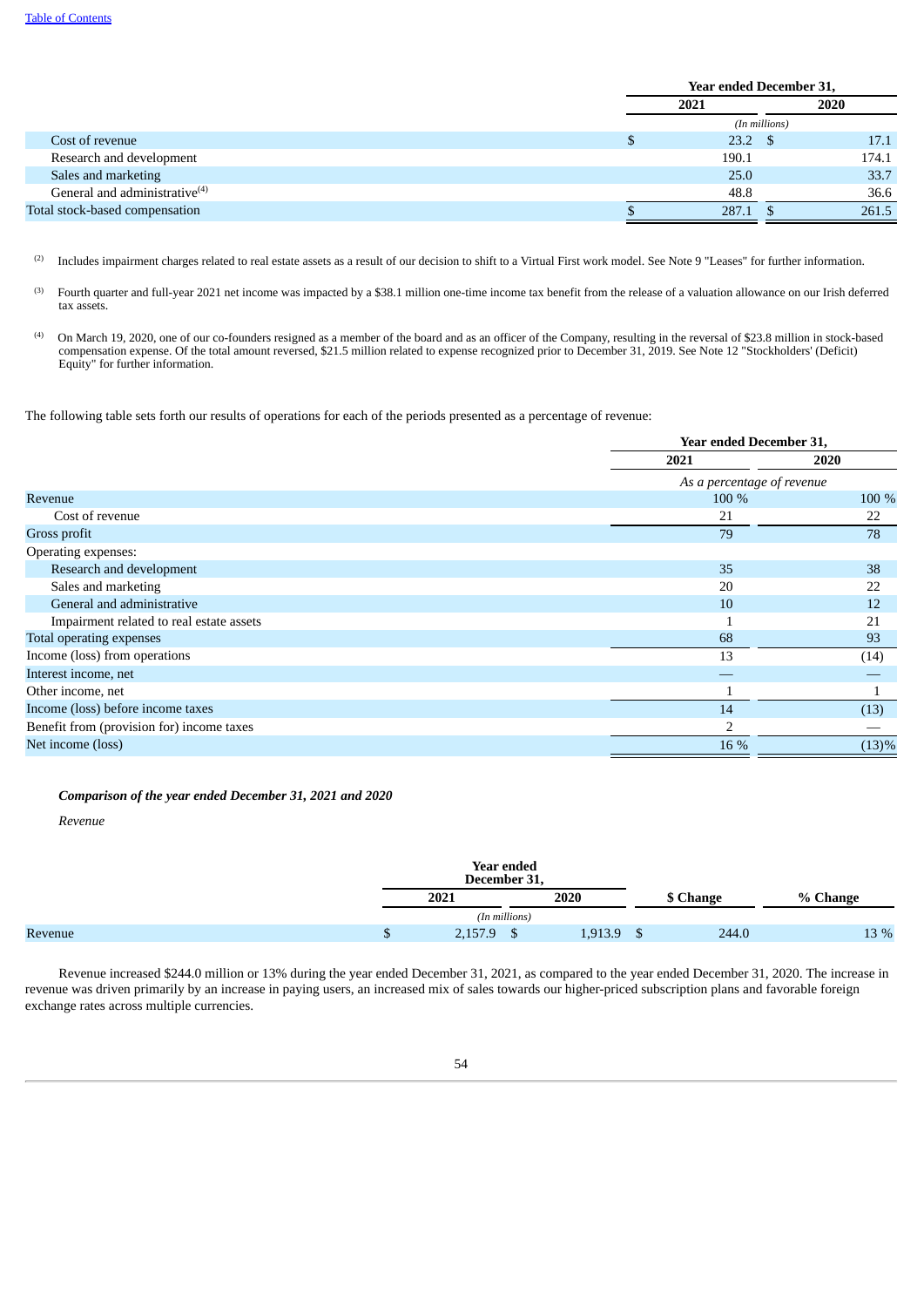## *Cost of revenue, gross profit, and gross margin*

|                 |         | Year ended<br>December 31, |         |           |       |          |
|-----------------|---------|----------------------------|---------|-----------|-------|----------|
|                 | 2021    |                            | 2020    | \$ Change |       | % Change |
|                 |         | (In millions)              |         |           |       |          |
| Cost of revenue | 444.2   |                            | 414.6   |           | 29.6  | 7 %      |
| Gross profit    | 1,713.7 |                            | 1,499.3 |           | 214.4 | 14 %     |
| Gross margin    | 79 %    |                            | 78 %    |           |       |          |

Cost of revenue increased \$29.6 million or 7% during the year ended December 31, 2021, as compared to the year ended December 31, 2020, primarily due to increases of \$14.4 million in infrastructure costs due to an increase in depreciation expense, \$8.1 million in credit card transaction fees due to higher sales and \$6.3 million in employee-related costs. These increases were offset by a decrease of \$3.4 million in allocated overhead, which includes facilities-related costs for our corporate headquarters.

Our gross margin increased from 78% during the year ended December 31, 2020 to 79% during the year ended December 31, 2021, primarily due to a 13% increase in revenue during the period, which was offset by a lower percentage increase in our cost of revenue described above.

#### *Research and development*

|                          | Year ended<br>December 31, |               |       |           |          |  |
|--------------------------|----------------------------|---------------|-------|-----------|----------|--|
|                          | 2021                       |               | 2020  | \$ Change | % Change |  |
|                          |                            | (In millions) |       |           |          |  |
| Research and development | 755.9                      |               | 727.5 | 28.4      | $4\%$    |  |

Research and development expenses increased \$28.4 million or 4% during the year ended December 31, 2021, as compared to the year ended December 31, 2020, primarily due to an increase of \$45.4 million in employee-related costs. This increase was offset by a decrease of \$20.8 million in allocated overhead, which includes facilities-related costs for our corporate headquarters.

### *Sales and marketing*

|                     | Year ended<br>December 31, |               |       |           |     |               |  |
|---------------------|----------------------------|---------------|-------|-----------|-----|---------------|--|
|                     | 2021                       |               | 2020  | \$ Change |     | % Change      |  |
|                     |                            | (In millions) |       |           |     |               |  |
| Sales and marketing | 427.5                      |               | 422.8 |           | 4.7 | $\frac{0}{0}$ |  |

Sales and marketing expenses increased \$4.7 million or 1% during the year ended December 31, 2021, as compared to the year ended December 31, 2020, primarily due to \$33.7 million related to brand and other marketing related expenses primarily due to our marketing campaigns during the second half of 2021, \$6.9 million in app store fees due to increased sales, and \$1.5 million in amortization of intangible assets due to our acquisition of DocSend. These increases were offset by decreases of \$26.2 million in allocated overhead, which includes facilities-related costs for our corporate headquarters and \$12.0 million in employee-related costs driven by a reduction in headcount including the impact of our reduction in force in the first quarter of 2021.

### *General and administrative*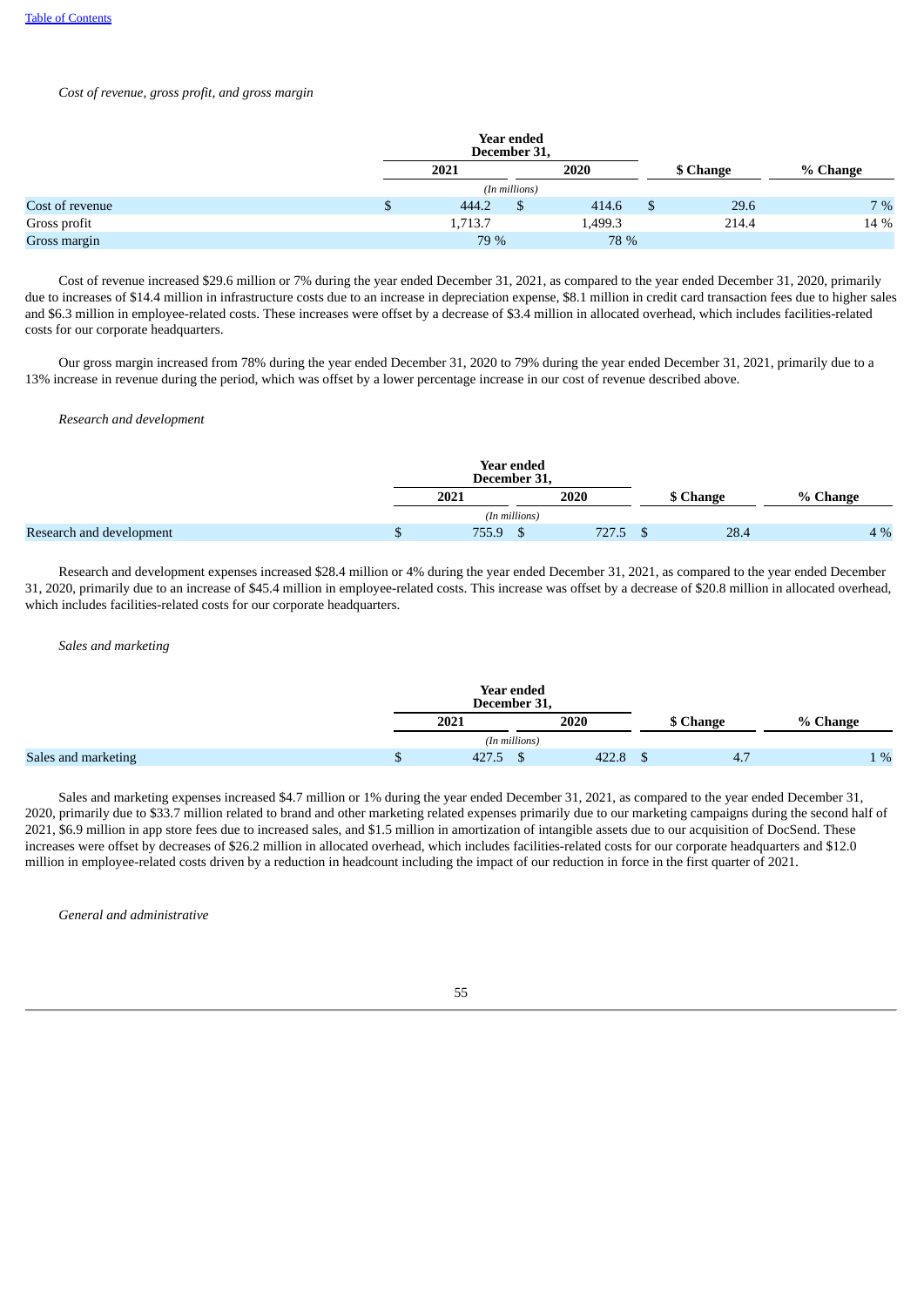|                            | December 31,  | <b>Year ended</b> |       |  |           |          |
|----------------------------|---------------|-------------------|-------|--|-----------|----------|
|                            | 2021          |                   | 2020  |  | \$ Change | % Change |
|                            | (In millions) |                   |       |  |           |          |
| General and administrative | 224.6         |                   | 227.8 |  | (3.2)     | (1)%     |

General and administrative expense decreased \$3.2 million or 1% during the year ended December 31, 2021, as compared to the year ended December 31, 2020, primarily due to decreases of \$16.4 million in allocated overhead, which includes facilities-related costs for our corporate headquarters, \$2.3 million in non-income-based taxes and \$1.7 million in legal fees. These decreases were offset by increases of \$15.3 million due to employee-related costs, including \$12.2 million in stock-based compensation driven by the resignation of one of the co-founders and the forfeiture of his Co-Founder Grant in the first quarter of 2020 and \$1.3 million in software license subscriptions.

*Impairment related to real estate assets*

|                                          | December 31,  | Year ended |       |           |          |  |
|------------------------------------------|---------------|------------|-------|-----------|----------|--|
|                                          | 2021          |            | 2020  | \$ Change | % Change |  |
|                                          | (In millions) |            |       |           |          |  |
| Impairment related to real estate assets | 31.3          |            | 398.2 | (366.9)   | (92)%    |  |

Impairment related to real estate assets was \$31.3 million during the year ended December 31, 2021 as we continued to evaluate the recoverability of our real estate assets as a result of our continued adoption of our Virtual First strategy. Adjustments to market participant assumptions, primarily expected downtime prior to the commencement of future subleases, resulted in the additional impairment losses, as well as impairment related to real estate assets acquired as part of the acquisition of DocSend in the first quarter of 2021.

#### *Interest income, net*

Interest income, net decreased \$6.9 million during the year ended December 31, 2021, as compared to the year ended December 31, 2020, primarily due to a decrease in interest income from our money market funds and short-term investments as a result of government-initiated interest rate reductions in response to the COVID-19 pandemic and an increase in interest expense due to the amortization of debt issuance costs incurred as part of our convertible debt offering during the three months ended March 31, 2021.

#### *Other income, net*

Other income, net increased \$5.0 million during the year ended December 31, 2021, as compared to the year ended December 31, 2020, primarily due to a \$13.6 million gain related to the partial termination of our headquarters head lease and \$14.1 million in gains related to the disposal of infrastructure assets. These increases were offset by \$17.5 million in gains related to the sale of an equity investment during the year ended December 31, 2020 and decreases of \$4.7 million in foreign currency transaction gains.

### *Benefit from (provision for) income taxes*

Benefit from income taxes increased by \$42.6 million during the year ended December 31, 2021 as compared to the year ended December 31, 2020, primarily due to tax benefits from the DocSend acquisition and the release of a valuation allowance on Irish deferred tax assets during the year ended December 31, 2021.

#### **Liquidity and Capital Resources**

As of December 31, 2021, we had cash and cash equivalents of \$533.0 million and short-term investments of \$1,185.1 million, which were held for working capital purposes. Our cash, cash equivalents, and short-term investments consist primarily of cash, money market funds, corporate notes and obligations, U.S. Treasury securities, certificates of deposit, asset-backed securities, commercial paper, foreign government securities, U.S. agency obligations, supranational securities, and municipal

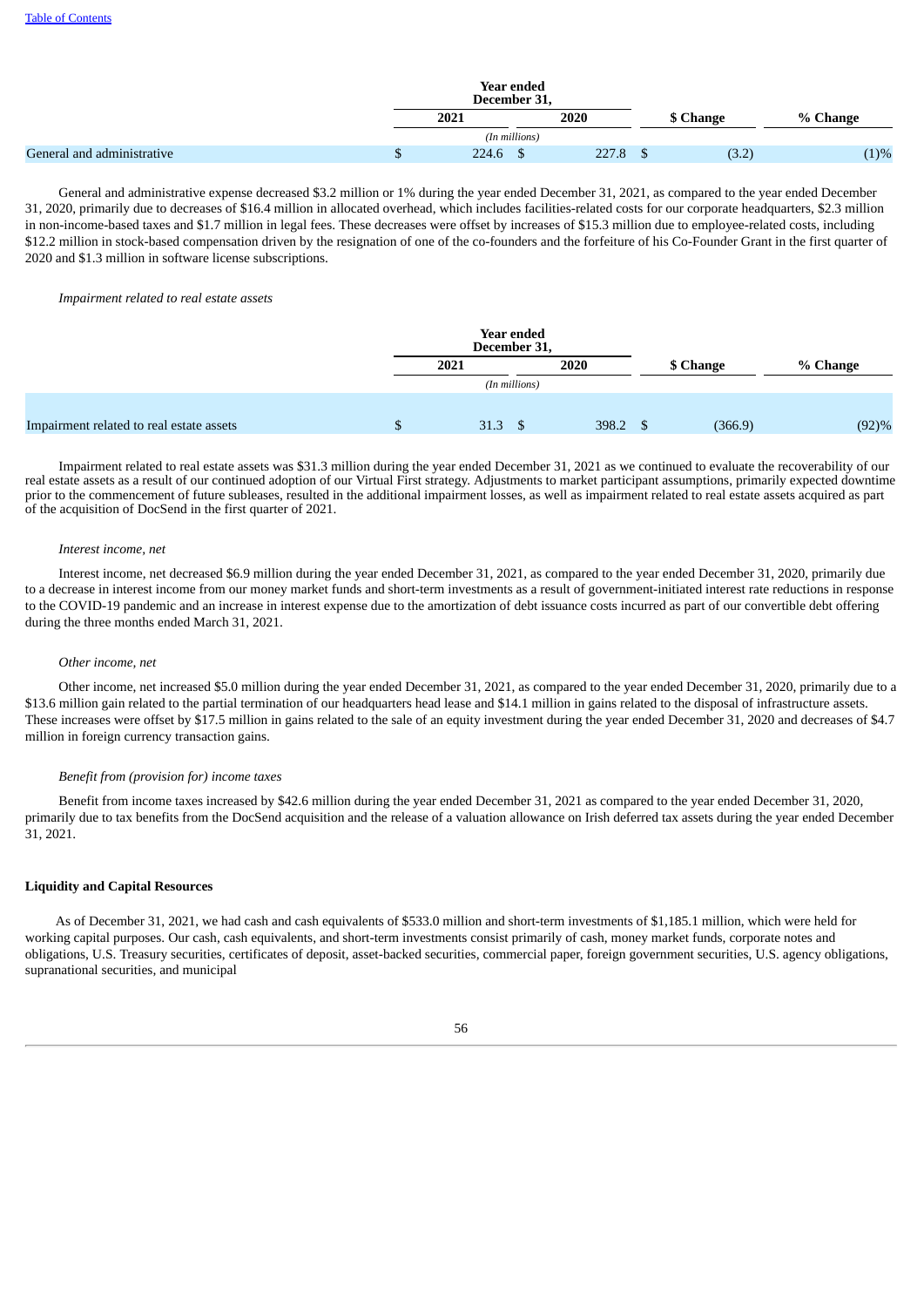securities. As of December 31, 2021, we had \$201.4 million of our cash and cash equivalents held by our foreign subsidiaries. We do not expect to incur material taxes in the event we repatriate any of these amounts.

Since our inception, we have financed our operations primarily through cash generated from our operations, the issuance of the Notes and equity issuances, and finance leases to finance infrastructure-related assets in co-location facilities that we directly lease and operate. We enter into finance leases in part to better match the timing of payments for infrastructure-related assets with that of cash received from our paying users. In our business model, some of our registered users convert to paying users over time, and consequently there is a lag between initial investment in infrastructure assets and cash received from some of our users.

In February 2021, we issued approximately \$1.4 billion in aggregate principal amount of convertible senior notes, comprised of \$695.8 million in aggregate principal amount of 2026 Notes and \$693.3 million in aggregate principal amount of 2028 Notes. The net proceeds from the issuance of the 2026 Notes and 2028 Notes were \$684.8 million, net of debt issuance costs, and \$682.3 million, net of debt issuance costs, respectively. The 2026 Notes mature on March 1, 2026 and the 2028 Notes mature on March 1, 2028. The Notes of each series will not bear regular interest and the principal will not accrete. The Notes of each series may bear special interest as the remedy relating to the Company's failure to comply with certain of its reporting obligations. These Notes can be converted or repurchased prior to maturity if certain conditions are met.

Our principal uses of cash in recent periods have been funding our operations, repurchases of our Class A common stock, purchases of short-term investments, the satisfaction of tax withholdings in connection with the settlement of restricted stock units and awards, making principal payments on our finance lease obligations, and capital expenditures. In February 2020, our Board of Directors approved a stock repurchase program for the repurchase of up to \$600 million of the outstanding shares of our Class A common stock. In February 2021, our Board of Directors authorized the repurchase of up to an additional \$1 billion of the outstanding shares of our Class A common stock. In February 2022, our Board of Directors authorized the repurchase of up to an additional \$1.2 billion of the outstanding shares of our Class A common stock. Share repurchases will be made from time to time in private transactions or open market purchases as permitted by securities laws and other legal requirements and will be subject to a review of the circumstances in place at that time, including prevailing market prices. The program does not obligate us to repurchase any specific number of shares and has no specified time limit; it may be discontinued at any time. During the year ended December 31, 2021, we repurchased and subsequently retired 41.1 million shares of our Class A common stock for an aggregate amount of \$1,058.6 million. This includes \$200.0 million used to repurchase 8.6 million shares of our Class A common stock in conjunction with the issuance of the Notes, which was outside of our stock repurchase program. The pace of our share repurchases may vary due to various circumstances, including market conditions and our stock price.

In April 2017, we entered into a \$600.0 million credit facility with a syndicate of financial institutions, which was subsequently amended in February 2018 and February 2021. Pursuant to the terms of the revolving credit facility, we may issue letters of credit under the revolving credit facility, which reduce the total amount available for borrowing under such facility. The revolving credit facility terminates on April 4, 2022. In February 2018, we amended our revolving credit facility to, among other things, permit us to make certain investments, enter into an unsecured standby letter of credit facility, and increase our standby letter of credit sublimit to \$187.5 million. We also increased our borrowing capacity under the revolving credit facility from \$600.0 million to \$725.0 million. In February 2021, we amended our revolving credit facility to decrease our borrowing capacity from \$725.0 million to \$500.0 million. We may from time to time request increases in the borrowing capacity under the revolving credit facility of up to \$250.0 million, provided no event of default has occurred or is continuing or would result from such increase.

Interest on borrowings under the revolving credit facility accrues at a variable rate tied to SOFR, the prime rate, or the federal funds effective rate at our election. Interest is payable quarterly in arrears. Pursuant to the terms of the revolving credit facility, we are required to pay an annual commitment fee that accrues at a rate of 0.20% per annum on the unused portion of the borrowing commitments under the revolving credit facility. In addition, we are required to pay a fee in connection with letters of credit issued under the revolving credit facility that accrues at a rate of 1.375% per annum on the amount of such letters of credit outstanding. There is an additional fronting fee of 0.125% per annum multiplied by the average aggregate daily maximum amount available under all letters of credit.

The revolving credit facility contains customary conditions to borrowing, events of default, and covenants, including covenants that restrict our ability to incur indebtedness, grant liens, make distributions to our holders or our subsidiaries' equity interests, make investments, or engage in transactions with our affiliates. In addition, the revolving credit facility contains financial covenants, including a consolidated leverage ratio incurrence covenant and a minimum liquidity balance. We were in compliance with all covenants under the revolving credit facility as of as of December 31, 2021.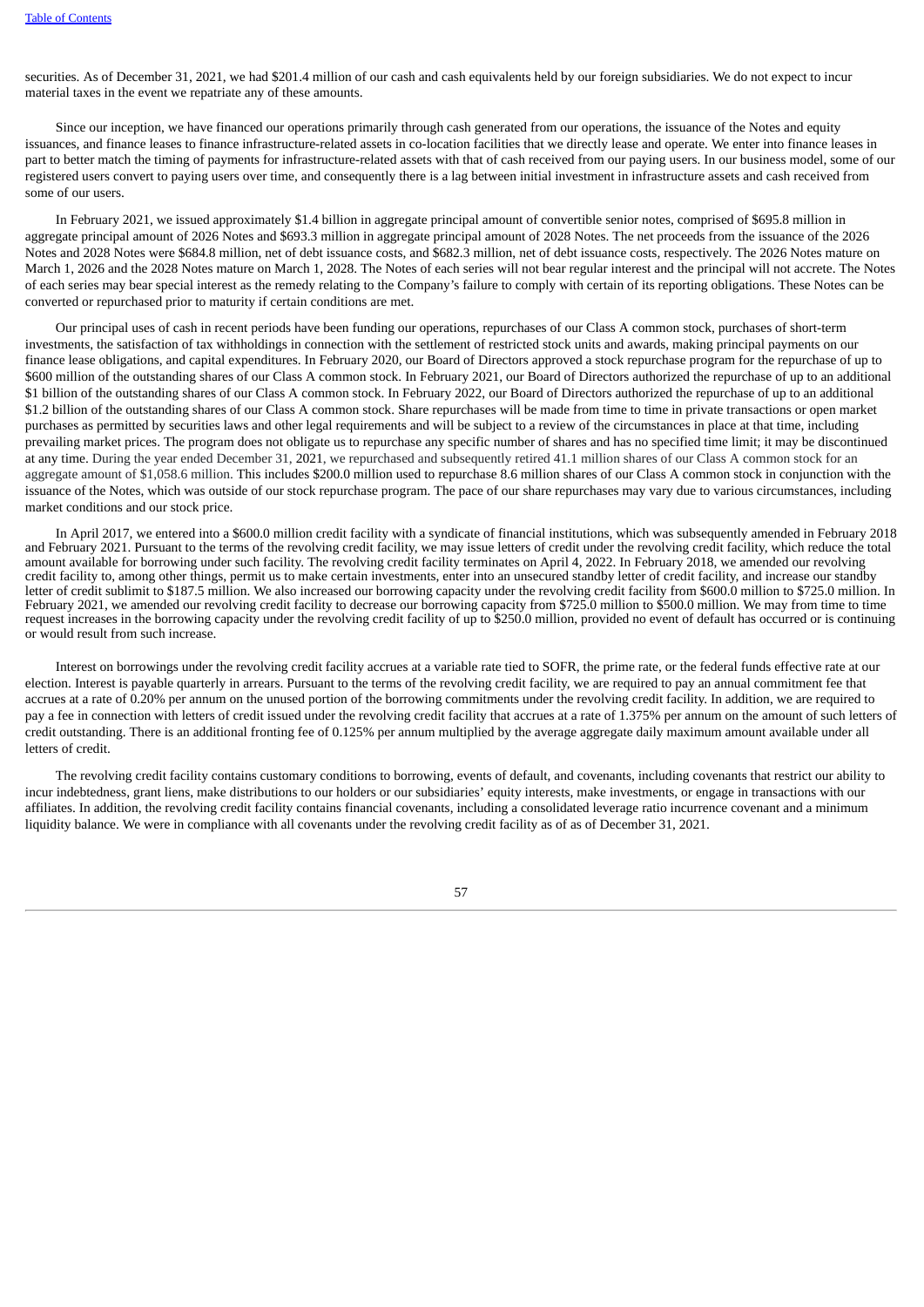As of December 31, 2021, we had no amounts outstanding under the revolving credit facility and an aggregate of \$52.2 million in letters of credit issued under the revolving credit facility. Our total available borrowing capacity under the revolving credit facility was \$447.8 million as of December 31, 2021.

We believe our existing cash and cash equivalents, together with our short-term investments, cash provided by operations and amounts available under the revolving credit facility, will be sufficient to meet our needs for the foreseeable future. In addition to the convertible notes discussed above, as of December 31, 2021, we have cash commitments due to additional known contractual obligations.

The following table presents cash commitments due to known contractual obligations as of December 31, 2021:

|                                            | <b>Total</b> | <b>Less than</b><br>1 vear |   | $1 - 3$ years | $3 - 5$ years | 5 years | <b>More than</b> |
|--------------------------------------------|--------------|----------------------------|---|---------------|---------------|---------|------------------|
|                                            |              |                            |   | (In millions) |               |         |                  |
| Operating lease commitments <sup>(1)</sup> | 931.6        | 116.2                      | Ф | 187.4         | 146.8         |         | 481              |
| Finance lease commitments <sup>(2)</sup>   | 298.9        | 127.2                      |   | 151.2         | 20.5          |         |                  |
| Other commitments $(3)$                    | 111.5        | 47.9                       |   | 45.3          | 0.7           |         |                  |
| Total contractual obligations              | L.342.0      | 291.3                      |   | 383.9         | 168.0         |         | 498              |

Consists of future non-cancelable minimum rental payments under operating leases for our offices and data centers, excluding rent payments from our sub-tenants and variable operating expenses with terms of 14 years or less. As of December 31, 2021, we are entitled to non-cancelable rent payments from our sub-tenants of \$76.3 million, which will be collected over the next 9 years. (1)

Consists of future non-cancelable minimum rental payments under finance leases primarily for our infrastructure with terms of 4 years or less. (2)

Consists of commitments to third-party vendors for services related to our infrastructure, infrastructure warranty contracts, and asset retirement obligations for office modifications with terms of 14 years or less. (3)

Our future capital requirements will depend on many factors including our revenue growth rate, subscription renewal activity, billing frequency, the timing and extent of spending to support further infrastructure development and research and development efforts, the timing and extent of additional capital expenditures to invest in collaboration spaces, our ability to sublease space at office locations where we have unused spaces, the satisfaction of tax withholding obligations for the release of restricted stock units and awards, the expansion of sales and marketing and international operation activities, the introduction of new product capabilities and enhancement of our platform, the continuing market acceptance of our platform, and the volume and timing of our share repurchases. We have and may in the future enter into arrangements to acquire or invest in complementary businesses, services, and technologies, including intellectual property rights. We may be required to seek additional equity or debt financing. In the event that additional financing is required from outside sources, we may not be able to raise it on terms acceptable to us or at all. If we are unable to raise additional capital when desired, our business, results of operations, and financial condition could be materially and adversely affected.

Our cash flow activities were as follows for the periods presented:

|                                                              | <b>Year ended December 31,</b> |               |  |         |  |
|--------------------------------------------------------------|--------------------------------|---------------|--|---------|--|
|                                                              | 2020<br>2021                   |               |  |         |  |
|                                                              |                                | (In millions) |  |         |  |
| Net cash provided by operating activities                    |                                | 729.8 \$      |  | 570.8   |  |
| Net cash used in investing activities                        |                                | (524.8)       |  | (233.6) |  |
| Net cash provided by (used in) financing activities          |                                | 16.2          |  | (577.7) |  |
| Effect of exchange rate changes on cash and cash equivalents |                                | (3.1)         |  | 4.1     |  |
| Net (decrease) increase in cash and cash equivalents         |                                | 218.1         |  | (236.4) |  |

#### *Operating activities*

Our largest source of operating cash is cash collections from our paying users for subscriptions to our platform. Our primary uses of cash from operating activities are for employee-related expenditures, infrastructure-related costs, and marketing expenses. Net cash provided by operating activities is impacted by our net income adjusted for certain non-cash items, including depreciation and amortization expenses, stock-based compensation, and impairment related to real estate assets, as well as the effect of changes in operating assets and liabilities.

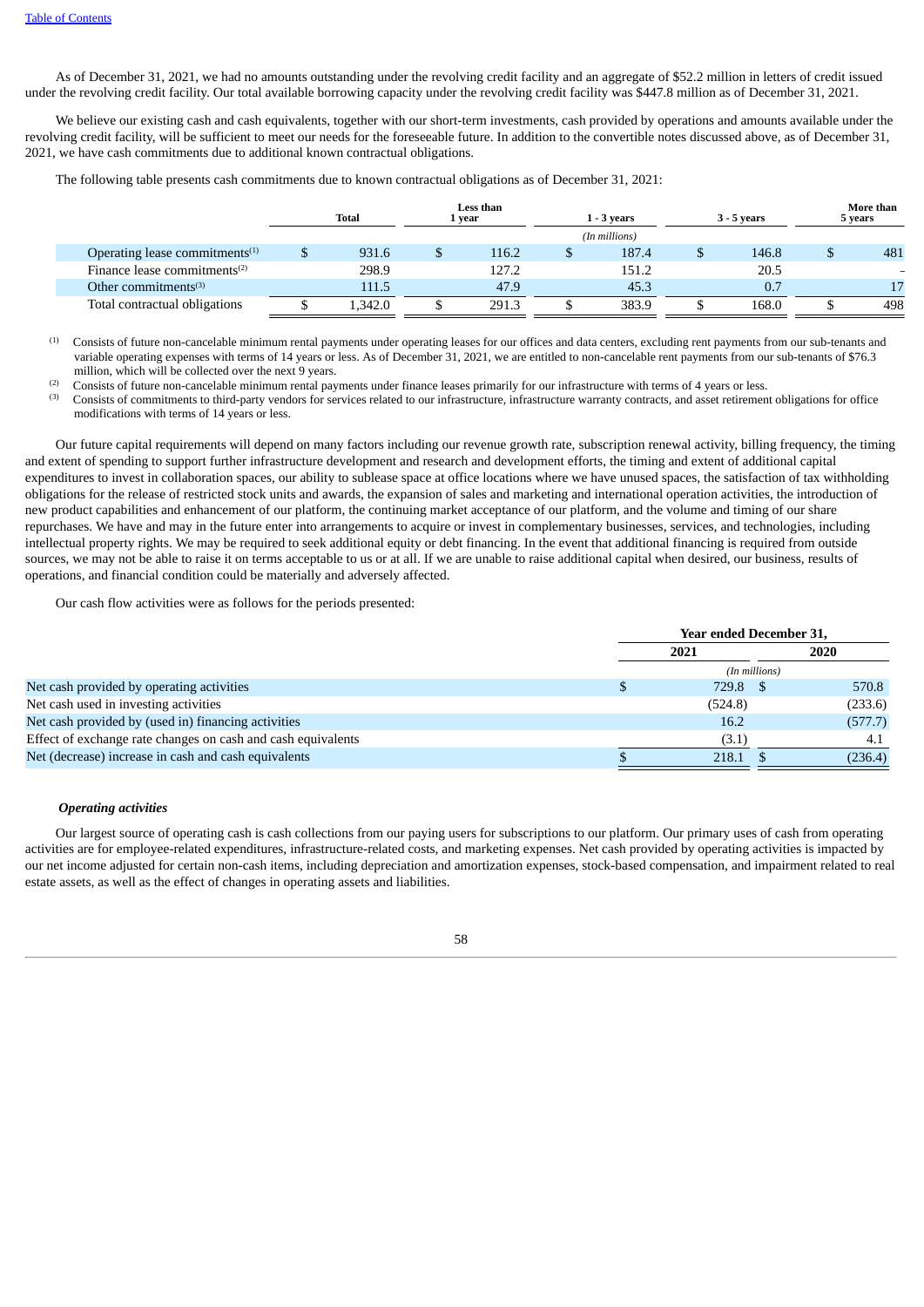For the year ended December 31, 2021, net cash provided by operating activities was \$729.8 million, which primarily consisted of our net income of \$335.8 million, adjusted for stock-based compensation expense of \$287.1 million, depreciation and amortization expenses of \$151.4 million, impairment related to real estate assets of \$31.3 million, and net cash outflow of \$93.9 million from operating assets and liabilities. The outflow from operating assets and liabilities was primarily due to the payment of our corporate bonus, key employee holdback payments related to the acquisition of HelloSign, and payment for partial termination of the headquarters head lease.

#### *Investing activities*

Net cash used in investing activities is primarily impacted by purchases of short-term investments, purchases of property and equipment to make improvements or modifications to existing and new office spaces, and for purchasing infrastructure equipment in co-location facilities that we directly lease and operate.

For the year ended December 31, 2021, net cash used in investing activities was \$524.8 million, which primarily related to \$396.1 million in net investment outflows, driven by the purchases of short-term investments, net of sales and maturities and \$140.0 million related to cash paid for acquisitions. Additionally, cash paid for capital expenditures during the period was \$22.1 million related to our office and datacenter build-outs.

#### *Financing activities*

Net cash used in financing activities is primarily impacted by cash used for repurchases of common stock, tax withholding obligations for the release of RSUs and RSAs, and principal payments on finance lease obligations for our infrastructure equipment. Additionally, in connection with the issuance of convertible senior notes, proceeds from the issuance of convertible notes, proceeds from the issuance of warrants, purchases of convertible senior note hedges, and debt issuance costs impacted net cash used in financing activities.

For the year ended December 31, 2021, net cash provided by financing activities was \$16.2 million, which primarily consisted of \$1,303.0 million in net proceeds from the 2026 Notes and 2028 Notes, offset by offering costs, and the concurrent Note Hedges and Warrants transaction, \$1,058.5 million for the repurchase of our common stock, \$124.8 million for the satisfaction of tax withholding obligations for the release of restricted stock units and awards, and \$110.4 million in principal payments on finance lease obligations.

#### **Significant Impacts of Stock-Based Compensation**

#### *Co-Founder Grants*

In December 2017, the Board of Directors approved a grant to the Company's co-founders of restricted stock awards ("RSAs") with respect to 14.7 million shares of Class A Common Stock in the aggregate (collectively, the "Co-Founder Grants"), of which 10.3 million RSAs were granted to Drew Houston, the Company's co-founder and Chief Executive Officer, and 4.4 million RSAs were granted to Arash Ferdowsi, the Company's co-founder and former director. These Co-Founder Grants have service-based, market-based, and performance-based vesting conditions. The Co-Founder Grants are excluded from Class A common stock issued and outstanding until the satisfaction of these vesting conditions. The Co-Founder Grants also provide the holders with certain stockholder rights, such as the right to vote the shares with the other holders of Class A common stock and a right to cumulative declared dividends.

In March 2020, one of the Company's co-founders, Mr. Ferdowsi, resigned as a member of the Board of Directors and as an officer of the Company. As of the date of Mr. Ferdowsi's resignation, none of the Stock Price Targets had been met, resulting in the forfeiture of all of his 4.4 million RSAs. As he did not provide the requisite service associated with the Co-Founder Grants, the Company reversed all stock-based compensation expense that had been recognized from the grant date through March 19, 2020. See Note 12, "Stockholders' (Deficit) Equity" for further information.

The Co-Founder Grants are eligible to vest over the ten-year period following the date the Company's shares of Class A common stock commenced trading on the Nasdaq Global Select Market in connection with the Company's IPO. The Co-Founder Grants comprise nine tranches that are eligible to vest based on the achievement of stock price goals, each of which are referred to as a Stock Price Target, measured over a consecutive thirty-day trading period during the Performance Period. The Performance Period began on January 1, 2019.

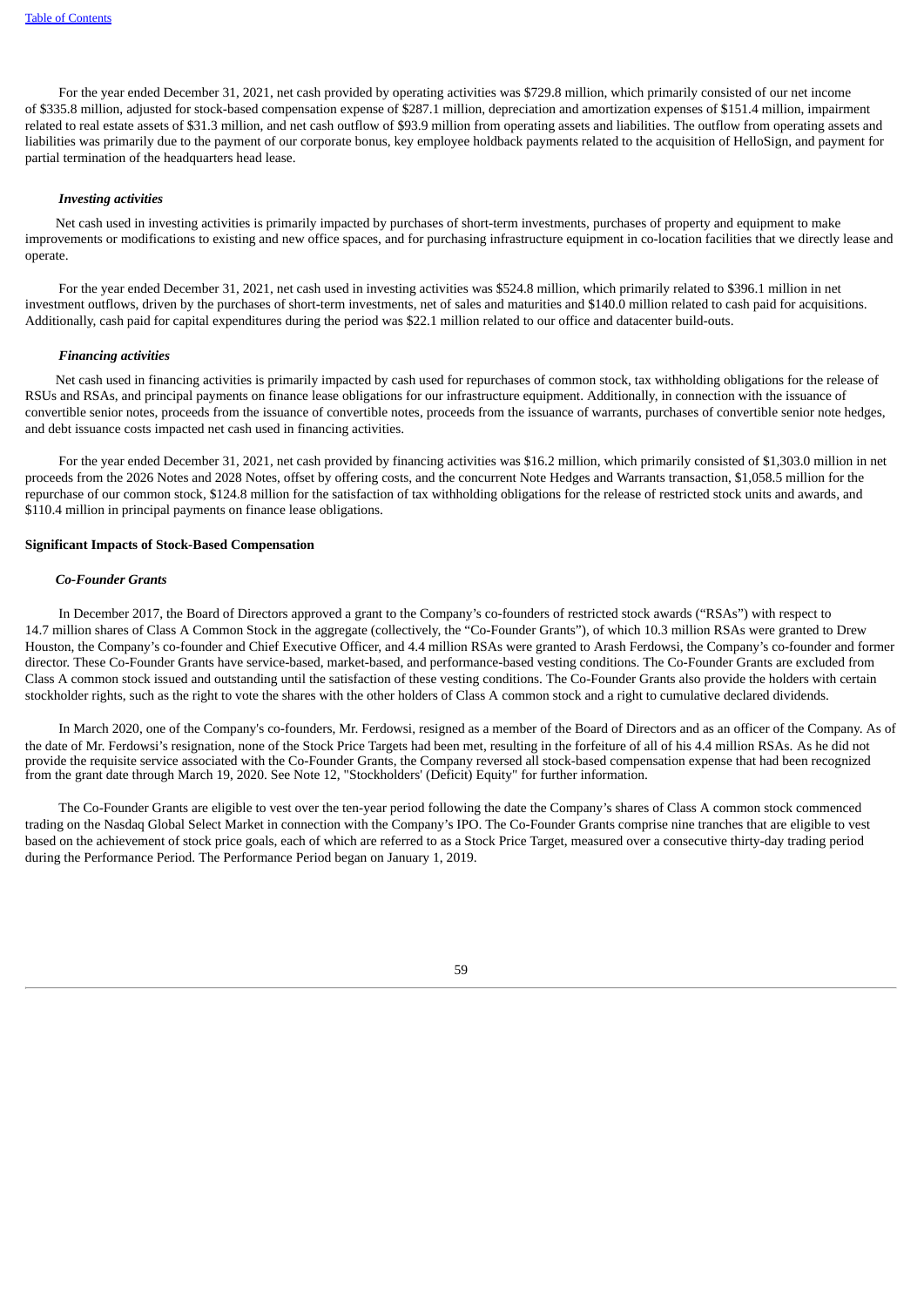| <b>Company Stock Price</b><br><b>Target</b> | <b>Shares Eligible to Vest for</b><br>Mr. Houston |
|---------------------------------------------|---------------------------------------------------|
| \$30.00                                     | 2,066,667                                         |
| \$37.50                                     | 1,033,334                                         |
| \$45.00                                     | 1,033,334                                         |
| \$52.50                                     | 1,033,333                                         |
| \$60.00                                     | 1,033,333                                         |
| \$67.50                                     | 1,033,333                                         |
| \$75.00                                     | 1,033,333                                         |
| \$82.50                                     | 1,033,333                                         |
| \$90.00                                     | 1,033,333                                         |
|                                             |                                                   |

During the first four years of the Performance Period, no more than 20% of the shares subject to each Co-Founder Grant would be eligible to vest in any calendar year. After the first four years, all shares are eligible to vest based on the achievement of the Stock Price Targets.

The Performance Vesting Condition for the Co-Founder Grants was satisfied on the date the Company's shares of Class A common stock commenced trading on the Nasdaq Global Select Market in connection with the Company's IPO, which was March 23, 2018.

The Stock Price Target for Mr. Houston's first tranche of the Co-Founder Grant was achieved in the third quarter of 2021. As a result, the first tranche of Mr. Houston's Co-Founder Grant, or 2.1 million shares of Class A common stock, vested in the fourth quarter of 2021. The stock-based compensation expense for Mr. Houston's Co-Founder Grant is recognized utilizing the accelerated attribution method, and therefore no incremental stock-based compensation was recognized. From time to time, directors, officers, and employees of the Company enter into 10b5-1 plans. Mr. Houston adopted a 10b5-1 plan in June 2021, pursuant to which a portion of the shares issued upon achievement of the performance targets under his Co-Founder Award (the "vested shares") were sold to satisfy income taxes related to the vesting of the Co-Founder Award and, as the Company's share price was below the share price established in Mr. Houston's 10b5-1 plan, the remainder of the vested shares were not sold. If the Company's share price reaches or exceeds the share price established in Mr. Houston's 10b5-1 plan prior to the date on which the term of such 10b5-1 plan expires, the remainder of the vested shares will be sold.

#### **Critical Accounting Estimates**

Our consolidated financial statements and the related notes thereto included elsewhere in this Annual Report on Form 10-K are prepared in accordance with generally accepted accounting principles, or GAAP, in the United States. The preparation of consolidated financial statements also requires us to make estimates and assumptions that affect the reported amounts of assets, liabilities, revenue, costs and expenses, and related disclosures. We base our estimates on historical experience and on various other assumptions that we believe to be reasonable under the circumstances. Actual results could differ significantly from the estimates made by management. To the extent that there are differences between our estimates and actual results, our future financial statement presentation, financial condition, results of operations, and cash flows will be affected.

While our significant accounting policies are more fully described in Note 1 "Description of the Business and Summarv of Significant Accounting Policies" to our Consolidated Financial Statements in Part II, Item 8 of this Annual Report on Form 10-K, we believe that the accounting policies described below involve a greater degree of judgment and estimation uncertainty.

#### *Business combinations*

Accounting for business combinations requires us to make significant estimates and assumptions. We allocate the purchase consideration to the tangible and intangible assets acquired and liabilities assumed based on their estimated fair values, with the excess recorded to goodwill. Purchase consideration includes assets transferred, liabilities assumed, and/or equity interests issued by us, all of which are measured at their fair value as of the date of acquisition. Critical estimates in valuing certain intangible assets include, but are not limited to, future expected cash flows, expected asset lives, and discount rates. The amounts and useful lives assigned to acquisition-related intangible assets impact the amount and timing of future amortization expense.

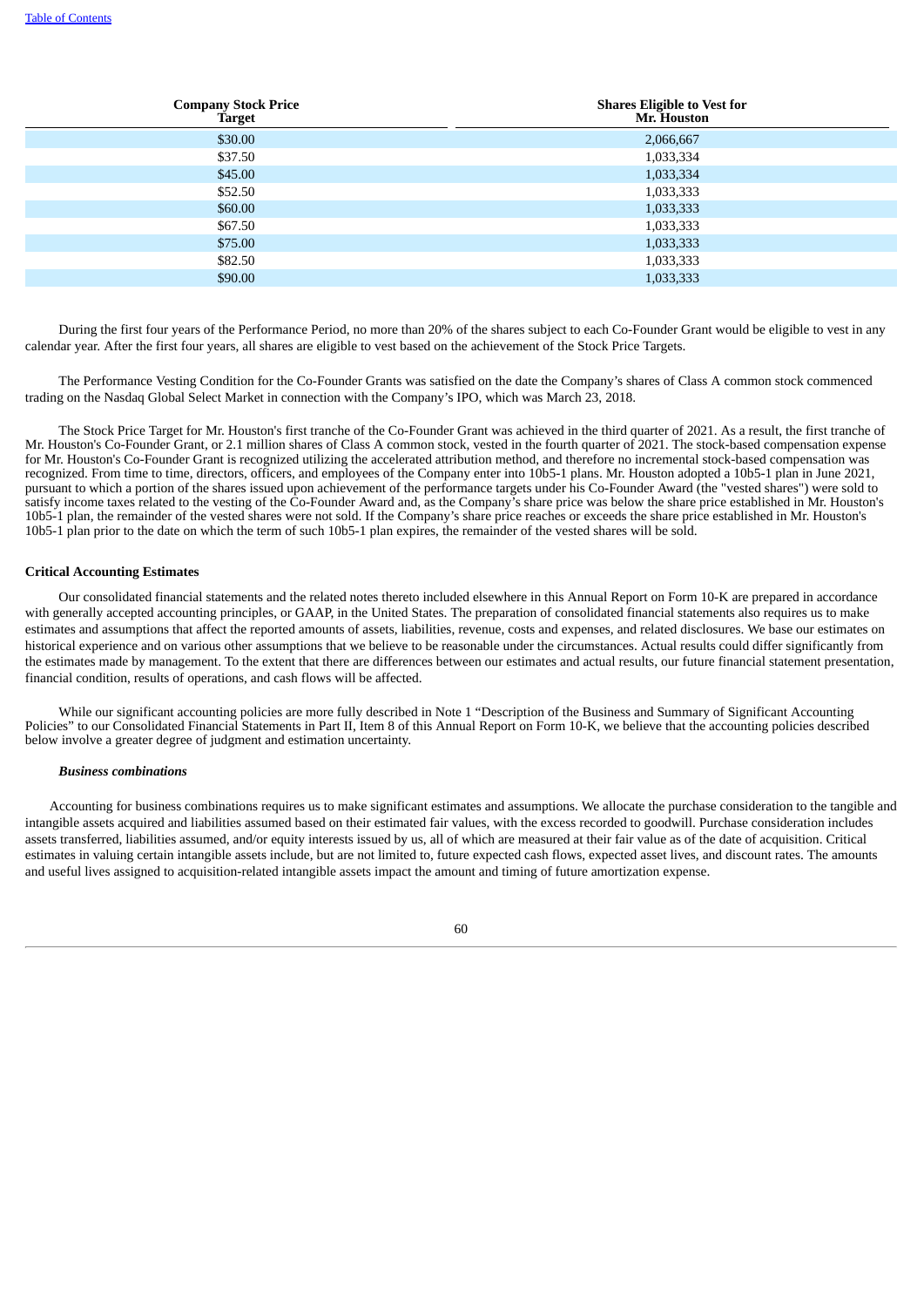During the measurement period, which is not to exceed one year from the acquisition date, we may record adjustments to the assets acquired and liabilities assumed, with the corresponding offset to goodwill. Upon the conclusion of the measurement period, any subsequent adjustments are recorded to earnings.

#### *Impairment related to real estate assets*

In accordance with ASC 360, Property, Plant, and Equipment ("ASC 360"), we evaluate our long-lived assets for impairment whenever events and circumstances indicate that the assets might be impaired. When the projected undiscounted cash flows estimated to be generated by those assets are less than their carrying amounts, the assets are adjusted to their estimated fair value and an impairment loss is recorded as a component of operating income.

In the fourth quarter of 2020, as a result of our Virtual First strategy, we reassessed our asset groupings and evaluated the recoverability of our right-ofuse and related lease assets, including leasehold improvements, furniture and fixtures, and computer equipment, and determined that the carrying value of the respective assets groups was not fully recoverable. As a result, we utilized discounted cash flow models to estimate the fair value of the assets groups and calculated the corresponding impairment loss. This review required the application of significant judgment in determining market participant assumptions.

During the year ended December 31, 2021, we continued to evaluate the recoverability of our real estate assets and made adjustments to market participant assumptions, primarily expected downtime prior to the commencement of future subleases, and recorded additional impairment losses.

#### *Income Taxes*

Deferred income tax balances reflect the effects of temporary differences between the financial reporting and tax bases of the Company's assets and liabilities using enacted tax rates expected to apply when taxes are actually paid or recovered. In addition, deferred tax assets are recorded for net operating loss and credit carryforwards.

A valuation allowance is provided against deferred tax assets unless it is more likely than not that they will be realized based on all available positive and negative evidence. Such evidence, which requires management's judgment, includes, but is not limited to, recent cumulative earnings or losses, expectations of future taxable income by taxing jurisdiction, and the carry-forward periods available for the utilization of deferred tax assets. To the extent sufficient positive evidence becomes available, we may release all or a portion of our valuation allowance in one or more future periods. A release of the valuation allowance, if any, would result in the recognition of certain deferred tax assets and a material income tax benefit for the period in which such release is recorded. Refer to Note 14, "Income Taxes" to the Consolidated Financial Statements in Part II, Item 8 of this Annual Report on Form 10-K for more information.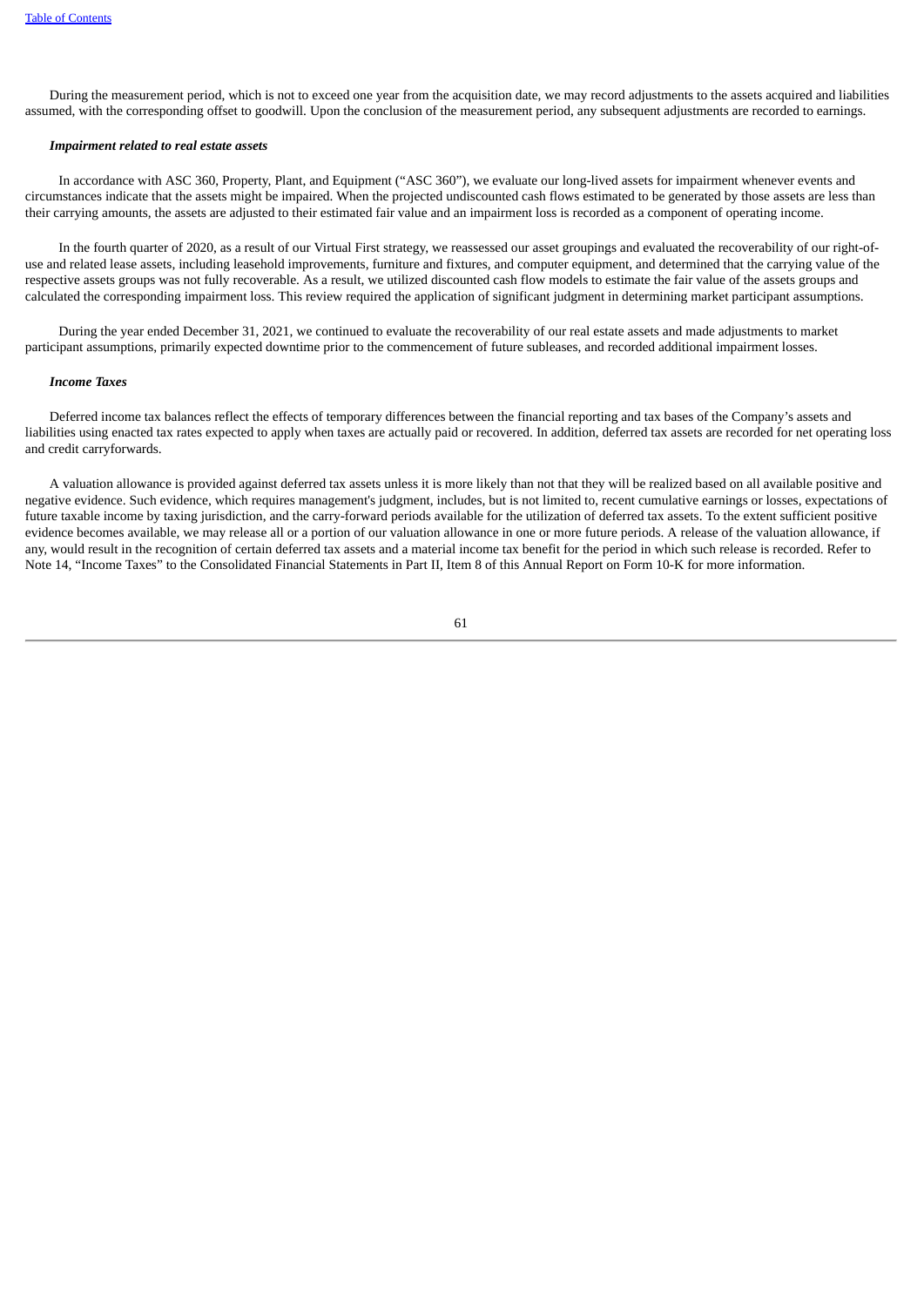#### **Recent Accounting Pronouncements**

See Note 1, "Description of the Business and Summary of Significant Accounting Policies" to our consolidated financial statements included elsewhere in this Annual Report on Form 10-K for recently adopted accounting pronouncements as of the date of this Annual Report on Form 10-K.

## **ITEM 7A. QUANTITATIVE AND QUALITATIVE DISCLOSURES ABOUT MARKET RISK**

#### *Interest rate risk*

We had cash and cash equivalents of \$533.0 million and short-term investments of \$1,185.1 million as of December 31, 2021. We hold our cash and cash equivalents and short-term investments for working capital purposes. Our cash, cash equivalents, and short-term investments consist primarily of cash, money market funds, corporate notes and obligations, U.S. Treasury securities, certificates of deposit, asset-backed securities, commercial paper, foreign government securities, U.S. agency obligations, supranational securities, and municipal securities. The primary objectives of our investment activities are the preservation of capital, the fulfillment of liquidity needs, and the control of cash and investments. We do not enter into investments for trading or speculative purposes. Due to the short-term nature of these instruments, we believe that we do not have any material exposure to changes in the fair value of our investment portfolio as a result of changes in interest rates. Decreases in interest rates, however, would reduce future interest income.

Any borrowings under the revolving credit facility bear interest at a variable rate tied to SOFR, the prime rate, or the federal funds effective rate. As of December 31, 2021, we had no amounts outstanding under the revolving credit facility. We do not have any other long-term debt or financial liabilities with floating interest rates that would subject us to interest rate fluctuations.

As of December 31, 2021, a hypothetical change in interest rates by 100 basis points would not have a significant impact on our cash and cash equivalents or the fair value of our investment portfolio.

#### *Foreign currency exchange risk*

Our results of operations and cash flows are subject to fluctuations due to changes in foreign currency exchange rates relative to U.S. dollars, our reporting currency.

Most of our revenue is generated in U.S. dollars, with the remainder generated in Euros, British pounds sterling, Australian dollars, Canadian dollars, and Japanese yen.

Our expenses are generally denominated in the currencies in which our operations are located, which are primarily the United States and, to a lesser extent, Europe and Asia. The functional currency of Dropbox International Unlimited, our international headquarters and largest international entity, is denominated in U.S. dollars. Our results of operations and cash flows are, therefore, subject to fluctuations due to changes in foreign currency exchange rates in ways that are unrelated to our operating performance.

As exchange rates may fluctuate significantly between periods, revenue and operating expenses, when converted into U.S. dollars, may also experience significant fluctuations between periods. Volatile market conditions arising from the COVID-19 pandemic have and may in the future result in significant changes in exchange rates, and in particular a weakening of foreign currencies relative to the U.S. dollar has and may in the future negatively affect our revenue expressed in U.S. dollars. Historically, a majority of our revenue and operating expenses have been denominated in U.S. dollars, Euros, and British pounds sterling. Although we are impacted by the exchange rate movements from a number of currencies relative to the U.S. dollar, our results of operations are particularly impacted by fluctuations in the U.S. dollar-Euro and U.S. dollar-British pounds sterling exchange rates. In the year ended December 31, 2021, 30% of our sales were denominated in currencies other than U.S. dollars. Our expenses, by contrast, are primarily denominated in U.S. dollars. As a result, any increase in the value of the U.S. dollar against these foreign currencies could cause our revenue to decline relative to our costs, thereby decreasing our margins.

We recorded \$1.8 million losses and \$2.9 million gains in net foreign currency transactions in the years ended December 31, 2021 and 2020, respectively. A hypothetical 10% change in foreign currency rates would not have resulted in material gains or losses for the years ended December 31, 2021 and 2020.

To date, we have not engaged in any hedging activities. As our international operations grow, we will continue to reassess our approach to managing risks relating to fluctuations in currency rates.

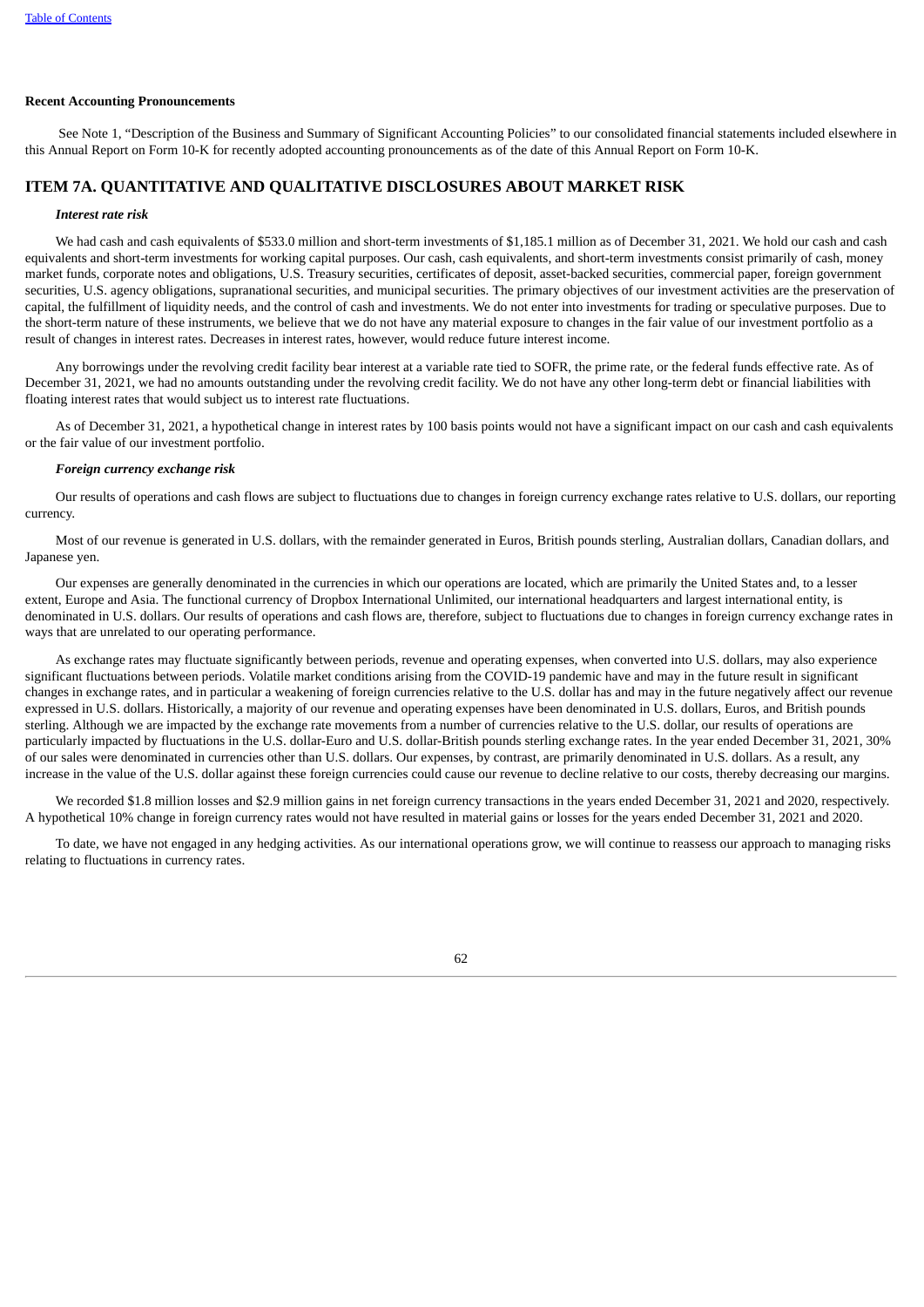## **ITEM 8. FINANCIAL STATEMENTS AND SUPPLEMENTARY DATA DROPBOX, INC. INDEX TO CONSOLIDATED FINANCIAL STATEMENTS**

<span id="page-63-0"></span>

|                                                                        | Page      |
|------------------------------------------------------------------------|-----------|
| Report of Independent Registered Public Accounting Firm (PCAOB ID: 42) | <u>64</u> |
| <b>Consolidated Balance Sheets</b>                                     | 67        |
| <b>Consolidated Statements of Operations</b>                           | 68        |
| <b>Consolidated Statements of Comprehensive Income (Loss)</b>          | 69        |
| <b>Consolidated Statements of Stockholders' (Deficit) Equity</b>       | 70        |
| <b>Consolidated Statements of Cash Flows</b>                           |           |
| <b>Notes to Consolidated Financial Statements</b>                      |           |
|                                                                        |           |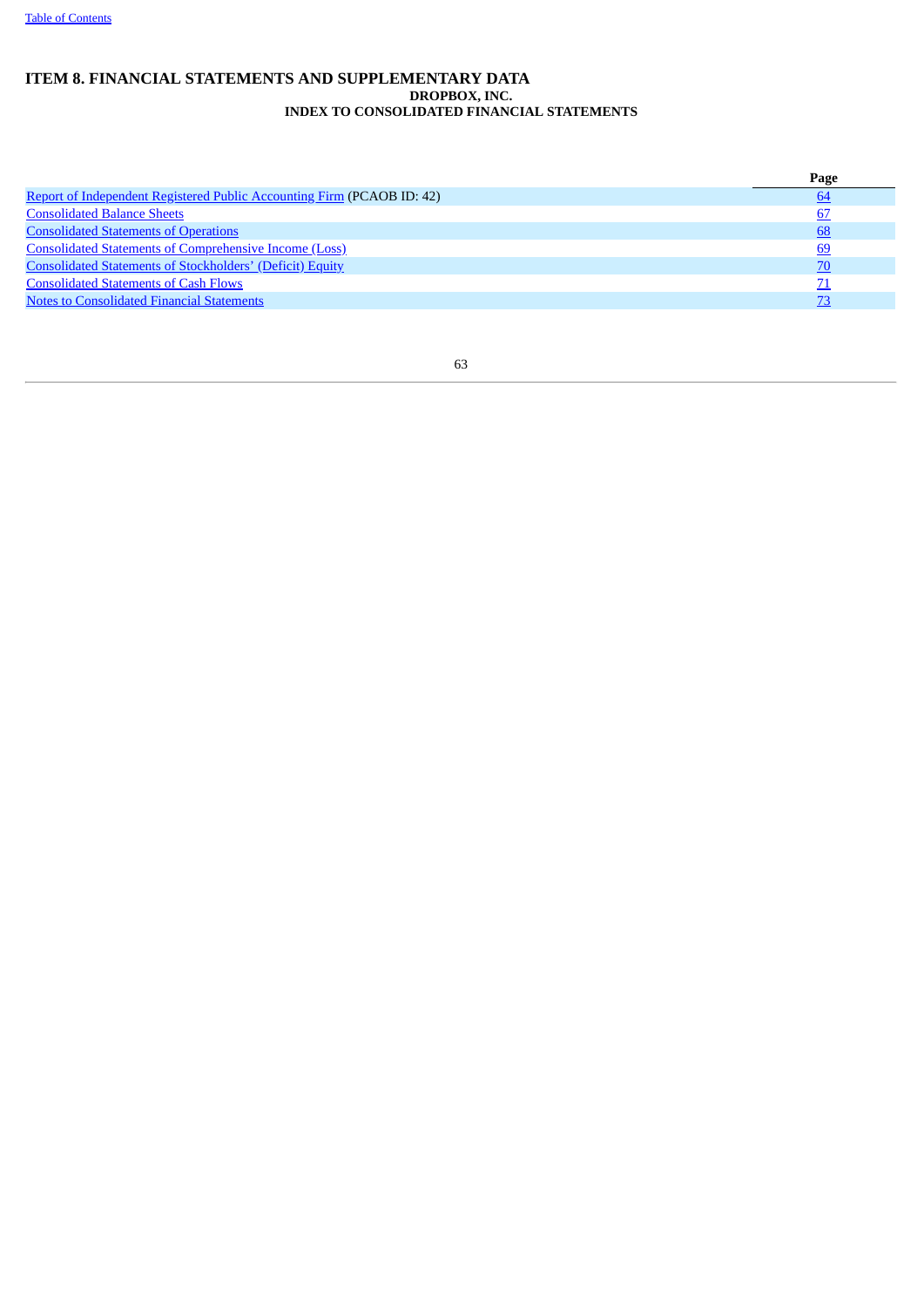## **REPORT OF INDEPENDENT REGISTERED PUBLIC ACCOUNTING FIRM**

To the Stockholders and the Board of Directors of Dropbox, Inc.

#### **Opinion on the Financial Statements**

We have audited the accompanying consolidated balance sheets of Dropbox, Inc. (the Company) as of December 31, 2021 and 2020, the related consolidated statements of operations, comprehensive income (loss), stockholders' (deficit) equity and cash flows for each of the three years in the period ended December 31, 2021, and the related notes (collectively referred to as the "consolidated financial statements"). In our opinion, the consolidated financial statements present fairly, in all material respects, the financial position of the Company at December 31, 2021 and 2020, and the results of its operations and its cash flows for each of the three years in the period ended December 31, 2021, in conformity with U.S. generally accepted accounting principles.

We also have audited, in accordance with the standards of the Public Company Accounting Oversight Board (United States) (PCAOB), the Company's internal control over financial reporting as of December 31, 2021, based on criteria established in Internal Control-Integrated Framework issued by the Committee of Sponsoring Organizations of the Treadway Commission (2013 framework) and our report dated February 18, 2022 expressed an unqualified opinion thereon.

#### **Basis for Opinion**

These financial statements are the responsibility of the Company's management. Our responsibility is to express an opinion on the Company's financial statements based on our audits. We are a public accounting firm registered with the PCAOB and are required to be independent with respect to the Company in accordance with the U.S. federal securities laws and the applicable rules and regulations of the Securities and Exchange Commission and the PCAOB.

We conducted our audits in accordance with the standards of the PCAOB. Those standards require that we plan and perform the audit to obtain reasonable assurance about whether the financial statements are free of material misstatement, whether due to error or fraud. Our audits included performing procedures to assess the risks of material misstatement of the financial statements, whether due to error or fraud, and performing procedures that respond to those risks. Such procedures included examining, on a test basis, evidence regarding the amounts and disclosures in the financial statements. Our audits also included evaluating the accounting principles used and significant estimates made by management, as well as evaluating the overall presentation of the financial statements. We believe that our audits provide a reasonable basis for our opinion.

## **Critical Audit Matters**

The critical audit matters communicated below are matters arising from the current period audit of the financial statements that were communicated or required to be communicated to the audit committee and that: (1) relate to accounts or disclosures that are material to the financial statements and (2) involved our especially challenging, subjective or complex judgments. The communication of critical audit matters does not alter in any way our opinion on the consolidated financial statements, taken as a whole, and we are not, by communicating the critical audit matters below, providing separate opinions on the critical audit matters or on the accounts or disclosures to which they relate.

#### *Revenue from Contracts with Customers*

*Description of the Matter* As described in Note 1 to the consolidated financial statements, the Company derives its revenue from subscription fees from customers for access to its platform, which it recognizes ratably over the related contractual term. The Company's revenue recognition process involves several applications responsible for the initiation, processing, and recording of transactions from the Company's various sales channels, and the calculation of revenue in accordance with the Company's accounting policy.

> Auditing the Company's accounting for revenue from contracts with customers was challenging and complex due to the high volume of individually-low-monetary-value transactions, dependency on the effective design and operation of multiple applications, some of which are specifically designed for the Company's business, and the use of multiple data sources in the revenue recognition process.

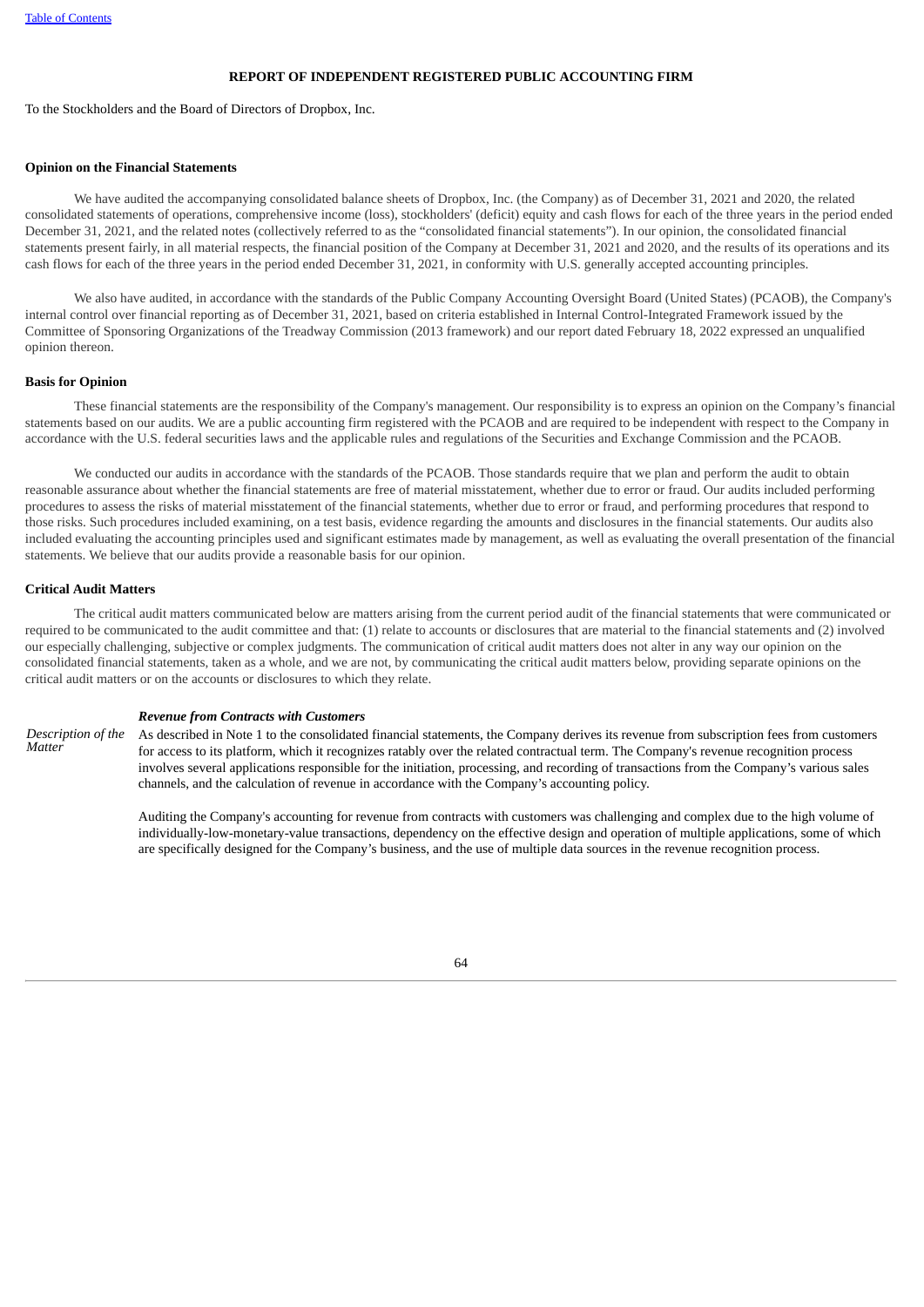How We Addressed We obtained an understanding, evaluated the design, and tested the operating effectiveness of internal controls over the Company's *the Matter in Our Audit* accounting for revenue from contracts with customers. For example, with the assistance of IT professionals, we tested the controls over the initiation and billing of new and recurring subscriptions, the provisioning of customers, and the Company's cash to billings reconciliation process. We also tested the controls related to the key application interfaces between the provisioning, billing, and accounting systems, which included controls related to access to the relevant applications and data and changes to the relevant systems and interfaces, as well as controls over the configuration of the relevant applications.

> To test the Company's accounting for revenue from contracts with customers, we performed substantive audit procedures that included, among others, testing on a sample basis the completeness and accuracy of the underlying data within the Company's billing system, performing data analytics by extracting data from the system to evaluate the completeness and accuracy of recorded revenue and deferred revenue amounts, tracing a sample of sales transactions to source data, and testing a sample of cash to billings reconciliations.

#### *Accounting for Acquisition of DocSend, Inc.*

*Description of the Matter* As disclosed in Note 5 to the consolidated financial statements, on March 22, 2021, the Company completed its acquisition of DocSend, Inc. for total consideration of \$131.8M. The transaction was accounted for as a business combination in accordance with ASC 805.

> Auditing the Company's accounting for its acquisition of DocSend, Inc. was complex due to the significant estimation required by management to determine the fair value of the acquired customer relationship (\$8.1M) and developed technology (\$11.5M) intangible assets. The Company applied the multi-period excess earnings method to value the customer relationship intangible asset and applied the relief from royalty method to value the developed technology intangible asset. These methods required the development of certain key assumptions, including discount rates, projected revenue growth rates, costs and expenses as a percentage of revenue, and customer attrition rates. These assumptions, taken together, have a significant effect on the estimated fair value of the acquired intangible assets, and could be impacted by future economic and market conditions.

How We Addressed We obtained an understanding, evaluated the design, and tested the operating effectiveness of internal controls over the Company's *the Matter in Our Audit* accounting for business combinations. For example, we tested the controls over the recognition and determination of the fair value of acquired intangible assets, including the development and review of the valuation models and underlying assumptions used to develop such estimates.

> We reviewed historical results and performed inquiries to validate the completeness of the identified intangible assets. To test the fair value of the customer relationship and developed technology intangible assets, we performed substantive audit procedures that included, among others, involving our valuation specialists to assist with our evaluation of the Company's selection of valuation methodologies, testing the significant assumptions used to develop the prospective financial information, and testing the completeness and accuracy of the underlying data supporting the significant assumptions and estimates. For example, we compared the significant assumptions to current industry, market and economic trends, and to the historical results of the acquired business. Specifically, when assessing the key assumptions, we focused on discount rates, projected revenue growth rates, costs and expenses as a percentage of revenue, and customer attrition rates.

/s/ Ernst & Young LLP

We have served as the Company's auditor since 2013.

San Francisco, California February 18, 2022

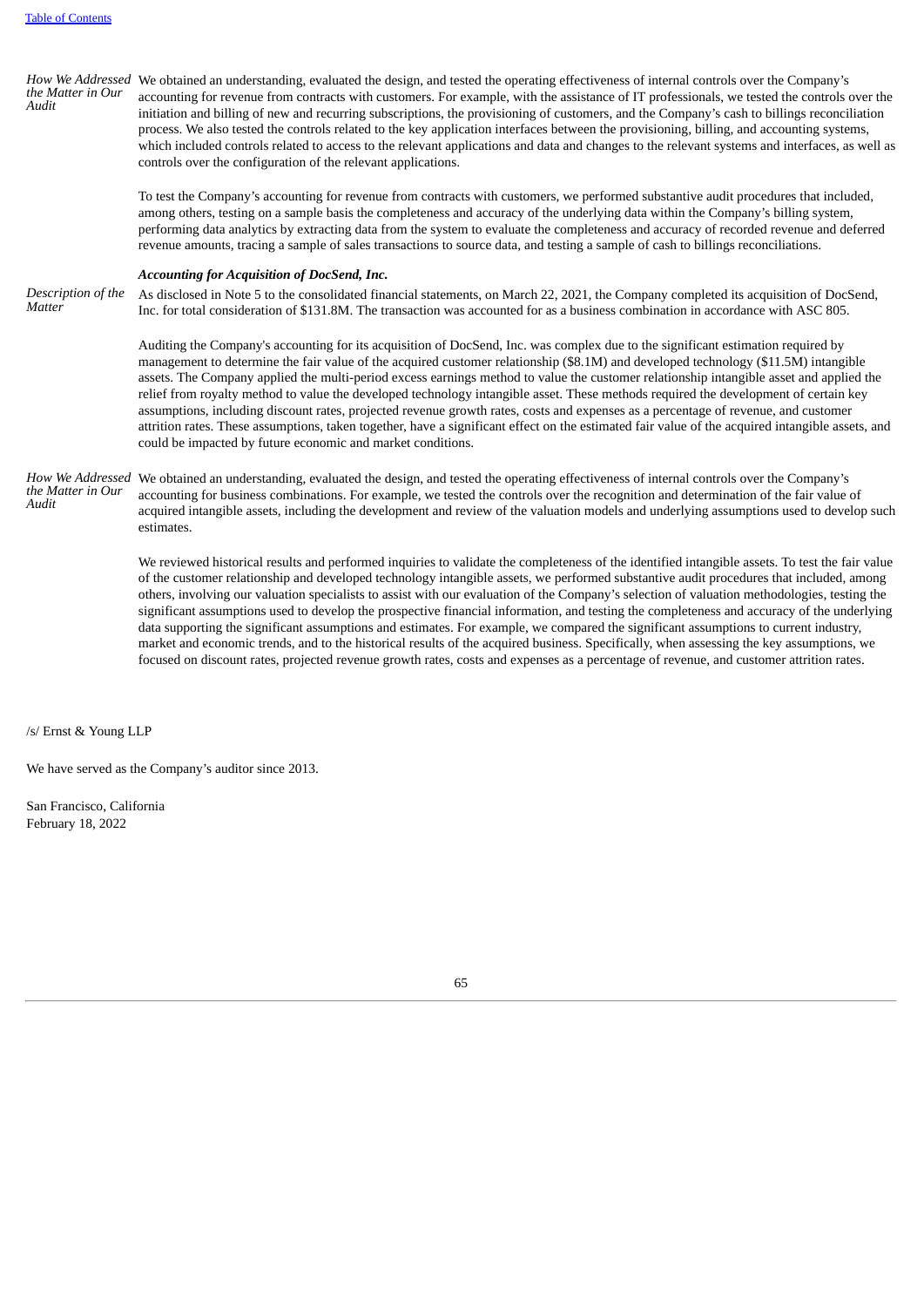### **REPORT OF INDEPENDENT REGISTERED PUBLIC ACCOUNTING FIRM**

To the Stockholders and the Board of Directors of Dropbox, Inc.

## **Opinion on Internal Control Over Financial Reporting**

We have audited Dropbox, Inc.'s internal control over financial reporting as of December 31, 2021, based on criteria established in Internal Control— Integrated Framework issued by the Committee of Sponsoring Organizations of the Treadway Commission (2013 framework) (the COSO criteria). In our opinion, Dropbox, Inc. (the Company) maintained, in all material respects, effective internal control over financial reporting as of December 31, 2021, based on the COSO criteria.

We also have audited, in accordance with the standards of the Public Company Accounting Oversight Board (United States) (PCAOB), the consolidated balance sheets of the Company as of December 31, 2021 and 2020, the related consolidated statements of operations, comprehensive income (loss), stockholders' (deficit) equity and cash flows for each of the three years in the period ended December 31, 2021, and the related notes and our report dated February 18, 2022 expressed an unqualified opinion thereon.

#### **Basis for Opinion**

The Company's management is responsible for maintaining effective internal control over financial reporting and for its assessment of the effectiveness of internal control over financial reporting included in the accompanying Management's Report on Internal Control Over Financial Reporting. Our responsibility is to express an opinion on the Company's internal control over financial reporting based on our audit. We are a public accounting firm registered with the PCAOB and are required to be independent with respect to the Company in accordance with the U.S. federal securities laws and the applicable rules and regulations of the Securities and Exchange Commission and the PCAOB.

We conducted our audit in accordance with the standards of the PCAOB. Those standards require that we plan and perform the audit to obtain reasonable assurance about whether effective internal control over financial reporting was maintained in all material respects.

Our audit included obtaining an understanding of internal control over financial reporting, assessing the risk that a material weakness exists, testing and evaluating the design and operating effectiveness of internal control based on the assessed risk, and performing such other procedures as we considered necessary in the circumstances. We believe that our audit provides a reasonable basis for our opinion.

## **Definition and Limitations of Internal Control Over Financial Reporting**

A company's internal control over financial reporting is a process designed to provide reasonable assurance regarding the reliability of financial reporting and the preparation of financial statements for external purposes in accordance with generally accepted accounting principles. A company's internal control over financial reporting includes those policies and procedures that (1) pertain to the maintenance of records that, in reasonable detail, accurately and fairly reflect the transactions and dispositions of the assets of the company; (2) provide reasonable assurance that transactions are recorded as necessary to permit preparation of financial statements in accordance with generally accepted accounting principles, and that receipts and expenditures of the company are being made only in accordance with authorizations of management and directors of the company; and (3) provide reasonable assurance regarding prevention or timely detection of unauthorized acquisition, use, or disposition of the company's assets that could have a material effect on the financial statements.

Because of its inherent limitations, internal control over financial reporting may not prevent or detect misstatements. Also, projections of any evaluation of effectiveness to future periods are subject to the risk that controls may become inadequate because of changes in conditions, or that the degree of compliance with the policies or procedures may deteriorate.

/s/ Ernst & Young LLP

<span id="page-66-0"></span>San Francisco, California February 18, 2022

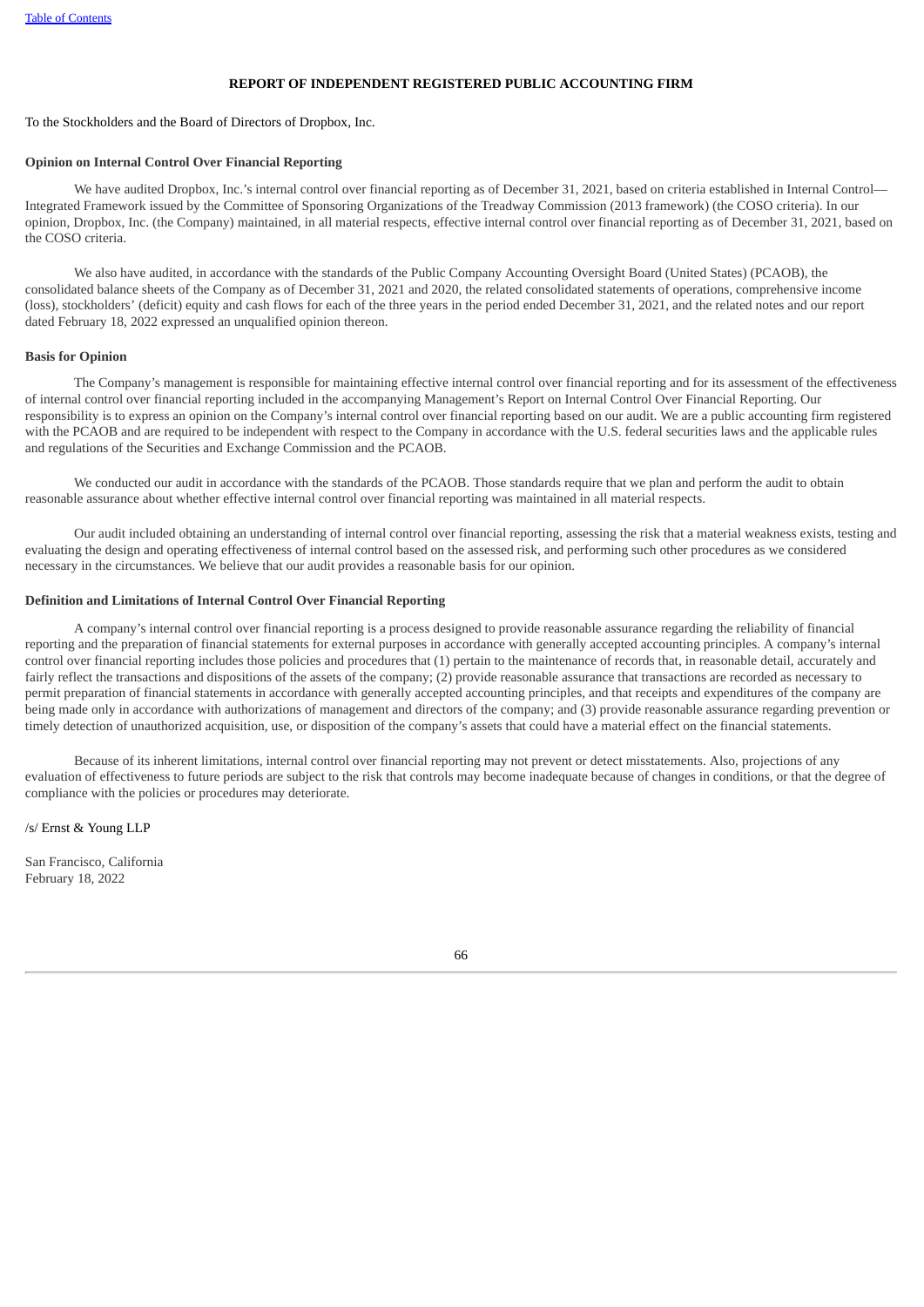# **DROPBOX, INC. CONSOLIDATED BALANCE SHEETS**

*(In millions, except for par value)*

|                                                                                                                                                                                                                                                                                                                                                                                                                                                                                                                                                                                                                                                                     |      | As of December 31, |              |           |
|---------------------------------------------------------------------------------------------------------------------------------------------------------------------------------------------------------------------------------------------------------------------------------------------------------------------------------------------------------------------------------------------------------------------------------------------------------------------------------------------------------------------------------------------------------------------------------------------------------------------------------------------------------------------|------|--------------------|--------------|-----------|
|                                                                                                                                                                                                                                                                                                                                                                                                                                                                                                                                                                                                                                                                     |      | 2021               |              | 2020      |
| Assets                                                                                                                                                                                                                                                                                                                                                                                                                                                                                                                                                                                                                                                              |      |                    |              |           |
| Current assets:                                                                                                                                                                                                                                                                                                                                                                                                                                                                                                                                                                                                                                                     |      |                    |              |           |
| Cash and cash equivalents                                                                                                                                                                                                                                                                                                                                                                                                                                                                                                                                                                                                                                           | \$   | 533.0              | $^{\circ}$   | 314.9     |
| Short-term investments                                                                                                                                                                                                                                                                                                                                                                                                                                                                                                                                                                                                                                              |      | 1,185.1            |              | 806.4     |
| Trade and other receivables, net                                                                                                                                                                                                                                                                                                                                                                                                                                                                                                                                                                                                                                    |      | 49.6               |              | 43.4      |
| Prepaid expenses and other current assets                                                                                                                                                                                                                                                                                                                                                                                                                                                                                                                                                                                                                           |      | 82.1               |              | 62.8      |
| Total current assets                                                                                                                                                                                                                                                                                                                                                                                                                                                                                                                                                                                                                                                |      | 1,849.8            |              | 1,227.5   |
| Property and equipment, net                                                                                                                                                                                                                                                                                                                                                                                                                                                                                                                                                                                                                                         |      | 322.0              |              | 338.7     |
| Operating lease right-of-use asset                                                                                                                                                                                                                                                                                                                                                                                                                                                                                                                                                                                                                                  |      | 413.9              |              | 470.5     |
| Intangible assets, net                                                                                                                                                                                                                                                                                                                                                                                                                                                                                                                                                                                                                                              |      | 53.6               |              | 33.5      |
| Goodwill                                                                                                                                                                                                                                                                                                                                                                                                                                                                                                                                                                                                                                                            |      | 356.6              |              | 236.9     |
| Other assets                                                                                                                                                                                                                                                                                                                                                                                                                                                                                                                                                                                                                                                        |      | 95.4               |              | 80.1      |
| Total assets                                                                                                                                                                                                                                                                                                                                                                                                                                                                                                                                                                                                                                                        | \$   | 3,091.3            | \$           | 2,387.2   |
| Liabilities and stockholders' (deficit) equity                                                                                                                                                                                                                                                                                                                                                                                                                                                                                                                                                                                                                      |      |                    |              |           |
| Current liabilities:                                                                                                                                                                                                                                                                                                                                                                                                                                                                                                                                                                                                                                                |      |                    |              |           |
| Accounts payable                                                                                                                                                                                                                                                                                                                                                                                                                                                                                                                                                                                                                                                    | \$   | 25.7               | - \$         | 18.7      |
| Accrued and other current liabilities                                                                                                                                                                                                                                                                                                                                                                                                                                                                                                                                                                                                                               |      | 140.8              |              | 156.7     |
| Accrued compensation and benefits                                                                                                                                                                                                                                                                                                                                                                                                                                                                                                                                                                                                                                   |      | 139.1              |              | 113.6     |
| Operating lease liability                                                                                                                                                                                                                                                                                                                                                                                                                                                                                                                                                                                                                                           |      | 78.3               |              | 88.7      |
| Finance lease obligation                                                                                                                                                                                                                                                                                                                                                                                                                                                                                                                                                                                                                                            |      | 120.4              |              | 99.6      |
| Deferred revenue                                                                                                                                                                                                                                                                                                                                                                                                                                                                                                                                                                                                                                                    |      | 671.5              |              | 610.5     |
| Total current liabilities                                                                                                                                                                                                                                                                                                                                                                                                                                                                                                                                                                                                                                           |      | 1,175.8            |              | 1,087.8   |
| Operating lease liability, non-current                                                                                                                                                                                                                                                                                                                                                                                                                                                                                                                                                                                                                              |      | 632.0              |              | 759.6     |
| Finance lease liability, non-current                                                                                                                                                                                                                                                                                                                                                                                                                                                                                                                                                                                                                                |      | 167.7              |              | 171.6     |
| Convertible senior notes, net, non-current                                                                                                                                                                                                                                                                                                                                                                                                                                                                                                                                                                                                                          |      | 1,370.3            |              |           |
| Other non-current liabilities                                                                                                                                                                                                                                                                                                                                                                                                                                                                                                                                                                                                                                       |      | 39.4               |              | 34.4      |
| <b>Total liabilities</b>                                                                                                                                                                                                                                                                                                                                                                                                                                                                                                                                                                                                                                            |      | 3,385.2            |              | 2,053.4   |
| Commitments and contingencies (Note 10)                                                                                                                                                                                                                                                                                                                                                                                                                                                                                                                                                                                                                             |      |                    |              |           |
| Stockholders' (deficit) equity:                                                                                                                                                                                                                                                                                                                                                                                                                                                                                                                                                                                                                                     |      |                    |              |           |
|                                                                                                                                                                                                                                                                                                                                                                                                                                                                                                                                                                                                                                                                     |      |                    |              |           |
| Convertible preferred stock, \$0,00001 par value; no shares authorized, issued and outstanding as of<br>December 31, 2021; no shares authorized, issued and outstanding as of December 31, 2020                                                                                                                                                                                                                                                                                                                                                                                                                                                                     |      |                    |              |           |
| Preferred stock, \$0.00001 par value; 240.0 shares authorized and no shares issued and outstanding as of<br>December 31, 2021; 240.0 shares authorized and no shares issued and outstanding as of December 31,<br>2020                                                                                                                                                                                                                                                                                                                                                                                                                                              |      |                    |              |           |
| Common stock, \$0.00001 par value; Class A common stock - 2,400.0 shares authorized and 292.7 shares<br>issued and outstanding as of December 31, 2021; 2,400.0 shares authorized and 322.3 shares issued and<br>outstanding as of December 31, 2020; Class B common stock - 475.0 shares authorized and 82.8 shares<br>issued and outstanding as of December 31, 2021; 475.0 shares authorized and 83.5 issued and outstanding<br>as of December 31, 2020; Class C common stock - 800.0 shares authorized and no shares issues and<br>outstanding as of December 31, 2021; 800.0 shares authorized and no shares issued and outstanding as of<br>December 31, 2020 |      |                    |              |           |
| Additional paid-in capital                                                                                                                                                                                                                                                                                                                                                                                                                                                                                                                                                                                                                                          |      | 2,448.1            |              | 2,564.3   |
| Accumulated deficit                                                                                                                                                                                                                                                                                                                                                                                                                                                                                                                                                                                                                                                 |      | (2,739.4)          |              | (2,241.4) |
| Accumulated other comprehensive (loss) income                                                                                                                                                                                                                                                                                                                                                                                                                                                                                                                                                                                                                       |      | (2.6)              |              | 10.9      |
| Total stockholders' (deficit) equity                                                                                                                                                                                                                                                                                                                                                                                                                                                                                                                                                                                                                                |      | (293.9)            |              | 333.8     |
| Total liabilities and stockholders' (deficit) equity                                                                                                                                                                                                                                                                                                                                                                                                                                                                                                                                                                                                                | $\$$ | 3,091.3            | $\mathbb{S}$ | 2,387.2   |
|                                                                                                                                                                                                                                                                                                                                                                                                                                                                                                                                                                                                                                                                     |      |                    |              |           |

<span id="page-67-0"></span>*See accompanying Notes to Consolidated Financial Statements.*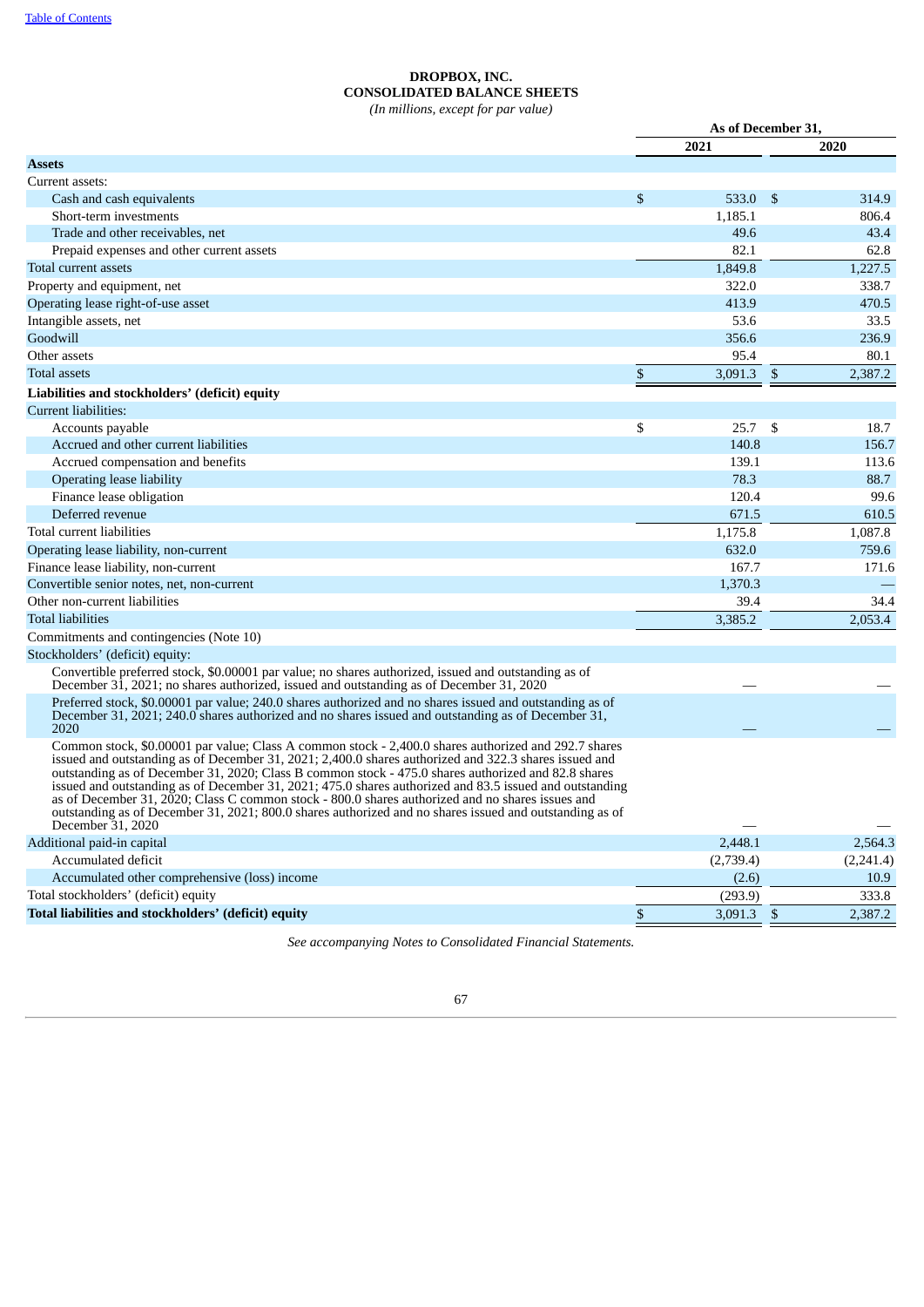## **DROPBOX, INC. CONSOLIDATED STATEMENTS OF OPERATIONS** *(In millions, except per share data)*

|                                                                                                                       | Year ended December 31, |              |     |              |    |         |  |
|-----------------------------------------------------------------------------------------------------------------------|-------------------------|--------------|-----|--------------|----|---------|--|
|                                                                                                                       |                         | 2021         |     | 2020         |    | 2019    |  |
| Revenue                                                                                                               | \$                      | $2,157.9$ \$ |     | $1,913.9$ \$ |    | 1,661.3 |  |
| Cost of revenue <sup><math>(1)</math></sup>                                                                           |                         | 444.2        |     | 414.6        |    | 411.0   |  |
| Gross profit                                                                                                          |                         | 1,713.7      |     | 1,499.3      |    | 1,250.3 |  |
| Operating expenses $(1)$ :                                                                                            |                         |              |     |              |    |         |  |
| Research and development                                                                                              |                         | 755.9        |     | 727.5        |    | 662.1   |  |
| Sales and marketing                                                                                                   |                         | 427.5        |     | 422.8        |    | 423.3   |  |
| General and administrative                                                                                            |                         | 224.6        |     | 227.8        |    | 245.4   |  |
| Impairment related to real estate assets $^{(2)}$                                                                     |                         | 31.3         |     | 398.2        |    |         |  |
| Total operating expenses                                                                                              |                         | 1,439.3      |     | 1,776.3      |    | 1,330.8 |  |
| Income (loss) from operations                                                                                         |                         | 274.4        |     | (277.0)      |    | (80.5)  |  |
| Interest (expense) income, net                                                                                        |                         | (5.2)        |     | 1.7          |    | 12.5    |  |
| Other income, net                                                                                                     |                         | 30.1         |     | 25.1         |    | 16.0    |  |
| Income (loss) before income taxes                                                                                     |                         | 299.3        |     | (250.2)      |    | (52.0)  |  |
| Benefit from (provision for) income taxes $^{(3)}$                                                                    |                         | 36.5         |     | (6.1)        |    | (0.7)   |  |
| Net income (loss)                                                                                                     |                         | 335.8        | \$  | (256.3)      | -S | (52.7)  |  |
| Net income (loss) per share-basic and diluted:                                                                        |                         |              |     |              |    |         |  |
| Basic net income (loss) per share                                                                                     |                         | 0.87         | \$. | (0.62)       |    | (0.13)  |  |
| Diluted net income (loss) per share                                                                                   |                         | 0.85         |     | (0.62)       |    | (0.13)  |  |
| Weighted-average shares used in computing net income (loss) per share<br>attributable to common stockholders, basic   | S                       | 388.0        | \$  | 414.3        | -S | 411.6   |  |
| Weighted-average shares used in computing net income (loss) per share<br>attributable to common stockholders, diluted |                         | 395.8        |     | 414.3        |    | 411.6   |  |

Includes stock-based compensation as follows (in millions): (1)

|                                           |           | Year ended December 31, |       |  |  |  |  |  |  |  |
|-------------------------------------------|-----------|-------------------------|-------|--|--|--|--|--|--|--|
|                                           | 2021      | 2020                    | 2019  |  |  |  |  |  |  |  |
| Cost of revenue                           | 23.2<br>D | 17.1                    | 15.8  |  |  |  |  |  |  |  |
| Research and development                  | 190.1     | 174.1                   | 147.6 |  |  |  |  |  |  |  |
| Sales and marketing                       | 25.0      | 33.7                    | 31.4  |  |  |  |  |  |  |  |
| General and administrative <sup>(4)</sup> | 48.8      | 36.6                    | 66.4  |  |  |  |  |  |  |  |

Includes impairment charges related to real estate assets as a result of our decision to shift to a Virtual First work model. See Note 9 "Leases" for further information. (2)

Fourth quarter and full-year 2021 GAAP net income was impacted by a \$38.1 million one-time income tax benefit from the release of a valuation allowance on our Irish deferred tax assets. (3)

<span id="page-68-0"></span>On March 19, 2020, one of the Company's co-founders resigned as a member of the board and as an officer of the Company, resulting in the reversal of \$23.8 million in stock-based compensation expense. Of the total amount reversed, \$21.5 million related to expense recognized prior to December 31, 2019. See Note 12 "Stockholders' (Deficit) Equity" for further information. (4)

*See accompanying Notes to Consolidated Financial Statements.*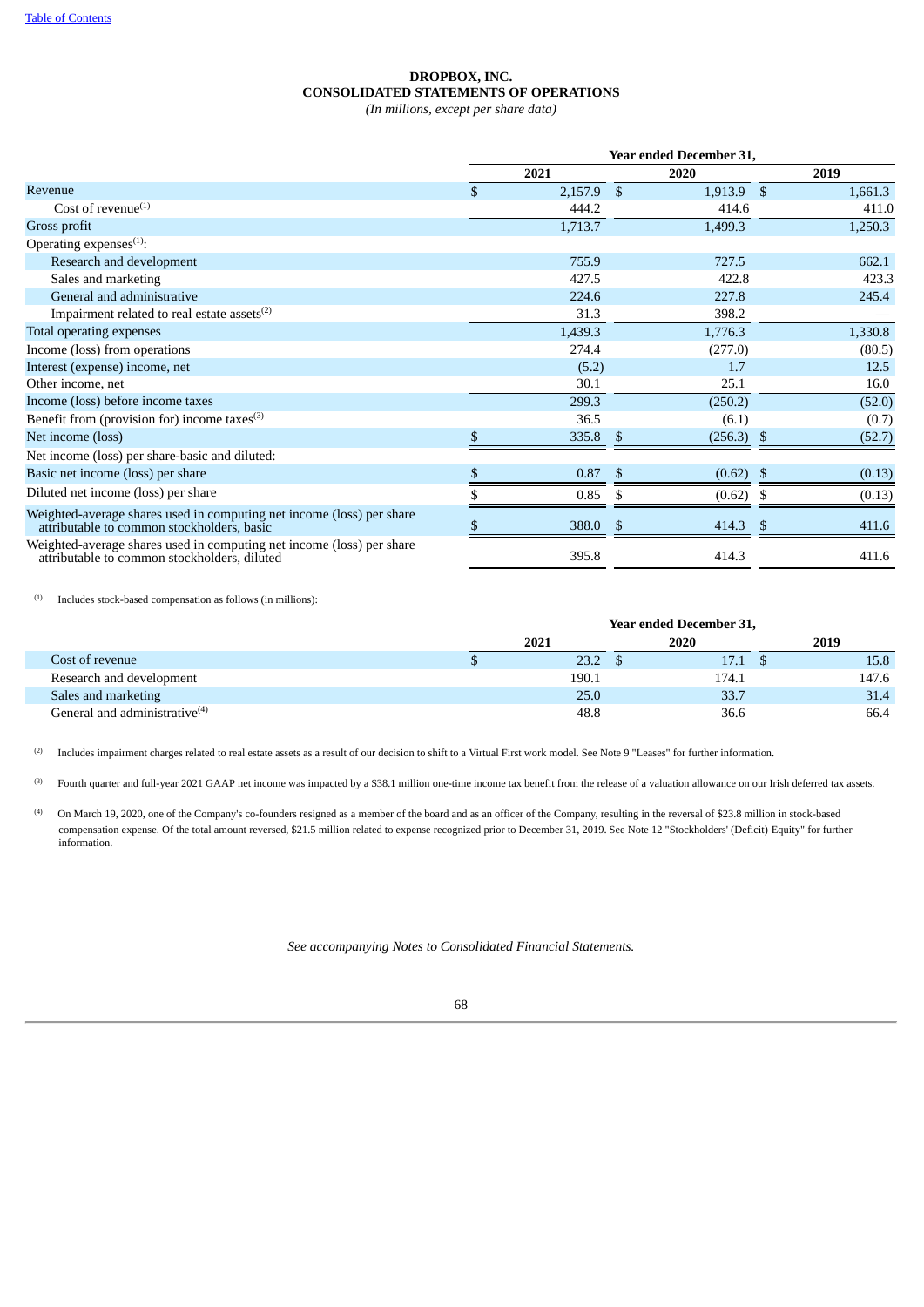## **DROPBOX, INC. CONSOLIDATED STATEMENTS OF COMPREHENSIVE INCOME (LOSS)** *(In millions)*

<span id="page-69-0"></span>

|                                                                   |            | <b>Year ended December 31,</b> |        |
|-------------------------------------------------------------------|------------|--------------------------------|--------|
|                                                                   | 2021       | 2020                           | 2019   |
| Net income (loss)                                                 | $335.8$ \$ | $(256.3)$ \$                   | (52.7) |
| Other comprehensive (loss) income, net of tax:                    |            |                                |        |
| Change in foreign currency translation adjustments                | $(0.6)$ \$ | 4.8                            | 2.9    |
| Change in net unrealized (losses) gains on short-term investments | (12.9)     | 2.8                            | 1.6    |
| Total other comprehensive (loss) income, net of tax               | (13.5)     | 7.6                            | 4.5    |
| Comprehensive income (loss)                                       | 322.3      | (248.7)                        | (48.2) |

*See accompanying Notes to Consolidated Financial Statements.*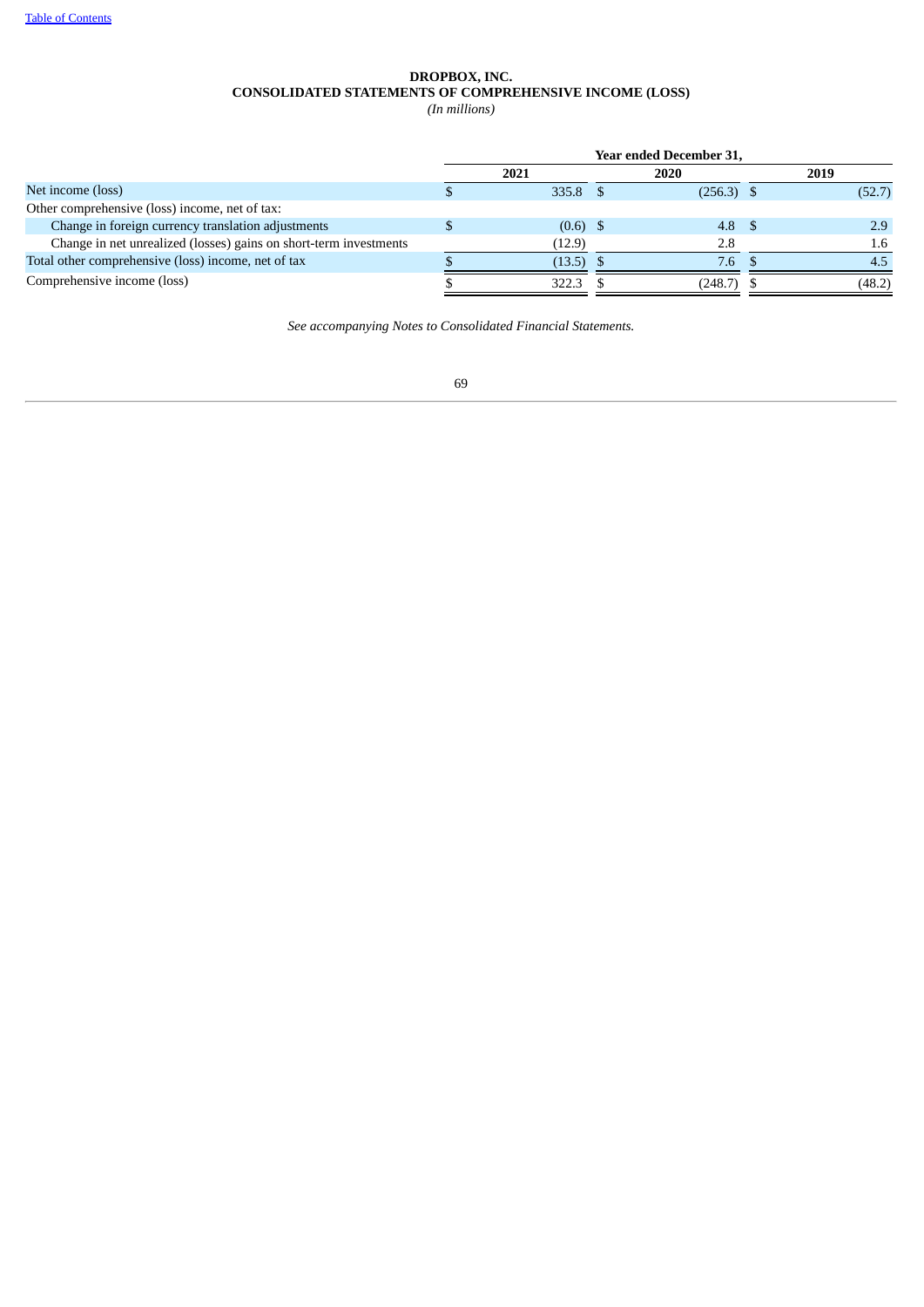## **DROPBOX, INC. CONSOLIDATED STATEMENTS OF STOCKHOLDERS' (DEFICIT) EQUITY** *(In millions)*

|                                                                                                                 | Convertible<br>preferred stock |                          | <b>Class A and Class</b><br><b>B</b> common stock |                |                               |                | <b>Additional</b><br>paid-in |                |                |  | <b>Accumulated</b><br>other<br>Accumulated comprehensive |    | <b>Total</b><br>stockholders' |
|-----------------------------------------------------------------------------------------------------------------|--------------------------------|--------------------------|---------------------------------------------------|----------------|-------------------------------|----------------|------------------------------|----------------|----------------|--|----------------------------------------------------------|----|-------------------------------|
|                                                                                                                 | <b>Shares</b>                  | <b>Amount</b>            | <b>Shares</b>                                     |                | <b>Amount</b>                 |                | capital                      |                | deficit        |  | income (loss)                                            |    | (deficit) equity              |
| <b>Balance at December 31, 2018</b>                                                                             |                                | \$                       | 409.6                                             | $\mathfrak{s}$ |                               | $\mathfrak{S}$ | $2,337.5$ \$                 |                | $(1,659.5)$ \$ |  | $(1.2)$ \$                                               |    | 676.8                         |
| Cumulative-effect from adoption of ASC<br>842                                                                   |                                |                          |                                                   |                |                               |                |                              |                | 1.0            |  |                                                          |    | 1.0                           |
| Release of restricted stock units and awards                                                                    |                                |                          | 11.2                                              |                |                               |                |                              |                |                |  |                                                          |    |                               |
| Shares withheld related to net share<br>settlement                                                              |                                |                          | (4.1)                                             |                |                               |                | (70.4)                       |                | (15.0)         |  |                                                          |    | (85.4)                        |
| Exercise of stock options and awards                                                                            |                                |                          | 0.3                                               |                |                               |                | 2.2                          |                |                |  |                                                          |    | 2.2                           |
| Assumed stock options in connection with<br>acquisition                                                         |                                |                          |                                                   |                |                               |                | 0.8                          |                |                |  |                                                          |    | 0.8                           |
| Stock-based compensation                                                                                        |                                |                          |                                                   |                |                               |                | 261.2                        |                |                |  |                                                          |    | 261.2                         |
| Other comprehensive income                                                                                      |                                |                          |                                                   |                |                               |                |                              |                |                |  | 4.5                                                      |    | 4.5                           |
| Net loss                                                                                                        |                                |                          |                                                   |                |                               |                |                              |                | (52.7)         |  |                                                          |    | (52.7)                        |
| <b>Balance at December 31, 2019</b>                                                                             |                                | \$                       | 417.0                                             | \$             | $\overbrace{\phantom{aaaaa}}$ | \$             | 2,531.3                      | \$             | $(1,726.2)$ \$ |  | 3.3                                                      | \$ | 808.4                         |
| Release of restricted stock units and awards                                                                    |                                |                          | 13.1                                              |                |                               |                |                              |                |                |  |                                                          |    |                               |
| Shares withheld related to net share<br>settlement                                                              |                                | $\overline{\phantom{0}}$ | (4.7)                                             |                |                               |                | (43.5)                       |                | (48.7)         |  |                                                          |    | (92.2)                        |
| Repurchases of common stock                                                                                     |                                |                          | (20.2)                                            |                |                               |                | (187.3)                      |                | (210.2)        |  |                                                          |    | (397.5)                       |
| Exercise of stock options and awards                                                                            |                                |                          | 0.5                                               |                |                               |                | 2.3                          |                |                |  |                                                          |    | 2.3                           |
| Stock-based compensation                                                                                        |                                |                          |                                                   |                |                               |                | 261.5                        |                |                |  |                                                          |    | 261.5                         |
| Other comprehensive income                                                                                      |                                |                          |                                                   |                |                               |                |                              |                |                |  | 7.6                                                      |    | 7.6                           |
| Net loss                                                                                                        |                                |                          |                                                   |                |                               |                |                              |                | (256.3)        |  |                                                          |    | (256.3)                       |
| <b>Balance at December 31, 2020</b>                                                                             |                                | \$<br>$\equiv$           | 405.7                                             | \$             |                               | \$             | 2,564.3                      | $\mathcal{S}$  | $(2,241.4)$ \$ |  | 10.9                                                     | \$ | 333.8                         |
| Release of restricted stock units and awards                                                                    |                                |                          | 14.8                                              |                |                               |                |                              |                |                |  |                                                          |    |                               |
| Shares withheld related to net share<br>settlement of restricted stock units and<br>awards                      |                                |                          | (4.6)                                             |                |                               |                | (35.2)                       |                | (89.6)         |  |                                                          |    | (124.8)                       |
| Repurchases of common stock                                                                                     |                                |                          | (41.1)                                            |                |                               |                | (314.3)                      |                | (744.2)        |  |                                                          |    | (1,058.5)                     |
| Exercise of stock options and awards                                                                            |                                |                          | 0.7                                               |                |                               |                | 6.9                          |                |                |  |                                                          |    | 6.9                           |
| Assumed stock options in connection with<br>acquisition                                                         |                                |                          |                                                   |                |                               |                | 1.2                          |                |                |  |                                                          |    | 1.2                           |
| Purchase of bond hedges in connection with<br>issuance of convertible senior notes                              |                                |                          |                                                   |                |                               |                | (265.3)                      |                |                |  |                                                          |    | (265.3)                       |
| Sale of warrants in connection with issuance<br>of convertible senior notes                                     |                                |                          |                                                   |                |                               |                | 202.9                        |                |                |  |                                                          |    | 202.9                         |
| Tax benefit attributable to bond hedges<br>purchased in connection with issuance of<br>convertible senior notes |                                |                          |                                                   |                |                               |                | 0.5                          |                |                |  |                                                          |    | 0.5                           |
| Stock-based compensation                                                                                        |                                |                          |                                                   |                |                               |                | 287.1                        |                |                |  |                                                          |    | 287.1                         |
| Other comprehensive loss                                                                                        |                                |                          |                                                   |                |                               |                |                              |                |                |  | (13.5)                                                   |    | (13.5)                        |
| Net income                                                                                                      |                                |                          |                                                   |                |                               |                |                              |                | 335.8          |  |                                                          |    | 335.8                         |
| <b>Balance at December 31, 2021</b>                                                                             |                                | \$                       | 375.5                                             | \$             |                               | $\mathbb{S}$   | 2.448.1                      | $\mathfrak{s}$ | $(2,739.4)$ \$ |  | $(2.6)$ \$                                               |    | (293.9)                       |

<span id="page-70-0"></span>*See accompanying Notes to Consolidated Financial Statements.*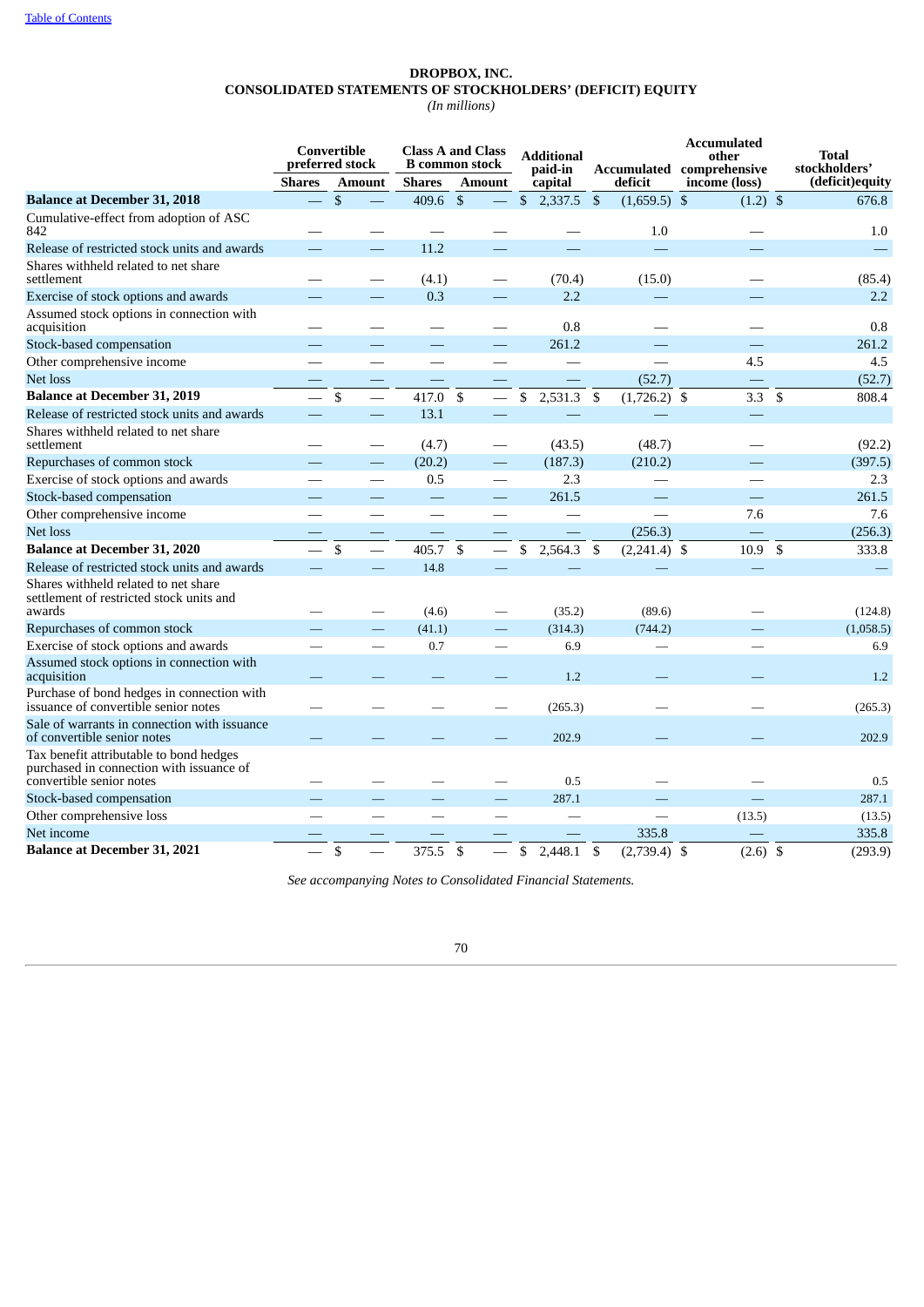## **DROPBOX, INC. CONSOLIDATED STATEMENTS OF CASH FLOWS** *(In millions)*

|                                                                                                |            | Year ended December 31, |         |
|------------------------------------------------------------------------------------------------|------------|-------------------------|---------|
|                                                                                                | 2021       | 2020                    | 2019    |
| <b>Cash flows from operating activities</b>                                                    |            |                         |         |
| Net income (loss)                                                                              | 335.8      | \$<br>$(256.3)$ \$      | (52.7)  |
| Adjustments to reconcile net loss to net cash provided by operating activities:                |            |                         |         |
| Depreciation and amortization                                                                  | 151.4      | 159.3                   | 173.5   |
| Stock-based compensation                                                                       | 287.1      | 261.5                   | 261.2   |
| Impairment related to real estate assets                                                       | 31.3       | 398.2                   |         |
| Amortization of debt issuance costs                                                            | 3.8        | 0.6                     | 0.6     |
| Net gains on equity investments                                                                |            | (17.5)                  |         |
| Amortization of deferred commissions                                                           | 32.3       | 24.4                    | 17.5    |
| Net gains on lease termination                                                                 | (13.6)     |                         |         |
| Other                                                                                          | (4.4)      | (2.6)                   | (16.6)  |
| Changes in operating assets and liabilities:                                                   |            |                         |         |
| Trade and other receivables, net                                                               | (6.2)      | (5.5)                   | (7.5)   |
| Prepaid expenses and other current assets                                                      | (58.4)     | (39.4)                  | (18.2)  |
| Other assets                                                                                   | 50.5       | 61.4                    | 60.6    |
| Accounts payable                                                                               | 7.6        | (19.9)                  | 6.4     |
| Accrued and other current liabilities                                                          | (34.6)     | (9.8)                   | 23.0    |
| Accrued compensation and benefits                                                              | 23.5       | 11.7                    | 19.1    |
| Deferred revenue                                                                               | 59.8       | 55.1                    | 68.7    |
| Other non-current liabilities                                                                  | (109.2)    | (72.9)                  | (62.4)  |
| Tenant improvement allowance reimbursement                                                     | 5.1        | 22.5                    | 55.3    |
| Cash paid for lease termination                                                                | (32.0)     |                         |         |
| Net cash provided by operating activities                                                      | 729.8      | 570.8                   | 528.5   |
| <b>Cash flows from investing activities</b>                                                    |            |                         |         |
| Capital expenditures                                                                           | (22.1)     | (80.1)                  | (136.1) |
| Purchase of intangible assets                                                                  | (6.8)      | (0.2)                   | (1.7)   |
| Business combinations, net of cash acquired                                                    | (140.0)    | $\equiv$                | (173.9) |
| Purchases of short-term investments                                                            | (1, 138.4) | (756.1)                 | (775.4) |
| Proceeds from maturities of short-term investments                                             | 448.7      | 386.7                   | 294.8   |
| Proceeds from sales of short-term investments                                                  | 293.6      | 198.8                   | 456.1   |
| Other                                                                                          | 40.2       | 17.3                    | 16.2    |
| Net cash used in investing activities                                                          | (524.8)    | (233.6)                 | (320.0) |
| <b>Cash flows from financing activities</b>                                                    |            |                         |         |
| Proceeds from issuance of convertible senior notes                                             | 1,389.1    |                         |         |
| Purchases of convertible note hedge in connection with issuance of<br>convertible senior notes | (265.3)    |                         |         |
| Proceeds from sale of warrants in connection with issuance of convertible<br>senior notes      | 202.9      |                         |         |
| Payments of debt issuance costs                                                                | (23.7)     |                         |         |
| Payments for taxes related to net share settlement of restricted stock units<br>and awards     | (124.8)    | (92.2)                  | (85.4)  |
| Proceeds from issuance of common stock, net of taxes withheld                                  | 6.9        | 2.3                     | 2.2     |
| Principal payments on finance lease obligations                                                | (110.4)    | (89.5)                  | (92.9)  |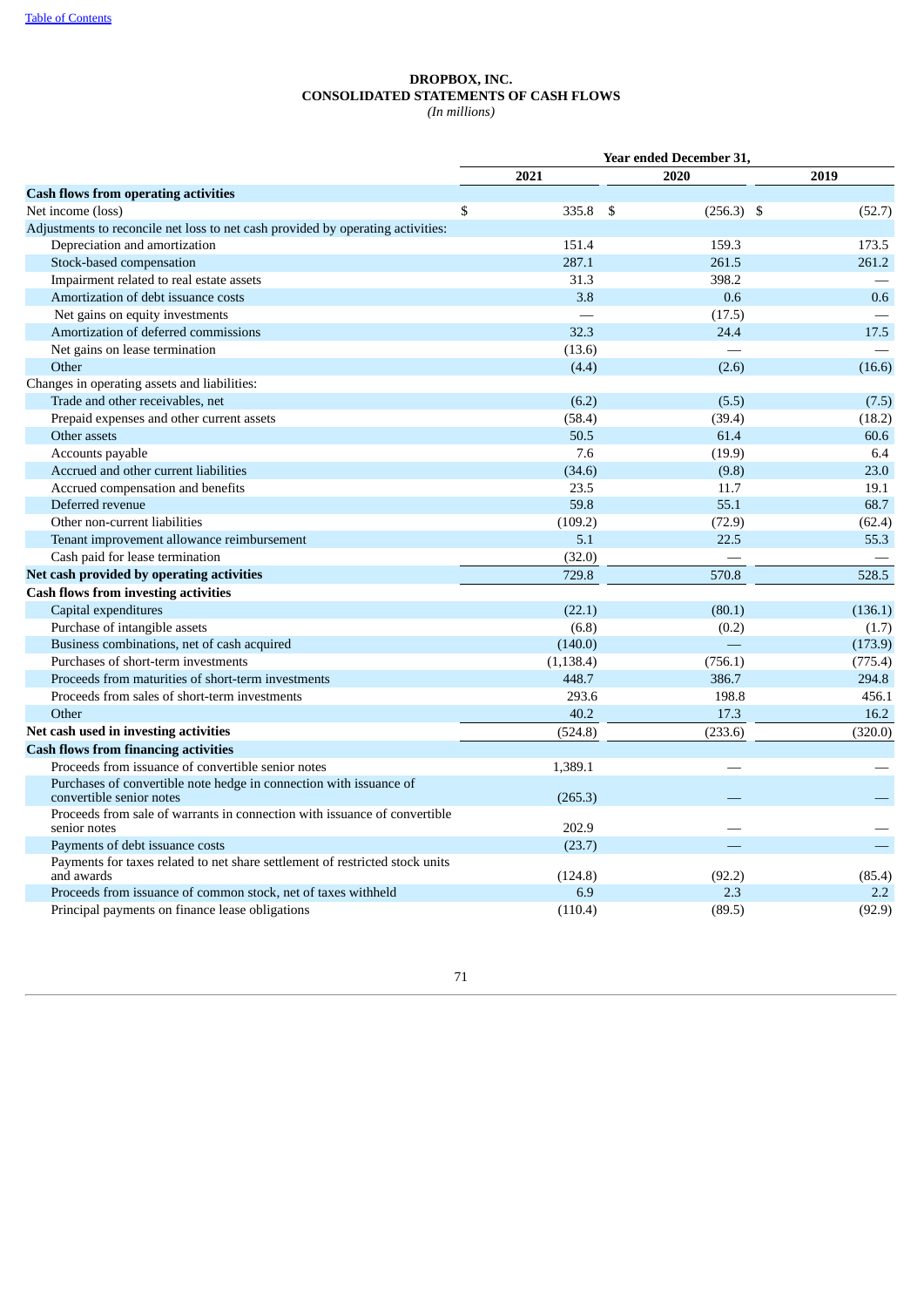| Common stock repurchases                                                                   | (1,058.5)  |     | (397.5)          |     |         |
|--------------------------------------------------------------------------------------------|------------|-----|------------------|-----|---------|
| Other                                                                                      |            |     | (0.8)            |     | (0.6)   |
| Net cash provided by (used in) financing activities                                        | 16.2       |     | (577.7)          |     | (176.7) |
| Effect of exchange rate changes on cash and cash equivalents                               | (3.1)      |     | 4.1              |     | 0.2     |
| Change in cash and cash equivalents                                                        | 218.1      |     | (236.4)          |     | 32.0    |
| Cash and cash equivalents—beginning of period                                              | 314.9      |     | 551.3            |     | 519.3   |
| Cash and cash equivalents-end of period                                                    | $533.0$ \$ |     | 314.9 \$         |     | 551.3   |
| Supplemental cash flow data:                                                               |            |     |                  |     |         |
| Cash paid during the period for:                                                           |            |     |                  |     |         |
| Interest                                                                                   | 8.5        | \$. | 9.6              | -\$ | 9.8     |
| Income taxes                                                                               | 4.2        |     | 5.0              |     | 0.6     |
| Non-cash investing and financing activities:                                               |            |     |                  |     |         |
| Property and equipment received and accrued in accounts payable and<br>accrued liabilities | 5.6        | -\$ | 7.8 <sup>5</sup> |     | 19.9    |
| Property and equipment acquired under finance leases                                       | 127.3      |     | 145.8            |     | 144.1   |

*See accompanying Notes to Consolidated Financial Statements.*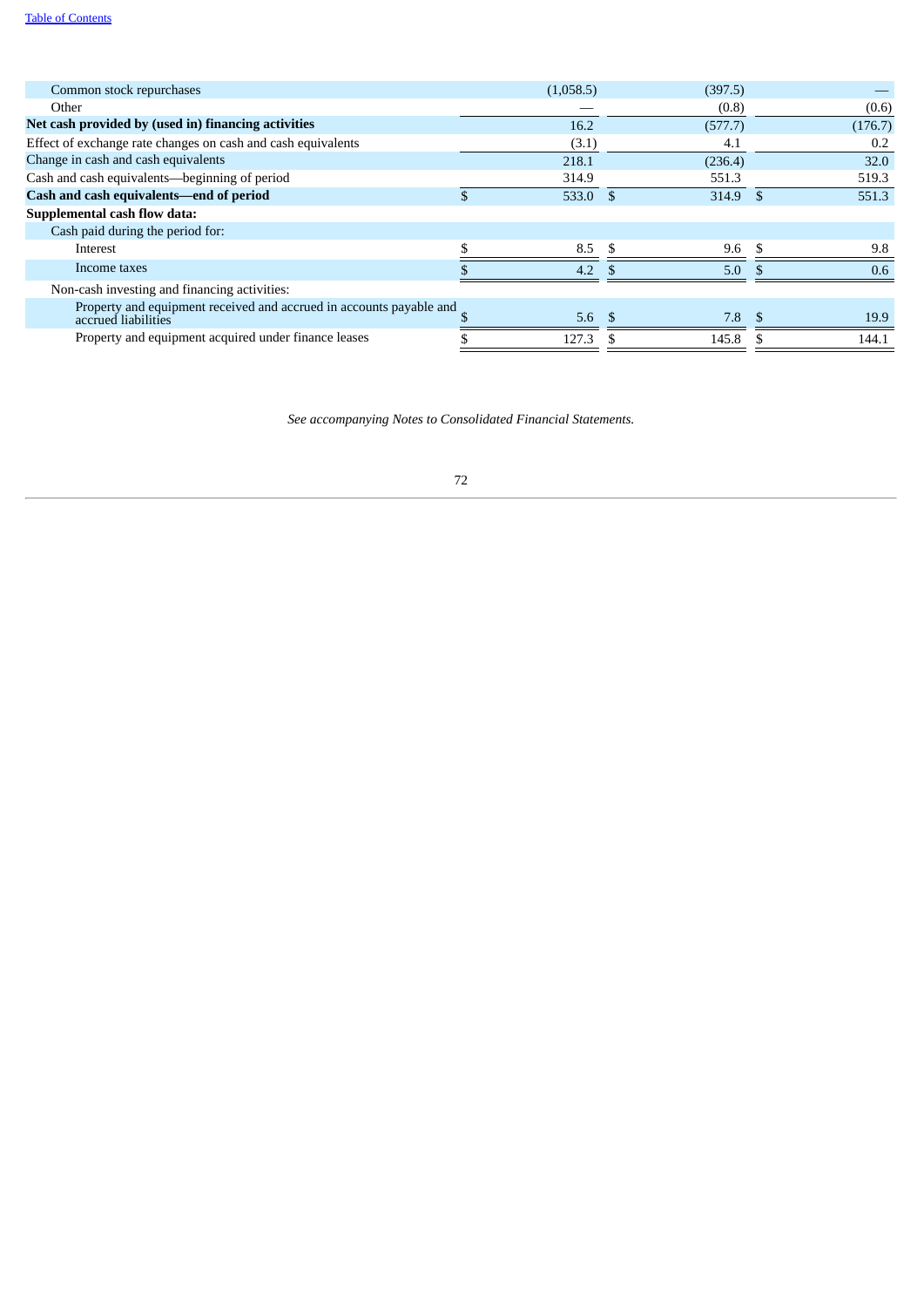*(Amounts in tables are in millions except per share data, or as otherwise noted)*

### **Note 1. Description of the Business and Summary of Significant Accounting Policies**

### *Business*

Dropbox, Inc. (the "Company" or "Dropbox") helps keep life organized and work moving. The Company was incorporated in May 2007 as Evenflow, Inc., a Delaware corporation, and changed its name to Dropbox, Inc. in October 2009. The Company is headquartered in San Francisco, California.

### *Basis of presentation and consolidation*

The accompanying consolidated financial statements have been prepared in accordance with the United States of America generally accepted accounting principles ("GAAP"). The accompanying consolidated financial statements include the accounts of Dropbox and its wholly owned subsidiaries. All intercompany balances and transactions have been eliminated in consolidation.

### *Use of estimates*

The preparation of financial statements in conformity with GAAP requires management to make estimates and assumptions that affect the amounts reported and disclosed in the Company's consolidated financial statements and accompanying notes. These estimates are based on information available as of the date of the consolidated financial statements. Management evaluates these estimates and assumptions on a regular basis. Actual results may differ materially from these estimates.

The Company's most significant estimates and judgments involve the valuation of acquired intangible assets and goodwill from business combinations, as well as the valuation of right-of-use and other lease related assets.

### *Financial information about segments and geographic areas*

The Company manages its operations and allocates resources as a single operating segment. Further, the Company manages, monitors, and reports its financials as a single reporting segment. The Company's chief operating decision-maker is its Chief Executive Officer, who reviews financial information presented on a consolidated basis for purposes of making operating decisions, assessing financial performance, and allocating resources. See Note 15, "Geographic Areas" for information regarding the Company's long-lived assets and revenue by geography.

#### *Foreign currency transactions*

The assets and liabilities of the Company's foreign subsidiaries are translated from their respective functional currencies into U.S. dollars at the exchange rates in effect at the balance sheet date. Revenue and expense amounts are translated at the average exchange rate for the period. Foreign currency translation gains and losses are recorded in other comprehensive (loss) income, net of tax.

Gains and losses realized from foreign currency transactions (those transactions denominated in currencies other than the foreign subsidiaries' functional currency) are included in other income, net. Monetary assets and liabilities are remeasured using foreign currency exchange rates at the end of the period, and non-monetary assets are remeasured based on historical exchange rates. The Company recorded net foreign currency transaction losses of \$1.8 million and gains of \$2.9 million in the years ended December 31, 2021 and 2020, respectively.

### *Revenue recognition*

The Company derives its revenue from subscription fees from customers for access to its platform. The Company's policy is to exclude sales and other indirect taxes when measuring the transaction price of its subscription agreements. The Company accounts for revenue contracts with customers through the following steps:

- Identification of the contract, or contracts, with a customer
- Identification of the performance obligations in the contract

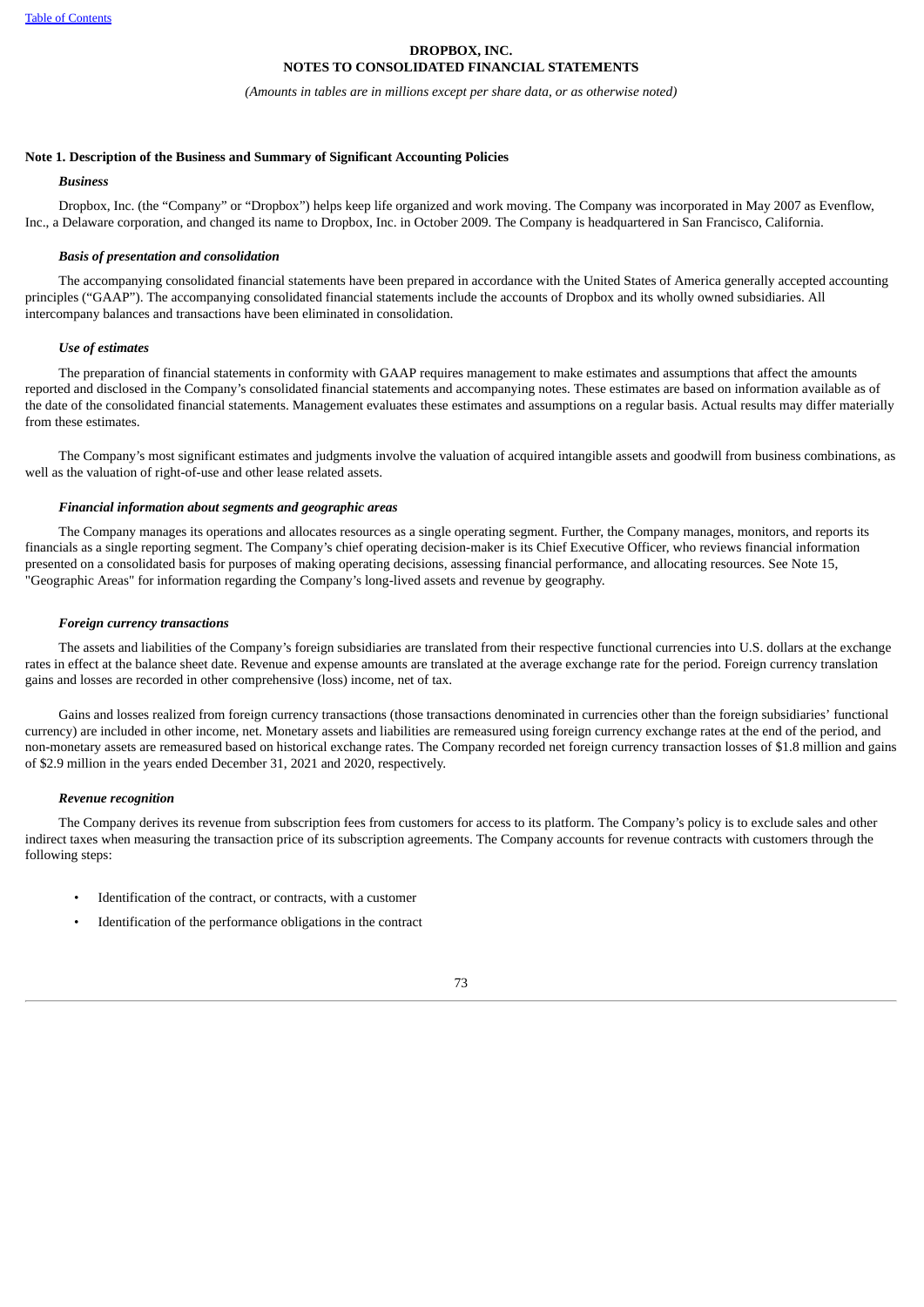*(Amounts in tables are in millions except per share data, or as otherwise noted)*

- Determination of the transaction price
- Allocation of the transaction price to the performance obligations in the contract
- Recognition of revenue when, or as, the Company satisfies a performance obligation

The Company's subscription agreements generally have monthly or annual contractual terms and a small percentage have multi-year contractual terms. Revenue is recognized ratably over the related contractual term beginning on the date that the platform is made available to a customer. Access to the platform represents a series of distinct services as the Company continually provides access to, and fulfills its obligation to, the end customer over the subscription term. The series of distinct services represents a single performance obligation that is satisfied over time. The Company recognizes revenue ratably because the customer receives and consumes the benefits of the platform throughout the contract period. The Company's contracts are generally non-cancelable.

The Company bills in advance for monthly contracts and typically bills annually in advance for contracts with terms of one year or longer. The Company also recognizes an immaterial amount of contract assets, or unbilled receivables, primarily relating to consideration for services completed but not billed at the reporting date. Unbilled receivables are classified as receivables when the Company has the right to invoice the customer.

The Company records contract liabilities when cash payments are received or due in advance of performance to deferred revenue. Deferred revenue primarily relates to the advance consideration received from the customer.

The price of subscriptions is generally fixed at contract inception and therefore, the Company's contracts do not contain a significant amount of variable consideration. As a result, the amount of revenue recognized in the periods presented from performance obligations satisfied (or partially satisfied) in previous periods was not material.

The Company recognized \$610.5 million, \$554.2 million, and \$481.1 million of revenue during the years ended December 31, 2021, 2020, and 2019 respectively, that was included in the deferred revenue balances at the beginning of their respective periods.

As of December 31, 2021, future estimated revenue related to performance obligations that were unsatisfied or partially unsatisfied was \$733.8 million. The substantial majority of the unsatisfied performance obligations will be satisfied over the next twelve months.

#### *Stock-based compensation*

The Company has primarily granted restricted stock units ("RSUs") to its employees and members of the Board of Directors under the 2008 Equity Incentive Plan ("2008 Plan"), the 2017 Equity Incentive Plan ("2017 Plan"), and the 2018 Equity Incentive Plan ("2018 Plan" and together with the 2008 Plan and 2017 Plan, the "Dropbox Equity Incentive Plans"). Since August 2015, the Company has granted RSUs, which have a service based vesting condition over a four-year period vesting quarterly, as the only stock-based payment awards to its employees, with the exception of awards granted to its co-founders and certain executives, and has not granted any stock options to employees under the Dropbox Equity Incentives Plans. The Company recognizes compensation expense associated with RSUs ratably on a straight-line basis over the requisite service period and accounts for forfeitures in the period in which they occur.

The Board of Directors determines the fair value of each share of underlying common stock based on the closing price of the Company's Class A common stock as reported on the Nasdaq Global Select Market on the date of the grant.

In connection with the acquisition of DocSend, Inc. ("DocSend"), the Company assumed unvested stock options and an immaterial number of unvested RSUs that had been granted under DocSend's 2013 Stock Plan and DocSend's 2015 Stock Option and Grant Plan. The fair value of the DocSend options assumed were based upon the Black-Scholes option-pricing model. See Note 12 "Stockholders' (Deficit) Equity" for further information.

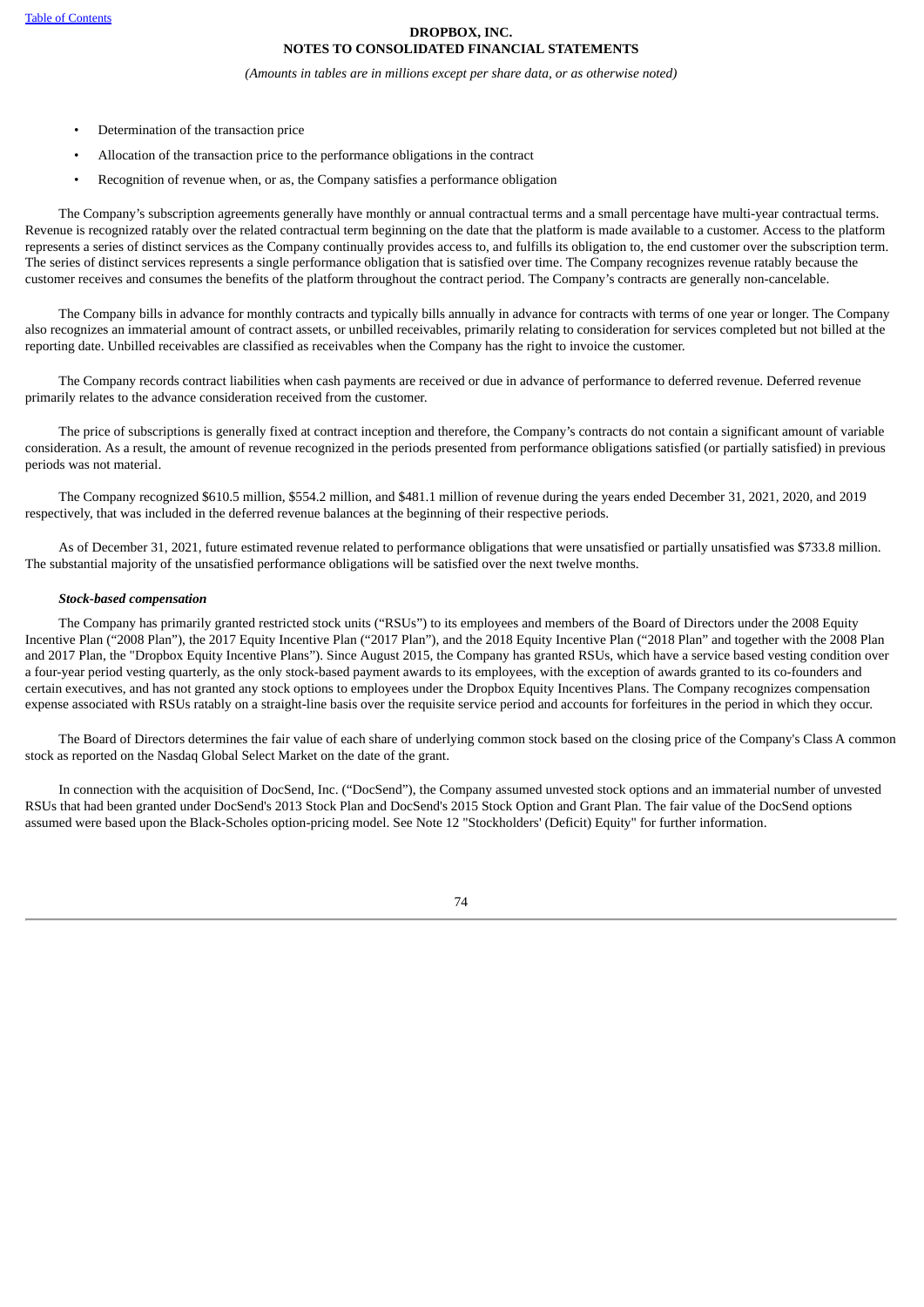*(Amounts in tables are in millions except per share data, or as otherwise noted)*

In December 2017, the Board of Directors approved the Company's Co-Founder Grants, consisting of 14.7 million shares of Class A Common Stock in the aggregate, of which 10.3 million restricted stock awards ("RSAs") were granted to Drew Houston, the Company's co-founder and Chief Executive Officer, and 4.4 million RSAs were granted to Arash Ferdowsi, the Company's co-founder and former director. These Co-Founder Grants have service-based, marketbased, and performance-based vesting conditions. The Co-Founder Grants are excluded from Class A common stock issued and outstanding until the satisfaction of these vesting conditions. The Company estimated the grant date fair value of the Co-Founder Grants using a model based on multiple stock price paths developed through the use of a Monte Carlo simulation that incorporates into the valuation the possibility that the Stock Price Targets may not be satisfied. Effective March 19, 2020, Mr. Ferdowsi resigned as a member of the Board of Directors and as an officer of the Company. As of the date of Mr. Ferdowsi's resignation, none of the Stock Price Targets had been met, resulting in the forfeiture of his 4.4 million RSAs. See Note 12, "Stockholders' (Deficit) Equity" for further information. The first tranche of Mr. Houston's Co-Founder Grant vested in the fourth quarter of 2021. The stock-based compensation expense for Mr. Houston's Co-Founder Grant is recognized utilizing the accelerated attribution method, and therefore no incremental stock-based compensation was recognized.

### *Cost of revenue*

Cost of revenue consists primarily of expenses associated with the storage, delivery, and distribution of the Company's platform for both paying users and free users. These costs, which are referred to as infrastructure costs, include depreciation of servers located in co-location facilities that the Company leases and operates, rent and facilities expense for those datacenters, network and bandwidth costs, support and maintenance costs for infrastructure equipment, and payments to third-party datacenter service providers. Cost of revenue also includes costs, such as salaries, bonuses, benefits, travel-related expenses, and stockbased compensation, which are referred to as employee-related costs, for employees whose primary responsibilities relate to supporting the Company's infrastructure and delivering user support. Other non-employee costs included in cost of revenue include credit card fees related to processing customer transactions and allocated overhead, such as facilities, including rent, utilities, depreciation on leasehold improvements and other equipment shared by all departments, and shared information technology costs. In addition, cost of revenue includes amortization of developed technologies, professional fees related to user support initiatives, and property taxes related to the datacenters.

### *Advertising and promotional expense*

Advertising and promotional expenses are primarily included in sales and marketing expenses within the consolidated statements of operations and are expensed when incurred. Advertising and promotional expenses were \$108.6 million, \$81.4 million, and \$88.8 million in the years ended December 31, 2021, 2020, and 2019, respectively.

#### *Cash and cash equivalents*

Cash consists primarily of cash on deposit with banks and includes amounts in transit from payment processors for credit and debit card transactions, which typically settle within five business days. Cash equivalents include highly liquid investments purchased with an original maturity date of 90 days or less from the date of purchase.

The Company monitors its credit risk by considering factors such as historical experience, credit ratings, current economic conditions, and reasonable and supportable forecasts.

#### *Short-term investments*

The Company's short-term investments are primarily comprised of corporate notes and obligations, U.S. Treasury securities, certificates of deposit, assetbacked securities, commercial paper, U.S. agency obligations, foreign government securities, supranational securities, and municipal securities. The Company determines the appropriate classification of its short-term investments at the time of purchase and reevaluates such designation at each balance sheet date. The Company has classified and accounted for its short-term investments as available-for-sale securities as the Company may sell these securities at any time for use in its current operations or for other purposes, even prior to maturity. As a result, the Company classifies its short-term investments, including securities with stated maturities beyond twelve months, within current assets in the consolidated balance sheets.

The Company's short-term investments are recorded at fair value each reporting period. Unrealized gains and losses on these short-term investments are reported as a separate component of accumulated other comprehensive (loss) income in the consolidated balance sheets until realized. Unrealized gains and losses for any short-term investments that management intends to sell or it is more likely than not that management will be required to sell prior to their anticipated recovery are recorded in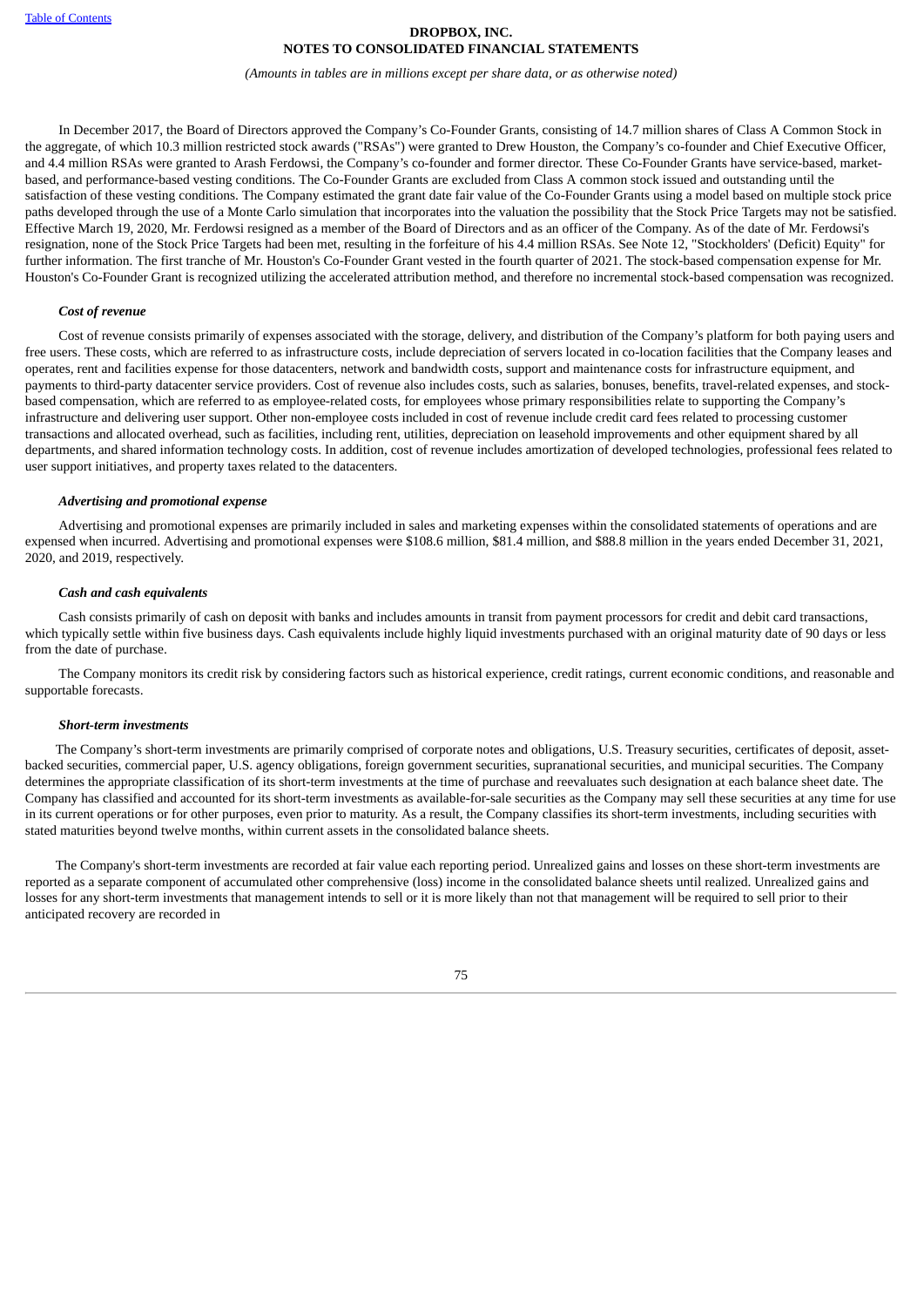*(Amounts in tables are in millions except per share data, or as otherwise noted)*

other income, net. The Company segments its portfolio based on the underlying risk profiles of the securities and has a zero-loss expectation for U.S. treasury and U.S. government agency securities. The Company regularly reviews the securities in an unrealized loss position and evaluates the current expected credit loss by considering factors such as credit ratings, issuer-specific factors, current economic conditions, and reasonable and supportable forecasts. The Company did not record any material credit losses during the year ended December 31, 2021.

### *Concentrations of credit risk*

Financial instruments that potentially subject the Company to significant concentrations of credit risk consist primarily of cash, cash equivalents, accounts receivable, and short-term investments. The Company places its cash and cash equivalents, and short-term investments with well-established financial institutions.

Trade accounts receivable are typically unsecured and are derived from revenue earned from customers located around the world. Two distribution partners accounted for 14% and 29% of total trade and other receivables, net as of December 31, 2021. Two distribution partners accounted for 11% and 28% of total trade and other receivables, net as of December 31, 2020. No customer accounted for more than 10% of the Company's revenue in the periods presented.

### *Trade and other receivables, net*

Trade and other receivables, net consists primarily of trade receivables that are recorded at the invoice amount, net of an allowance for expected credit losses.

The allowance for expected credit losses is based on the Company's assessment of the collectability of accounts receivable. The Company assesses collectability by reviewing accounts receivable on a collective basis where similar characteristics exist and on an individual basis when the Company identifies specific customers with known disputes or collectability issues. The Company regularly reviews the adequacy of the allowance for expected credit losses by considering the age of each outstanding invoice, the collection history of each customer, and other relevant factors, including contractual term and current and future economic conditions. The Company's allowance for expected credit losses was \$1.0 million and \$0.5 million as of December 31, 2021 and 2020, respectively.

### *Non-trade receivables*

The Company records non-trade receivables to reflect amounts due for activities outside of its subscription agreements, such as non-current notes receivable. Non-trade receivables totaled \$4.1 million and \$2.7 million, as of December 31, 2021 and 2020, respectively, and are classified within prepaid expenses and other current assets in the accompanying consolidated balance sheets. See "—Lease obligations" for further discussion.

#### *Deferred commissions, net*

Deferred commissions, net is stated as gross deferred commissions less accumulated amortization. Sales commissions earned by the Company's sales force and third-party resellers, as well as related payroll taxes, are considered to be incremental and recoverable costs of obtaining a contract with a customer. These amounts have been capitalized as deferred commissions within prepaid and other current assets and other assets on the consolidated balance sheets. The Company deferred incremental costs of obtaining a contract of \$23.7 million and \$35.0 million during the years ended December 31, 2021 and 2020, respectively.

Deferred commissions, net included in prepaid and other current assets were \$30.8 million and \$26.7 million as of December 31, 2021 and 2020, respectively. Deferred commissions, net included in other assets were \$34.6 million and \$47.3 million as of December 31, 2021 and 2020, respectively.

Commissions related to new contracts are typically deferred and amortized over a period of benefit of five years. The period of benefit was estimated by considering factors such as historical customer attrition rates, the useful life of the Company's technology, and the impact of competition in its industry. Commissions related to renewal contracts are typically amortized over one year. Amortized costs were \$32.3 million, \$24.4 million, and \$17.5 million for the years ended December 31, 2021, 2020, and 2019, respectively. Amortized costs are included in sales and marketing expense in the accompanying consolidated statements of operations. There was no material impairment loss in relation to the deferred costs for any period presented.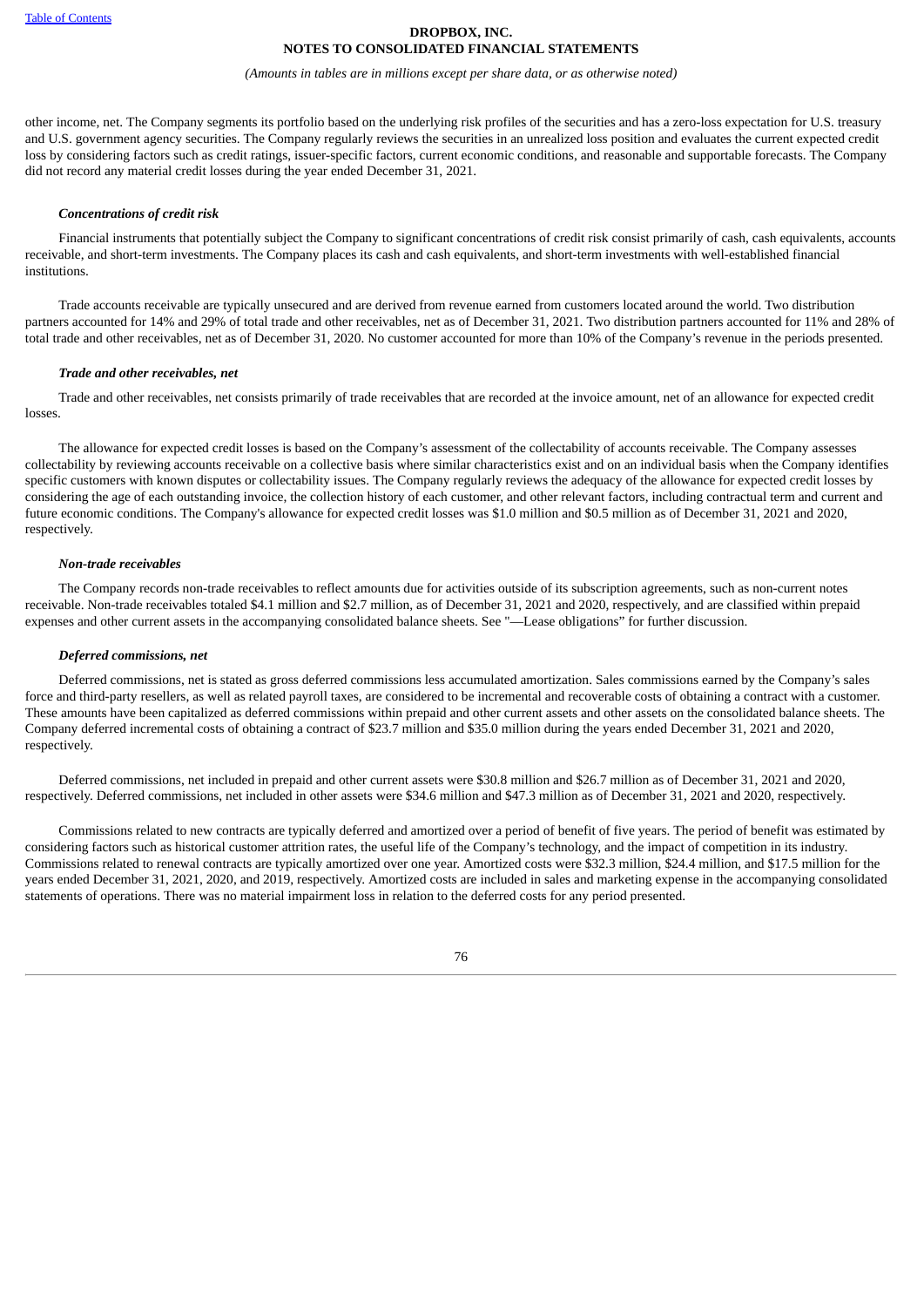*(Amounts in tables are in millions except per share data, or as otherwise noted)*

### *Property and equipment, net*

Equipment is stated at cost less accumulated depreciation. Depreciation is computed using the straight-line method over the estimated useful life of the related asset, which is generally three to seven years. Leasehold improvements are amortized on a straight-line basis over the shorter of their estimated useful lives or the term of the related lease.

The following table presents the estimated useful lives of property and equipment:

| Property and equipment                   | Useful life                                             |
|------------------------------------------|---------------------------------------------------------|
| <b>Buildings</b>                         | 20 to 30 years                                          |
| Data center and other computer equipment | 3 to 5 years                                            |
| Office equipment and other               | 3 to 7 years                                            |
| Leasehold improvements                   | Lesser of estimated useful life or remaining lease term |

#### *Equity investments*

As of both December 31, 2021 and 2020, the Company held an equity investment in a privately held entity in which the Company did not have a controlling interest or significant influence. The equity investment is recorded in other assets. During the year ended December 31, 2020, the Company recognized a net gain of \$16.8 million in other income, net related to the sale of a publicly traded equity investment. The investment had a carrying value of \$9.8 million as of December 31, 2019, and was previously measured using quoted prices in its active market with changes recorded in other income, net, in the condensed consolidated statement of operations.

#### *Lease obligations*

The Company leases office space, data centers, and equipment under non-cancelable finance and operating leases with various expiration dates through 2036. The Company determines if an arrangement contains a lease at inception.

Operating lease right-of-use assets and lease liabilities are recognized at the present value of the future lease payments at commencement date. The interest rate implicit in the Company's operating leases is not readily determinable, and therefore an incremental borrowing rate is estimated to determine the present value of future payments. The estimated incremental borrowing rate factors in a hypothetical interest rate on a collateralized basis with similar terms, payments, and economic environments. Operating lease right-of-use assets also include any prepaid lease payments and lease incentives.

Certain of the operating lease agreements contain rent concession, rent escalation, and option to renew provisions. Rent concession and rent escalation provisions are considered in determining the single lease cost to be recorded over the lease term. Single lease cost is recognized on a straight-line basis over the lease term commencing on the date the Company has the right to use the leased property. The lease terms may include options to extend or terminate the lease. The Company generally uses the base, non-cancelable, lease term when recognizing the lease assets and liabilities, unless it is reasonably certain that the option will be exercised.

In addition, certain operating lease agreements contain tenant improvement allowances from its landlords. These allowances are accounted for as lease incentives and decrease the Company's right-of-use asset and reduce single lease cost over the lease term.

As part of the Company's Virtual First strategy, Dropbox will retain a portion of its office space to be used for the Company's team collaboration use and a portion will be subleased. During the year ended December 31, 2021, the Company recorded impairment charges of \$31.3 million related to its operating leases and related assets and real estate assets acquired as part of the acquisition of DocSend in the first quarter of 2021. During the fourth quarter of 2020, the Company recorded an impairment charge of \$398.2 million related to its operating leases and related assets. These impairment charges were recorded as a result of the Company's decision to move towards a Virtual First work model. See Note 9 "Leases" for further information.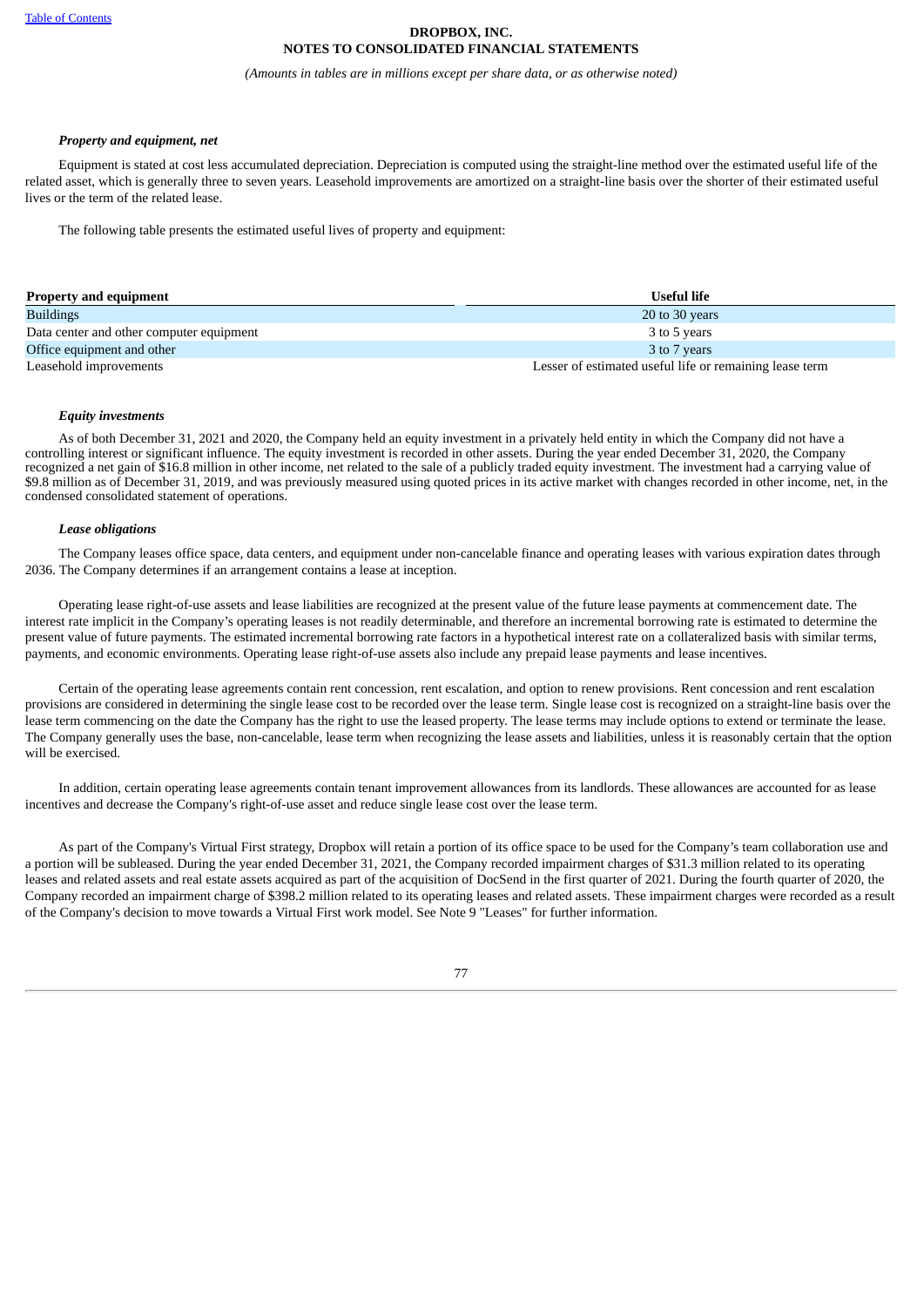*(Amounts in tables are in millions except per share data, or as otherwise noted)*

In the fourth quarter of 2021, the Company paid \$32 million to partially terminate its headquarters head lease. In conjunction with the termination, the Company reduced its assets by \$63.6 million and its liabilities by \$109.1 million. As a result, the Company is relieved from future obligations related to this space and recognized a \$13.6 million gain.

The Company leases certain equipment from various third parties, through equipment finance leases. These leases either include a bargain purchase option, a full transfer of ownership at the completion of the lease term, or the terms of the leases are at least 75 percent of the useful lives of the assets and are therefore classified as finance leases. These leases are capitalized in property and equipment, net and the related amortization of assets under finance leases is included in depreciation and amortization expense in the Company's consolidated statements of operations. Initial asset values and finance lease obligations are based on the present value of future minimum lease payments.

The Company's finance lease agreements may contain lease and non-lease components. The non-lease components include payments for support on infrastructure equipment obtained via finance leases, which when not significant in relation to the overall agreement, are combined with the lease components and accounted for together as a single lease component.

### *Internal use software*

The Company capitalizes certain costs related to developed or modified software solely for its internal use and cloud based applications used to deliver its platform. The Company capitalizes costs during the application development stage once the preliminary project stage is complete, management authorizes and commits to funding the project, and it is probable that the project will be completed and that the software will be used to perform the function intended. Costs related to preliminary project activities and post implementation activities are expensed as incurred. Capitalized internal use software costs were not material to the Company's consolidated financial statements during the years ended December 31, 2021, 2020, and 2019.

#### *Business combinations*

The Company uses best estimates and assumptions, including but not limited to, future expected cash flows, expected asset lives, and discount rates, to assign a fair value to the tangible and intangible assets acquired and liabilities assumed in business combinations as of the acquisition date. These estimates are inherently uncertain and subject to refinement. During the measurement period, which may be up to one year from the acquisition date, adjustments to the fair value of these tangible and intangible assets acquired and liabilities assumed may be recorded, with the corresponding offset to goodwill. Upon the conclusion of the measurement period or final determination of the fair value of assets acquired or liabilities assumed, whichever comes first, any subsequent adjustments are recorded to the Company's consolidated statements of operations.

#### *Long-lived assets, including goodwill and other acquired intangible assets, net*

The Company evaluates the recoverability of its property and equipment and finite-lived intangible assets for possible impairment whenever events or circumstances indicate that the carrying amount of such assets may not be recoverable. The evaluation is performed at the lowest level for which identifiable cash flows are largely independent of the cash flows of other assets and liabilities. Recoverability of these assets is measured by a comparison of the carrying amounts to the future undiscounted cash flows the assets are expected to generate. If such review determines that the carrying amount of specific property and equipment or intangible assets is not recoverable, the carrying amount of such assets is reduced to its fair value.

The Company reviews goodwill for impairment at least annually in the fourth quarter, or more frequently if events or changes in circumstances would more likely than not reduce the fair value of its single reporting unit below its carrying value. At December 31, 2021, the single reporting unit had a zero or negative carrying value of net assets. Goodwill allocated to the single reporting unit is \$356.6 million at December 31, 2021.

The Company has not recorded impairment charges on goodwill or intangible assets for the periods presented in these consolidated financial statements.

The Company recorded impairment charges of \$31.3 million related to right-of-use assets and other lease related property and equipment assets and \$215.8 million related to right-of-use assets and \$182.4 million related to other lease related property and equipment assets during the years ended December 31, 2021 and December 31, 2020, respectively, in conjunction with its decision to move towards a Virtual First work model. See Note 9 "Leases" for further information.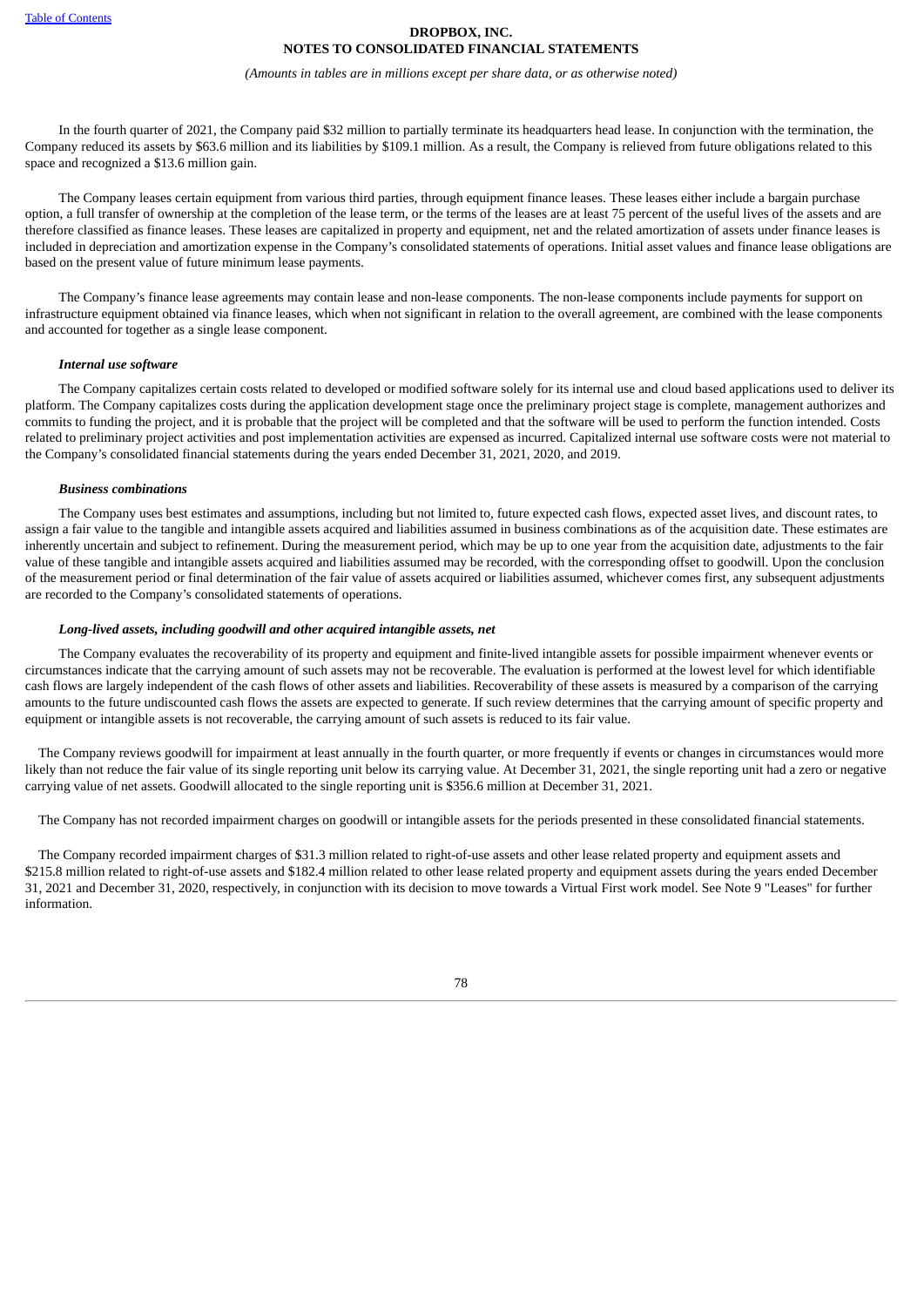*(Amounts in tables are in millions except per share data, or as otherwise noted)*

Acquired property and equipment and finite-lived intangible assets are amortized over their useful lives. The Company evaluates the estimated remaining useful life of these assets when events or changes in circumstances warrant a revision to the remaining period of amortization. If the Company revises the estimated useful life assumption for any asset, the remaining unamortized balance is amortized or depreciated over the revised estimated useful life on a prospective basis.

### *Income taxes*

Deferred income tax balances reflect the effects of temporary differences between the financial reporting and tax bases of the Company's assets and liabilities using enacted tax rates expected to apply when taxes are actually paid or recovered. In addition, deferred tax assets are recorded for net operating loss and credit carryforwards.

A valuation allowance is provided against deferred tax assets unless it is more likely than not that they will be realized based on all available positive and negative evidence. Such evidence includes, but is not limited to, recent cumulative earnings or losses, expectations of future taxable income by taxing jurisdiction, and the carry-forward periods available for the utilization of deferred tax assets.

The Company uses a two-step approach to recognizing and measuring uncertain income tax positions. The first step is to evaluate the tax position for recognition by determining if the weight of available evidence indicates it is more likely than not that the position will be sustained on audit. The second step is to measure the tax benefit as the largest amount, which is more than 50% likely of being realized upon ultimate settlement. The Company recognizes interest and penalties related to unrecognized tax benefits as income tax expense.

Although the Company believes that it has adequately reserved for its uncertain tax positions, it can provide no assurance that the final tax outcome of these matters will not be materially different. The Company evaluates its uncertain tax positions on a regular basis and evaluations are based on a number of factors, including changes in facts and circumstances, changes in tax law, correspondence with tax authorities during the course of an audit, and effective settlement of audit issues.

To the extent that the final tax outcome of these matters is different than the amounts recorded, such differences will affect the provision for income taxes in the period in which such determination is made and could have a material impact on the Company's financial condition and results of operations.

### *Fair value measurement*

The Company applies fair value accounting for all financial assets and liabilities and non-financial assets and liabilities that are recognized or disclosed at fair value in the financial statements on a recurring basis. The Company defines fair value as the price that would be received from selling an asset or paid to transfer a liability in an orderly transaction between market participants at the measurement date. When determining fair value measurements for assets and liabilities, the Company considers the principal or most advantageous market in which it would transact and the market-based risk measurements or assumptions that market participants would use in pricing the asset or liability, such as risks inherent in valuation techniques, transfer restrictions, and credit risk. Fair value is estimated by applying the following hierarchy, which prioritizes the inputs used to measure fair value into three levels and bases the categorization within the hierarchy upon the lowest level of input that is available and significant to the fair value measurement:

*Level 1*—Quoted prices in active markets for identical assets or liabilities.

*Level 2*—Observable inputs other than quoted prices in active markets for identical assets and liabilities, quoted prices for identical or similar assets or liabilities in inactive markets, or other inputs that are observable or can be corroborated by observable market data for substantially the full term of the assets or liabilities.

*Level 3*—Inputs that are generally unobservable and typically reflect management's estimate of assumptions that market participants would use in pricing the asset or liability.

#### *Recently issued accounting pronouncements not yet adopted*

In May 2021, the FASB issued ASU 2021-04, *Earnings Per Share (Topic 260), Debt - Modifications and Extinguishments (Subtopic 470-50),* Compensation - Stock Compensation (Topic 718), and Derivatives and Hedging - Contracts in Entity's Own Equity (Subtopic 815-40) to clarify and reduce diversity in an issuer's accounting for modifications or exchanges of freestanding equity-classified written call options (for example, warrants) that remain equity classified after

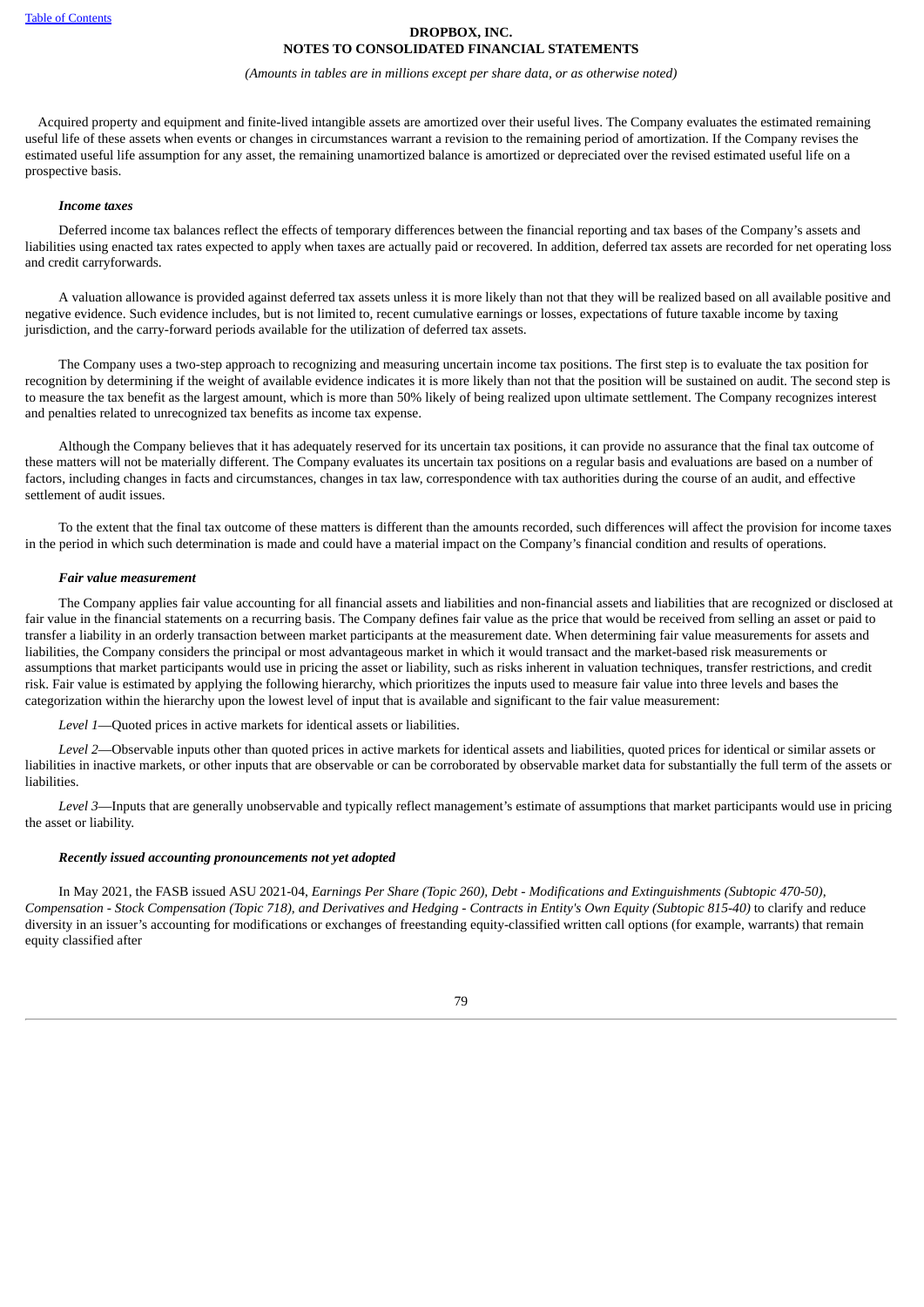### *(Amounts in tables are in millions except per share data, or as otherwise noted)*

modification or exchange. The guidance is effective for fiscal years beginning after December 15, 2021, and interim periods within those fiscal years. The Company does not expect the adoption of ASU 2021-04 to have a significant impact on its consolidated financial statements.

In July 2021, the FASB issued ASU 2021-05, *Leases (Topic 842)*, which amends ASC 842 so that lessors are no longer required to recognize a selling loss upon commencement of a lease with variable lease payments that, prior to the amendments, would have been classified as a sales-type or direct financing lease. Furthermore, a lessor must classify as an operating lease any lease that would otherwise be classified as a sales-type or direct financing lease and that would result in the recognition of a selling loss at lease commencement, provided that the lease includes variable lease payments that do not depend on an index or rate. The guidance is effective for fiscal years beginning after December 15, 2021, and interim periods within those fiscal years. The Company does not expect the adoption of ASU 2021-05 to have a significant impact on its consolidated financial statements.

### *Recently adopted accounting pronouncements*

In August 2020, the FASB issued ASU 2020-06, Debt - Debt with Conversion and Other Options (Subtopic 470-20) and Derivatives and Hedging -*Contracts in Entity's Own Equity (Subtopic 815-40).* This ASU simplifies the accounting for convertible instruments and contracts in an entity's own equity, as part of its overall simplification initiative to reduce costs and complexity of applying accounting standards while maintaining or improving the usefulness of the information provided to users of financial statements. Among other changes, the new guidance eliminates the requirement to separate the convertible debt into debt and equity components, unless the conversion feature is required to be bifurcated and accounted for as a derivative or the debt is issued at a substantial premium. As a result, after adopting the guidance, entities will no longer separately present such embedded conversion features in equity, and will instead account for the convertible debt wholly as debt. The ASU also removes certain settlement conditions that are required for equity contracts to qualify for the derivative scope exception, which will permit more equity contracts to qualify for it. Lastly, entities are required to use the if-converted method for convertible instruments in the diluted earnings per share calculation. The guidance is effective for financial statements issued for fiscal years beginning after December 15, 2021, and interim periods within those fiscal years, with early adoption permitted, but only at the beginning of the fiscal year. This update permits the use of either the modified retrospective or fully retrospective method of transition.

The Company early adopted this guidance as of January 1, 2021 using the modified retrospective approach. The adoption of the guidance did not have an impact on the Company's financial statement as of the adoption date. As further discussed in Note 8 "Debt", the Company issued certain convertible senior notes and entered into certain contracts in the Company's own equity during the year ended December 31, 2021, and the accounting for these instruments was based on the guidance in ASU 2020-06. Additionally, the impact on diluted earnings per share of the convertible senior notes was calculated based on the ifconverted method, as further described in Note 13 "Net Income (Loss) Per Share" for further information.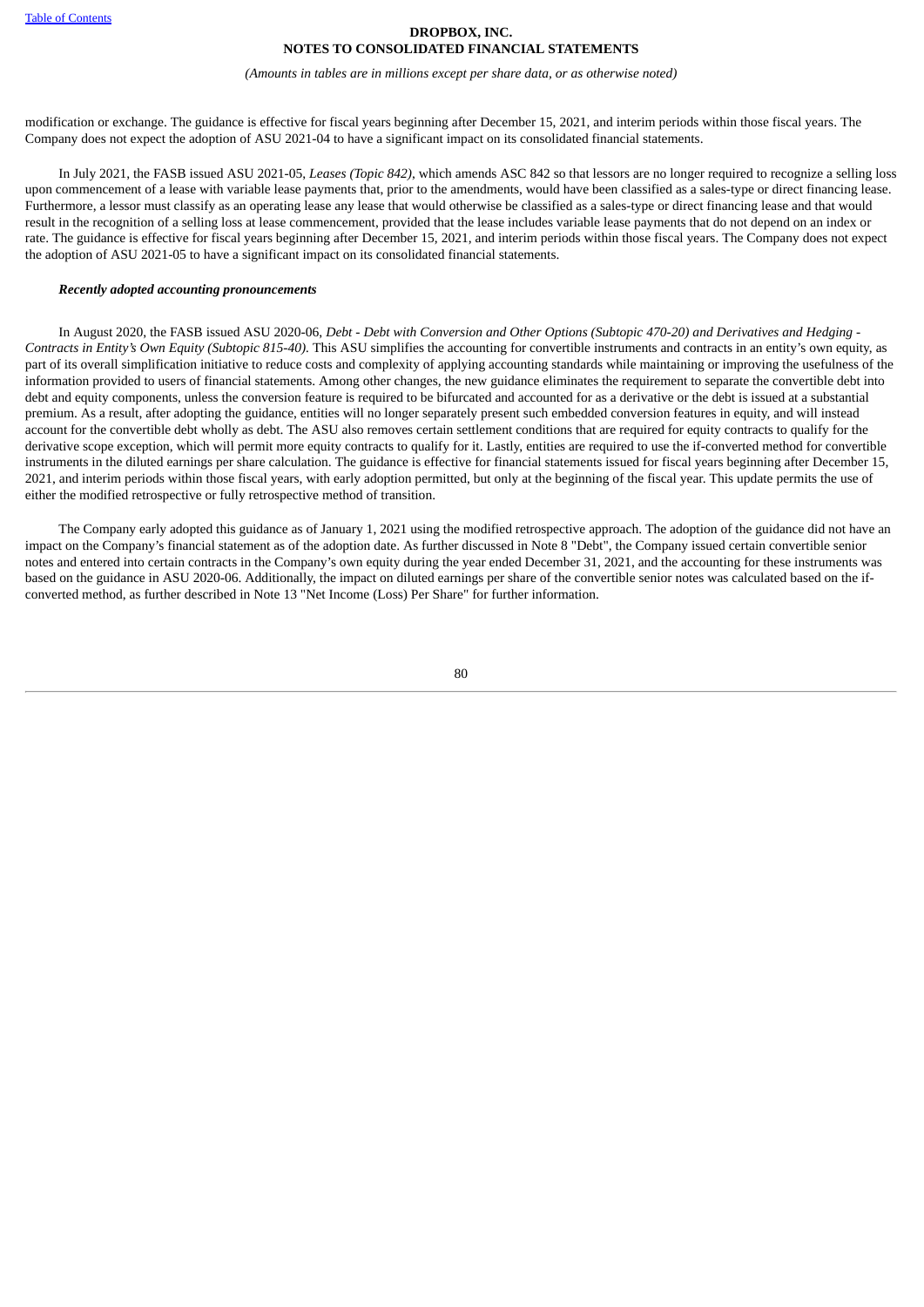*(Amounts in tables are in millions except per share data, or as otherwise noted)*

# **Note 2. Cash, Cash Equivalents and Short-Term Investments**

The amortized cost, unrealized gains and losses and estimated fair value of the Company's cash, cash equivalents and short-term investments as of December 31, 2021 consisted of the following:

|                                 | <b>Amortized cost</b> |      | Unrealized gain |  | <b>Unrealized loss</b>   |    |         |  | <b>Estimated fair value</b> |
|---------------------------------|-----------------------|------|-----------------|--|--------------------------|----|---------|--|-----------------------------|
| Cash                            | $142.7$ \$            |      |                 |  | $\overline{\phantom{0}}$ | \$ | 142.7   |  |                             |
| Cash equivalents                |                       |      |                 |  |                          |    |         |  |                             |
| Money market funds              | 390.3                 |      |                 |  |                          |    | 390.3   |  |                             |
| Total cash & cash equivalents   | 533.0                 | - \$ |                 |  |                          |    | 533.0   |  |                             |
| Short-term investments          |                       |      |                 |  |                          |    |         |  |                             |
| Corporate notes and obligations | 607.4                 |      | 0.4             |  | (4.0)                    |    | 603.8   |  |                             |
| U.S. Treasury securities        | 240.4                 |      |                 |  | (2.9)                    |    | 237.5   |  |                             |
| Asset backed securities         | 140.7                 |      | 0.1             |  | (1.2)                    |    | 139.6   |  |                             |
| Municipal securities            | 70.5                  |      |                 |  | (0.7)                    |    | 69.8    |  |                             |
| Commercial paper                | 61.7                  |      |                 |  |                          |    | 61.7    |  |                             |
| Certificates of deposit         | 32.1                  |      |                 |  |                          |    | 32.1    |  |                             |
| Foreign government obligations  | 18.4                  |      |                 |  | (0.1)                    |    | 18.3    |  |                             |
| U.S. agency obligations         | 14.6                  |      |                 |  | (0.2)                    |    | 14.4    |  |                             |
| Supranational securities        | 8.0                   |      |                 |  | (0.1)                    |    | 7.9     |  |                             |
| Total short-term investments    | 1,193.8               |      | 0.5             |  | (9.2)                    |    | 1,185.1 |  |                             |
| Total                           | 1,726.8               |      | 0.5             |  | (9.2)                    |    | 1,718.1 |  |                             |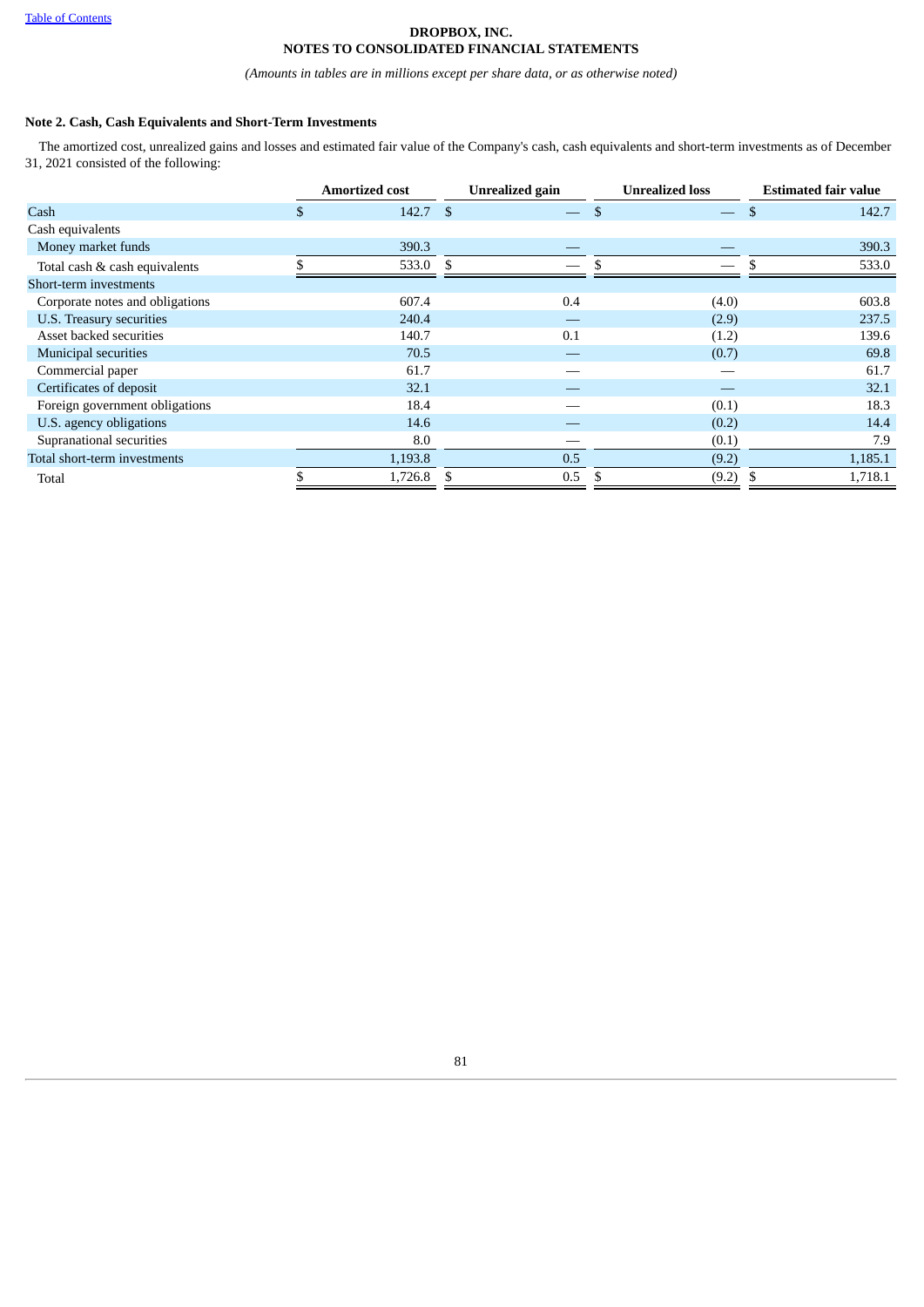*(Amounts in tables are in millions except per share data, or as otherwise noted)*

The amortized cost, unrealized gains and losses and estimated fair value of the Company's cash, cash equivalents and short-term investments as of December 31, 2020 consisted of the following:

|                                 | <b>Amortized cost</b> |    | <b>Unrealized gain</b> | <b>Unrealized loss</b> |     | <b>Estimated fair value</b> |
|---------------------------------|-----------------------|----|------------------------|------------------------|-----|-----------------------------|
| Cash                            | \$<br>67.2 \$         |    |                        | \$                     | \$. | 67.2                        |
| Cash equivalents                |                       |    |                        |                        |     |                             |
| Money market funds              | 222.6                 |    |                        |                        |     | 222.6                       |
| U.S. Treasury securities        | 10.6                  |    |                        |                        |     | 10.6                        |
| Commercial paper                | 8.0                   |    |                        |                        |     | 8.0                         |
| Corporate notes and obligations | 5.0                   |    |                        |                        |     | 5.0                         |
| Municipal securities            | 1.5                   |    |                        |                        |     | 1.5                         |
| Total cash and cash equivalents | 314.9                 | Ŝ. |                        |                        |     | 314.9                       |
| Short-term investments          |                       |    |                        |                        |     |                             |
| Corporate notes and obligations | 374.3                 |    | 2.5                    | (0.1)                  |     | 376.7                       |
| U.S. Treasury securities        | 215.4                 |    | 1.0                    |                        |     | 216.4                       |
| Asset backed securities         | 73.5                  |    | 0.6                    |                        |     | 74.1                        |
| Municipal securities            | 38.7                  |    | 0.1                    |                        |     | 38.8                        |
| U.S. agency obligations         | 23.0                  |    | 0.1                    |                        |     | 23.1                        |
| Commercial paper                | 22.5                  |    |                        |                        |     | 22.5                        |
| Supranational securities        | 18.7                  |    |                        |                        |     | 18.7                        |
| Foreign government obligations  | 18.5                  |    |                        |                        |     | 18.5                        |
| Certificates of deposit         | 17.6                  |    |                        |                        |     | 17.6                        |
| Total short-term investments    | 802.2                 |    | 4.3                    | (0.1)                  |     | 806.4                       |
| Total                           | 1,117.1               | Ŝ. | 4.3                    | (0.1)                  | Ŝ.  | 1,121.3                     |

Included in cash and cash equivalents is cash in transit from payment processors for credit and debit card transactions of \$8.3 million and \$9.8 million as of December 31, 2021 and December 31, 2020, respectively.

All short-term investments were designated as available-for-sale securities as of December 31, 2021.

The following table presents the contractual maturities of the Company's short-term investments as of December 31, 2021:

|                                | <b>Amortized cost</b> |  | Estimated fair value |
|--------------------------------|-----------------------|--|----------------------|
| Due within one year            | 301.3                 |  | 30                   |
| Due between one to three years | 561.6                 |  | 55                   |
| Due after three years          | 330.9                 |  | 32                   |
| Total                          | 1,193.8               |  | 1,18                 |

The Company had 667 short-term investments in unrealized loss positions as of December 31, 2021. There were no material unrealized losses from shortterm investments and no material realized gains or losses from short-term investments that were reclassified out of accumulated other comprehensive (loss) income for the year ended December 31, 2021.

As of December 31, 2021, the Company's short-term investments portfolio consisted of nine security types, seven of which were in an unrealized loss position. The Company's short-term investments had unrealized losses of approximately \$9.2 million as of December 31, 2021. Unrealized losses on short-term investments have not been recorded into income because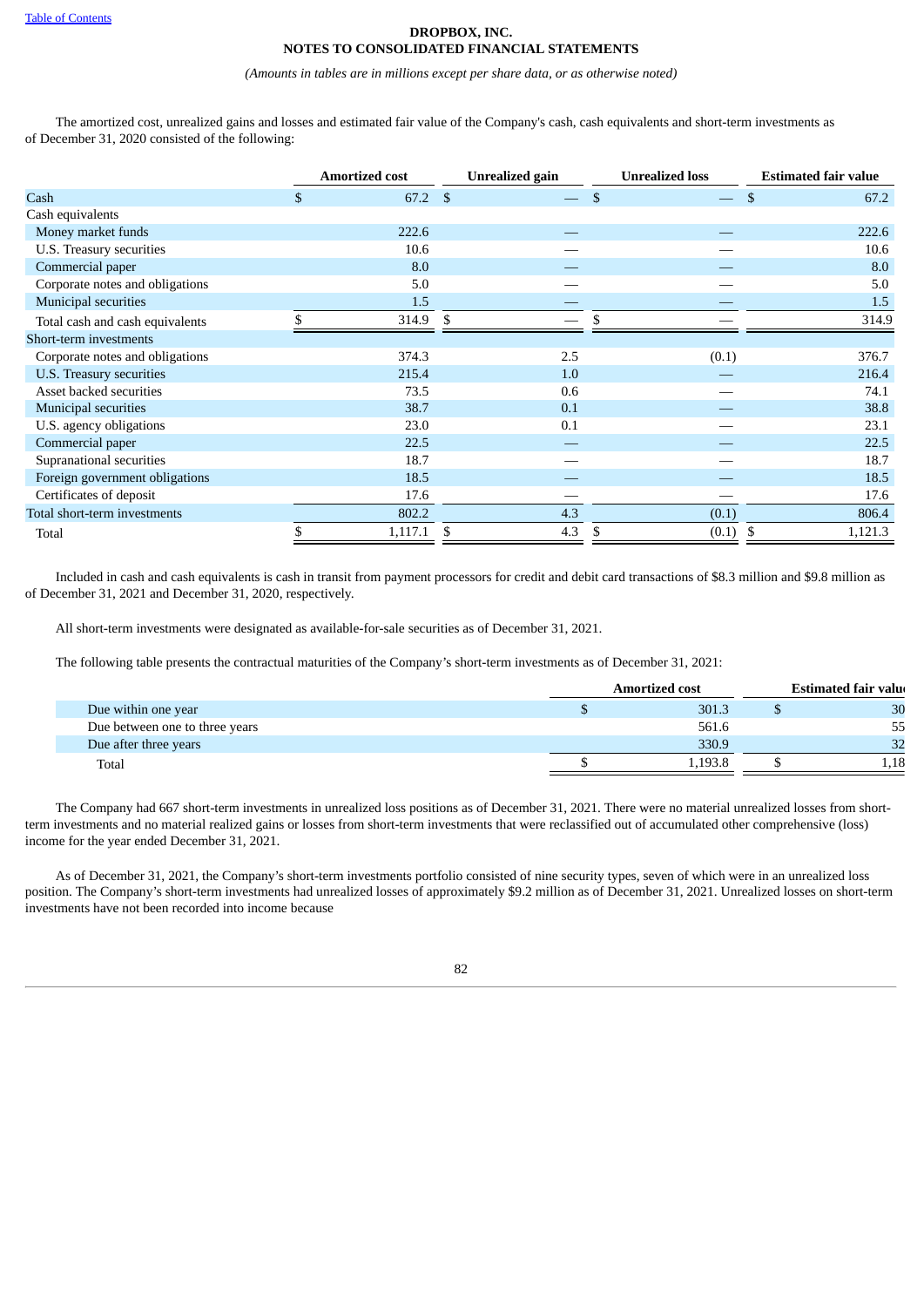*(Amounts in tables are in millions except per share data, or as otherwise noted)*

management does not intend to sell nor will be required to sell these securities prior to their anticipated recovery, and for which the decline in fair value is largely due to changes in credit spreads. The credit ratings associated with the corporate notes and obligations are mostly unchanged, are highly rated and the issuers continue to make timely principal and interest payments.

The Company recorded \$7.5 million, \$12.5 million, and \$22.8 million in interest income from its cash, cash equivalents and short-term investments for the years ended December 31, 2021, 2020 and 2019, respectively.

## **Note 3. Fair Value Measurements**

The Company measures its financial instruments at fair value each reporting period using a fair value hierarchy that prioritizes the use of observable inputs and minimizes the use of unobservable inputs when measuring fair value. A financial instrument's classification within the fair value hierarchy is based upon the lowest level of input that is significant to the fair value measurement.

The following table presents information about the Company's financial instruments that are measured at fair value on a recurring basis using the input categories discussed in Note 1:

|                                 | As of December 31, 2021 |                |               |                |  |                |  |              |
|---------------------------------|-------------------------|----------------|---------------|----------------|--|----------------|--|--------------|
|                                 |                         | <b>Level 1</b> |               | <b>Level 2</b> |  | <b>Level 3</b> |  | <b>Total</b> |
| Cash equivalents                |                         |                |               |                |  |                |  |              |
| Money market funds              | \$                      | 390.3          | S.            |                |  |                |  | 390.3        |
| Total cash equivalents          |                         | 390.3          | <sup>\$</sup> |                |  |                |  | 390.3        |
| Short-term investments          |                         |                |               |                |  |                |  |              |
| Corporate notes and obligations |                         |                |               | 603.8          |  |                |  | 603.8        |
| U.S. Treasury securities        |                         |                |               | 237.5          |  |                |  | 237.5        |
| Asset backed securities         |                         |                |               | 139.6          |  |                |  | 139.6        |
| Municipal securities            |                         |                |               | 69.8           |  |                |  | 69.8         |
| Commercial paper                |                         |                |               | 61.7           |  |                |  | 61.7         |
| Certificates of deposit         |                         |                |               | 32.1           |  |                |  | 32.1         |
| Foreign government obligations  |                         |                |               | 18.3           |  |                |  | 18.3         |
| U.S. agency obligations         |                         |                |               | 14.4           |  |                |  | 14.4         |
| Supranational securities        |                         |                |               | 7.9            |  |                |  | 7.9          |
| Total short-term investments    |                         |                |               | 1,185.1        |  |                |  | 1,185.1      |
| Total                           |                         | 390.3          |               | 1,185.1        |  |                |  | 1,575.4      |

As of December 31, 2021, the Company has an investment in a non-marketable equity security in a privately held Company without a readily determinable market value. The investments had a carrying value of \$5.6 million and is categorized as Level 3.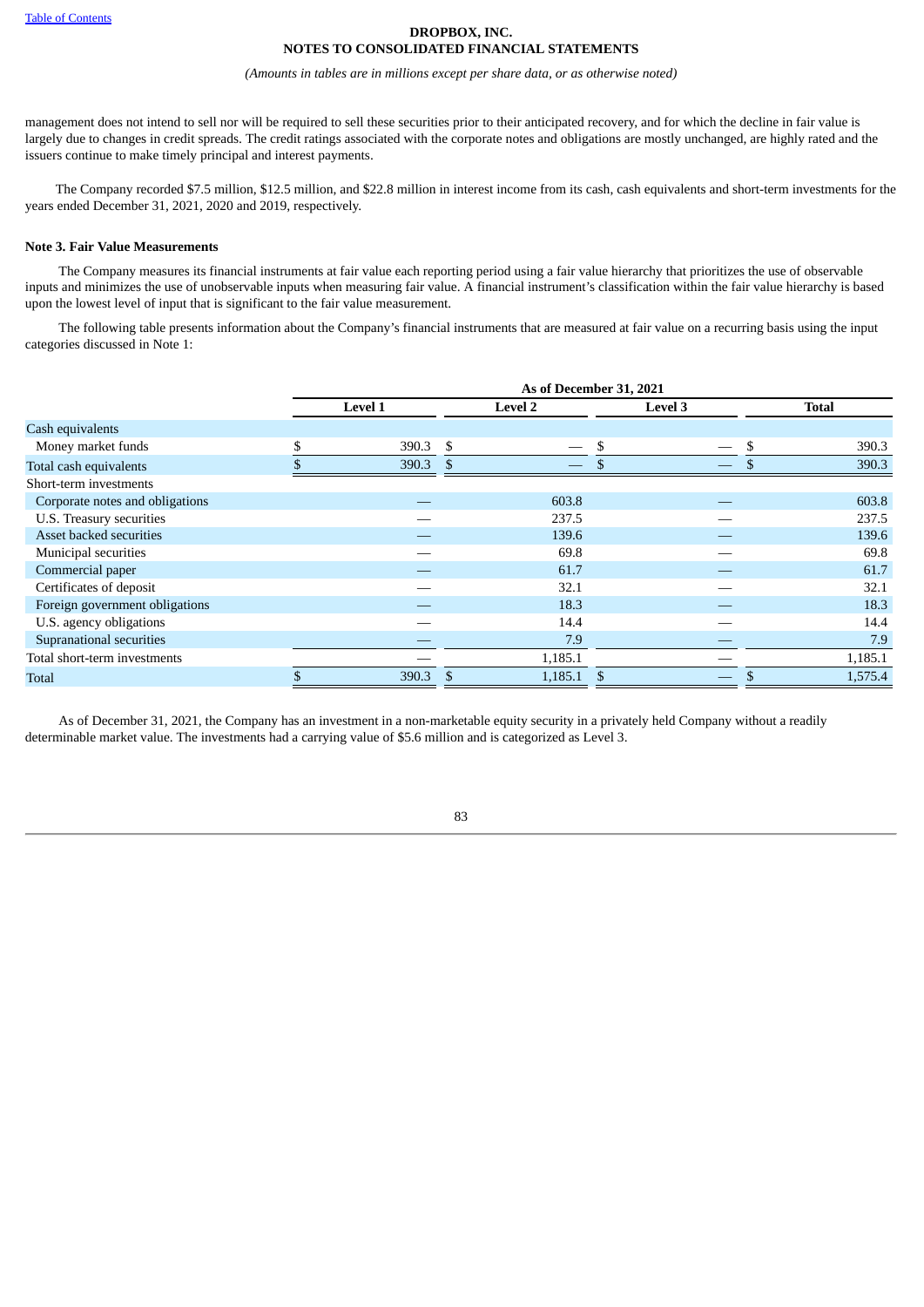*(Amounts in tables are in millions except per share data, or as otherwise noted)*

|                                 | As of December 31, 2020 |                |     |                |    |                |    |              |
|---------------------------------|-------------------------|----------------|-----|----------------|----|----------------|----|--------------|
|                                 |                         | <b>Level 1</b> |     | <b>Level 2</b> |    | <b>Level 3</b> |    | <b>Total</b> |
| Cash equivalents                |                         |                |     |                |    |                |    |              |
| Money market funds              | \$                      | 222.6          | -\$ |                | \$ |                | \$ | 222.6        |
| U.S. Treasury securities        |                         |                |     | 10.6           |    |                |    | 10.6         |
| Commercial paper                |                         |                |     | 8.0            |    |                |    | 8.0          |
| Corporate notes and obligations |                         |                |     | 5.0            |    |                |    | 5.0          |
| Municipal securities            |                         |                |     | 1.5            |    |                |    | 1.5          |
| <b>Total Cash Equivalents</b>   | \$.                     | 222.6          | \$  | 25.1           | -S |                |    | 247.7        |
| Short-term investments          |                         |                |     |                |    |                |    |              |
| Corporate notes and obligations |                         |                |     | 376.7          |    |                |    | 376.7        |
| U.S. Treasury securities        |                         |                |     | 216.4          |    |                |    | 216.4        |
| Asset backed securities         |                         |                |     | 74.1           |    |                |    | 74.1         |
| Municipal securities            |                         |                |     | 38.8           |    |                |    | 38.8         |
| U.S. agency obligations         |                         |                |     | 23.1           |    |                |    | 23.1         |
| Commercial paper                |                         |                |     | 22.5           |    |                |    | 22.5         |
| Supranational securities        |                         |                |     | 18.7           |    |                |    | 18.7         |
| Foreign government obligations  |                         |                |     | 18.5           |    |                |    | 18.5         |
| Certificates of deposit         |                         |                |     | 17.6           |    |                |    | 17.6         |
| Total short-term investments    |                         |                |     | 806.4          |    |                |    | 806.4        |
| <b>Total</b>                    |                         | 222.6          |     | 831.5          | S. |                |    | 1,054.1      |

The Company had no transfers between levels of the fair value hierarchy.

The carrying amounts of certain financial instruments, including cash held in banks, accounts receivable and accounts payable approximate fair value due to their short-term maturities and are excluded from the fair value table above.

The Company has \$695.8 million in aggregate principal amount of 0% convertible senior notes due in 2026 (the "2026 Notes"), and \$693.3 million in aggregate principal amount of 0% convertible senior notes due in 2028 (the "2028 Notes" and together with the 2026 Notes, the "Notes"), outstanding as of December 31, 2021. Refer to Note 8 "Debt" for further details on the 2026 Notes and 2028 Notes.

The estimated fair value of the 2026 Notes and the 2028 Notes, based on a market approach as of December 31, 2021 was approximately \$680.8 million and \$686.4 million, respectively. The Notes were categorized as Level 2 instruments as the estimated fair value was determined based on the estimated or actual bids and offers of the Notes in an over-the-counter market on the last business day of the period.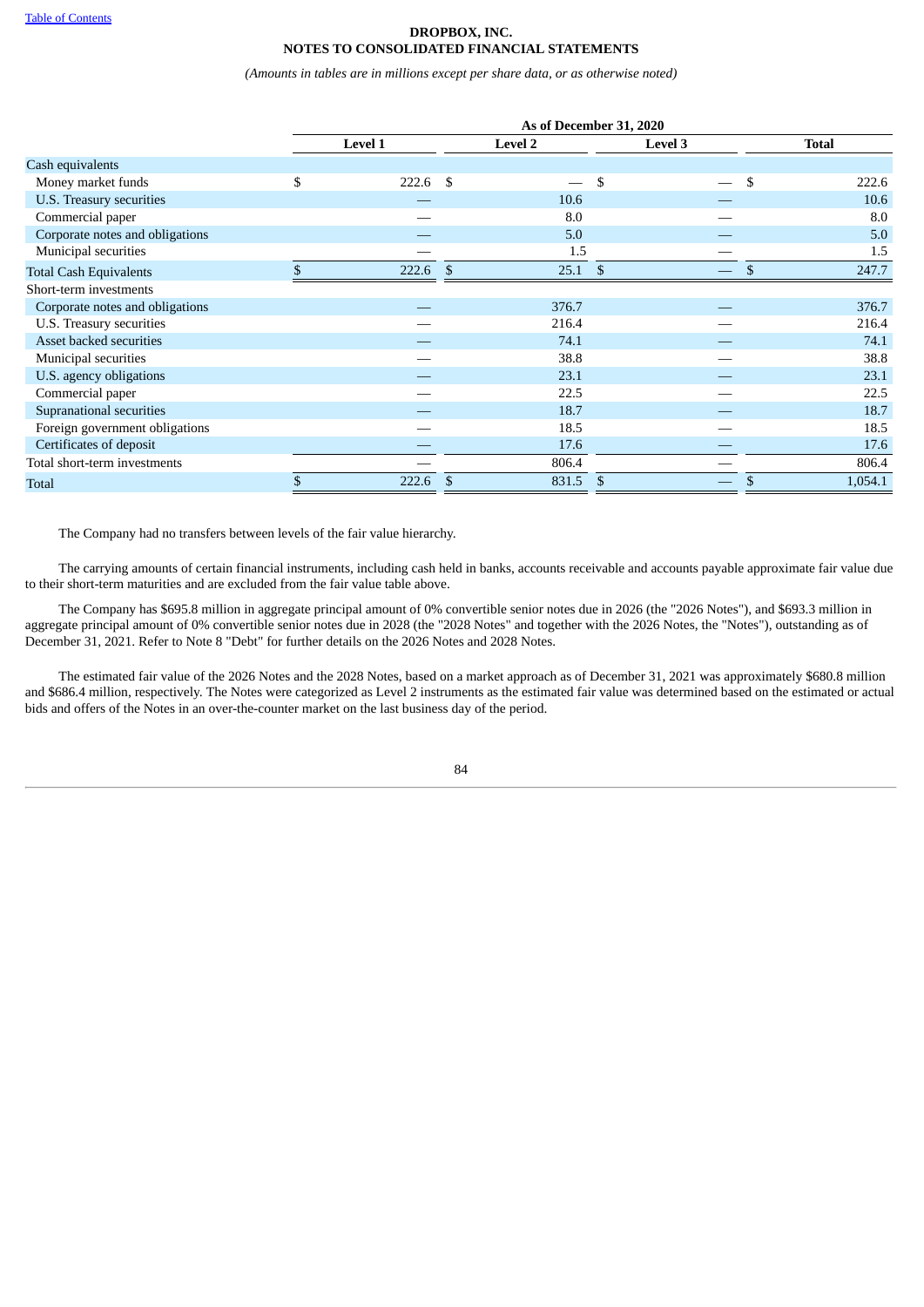*(Amounts in tables are in millions except per share data, or as otherwise noted)*

### **Note 4. Property and Equipment, Net**

Property and equipment, net consisted of the following:

|                                           | As of December 31, |          |  |         |  |
|-------------------------------------------|--------------------|----------|--|---------|--|
|                                           |                    | 2021     |  | 2020    |  |
| Data center and other computer equipment  |                    | 634.5 \$ |  | 652.7   |  |
| Furniture and fixtures                    |                    | 21.7     |  | 19.9    |  |
| Leasehold improvements                    |                    | 106.7    |  | 96.9    |  |
| Construction in progress                  |                    | 11.7     |  | 21.0    |  |
| Total property and equipment              |                    | 774.6    |  | 790.5   |  |
| Accumulated depreciation and amortization |                    | (452.6)  |  | (451.8) |  |
| Property and equipment, net               |                    | 322.0    |  | 338.7   |  |

During the fourth quarter of 2021, the Company retired \$65.0 million of fully depreciated data center assets that are no longer in use.

The Company leases certain infrastructure, computer equipment, and furniture from various third parties, through equipment finance leases. Infrastructure assets as of December 31, 2021 and 2020, respectively, included a total of \$469.4 million and \$395.2 million acquired under finance lease agreements. These leases are capitalized in property and equipment, and the related amortization of assets under finance leases is included in depreciation and amortization expense. The accumulated depreciation of the equipment under finance leases totaled \$237.6 million and \$156.6 million as of December 31, 2021 and 2020, respectively.

Depreciation expense related to property and equipment was \$135.7 million and \$145.1 million for the years ended December 31, 2021 and 2020 respectively.

### **Note 5. Business Combinations**

### **2021 Business Combination**

On March 22, 2021, the Company acquired all outstanding stock of DocSend, a secure document sharing and analytics company. The Company believes the combination of Dropbox, HelloSign, and DocSend will help customers across industries manage end-to-end document workflows—from content collaboration to sharing and e-signature—giving them more control over their business results. The results of DocSend's operations have been included in the Company's consolidated results of operations since the date of acquisition and were immaterial for the periods presented.

The purchase consideration transferred consisted of the following:

|                                                                                               | <b>Purchase consideration</b> |
|-----------------------------------------------------------------------------------------------|-------------------------------|
| Cash paid to common and preferred stockholders and vested option holders                      | 125.5                         |
| Transaction costs paid by Dropbox on behalf of DocSend                                        | 5.0                           |
| Fair value of assumed DocSend options attributable to pre-combination services <sup>(1)</sup> | 1.2                           |
| Purchase price adjustments                                                                    | 0.1                           |
| Total purchase consideration                                                                  | 131.8                         |

 $(1)$  The fair value of options assumed was based upon the Black-Scholes option-pricing model.

In addition to the total purchase consideration above, the Company has compensation agreements with key DocSend personnel consisting of \$30.7 million in future cash payments subject to ongoing employee service. The related expense will be recognized within sales and marketing and research and development expenses over the required service period of three years.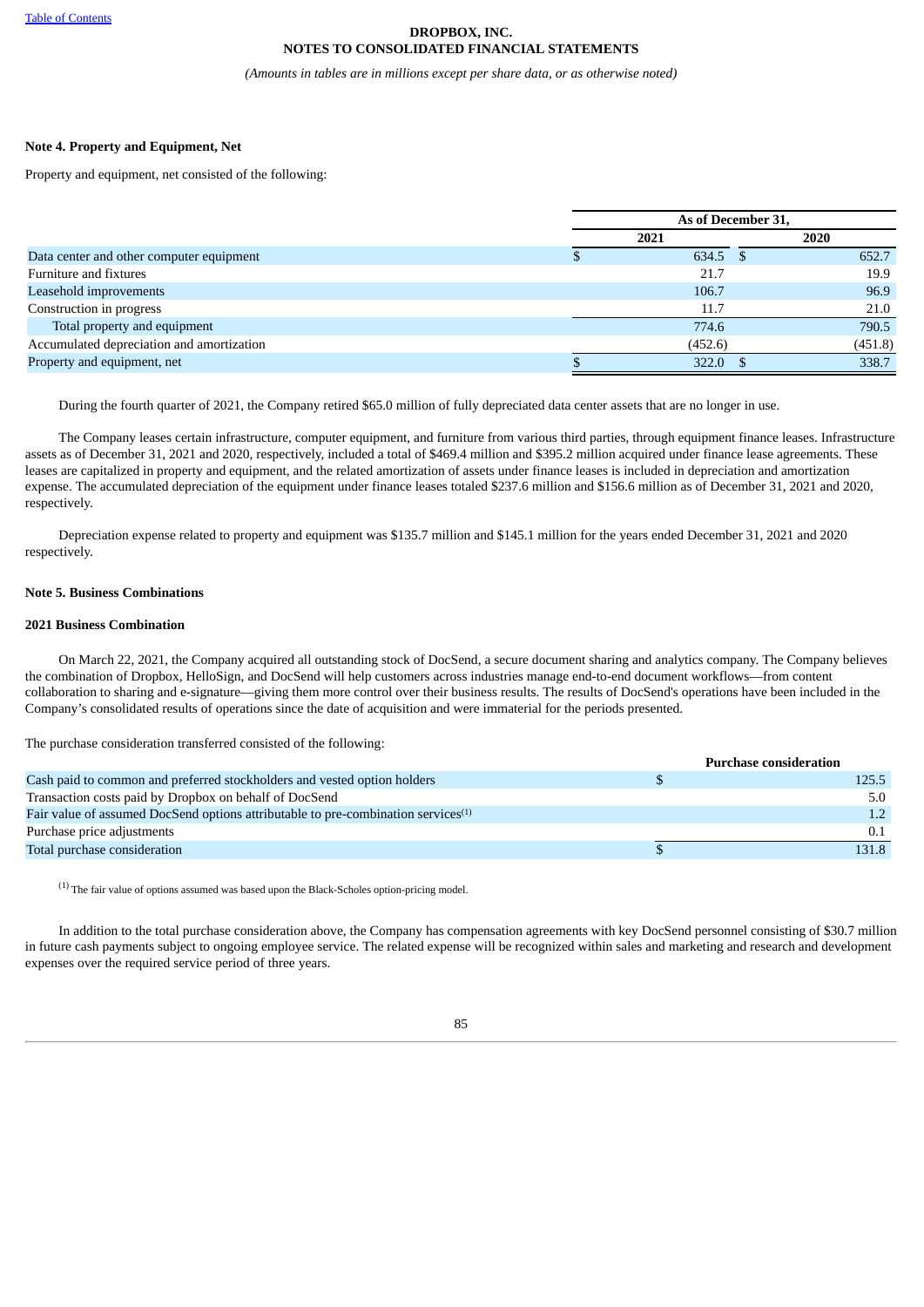*(Amounts in tables are in millions except per share data, or as otherwise noted)*

The related payments will be paid out evenly on an annual basis in the first and second year, and in quarterly installments in the third year. Payments will begin in the first quarter of 2022 if the requisite service is provided.

The purchase consideration was allocated to the tangible and intangible assets and liabilities acquired as of the acquisition date, with the excess recorded to goodwill as shown below. The fair value of assets and liabilities acquired may change as additional information is received during the measurement period. The measurement period will end no later than one-year from the acquisition date.

| Assets acquired:                                |           |
|-------------------------------------------------|-----------|
| Cash and cash equivalents                       | \$<br>5.1 |
| Acquisition-related intangible assets           | 20.6      |
| Accounts receivable, prepaid and other assets   | 6.1       |
| Total assets acquired                           | 31.8      |
|                                                 |           |
| Liabilities assumed:                            |           |
| Accounts payable, accrued and other liabilities | 6.4       |
| Deferred revenue                                | 1.9       |
| Deferred tax liability                          | 1.9       |
| Total liabilities assumed                       | 10.2      |
| Net assets acquired, excluding goodwill         | 21.6      |
| Total purchase consideration                    | 131.8     |
| Goodwill $(2)$                                  | 110.2     |

 $^{(2)}$  The goodwill recognized was primarily attributable to the opportunity to expand the user base of the Company's platform. The goodwill is not deductible for U.S. federal income tax purposes.

The fair value of the separately identifiable finite-lived intangible assets acquired and estimated weighted average useful lives are as follows:

|                                             | Estimated fair values | Estimated weighted<br>average useful lives<br>(In years) |
|---------------------------------------------|-----------------------|----------------------------------------------------------|
| Developed technology                        | 11.5                  | 5.0                                                      |
| Customer relationships                      | 8.1                   | 5.0                                                      |
| Trade name                                  | 1.0                   | 5.0                                                      |
| Total acquisition-related intangible assets | 20.6                  |                                                          |

The fair values of the acquisition-related intangible assets were determined using the following methodologies: the multi-period excess earnings method for customer relationships, and the relief from royalty method for developed technology, and the trade name, respectively. The valuation model inputs required the application of significant judgment by management. The acquired intangible assets have a total weighted average amortization period of 5.0 years.

One-time acquisition-related diligence costs of \$1.2 million were expensed within general and administrative expenses as incurred during the three months ended March 31, 2021.

# **2019 Business Combination**

On February 8, 2019, the Company acquired all outstanding stock of JN Projects, Inc. (d/b/a HelloSign) ("HelloSign"), which provides an e-signature and document workflow platform. The acquisition of HelloSign expands the Company's content collaboration capabilities to include additional business-critical workflows. The results of HelloSign operations have been included in the Company's consolidated results of operations since the date of acquisition.

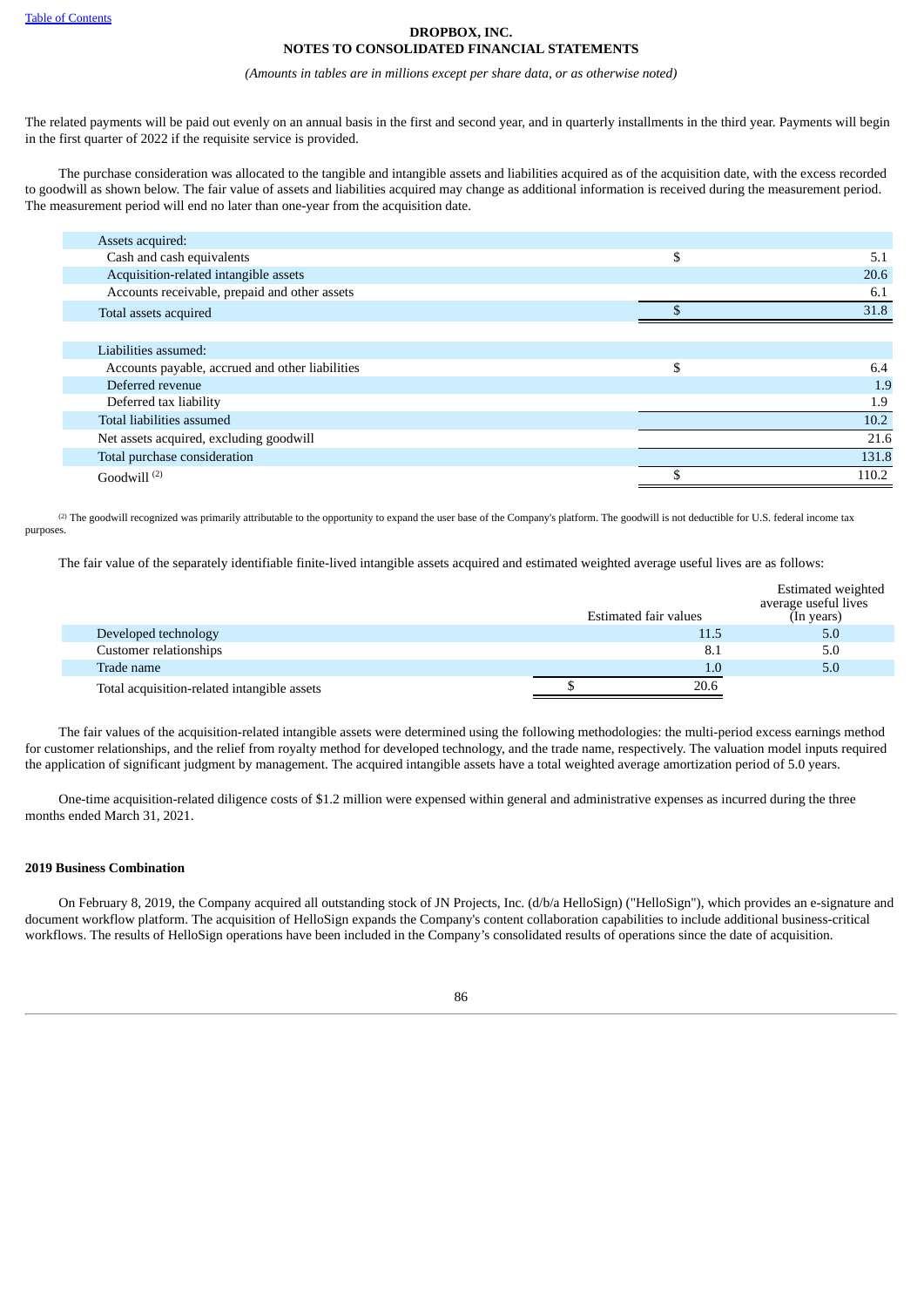*(Amounts in tables are in millions except per share data, or as otherwise noted)*

The purchase consideration transferred consisted of the following:

|                                                                                                 | <b>Purchase consideration</b> |
|-------------------------------------------------------------------------------------------------|-------------------------------|
| Cash paid to common and preferred stockholders and vested option holders                        | 175.2                         |
| Transaction costs paid by Dropbox on behalf of HelloSign                                        | 2.4                           |
| Fair value of assumed HelloSign options attributable to pre-combination services <sup>(1)</sup> | 0.8 <sub>0</sub>              |
| Purchase price adjustments                                                                      | (0.5)                         |
| Total purchase consideration                                                                    | 177.9                         |

 $<sup>(1)</sup>$  The fair value of options assumed were based upon the Black-Scholes option-pricing model.</sup>

In addition to the total purchase consideration above, the Company has employee holdback agreements with key HelloSign personnel consisting of \$48.5 million in cash payments subject to ongoing employee service. The related expenses are recognized within research and development expenses over the required service period of three years. The payments began in the first quarter of 2020, with \$16.2 million paid during the year ended December 31, 2021. The remaining balance of \$4.1 will be paid evenly in quarterly installments over the remaining required service period.

The purchase consideration was allocated to the tangible and intangible assets and liabilities acquired as of the acquisition date, with the excess recorded to goodwill as shown below.

| Assets acquired:                                |           |
|-------------------------------------------------|-----------|
| Cash and cash equivalents                       | \$<br>5.5 |
|                                                 |           |
| Short-term investments                          | 7.8       |
| Acquisition-related intangible assets           | 44.6      |
| Accounts receivable, prepaid and other assets   | 5.0       |
| Total assets acquired                           | 62.9      |
|                                                 |           |
| Liabilities assumed:                            |           |
| Accounts payable, accrued and other liabilities | \$<br>6.3 |
| Deferred revenue                                | 4.8       |
| Deferred tax liability                          | 6.9       |
| Total liabilities assumed                       | 18.0      |
| Net assets acquired, excluding goodwill         | 44.9      |
| Total purchase consideration                    | 177.9     |
| Goodwill <sup>(2)</sup>                         | 133.0     |

( $^{(2)}$  The goodwill recognized was primarily attributable to the opportunity to expand the user base of the Company's platform. The goodwill is not deductible for U.S. federal income tax purposes.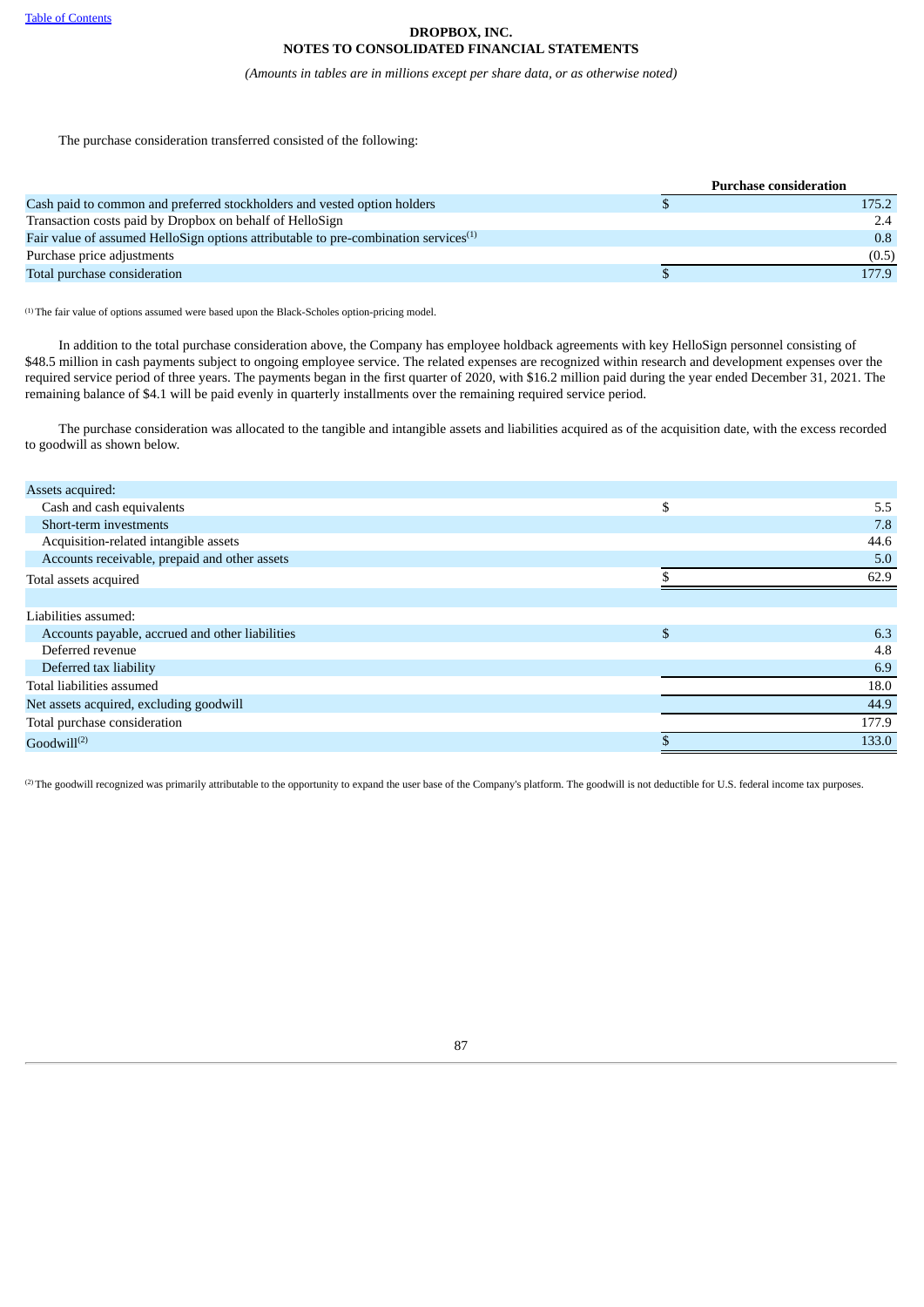## *(Amounts in tables are in millions except per share data, or as otherwise noted)*

The fair value of the separately identifiable finite-lived intangible assets acquired and estimated weighted average useful lives are as follows:

|                                             | Estimated fair values | Estimated weighted average<br>useful lives<br>(In years) |
|---------------------------------------------|-----------------------|----------------------------------------------------------|
| Customer relationships                      | 20.5                  | 4.9                                                      |
| Developed technology                        | 19.6                  | 5.0                                                      |
| Trade name                                  | 4.5                   | 5.0                                                      |
| Total acquisition-related intangible assets | 44.6                  |                                                          |

The fair values of the acquisition-related intangibles were determined using the following methodologies: the multi-period excess earnings method, replacement cost method, and the relief from royalty method, for customer relationships, developed technology, and the trade name, respectively. The valuation model inputs required the application of significant judgment by management. At the time of acquisition, the acquired intangible assets had a total weighted average amortization period of 4.9 years.

## **Note 6. Intangible Assets**

Intangible assets consisted of the following:

|                                           |   |                    |            | Weighted-<br>average<br>remaining<br>useful life |
|-------------------------------------------|---|--------------------|------------|--------------------------------------------------|
|                                           |   | As of December 31, |            | (In years)                                       |
|                                           |   | 2021               | 2020       |                                                  |
| Developed technology                      | S | 45.9 <sup>5</sup>  | 26.0       | 3.7                                              |
| Customer relationships                    |   | 28.6               | 20.5       | 3.6                                              |
| Patents                                   |   | 19.5               | 12.8       | 5.3                                              |
| Software                                  |   | 9.0                | 9.0        | 1.3                                              |
| Trademarks and trade names                |   | 5.6                | 4.6        | 2.7                                              |
| Licenses                                  |   | 4.6                | 4.6        |                                                  |
| Assembled workforce in asset acquisitions |   | 3.0                | 3.0        |                                                  |
| Other                                     |   | 0.8                | 0.8        | 3.8                                              |
| Total intangibles                         |   | 117.0              | 81.3       |                                                  |
| Accumulated amortization                  |   | (63.4)             | (47.8)     |                                                  |
| Intangible assets, net                    |   | 53.6               | 33.5<br>\$ |                                                  |

Amortization expense was \$15.6 million, \$14.1 million, and \$13.6 million, for the years ended December 31, 2021, 2020, and 2019, respectively.

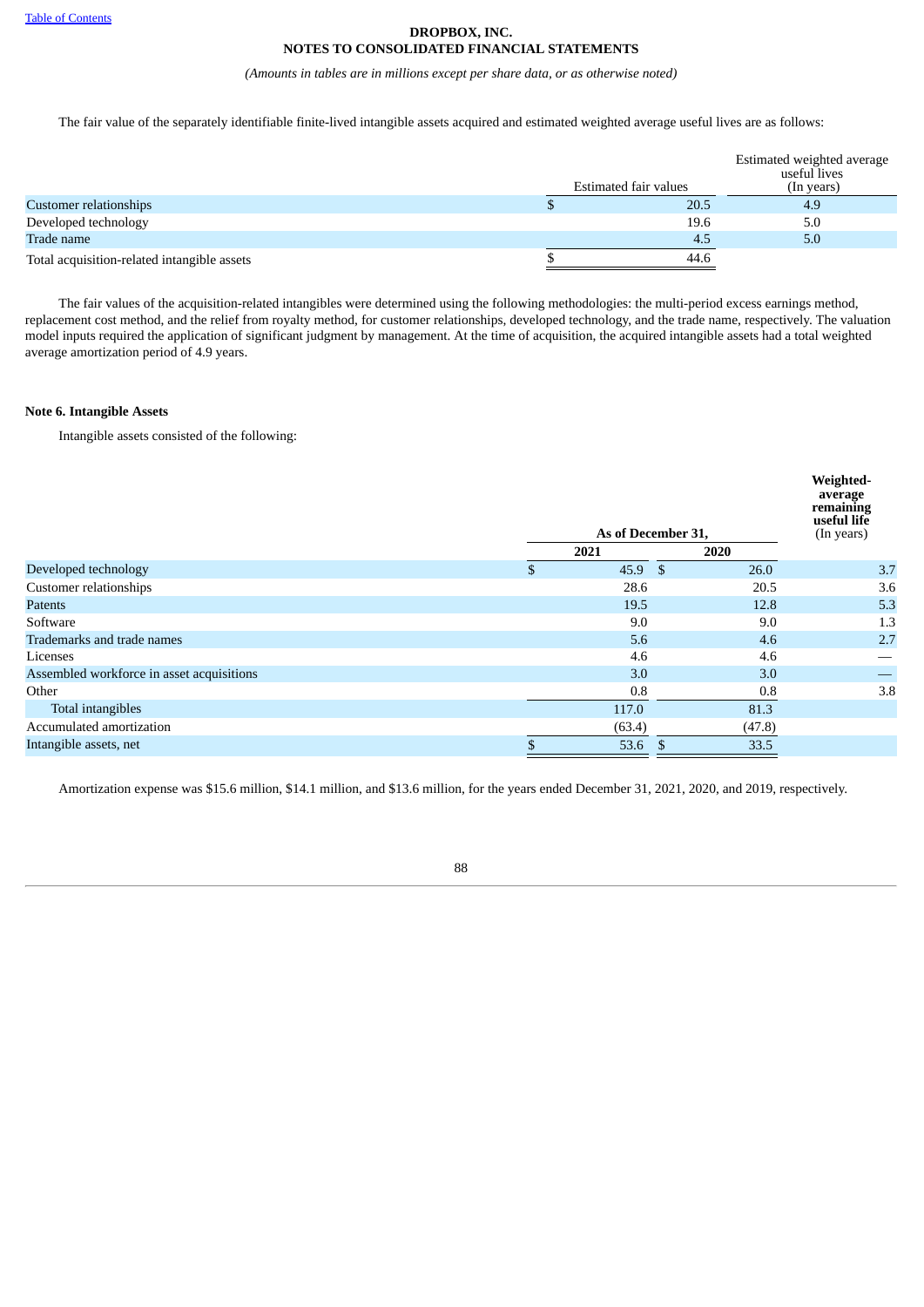*(Amounts in tables are in millions except per share data, or as otherwise noted)*

Expected future amortization expense for intangible assets as of December 31, 2021, is as follows:

| 2022       | w | 15.4 |
|------------|---|------|
| 2023       |   | 14.9 |
| 2024       |   | 10.5 |
| 2025       |   | 8.0  |
| 2026       |   | 3.7  |
| Thereafter |   | 1.1  |
| Total      |   | 53.6 |
|            |   |      |

### **Note 7. Goodwill**

Goodwill represents the excess of the purchase price in a business combination over the fair value of net tangible and intangible assets acquired. The changes in the carrying amounts of goodwill were as follows:

| Balance at December 31, 2020           | 236.9 |
|----------------------------------------|-------|
| DocSend acquisition                    | 110.2 |
| Other acquisition                      | 8.9   |
| Effect of foreign currency translation | 0.6   |
| Balance at December 31, 2021           | 356.6 |

Goodwill amounts are not amortized, but tested for impairment on an annual basis. There was no impairment of goodwill as of December 31, 2021, 2020, and 2019.

### **Note 8. Debt**

#### *Revolving credit facility*

In April 2017, the Company entered into an amended and restated credit and guaranty agreement which provided for a \$600.0 million revolving loan facility (as amended from time to time, the "revolving credit facility"). In conjunction with the revolving credit facility, the Company paid upfront issuance fees of \$2.6 million, which are being amortized over the five-year term of the agreement.

In February 2018, the Company amended the revolving credit facility to, among other things, permit the Company to make certain investments, enter into an unsecured standby letter of credit facility and increase its standby letter of credit sublimit to \$187.5 million. The Company increased its borrowing capacity under the revolving credit facility from \$600.0 million to \$725.0 million. In February 2021, the Company amended the revolving credit facility to decrease its borrowing capacity under the revolving credit facility from \$725.0 million to \$500.0 million and extended the term of the agreement through March 2026. The Company may from time to time request increases in its borrowing capacity under the revolving credit facility of up to \$250.0 million, provided no event of default has occurred or is continuing or would result from such increase. In conjunction with the February 2021 amendment, the Company paid upfront issuance fees of \$1.7 million, which are being amortized over the remaining term of the agreement, and wrote-off \$0.2 million in unamortized deferred debt issuance costs.

Pursuant to the terms of the revolving credit facility, the Company may issue letters of credit under the revolving credit facility, which reduce the total amount available for borrowing. Pursuant to the terms of the revolving credit facility, the Company is required to pay an annual commitment fee that accrues at a rate of 0.20% per annum on the unused portion of the borrowing commitments under the revolving credit facility. In addition, the Company is required to pay a fee in connection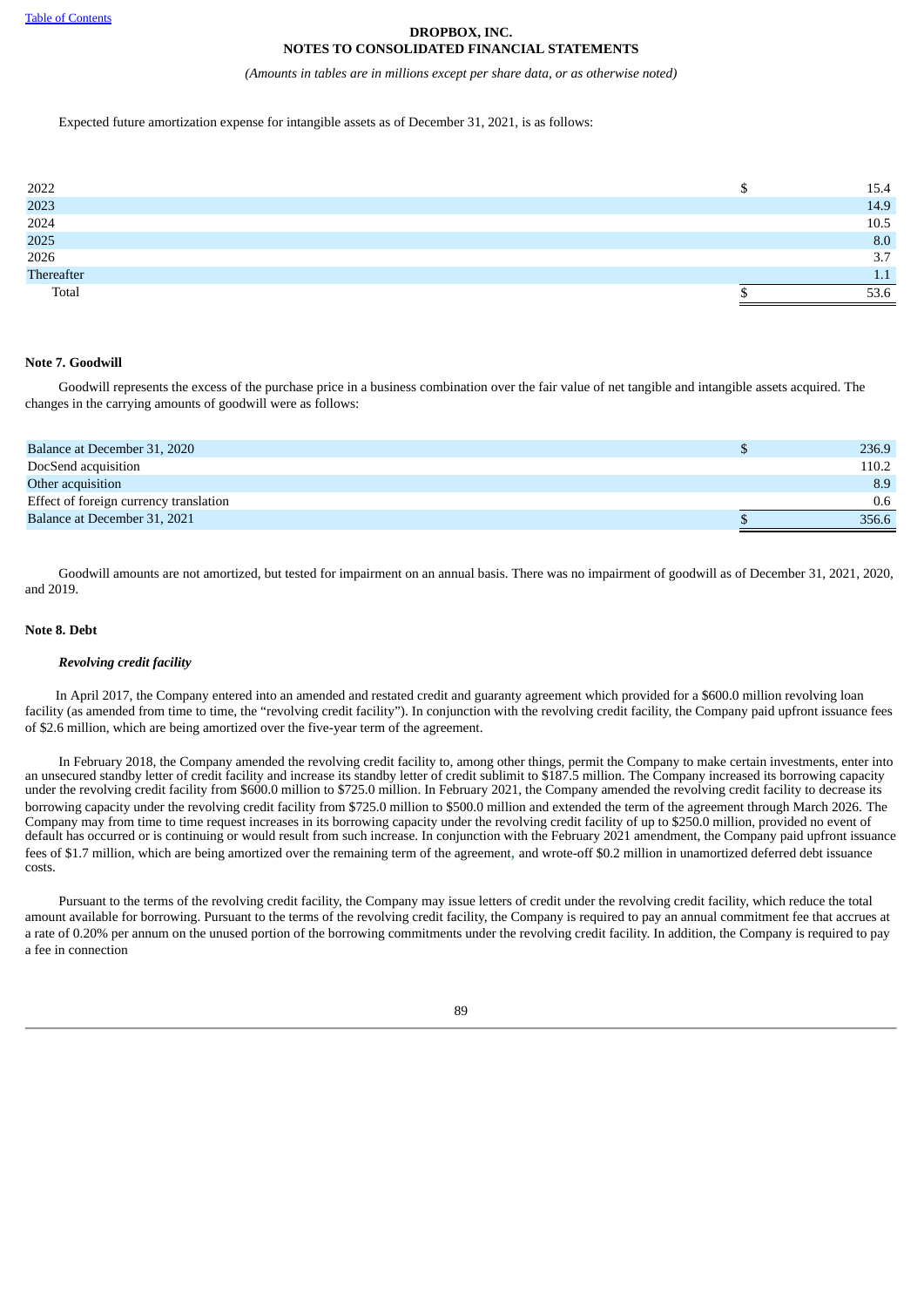*(Amounts in tables are in millions except per share data, or as otherwise noted)*

with letters of credit issued under the revolving credit facility, which accrues at a rate of 1.375% per annum on the amount of such letters of credit outstanding. There is an additional fronting fee of 0.125% per annum multiplied by the average aggregate daily maximum amount available under all letters of credit. Borrowings under the revolving credit facility bear interest, at the Company's option, at an annual rate based on SOFR plus a spread of 1.375% or at an alternative base rate plus a spread of 0.375%.

The revolving credit facility contains customary conditions to borrowing, events of default and covenants, including covenants that restrict the Company's ability to incur indebtedness, grant liens, make distributions to holders of the Company or its subsidiaries' equity interests, make investments, or engage in transactions with its affiliates. In addition, the revolving credit facility contains financial covenants, including a consolidated leverage ratio incurrence covenant and a minimum liquidity balance of \$100.0 million, which includes any available borrowing capacity. The Company was in compliance with the covenants of the revolving credit facility as of December 31, 2021 and 2020, respectively.

The Company had an aggregate of \$52.2 million of letters of credit outstanding under the revolving credit facility as of December 31, 2021, and the Company's total available borrowing capacity under the revolving credit facility was \$447.8 million as of December 31, 2021. The Company's letters of credit have final expiration dates through 2036.

### *Convertible senior notes*

During the first quarter of 2021, the Company issued \$695.8 million aggregate principal amount of the 2026 Notes. Additionally, during the first quarter of 2021, the Company issued \$693.3 million aggregate principal amount of the 2028 Notes. The Notes were issued in a private placement to qualified institutional buyers pursuant to Rule 144A under the Securities Act of 1933. The net proceeds from the sale of the Notes were approximately \$1.4 billion after deducting offering and issuance costs related to the Notes.

The Notes of each series do not bear regular interest. The Notes of each series may bear special interest as the remedy relating to the Company's failure to comply with certain of its reporting obligations. The Company has complied with this reporting obligations from the issuance date through December 31, 2021. The 2026 Notes will mature on March 1, 2026, and the 2028 Notes will mature on March 1, 2028, in each case, unless earlier converted, redeemed or repurchased.

The initial conversion rate for the 2026 Notes is 26.1458 shares of the Company's Class A common stock per \$1,000 principal amount of such Note, which is equivalent to an initial conversion price of approximately \$38.25 per share. The initial conversion rate for the 2028 Notes is 28.2889 shares of Class A common stock per \$1,000 principal amount of such Notes, which is equivalent to an initial conversion price of approximately \$35.35 per share. The conversion rate for each series of Notes will be subject to adjustment upon the occurrence of certain specified events but will not be adjusted for accrued and unpaid special interest. In addition, upon the occurrence of a make-whole fundamental change (as defined in the relevant indentures governing the Notes) or a notice of redemption, the Company will, in certain circumstances, increase the conversion rate of the relevant series of Notes by a number of additional shares for a holder that elects to convert all or a portion of its Notes of such series in connection with such make-whole fundamental change or who elects to convert such Notes that are subject to such notice of redemption. The conversion rate for the 2026 Notes and the 2028 Notes shall not exceed 43.1406 shares per \$1,000 principal amount of such Notes, subject to certain customary anti-dilution adjustments (as defined in the relevant indentures governing the Notes). There have been no changes to the initial conversion price of the Notes since issuance as of December 31, 2021.

Upon conversion, the principal portion of the Notes of the applicable series being converted will be settled in cash, and any amount in excess of the principal portion of such Notes will be settled in cash or shares of the Company's Class A common stock or any combination thereof at the Company's option. The if-converted value of the 2026 Notes and the 2028 Notes was below the principal value of the respective Notes as of December 31, 2021. In addition, during the year ended December 31, 2021, the conditions allowing holders of the Notes to convert were not met. As a result, the Notes are not convertible during the year ended December 31, 2021.

Prior to the close of business on the business day immediately preceding December 1, 2025, in the case of the 2026 Notes, and prior to the close of business on the business day immediately preceding December 1, 2027, in the case of the 2028 Notes, the Notes of the applicable series will be convertible only under the following circumstances: (1) during any calendar quarter commencing after June 30, 2021 (and only during such calendar quarter), if the last reported sale price of the Class A common stock for at least 20 trading days (whether or not consecutive) during the 30 consecutive trading day period ending on

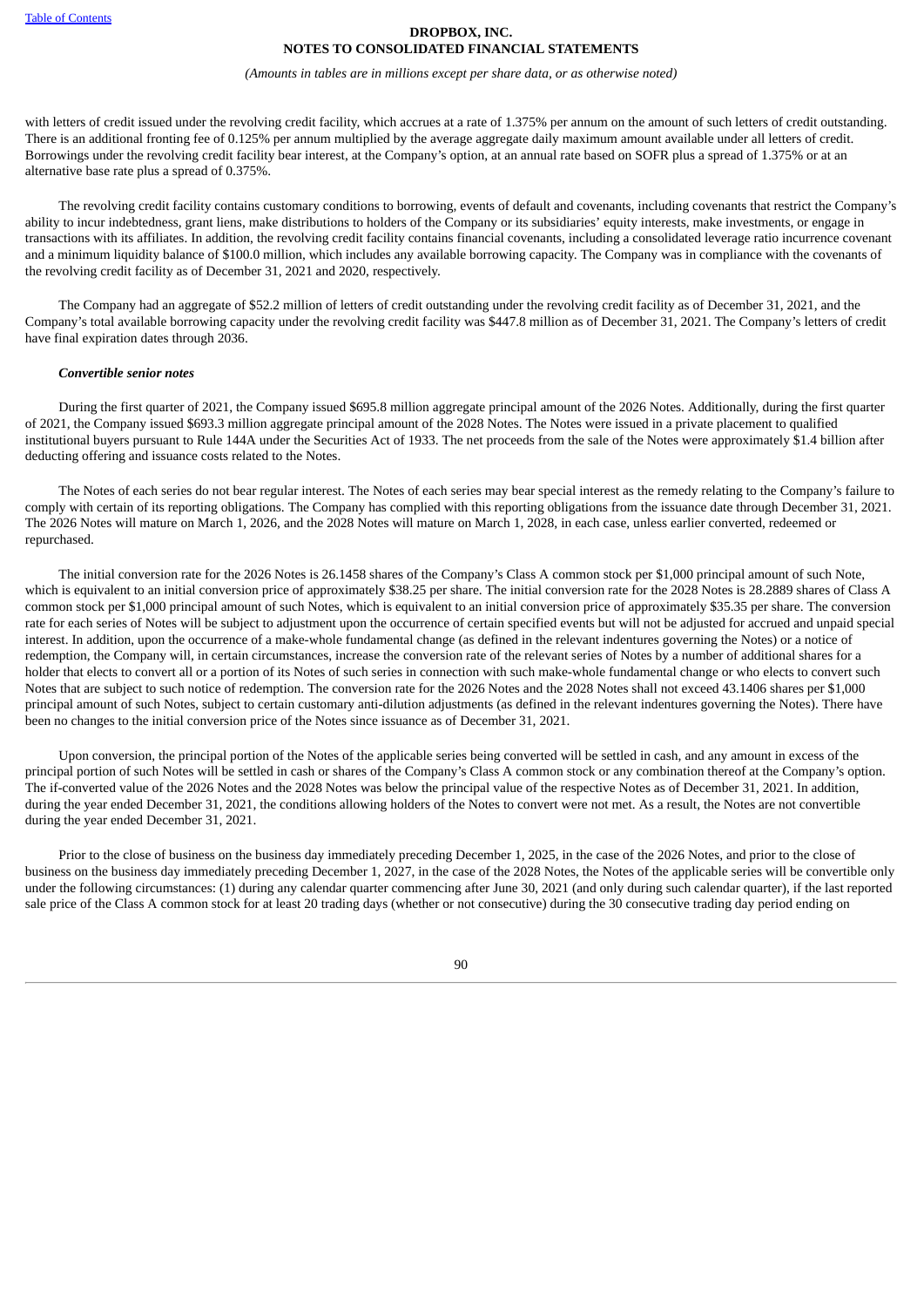*(Amounts in tables are in millions except per share data, or as otherwise noted)*

the last trading day of the immediately preceding calendar quarter is greater than or equal to 130% of the conversion price for the relevant series of Notes on each applicable trading day; (2) during the five business day period after any five consecutive trading day period in which, for each trading day of that period, the trading price per \$1,000 principal amount of 2026 Notes or 2028 Notes, as applicable, for such trading day was less than 98% of the product of the last reported sale price of the Class A common stock and the conversion rate for such series of Notes on each such trading day; (3) if the Company calls any or all of the Notes for redemption, such Notes of the applicable series called for redemption may be converted at any time prior to the close of business on the second scheduled trading day immediately preceding the redemption date; or (4) upon the occurrence of specified corporate transactions.

On or after December 1, 2025, in the case of the 2026 Notes, and on or after December 1, 2027, in the case of the 2028 Notes, until the close of business on the second scheduled trading day immediately preceding the relevant maturity date, holders of the relevant series of Notes may convert all or a portion of their Notes of such series regardless of the foregoing conditions.

The Company may redeem for cash all or any part of the Notes, at its option, on or after March 6, 2024, in the case of the 2026 Notes, and on or after March 6, 2025, in the case of the 2028 Notes, if the last reported sale price of its Class A common stock has been at least 130% of the conversion price for the relevant series of Notes then in effect for at least 20 trading days (whether or not consecutive) during any 30 consecutive trading day period (including the last trading day of such period) ending on, and including, the trading day immediately preceding the date on which the Company provides notice of redemption at a redemption price equal to 100% of the principal amount of the series of Notes to be redeemed, plus any accrued and unpaid special interest to, but excluding, the redemption date. No sinking fund is provided for the Notes.

Upon the occurrence of a fundamental change (as defined in the relevant indentures governing the Notes) prior to the relevant maturity date, holders of the relevant series of Notes may require the Company to repurchase all or a portion of the Notes of such series for cash at a price equal to 100% of the principal amount of the series of Notes to be repurchased, plus any accrued and unpaid special interest to, but excluding, the fundamental change repurchase date. Additionally, and upon events of default (as defined in the relevant indentures governing the Notes), the maturity of the Notes may be accelerated.

The Notes are the Company's general unsecured obligations and will rank senior in right of payment to any existing and future indebtedness that is contractually subordinated to the Notes; rank equal in right of payment with the Company's existing and future senior unsecured indebtedness that is not so subordinated; effectively rank junior in right of payment to any of the Company's existing and future secured indebtedness to the extent of the value of the assets securing such indebtedness; and be structurally subordinated to all indebtedness and other liabilities (including trade payables) of subsidiaries of the Company.

In accounting for the Notes, issuance costs of \$11.0 million and \$11.0 million for the 2026 Notes and the 2028 Notes were deducted from the carrying value of the Notes in the consolidated balance sheet. Issuance costs will be recognized as interest expense over the five-year term and seven-year term for the 2026 Notes and the 2028 Notes, respectively.

The following is a summary of the Company's convertible senior notes as of December 31, 2021.

|                            | 2026 Notes | 2028 Notes | <b>Total</b> |
|----------------------------|------------|------------|--------------|
| Principal balance          | 695.8      | 693.3      | 1.389.1      |
| Unamortized issuance costs | (9.1)      | (9.7       | (18.8)       |
| Carrying value, net        | 686.7      | 683.6      | 1,370.3      |

During the year ended December 31, 2021, the Company recognized \$1.9 million and \$1.3 million in interest expense for the 2026 Notes and the 2028 Notes, respectively, with such interest expense solely consisting of amortization of issuance costs. The effective interest rate for the 2026 Notes and the 2028 Notes was 0.32% and 0.22%, respectively, as of December 31, 2021.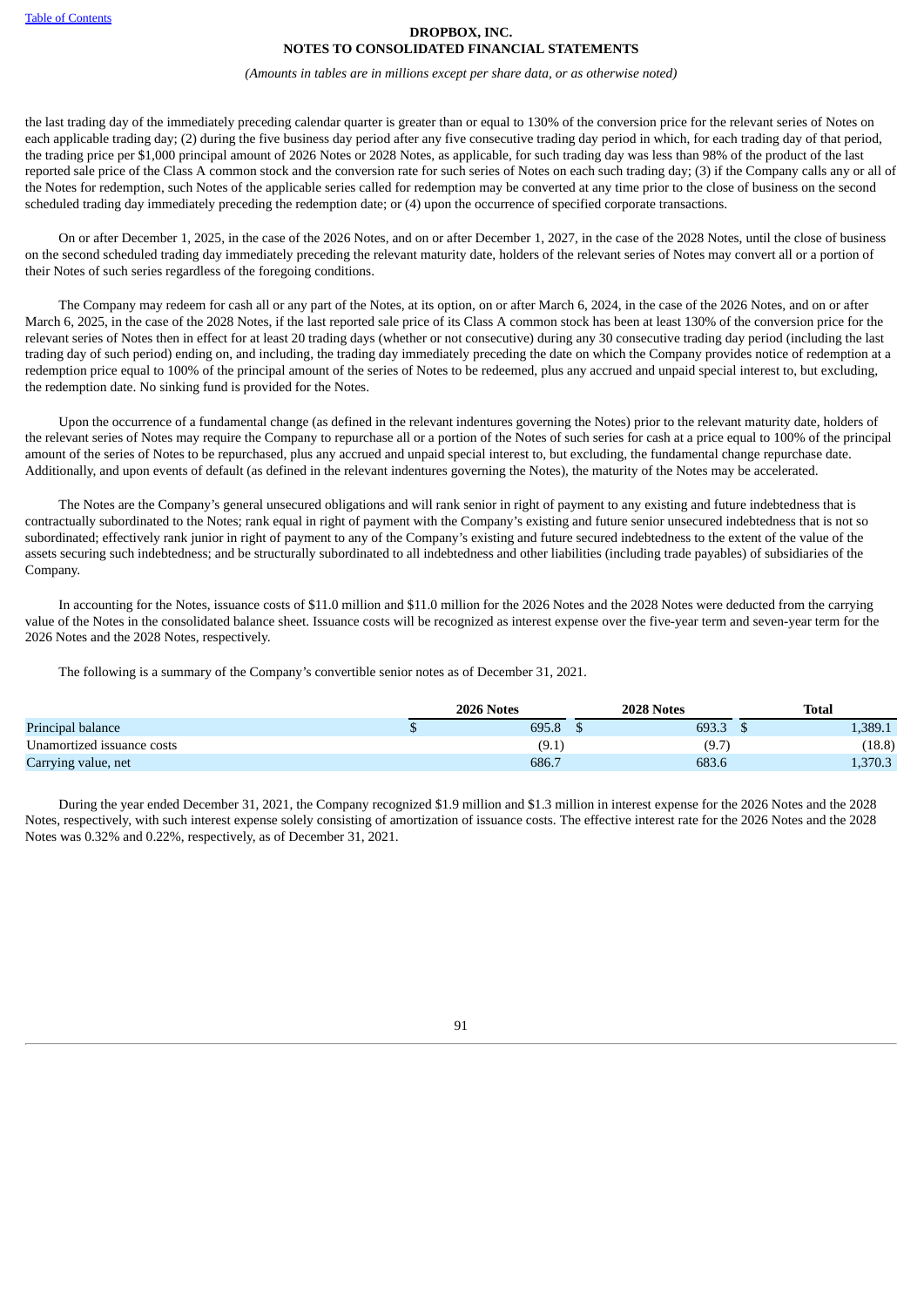*(Amounts in tables are in millions except per share data, or as otherwise noted)*

Maturities on the Company's long-term convertible debt are as follows:

|              |    | <b>Convertible Debt</b> |
|--------------|----|-------------------------|
| 2022         | τυ |                         |
| 2023         |    |                         |
| 2024         |    |                         |
| 2025         |    |                         |
| 2026         |    | 695.8                   |
| Thereafter   |    | 693.3                   |
| <b>Total</b> |    | 1,389.1                 |

#### *Convertible Note Hedges and Warrants*

Concurrent with the offering of the Notes, the Company entered into convertible note hedge transactions with certain counterparties whereby the Company had the option to purchase a total of approximately 18.2 million shares for note hedges expiring in March 2026 (the "2026 Note Hedges") and 19.6 million shares for note hedges expiring in March 2028 (the "2028 Note Hedges", together with the 2026 Note Hedges, the "Note Hedges"), respectively, of its common stock at a price of approximately \$38.25 and \$35.35 per share, respectively. The aggregate cost of the convertible note hedge transactions was \$265.3 million.

The Note Hedges, or a portion thereof, are exercisable upon conversion of the Notes and the satisfaction of certain conditions set forth in the Note Hedges. Additionally, the Note Hedges may be terminated and early settled upon the occurrence of certain events, including certain merger events, events of default, and upon a fundamental change (as defined in the relevant indentures for the Notes). The Note Hedges are settleable in cash, shares or a combination of cash and shares, at the option of the Company, and the settlement alternative will be the same as the settlement alternative of the conversion spread for the respective Notes.

The convertible note hedge transactions are expected generally to reduce the potential dilution to the Class A common stock upon conversion of the relevant series of Notes and/or offset any cash payments the Company is required to make in excess of the principal amount of such converted Notes, as the case may be, in the event that the market price per share of the Class A common stock, as measured under the terms of the convertible note hedge transactions, is greater than the applicable strike price of those convertible note hedge transactions. As of December 31, 2021, the Company's stock price was below the exercise price of the respective Note Hedges.

In addition, the Company sold warrants to certain counterparties whereby the holders of the warrants had the option to purchase a total of approximately 18.1 million shares underlying warrants expiring in 2026 (the "2026 Warrants") and 20.1 million shares underlying warrants expiring in 2028 (the "2028 Warrants", together with the 2026 Warrants, the "Warrants"), respectively, of the Company's Class A common stock at an initial strike price of \$46.36 and \$46.36 per share, respectively. The Company received aggregate cash proceeds of \$202.9 million from the sale of these Warrants.

If the market price per share of the Company's Class A common stock, as measured under the terms of the Warrants, exceeds the strike price of the Warrants, the Warrants could have a dilutive effect, unless the Company elects, subject to certain conditions, to settle the Warrants in cash. The Warrants are only exercisable on the applicable expiration dates in accordance with the terms of the Warrants. Subject to the other terms of the Warrants, the first expiration date applicable to the 2026 Warrants and to the 2028 Warrants is June 1, 2026, and June 1, 2028, respectively, and the final expiration date applicable to the 2026 Warrants and 2028 Warrants is August 10, 2026 and August 10, 2028, respectively. As of December 31, 2021, the Company's Class common stock price was below the exercise price of the Warrants.

Taken together, the purchase of the Note Hedges and the sale of the Warrants are intended to reduce potential dilution from the conversion of the 2026 Notes and the 2028 Notes, and to effectively increase the overall conversion price from \$38.25 per share to \$46.36 per share and from \$35.35 per share to \$46.36 for the 2026 Notes and the 2028 Notes, respectively.

The Note Hedges and the Warrants are equity-classified instruments as a result of being indexed to the Company's Class A common stock and meeting certain equity classification criteria, and the instruments will not be remeasured in subsequent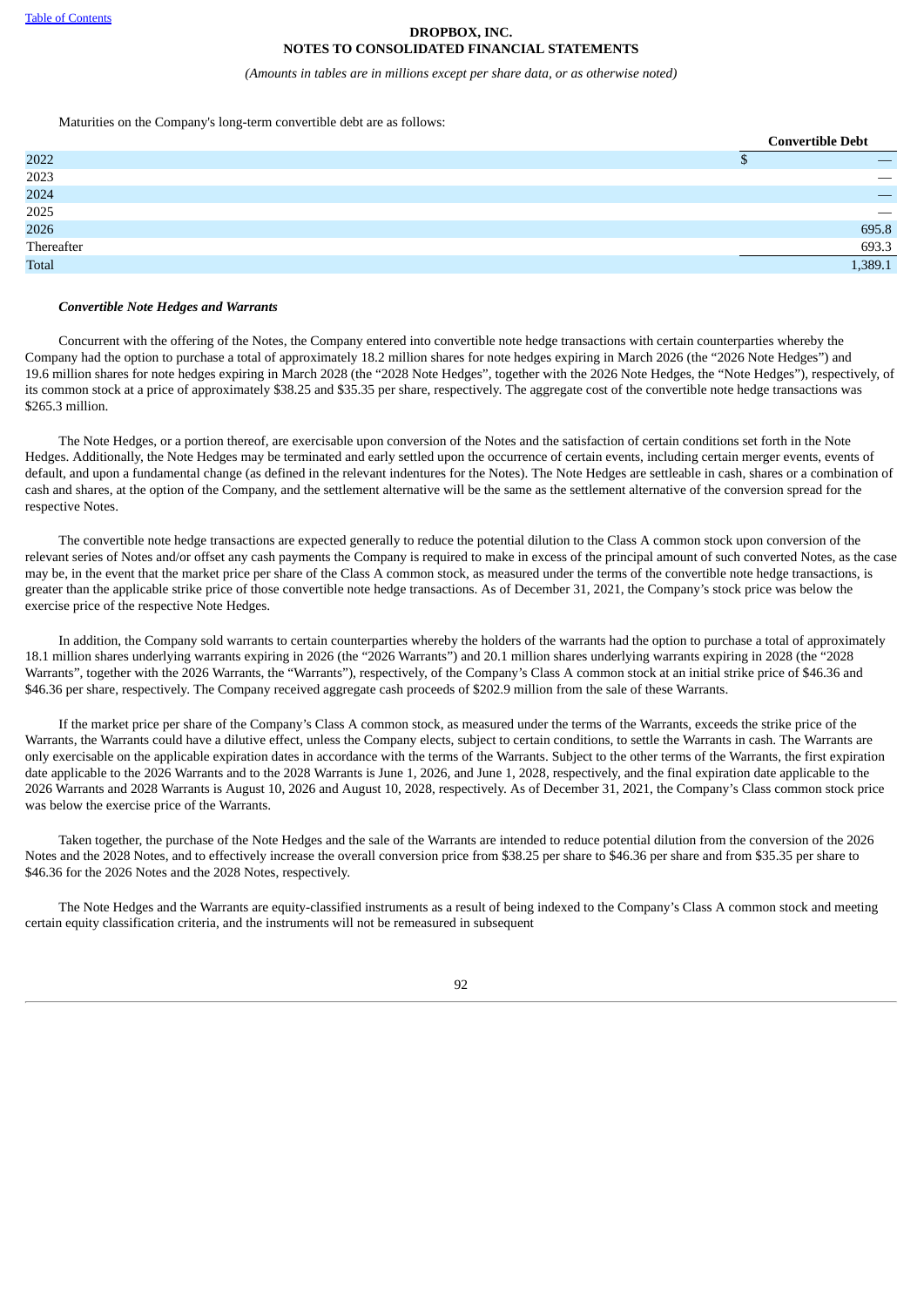*(Amounts in tables are in millions except per share data, or as otherwise noted)*

periods as long as the instruments continue to meet these accounting criteria. The premium paid for the Note Hedges has been included as a net reduction to additional paid-in capital within stockholders' (deficit) equity, and the premium received for the Warrants has been included as a net increase to additional paidin capital within stockholders' (deficit) equity.

### **Note 9. Leases**

### *Leases*

The Company has operating leases for corporate offices and data centers, and finance leases for infrastructure and office equipment. The Company's leases have remaining lease terms of 1 year to 14 years, some of which include options to extend the leases for up to 5 years.

The Company also has subleases for several floors of its former corporate offices. The Company classifies its subleases as operating leases. The subleases have remaining lease terms of 1 year to 9 years. Sublease income, which is recorded as a reduction of operating lease cost, was \$17.6 million for the year ended December 31, 2021 and \$7.2 million for the year ended December 31, 2020.

The components of lease cost were as follows:

|                                            | <b>Year ended December 31</b> |      |
|--------------------------------------------|-------------------------------|------|
|                                            | 2021                          | 2020 |
| Operating lease cost <sup>(1)</sup>        | 107.8                         |      |
| Finance lease cost:                        |                               |      |
| Amortization of assets under finance lease | 107.1                         |      |
| Interest                                   | 8.8                           |      |
| Total finance lease cost                   | 115.9                         |      |

 $(1)$  Is presented gross of sublease income and includes short-term leases, which are immaterial

Other information related to leases was as follows:

|                                                                          | <b>Year ended December 31,</b><br>2021 |       | <b>Year ended December</b><br>2020 |    |
|--------------------------------------------------------------------------|----------------------------------------|-------|------------------------------------|----|
| <b>Supplemental Cash Flow Information:</b>                               |                                        |       |                                    |    |
| Cash paid for amounts included in the measurement of lease liabilities:  |                                        |       |                                    |    |
| Payments for operating leases included in cash from operating activities |                                        | 130.3 |                                    |    |
| Payments for finance leases included in cash from operating activities   |                                        | 8.8   |                                    |    |
| Payments for finance leases included in cash from financing activities   |                                        | 110.4 |                                    |    |
| Assets obtained in exchange for lease obligations:                       |                                        |       |                                    |    |
| <b>Operating leases</b>                                                  |                                        | 67.1  |                                    |    |
| <b>Finance leases</b>                                                    |                                        | 127.3 |                                    | 14 |
|                                                                          |                                        |       |                                    |    |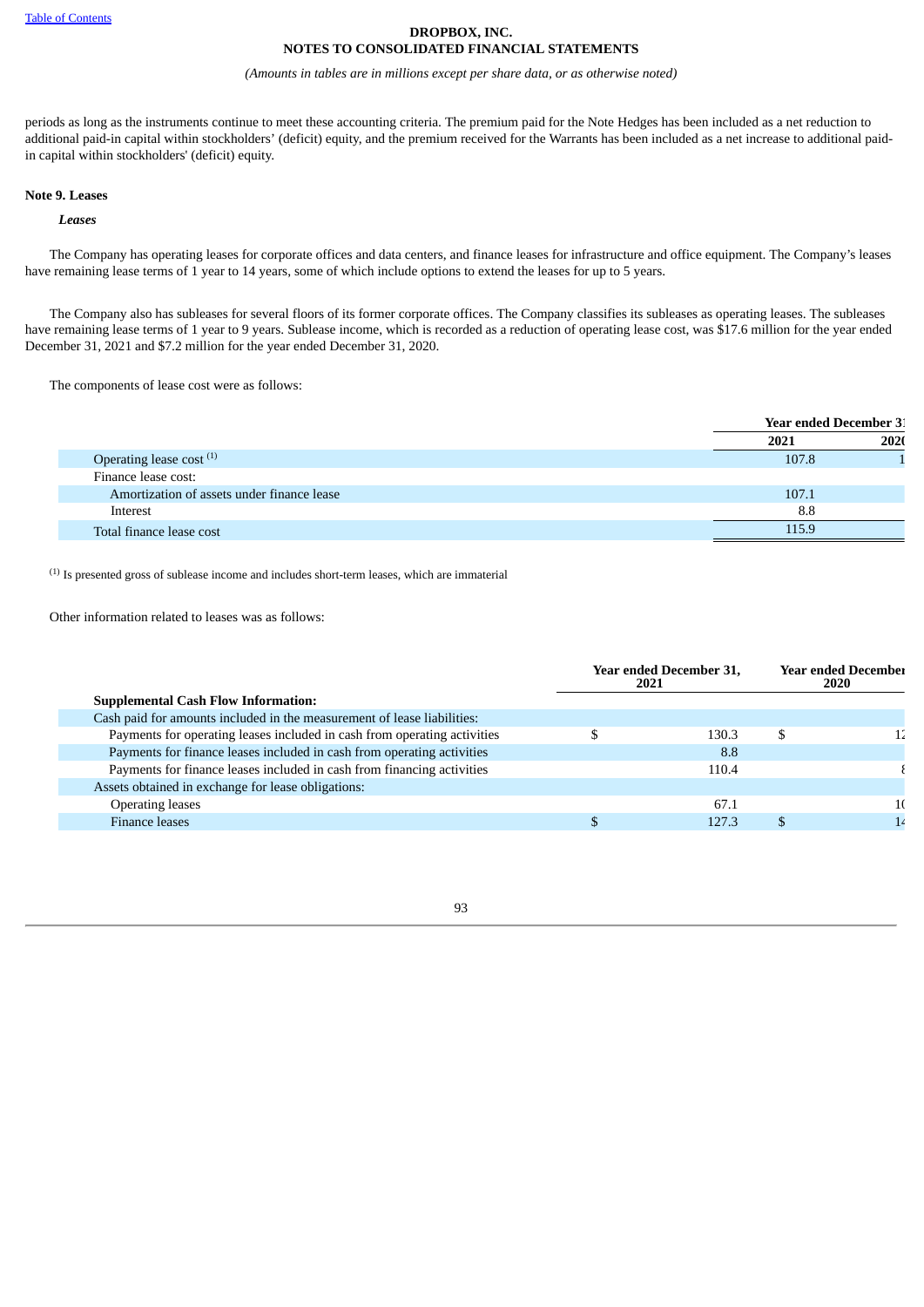## *(Amounts in tables are in millions except per share data, or as otherwise noted)*

| As of December 31, 2021 | As of December 31, 2020 |
|-------------------------|-------------------------|
|                         |                         |
| 10.2                    | 10.6                    |
| 2.7                     | 2.9                     |
|                         |                         |
|                         |                         |
| 4.0 %                   | $4.0\%$                 |
| 2.9%                    | $3.4\%$                 |
|                         |                         |

Future minimum lease payments under non-cancellable leases as of December 31, 2021 were as follows:

| Year ending December 31,            | Operating leases $(1)$ | <b>Finance leases</b> |
|-------------------------------------|------------------------|-----------------------|
| 2022                                | $113.1$ \$<br>\$       | 127.2                 |
| 2023                                | 96.8                   | 93.2                  |
| 2024                                | 86.6                   | 58.0                  |
| 2025                                | 81.2                   | 20.4                  |
| 2026                                | 61.5                   | 0.1                   |
| Thereafter                          | 461.6                  |                       |
| Total future minimum lease payments | 900.8                  | 298.9                 |
| Less imputed interest               | (185.5)                | (10.8)                |
| Less tenant improvement receivables | (5.0)                  |                       |
| <b>Total liability</b>              | 710.3                  | 288.1                 |

 $(1)$  Consists of future non-cancelable minimum rental payments under operating leases for the Company's corporate offices and data centers where the Company has possession, excluding rent payments from the Company's sub-tenants and variable operating expenses.

Future non-cancelable rent payments from the Company's subtenants as of December 31, 2021 were as follows:

| Year ending December 31,                 | <b>Operating leases</b> |
|------------------------------------------|-------------------------|
| 2022                                     | 20.                     |
| 2023                                     | 12.                     |
| 2024                                     | 11                      |
| 2025                                     | 10.                     |
| 2026                                     | 7.                      |
| Thereafter                               | 13                      |
| Total future sublease rent payments      | 76.                     |
| Less sub-tenant incentive                | (1.                     |
| Total future sublease rent payments, net | 75.                     |

In 2017, the Company entered into a lease agreement for office space in San Francisco, California, to serve as its corporate headquarters. The Company took possession of three phases of the space between June 2018 and December 2019, and began to recognize lease costs and lease obligations, net of tenant improvement reimbursements related to the space. At lease commencement, the Company's total expected minimum obligations for all three phases of the lease were \$836.4 million, which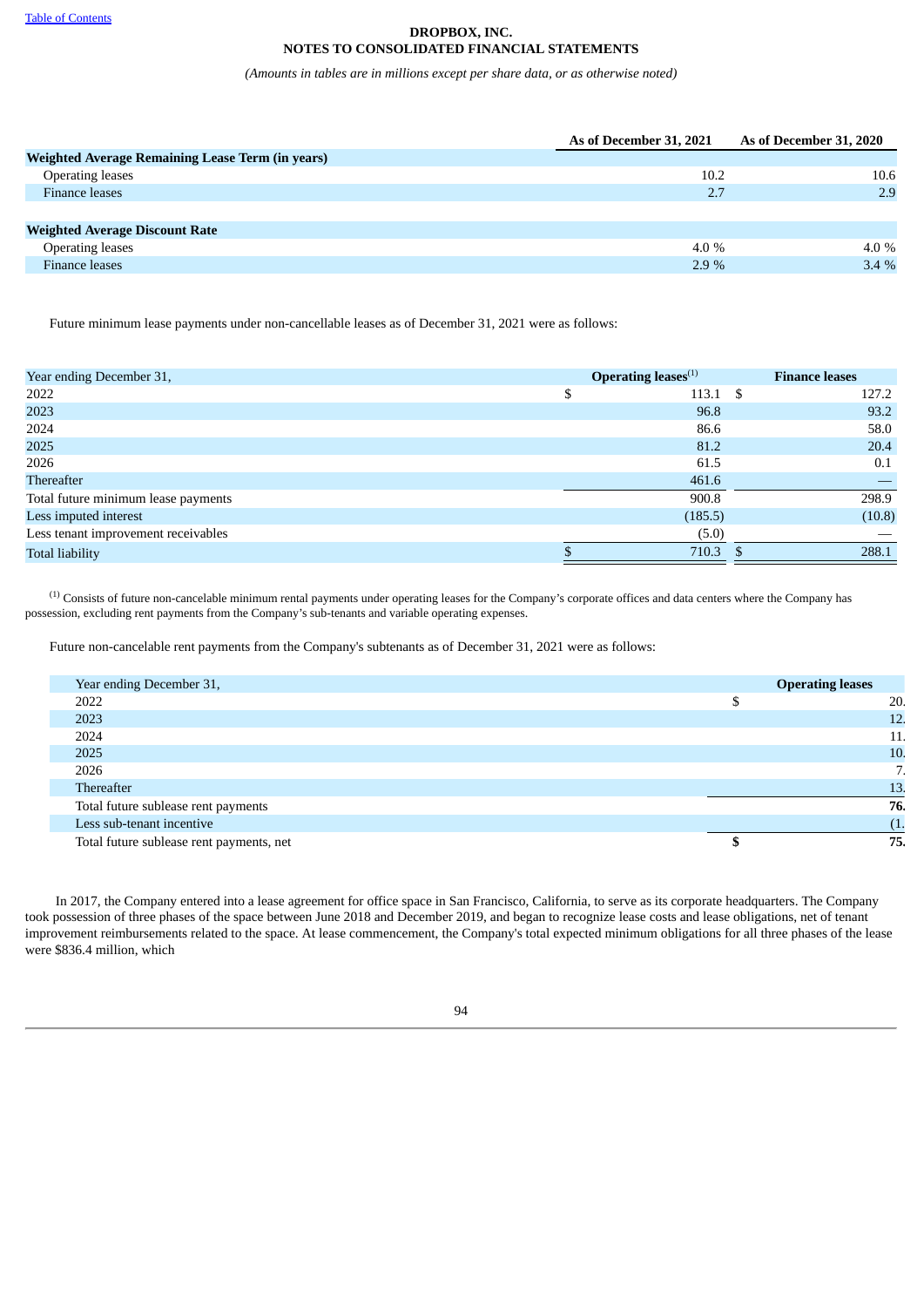*(Amounts in tables are in millions except per share data, or as otherwise noted)*

exclude expected tenant improvement reimbursements from the landlord of approximately \$75.0 million and variable operating expenses. The Company's obligations under the lease are supported by a \$34.2 million letter of credit, which reduced the borrowing capacity under the revolving credit facility. The Company does not expect to collect further tenant improvement reimbursements through the remainder of the lease. In the fourth quarter of 2021, the Company executed a partial termination of its headquarters and the related sublease for the space. In conjunction with the termination, the Company reduced its assets by \$63.6 million and its liabilities by \$109.1 million. The Company also paid a one-time fee to the landlord for \$32 million. As a result, the Company recognized a \$13.6 million gain. As of December 31, 2021, the Company's remaining minimum obligation for its headquarters was \$602.3 million.

In the fourth quarter of 2020, the Company announced a Virtual First work model pursuant to which remote work will become the primary experience for all of its employees. As part of the Virtual First strategy, Dropbox retained a portion of its office space to be used for the Company's team collaboration use and a portion will be marketed for sublease. The Company evaluated certain of its right-of-use assets and other lease related assets including leasehold improvements, furniture and fixtures, and computer equipment for impairment under ASC 360.

In connection with this analysis, the Company reassessed its real estate asset groups and estimated the fair value of the office space to be subleased using current market conditions. Where the carrying value of the individual asset groups exceeded their fair value, an impairment charge was recognized for the difference.

As a result, the Company recorded total impairment of \$398.2 million for its operating leases and related assets during the year ended December 31, 2020. Of the total impairment charge, \$215.8 million was related to right-of-use assets and \$182.4 million was related to other lease related assets including leasehold improvements, furniture and fixtures, and computer equipment. During the year ended December 31, 2021, the Company recorded a total impairment of \$31.3 million for its operating leases and related assets.

As of December 31, 2021, the Company had commitments of \$29.7 million for an operating lease that has not yet commenced, and therefore is not included in the right-of-use asset or operating lease liability. This operating lease will commence in 2022 with a lease term of 14 years.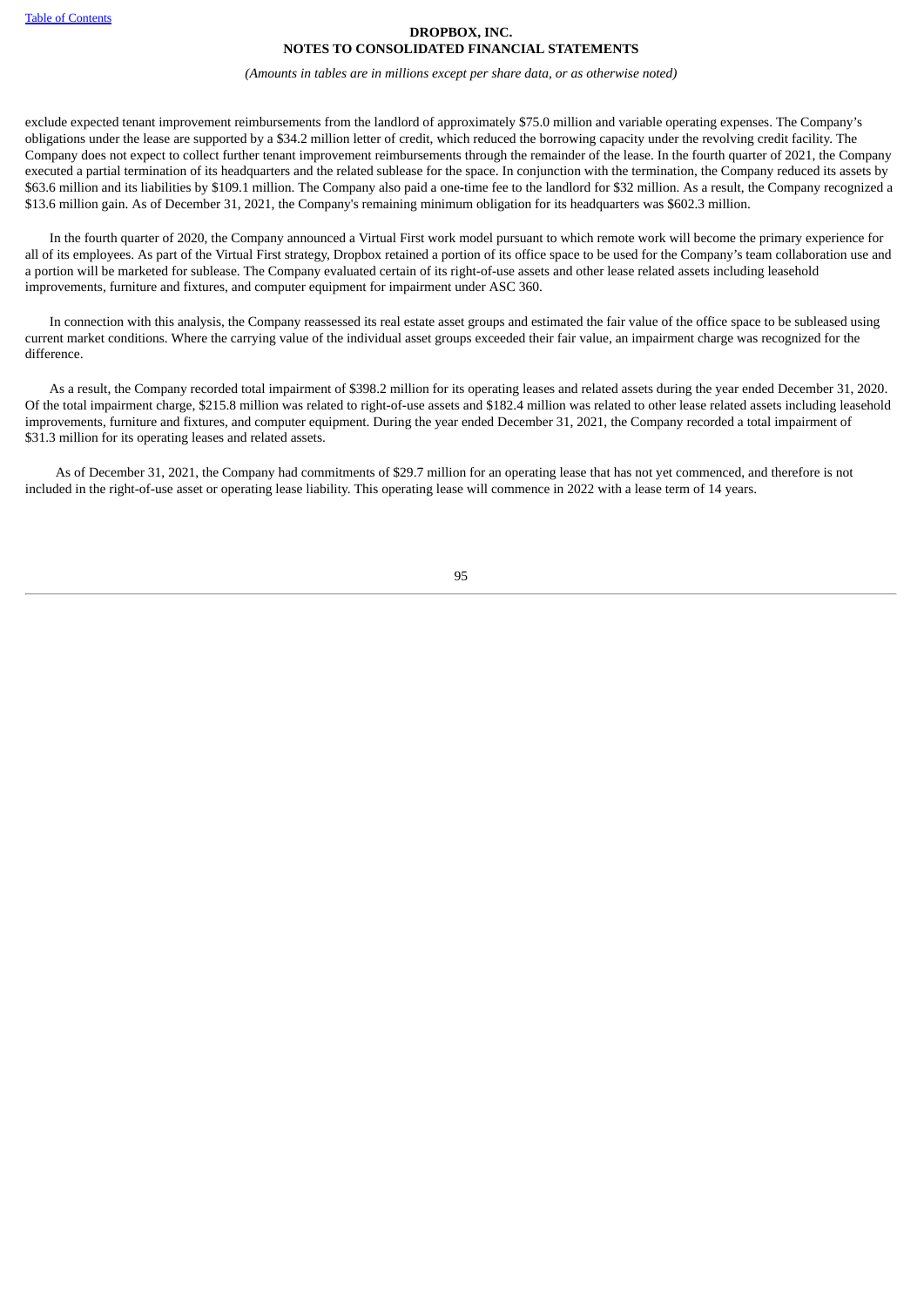*(Amounts in tables are in millions except per share data, or as otherwise noted)*

## **Note 10. Commitments and Contingencies**

### *Other commitments*

Other commitments include payments to third-party vendors for services related to the Company's infrastructure, infrastructure warranty contracts, and asset retirement obligations for office modifications.

Future minimum payments under the Company's non-cancelable leases, finance lease obligations, and other commitments as of December 31, 2021, are as follows, and exclude non-cancelable rent payments from the Company's sub-tenants:

|                                                                     | <b>Finance</b><br>lease<br>commitments | <b>Operating lease</b><br>commitments <sup>(1)</sup> | Other<br>commitment |
|---------------------------------------------------------------------|----------------------------------------|------------------------------------------------------|---------------------|
| Year ended December 31:                                             |                                        |                                                      |                     |
| 2022                                                                | 127.2                                  | 116.2                                                |                     |
| 2023                                                                | 93.2                                   | 98.8                                                 | $\overline{4}$      |
| 2024                                                                | 58.0                                   | 88.6                                                 |                     |
| 2025                                                                | 20.4                                   | 83.2                                                 |                     |
| 2026                                                                | 0.1                                    | 63.6                                                 |                     |
| Thereafter                                                          |                                        | 481.2                                                |                     |
| Future minimum payments                                             | 298.9                                  | 931.6                                                | 11                  |
| Less interest and taxes                                             | (10.8)                                 |                                                      |                     |
| Less current portion of the present value of minimum lease payments | (120.4)                                |                                                      |                     |
| Financing lease obligations, net of current portion                 | 167.7                                  |                                                      |                     |

This balance includes short-term lease obligations and operating leases that we have entered into but have not yet commenced

This balance excludes founder holdbacks related to our acquisitions of HelloSign and DocSend. See Note 5, "Business Combinations" for further details

### *Legal matters*

From time to time, the Company is a party to a variety of claims, lawsuits, and proceedings which arise in the ordinary course of business, including claims of alleged infringement of intellectual property rights. The Company records a liability when it believes that it is probable that a loss will be incurred and the amount of loss or range of loss can be reasonably estimated. In its opinion, resolution of pending matters is not likely to have a material adverse impact on its consolidated results of operations, cash flows, or its financial position. Given the unpredictable nature of legal proceedings, the Company bases its estimate on the information available at the time of the assessment. As additional information becomes available, the Company reassesses the potential liability and may revise the estimate.

The Company is currently involved in four putative class action lawsuits alleging violations of the federal securities laws that were filed on August 30, 2019, September 5, 2019, September 13, 2019, and October 3, 2019, in the Superior Court of the State of California, San Mateo County, against the Company, certain of its officers and directors, underwriters of its IPO, and Sequoia Capital XII, L.P. and certain of its affiliated entities (collectively, the "Dropbox Defendants"). On October 4, 2019, two putative class action lawsuits alleging violations of the federal securities laws were filed against the Dropbox Defendants in the U.S. District Court for the Northern District of California (the "Federal Plaintiffs"). The six lawsuits each make the same or similar allegations of violations of federal securities laws, for allegedly making materially false and misleading statements in, or omitting material information from, the Company's IPO registration statement. The plaintiffs seek unspecified monetary damages and other relief.

On March 2, 2020, the Federal Plaintiffs filed a consolidated class action complaint. On April 16, 2020, the Dropbox Defendants filed a motion to dismiss the federal consolidated class action complaint. On October 21, 2020, the court issued an order granting the Company's motion to dismiss the Federal Plaintiffs' complaint, setting a deadline of January 6, 2021 for the Federal Plaintiffs to file any amended complaint. The federal court extended this deadline to February 22, 2021 to provide time

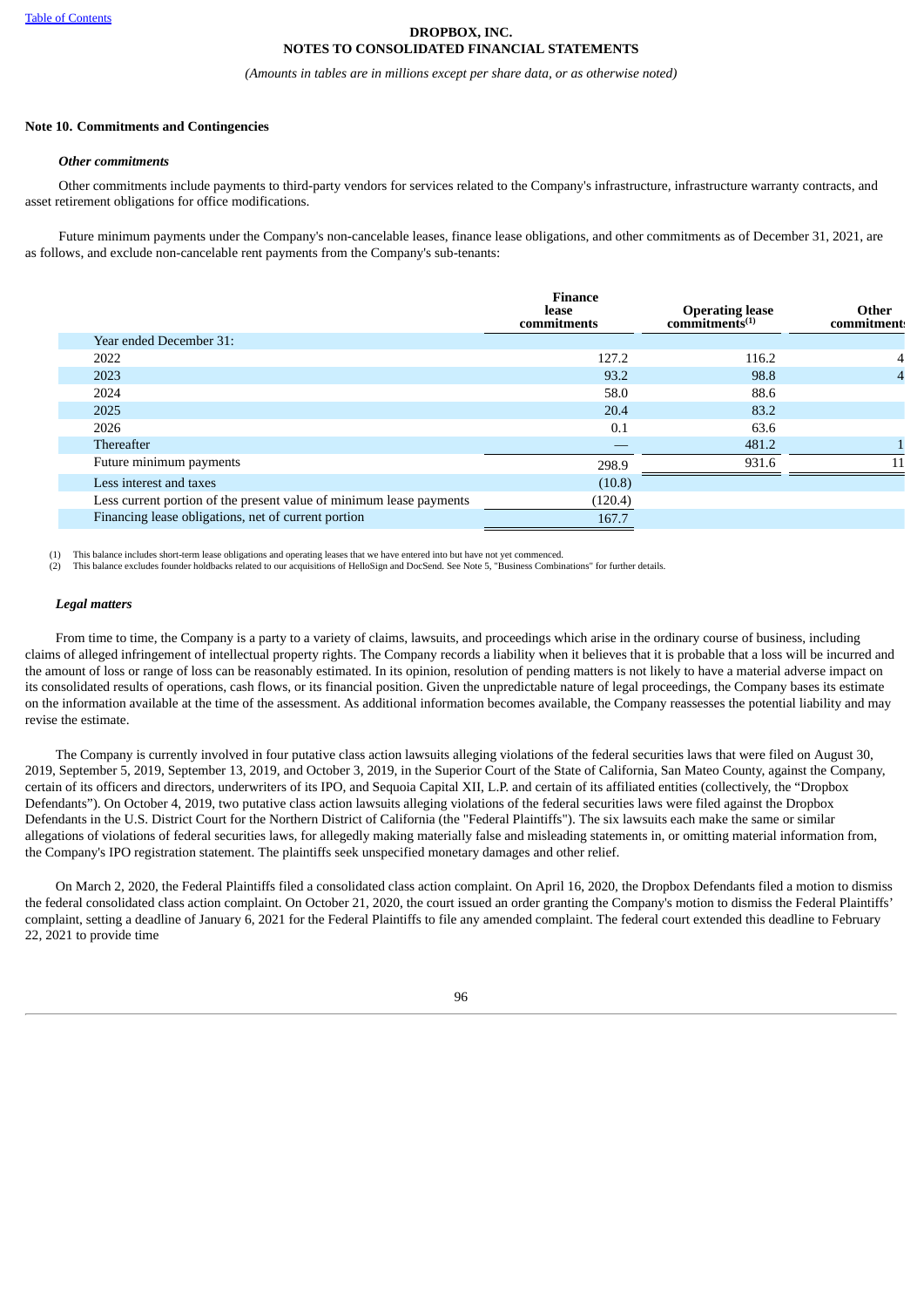*(Amounts in tables are in millions except per share data, or as otherwise noted)*

for the parties to explore resolving the case. On February 11, 2021, the parties attended mediation and reached a settlement in principle for an immaterial amount subject to final documentation and preliminary and final approval by the court. On July 22, 2021, the Court held a preliminary settlement approval hearing. On August 3, 2021, the Court entered an order preliminarily approving the settlement and providing for notice to the class. The Court held a hearing for final approval of the settlement on December 2, 2021. On December 8, 2021, the Court entered an order approving the settlement and dismissing the case. Accordingly, the federal securities litigation is now resolved.

On May 11, 2020, the Dropbox Defendants filed a motion to dismiss the consolidated state court case based on the exclusive federal forum provisions contained in the Company's amended and restated bylaws. On December 4, 2020, the state court issued an order granting the Company's motion to dismiss the consolidated state court case. On December 15, 2020, the State Plaintiffs filed a notice of appeal of this order, and on December 8, 2021, the State Plaintiffs filed their opening brief. Dropbox filed its responding appellate brief on February 4, 2022. The Company believes the appeal and claims are without merit and intends to vigorously defend against them.

### *Indemnification*

The Company's arrangements generally include certain provisions for indemnifying customers against liabilities if its products or services infringe a third party's intellectual property rights. It is not possible to determine the maximum potential amount under these indemnification obligations due to the limited history of prior indemnification claims.

### **Note 11.Accrued and Other Current Liabilities**

Accrued and other current liabilities consisted of the following:

|                                             | As of December 31, |       |  |       |  |  |
|---------------------------------------------|--------------------|-------|--|-------|--|--|
|                                             |                    | 2021  |  | 2020  |  |  |
| Non-income taxes payable                    |                    | 77.4  |  | 85.9  |  |  |
| Accrued legal and other external fees       |                    | 24.0  |  | 23.4  |  |  |
| Other accrued and current liabilities       |                    | 39.4  |  | 47.4  |  |  |
| Total accrued and other current liabilities |                    | 140.8 |  | 156.7 |  |  |

#### **Note 12. Stockholders' (Deficit) Equity**

#### *Common stock*

The Company's amended and restated certificate of incorporation authorizes the issuance of Class A common stock, Class B common stock, and Class C common stock. Holders of Class A common stock, Class B common stock, and Class C common stock are entitled to dividends on a pro rata basis, when, as, and if declared by the Company's Board of Directors, subject to the rights of the holders of the Company's preferred stock. Holders of Class A common stock are entitled to one vote per share, holders of Class B common stock are entitled to 10 votes per share, and holders of Class C common stock are entitled to zero votes per share.

As of December 31, 2021, the Company had authorized 2,400.0 million shares of Class A common stock, 475.0 million shares of Class B common stock, and 800.0 million shares of Class C common stock, each at par value of \$0.00001. Holders of Class B common stock voluntarily converted 0.7 million and 77.8 million shares into an equivalent number shares of Class A common stock during the years ended December 31, 2021 and December 31, 2020 respectively. As of December 31, 2021, 292.7 million shares of Class A common stock, 82.8 million shares of Class B common stock, and no shares of Class C common stock were issued and outstanding. As of December 31, 2020, 322.3 million shares of Class A common stock, 83.5 million shares of Class B common stock, and no shares of Class C common stock were issued and outstanding. Class A shares issued and outstanding as of December 31, 2021 and 2020 exclude restricted stock awards granted to certain executives during the year. Class A shares issued and outstanding as of December 31, 2021 exclude 8.3 million unvested restricted stock awards granted to the Company's co-founder. Class A shares issued and outstanding as of December 31, 2020 exclude 10.3 million

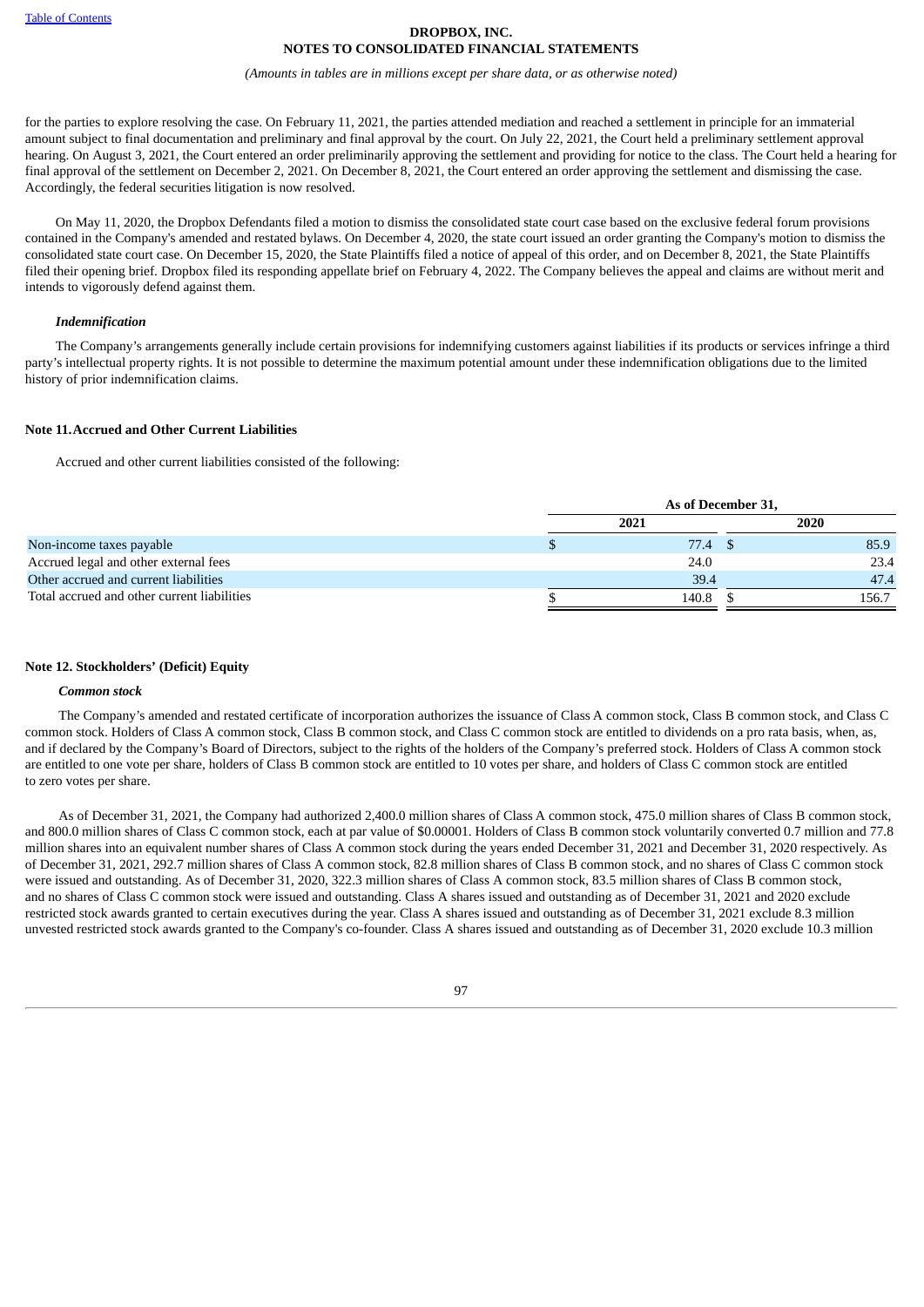*(Amounts in tables are in millions except per share data, or as otherwise noted)*

unvested restricted stock awards granted to the Company's co-founders. See "Co-Founder Grants" section below for further details.

### *Preferred stock*

The Company's Board of Directors will have the authority, without further action by the Company's stockholders, to issue up to 240.0 million shares of undesignated preferred stock with rights and preferences, including voting rights, designated from time to time by the Board of Directors.

#### *Stock repurchase program*

In February 2020, the Company's Board of Directors approved a stock repurchase program for the repurchase of up to \$600 million of the Company's outstanding shares of Class A common stock. In February 2021 the Board of Directors authorized the Company to repurchase up to an additional \$1 billion of the Company's outstanding shares of Class A common stock. The Company completed the February 2020 stock repurchase program of up to \$600 million during the nine months ended September 30, 2021. In February 2022, the Board of Directors authorized the Company to repurchase up to an additional \$1.2 billion of the Company's outstanding shares of Class A common stock. Share repurchases will be made from time to time in private transactions or open market purchases, as permitted by securities laws and other legal requirements and will be subject to a review of the circumstances in place at that time, including prevailing market prices. The program does not obligate the Company to repurchase any specific number of shares and may be discontinued at any time.

During the year ended December 31, 2021, the Company repurchased and subsequently retired 41.1 million shares of its Class A common stock for an aggregate amount of \$1.1 billion. This includes \$200.0 million in repurchases of 8.6 million shares of our Class A common stock in conjunction with the issuance of the Notes, which was outside of our stock repurchase program. During the year ended December 31, 2020, the Company repurchased and subsequently retired 20.2 million of its Class A common stock for an aggregate amount of \$397.5 million.

#### *Equity incentive plans*

Under the 2018 Plan, the Company may grant stock-based awards to purchase or directly issue shares of common stock to employees, directors, and consultants. Options are granted at a price per share equal to the fair market value of the Company's common stock at the date of grant. Options granted are exercisable over a maximum term of 10 years from the date of grant and generally vest over a period of four years. RSUs and RSAs are also granted under the 2018 Plan. The 2018 Plan will terminate 10 years after the later of (i) its adoption or (ii) the most recent stockholder-approved increase in the number of shares reserved under the 2018 Plan, unless terminated earlier by the Company's Board of Directors. The 2018 Plan was adopted on March 22, 2018.

In connection with the acquisition of DocSend, the Company assumed unvested stock options and an immaterial number of unvested RSUs that had been granted under DocSend's 2013 Stock Plan and DocSend's 2015 Stock Option Grant.

As of December 31, 2021, there were 25.3 million stock-based awards issued and outstanding and 96.7 million shares available for issuance under the Dropbox Equity Incentive Plans, HelloSign's 2011 Equity Incentive Plan, DocSend's 2013 Stock Plan and DocSend's 2015 Stock Option Grant (collectively, the "Plans").

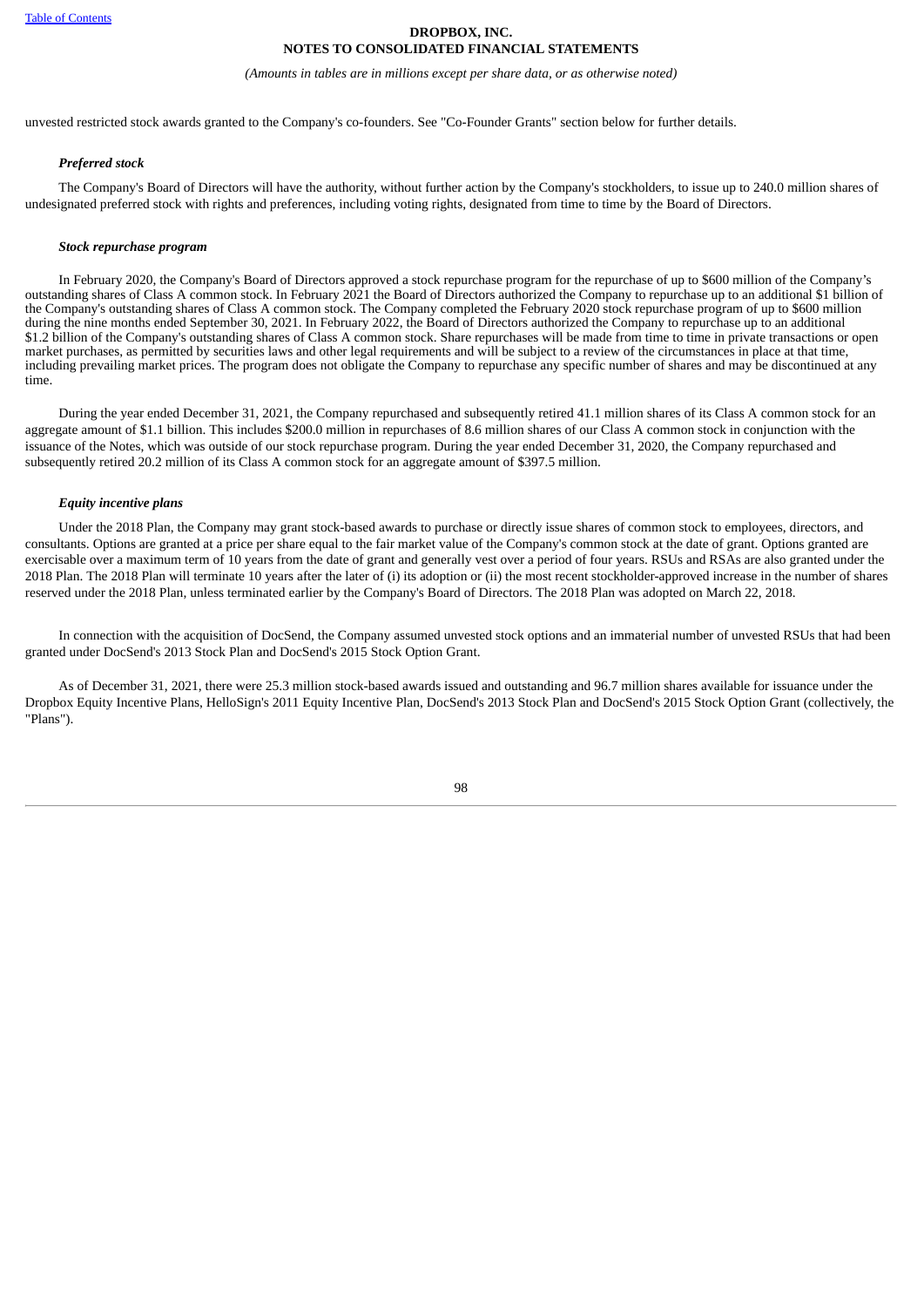### *(Amounts in tables are in millions except per share data, or as otherwise noted)*

Stock option and restricted stock activity for the Plans was as follows for the years ended December 31, 2021 and 2020:

|                                                                                            |                                                                        |                                                          |                                                        | <b>Options outstanding</b>                                             |                                 | <b>Restricted stock</b><br>outstanding     |                |                                                               |
|--------------------------------------------------------------------------------------------|------------------------------------------------------------------------|----------------------------------------------------------|--------------------------------------------------------|------------------------------------------------------------------------|---------------------------------|--------------------------------------------|----------------|---------------------------------------------------------------|
|                                                                                            | Number of<br>shares<br>available for<br>issuance<br>under the<br>Plans | Number of<br>shares<br>outstanding<br>under the<br>Plans | Weighted-<br>average<br>exercise<br>price<br>per share | Weighted-<br>average<br>remaining<br>contractual<br>term<br>(In years) | Aggregate<br>Intrinsic<br>Value | Number of<br>Plan<br>shares<br>outstanding |                | Weighted-<br>average<br>grant date<br>fair value<br>per share |
| Balance at December 31, 2019                                                               | 66.2                                                                   | 2.0                                                      | $\mathbf{s}$<br>12.28                                  | 6.5\$                                                                  | 16.4                            | 30.7                                       | -\$            | 20.48                                                         |
| Additional shares authorized                                                               | 21.7                                                                   |                                                          |                                                        |                                                                        |                                 |                                            |                |                                                               |
| Options exercised and restricted stock<br>units and awards released                        |                                                                        | (0.4)                                                    | 5.67                                                   |                                                                        |                                 | (13.1)                                     |                | 19.57                                                         |
| Options and restricted stock units and<br>awards canceled                                  | 10.8                                                                   | (0.3)                                                    | 17.62                                                  |                                                                        |                                 | (10.6)                                     |                | 19.92                                                         |
| Shares withheld related to net share<br>settlement                                         | 4.7                                                                    |                                                          |                                                        |                                                                        |                                 |                                            |                | 19.56                                                         |
| Options and restricted stock units and<br>awards granted                                   | (24.9)                                                                 |                                                          |                                                        |                                                                        |                                 | 24.9                                       |                | 18.88                                                         |
| Balance as of December 31, 2020 <sup>(2)</sup>                                             | 78.5                                                                   | 1.3                                                      | $\mathbf{\hat{S}}$<br>13.73                            | 5.7 <sup>5</sup>                                                       | 11.4                            | 31.9                                       | $\mathfrak{S}$ | 19.79                                                         |
| Additional shares authorized                                                               | 20.3                                                                   |                                                          |                                                        |                                                                        |                                 |                                            |                |                                                               |
| Stock options assumed (1)                                                                  | 0.4                                                                    | 0.4 <sup>5</sup>                                         | 2.17                                                   |                                                                        |                                 |                                            |                |                                                               |
| Options exercised and restricted stock<br>units and awards released                        |                                                                        | (0.7)                                                    | 9.77                                                   |                                                                        |                                 | (14.8)                                     |                | 19.35                                                         |
| Options and restricted stock units and<br>awards canceled                                  | 10.9                                                                   | (0.1)                                                    | 11.84                                                  |                                                                        |                                 | (10.8)                                     |                | 20.87                                                         |
| Shares withheld related to net share<br>settlement of restricted stock units and<br>awards | 4.6                                                                    |                                                          |                                                        |                                                                        |                                 |                                            |                | 20.71                                                         |
| Options and restricted stock units and<br>awards granted                                   | (18.0)                                                                 |                                                          |                                                        |                                                                        |                                 | 18.0                                       |                | 26.7                                                          |
| Balance as of December 31, 2021 <sup>(2)</sup>                                             | 96.7                                                                   | 0.9                                                      | \$<br>12.09                                            | 5.4 <sub>5</sub>                                                       | 10.0                            | 24.3                                       | \$             | 29.18                                                         |
| Vested at December 31, 2021                                                                |                                                                        | 0.5                                                      | $\mathbb{S}$<br>17.35                                  | 4.2 <sub>5</sub>                                                       | 3.6                             |                                            | \$             |                                                               |
| Unvested at December 31, 2021                                                              |                                                                        | 0.4                                                      | \$<br>3.33                                             | \$                                                                     | 6.4                             | 24.3                                       | \$             | 29.18                                                         |

 $^{(1)}$ This amount includes an immaterial amount of unvested RSUs that were assumed as part of the acquisition of DocSend. The RSUs had a weighted-average grant date fair value of \$26.86 per share and a total fair value of \$0.4 million, all of which will be recognized as post-combination stock-based compensation expense.

 $(2)$  This amount excludes restricted stock awards granted with service and market based vesting conditions.

The following table summarizes information about the pre-tax intrinsic value of options exercised during the years ended December 31, 2021 and 2020:

|                                      | Year ended<br>December 31, |  |      |  |  |
|--------------------------------------|----------------------------|--|------|--|--|
|                                      | 2021                       |  | 2020 |  |  |
| Intrinsic value of options exercised | 12.3                       |  | 6.3  |  |  |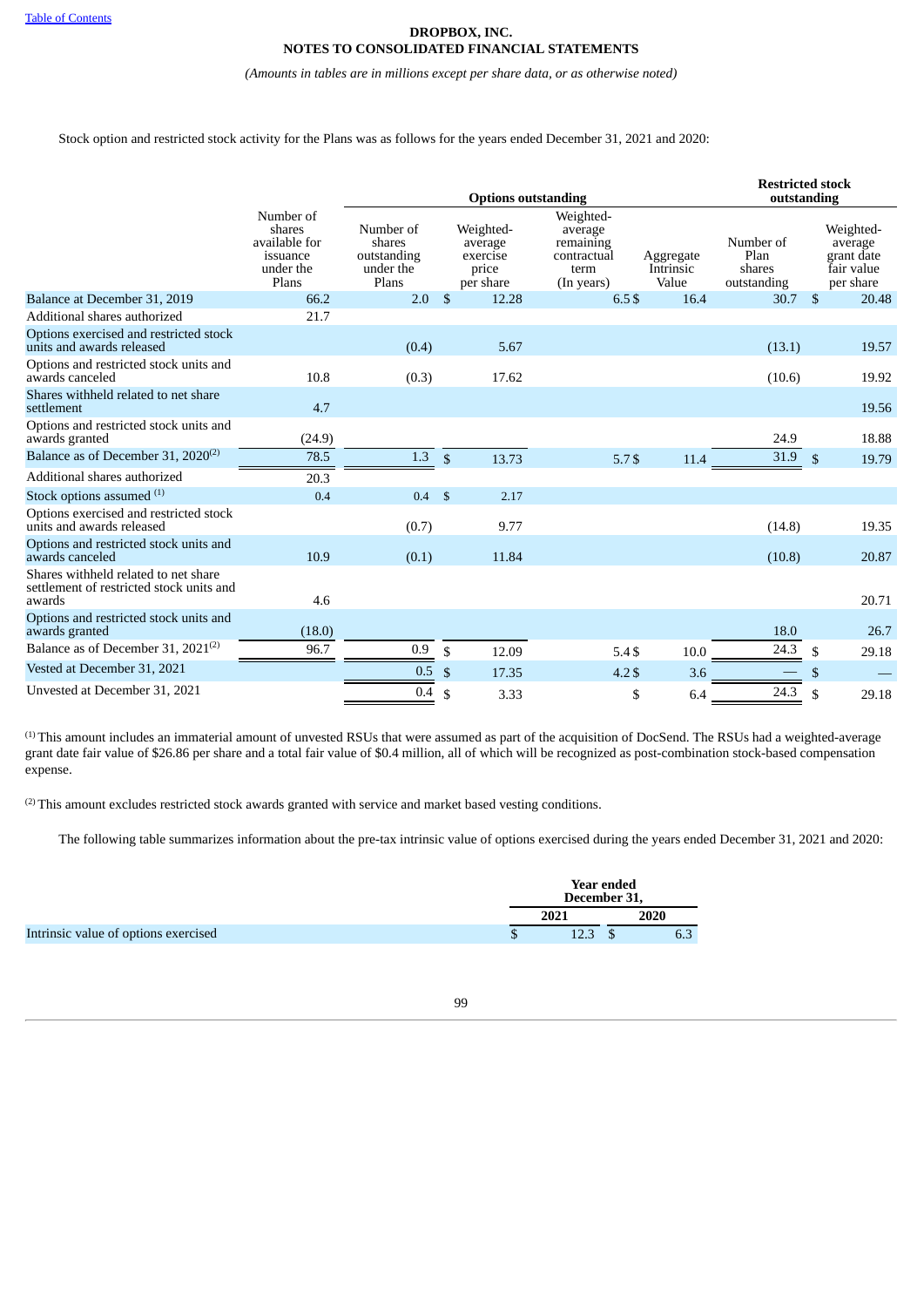*(Amounts in tables are in millions except per share data, or as otherwise noted)*

As of December 31, 2021, unamortized stock-based compensation related to unvested stock options, restricted stock awards (excluding the Co-Founder Grants), and RSUs was \$603.1 million. The weighted-average period over which such compensation expense will be recognized if the requisite service is provided is approximately 2.7 years as of December 31, 2021.

### *Assumed stock options*

In connection with the acquisition of DocSend the Company assumed 0.9 million unvested stock options which were valued using the Black-Scholes option-pricing model. The fair value of stock options assumed were estimated using the following assumptions:

| Expected volatility      | $\%$              |
|--------------------------|-------------------|
| Expected term (in years) | $2.0 - 6.8$       |
| Risk-free interest rate  | $0.15\% - 1.29\%$ |
| Dividend yield           | $\%$              |

*Expected volatility.* The expected volatility is based on the Company's historical volatility. Management believes this is the best estimate of the expected volatility over the expected life of its stock options.

*Expected term.* The Company determines the expected term based on the average period the stock options are expected to remain outstanding, generally calculated as the midpoint of the stock options' remaining vesting term and contractual expiration period, as the Company does not have sufficient historical information to develop reasonable expectations about future exercise patterns and post-vesting employment termination behavior.

*Risk-free interest rate*. The risk-free interest rate is based on the U.S. Treasury security in effect at the time the options were assumed for maturities corresponding with the expected term of the option.

*Expected dividend yield*. The Company has not paid and does not expect to pay dividends. Consequently, the Company uses an expected dividend yield of zero.

In connection with the acquisition of DocSend, the estimated weighted-average grant date fair value for stock options assumed was \$25.28 per share and a total fair value of \$9.3 million, of which, \$8.1 million will be recognized as post-combination stock-based compensation expense.

### *Co-Founder Grants*

In December 2017, the Board of Directors approved the Company's Co-Founder Grants, consisting of 14.7 million shares of Class A Common Stock in the aggregate, of which 10.3 million RSAs were granted to Drew Houston, the Company's co-founder and Chief Executive Officer, and 4.4 million RSAs were granted to Arash Ferdowsi, the Company's co-founder and former director. These Co-Founder Grants have service-based, market-based, and performance-based vesting conditions. The Co-Founder Grants are excluded from Class A common stock issued and outstanding until the satisfaction of these vesting conditions. The Co-Founder Grants also provide the holders with certain stockholder rights, such as the right to vote the shares with the other holders of Class A common stock and a right to cumulative declared dividends.

The Co-Founder Grants are eligible to vest over the ten-year period following the date the Company's shares of Class A common stock commenced trading on the Nasdaq Global Select Market in connection with the Company's IPO. The Co-Founder Grants comprise nine tranches that are eligible to vest based on the achievement of stock price goals, each of which are referred to as a Stock Price Target, measured over a consecutive thirty-day trading period during the Performance Period. The Performance Period began on January 1, 2019.

During the first four years of the Performance Period, no more than 20% of the shares subject to each Co-Founder Grant would be eligible to vest in any calendar year. After the first four years, all shares are eligible to vest based on the achievement of the Stock Price Targets.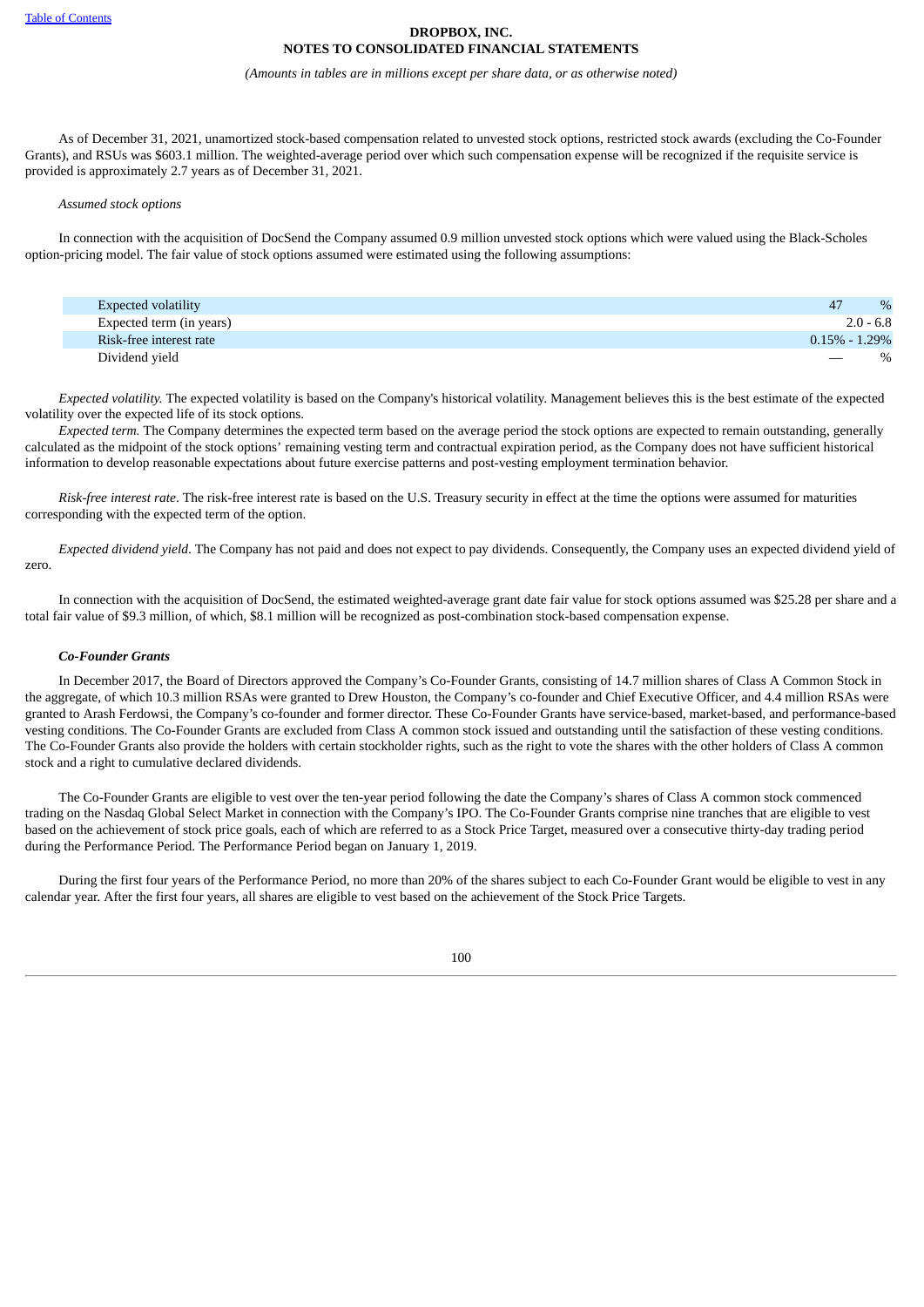### *(Amounts in tables are in millions except per share data, or as otherwise noted)*

In March 2020, one of the Company's co-founders, Mr. Ferdowsi, resigned as a member of the Board of Directors and as an officer of the Company. As of the date of Mr. Ferdowsi's resignation, none of the Stock Price Targets had been met, resulting in the forfeiture of all of his 4.4 million RSAs. As he did not provide the requisite service associated with the Co-Founder Grants, the Company reversed all stock-based compensation expense that had been recognized from the grant date through March 19, 2020, which totaled \$23.8 million, of which \$21.5 million related to expense recognized prior to December 31, 2019, and ceased recognizing further expense related to the award.

The first tranche of Mr. Houston's Co-Founder Grant, or 2.1 million shares of Class A common stock, vested in the fourth quarter of 2021. The stockbased compensation expense for Mr. Houston's Co-Founder Grant is recognized utilizing the accelerated attribution method, and therefore no incremental stockbased compensation was recognized. From time to time, directors, officers, and employees of the Company enter into 10b5-1 plans. Mr. Houston adopted a 10b5-1 plan in June 2021, pursuant to which a portion of the shares issued upon achievement of the performance targets under his Co-Founder Award (the "vested shares") were sold to satisfy income taxes related to the vesting of the Co-Founder Award and, as the Company's share price was below the share price established in Mr. Houston's 10b5-1 plan, the remainder of the vested shares were not sold. If the Company's share price reaches or exceeds the share price established in Mr. Houston's 10b5-1 plan prior to the date on which the term of such 10b5-1 plan expires, the remainder of the vested shares will be sold.

The Company recognized stock-based compensation expense related to the Co-Founder Grants of \$14.6 million and \$23.4 million during the years ended December 31, 2021 and December 31, 2020, respectively. The amount of stock-based compensation expense related to the Co-Founder Grants for the year ended December 31, 2020 does not include the reversal of \$23.8 million in expense for Mr. Ferdowsi's grant. Unamortized stock-based compensation expense related to the Co-Founder Grants was \$21.1 million for the year ended December 31, 2021.

### **Note 13. Net Income (Loss) Per Share**

The Company computes net income (loss) per share using the two-class method required for multiple classes of common stock and participating securities. The rights, including the liquidation and dividend rights, of the Class A common stock and Class B common stock are substantially identical, other than voting rights. Accordingly, the Class A common stock and Class B common stock share equally in the Company's net income and losses.

Basic net income per share is computed by dividing net income attributable to common stockholders by the weighted-average number of shares of the Class A and Class B common stock outstanding.

Diluted net income per share is computed by dividing net income attributable to common stockholders by the weighted-average number of diluted common shares outstanding. The computation of the diluted net income per share of Class A common stock assumes the conversion of our Class B common stock to Class A common stock, while the diluted net income per share of Class B common stock does not assume the conversion of those shares to Class A common stock. The dilutive effect of potentially dilutive common shares is reflected in diluted earnings per share by application of the if-converted method for the 2026 Notes and the 2028 Notes, and by application of the treasury stock method for the Company's other potentially dilutive securities.

The numerators and denominators of the basic and diluted EPS computations for our common stock are calculated as follows (in millions, except for per share amounts):

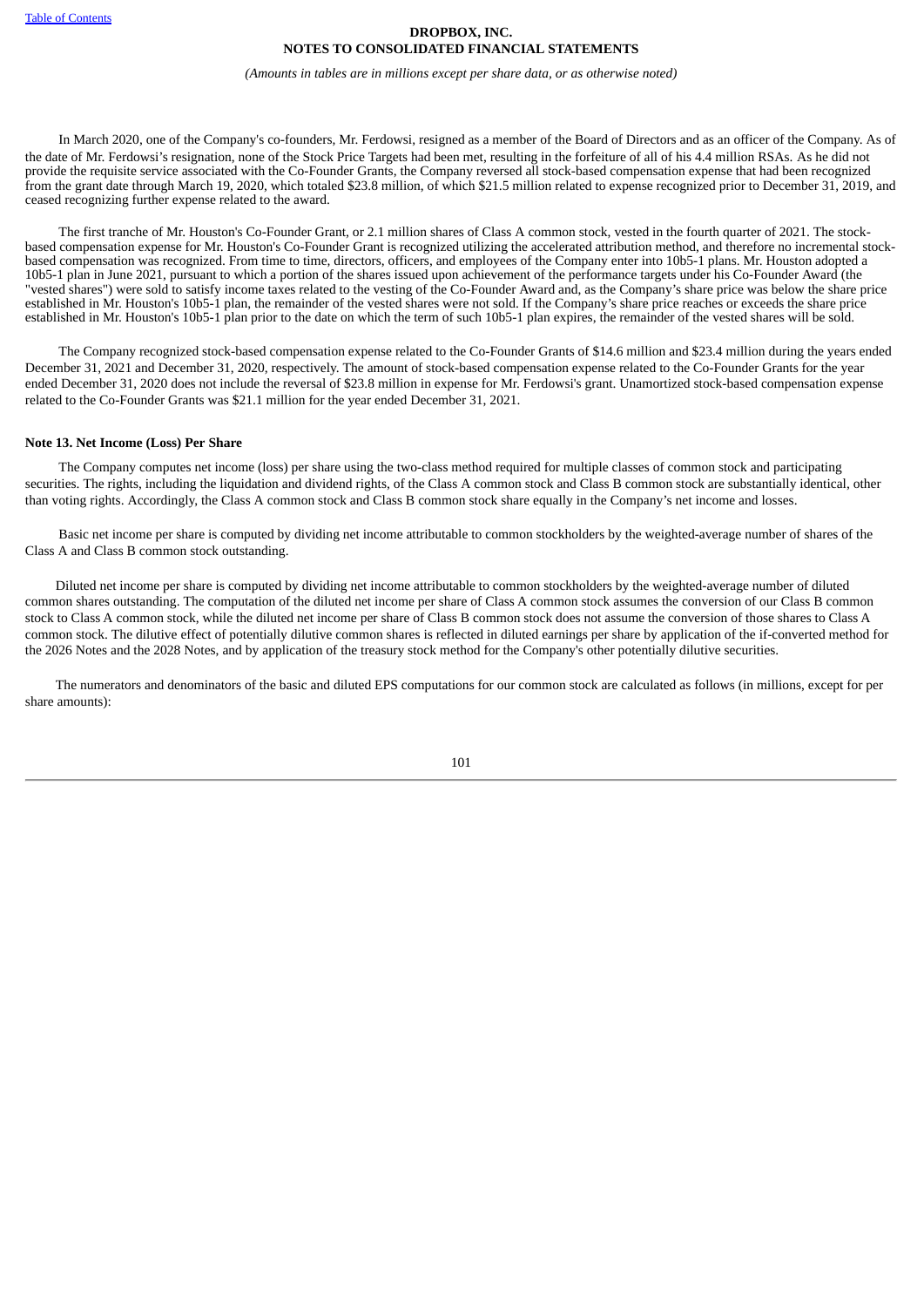## *(Amounts in tables are in millions except per share data, or as otherwise noted)*

|                                                                                                     | <b>Year ended December 31,</b> |         |      |         |
|-----------------------------------------------------------------------------------------------------|--------------------------------|---------|------|---------|
|                                                                                                     | 2021                           |         |      |         |
|                                                                                                     |                                | Class A |      | Class B |
| Basic net income per share:                                                                         |                                |         |      |         |
| Numerator                                                                                           |                                |         |      |         |
| Net income attributable to common stockholders                                                      |                                | 263.9   | - S  | 71.9    |
| Denominator                                                                                         |                                |         |      |         |
| Weighted-average number of common shares outstanding used in computing basic net income per share   |                                | 304.9   | -S   | 83.1    |
| Net income per common share, basic                                                                  |                                | 0.87    |      | 0.87    |
| Diluted net income per share:                                                                       |                                |         |      |         |
| Numerator                                                                                           |                                |         |      |         |
| Net income attributable to common stockholders                                                      | \$                             | 263.9   | - \$ | 71.9    |
| Reallocation of net income as a result of conversion of Class B to Class A common stock             |                                | 71.9    |      |         |
| Reallocation of net income to Class B common stock                                                  |                                |         |      | (1.3)   |
| Net income attributable to common stockholders for diluted EPS                                      |                                | 335.8   |      | 70.6    |
| Denominator                                                                                         |                                |         |      |         |
| Weighted-average number of common shares outstanding used in computing basic net income per share   |                                | 304.9   |      | 83.1    |
| Weighted-average effect of dilutive restricted stock units and awards and employee stock options    |                                | 7.8     |      | 0.1     |
| Conversion of Class B to Class A common stock                                                       |                                | 83.1    |      |         |
| Weighted-average number of common shares outstanding used in computing diluted net income per share |                                | 395.8   |      | 83.2    |
| Net income per common share, diluted                                                                |                                | 0.85    |      | 0.85    |

The following table sets forth the calculation of basic and diluted net loss per share attributable to common stockholders during the periods presented. The voluntary conversions of Class B common stock into Class A common stock are included in the table below weighted for the respective periods outstanding.

|                                                                                                                       | <b>Year ended December 31,</b> |         |      |         |      |             |  |         |
|-----------------------------------------------------------------------------------------------------------------------|--------------------------------|---------|------|---------|------|-------------|--|---------|
|                                                                                                                       |                                |         | 2020 |         | 2019 |             |  |         |
|                                                                                                                       |                                | Class A |      | Class B |      | Class A     |  | Class B |
| Numerator:                                                                                                            |                                |         |      |         |      |             |  |         |
| Net loss attributable to common stockholders                                                                          |                                | (182.5) |      | (73.8)  | - 56 | $(30.3)$ \$ |  | (22.4)  |
| Denominator:                                                                                                          |                                |         |      |         |      |             |  |         |
| Weighted-average number of common shares outstanding used in computing basic and diluted<br>net loss per common share |                                | 295.0   |      | 119.3   |      | 236.8       |  | 174.8   |
| Net loss per common share, basic and diluted                                                                          |                                | (0.62)  |      | (0.62)  |      | (0.13)      |  | (0.13)  |

Since the Company was in a loss position for the years ended December 31, 2020 and 2019, basic net loss per share attributable to common stockholders is the same as diluted net loss per share for all periods as the inclusion of all potential common shares outstanding would have been anti-dilutive.

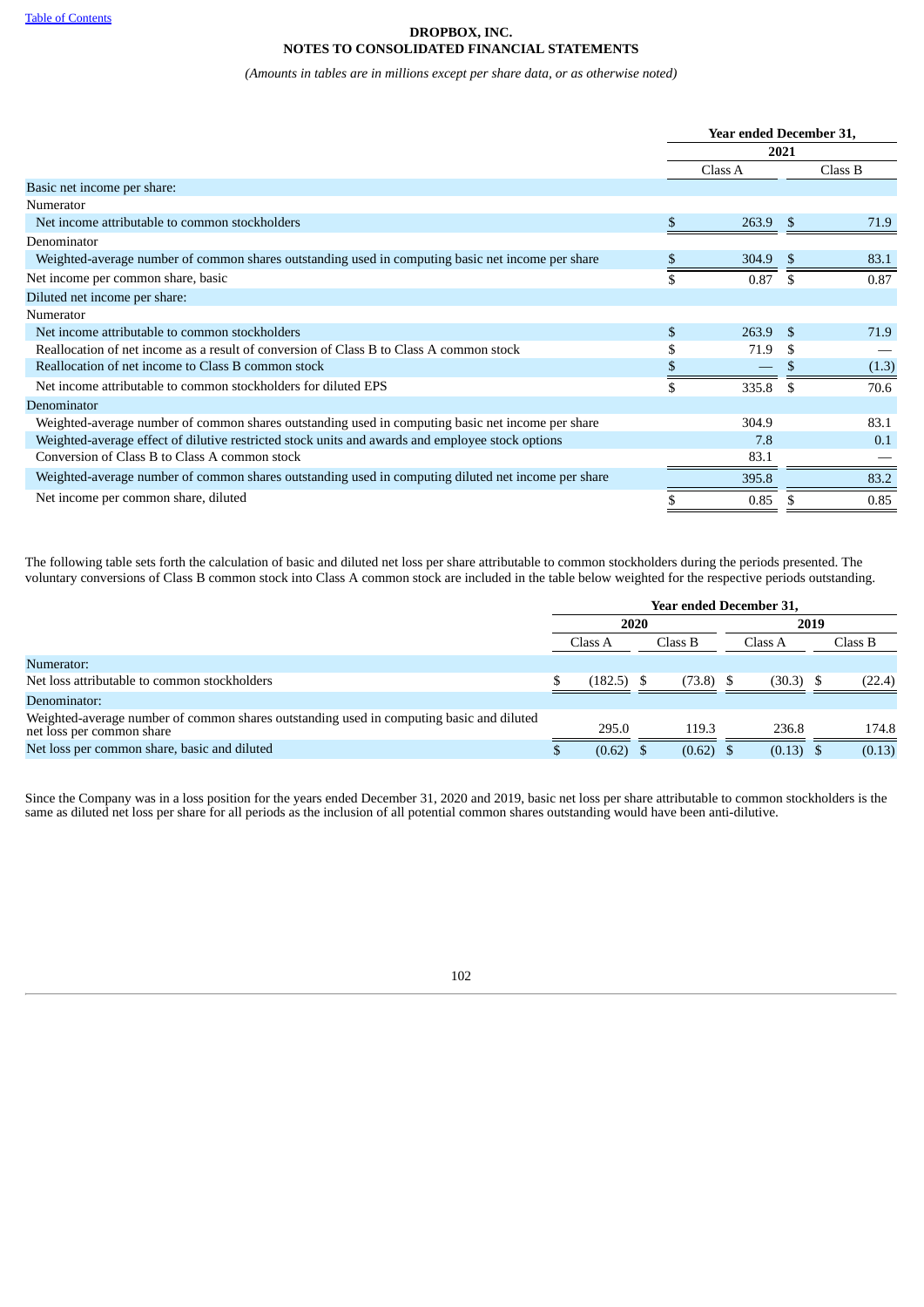*(Amounts in tables are in millions except per share data, or as otherwise noted)*

The weighted-average impact of potentially dilutive securities that were not included in the diluted per share calculations because they would be antidilutive was as follows:

|                                            | <b>Year ended December 31,</b> |      |      |  |  |  |
|--------------------------------------------|--------------------------------|------|------|--|--|--|
|                                            | 2021                           | 2020 | 2019 |  |  |  |
| Restricted stock units and awards          | 2.4                            | 10.5 | 29.3 |  |  |  |
| Options to purchase shares of common stock | 0.1                            | 0.9  | 1.9  |  |  |  |
| <b>Co-Founder Grants</b>                   | 9.3                            | 11.3 | 14.7 |  |  |  |
| <b>Convertible Senior Notes</b>            | 31.9                           |      |      |  |  |  |
| <b>Warrants</b>                            | 31.9                           |      |      |  |  |  |
| Total                                      | 75.6                           | 22.7 | 45.9 |  |  |  |

# **Note 14. Income Taxes**

For the years ended December 31, 2021, 2020, and 2019, the Company's income (loss) from continuing operations before provision for income taxes was as follows:

| <b>Year ended December 31,</b> |       |  |         |  |        |  |
|--------------------------------|-------|--|---------|--|--------|--|
|                                | 2021  |  | 2020    |  | 2019   |  |
|                                | 185.3 |  | (57.7)  |  | (98.8) |  |
|                                | 114.0 |  | (192.5) |  | 46.8   |  |
|                                | 299.3 |  | (250.2) |  | (52.0) |  |
|                                |       |  |         |  |        |  |

The components of the benefit from (provision for) income taxes in the years ended December 31, 2021, 2020, and 2019, were as follows:

|                                           | <b>Year ended December 31,</b> |            |  |                          |    |       |
|-------------------------------------------|--------------------------------|------------|--|--------------------------|----|-------|
|                                           |                                | 2021       |  | 2020                     |    | 2019  |
| Current:                                  |                                |            |  |                          |    |       |
| Federal                                   | Φ                              | $(0.4)$ \$ |  | $\overline{\phantom{0}}$ | \$ | 0.1   |
| <b>State</b>                              |                                | (0.7)      |  | (2.7)                    |    | (0.6) |
| Foreign                                   |                                | (2.5)      |  | (6.0)                    |    | (7.7) |
| Deferred:                                 |                                |            |  |                          |    |       |
| Federal                                   |                                | 2.2        |  |                          |    | 6.6   |
| <b>State</b>                              |                                | 0.4        |  |                          |    | 0.6   |
| Foreign                                   |                                | 37.5       |  | 2.6                      |    | 0.3   |
| Benefit from (provision for) income taxes |                                | 36.5       |  | (6.1)                    |    | (0.7) |

A reconciliation of income taxes at the statutory federal income tax rate to the benefit from (provision for) income taxes included in the accompanying consolidated statements of operations is as follows: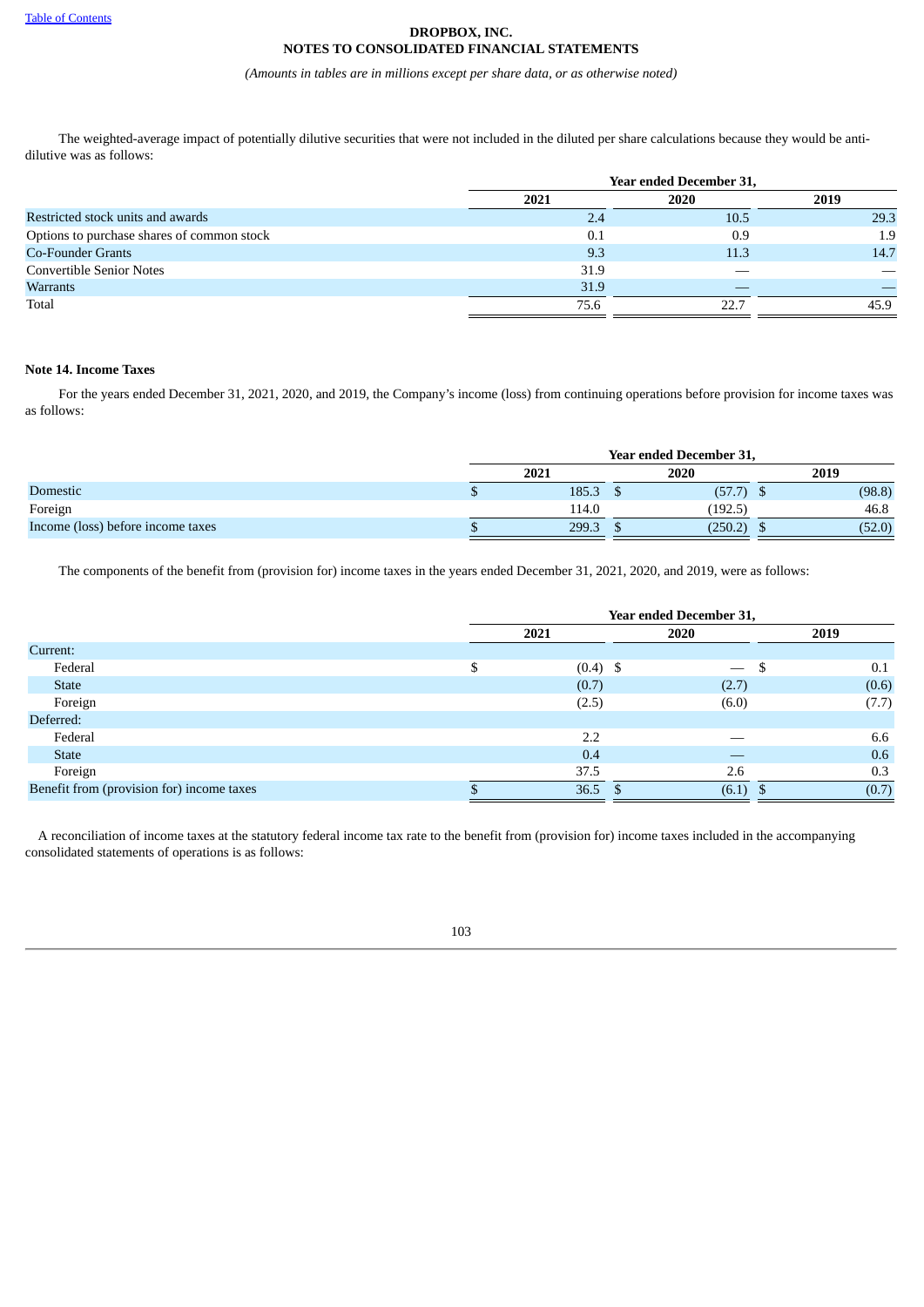*(Amounts in tables are in millions except per share data, or as otherwise noted)*

|                                                   | Year ended December 31, |             |        |              |  |
|---------------------------------------------------|-------------------------|-------------|--------|--------------|--|
|                                                   | 2021                    |             | 2020   | 2019         |  |
| Tax (provision) benefit at federal statutory rate |                         | $(62.8)$ \$ | 52.5   | 10.9<br>- \$ |  |
| State taxes, net of federal benefit               |                         | (5.5)       | 1.2    | 2.4          |  |
| Foreign rate differential                         |                         | 0.9         | (12.2) | (0.9)        |  |
| Research and other credits                        |                         | 38.1        | 34.9   | 30.2         |  |
| Non-deductible compensation                       |                         | (6.2)       | (4.1)  | (3.4)        |  |
| Meals & entertainment                             |                         | (0.1)       | (0.6)  | (2.5)        |  |
| Permanent differences                             |                         | (0.7)       | (1.2)  | (2.1)        |  |
| Change in valuation allowance                     |                         | 51.4        | (69.6) | (32.2)       |  |
| Stock-based compensation                          |                         | 23.5        | (3.2)  | 1.8          |  |
| Other non-deductible items                        |                         | (2.1)       | (3.8)  | (4.9)        |  |
| Benefit from (provision for) income taxes         |                         | 36.5        | (6.1)  | (0.7)        |  |

The significant components of the Company's deferred tax assets and liabilities as of December 31, 2021 and 2020 were as follows:

|                                                       | As of December 31, |              |  |  |
|-------------------------------------------------------|--------------------|--------------|--|--|
|                                                       | 2021               | 2020         |  |  |
| Deferred tax assets:                                  |                    |              |  |  |
| Net operating loss carryforwards                      | 202.6<br>\$        | 230.3<br>-\$ |  |  |
| Research credit carryforwards                         | 263.9              | 226.3        |  |  |
| Stock-based compensation                              | 25.2               | 27.3         |  |  |
| Accruals and reserves                                 | 41.6               | 34.0         |  |  |
| Lease liability                                       | 168.4              | 208.1        |  |  |
| Convertible senior notes                              | 57.3               |              |  |  |
| Other                                                 |                    | 3.2          |  |  |
| Gross deferred tax assets                             | 759.0              | 729.2        |  |  |
| Valuation allowance                                   | (586.7)            | (583.7)      |  |  |
| Total deferred tax assets, net of valuation allowance | 172.3              | 145.5        |  |  |
| Deferred tax liabilities:                             |                    |              |  |  |
| Fixed assets and intangible assets                    | 20.6               | 5.8          |  |  |
| Right-of-use assets                                   | 110.2              | 135.4        |  |  |
| Other                                                 | 0.3                | 0.3          |  |  |
| Total deferred tax liability                          | 131.1              | 141.5        |  |  |
| Net deferred tax assets                               | 41.2               | \$.<br>4.0   |  |  |

For the years ended December 31, 2021 and 2020, based on all available objective evidence, including the existence of cumulative losses, the Company determined that it was unlikely that the U.S. and Israel net deferred tax assets were fully realizable as of December 31, 2021 and 2020. Accordingly, the Company established a full valuation allowance against its U.S. deferred tax assets and a partial valuation allowance against its Israeli deferred tax assets totaling \$586.7 million, if recognized, \$57.1 million of the U.S. valuation allowance would be recorded to additional paid in capital.

The Company recognized an income tax benefit of \$38.1 million due to the release of the valuation allowance on the Irish deferred tax assets for the year ended December 31, 2021. These Irish deferred tax assets were created primarily as a result of net operating loss carryforwards from the Company's historical Irish subsidiary business operations. Management applied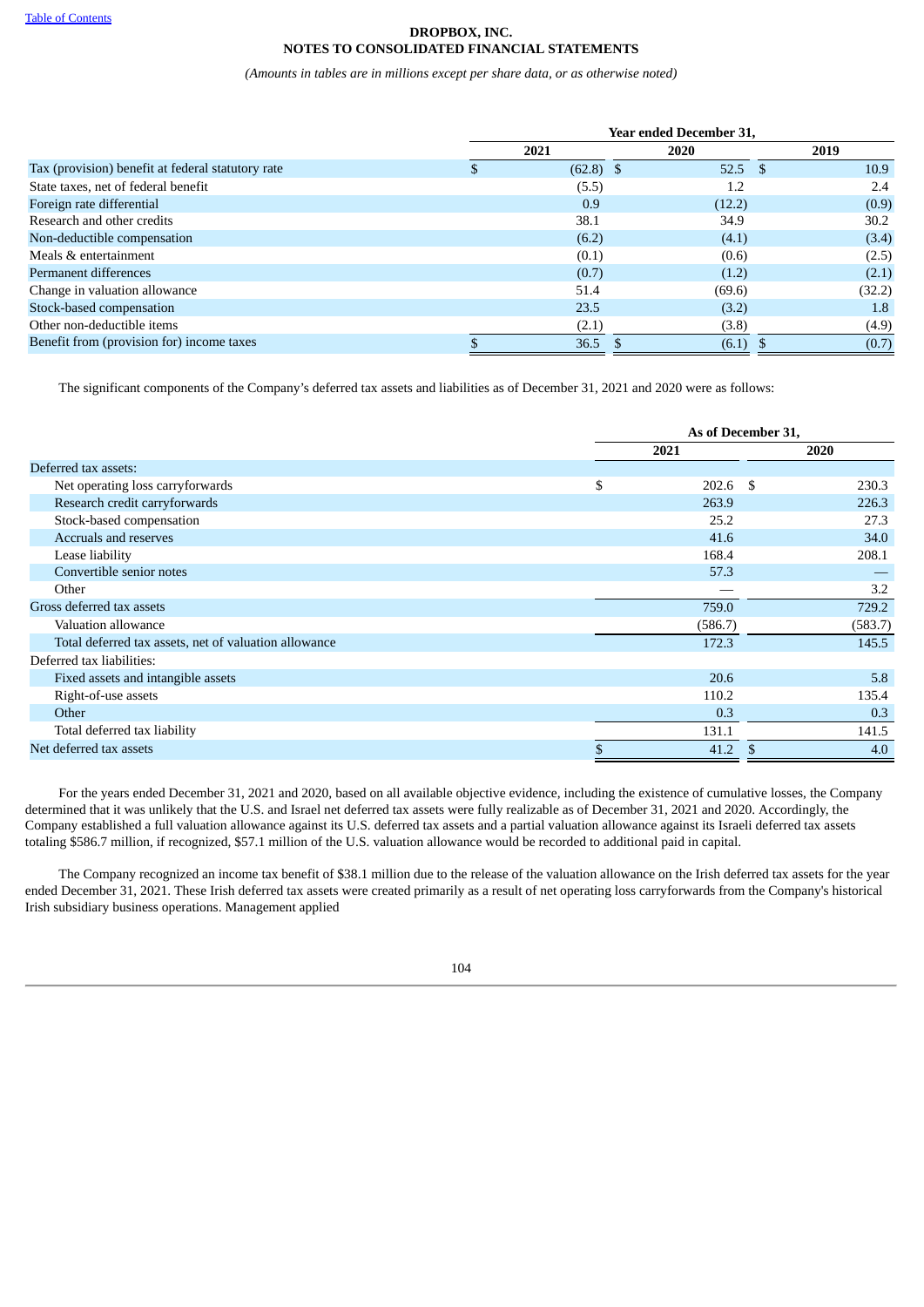*(Amounts in tables are in millions except per share data, or as otherwise noted)*

judgment in assessing the positive and negative evidence available in the determination of the amount of deferred tax assets that were more-likely-than-not to be realized in the future.

Given the Company's recent history of U.S. earnings, management believes that there is a reasonable possibility that, within the next twelve months, sufficient positive evidence may become available to allow management to reach a conclusion that a significant portion of the valuation allowance recorded against the deferred tax assets held by the U.S. will be reversed. The reversal would result in an income tax benefit for the quarterly and annual fiscal period in which the Company releases the valuation allowance. However, the exact timing and amount of the valuation allowance release are subject to change on the basis of the level of profitability that the Company actually achieves.

As of December 31, 2021, the Company had \$623.8 million of federal, \$352.1 million of state, and \$310.1 million of foreign net operating loss carryforwards available to reduce future taxable income. Of the federal net operating loss carryforwards, \$5.1 million will begin to expire in 2032 and \$618.7 million will carryforward indefinitely, while state net operating losses begin to expire in 2029. The foreign net operating loss carryforwards will carryforward indefinitely.

As of December 31, 2021, the Company had research credit carryforwards of \$246.1 million and \$130.0 million for federal and state income tax purposes, respectively, of which \$61.7 million and \$33.7 million is the unrecognized tax benefit portion related to the research credit carryforwards for federal and state, respectively. The federal credit carryforward will begin to expire in 2031. The state research credits have no expiration date.

As of December 31, 2021, the Company had \$0.6 million of foreign tax credit carryforwards, which will carryforward indefinitely. The Company also had \$3.6 million of state enterprise zone credit carryforwards, which will begin to expire in 2023.

Under Section 382 and 383 of the Internal Revenue Code of 1986, as amended, or the Code, if a corporation undergoes an "ownership change," the corporation's ability to use its pre-change net operating loss carryforwards and other pre-change attributes, such as research tax credits, to offset its post-change income may be limited. In general, an "ownership change" will occur if there is a cumulative change in our ownership by "5-percent shareholders" that exceeds 50 percentage points over a rolling three-year period. Similar rules may apply under state tax laws. The Company has determined that it has experienced multiple ownership changes and, as a result, the annual utilization of its net operating loss carryforwards and other pre-change attributes will be subject to limitation. However, the Company does not expect that the annual limitations will significantly impact its ability to utilize its net operating loss or tax credit carryforwards prior to expiration.

As of December 31, 2021, the balance of unrecognized tax benefits was \$107.3 million of which \$11.9 million, if recognized, would affect the effective tax rate and \$95.4 million would result in adjustment to deferred tax assets with corresponding adjustments to the valuation allowance.

A reconciliation of the beginning and ending amount of unrecognized tax benefit is as follows:

|                                                                                | <b>Year ended December 31,</b> |       |  |         |  |      |
|--------------------------------------------------------------------------------|--------------------------------|-------|--|---------|--|------|
|                                                                                |                                | 2021  |  | 2020    |  | 2019 |
| Balance of gross unrecognized tax benefits at the beginning of the fiscal year |                                | 91.4  |  | 74.5 \$ |  | 59.8 |
| Gross increases related to prior period tax positions                          |                                |       |  | 1.3     |  | 0.1  |
| Gross decreases related to prior period tax positions                          |                                | (0.3) |  |         |  |      |
| Gross increases related to current period tax positions                        |                                | 18.5  |  | 15.8    |  | 14.6 |
| Reductions due to lapse in statute of limitations                              |                                | (1.5) |  | (0.2)   |  |      |
| Reductions due to settlements with taxing authorities                          |                                | (0.8) |  |         |  |      |
| Balance of gross unrecognized tax benefits at the end of the fiscal year       |                                | 107.3 |  | 91.4    |  | 74.5 |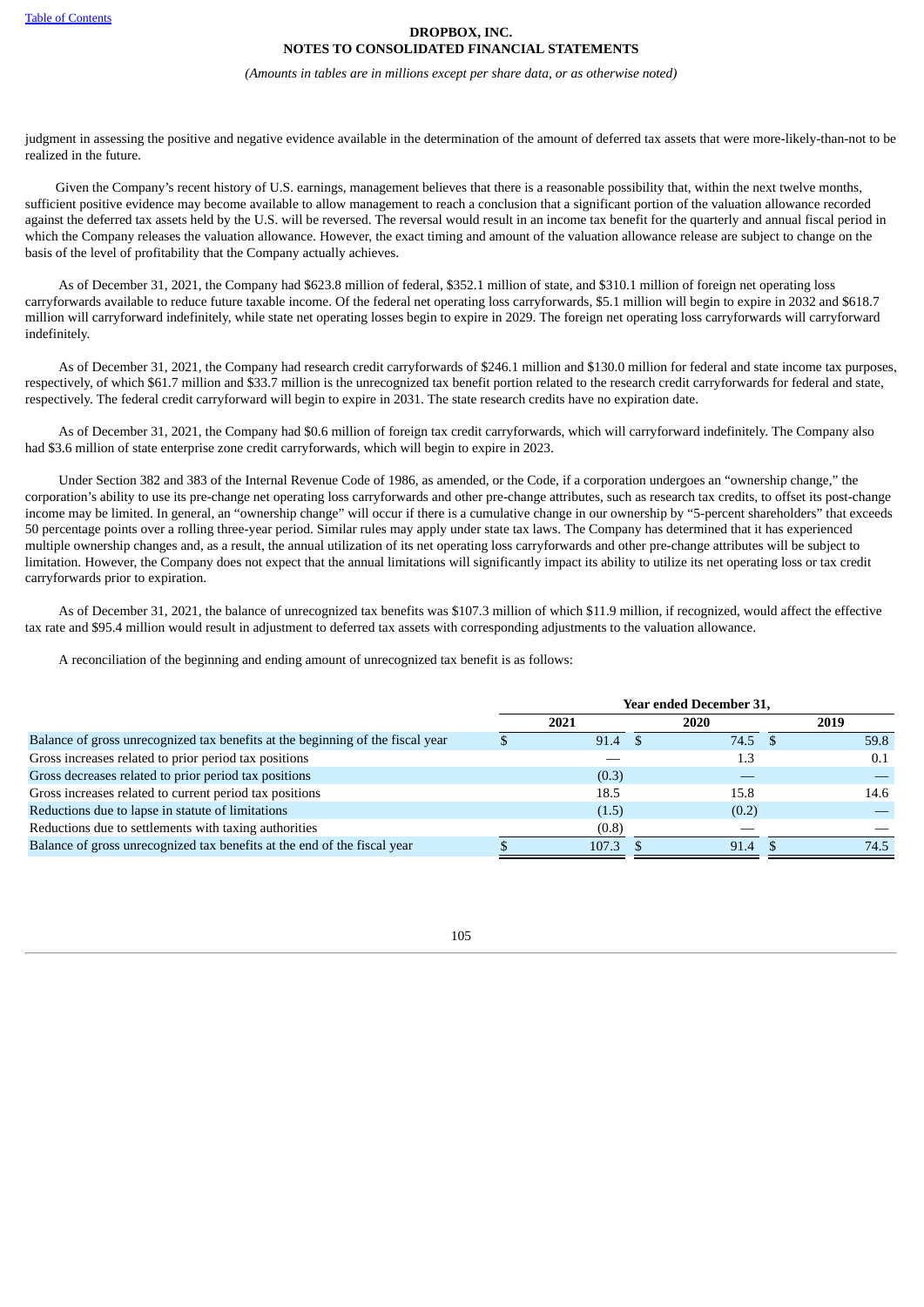*(Amounts in tables are in millions except per share data, or as otherwise noted)*

The Company recognizes interest and/or penalties related to income tax matters as a component of income tax expense. As of December 31, 2021, the amount of accrued interest and penalties related to uncertain tax positions was \$3.7 million. Interest and penalties recognized for the year ended December 31, 2021, 2020, and 2019 was \$0.4 million, \$0.7 million, and \$1.3 million, respectively.

It is reasonably possible that there could be changes to the amount of uncertain tax positions due to activities of the taxing authorities, settlement of audit issues, reassessment of existing uncertain tax positions, or the expiration of applicable statutes of limitations; however, the Company is not able to estimate the impact of these items at this time.

The Company files income tax returns in the U.S. federal, multiple states, and foreign jurisdictions. All of the Company's tax years from 2007 remain open for examination by the federal and state authorities, and from 2014 by foreign authorities.

The Company generally does not provide deferred income taxes for the undistributed earnings of its foreign subsidiaries as the Company intends to reinvest such earnings indefinitely. Should circumstances change and it becomes apparent that some or all of the undistributed earnings will no longer be indefinitely reinvested, the Company will accrue for income taxes not previously recognized. As of December 31, 2021, there were no cumulative undistributed earnings in its Irish subsidiary and, as a result, there were no unrecorded deferred tax liabilities. The amount of undistributed earnings in the Company's other foreign subsidiaries, if any, are immaterial.

## **Note 15. Geographic Areas**

## *Long-lived assets*

The following table sets forth long-lived assets by geographic area:

|                                   | As of December 31, |  |       |  |
|-----------------------------------|--------------------|--|-------|--|
|                                   | 2021               |  | 2020  |  |
| <b>United States</b>              | 316.6              |  | 334.2 |  |
| International $^{(1)}$            | 5.4                |  | 4.5   |  |
| Total property and equipment, net | 322.0              |  | 338.7 |  |

 $^{(1)}$  No single country other than the United States had a property and equipment balance greater than 10% of total property and equipment, net, as of December 31, 2021 and 2020.

### *Revenue*

Revenue by geography is generally based on the address of the customer as defined in the Company's subscription agreement. The following table sets forth revenue by geographic area for the years ended December 31, 2021, 2020, and 2019:

|                      | Year ended December 31, |  |         |  |         |
|----------------------|-------------------------|--|---------|--|---------|
|                      | 2021                    |  | 2020    |  | 2019    |
| <b>United States</b> | 1.130.0                 |  | 999.3   |  | 854.1   |
| International $(1)$  | 1,027.9                 |  | 914.6   |  | 807.2   |
| Total revenue        | 2,157.9                 |  | 1,913.9 |  | 1,661.3 |

No single country outside of the United States accounted for more than 10 percent of total revenue during the years ended December 31, 2021, 2020, and 2019 (1)

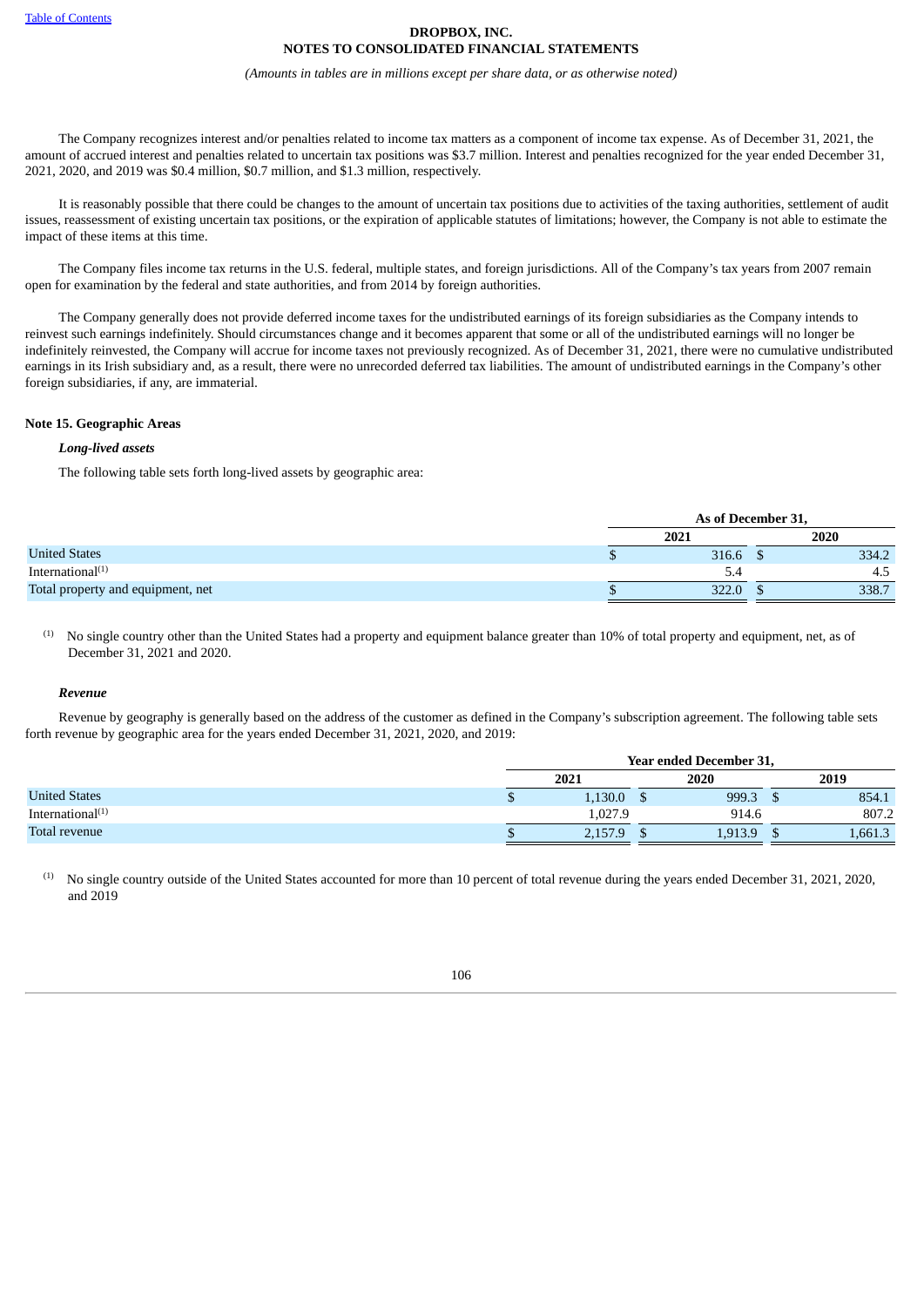*(Amounts in tables are in millions except per share data, or as otherwise noted)*

#### **Note 16. Subsequent Events**

On February 11, 2022 the Board of Directors authorized the Company to repurchase up to an additional \$1.2 billion of the Company's outstanding shares of Class A common stock under our previously announced stock repurchase program. The Company is authorized to repurchase, from time-to-time, shares of its outstanding common stock through open market purchases or in privately negotiated transactions, in accordance with applicable rules and regulations, at such time and such prices as management may decide. The program does not obligate the Company to repurchase any specific number of shares and may be discontinued at any time.

# **ITEM 9. CHANGES IN AND DISAGREEMENTS WITH ACCOUNTANTS ON ACCOUNTING AND FINANCIAL DISCLOSURE**

None.

# **ITEM 9A. CONTROLS AND PROCEDURES**

### **Evaluation of Disclosure Controls and Procedures**

Our Management, with the participation of our principal executive officer and principal financial officer, has evaluated the effectiveness of our disclosure controls and procedures (as defined in Rules 13a-15(e) and 15d-15(e) under the Securities Exchange Act of 1934, as amended (the "Exchange Act")), as of the end of the period covered by this Annual Report on Form 10-K. Based on such evaluation, our principal executive officer and principal financial officer have concluded that as of such date, our disclosure controls and procedures were effective at a reasonable assurance level.

### **Management's Report on Internal Control Over Financial Reporting**

Our management is responsible for establishing and maintaining adequate internal control over financial reporting (as defined in Rules 13a-15(f) and 15d-15(f) under the Exchange Act) to provide reasonable assurance regarding the reliability of our financial reporting and the preparation of consolidated financial statements for external purposes in accordance with generally accepted accounting principles.

Our management, under the supervision of our Chief Financial Officer, conducted an evaluation of the effectiveness of our internal control over financial reporting based on the framework in Internal Control—Integrated Framework (2013), issued by the Committee of Sponsoring Organizations of the Treadway Commission. Based on this evaluation, management concluded that our internal control over financial reporting was effective as of December 31, 2021.

The effectiveness of our internal control over financial reporting as of December 31, 2021 has been audited by Ernst & Young LLP, an independent registered public accounting firm, as stated in their report, which is included in Item 8 of this Annual Report on Form 10-K.

## **Changes in Internal Control Over Financial Reporting**

There was no change in our internal control over financial reporting (as defined in Rules 13a-15(d) and 15d-15(d) under the Exchange Act) that occurred during the quarter ended December 31, 2021 that has materially affected, or is reasonably likely to materially affect, our internal control over financial reporting.

## **Inherent Limitations on Effectiveness of Disclosure Controls and Procedures**

Our management, including our principal executive officer and principal financial officer, do not expect that our disclosure controls and procedures or our internal control over financial reporting will prevent all errors and all fraud. A control system, no matter how well designed and operated, can provide only reasonable, not absolute, assurance that the objectives of the control system are met. Further, the design of a control system must reflect the fact that there are resource constraints, and the benefits of controls must be considered relative to their costs. Because of the inherent limitations in all control systems, no evaluation of controls can provide absolute assurance that all control issues and instances of fraud, if any, have been detected. These inherent limitations include the realities that judgments in decision-making can be faulty, and that breakdowns can occur

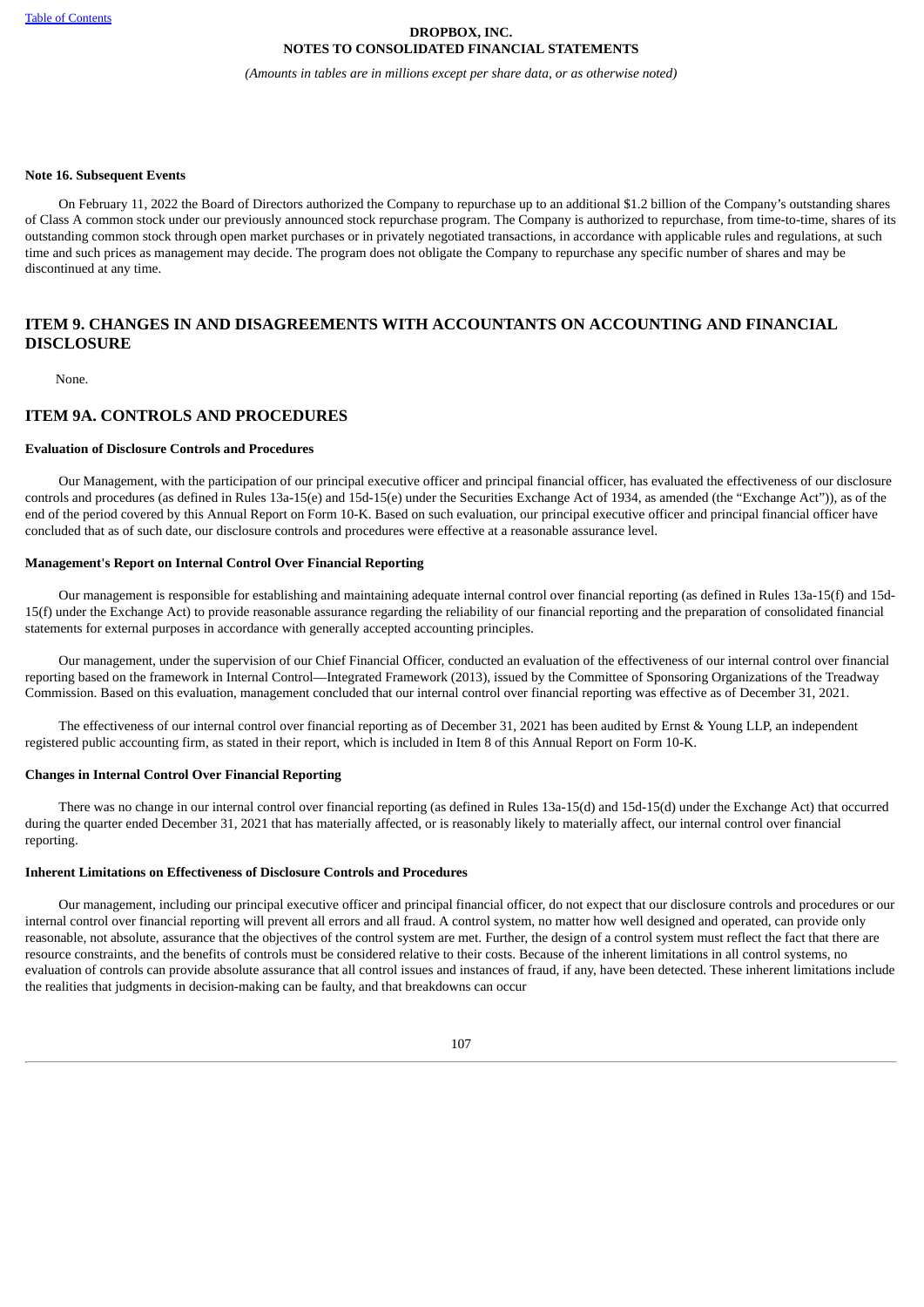because of a simple error or mistake. Additionally, controls can be circumvented by the individual acts of some persons, by collusion of two or more people or by management override of the controls. The design of any system of controls is also based in part upon certain assumptions about the likelihood of future events, and there can be no assurance that any design will succeed in achieving its stated goals under all potential future conditions; over time, controls may become inadequate because of changes in conditions, or the degree of compliance with policies or procedures may deteriorate. Due to inherent limitations in a cost-effective control system, misstatements due to error or fraud may occur and not be detected.

## **ITEM 9B. OTHER INFORMATION**

Not applicable.

# **ITEM 9C. DISCLOSURE REGARDING FOREIGN JURISDICTIONS THAT PREVENT INSPECTIONS**

Not applicable.

# **PART III**

## **ITEM 10. DIRECTORS, EXECUTIVE OFFICERS AND CORPORATE GOVERNANCE**

The information required by this item is incorporated by reference to our Proxy Statement relating to our 2022 Meeting of Stockholders. The Proxy Statement will be filed with the Securities and Exchange Commission within 120 days of the end of the fiscal year ended December 31, 2021.

# **ITEM 11. EXECUTIVE COMPENSATION**

The information required by this item is incorporated by reference to our Proxy Statement relating to our 2022 Meeting of Stockholders. The Proxy Statement will be filed with the Securities and Exchange Commission within 120 days of the end of the fiscal year ended December 31, 2021.

# **ITEM 12. SECURITY OWNERSHIP OF CERTAIN BENEFICIAL OWNERS AND MANAGEMENT AND RELATED STOCKHOLDER MATTERS**

The information required by this item is incorporated by reference to our Proxy Statement relating to our 2022 Meeting of Stockholders. The Proxy Statement will be filed with the Securities and Exchange Commission within 120 days of the end of the fiscal year ended December 31, 2021.

#### **ITEM 13. CERTAIN RELATIONSHIPS AND RELATED PARTY TRANSACTIONS, AND DIRECTOR INDEPENDENCE**

The information required by this item is incorporated by reference to our Proxy Statement relating to our 2022 Meeting of Stockholders. The Proxy Statement will be filed with the Securities and Exchange Commission within 120 days of the end of the fiscal year ended December 31, 2021.

# **ITEM 14. PRINCIPAL ACCOUNTING FEES AND SERVICES**

The information required by this item is incorporated by reference to our Proxy Statement relating to our 2022 Meeting of Stockholders. The Proxy Statement will be filed with the Securities and Exchange Commission within 120 days of the end of the fiscal year ended December 31, 2021.

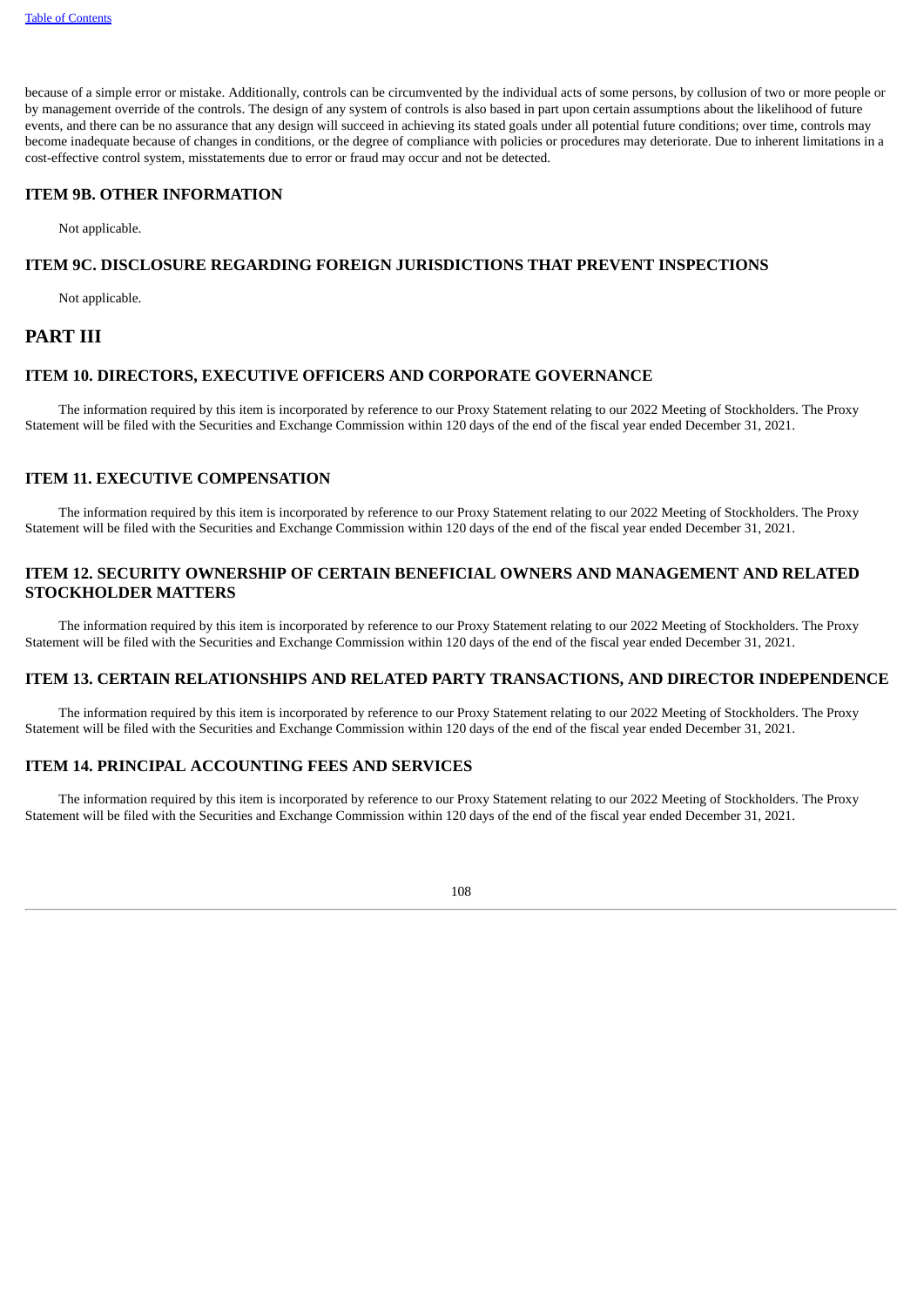# **PART IV**

#### **ITEM 15. EXHIBITS AND FINANCIAL STATEMENT SCHEDULES.**

The following documents are filed as a part of this Annual Report on Form 10-K

(a) Financial statements

Our Consolidated Financial Statements are listed in the "Index to Consolidated Financial Statements" under Part II, Item 8 of this Annual Report on Form 10-K.

(b) Financial statement schedules.

All financial statement schedules not listed above have been omitted because the information called for is not required or is shown either in the consolidated financial statements or in the notes thereto.

(c) Exhibits

The documents listed in the Exhibit Index of this Annual Report on Form 10-K are incorporated by reference or are filed with this Annual Report on Form 10-K, in each case as indicated therein (numbered in accordance with Item 601 of Regulation S-K).

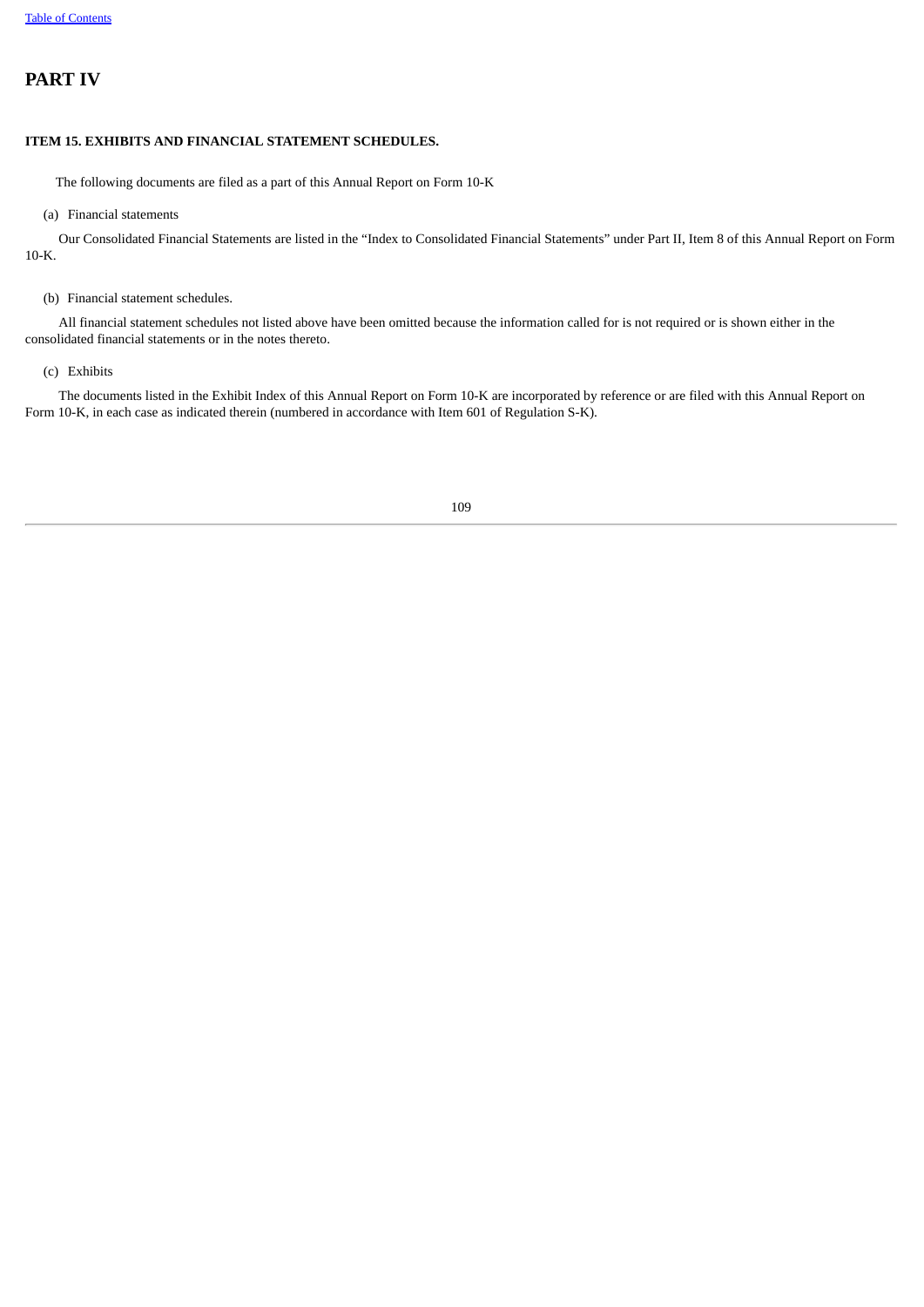# **EXHIBIT INDEX**

|                   |                                                                                                                                                                          | Form    | <b>File Number</b> | <b>Exhibit</b> | <b>Filed with SEC</b> |
|-------------------|--------------------------------------------------------------------------------------------------------------------------------------------------------------------------|---------|--------------------|----------------|-----------------------|
| Exhibit<br>Number | <b>Description</b>                                                                                                                                                       |         |                    |                |                       |
| 3.1               | Amended and Restated Certificate of Incorporation of the Registrant.                                                                                                     | $10-Q$  | 001-38434          | 3.2            | May 11, 2018          |
| 3.2               | Amended and Restated Bylaws of the Registrant.                                                                                                                           | $10-Q$  | 001-38434          | 3.3            | May 11, 2018          |
| 4.1               | Form of Class A common stock certificate of the Registrant.                                                                                                              | $S-1/A$ | 333-223182         | 4.1            | March 12, 2018        |
| 4.2               | <b>Amended and Restated Investors' Rights Agreement among the Registrant</b><br>and certain holders of its capital stock, dated as of January 30, 2014, as<br>amended.   | $S-1$   | 333-223182         | 4.2            | February 23, 2018     |
| 4.3               | Amendment No. 2 to the Amended and Restated Investors' Rights Agreement<br>among the Registrant and certain holders of its capital stock, dated as of<br>March 27, 2018. | $10-Q$  | 001-38434          | 4.3            | May 11, 2018          |
| 4.4               | Indenture, dated February 26, 2021, between the Registrant and U.S. Bank<br>National Association (2026 Notes).                                                           | $8-K$   | 001-38434          | 4.1            | February 26, 2021     |
| 4.5               | Indenture, dated February 26, 2021, between the Registrant and U.S. Bank<br>National Association (2028 Notes).                                                           | $8-K$   | 001-38434          | 4.2            | February 26, 2021     |
| 4.6               | Form of 0% Convertible Senior Note due 2026 (included in Exhibit 4.4).                                                                                                   | 8-K     | 001-38434          | 4.3            | February 26, 2021     |
| 4.7               | Form of 0% Convertible Senior Note due 2028 (included in Exhibit 4.5).                                                                                                   | $8-K$   | 001-38434          | 4.4            | February 26, 2021     |
| 4.8               | <b>Description of Capital Stock</b>                                                                                                                                      | $10-Q$  | 001-38434          | 4.1            | August 7, 2020        |
| $10.1+$           | Form of Indemnification Agreement between the Registrant and each of its<br>directors and executive officers.                                                            | $S-1$   | 333-223182         | 10.1           | February 23, 2018     |
| $10.2+$           | Dropbox, Inc. 2018 Equity Incentive Plan and related form agreements.                                                                                                    | $10-K$  | 001-38434          | 10.2           | February 19, 2021     |
| $10.3+$           | Dropbox, Inc. 2018 Employee Stock Purchase Plan and related form<br>agreements.                                                                                          | $S-1/A$ | 333-223182         | 10.3           | March 21, 2018        |
| $10.4+$           | Dropbox, Inc. 2018 Class C Stock Incentive Plan and related form<br>agreements.                                                                                          | $S-1/A$ | 333-223182         | 10.4           | March 21, 2018        |
| $10.5+$           | Dropbox, Inc. 2018 Class C Employee Stock Purchase Plan and related form<br>agreements.                                                                                  | $S-1/A$ | 333-223182         | 10.5           | March 21, 2018        |
| $10.6+$           | Dropbox, Inc. 2017 Equity Incentive Plan and related form agreements.                                                                                                    | $S-1/A$ | 333-223182         | 10.6           | March 21, 2018        |

110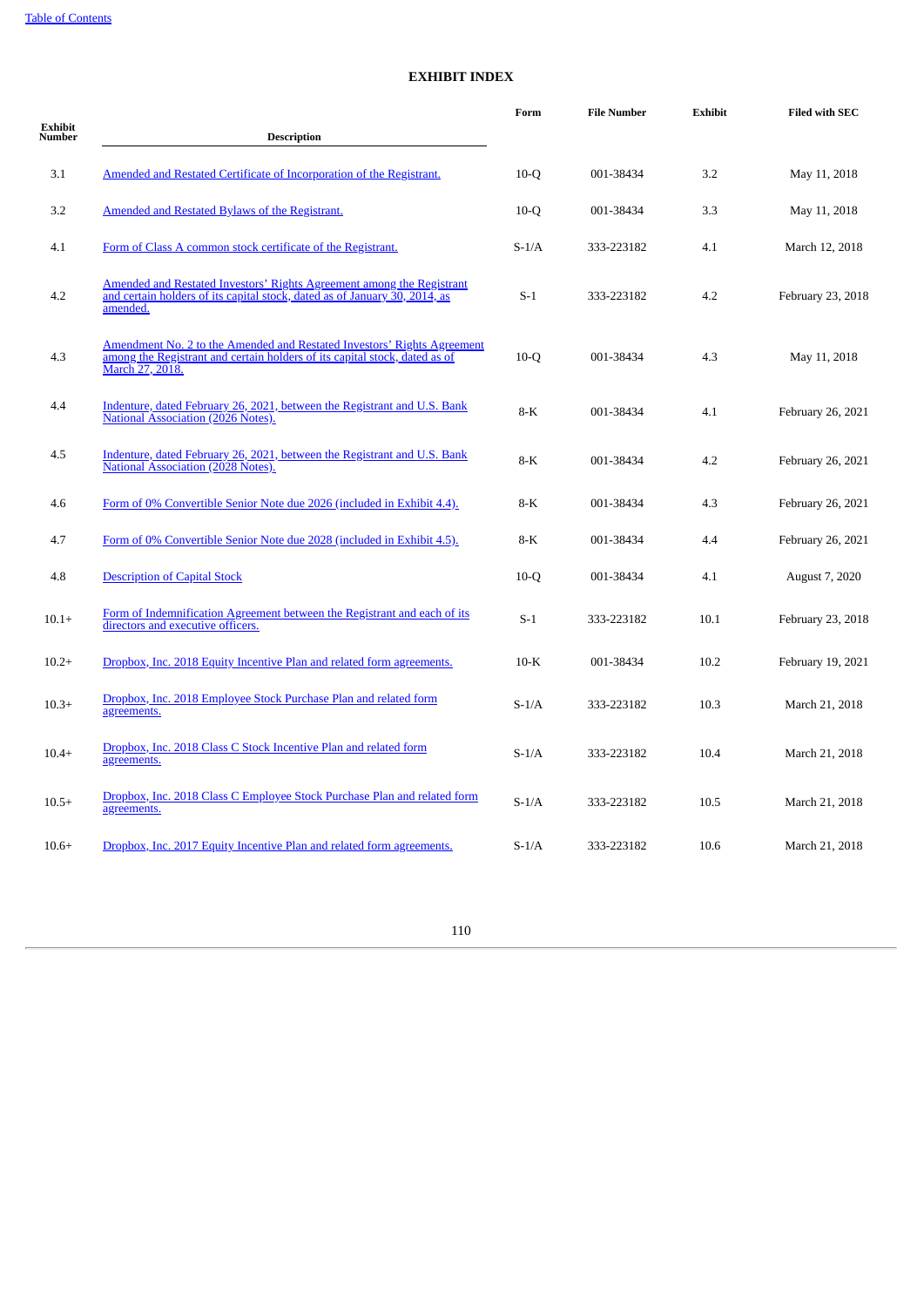# [Table of Contents](#page-1-0)

| $10.7+$  | Dropbox, Inc. 2008 Equity Incentive Plan, as amended, and related form<br>agreements.                                                                                                                                                            | Form<br>$S-1/A$ | <b>File Number</b><br>333-223182 | <b>Exhibit</b><br>10.7 | <b>Filed with SEC</b><br>March 21, 2018 |
|----------|--------------------------------------------------------------------------------------------------------------------------------------------------------------------------------------------------------------------------------------------------|-----------------|----------------------------------|------------------------|-----------------------------------------|
| $10.8+$  | Dropbox, Inc. Amended and Restated Cash Bonus Plan.                                                                                                                                                                                              | $10-K$          | 001-38434                        | 10.8                   | February 19, 2021                       |
| $10.9+$  | Restricted Stock Agreement between the Registrant and Andrew W. Houston.                                                                                                                                                                         | $S-1$           | 333-223182                       | 10.9                   | February 23, 2018                       |
| $10.10+$ | Form of Change in Control and Severance Agreement between the Registrant<br>and certain executive officers.                                                                                                                                      | $10-K$          | 001-38434                        | 10.11                  | February 21, 2020                       |
| $10.11+$ | Employment Letter between the Registrant and Andrew W. Houston.                                                                                                                                                                                  | $S-1/A$         | 333-223182                       | 10.12                  | March 12, 2018                          |
| $10.12+$ | Form of Restricted Stock Agreement between the Registrant and certain<br>executive officers.                                                                                                                                                     | $10-K$          | 001-38434                        | 10.14                  | February 21, 2020                       |
| $10.13+$ | <b>Employment Letter between the Registrant and Timothy Young.</b>                                                                                                                                                                               | $10-K$          | 001-38434                        | 10.17                  | February 21, 2020                       |
| $10.14+$ | Offer Letter between the Registrant and Timothy Regan                                                                                                                                                                                            | $10-Q$          | 001-38434                        | 10.1                   | August 7, 2020                          |
| $10.15+$ | Offer Letter between the Registrant and Timothy Young                                                                                                                                                                                            | $10-Q$          | 001-38434                        | 10.1                   | November 6, 2020                        |
| $10.16+$ | Restricted Stock Agreement between the Registrant and Timothy Young                                                                                                                                                                              | $10-K$          | 001-38434                        | 10.17                  | February 19, 2021                       |
| 10.17    | Office Lease between the Registrant and KR Mission Bay, LLC, dated as of<br>October 6, 2017.                                                                                                                                                     | $S-1$           | 333-223182                       | 10.19                  | February 23, 2018                       |
| 10.18    | Second Amendment to Office Lease between Dropbox, Inc. and KR Mission<br>Bay, LLC, dated as of May 25, 2018.                                                                                                                                     | $10-O$          | 001-38434                        | 10.2                   | August 10, 2018                         |
| 10.19    | Third Amendment and Restatement Agreement to the Revolving Credit and<br>Guaranty Agreement, by and among the Registrant, the lenders party thereto<br>and JPMorgan Chase Bank, N.A., as Administrative Agent, dated as of<br>February 23, 2021. | $8-K$           | 001-38434                        | 10.6                   | February 26, 2021                       |
| 10.20    | Purchase Agreement, dated February 23, 2021, by and among the Registrant and J.P. Morgan Securities LLC and Goldman Sachs & Co. LLC, as<br>representatives of the several initial purchasers listed in Schedule I thereto.                       | $8-K$           | 001-38434                        | 10.1                   | February 26, 2021                       |
| 10.21    | Form of Convertible Note Hedge Confirmation (2026 Notes).                                                                                                                                                                                        | $8-K$           | 001-38434                        | 10.2                   | February 26, 2021                       |
| 10.22    | Form of Convertible Note Hedge Confirmation (2028 Notes).                                                                                                                                                                                        | $8-K$           | 001-38434                        | 10.3                   | February 26, 2021                       |
| 10.23    | Form of 2026 Warrant Confirmation.                                                                                                                                                                                                               | $8-K$           | 001-38434                        | 10.4                   | February 26, 2021                       |
| 10.24    | Form of 2028 Warrant Confirmation.                                                                                                                                                                                                               | 8-K             | 001-38434                        | 10.5                   | February 26, 2021                       |

111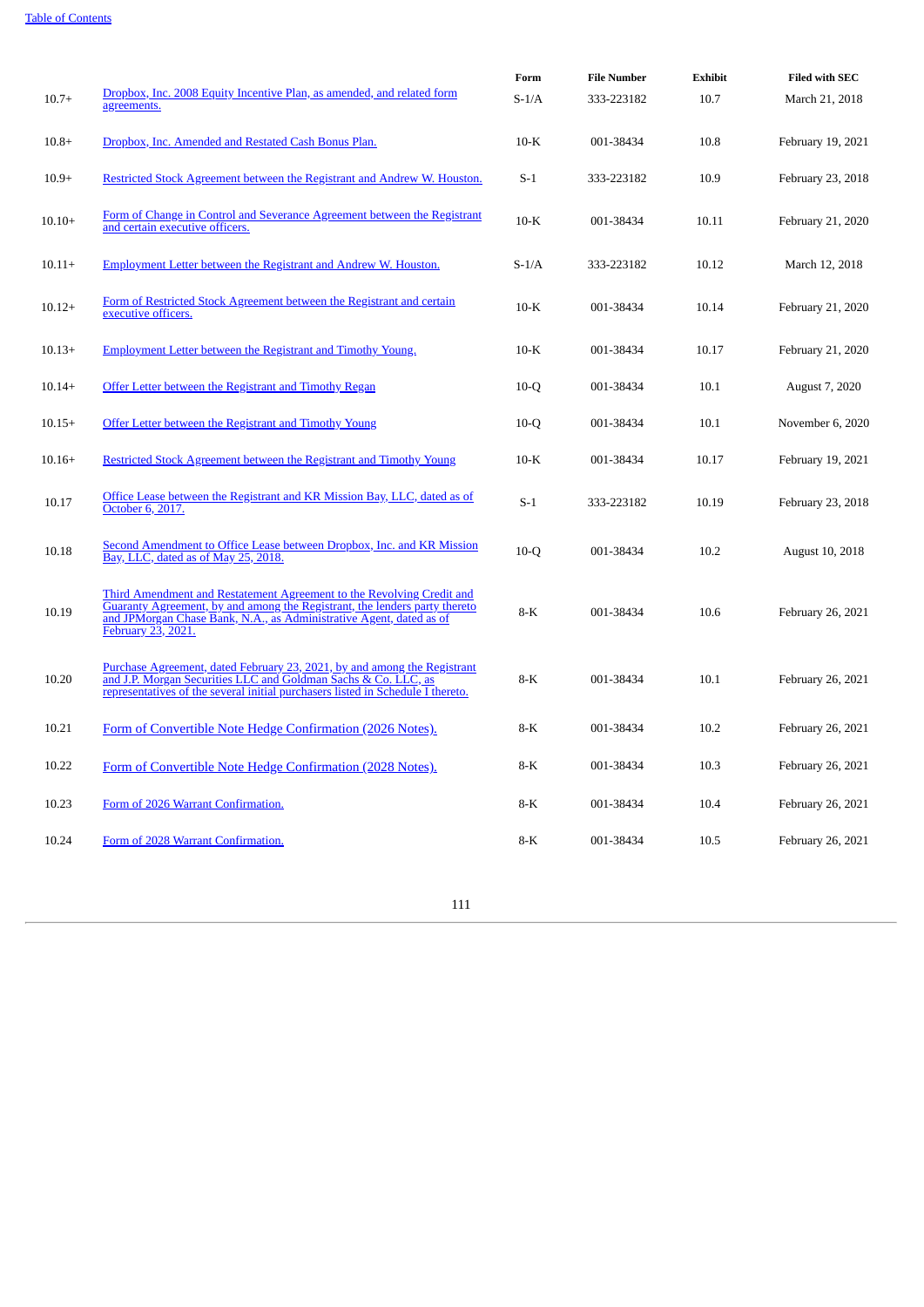|   |          |                                                                                                                                                                                                                                                                                                                                                                                                                                                                                    | Form   | <b>File Number</b> | Exhibit | <b>Filed with SEC</b> |
|---|----------|------------------------------------------------------------------------------------------------------------------------------------------------------------------------------------------------------------------------------------------------------------------------------------------------------------------------------------------------------------------------------------------------------------------------------------------------------------------------------------|--------|--------------------|---------|-----------------------|
|   | $10.25+$ | Dropbox, Inc. Outside Director Compensation Policy and related form<br>agreements.                                                                                                                                                                                                                                                                                                                                                                                                 | $10-K$ | 001-38434          | 10.22   | February 21, 2020     |
|   | $10.26*$ | Eighth Amendment to Office Lease, dated November 1, 2021 and executed<br>on December 16, 2021, by and between the Registrant and KRE Exchange<br><b>Owner LLC</b>                                                                                                                                                                                                                                                                                                                  |        |                    |         |                       |
|   | $21.1*$  | List of subsidiaries of the Registrant.                                                                                                                                                                                                                                                                                                                                                                                                                                            |        |                    |         |                       |
|   | $23.1*$  | Consent of Independent Registered Public Accounting Firm.                                                                                                                                                                                                                                                                                                                                                                                                                          |        |                    |         |                       |
|   | $24.1*$  | Power of Attorney (included in signature pages hereto).                                                                                                                                                                                                                                                                                                                                                                                                                            |        |                    |         |                       |
|   | $31.1*$  | <b>Certification of Principal Executive Officer pursuant to Exchange Act Rules</b><br>13a-14(a) and 15d-14 $\hat{a}$ ), as adopted pursuant to Section 302 of the Sarbanes-<br>Oxley Act of 2002.                                                                                                                                                                                                                                                                                  |        |                    |         |                       |
|   | $31.2*$  | Certification of Principal Financial Officer pursuant to Exchange Act Rules<br>13a-14(a) and 15d-14(a), as adopted pursuant to Section 302 of the Sarbanes-<br>Oxley Act of 2002.                                                                                                                                                                                                                                                                                                  |        |                    |         |                       |
|   | $32.1+$  | <b>Certifications of Chief Executive Officer and Chief Financial Officer pursuant</b><br>to 18 U.S.C. Section 1350 as adopted pursuant to Section 906 of the<br>Sarbanes-Oxley Act of 2002.                                                                                                                                                                                                                                                                                        |        |                    |         |                       |
|   | 101      | The following financial statements from the Company's Annual Report on<br>Form 10-K for the fiscal year ended December 31, 2021, formatted in Inline<br>XBRL: (i) Consolidated Balance Sheets, (ii) Consolidated Statement of<br>Operations, (iii) Consolidated Statements of Comprehensive Income (Loss),<br>(iv) Consolidated Statement of Cash Flows, (v) Consolidated Statements of<br>Stockholders' (Deficit) Equity, and (vi) Notes to Consolidated Financial<br>Statements. |        |                    |         |                       |
|   | 104      | Cover Page Interactive Data File (formatted as inline XBRL and contained in<br>Exhibit $101$ )                                                                                                                                                                                                                                                                                                                                                                                     |        |                    |         |                       |
| * |          | Filed herewith.                                                                                                                                                                                                                                                                                                                                                                                                                                                                    |        |                    |         |                       |

+ Indicates management contract or compensatory plan.

† The certifications attached as Exhibit 32.1 that accompany this Annual Report on Form 10-K are deemed furnished and not filed with the Securities and Exchange<br>Commission and are not to be incorporated by reference into any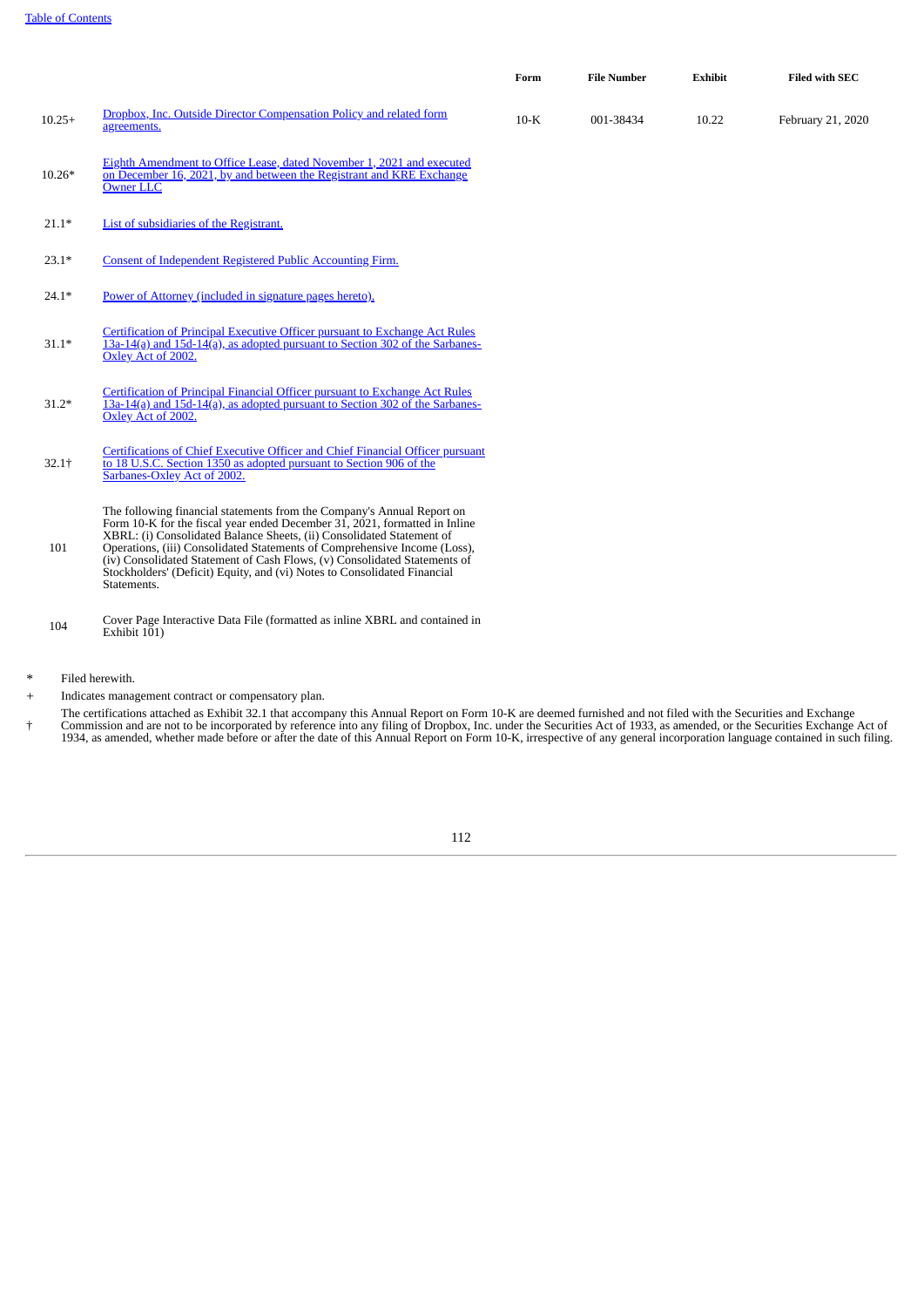#### **ITEM 16. FORM 10-K SUMMARY**

None.

#### **SIGNATURES**

<span id="page-113-0"></span>Pursuant to the requirements of Section 13 or 15(d) of the Securities Exchange Act of 1934, as amended, the registrant has duly caused this Annual Report on Form 10-K to be signed on its behalf by the undersigned, thereunto duly authorized, in San Francisco, California, on February 18, 2022.

#### **DROPBOX, INC.**

By: /s/ Andrew W. Houston Andrew W. Houston Chief Executive Officer

#### **POWER OF ATTORNEY**

KNOW ALL PERSONS BY THESE PRESENTS, that each person whose signature appears below constitutes and appoints Andrew W. Houston and Timothy J. Regan, and each of them, as his or her true and lawful attorney-in-fact and agent with full power of substitution and resubstitution, for such individual in any and all capacities, to sign any and all amendments to this Annual Report on Form 10-K, and to file the same, with all exhibits thereto and other documents in connection therewith, with the Securities and Exchange Commission, granting unto said attorneys-in-fact and agents, and each of them, full power and authority to do and perform each and every act and thing requisite and necessary to be done in connection therewith, as fully for all intents and purposes as he or she might or could do in person, hereby ratifying and confirming all that said attorneys-in-fact and agents, or any of them, or the individual's substitute, may lawfully do or cause to be done by virtue hereof.

Pursuant to the requirements of the Securities Exchange Act of 1934, as amended, this report has been signed by the following persons on behalf of the Company and in the capacities and on the dates indicated.

|  | ×<br>۰, |
|--|---------|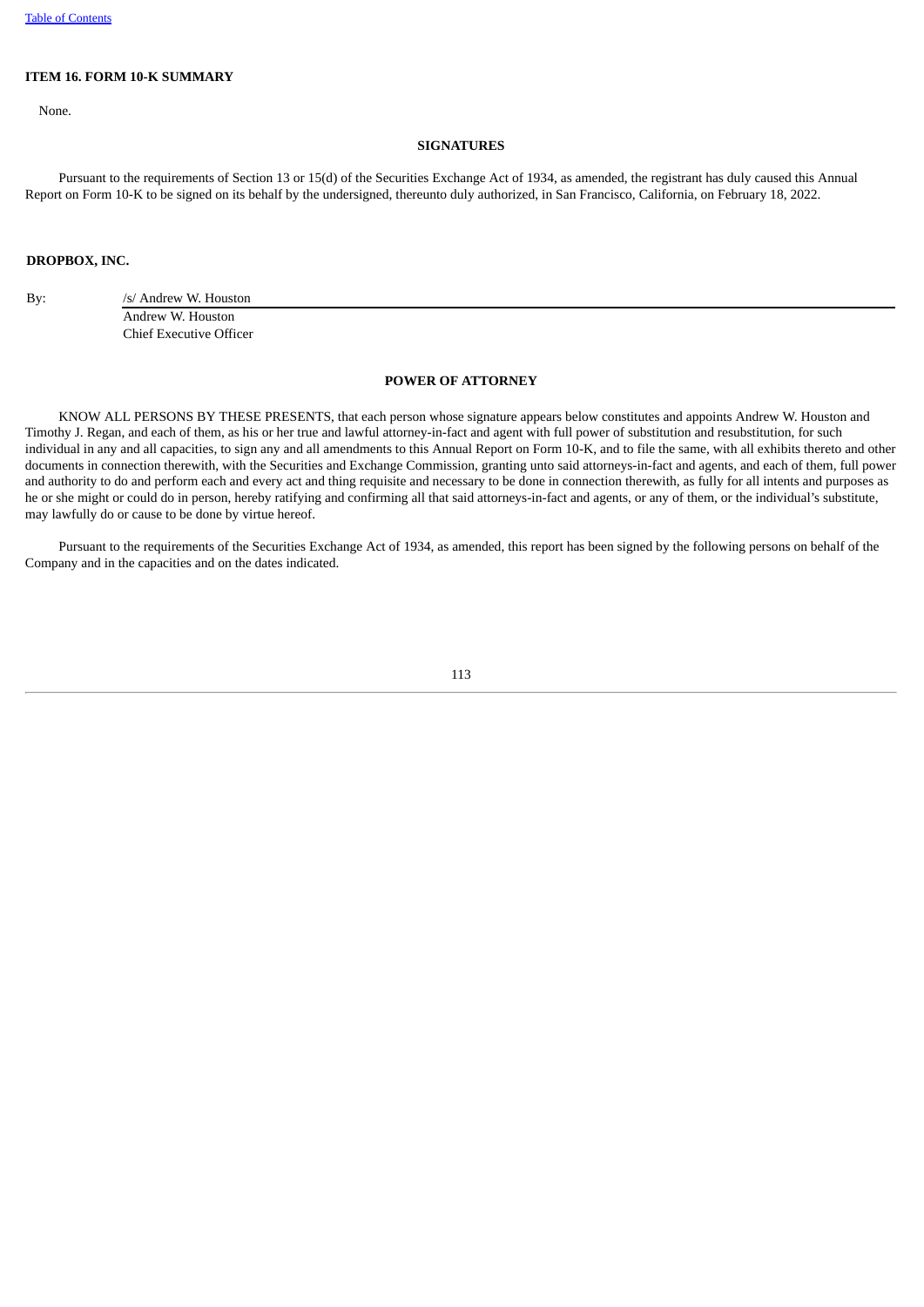| Signature                                  | <b>Title</b>                                                            | Date              |
|--------------------------------------------|-------------------------------------------------------------------------|-------------------|
| /s/ Andrew W. Houston<br>Andrew W. Houston | Chief Executive Officer and Chairman<br>(Principal Executive Officer)   | February 18, 2022 |
| /s/ Timothy J. Regan<br>Timothy J. Regan   | Chief Financial Officer<br>(Principal Accounting and Financial Officer) | February 18, 2022 |
| /s/ Donald W. Blair<br>Donald W. Blair     | Director                                                                | February 18, 2022 |
| /s/ Lisa Campbell<br>Lisa Campbell         | <b>Director</b>                                                         | February 18, 2022 |
| /s/ Paul E. Jacobs<br>Paul E. Jacobs       | Director                                                                | February 18, 2022 |
| /s/ Sara Mathew<br>Sara Mathew             | Director                                                                | February 18, 2022 |
| /s/ Karen A. Peacock<br>Karen A. Peacock   | Director                                                                | February 18, 2022 |
| /s/ Michael Seibel<br>Michael Seibel       | <b>Director</b>                                                         | February 18, 2022 |

114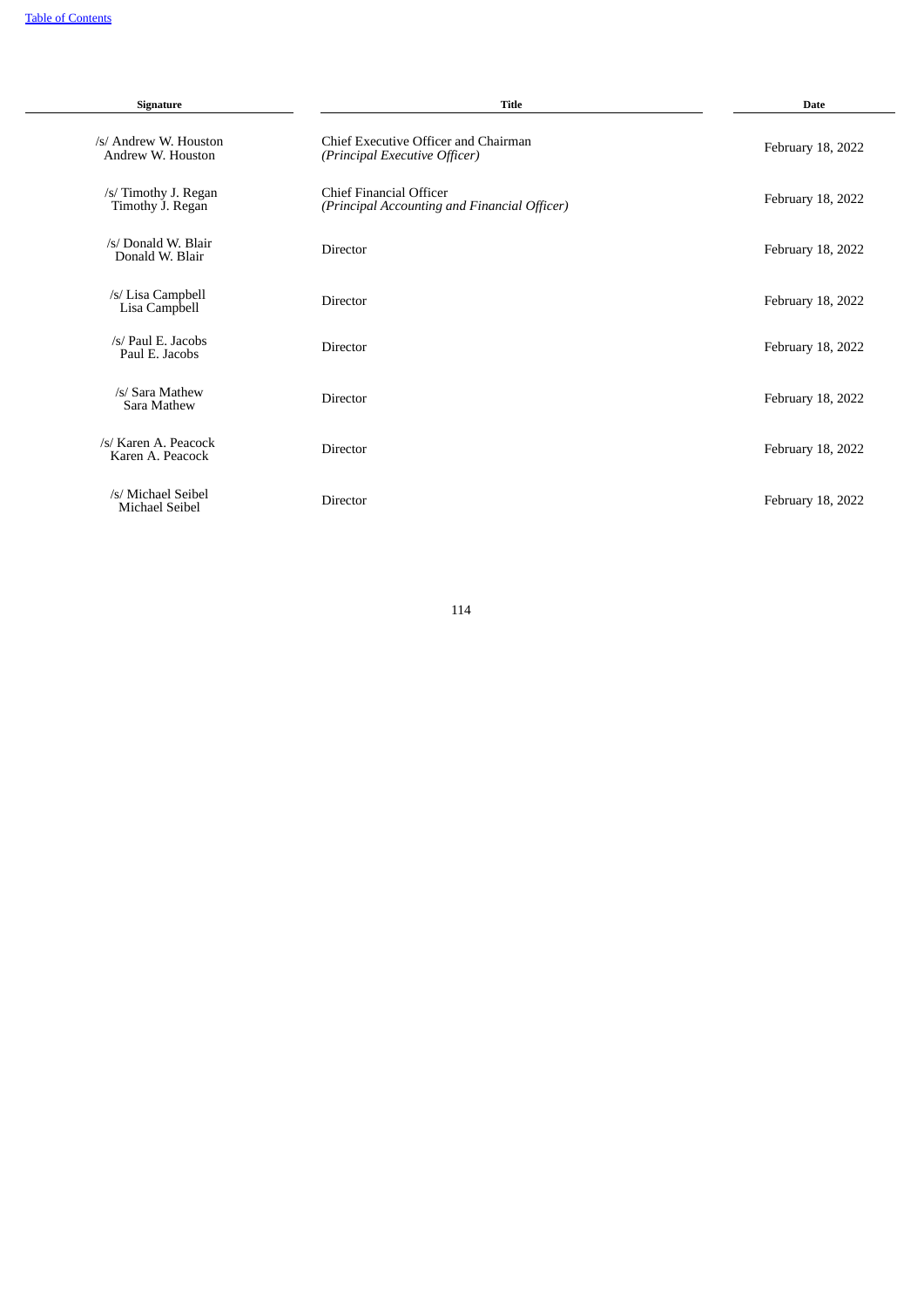#### **EIGHTH AMENDMENT TO OFFICE LEASE**

<span id="page-115-0"></span>**THIS EIGHTH AMENDMENT TO OFFICE LEASE** (this "**Eighth Amendment**") is made and entered into as of November 1, 2021, by and between **KRE EXCHANGE OWNER LLC**, a Delaware limited liability company ("**Landlord**"), and **DROPBOX, INC.**, a Delaware corporation ("**Tenant**").

## **RECITALS**

A. Landlord (as successor by assignment from KR Mission Bay, LLC, a Delaware limited liability company) and Tenant are parties to that certain Office Lease dated as of October 6, 2017 (the "**Original Lease**"), as amended by that certain (i) First Amendment to Office Lease dated May 18, 2018 (the "**First Amendment**"), (ii) Second Amendment to Office Lease dated May 25, 2018 (the "**Second Amendment**"), (iii) Third Amendment to Office Lease dated September 19, 2018 (the "**Third Amendment**"), (iv) Fourth Amendment to Office Lease dated November 9, 2018 (the "Fourth Amendment"), (v) Fifth Amendment to Office Lease dated April 25, 2019 (the "**Fifth Amendment**"), (vi) Sixth Amendment to Office Lease dated August 16, 2019 (the "**Sixth Amendment**"), and (vii) Seventh Amendment to Office Lease dated August 25, 2020 (the "**Seventh Amendment**", together with the Original Lease, as amended by all the foregoing amendments, the "**Existing Lease**") for certain space consisting of approximately 738,081 rentable square feet (the "**Existing Premises**"), of that certain project commonly known as "The Exchange" and more particularly described in the Original Lease (the "**Project**").

B. Tenant, as tenant under the Master Lease, presently subleases to VIR Biotechnology, Inc., a Delaware corporation ("**Subtenant**"), a portion of the Existing Premises pursuant to that certain Sublease dated November 4, 2020 (the "**Sublease**"). Landlord's predecessor-in-interest, KR Mission Bay, LLC, a Delaware limited liability company, consented to the Existing Sublease pursuant to a certain Consent to Sublease made as of December 21, 2020.

C. The Sublease covers floors 8, 9, 10, 11 and 12 of the North Tower (which floors constitute the "**Subleased Premises**") of the Project.

D. Subtenant desires to lease the Subleased Premises directly from Landlord, terminating the Sublease and replacing it with a direct lease (the "**Direct Lease**") thereby eliminating Tenant from its role as sublandlord to Subtenant.

E. Tenant and Landlord have agreed that, effective as of 12:01 am on the Lease Commencement Date of the Direct Lease (the "**Give-Back Date**"), Tenant will downsize the Existing Premises by surrendering to Landlord floors 8, 9, 10, 11 and 12 of the North Tower (i.e., approximately 133,896 rentable square feet of the Existing Premises), as designated on Exhibit A attached hereto (the "**Give-Back Space**"), and Landlord and Tenant hereby acknowledge that the Give-back Space is co-extensive with and the same as the Subleased Premises and that those terms are used interchangeably in this Eighth Amendment), in accordance with the terms hereof. From and after the Give-Back Date, Tenant will lease approximately 604,185 rentable square feet of space in the Project (the "**Remaining Premises**").

F. Landlord and Tenant further desire to amend the Existing Lease to modify certain provisions thereof in order to document the nature of the Project as no longer a single-tenant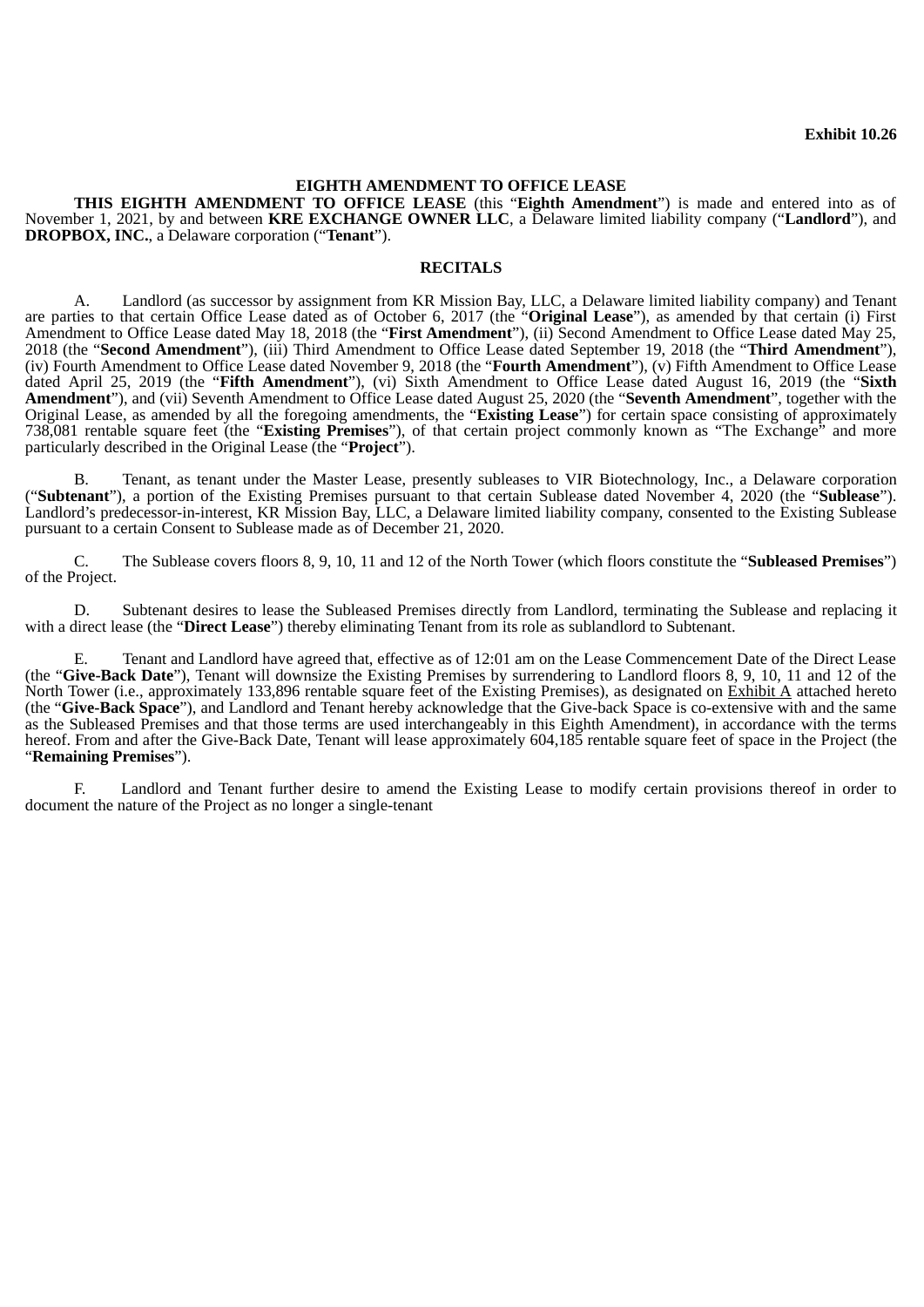project, as contemplated by Section 29.42 of the Existing Lease and as more particularly set forth herein.

**NOW, THEREFORE**, in consideration of the mutual covenants contained herein, and for other good and valuable consideration, the receipt and sufficiency of which are hereby acknowledged, Landlord and Tenant agree that the Existing Lease is amended as follows:

**1. Defined Terms**. Capitalized terms used and not otherwise defined herein shall have the same meanings ascribed to them in the Existing Lease. As used herein, the term "Lease" shall refer to the Existing Lease, as amended by this Eighth Amendment.

**2. Vacation of the Give-Back Space**. Landlord and Tenant acknowledge that (a) on the day prior to the Give-Back Date, Subtenant shall be in possession of the Give-Back Space pursuant to the Sublease, (b) the Sublease shall terminate as of 12:01 am on the Give-Back Date, and (c) simultaneously with the termination of the Sublease, the term of the Direct Lease entered into by and between Landlord and Subtenant shall commence and Subtenant shall remain in possession of the Give-Back Space as the tenant under, and pursuant to and in accordance with the terms of, the Direct Lease. On the day prior to the Give-Back Date (and effective as of the Give-Back Date) and subject to Tenant's payment to Landlord of the Termination Fee, Tenant shall be deemed to have surrendered to Landlord all of Tenant's interest in and all rights to the Give-Back Space arising under the Existing Lease. Tenant's interest in the Give-Back Space shall be surrendered to, and accepted by, Landlord in its then-current "AS IS" condition and subject to Subtenant's continuing occupancy thereof pursuant to the Direct Lease. Through the day prior to the Give-Back Date, Tenant shall continue to pay Base Rent and Additional Rent for the entire Premises (i.e., the Give-Back Space and the Remaining Premises) pursuant to the terms of the Existing Lease. From and after the Give-Back Date, (y) Tenant shall have no further obligation for the payment of Base Rent (except to the extent otherwise provided in Section 4 below) or Additional Rent for the Give-Back Space, and (z) to reflect the reduction in the rentable square footage of the Premises covered by the Lease as a consequence of the surrender of the Give-Back Space, the Base Rent owing under the Lease for the Remaining Premises shall be as set forth in Section 15 below, and Tenant's Percentage Share applicable to the Remaining Premises for purposes of determining the Additional Rent owing by Tenant under the Lease shall be as set forth in Section 7 below. The parties agree that after the Give-Back Space is returned to Landlord as set forth herein, the measurement of the Premises shall be 604,185 rentable square feet, and all references to the "**Premises**" in the Lease shall thereafter be references to the Remaining Premises.

Tenant shall remain responsible for any liabilities or obligations with respect to Give-Back Space which, in accordance with the terms of the Existing Lease, specifically survive following surrender of the Give-Back Space to Landlord.

Effective as of the Give Back Date, **Exhibit A-1** to the Existing Lease is hereby amended and restated with replacement **Exhibit A-1** attached hereto.

**3. Condition of the Remaining Premises**. Landlord shall have no obligation whatsoever to construct leasehold improvements for Tenant or to repair or refurbish the Remaining Premises as a consequence of Tenant's surrender of the Give-Back Space other than any maintenance and repair obligations of Landlord in the Existing Lease. The continued possession of the Remaining Premises by Tenant shall be conclusive evidence that Tenant accepts the same "**AS IS**" and that the Remaining Premises is suitable for the use intended by Tenant and is in good and satisfactory condition. Tenant acknowledges that neither Landlord nor Landlord's agents has made any representation or warranty as to the condition of the Remaining Premises or the Building or its suitability for Tenant's purposes.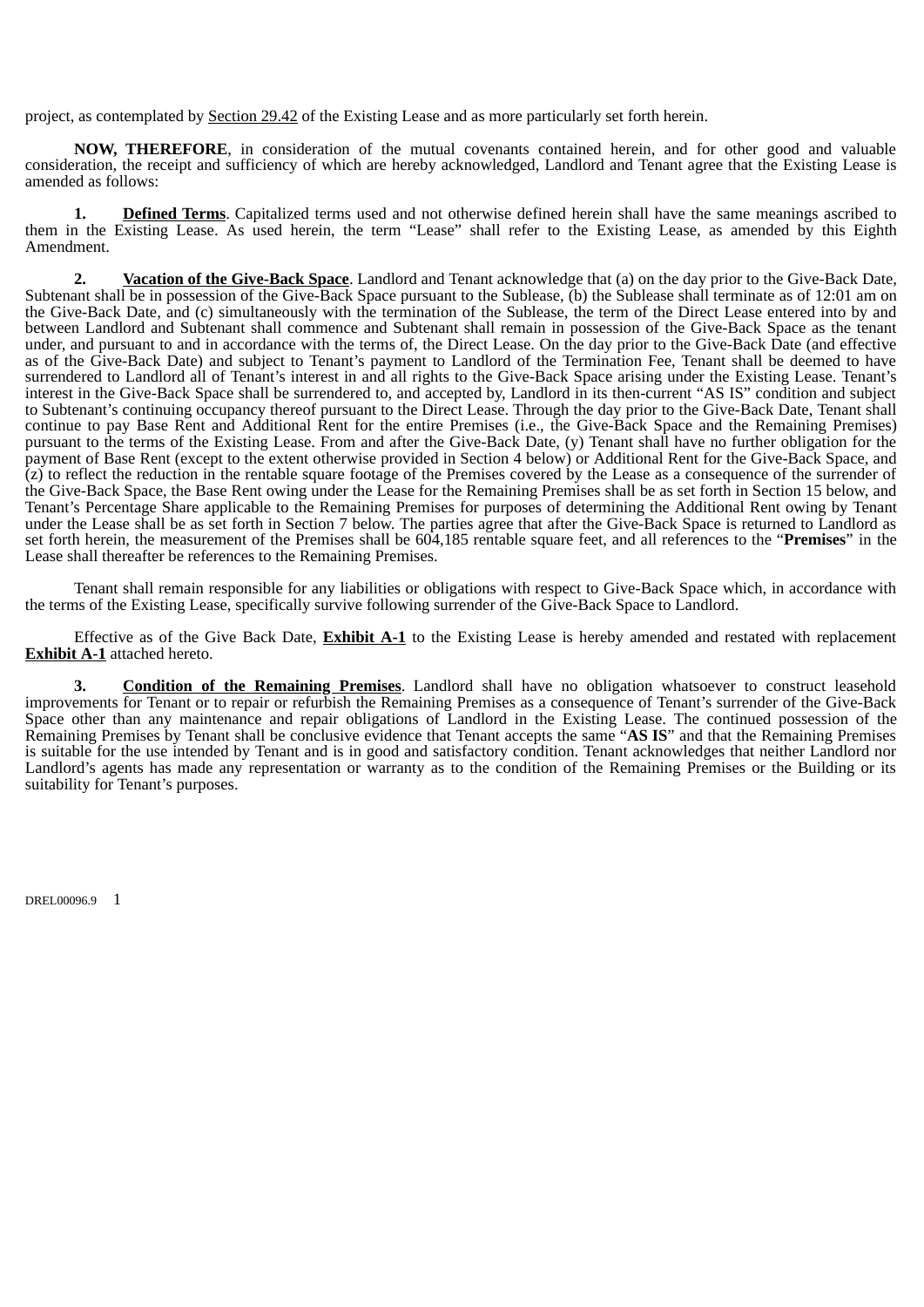**4. Termination Fee**. On or before the Give-Back Date, Tenant shall pay to Landlord the sum of Thirty-Two Million Dollars (\$32,000,000) (which sum represents and may be hereinafter referred to as the "**Termination Fee**"); provided, however, Tenant may deduct from such payment the sum of the monthly Base Rent applicable to the Give-Back Space for the seven (7) full calendar months following the Give-Back Date (i.e., a total of \$5,269,700.23); and in the event of such deduction, Tenant shall continue to pay the monthly Base Rent otherwise applicable to the Give-Back Space for seven (7) full calendar months following the Give-Back Date in accordance with the schedule set forth on **Exhibit B** attached hereto "as if" Tenant were still leasing the Give-Back Space (i.e., meaning hypothetically, solely for the purpose of determining the monthly payment amount). Tenant's payment to Landlord of the sum equal to such seven (7) months of Base Rent for the Give-Back Space shall serve as a credit against the Termination Fee such that upon Tenant's payment of all seven (7) months of Base Rent for the Give-Back Space, Tenant shall have paid to Landlord the entire Termination Fee of Thirty-Two Million Dollars (\$32,000,000).

**5. TENANT IMPROVEMENT ALLOWANCE**. Tenant shall pay to Landlord the sum of Ten Million Four Hundred Ninety-Six Thousand Four Hundred Sixty Dollars (\$10,496,460) (the "TIA Contribution," which TIA Contribution is in addition to the Termination Fee) as Tenant's contribution towards the tenant improvement allowance which Landlord will be committing to Subtenant pursuant to the Direct Lease. Tenant shall pay to Landlord the TIA Contribution as follows: (i) fifty percent (50%) of the TIA Contribution (i.e., \$5,248,230) shall be paid concurrently with Tenant's payment of the Termination Fee, and fifty percent (50%) of the TIA Contribution shall be due and payable on or before January 7, 2022.

**6. DESCRIPTION OF THE PREMISES**. Effective as of the Give-Back Date, the description of the Premises set forth in Section 2.2 of the Summary of Basic Lease Information of the Existing Lease (the "**Summary**") is hereby deleted in its entirety and replaced with the following

2.2. Premises: 604,185 rentable square feet of space, including approximately 2,381 rentable square feet of space on the ground floor of the North Building (the "North Building L1 Space"), but expressly excluding approximately 12,289 rentable square feet of retail space in the North Tower (the "**Retail Space**"), all as is further set forth in **Exhibit A-1** to this Lease.

> The rentable square footage of each floor of the Premises is set forth on **Exhibit A-1** attached hereto.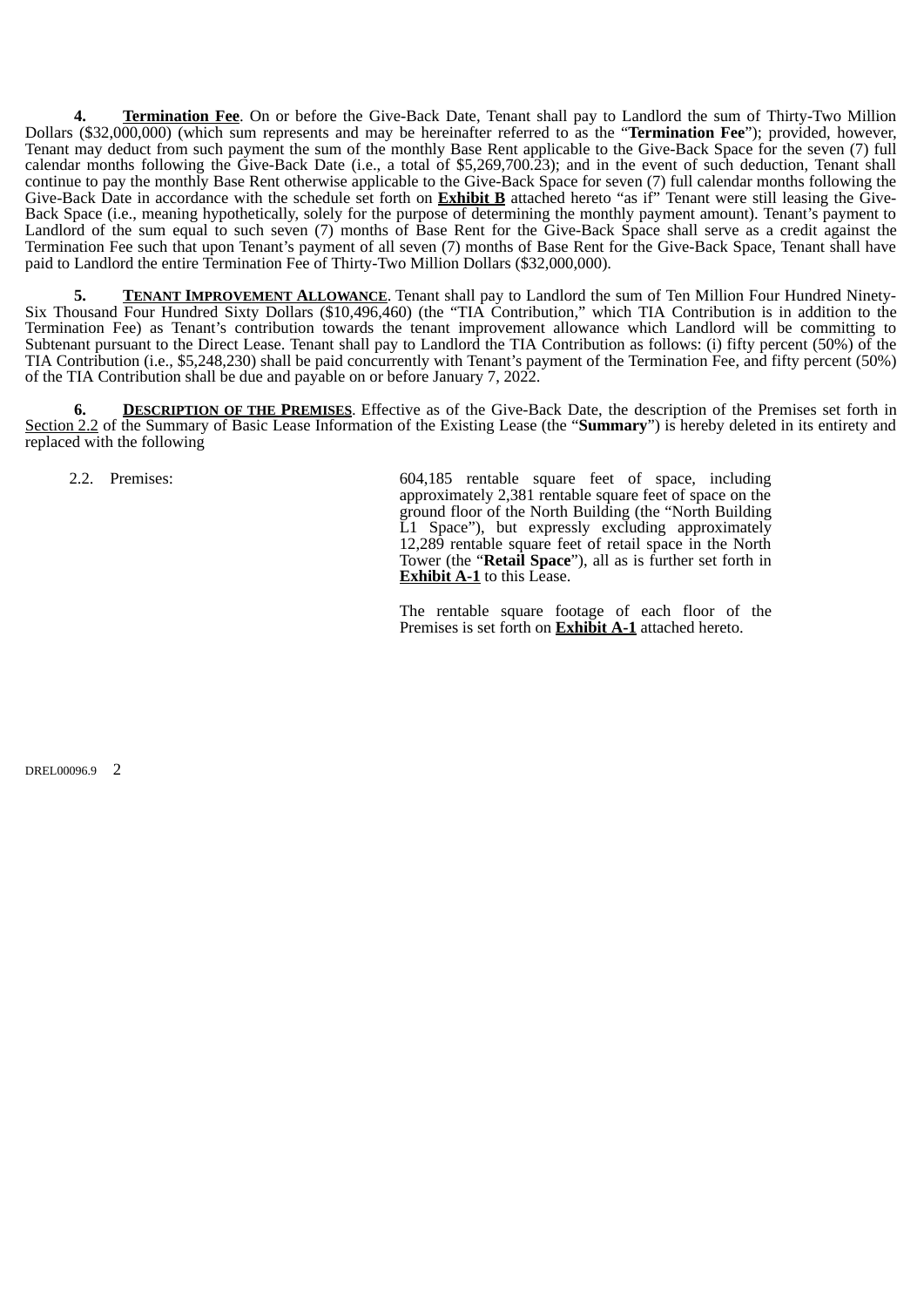**7. TENANT'S SHARE OF DIRECT EXPENSES**. Effective as of the Give-Back Date, the description of Tenant's Share set forth in Section 6 of the Summary is hereby deleted in its entirety and replaced with the following:

6. Tenant's Share (Article 4): 100% of the North Building

51.15% of the North Tower

100% of the South Building

100% of the South Tower

\*Tenant's Share shall be determined separately for each Building and shall be equal to 100% for each of the South Building and South Tower regardless of the rentable square footage of the Retail Space; and specifically with respect to the North Tower the allocation of Direct Expenses shall be subject to the Retail Space "Cost Pool" (as that term is defined in Section 4.3.2 below).

The rentable square footage of each floor of the Premises is as set forth on **Exhibit A-1** attached hereto.

**8. Permitted Use**. Section 7 of the Summary of the Original Lease is hereby deleted and replaced in its entirety with the following:

7. Permitted Use (Article 5): General office use together with ancillary uses consistent with high-tech, multi-tenant first-class office and lifescience buildings, subject to the terms and conditions set forth in **Section 5.1** of this Lease.

**9. Tax Expenses**. Section 4.2.5.1 of the Original Lease is hereby amended and restated as follows:

4.2.5.1 "**Tax Expenses**" shall mean all federal, state, county, or local governmental or municipal taxes, fees, charges or other impositions of every kind and nature, whether general, special, ordinary or extraordinary, (including, without limitation, real estate taxes, general and special assessments, transit taxes, leasehold taxes or taxes based upon the receipt of the Rent payable hereunder or by other tenants of the Project, including gross receipts or sales taxes applicable to the receipt of such Rent, unless required to be paid by Tenant or other tenants of the Project, personal property taxes imposed upon the fixtures, machinery, equipment, apparatus, systems and equipment, appurtenances, furniture and other personal property used in connection with the Project, or any portion thereof), which shall be paid or accrued during any Expense Year (without regard to any different fiscal year used by such governmental or municipal authority) because of or in connection with the ownership, leasing and operation of the Project, or any portion thereof (including, without limitation, the land upon which the Buildings, including the Parking Facilities, are located). Notwithstanding anything set forth above to the contrary, (i) any gross receipts or sales taxes payable by Landlord and applicable to Landlord's receipt of Rent (or any other consideration) payable by Tenant or any other tenant of the Project shall not be included as a Tax Expense hereunder, but shall be passed through to Tenant or any such other tenant of the Project as a tax for which Tenant or any such other tenant is directly responsible in accordance with the terms of Section 4.5 of this Lease and shall be determined on the basis of the Rent payable by Tenant or any such other tenant, as the case may be; and (ii) Tax Expenses shall not include taxes levied against or determined on the basis of the equipment, furniture, fixtures, or personal property of Tenant or other tenants of the Project, but any such taxes shall be payable by Tenant in accordance with  $Section 4.5$  of the Lease and by such other tenants in accordance with similar provisions of their respective leases. For the sake of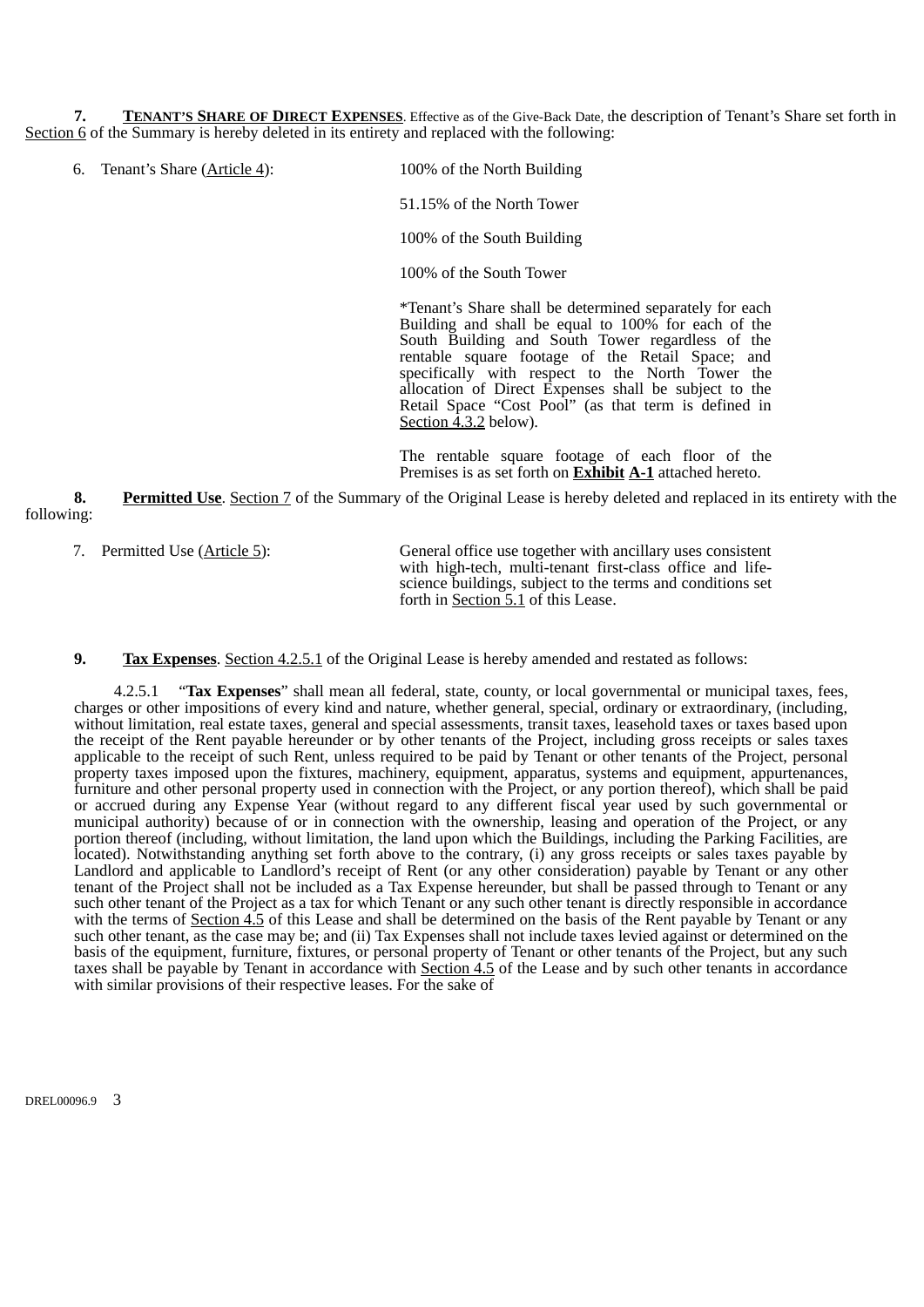clarity, any gross receipts or sales taxes applicable to the receipt of Rent or any other consideration (inclusive of any so-called "Proposition C") levied, assessed or imposed because of this Eighth Amendment (e.g., as to Landlord's receipt of the Termination Fee and TIA Contribution) shall be paid by Tenant.

**10. Cost Pools**. Section 4.3.2 of the Original Lease is hereby amended and restated as follows:

4.3.2 **Cost Pools**. The parties acknowledge that certain of the costs and expenses incurred in connection with the Project (i.e., the Direct Expenses) should be separately allocated to the office space, the Retail Space and Lab Space. As used herein, Lab Space shall mean and refer to any portion of the Project leased directly by Landlord that is improved for use as laboratory space. Direct Expenses shall be allocated between the office space, Retail Space and Lab Space (each, a "**Cost Pool**") based on the estimated benefit derived by the space which is the subject of the Cost Pool, and such allocations shall be reasonably determined by Landlord. Accordingly, Direct Expenses shall be charged to the Lab Space, Retail Space and office space by virtue of the creation of Cost Pools. Direct Expenses which apply equally to the Lab Space, Retail Space and the office space (such as Landlord's insurance costs, [except to the extent that any insurer expressly imposes a surcharge for, or Landlord requires additional coverages as a consequence of, Lab Space, in which case such surcharge or the cost of such additional coverage shall be allocated to the Lab Space Cost Pool]),as reasonably determined by Landlord, shall be allocated to the Lab Space Cost Pool, office space Cost Pool and the Retail Space Cost Pool, based on the square footage of each of those spaces, respectively, compared to the total square footage of the applicable Building. After the date of this Lease, Landlord may reasonably establish additional Cost Pools in connection with any new leases of the Project. Any costs allocated to a Cost Pool (e.g., Retail Space Cost Pool) which does not include a portion of the Premises shall be excluded from the definition of Direct Expenses for the purposes of this Lease.

**11. Bicycle Storage Area**. Section 5.3 and Section 5.3.1 of the Original Lease are hereby amended and restated as follows:

5.3 **Tenant's Bicycles**. Tenant's employees shall be permitted to bring their bicycles ("**Bicycles**") into portions of the Buildings designated by Landlord on a non-exclusive basis, and with appropriate Improvements or Alterations providing for Bicycle storage, subject to the provisions of this Section 5.3, and such additional reasonable rules and regulations as may be promulgated by Landlord from time to time (in Landlord's reasonable discretion) that do not unreasonably interfere with Tenant's or other tenant's ability to park their respective Bicycles as contemplated herein and provided to Tenant and other tenants, and only to the extent such Bicycles are used on a daily basis for commuting to and from work by such employees of Tenant and other tenants of the Buildings. AT NO TIME ARE RIDERS ALLOWED TO RIDE ANY BICYCLE IN THE PREMISES, THE PARKING FACILITIES OR THE BUILDINGS. Storage of any Bicycle anywhere on the Project other than as expressly set forth in this Section 5.3 is prohibited. Tenant shall keep its employees informed of these rules and regulations and any modifications thereto.

5.3.1 **Bicycle Storage Area**. As part of the construction of the Base, Shell and Core, Landlord installed a secured bicycle storage area within the Parking Facilities that accommodates at least two hundred (200) Bicycles (the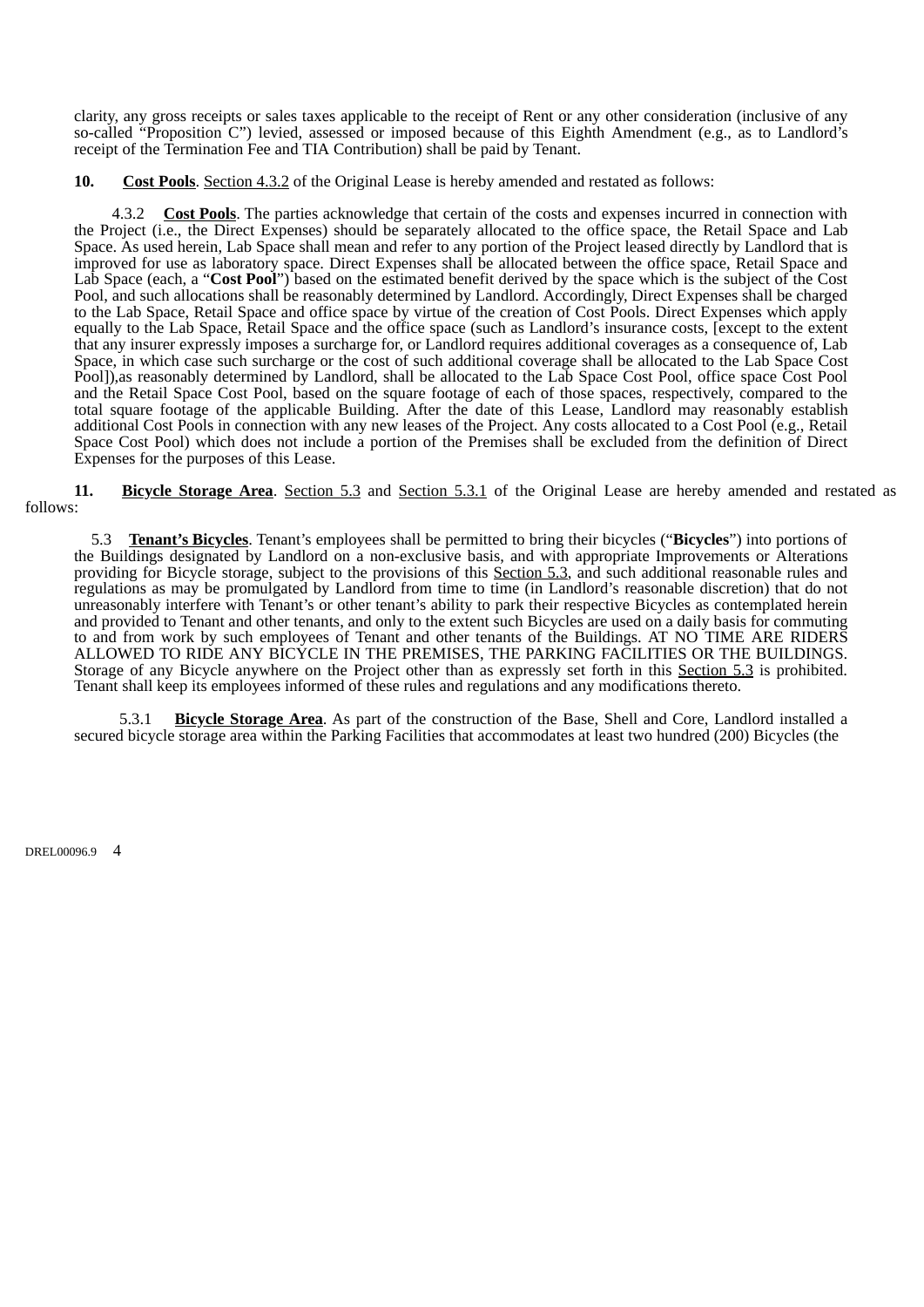"**Bicycle Storage Area**"). Tenant shall have the non-exclusive right to utilize the Bicycle Storage Area for day use parking of Bicycles by Tenant and Tenant's employees, visitors, invitees and sublessees. Any references in the Lease to the Landlord Bicycle Storage Area shall hereafter mean and refer to the Bicycle Storage Area. Effective as of the Give-Back Date, Tenant's assumption (in line 4 of Section 10.1 of the Original Lease) of all risk of damage to property or injury to persons in, upon or about the Bicycle Storage Area and Tenant's indemnification from and against Loss incurred in connection with or arising from any cause in, on or about the Bicycle Storage Area shall no longer apply to Tenant's use of the Bicycle Storage Area, and the words "the Bicycle Storage Area" shall be deleted from lines 4 and 13 of Section 10.1 of the Original Lease. Other than the Bicycle Storage Area, Tenant and Tenant's employees, visitors, invitees and sublessees shall not be entitled to use any secured bicycle storage areas constructed by Landlord at the Project. Motorized vehicles of any kind, including motorcycles and mopeds, are prohibited in the Bicycle Storage Area, as is the storage of any property other than Bicycles. Each rider shall use the Bicycle Storage Area at is sole risk. Landlord specifically reserves the right to reasonably change the location, size, configuration, design, layout and all other aspects of the Bicycle Storage Area at any time (provided that no such action will materially diminish the capacity of the Bicycle Storage Area on other than a temporary basis), and Tenant acknowledges and agrees that Landlord may, without incurring any liability to Tenant and without any abatement of Rent under this Lease, from time to time, temporarily close-off or restrict access to the Bicycle Storage Area for purposes of permitting or facilitating any such construction, alteration or improvements. Landlord has no obligation to provide any security whatsoever in connection with the Bicycle Storage Area except as expressly set forth in this Section 5.3.1. Landlord shall provide twenty-four (24) hours per day, seven (7) days per week, reasonable access control services for the Bicycle Storage Area in a manner materially consistent with the services provided by landlords of Comparable Buildings. Notwithstanding the foregoing, Landlord shall in no case be liable for personal injury or property damage for any error with regard to the admission to or exclusion from the Bicycle Storage Area of any person. Upon the expiration or earlier termination of this Lease, Tenant shall have removed all Bicycles belonging to its employees from the Bicycle Storage Area and Tenant, at Tenant's sole cost and expense, shall repair all damage to the Bicycle Storage Area caused by the removal of Tenant's property therefrom, and if Tenant fails to repair such damage, Landlord may undertake such repair on account of Tenant and Tenant shall pay to Landlord upon demand the cost of such repair. If Tenant fails to remove any Bicycles at the expiration or earlier termination of this Lease, Landlord may dispose of said Bicycles in such lawful manner as it shall determine in its sole and absolute discretion.

**12. Services and Utilities**. The following corresponding Sections of Article 6 of the Existing Lease shall be deleted and amended and restated in their entirety as follows:

6.1.1 **HVAC**. In accordance with the "Base Building" definition as provided in Section 1 of the Work Letter, each of the North Complex and South Complex was equipped with a heating and air conditioning ("**HVAC**") system serving the applicable Buildings within the North Complex and South Complex (collectively, the "**BB HVAC** System"). Subject to limitations imposed by all governmental ordinances, rules, regulations and guidelines applicable thereto, Landlord shall provide BB HVAC System service for normal comfort for normal office use in the Premises, assuming an office occupancy density no greater than one (1) person for any 125 rentable square feet of space, from 8:00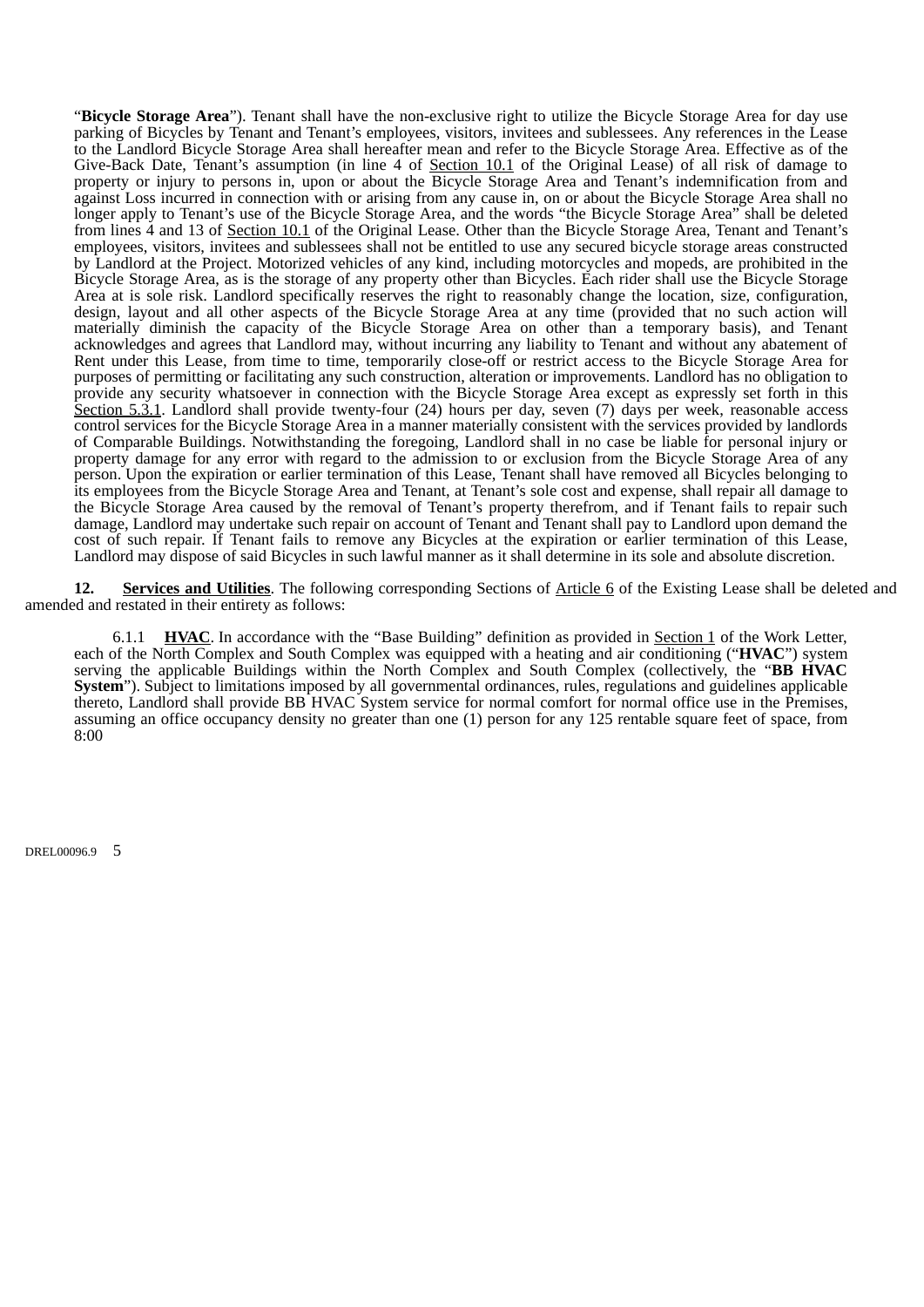A.M. to 6:00 P.M. Monday through Friday (the "**Building Hours**"), except for the date of observation of New Year's Day, Memorial Day, Independence Day, Labor Day, Thanksgiving Day, Christmas Day and, at Landlord's discretion, other locally or nationally recognized holidays (collectively, the "**Holidays**"). Tenant shall cooperate fully with Landlord at all times and abide by all regulations and requirements that Landlord may reasonably prescribe for the proper functioning and protection of the BB HVAC System. If Tenant desires to use HVAC during hours other than Building Hours, Tenant shall give Landlord's property management office such prior notice (which shall be via telephone or an on-line system), if any, as Landlord reasonably shall from time to time establish as appropriate, of Tenant's desired use of HVAC, and Landlord shall supply such HVAC to Tenant at such hourly cost to Tenant (which shall be treated as Additional Rent) as Landlord shall from time to time establish, provided that such costs shall be Landlord's good faith estimate of the cost of providing such service with no markup for profit to Landlord.

6.1.9 **Access Control**. As part of the construction of the Base Buildings, Landlord installed an access-control system for the Buildings and Parking Facilities, including, without limitation, door access controls, lobby turnstiles and elevator access controls; provided that the parties acknowledge that the North Lobby shall be open to the public and under Landlord's control per Section 13(a) below and except as otherwise provided therein, and access will not be restricted during general business hours. Landlord shall not be obligated to provide any other security equipment. Notwithstanding any provision to the contrary set forth in this Lease, in no case, shall Landlord be liable for personal injury or property damage for any lack of security in the Building or for any error with regard to the admission to or exclusion from the Buildings or Project of any person.

6.1.13 **Existing Generators**. As part of the construction of the Project, Landlord installed three (3) generators for the Project (each and all related equipment defined collectively herein as a "**Generator**"). Two (2) of the Generators are identified as "TG-01 for the North Loading Dock" and "STG-01 for the South Loading Dock" and include all of the electrical equipment associated with such Generators (more particularly described on **Schedule 6.1.13** attached hereto), and all connections (cables, cable trays, etc.) attached to each such Generator. Pursuant to and subject to and in accordance with the terms of the Seventh Amendment, as of June 1, 2018, Tenant was granted the exclusive right to use and control the Generators identified as "TG-01 for the North Loading Dock" and "STG-01 for the South Loading Dock". As a consequence of the Direct Lease and the North Complex becoming a multi-tenant portion of the Project, from and after the Give-Back Date the use and control of the Generator identified as "TG-01 for the North Loading Dock" (the "**Non-exclusive Generator**") is being surrendered by Tenant and turned back to Landlord; and Tenant shall continue to have the exclusive right to use and control the Generator identified as "STG-01 for the South Loading Dock" (the "**Tenant Generator**"). Therefore, from and after the Give-Back Date the following terms and conditions shall apply to such Generators and shall supersede the terms of Section 2 of the Seventh Amendment.

6.1.13.1 **Nonexclusive Generator**. Effective as of the Give-Back Date, Tenant shall surrender the Nonexclusive Generator to Landlord in the same condition as the Nonexclusive Generator was in as of the date of the Seventh Amendment, reasonable wear and tear excepted, with all permits current (and Tenant shall transfer to Landlord all permits maintained by Tenant in connection with the Nonexclusive Generator as soon as is reasonably practicable following the Give-Back Date). From and after the Give-Back Date (subject to the Transition Plan), (i) Landlord shall maintain and repair the Nonexclusive Generator in good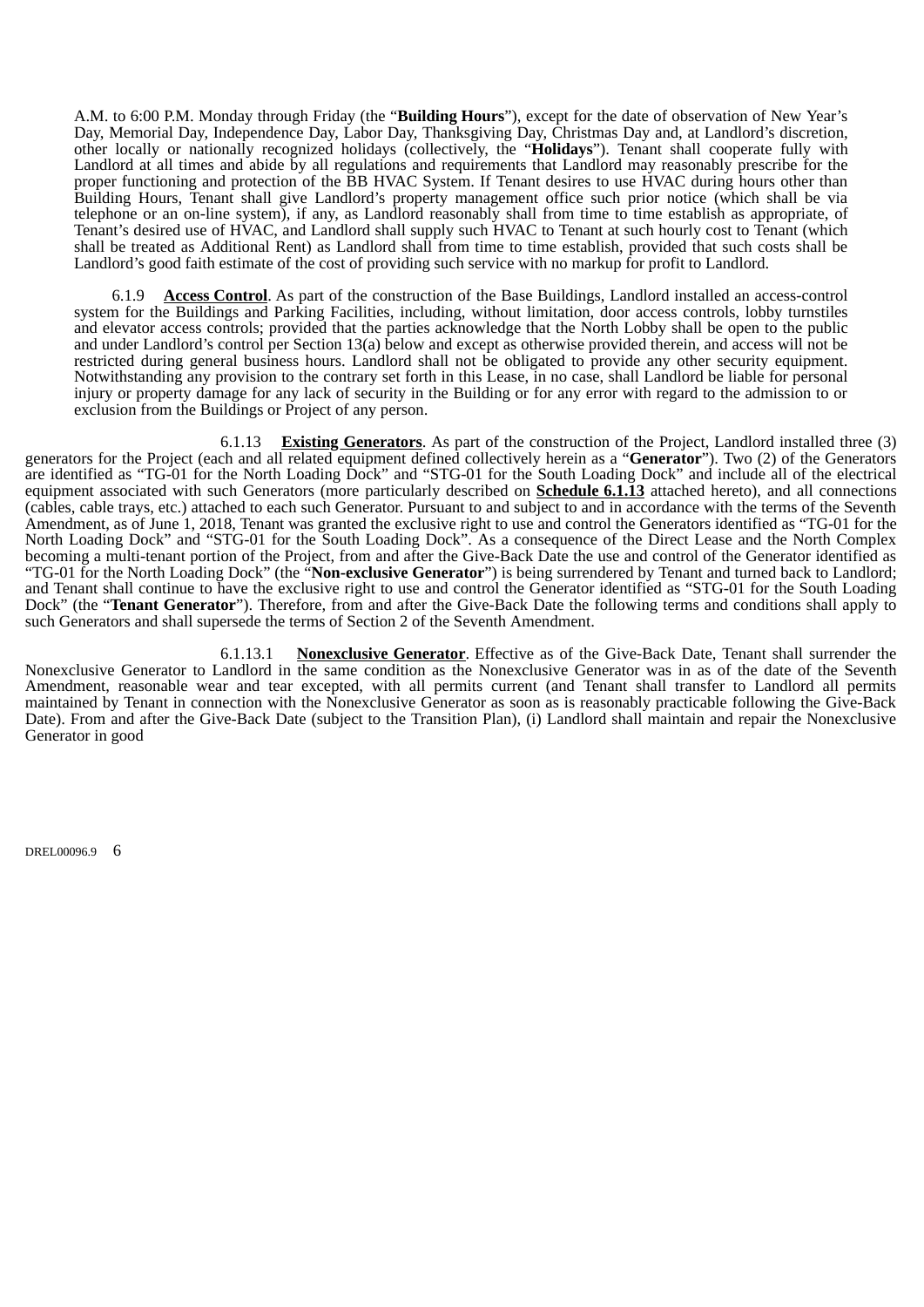condition and repair, and in compliance with all Applicable Laws (including the maintenance of all applicable permits), at Landlord's sole cost and expense during the Lease Term (but passed through to Tenant and other tenants of the North Complex as part of Operating Expenses), and Landlord shall maintain all permits and warranties associated with the Nonexclusive Generator; and (ii) Tenant shall have the non-exclusive right to use Tenant's pro rata share of the Nonexclusive Generator and maintain connections (cables, cable trays, etc.) (the "**Generator Facilities**") from the Nonexclusive Generator to the portion of the Remaining Premises located in the North Complex as such Generator Facilities exist as of the Give-Back Date (and as may hereafter be modified, subject to Landlord's review and approval) and in compliance with Applicable Laws. The costs and expenses incurred by Landlord as a result of or in connection with operation, use, repairs, and maintenance of the Nonexclusive Generator, including costs for fuel, and depreciation (as reasonably determined by Landlord) shall be passed through to tenants and occupants of the North Complex (including Tenant) based on its pro rata share.

1.6.13.2 **Tenant Generator**. Tenant shall continue to have the exclusive right to use and control the Tenant Generator plus all of the electrical equipment associated with such Generator. When delivered to Tenant, the Tenant Generator was taken in its existing, "as is" condition, and Tenant hereby agrees and acknowledges that neither Landlord nor any agent of Landlord then made or has since made any representation or warranty regarding the condition of the Tenant Generator. Landlord shall not be liable for any damages whatsoever resulting from any failure in operation of the Tenant Generator, or the failure of the Tenant Generator to provide suitable or adequate back-up power, including but not limited to, loss of profits, loss of rents or other revenues, loss of business opportunity, loss of goodwill or loss of use, in each case, however occurring, or loss to inventory, business, accounting and other records of every kind and description kept at the Premises and any and all income derived or derivable therefrom. In the event that Landlord shall incur any costs as a result of or in connection with the rights granted to Tenant herein with respect to the Tenant Generator, Tenant shall reimburse Landlord for the same within forty-five (45) days of request. Tenant shall not be charged any additional rental or other costs for the use of the locations in which the Tenant Generator is located. Tenant shall maintain and repair the Tenant Generator in good condition and repair, and in compliance with all Applicable Laws (including the maintenance of all applicable permits), at Tenant's sole cost and expense during the Lease Term, and without the need for request from Landlord, Tenant shall provide copies of all maintenance and repair records and all permits and warranties to Landlord. Tenant's obligations with respect to the Premises, including the insurance and indemnification obligations contained in Article 10 above, shall apply to Tenant's use of the Tenant Generator and, in addition, Tenant shall maintain, at Tenant's cost, industry standard "boiler and machinery" insurance coverage with respect thereto. Tenant shall surrender the Tenant Generator (and shall transfer to Landlord all permits maintained by Tenant in connection with the Tenant Generator during the Lease Term and all warranties then in effect) concurrent with the surrender of the Premises to Landlord as required hereunder in the same condition as the Tenant Generator was in as of the date of the Seventh Amendment, reasonable wear and tear excepted, with all permits current. Tenant shall indemnify, defend, protect, and hold harmless Landlord, its partners, subpartners and their respective officers, agents, servants, employees, and independent contractors from any and all loss, cost, damage, expense and liability (including, without limitation, court costs and reasonable attorneys' fees) incurred in connection with or arising from any cause related to or connected with the installation, use, operation, repair and/or removal of the Tenant Generator and/or any acts, omissions or negligence of Tenant or of any person claiming by, through or under Tenant, or of the contractors, agents, servants, employees, invitees, guests or licensees of Tenant or any such person, in connection with the Tenant Generator or any breach of the terms of this Section  $6.1.13.2$ , provided that the terms of the foregoing indemnity shall not apply to the negligence or willful misconduct of Landlord. In the event that Tenant shall fail to comply with the requirements set forth herein, without limitation of Landlord's other remedies, (i) Landlord shall have the right to terminate Tenant's rights with respect to the Tenant Generator, and (ii)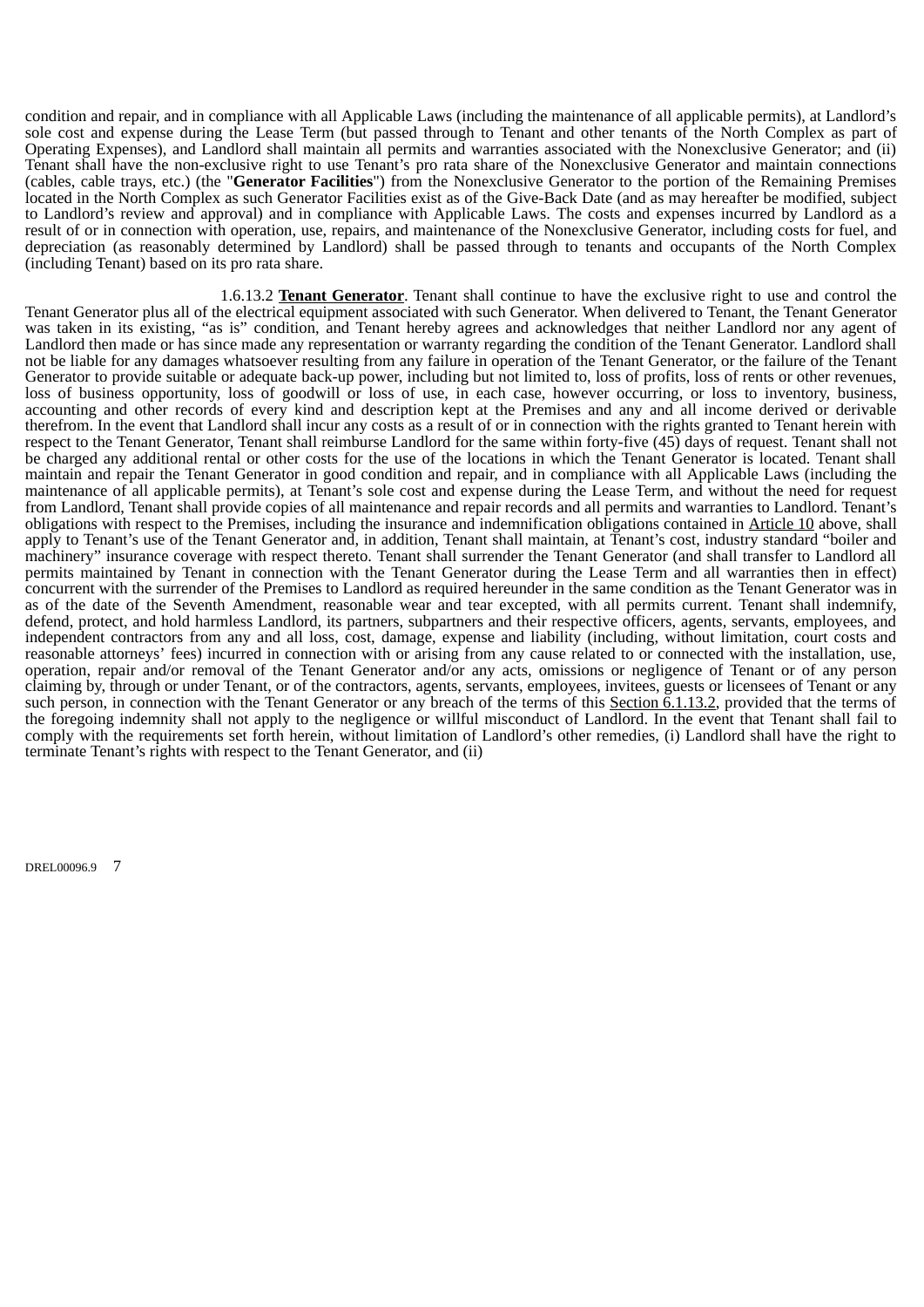Landlord shall have the right, at Tenant's sole cost and expense, to cure such breach, in which event Tenant shall be obligated to pay Landlord, within forty-five (45) days of request, the amount expended by Landlord, plus Landlord's standard administration fee. The rights granted to Tenant hereunder shall be personal to the Original Tenant and any Permitted Assignee Transferee (and may not be utilized by or assigned to any other assignee, sublessee or any other transferee).

**13. TRANSITION TO A MULTI-TENANT PROJECT**. In order to transition the Project from a single-tenant Project under the control and management of Tenant to a multi-tenant Project (specifically, as to the North Complex) under the control and management of Landlord, Tenant shall work with Landlord cooperatively and in good faith to accomplish an orderly turnover of management control from Tenant to Landlord of the following various aspects and areas of the Project:

(a) The North Lobby (including without limitation, responsibility for janitorial service, security, HVAC, repairs and maintenance, and reception services in the North Building and turnstiles in the North Tower [excluding, however, the "Little r" turnstiles in the North Tower, which will continue to be controlled by Tenant])).

(b) The Roof Deck (as defined in Section 22.1 of the Lease) shall be Common Area. Tenant acknowledges and agrees that other tenants of the Project can only access the Roof Deck through a portion of Tenant's Premises located on floor  $\frac{1}{7}$  of the North Tower, and Tenant will cooperate with Landlord to establish a path of travel for tenants and their employees and invitees to be able to enjoy ingress and egress to and from the Roof Deck. The Roof Deck is more particularly addressed in Section 17 of this Eighth Amendment.

(c) Bicycle Storage Area, as more particularly addressed in Section 11 of this Eighth Amendment.

Lobby).

(d) Janitorial services for the Common Areas within the North Complex (including, without limitation, the North

(e) Shafts within the North Tower shall be Common Areas (provided, however, that the floor area of each floor of the North Complex shall not be revised as a result of any such shafts being considered as Common Area).

(f) Generators serving the North Complex, as more particularly addressed in Section 12 of this Eighth Amendment.

(g) Building card readers/ access control responsibilities (i) within the Give-Back Space, (ii) within the Common Areas of the North Complex (including without limitation all card readers associated with elevator access control), and (iii) the exterior doors of the North Complex (including without limitation all card readers associated with the Roof Deck) shall be relinquished as of the Give-Back Date, and Tenant shall cooperate with Landlord in transitioning management control of all such card readers as soon as is reasonably practicable after the Give-Back Date, including, without limitation, Tenant arranging for, and causing, its vendor (i.e., BEI Construction) to assist Landlord's vendor (i.e., Johnson Controls) to facilitate the expeditious turnover of such management control to Landlord.

(h) Minimum point of entry (MPOE) for the North Complex.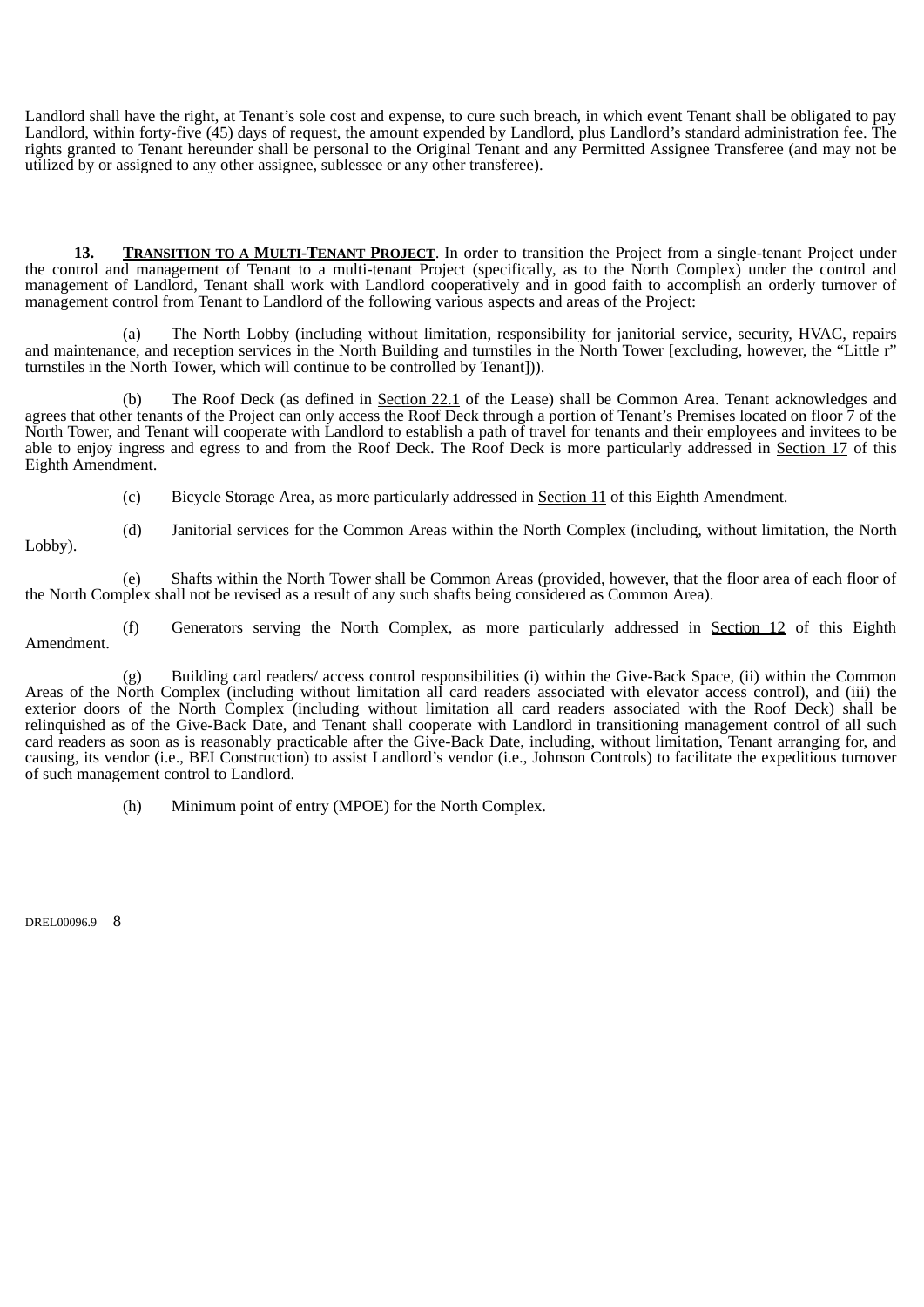(i) Lutron system controller within the Give-Back Space and the Common Areas of the North Complex shall be relinquished as of the Give-Back Date, and Tenant shall cooperate with Landlord to facilitate the expeditious turnover of such management control to Landlord (including the separation of such system between the Premises and other areas under Tenant's control and the Give Back Space and areas under Landlord's control).

Mechanical, electrical and plumbing (MEP) systems serving the Give Back Space and the Common Areas within the North Complex [including, without limitation, the terminal units (i.e., the VAVs) serving the Give-Back Space and the Common Areas within the North Complex], and Tenant shall cooperate with Landlord to facilitate the expeditious turnover of such management control to Landlord of such systems.

(k) Signage changes, as more particularly addressed in Section 18 of this Eighth Amendment.

Health & Safety compliance requirements, and Tenant shall cooperate with Landlord in promptly delivering to Landlord all health and safety compliance related documents and notification requirements relating to the North Complex in Tenant's possession or control.

(m) Emergency preparedness and response, and Tenant shall cooperate with Landlord in promptly delivering to Landlord all emergency preparedness plans and related materials and notification requirements relating to the North Complex in Tenant's possession or control.

(n) Security guard services, and Tenant shall cooperate with Landlord in transitioning to Landlord all security services relating to the Common Areas within the North Complex.

When fully implemented, Landlord shall have control and management (including maintenance and repair) responsibility for all of the foregoing described aspects and areas of the Project. Tenant shall, at its cost, remain obligated to perform all obligations in accordance with the Existing Lease (insofar as Tenant's surrender and/or restoration obligations thereunder) with respect to such aspects and areas of the Project until the turnover to Landlord of each of such specific aspects and areas of the Project has been accomplished. The orderly transition to Landlord of the turnover of control and management responsibility will occur during the ensuing one hundred twenty (120) days following the Give-Back Date (which period may be referred to as the "Transition Period"). Landlord and Tenant shall work together cooperatively to accomplish an orderly transition within the Transition Period of each and every one of the various aspects and areas of the Project as identified above, and as such transitions are completed, Landlord and Tenant shall acknowledge the same in writing, memorializing the effective date of such turnover to Landlord.

**14. Assignment and Subletting**. The following shall be added to Section 14.2 of this Existing Lease.

14.2.6 The proposed Transfer would cause a violation of another lease for space in the Project, or would give an occupant of the Project a right to cancel its lease; or

14.2.7 Either the proposed Transferee, or any person or entity which directly or indirectly, controls, is controlled by, or is under common control with, the proposed Transferee, is then currently engaged in active negotiations with Landlord, or has negotiated with Landlord during the five (5) month period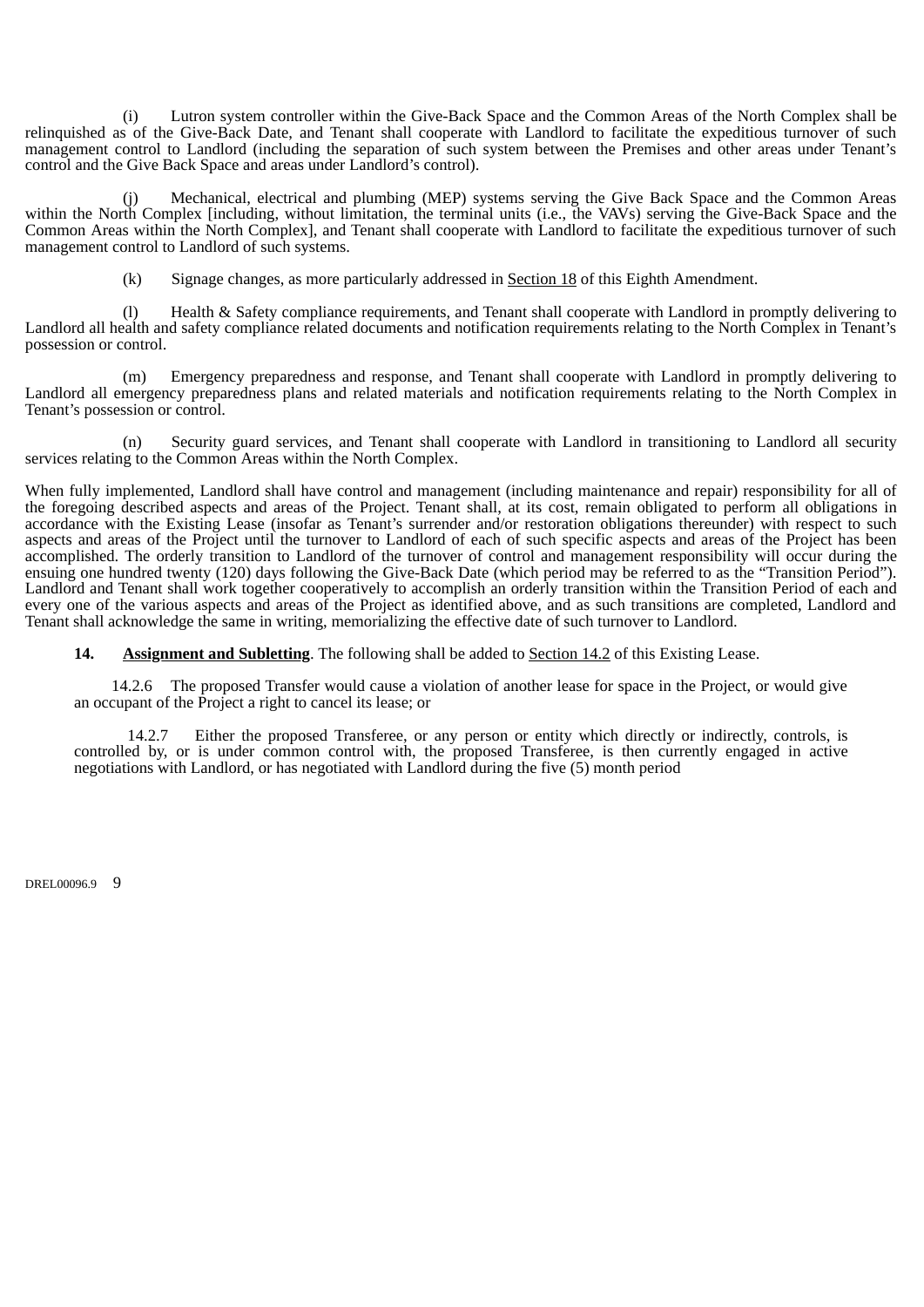immediately preceding the Transfer Notice, for space within the Project (and, in such latter instance, Landlord has (or reasonably anticipates it will have) available space in the Project suitable to meet such proposed Transferee's occupancy needs).

### **15. Base Rent**.

(a) Prior to the Give-Back Date, Tenant shall continue to pay to Landlord all Rent payable under the Existing Lease with respect to the Premises (i.e., the Give-Back Space and the Remaining Premises) and all other costs and expenses payable under the Existing Lease in accordance with its terms.

(b) Effective as of the Give-Back Date and in addition to Additional Rent and all other costs and expenses payable by Tenant pursuant to the Lease, Tenant shall pay the following monthly Base Rent for the Remaining Premises, in accordance with the terms of the Lease: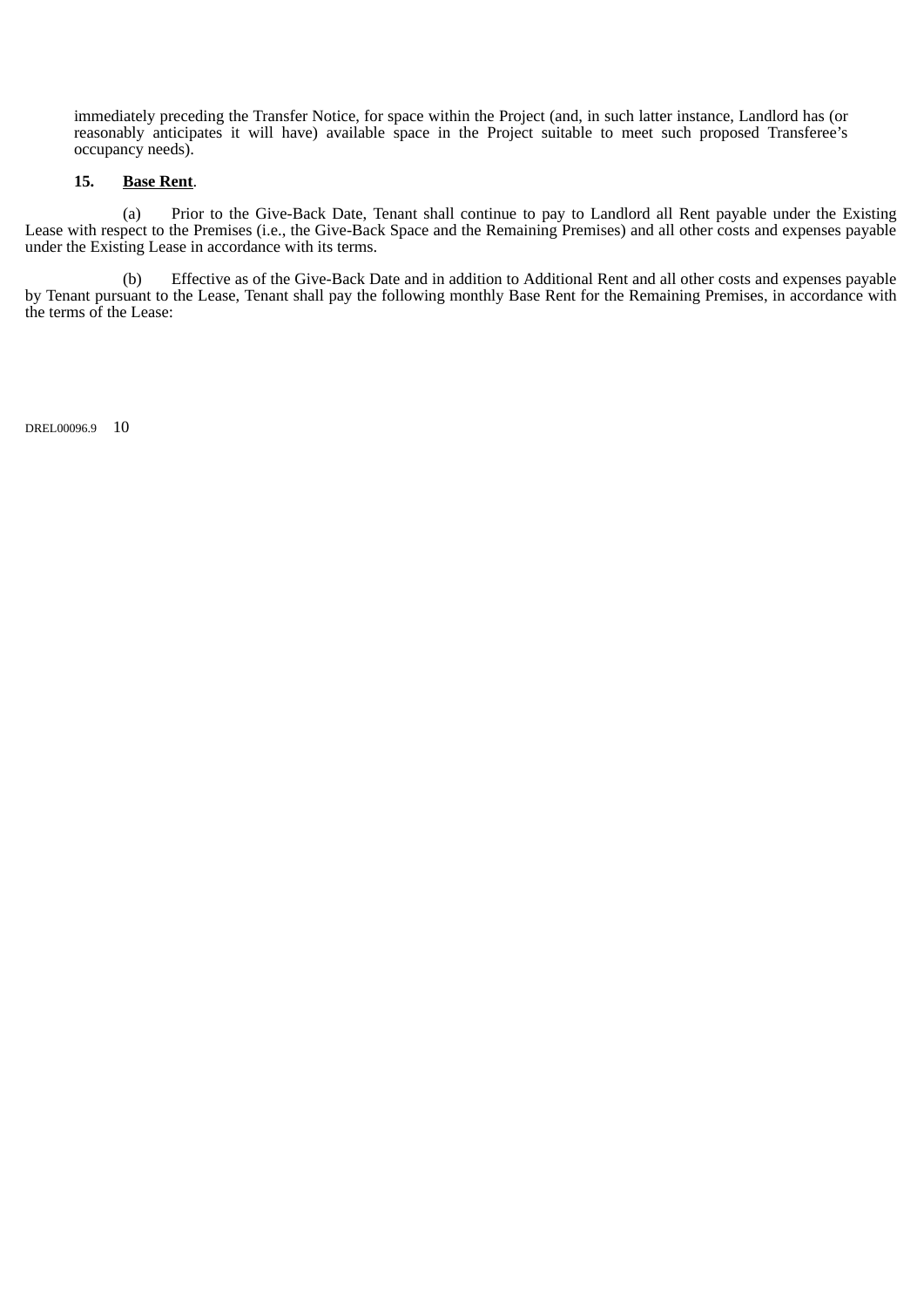| <b>PERIOD</b>                            | <b>ANNUAL BASE RENT</b> | <b>MONTHLY BASE RENT</b>    | <b>MONTHLY BASE RENT</b><br>PER RENTABLE SQUARE<br><b>FOOT</b> |
|------------------------------------------|-------------------------|-----------------------------|----------------------------------------------------------------|
| Give-Back Date to 11/30/21               | $$39,740,751.72^1$      | \$3,311,729.31 <sup>2</sup> | \$65.78                                                        |
| 12/01/21 to 11/30/22 (LY 4) <sup>3</sup> | \$40,932,974.27         | \$3,411,081.19              | \$67.75                                                        |
| 12/01/22 to 11/30/23 (LY 5)              | \$42,160,963.50         | \$3,513,413.63              | \$69.78                                                        |
| 12/01/23 to 11/30/24 (LY 6)              | \$43,425,792.40         | \$3,618,816.03              | \$71.88                                                        |
| 12/01/24 to 11/30/25 (LY 7)              | \$44,728,566.18         | \$3,727,380.52              | \$74.03                                                        |
| 12/01/25 to 11/30/26 (LY8)               | \$46,070,423.16         | \$3,839,201.93              | \$76.25                                                        |
| 12/01/26 to 11/30/27 (LY 9)              | \$47,452,535.86         | \$3,954,377.99              | \$78.54                                                        |
| 12/01/27 to 11/30/28 (LY 10)             | \$48,876,111.93         | \$4,073,009.33              | \$80.90                                                        |
| 12/01/28 to 11/30/29 (LY 11)             | \$50,342,395.29         | \$4,195,199.61              | \$83.32                                                        |
| 12/01/29 to 11/30/30 (LY 12)             | \$51,852,667.15         | \$4,321,055.60              | \$85.82                                                        |
| 12/01/30 to 11/30/31 (LY 13)             | \$53,408,247.16         | \$4,450,687.26              | \$88.40                                                        |
| 12/01/31 to 11/30/32 (LY14)              | \$55,010,494.58         | \$4,584,207.88              | \$91.05                                                        |
| 12/01/32 to 11/30/33 (LY 15)             | \$56,660,809.420        | \$4,721,734.12              | \$93.78                                                        |

# **16. ADDITIONAL RENT**.

(a) Prior to the Give-Back Date, and in addition to the monthly Base Rent set forth in the Existing Lease, Tenant shall continue to pay Tenant's Share of Direct Expenses, and all other additional rent payable under the terms of the Existing Lease, pursuant to the terms and conditions of the Lease.

 $3 LY =$  Lease Year.

Annual Base Rent amount if based on 12 months, but if Give-Back Date is November 1, 2021, then Tenant shall only be obligated to pay Monthly Base Rent for one month before Base Rent adjustment occurs. 1

This schedule does not include Tenant's payment of Monthly Base Rent for seven (7) months as to the Give-Back Space, which sum shall serve as a credit against the Termination Fee as provided in Section 4 of this Eighth Amendment. 2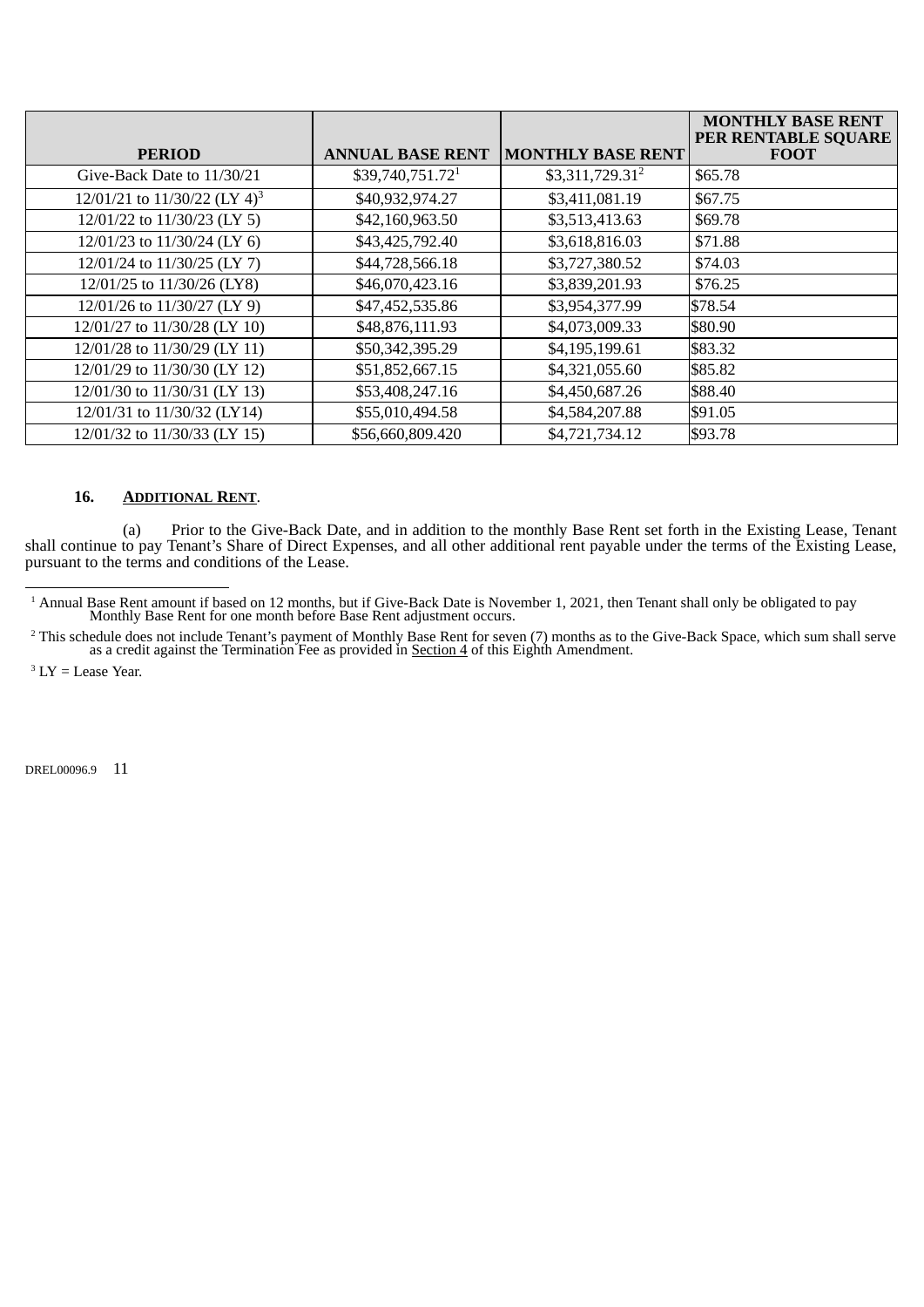(b) Effective as of the Give-Back Date and in addition to the monthly Base Rent set forth in Section 5(b) of this Eighth Amendment, Tenant shall pay Tenant's Share of Direct Expenses with respect to the Remaining Premises, and all other additional rent payable under the terms of the Lease, pursuant to the terms and conditions of the Lease. Effective as of the Give-Back Date, Tenant's Share of Direct Expenses shall be 51.15 % of the North Tower and 100% of the North Building, South Building and South Tower.

**17. Roof Deck**. Article 22 of the Existing Lease shall be deleted and replaced with the following:

22.1 **In General**. Tenant shall have the right to use, on a non-exclusive basis, the roof deck located on the seventh (7th) floor of the North Building (the "**Roof Deck**"), which Roof Deck shall, for purposes of this Lease, be deemed part of the Common Areas. Tenant's use of the Roof Deck shall be subject to such reasonable rules and regulations as may be prescribed by Landlord from time to time. Tenant shall not make any improvements or alterations to the Roof Deck, nor shall Tenant be permitted to install or place on the Roof Deck any furniture, fixtures, plants, graphics, signs or insignias or other items of any kind whatsoever.

22.2 **Landlord Use Rights**. Landlord shall have the right to temporarily close the Roof Deck or limit access thereto from time to time (i) in connection with Landlord's maintenance or repair of the Roof Deck or Buildings and (ii) for other reasonable purposes, including, without limitation, for events hosted on behalf of or for Landlord (collectively, "**Landlord Use Rights**").

22.3 **Other Terms**. Landlord and Tenant acknowledge and agree that (i) Tenant shall be responsible for supervising and controlling access to the Roof Deck by Tenant's employees, officers, directors, shareholders, agents, representatives, contractors and invitees (the "**Roof Deck Users**"); and (ii) Landlord is not responsible for supervising and controlling access to the Roof Deck, except in connection with Landlord's exercise of Landlord's Use Rights. Except to the extent arising as a consequence of the negligence or willful misconduct of Landlord: (a) Tenant assumes the risk for any Loss arising out of the use or misuse of the Roof Deck by Tenant's Roof Deck Users, and Tenant releases and discharges Landlord from and against any such loss, claim, damage or liability; (b) Tenant further agrees to indemnify, defend and hold Landlord and the Landlord Parties, harmless from and against any and all losses and claims relating to or arising out of the use or misuse of the Roof Deck by Tenant or Tenant's Roof Deck Users. Except to the extent arising as a consequence of the negligence or willful misconduct of Tenant: (A) Landlord assumes the risk for any Loss arising out of the use or misuse of the Roof Deck by Landlord's Roof Deck Users, and Landlord releases and discharges Tenant from and against any such Loss; (B) Landlord further agrees to indemnify, defend and hold Tenant and the Tenant Parties, harmless from and against any and all Losses relating to or arising out of the use or misuse of the Roof Deck by Landlord or Landlord's Roof Deck Users. Neither party shall have any liability or responsibility to monitor the use, or manner of use, by the Roof Deck Users of the other party.

**18. Signs**. Sections 23.3 and 23.5 of the Existing Lease shall be deleted and replaced with the following:

23.3 **Lobby Signage**. Original Tenant and any Permitted Transferee Assignee, at Tenant's sole cost and expense, shall have the non-exclusive right to install, repair and maintain its name and/or logo in the North Lobby and the South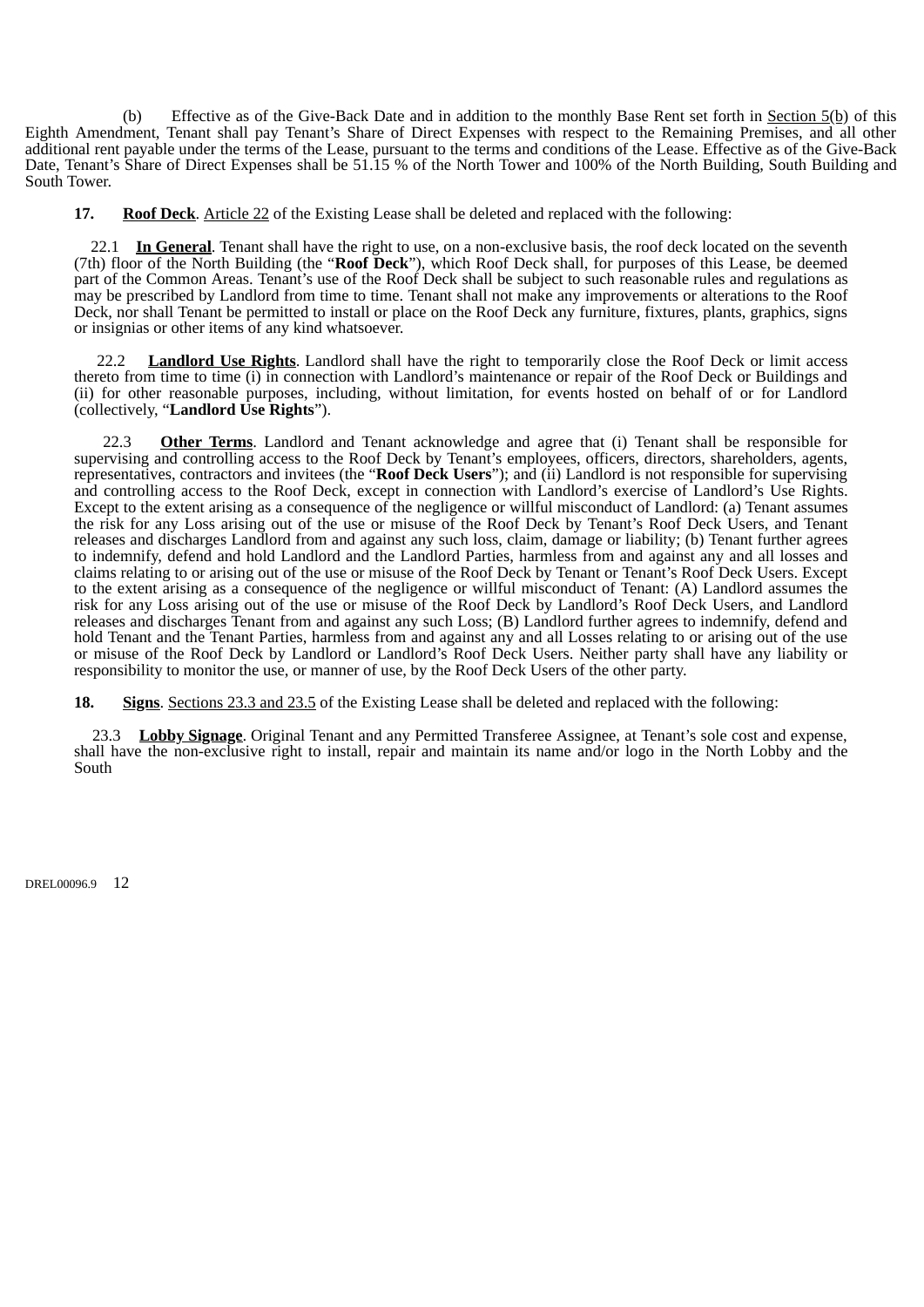Lobby. Any such installation, repair and/or maintenance shall be subject to compliance with Applicable Laws and Landlord's prior approval of any such signs (including the size and location of any such signs), which approval shall not be unreasonably withheld, conditioned or delayed. In any event, Tenant shall be entitled to building standard signage in the lobby directory of the North Complex and the South Complex throughout the Lease Term.

23.5 **Exterior Signage**. Throughout the Lease Term, as the same may be extended, so long as Tenant satisfies the Minimum Signage Threshold, Original Tenant and any Permitted Transferee Assignee, at Tenant's sole cost and expense, shall have the non-exclusive right (except to the extent provided below) to install, repair and maintain (i) its name and logo on any monument sign installed by Landlord (in Landlord's sole discretion) and associated with a particular Building in which all or a portion of the Premises is located (provided that Tenant hereby acknowledges and agrees that no monument sign exists as of the date of this Lease, and Landlord has no obligation to install any monument sign for any Building), and (ii) Tenant's pro rata share of signs applicable to the office space of the Project generally, and exclusive signage rights for exterior signage that pertains to a particular Building, which Tenant is then leasing the entirety of, which exterior signs may be Tenant's name and/or logo. The location of all exterior signs available for office tenants of the Project are shown on **Exhibit J** attached hereto. Landlord shall work with Tenant to obtain City and other required approvals of such monument and exterior signs. Any such installation, repair and/or maintenance (including the exact location thereof) shall be subject to compliance with Applicable Laws, the Underlying Documents and Landlord's prior approval, which approval shall not be unreasonably withheld, conditioned or delayed. Notwithstanding anything to the contrary set forth herein, Landlord shall be entitled to grant any retail tenants the rights to install their standard building sign package, including, eyebrow signage, blade signage, and store front signage, on or about their premises, and may grant such retail tenants monument signage rights, with the name and/or logo of such tenant located below Tenant's name and logo on any shared monument sign. The anticipated size, types and locations of retail signage are set forth on **Exhibit J-1** attached hereto; provided that the exact size, types and locations of such signage shall be reasonably determined by Landlord in consultation with Tenant (but such consultation shall not be required if Landlord does not depart from the signage shown on **Exhibit J-1**) and subject to City and other required approvals and the Underlying Documents. In addition, Landlord may grant exterior signage rights to other tenants of the Project, based on the locations of signage shown on **Exhibit J** attached hereto. The term "**Minimum Signage Threshold**" shall mean that the Original Tenant and/or its Permitted Transferee Assignee shall not have, in the aggregate, subleased (pursuant to a sublease or subleases then in effect) more than, twenty-five percent (25%) of the rentable square footage of the then-existing Premises.

**19. Tenant Parking**. The first sentence of Section 28.1 of the Existing Lease shall be amended and restated (from and after the Give-Back Date) as follows: "Subject to the terms of this Article 28, Tenant shall be obligated to rent from Landlord the amount of parking passes set forth in Section 9 of the Summary (the "**Parking Passes**"), on a monthly basis throughout the Lease Term, which Parking Passes shall pertain to the Project parking facilities ("**Parking Facilities**")." Further, from and after the Give-Back Date, Tenant shall not have the right to install additional electrical vehicle charging stations in the Parking Facilities. In addition, and for the avoidance of doubt, Landlord and Tenant acknowledge and agree that (i) Tenant has previously exercised its right under Section 28.1 of the Existing Lease to decrease the number of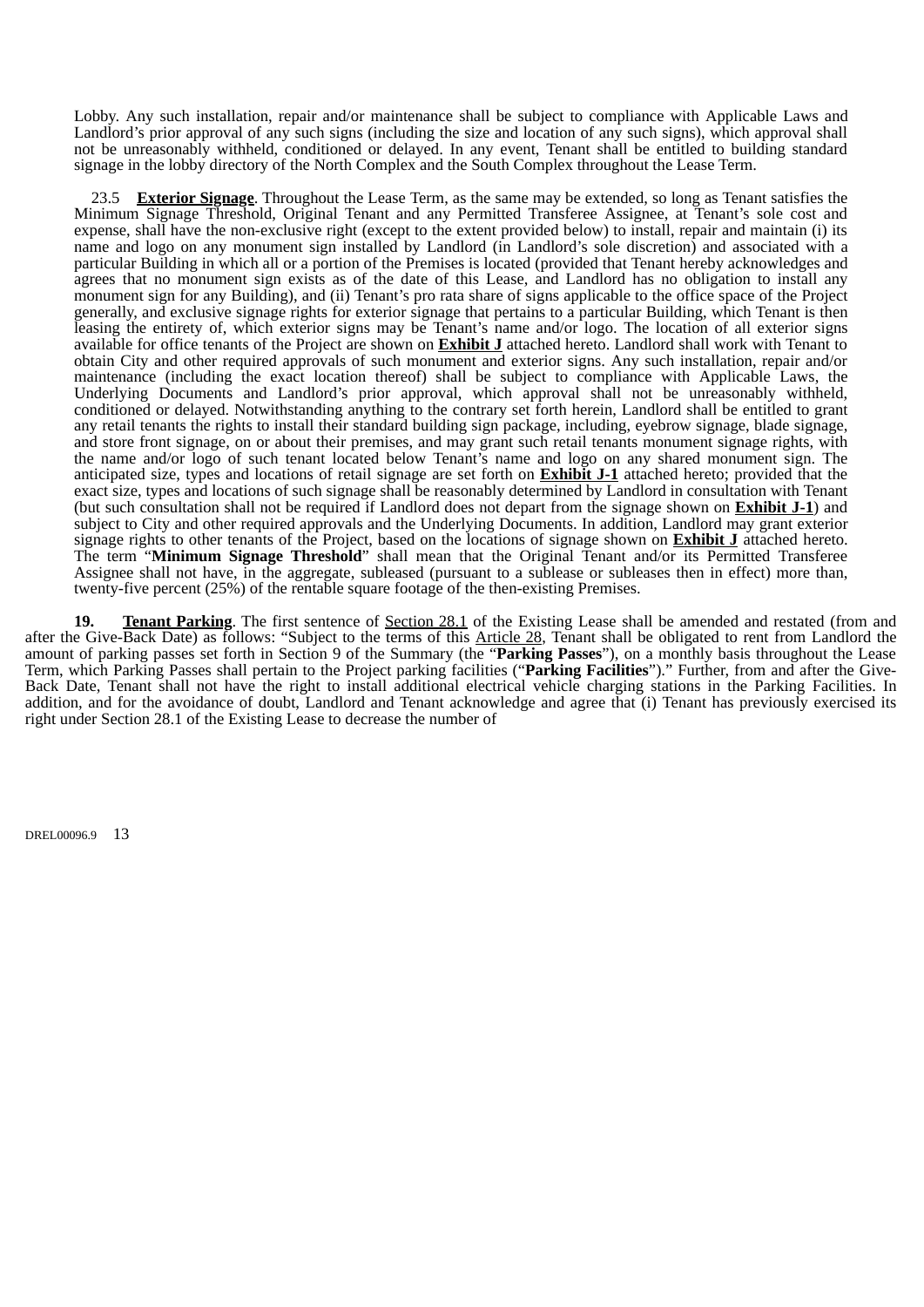Parking Passes rented by Tenant by 103; and (ii) therefore, as of the Give-Back Date, the number of Parking Passes rented by Tenant is and shall be 501 Parking Passes (i.e., 604 [1 Parking Pass per 1,000 rsf of the Remaining Premises] - 103 [Give-Back Parking Passes] = 501 Parking Passes).

**20. Shuttle Service**. Section 29.40 of the Existing Lease shall be deleted and replaced with the following:

29.40 **Shuttle Service**. Subject to the provisions of this Section 29.40, so long as no Default is continuing, Landlord shall operate (or provide for the operation of), throughout the Lease Term, a shuttle service (the "**Shuttle Service**") at the Project, for non-exclusive use by Tenant's employees at the Project ("**Shuttle Service Riders**") in common with other tenants and occupants of the Project. The use of the Shuttle Service shall be subject to the reasonable rules and regulations reasonably established from time to time by Landlord, and/or the operator of the Shuttle Service, provided that any such rules and regulations do not expressly contradict any of the terms set forth in this Section 29.40. Landlord will reasonably designate (a) the hours of operation of the Shuttle Service, which shall at least include the hours of 8 a.m. through 10:30 a.m. and 4:30 p.m. through 7:30 p.m., five (5) days a week (excluding weekends and holidays) (the "**Shuttle Service Hours**"), (b) the frequency of stops, and (c) designated routes, which shall include stops at the nearest BART Station and CalTrain Station. Landlord and Tenant acknowledge that the use of the Shuttle Service by the Shuttle Service Riders shall be at their own risk. Landlord agrees that, if Tenant so elects and appoints a representative, Landlord shall meet and confer with Tenant's representative from time to time regarding the manner in which the Shuttle Service is operated, including the Shuttle Service Hours, the number and capacity of shuttles, and the designated routes of the Shuttle Service; provided, however, any suggestions or requests made by Tenant's representative shall not be binding on Landlord, but shall be taken into reasonable consideration. There shall be no fee payable by the Shuttle Service Riders for use of the Shuttle Service and the cost of the Shuttle Service shall be excluded from the Operating Expenses of the Project, as set forth in **Section 4.2.4(1)** above.

**21. Civil Code Section 1938 Disclosure**. For purposes of Section 1938(a) of the California Civil Code, Landlord hereby discloses to Tenant, and Tenant hereby acknowledges, that neither the Building, the Complex nor the Premises has undergone inspection by a Certified Access Specialist (CASp) (defined by California Civil Code Section 55.52) retained by Landlord or Tenant. Pursuant to California Civil Code Section 1938, Tenant is hereby notified as follows: "**A Certified Access Specialist (CASp) can inspect the subject premises and determine whether the subject premises comply with all of the applicable constructionrelated accessibility standards under state law. Although state law does not require a CASp inspection of the subject premises, the commercial property owner or lessor may not prohibit the lessee or tenant from obtaining a CASp inspection of the subject premises for the occupancy of the lessee or tenant, if requested by lessee or tenant. The parties shall mutually agree on the arrangements for the time and manner of any CASp inspection, the payment of the fee for the CASp inspection and the cost of making any repairs necessary to correct violations of construction-related accessibility standards within the premises."**

**22. Prohibited Persons; Foreign Corrupt Practices Act and Anti-Money Laundering**. Neither (i) Tenant nor any of its officers, directors or managers, or (ii) to Tenant's knowledge, any of Tenant's affiliates, nor any of their respective members, partners, other equity holders (excluding any holders of any publicly traded stock or other equity interests of Tenant, if any), officers, directors or managers is, nor during the Lease Term will they become, a person or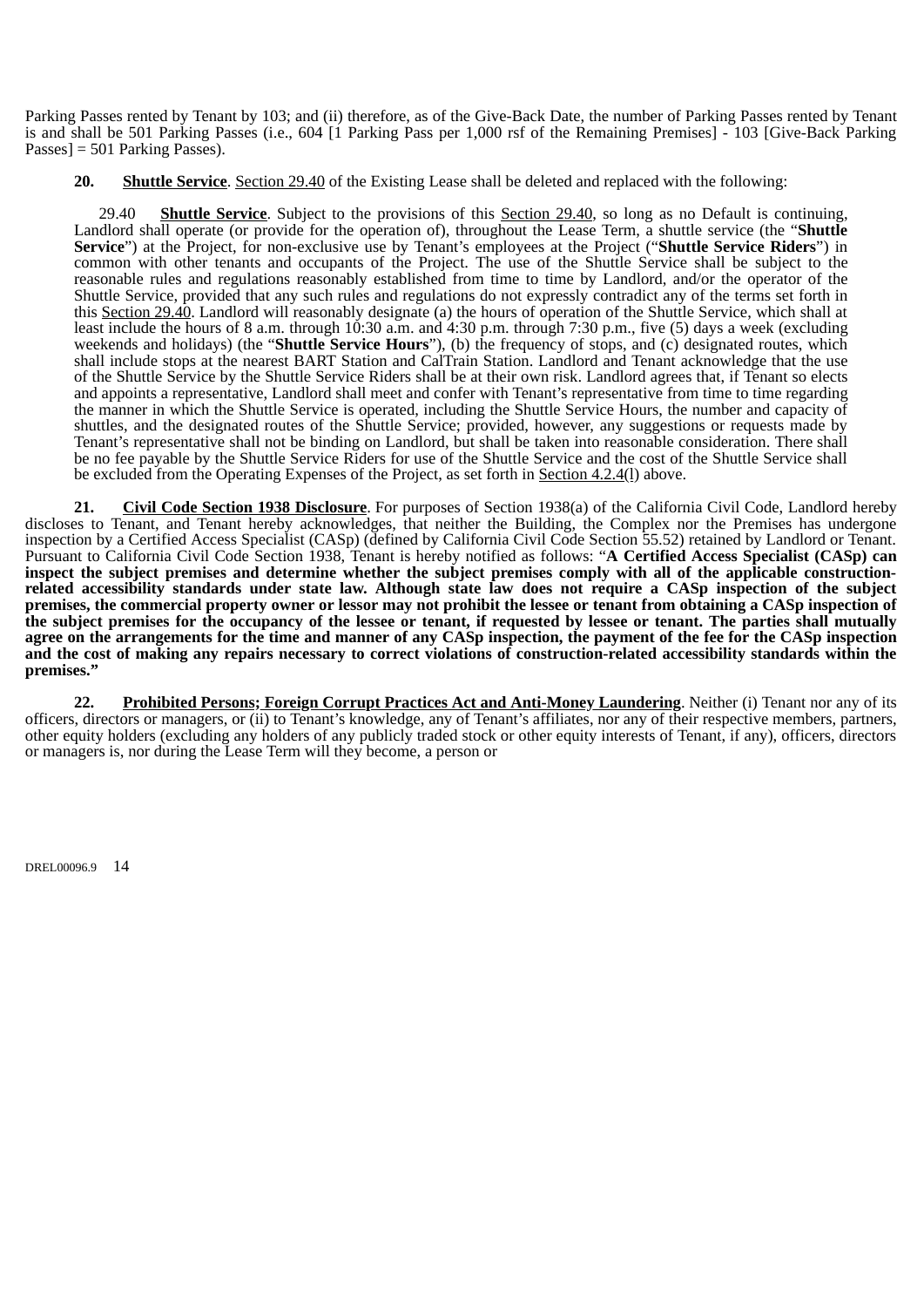entity with whom U.S. persons or entities are restricted from doing business under (a) the Patriot Act (as defined below), (b) any other requirements contained in the rules and regulations of the Office of Foreign Assets Control, Department of the Treasury ("**OFAC**") (including any "blocked" person or entity listed in the Annex to Executive Order Nos. 12947, 13099 and 13224 and any modifications thereto or thereof or any other person or entity named on OFAC's Specially Designated Blocked Persons List) or (c) any other U.S. statute, Executive Order (including the September 24, 2001, Executive Order Blocking Property and Prohibiting Transactions with Persons Who Commit, Threaten to Commit or Support Terrorism) or other governmental action (collectively, "**Prohibited Persons**"). Tenant is not entering into this Eighth Amendment, directly or indirectly, in violation of any laws relating to drug trafficking, money laundering or predicate crimes to money laundering. As used herein, "**Patriot Act**" shall mean the USA Patriot Act of 2001, 107 Public Law 56 (October 26, 2001) and all other statutes, orders, rules and regulations of the U.S. government and its various executive departments, agencies and offices interpreting and implementing the Patriot Act.

**23. Required Approvals**. Notwithstanding anything contained herein, the parties hereto acknowledge and agree that the effectiveness of this Eighth Amendment is contingent upon the approval of this Eighth Amendment by the current mortgagee of the Project.

**24. Brokers**. Tenant represents and warrants to Landlord that with the exception of CBRE, Inc. ("**Broker**") it has not engaged any other broker, finder or other person who would be entitled to any commission or fees in respect of the negotiation, execution or delivery of this Eighth Amendment, and shall indemnify, defend and hold harmless Landlord against any loss, cost, liability or expense incurred by Landlord as a result of any claim asserted by any such broker, finder or other person on the basis of any arrangements or agreements made or alleged to have been made by or on behalf of Tenant. The Broker shall be compensated pursuant to the terms of separate express written agreements specifying the commission amounts and the terms of payment.

**25. No Further Modification**. Except as set forth in this Eighth Amendment, all of the terms and provisions of the Existing Lease shall remain unmodified and in full force and effect. In the event of any conflict between the terms and conditions of the Existing Lease and the terms and conditions of this Eighth Amendment, the terms and conditions of this Eighth Amendment shall prevail.

**26. Counterparts**. This Eighth Amendment may be executed in counterparts, each of which shall constitute an original, and all of which, together, shall constitute one document.

**27. Signatures**. The parties hereto consent and agree that this Eighth Amendment may be signed and/or transmitted by facsimile, e-mail of a .pdf document or using electronic signature technology (e.g., via DocuSign or similar electronic signature technology), and that such signed electronic record shall be valid and as effective to bind the party so signing as a paper copy bearing such party's handwritten signature. The parties further consent and agree that (1) to the extent a party signs this Eighth Amendment using electronic signature technology, by clicking "SIGN", such party is signing this Eighth Amendment electronically, and (2) the electronic signatures appearing on this Eighth Amendment shall be treated, for purposes of validity, enforceability and admissibility, the same as handwritten signatures.

**28. Authorization**. The individuals signing on behalf of each party hereby represents and warrants that such individual has the capacity set forth on the signature pages hereof and has full power and authority to bind such party to the terms hereof.

# **(SIGNATURES ON NEXT PAGE)**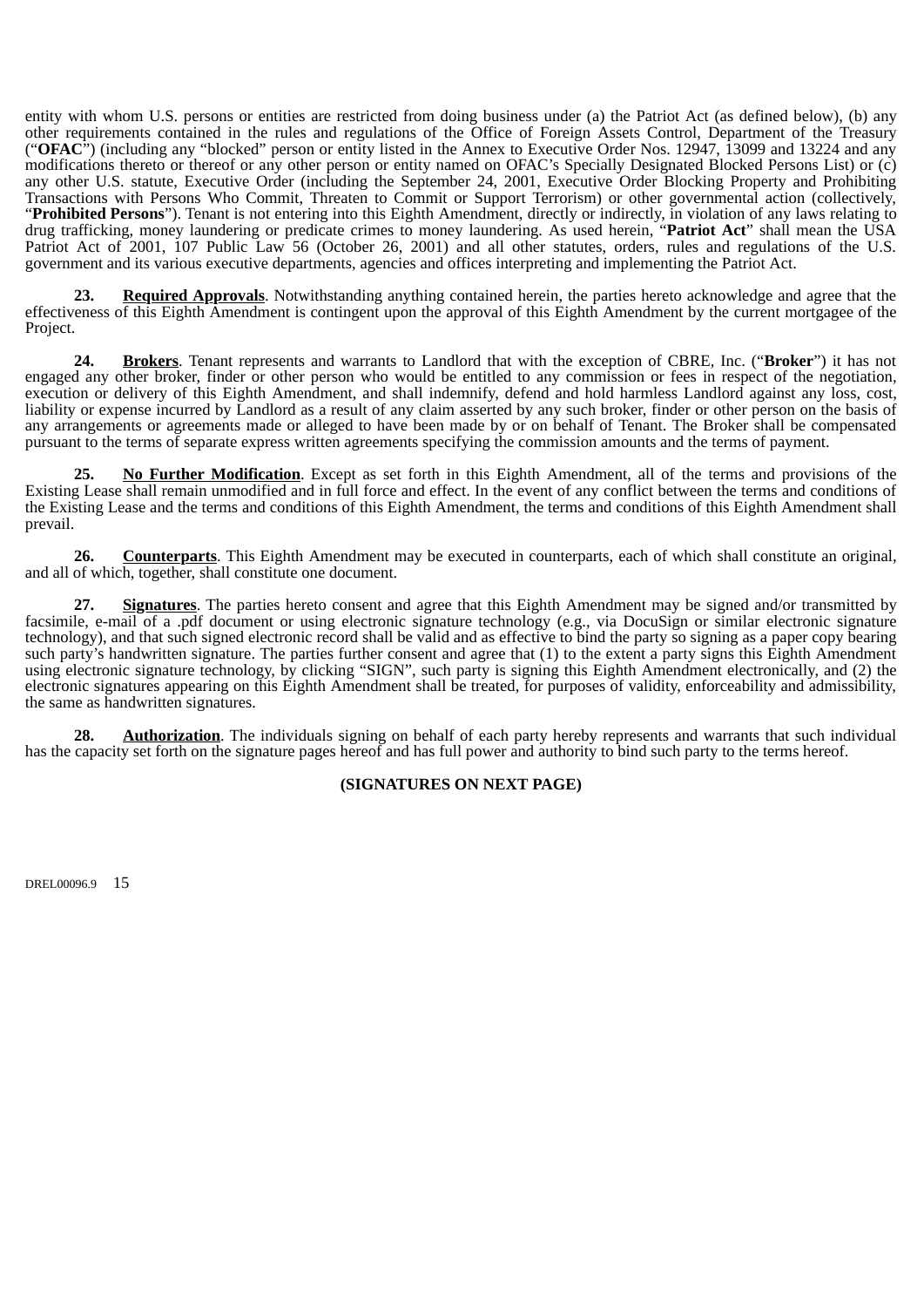**IN WITNESS WHEREOF,** the parties hereto have executed this Amendment as of the date first above written.

**"LANDLORD"**

**KRE EXCHANGE OWNER LLC,**

a Delaware limited liability company

By: /s/ Daniel Rudin

Print Name: Daniel Rudin

Title: Authorized Signatory

"**TENANT"**

**DROPBOX, INC.,** a Delaware corporation

By: /s/ Tim Regan

Print Name: Tim Regan

Title: CFO

16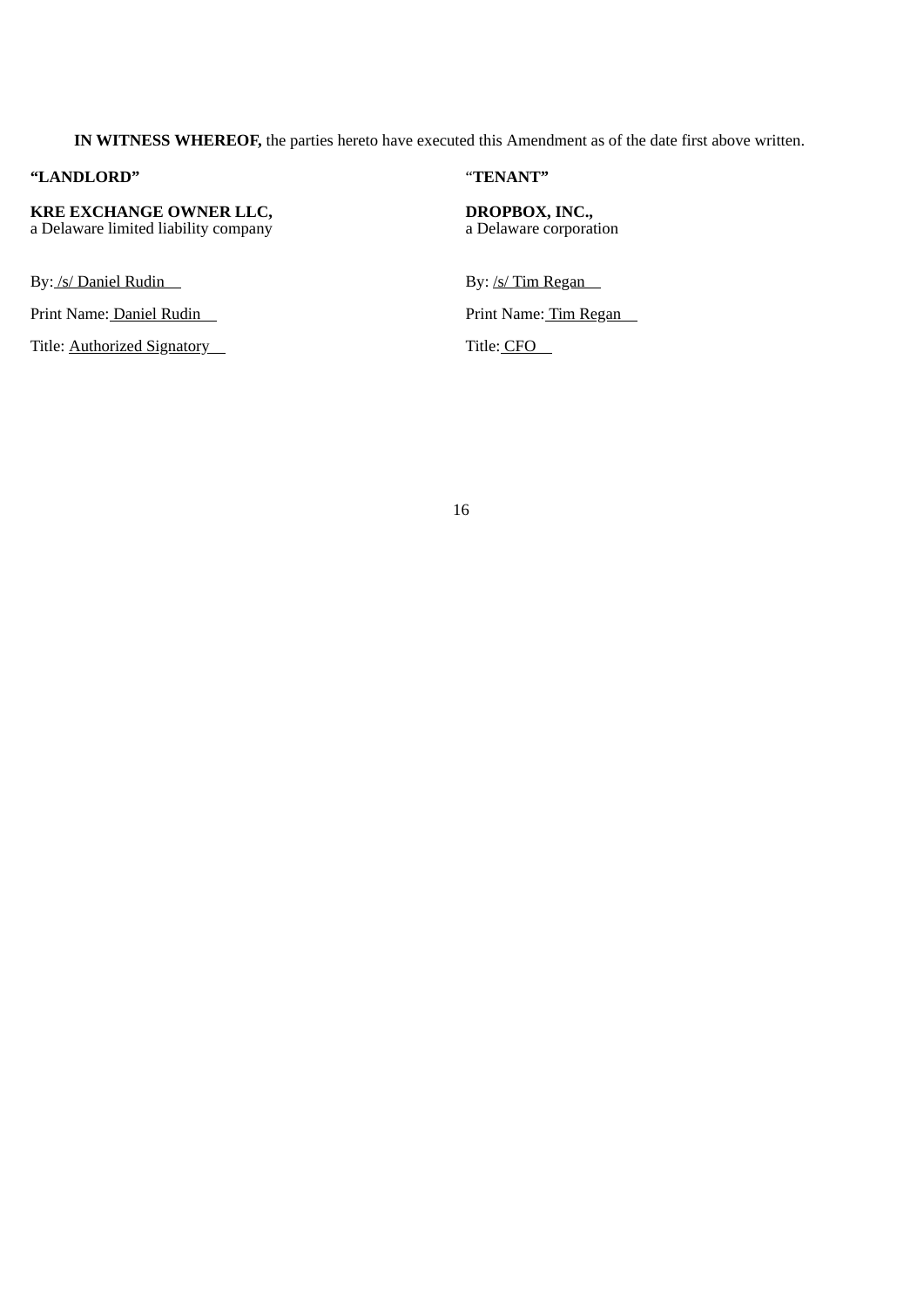# **EXHIBIT A**

# **GIVE-BACK SPACE**

Floors 8, 9, 10, 11 and 12, in their entirety, of the North Tower

Exhibit A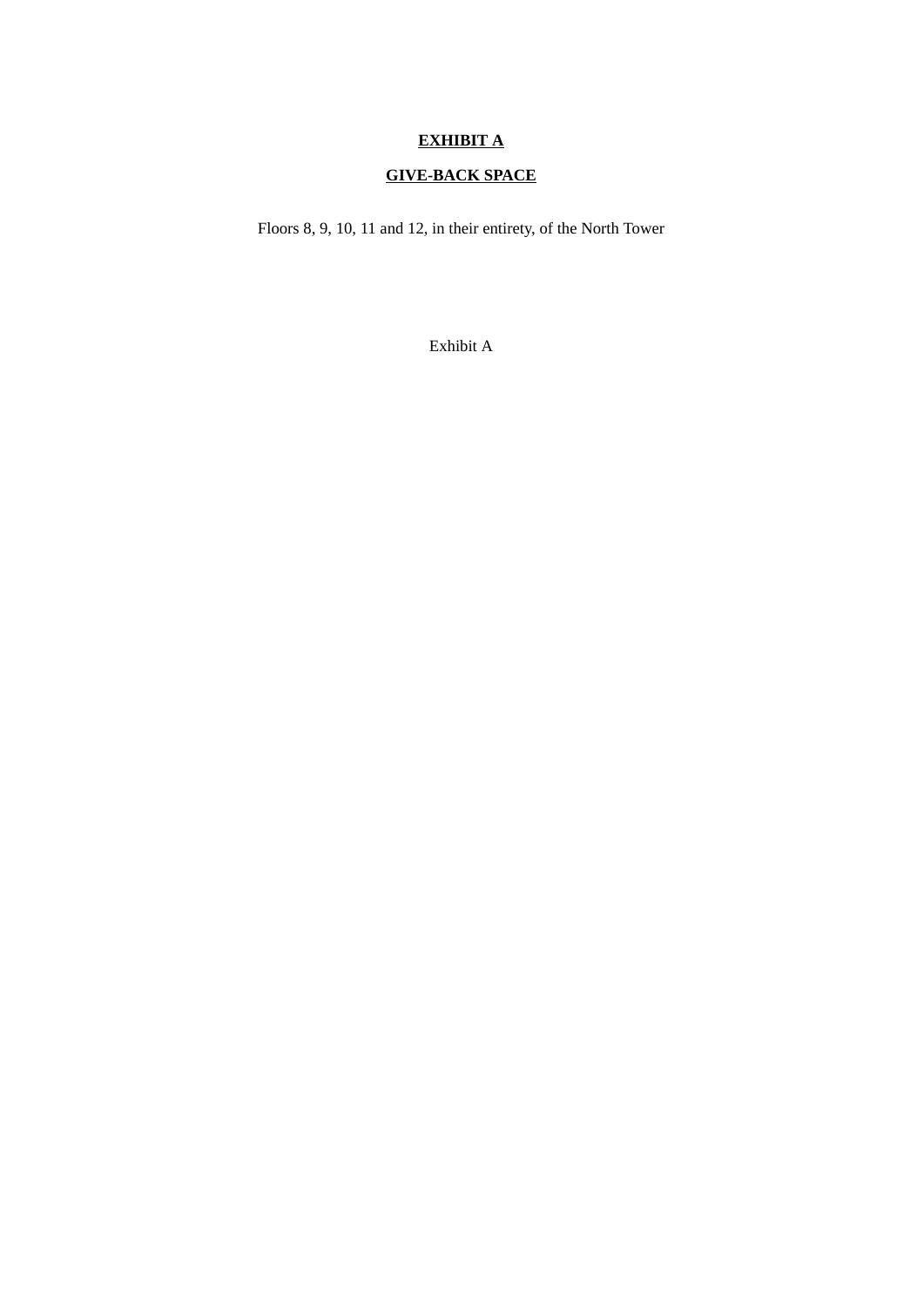# **EXHIBIT A-1**

# **RENTABLE SQUARE FOOTAGE OF EACH FLOOR OF THE PREMISES**

| <b>BUILDING</b>                              | <b>LEVEL</b>    | RENTABLE SQUARE FEET<br>PER FLOOR | <b>BLDG RENTABLE</b><br><b>SQUARE FEET</b> | <b>COMPLEX RENTABLE</b><br><b>SQUARE FEET</b> |
|----------------------------------------------|-----------------|-----------------------------------|--------------------------------------------|-----------------------------------------------|
| <b>BLDG1 NORTH TOWER</b>                     | L1              | 12,289.09*                        |                                            |                                               |
|                                              | L <sub>2</sub>  | 23,421.33                         |                                            |                                               |
|                                              | L <sub>3</sub>  | 23,439.15                         |                                            |                                               |
|                                              | L <sub>4</sub>  | 27,338.28                         |                                            |                                               |
|                                              | L <sub>5</sub>  | 24,618.21                         |                                            |                                               |
|                                              | L <sub>6</sub>  | 27,596.04                         |                                            |                                               |
|                                              | L7              | 26,657.33                         |                                            |                                               |
|                                              | $^{\rm L8}$     | 26,577.07**                       |                                            |                                               |
|                                              | L9              | 26,577.07**                       |                                            |                                               |
|                                              | L10             | 26,913.87**                       |                                            |                                               |
|                                              | L11             | 26,913.87**                       |                                            |                                               |
|                                              | L12             | 26,913.87**                       | 299,255.17                                 |                                               |
| <b>BLDG 2 NORTH BUILDING</b>                 | $\rm L1$        | 2,381.03                          |                                            |                                               |
|                                              | L <sub>2</sub>  | 11,816.12                         |                                            |                                               |
|                                              | L <sub>3</sub>  | 11,788.80                         |                                            |                                               |
|                                              | L4              | 33,664.07                         |                                            |                                               |
|                                              | L <sub>5</sub>  | 32,816.33                         |                                            |                                               |
|                                              | L <sub>6</sub>  | 32,733.18                         | 125,199.52                                 | 424,454.69                                    |
| <b>BLDG3 SOUTH TOWER</b>                     | L1              | 807.73                            |                                            |                                               |
|                                              | L2              | 464.45                            |                                            |                                               |
|                                              | L <sub>3</sub>  | 1,591.71                          |                                            |                                               |
|                                              | L4              | 30,104.76                         |                                            |                                               |
|                                              | $\overline{L5}$ | 29,549.59                         |                                            |                                               |
|                                              | L <sub>6</sub>  | 29,550.77                         |                                            |                                               |
|                                              | L7              | 29,486.99                         |                                            |                                               |
|                                              | L8              | 29,543.96                         |                                            |                                               |
|                                              | L9              | 29,543.96                         |                                            |                                               |
|                                              | L10             | 26,302.38                         |                                            |                                               |
|                                              | L11             | 26,302.38                         |                                            |                                               |
|                                              | L12             | 26,302.38                         | 259,551.05                                 |                                               |
| <b>BLDG4 SOUTH BUILDING</b>                  | $\rm L1$        | 12,564.47                         |                                            |                                               |
|                                              | L2              | 0.00                              |                                            |                                               |
|                                              | L <sub>3</sub>  | 13,986.84                         |                                            |                                               |
|                                              | L4              | 13,313.33                         |                                            |                                               |
|                                              | L <sub>5</sub>  | 13,337.09                         |                                            |                                               |
|                                              | L <sub>6</sub>  | 13,162.86                         | 66,364.58                                  | 325,915.63                                    |
| TOTAL OVERALL BUILDING FLOOR AREA            |                 |                                   |                                            | 750,370.32                                    |
| *Retail Space, not part of the Premises.     |                 |                                   |                                            |                                               |
| **Give-Back Space, not part of the Premises. |                 |                                   |                                            |                                               |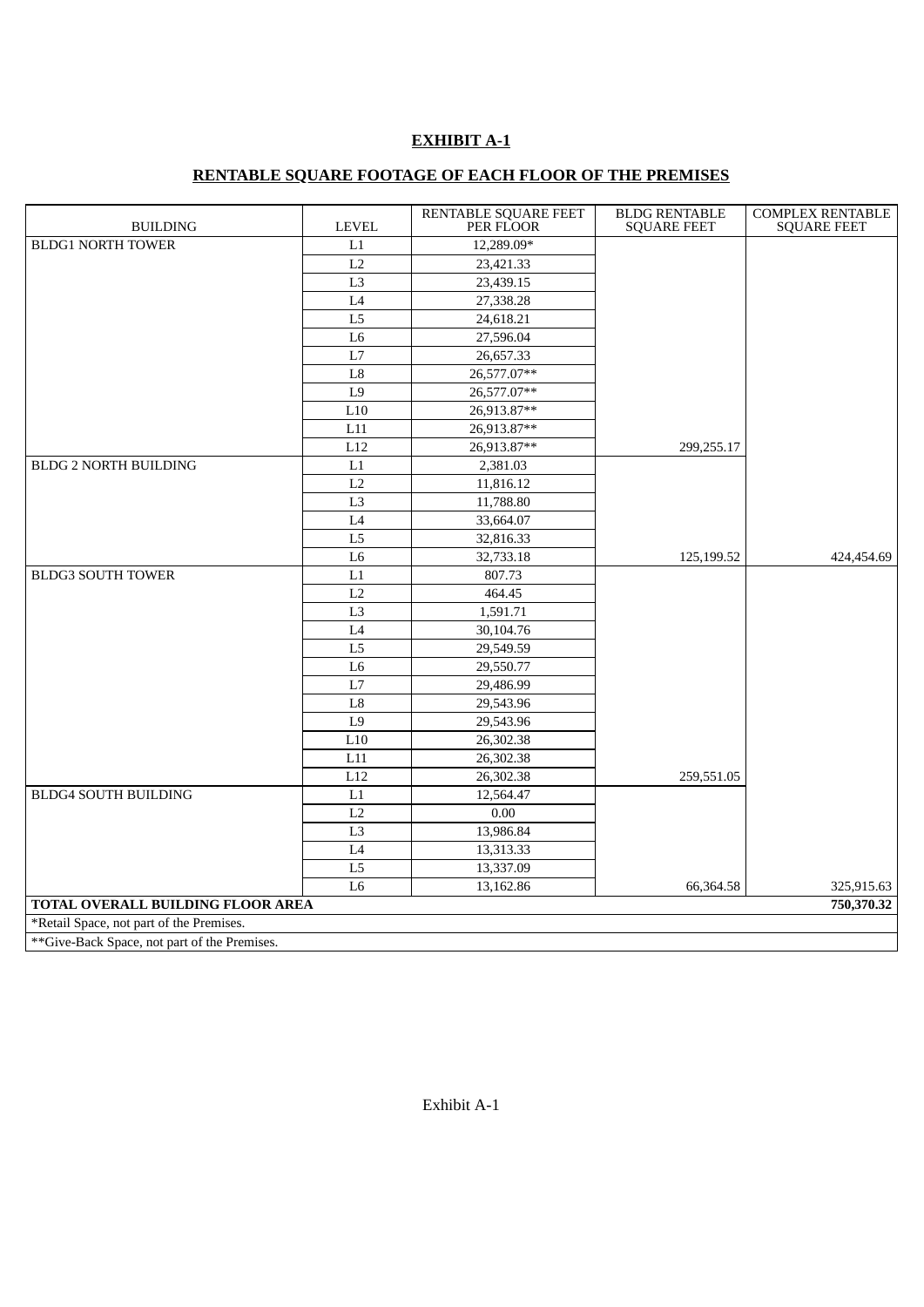# **EXHIBIT B**

| <b>PERIOD</b>              | <b>MONTHLY PAYMENT</b><br>AMOUNT <sup>4</sup> | <b>ANNUAL "BASE RENT"</b><br>PER RENTABLE SQUARE<br><b>FOOT</b> |
|----------------------------|-----------------------------------------------|-----------------------------------------------------------------|
| Give-Back Date to 11/30/21 | \$733,973.23                                  | \$65.78                                                         |
| 12/01/21 to 5/31/22        | \$755,954.50                                  | \$67.75                                                         |

Effective as of the Give-Back Date, Tenant shall pay the following monthly payments:

2

The seven (7) monthly payments reflected in this schedule total \$5,269,700.23. If the Give-Back Date occurs after November 1, 2021, the "The seven (7) monthly payments reflected in this schedule total \$5,269,700.23. If the Give-Back Date occurs a<br>Monthly Payment Amount shall not be prorated. These payments will be credited against the Termination Fee.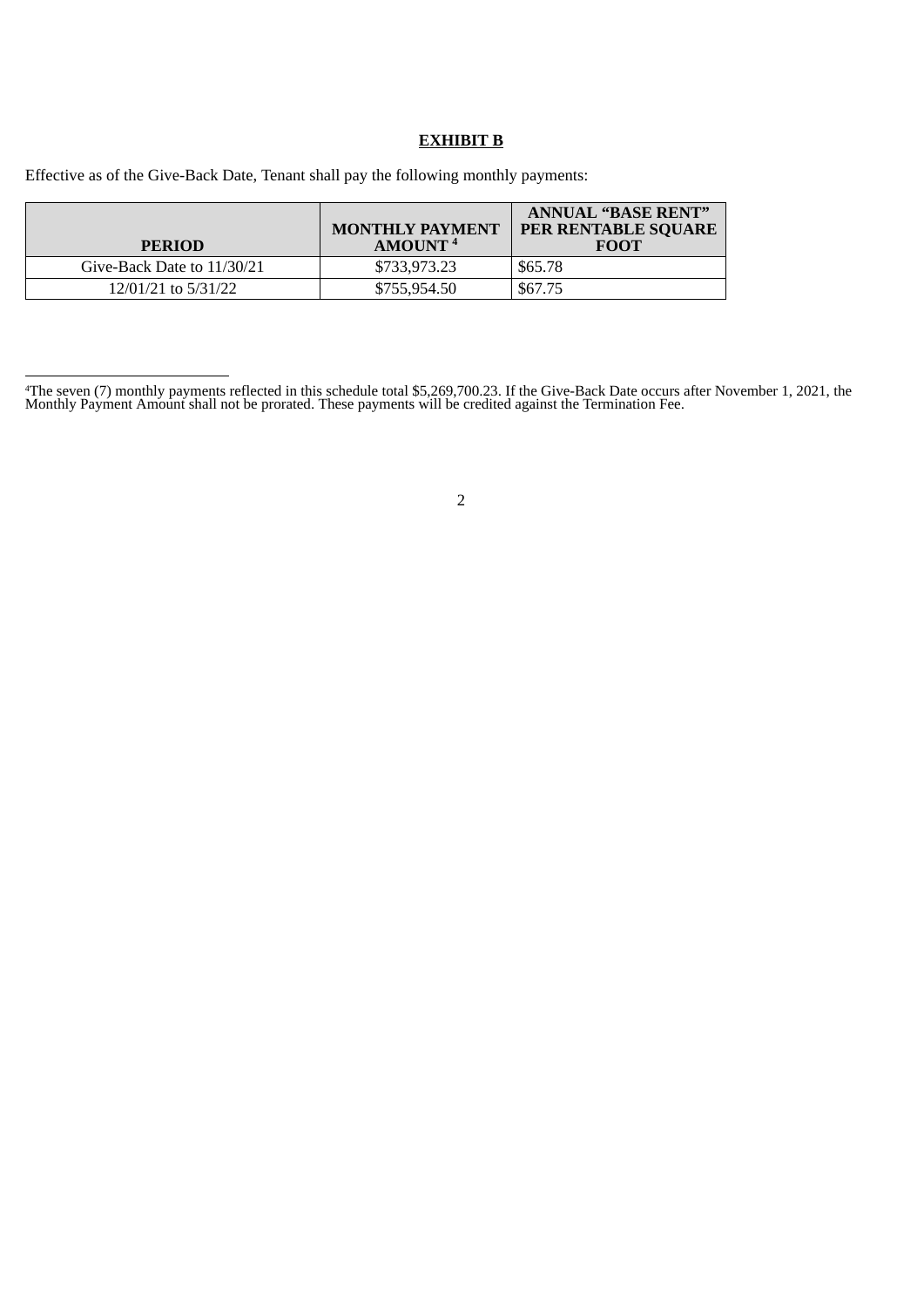# **Exhibit 21.1**

#### **Subsidiaries of Registrant**

## <span id="page-135-0"></span>**Name of Subsidiary Jurisdiction of Incorporation** Dropbox Canada Limited British Columbia Dropbox Holding, LLC Delaware Hypertools, Inc. Delaware Orcinus Holdings, LLC **Delaware** CloudOn, Inc. Delaware CloudOn, Ltd. Israel DocSend, Inc. Delaware Dropbox Australia Pty Ltd. Australia Dropbox France S.A.S France S.A.S France Dropbox Germany GmbH Dropbox Germany GmbH Dropbox International Unlimited Company **Ireland** Dropbox Japan KK Japan (Japan Composition Composition Composition Composition Composition Composition Composition Composition Composition Composition Composition Composition Composition Composition Composition Composition Dropbox Mexico S. de R.L. de C.V Dropbox Netherlands B.V. Netherlands B.V. Dropbox Singapore Pte. Ltd. Singapore Dropbox Sweden AB Sweden Dropbox UK Online Ltd. United Kingdom Dropbox UK Online Ltd. Zweigniederlassung Hamburg Germany Germany JN Projects, Inc. (d/b/a HelloSign) Delaware Valt Inc. Delaware Communication and the communication of the communication of the Delaware Communication of the Delaware Communication of the Communication of the Communication of the Communication of the Communication of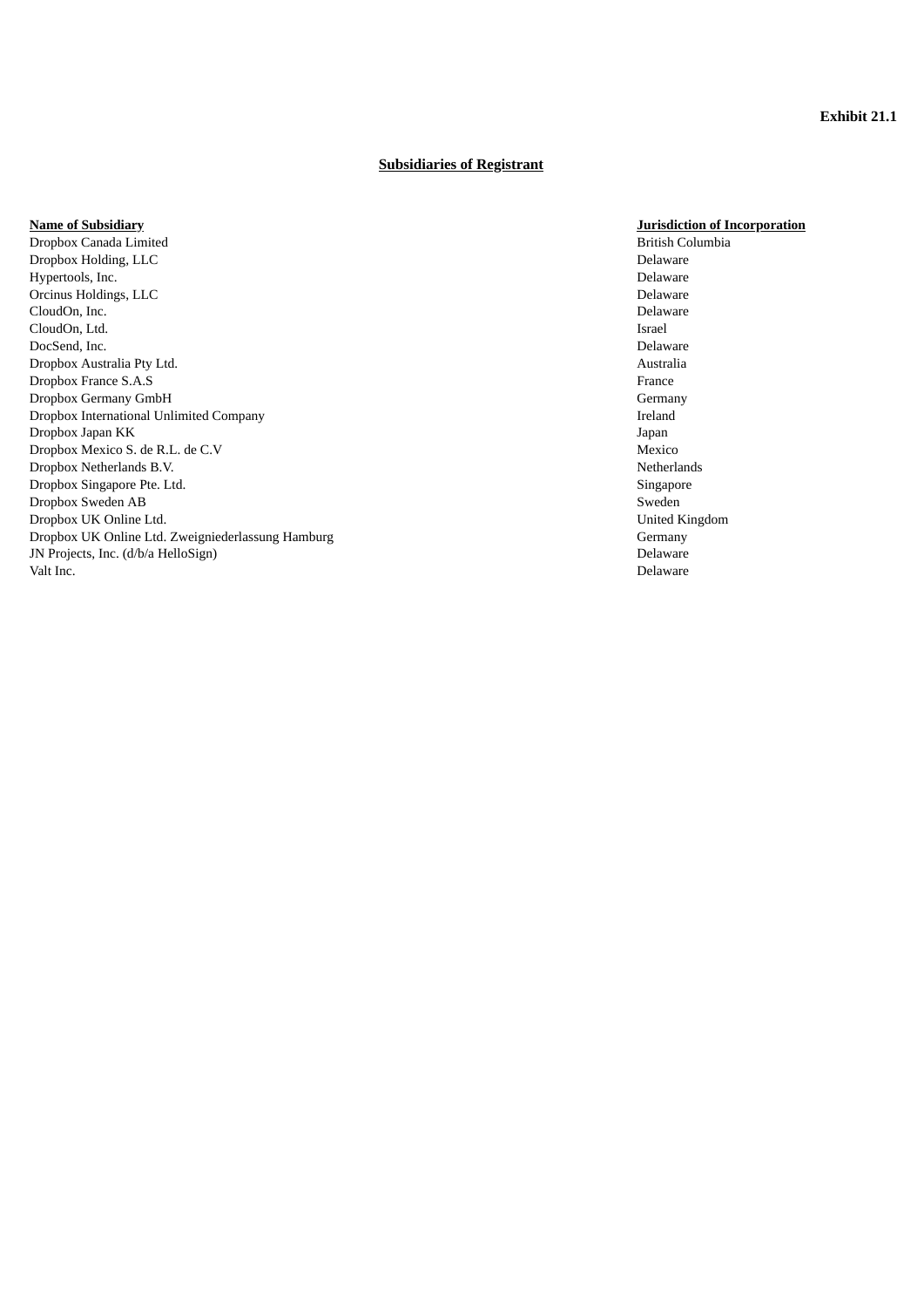#### **Consent of Independent Registered Public Accounting Firm**

<span id="page-136-0"></span>We consent to the incorporation by reference in the following Registration Statements:

(1) Registration Statement (Form S-8 No. 333-255665) of Dropbox, Inc., pertaining to the 2013 Stock Plan and 2015 Stock Option and Grant Plan of DocSend, Inc.,

(2) Registration Statement (Form S-8 No. 333-253304) of Dropbox, Inc., pertaining to the 2018 Equity Incentive Plan of Dropbox, Inc.,

(3) Registration Statement (Form S-8 No. 333-236570) of Dropbox, Inc., pertaining to the 2018 Equity Incentive Plan of Dropbox, Inc.,

(4) Registration Statement (Form S-8 No. 333-229924) of Dropbox, Inc., pertaining to the 2011 Equity Incentive Plan of JN Projects, Inc.,

(5) Registration Statement (Form S-8 No. 333-229842) of Dropbox, Inc., pertaining to the 2018 Equity Incentive Plan of Dropbox, Inc., and

(6) Registration Statement (Form S-8 No. 333-223863) of Dropbox, Inc., pertaining to the 2008 Equity Incentive Plan of Dropbox, Inc., 2017 Equity Incentive Plan of Dropbox, Inc., 2018 Equity Incentive Plan of Dropbox, Inc., and 2018 Employee Stock Purchase Plan of Dropbox, Inc.;

of our reports dated February 18, 2022, with respect to the consolidated financial statements of Dropbox, Inc. and the effectiveness of internal control over financial reporting of Dropbox, Inc. included in this Annual Report (Form 10-K) of Dropbox, Inc. for the year ended December 31, 2021.

/s/ Ernst & Young LLP

San Francisco, California February 18, 2022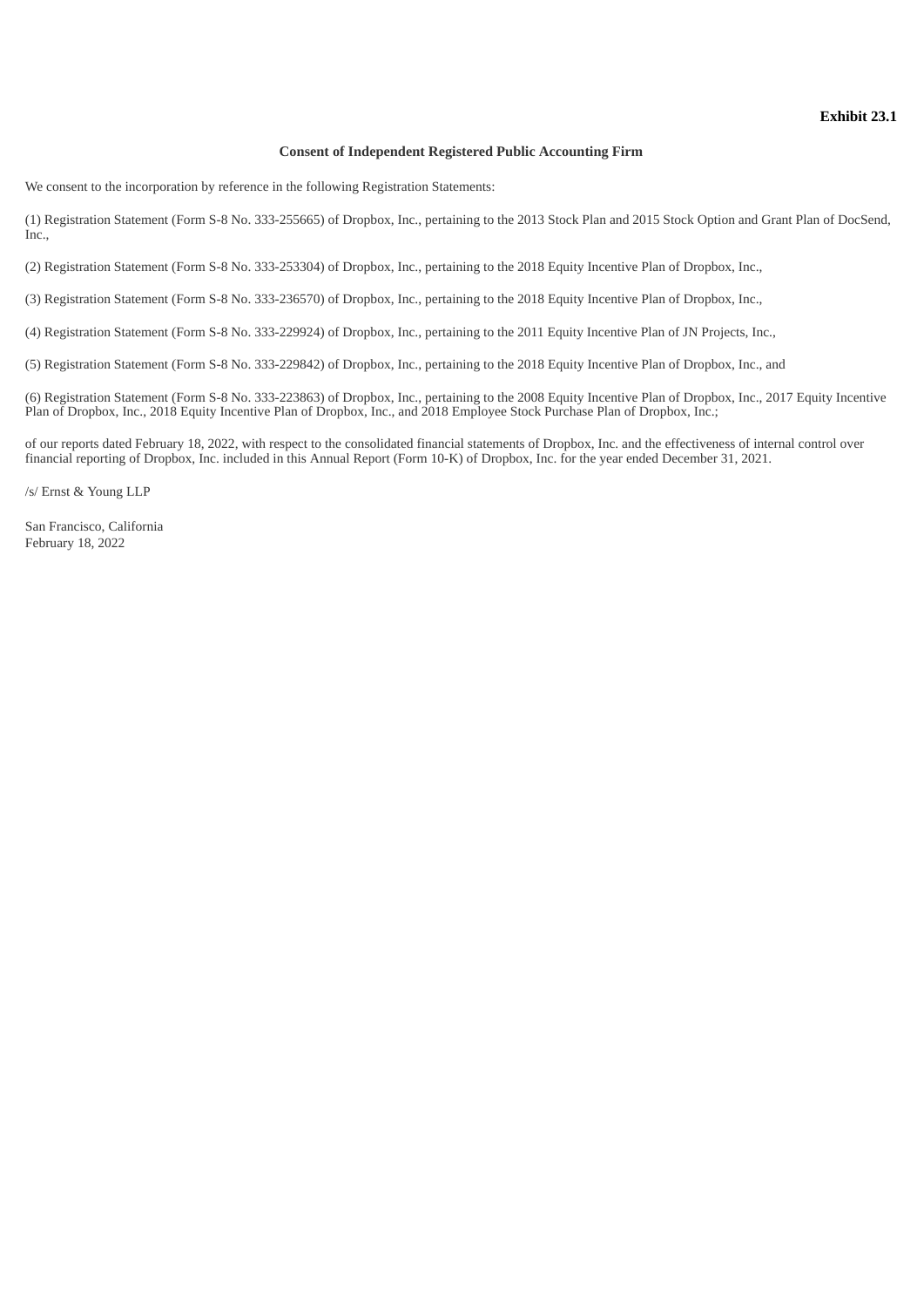#### **CERTIFICATION OF PRINCIPAL EXECUTIVE OFFICER PURSUANT TO EXCHANGE ACT RULES 13a-14(a) AND 15d-14(a), AS ADOPTED PURSUANT TO SECTION 302 OF THE SARBANES-OXLEY ACT OF 2002**

<span id="page-137-0"></span>I, Andrew W. Houston, certify that:

- 1. I have reviewed this Annual Report on Form 10-K of Dropbox, Inc.;
- 2. Based on my knowledge, this report does not contain any untrue statement of a material fact or omit to state a material fact necessary to make the statements made, in light of the circumstances under which such statements were made, not misleading with respect to the period covered by this report;
- 3. Based on my knowledge, the financial statements, and other financial information included in this report, fairly present in all material respects the financial condition, results of operations and cash flows of the registrant as of, and for, the periods presented in this report;
- 4. The registrant's other certifying officer(s) and I are responsible for establishing and maintaining disclosure controls and procedures (as defined in Exchange Act Rules 13a-15(e) and 15d-15(e)) for the registrant and have:
	- (a) Designed such disclosure controls and procedures, or caused such disclosure controls and procedures to be designed under our supervision, to ensure that material information relating to the registrant, including its consolidated subsidiaries, is made known to us by others within those entities, particularly during the period in which this report is being prepared;
	- (b) Evaluated the effectiveness of the registrant's disclosure controls and procedures and presented in this report our conclusions about the effectiveness of the disclosure controls and procedures, as of the end of the period covered by this report based on such evaluation; and
	- (c) Disclosed in this report any change in the registrant's internal control over financial reporting that occurred during the registrant's most recent fiscal quarter (the registrant's fourth fiscal quarter in the case of an annual report) that has materially affected, or is reasonably likely to materially affect, the registrant's internal control over financial reporting; and
- 5. The registrant's other certifying officer(s) and I have disclosed, based on our most recent evaluation of internal control over financial reporting, to the registrant's auditors and the audit committee of the registrant's board of directors (or persons performing the equivalent functions):
	- (a) All significant deficiencies and material weaknesses in the design or operation of internal control over financial reporting which are reasonably likely to adversely affect the registrant's ability to record, process, summarize and report financial information; and
	- (b) Any fraud, whether or not material, that involves management or other employees who have a significant role in the registrant's internal control over financial reporting.

Date: February 18, 2022

DROPBOX, INC.

By: /s/ Andrew W. Houston Name: Andrew W. Houston Title: Chief Executive Officer (Principal Executive Officer)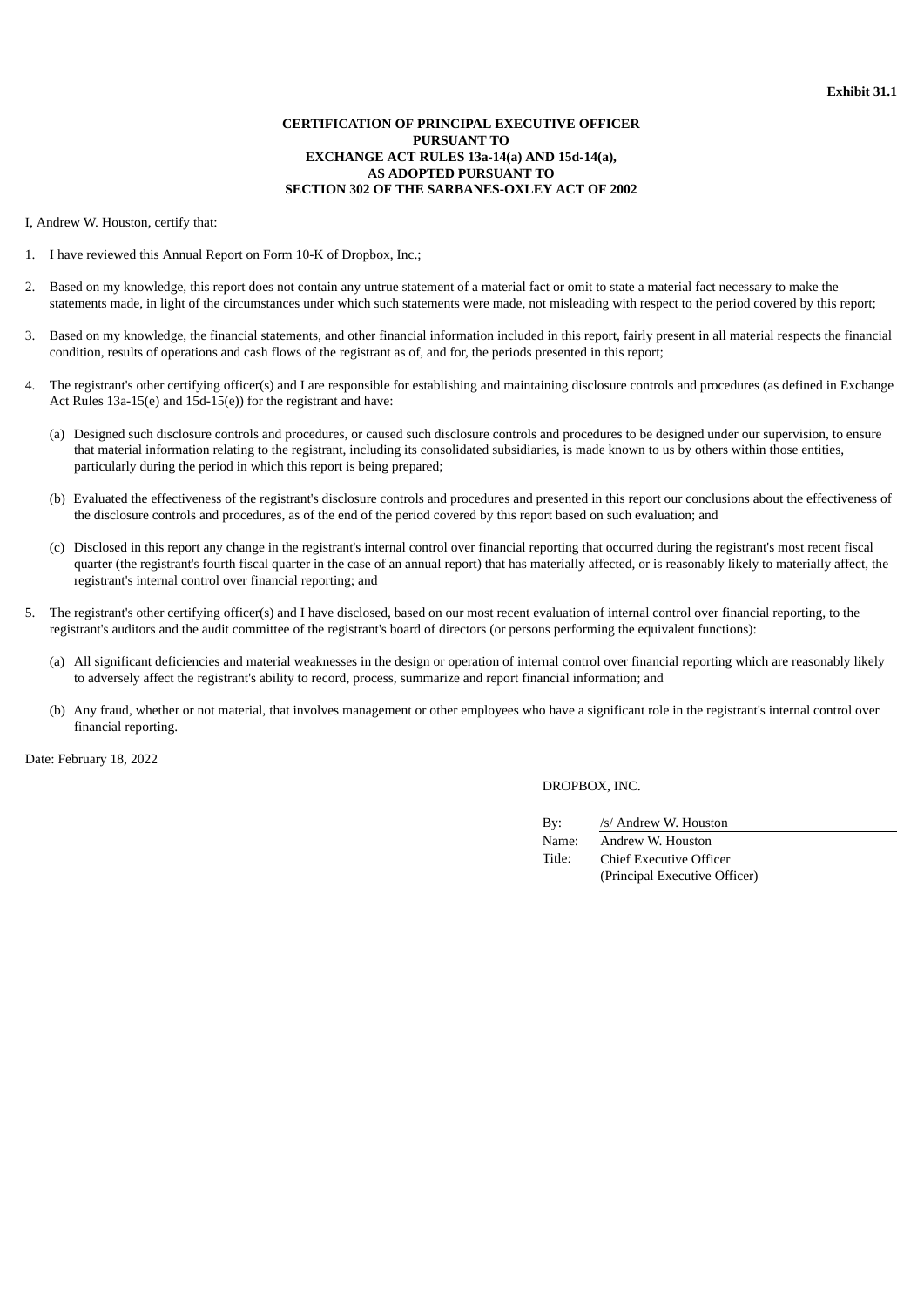#### **CERTIFICATION OF PRINCIPAL FINANCIAL OFFICER PURSUANT TO EXCHANGE ACT RULES 13a-14(a) AND 15d-14(a), AS ADOPTED PURSUANT TO SECTION 302 OF THE SARBANES-OXLEY ACT OF 2002**

<span id="page-138-0"></span>I, Timothy J. Regan, certify that:

- 1. I have reviewed this Annual Report on Form 10-K of Dropbox, Inc.;
- 2. Based on my knowledge, this report does not contain any untrue statement of a material fact or omit to state a material fact necessary to make the statements made, in light of the circumstances under which such statements were made, not misleading with respect to the period covered by this report;
- 3. Based on my knowledge, the financial statements, and other financial information included in this report, fairly present in all material respects the financial condition, results of operations and cash flows of the registrant as of, and for, the periods presented in this report;
- 4. The registrant's other certifying officer(s) and I are responsible for establishing and maintaining disclosure controls and procedures (as defined in Exchange Act Rules 13a-15(e) and 15d-15(e)) for the registrant and have:
	- (a) Designed such disclosure controls and procedures, or caused such disclosure controls and procedures to be designed under our supervision, to ensure that material information relating to the registrant, including its consolidated subsidiaries, is made known to us by others within those entities, particularly during the period in which this report is being prepared;
	- (b) Evaluated the effectiveness of the registrant's disclosure controls and procedures and presented in this report our conclusions about the effectiveness of the disclosure controls and procedures, as of the end of the period covered by this report based on such evaluation; and
	- (c) Disclosed in this report any change in the registrant's internal control over financial reporting that occurred during the registrant's most recent fiscal quarter (the registrant's fourth fiscal quarter in the case of an annual report) that has materially affected, or is reasonably likely to materially affect, the registrant's internal control over financial reporting; and
- 5. The registrant's other certifying officer(s) and I have disclosed, based on our most recent evaluation of internal control over financial reporting, to the registrant's auditors and the audit committee of the registrant's board of directors (or persons performing the equivalent functions):
	- (a) All significant deficiencies and material weaknesses in the design or operation of internal control over financial reporting which are reasonably likely to adversely affect the registrant's ability to record, process, summarize and report financial information; and
	- (b) Any fraud, whether or not material, that involves management or other employees who have a significant role in the registrant's internal control over financial reporting.

Date: February 18, 2022

DROPBOX, INC.

By: /s/ Timothy J. Regan

Name: Timothy J. Regan Title: Chief Financial Officer (Principal Accounting and Financial Officer)